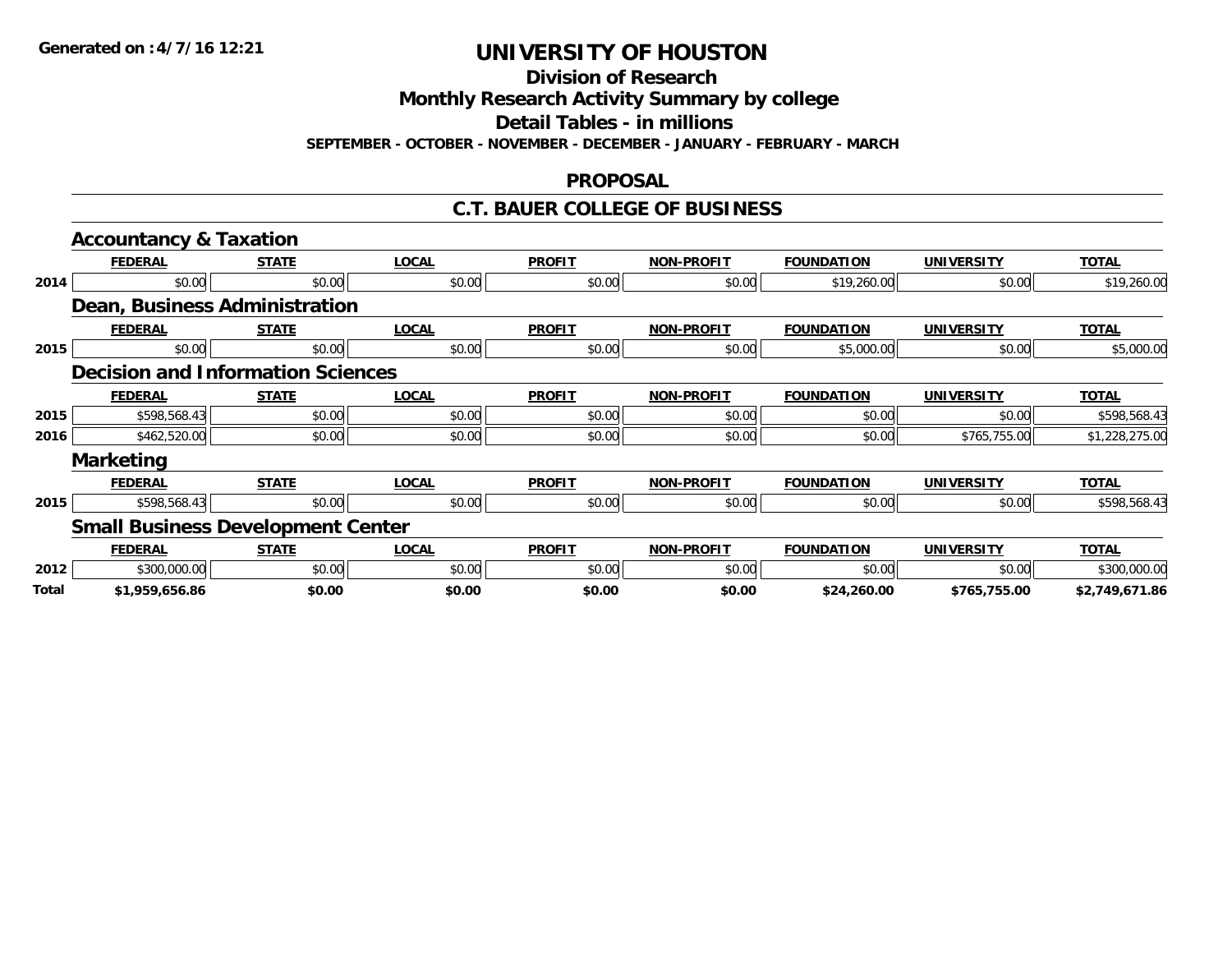### **Division of Research Monthly Research Activity Summary by college Detail Tables - in millions SEPTEMBER - OCTOBER - NOVEMBER - DECEMBER - JANUARY - FEBRUARY - MARCH**

#### **PROPOSAL**

### **COLLEGE OF ARCHITECTURE**

|       | Architecture   |              |              |               |                   |                   |                   |              |
|-------|----------------|--------------|--------------|---------------|-------------------|-------------------|-------------------|--------------|
|       | <b>FEDERAL</b> | <b>STATE</b> | <b>LOCAL</b> | <b>PROFIT</b> | <b>NON-PROFIT</b> | <b>FOUNDATION</b> | <b>UNIVERSITY</b> | <u>TOTAL</u> |
| 2012  | \$140,758.05   | \$0.00       | \$0.00       | \$0.00        | \$0.00            | \$8,200.00        | \$0.00            | \$148,958.05 |
| 2013  | \$89,843.25    | \$0.00       | \$0.00       | \$0.00        | \$0.00            | \$0.00            | \$0.00            | \$89,843.25  |
| 2014  | \$0.00         | \$0.00       | \$0.00       | \$0.00        | \$19,925.20       | \$0.00            | \$0.00            | \$19,925.20  |
| 2015  | \$370,150.00   | \$0.00       | \$0.00       | \$0.00        | \$0.00            | \$0.00            | \$0.00            | \$370,150.00 |
| 2016  | \$50,000.00    | \$0.00       | \$0.00       | \$0.00        | \$0.00            | \$0.00            | \$0.00            | \$50,000.00  |
| Total | \$650,751.30   | \$0.00       | \$0.00       | \$0.00        | \$19,925.20       | \$8,200.00        | \$0.00            | \$678,876.50 |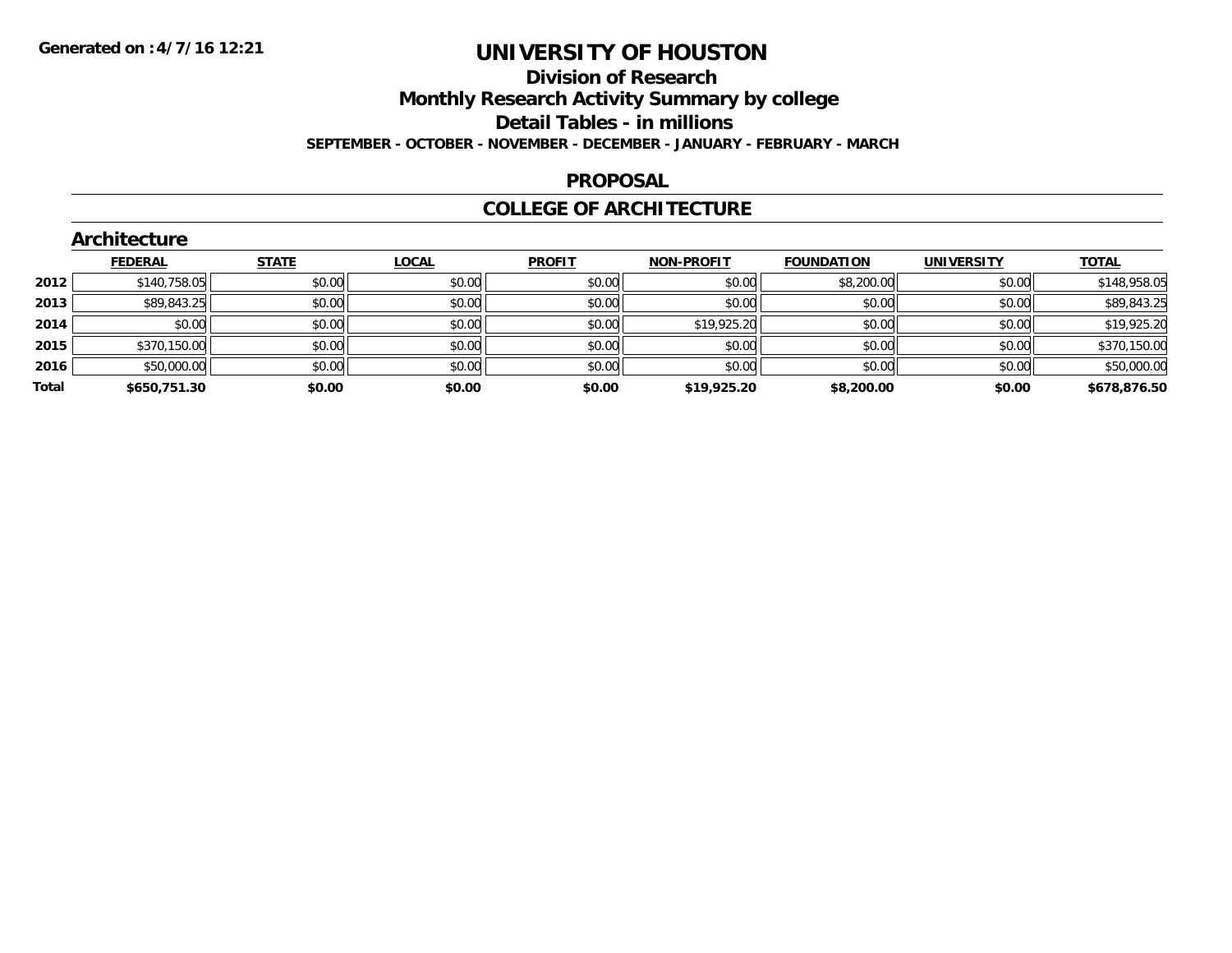# **Division of Research**

**Monthly Research Activity Summary by college**

**Detail Tables - in millions**

**SEPTEMBER - OCTOBER - NOVEMBER - DECEMBER - JANUARY - FEBRUARY - MARCH**

### **PROPOSAL**

## **COLLEGE OF EDUCATION**

# **Consistency Mgmt and Coop Disc**

|      | <b>FEDERAL</b>                    | <b>STATE</b> | <u>LOCAL</u> | <b>PROFIT</b> | <b>NON-PROFIT</b> | <b>FOUNDATION</b> | <b>UNIVERSITY</b> | <b>TOTAL</b>   |
|------|-----------------------------------|--------------|--------------|---------------|-------------------|-------------------|-------------------|----------------|
| 2012 | \$4,176,056.65                    | \$0.00       | \$30,000.00  | \$0.00        | \$957,408.00      | \$0.00            | \$0.00            | \$5,163,464.65 |
| 2013 | \$2,480,018.64                    | \$0.00       | \$0.00       | \$0.00        | \$0.00            | \$0.00            | \$0.00            | \$2,480,018.64 |
| 2014 | \$2,632,766.14                    | \$0.00       | \$235,590.00 | \$0.00        | \$0.00            | \$0.00            | \$0.00            | \$2,868,356.14 |
|      | <b>Curriculum and Instruction</b> |              |              |               |                   |                   |                   |                |
|      | <b>FEDERAL</b>                    | <b>STATE</b> | <u>LOCAL</u> | <b>PROFIT</b> | <b>NON-PROFIT</b> | <b>FOUNDATION</b> | <b>UNIVERSITY</b> | <b>TOTAL</b>   |
|      |                                   |              |              |               |                   |                   |                   |                |

| 2012 | \$2,161,385.90 | \$714,991.00   | \$120,000.00 | \$0.00      | \$57,153.00  | \$0.00      | \$394,235,00 | \$3,447,764.90 |
|------|----------------|----------------|--------------|-------------|--------------|-------------|--------------|----------------|
| 2013 | \$2,457,888.50 | \$351,775.00   | \$0.00       | \$0.00      | \$3,500.00   | \$0.00      | \$258,964.50 | \$3,072,128.00 |
| 2014 | \$1,203,283.19 | \$1,834,645.80 | \$21,958.00  | \$0.00      | \$108,500.00 | \$50,000.00 | \$262.874.00 | \$3,481,260.99 |
| 2015 | \$1,176,348.00 | \$569,898.20   | \$0.00       | \$0.00      | \$0.00       | \$89,931.00 | \$50,000.00  | \$1,886,177.20 |
| 2016 | \$1,727,739.20 | \$961,896.62   | \$0.00       | \$69,500.00 | \$0.00       | \$0.00      | \$0.00       | \$2,759,135.82 |

#### **Dean, Education**

|      | <b>FEDERAL</b>                                 | STATI                                     | _OCAI         | <b>PROFIT</b> | -DDAFIT<br><b>NON</b> | ΓΙΩΝ<br>ר מנחו ומ | <b>UNIVERSITY</b> | TOTAL |
|------|------------------------------------------------|-------------------------------------------|---------------|---------------|-----------------------|-------------------|-------------------|-------|
| 2014 | $\mathfrak{g} \cap \mathfrak{g} \cap$<br>PU.UU | 0.00<br>$\lambda$<br>uuu                  | 0000<br>PU.UU | \$0.00        | \$0.00                | \$0.00            | \$0.00            |       |
| 2016 | $\sim$ 200 $\sim$ $\sim$<br>.049<br>.          | $\uparrow$ $\uparrow$ $\uparrow$<br>JU.UU | 0000<br>JU.UU | \$0.00        | \$0.00                | \$25,000.00       | \$0.00            |       |

# **Educational Leadership & Policy Studies**

|      | <b>FEDERAL</b> | <b>STATE</b> | <u>LOCAL</u> | <b>PROFIT</b> | <b>NON-PROFIT</b> | <b>FOUNDATION</b> | <b>UNIVERSITY</b> | <b>TOTAL</b>   |
|------|----------------|--------------|--------------|---------------|-------------------|-------------------|-------------------|----------------|
| 2012 | \$1,079,092.00 | \$366,462.00 | \$0.00       | \$0.00        | \$32,160.00       | \$43,833.50       | \$1,816,362.70    | \$3,337,910.20 |
| 2013 | \$208,076.00   | \$0.00       | \$0.00       | \$0.00        | \$15,825.00       | \$87,009.00       | \$0.00            | \$310,910.00   |
| 2014 | \$697.883.40   | \$258,000.00 | \$27,400.00  | \$0.00        | \$375,000.00      | \$0.00            | \$172,455.00      | \$1,530,738.40 |
| 2015 | \$250,000.00   | \$0.00       | \$0.00       | \$0.00        | \$0.00            | \$0.00            | \$78,750.00       | \$328,750.00   |
| 2016 | \$3,972,293.10 | \$0.00       | \$375,000.00 | \$35,000.00   | \$0.00            | \$48,660.00       | \$54,093.00       | \$4,485,046.10 |

### **Institute for Urban Education**

|      | EEDEDAI<br>- 53                       | 97 A TI                                  | $\bigcap$<br>.  | <b>PROFIT</b> | <b>DDOEIT</b><br>חרות<br>                 | במחומו ומז<br>חחוז            | <b>INIVERSITY</b>    | <b>TOTAL</b>       |
|------|---------------------------------------|------------------------------------------|-----------------|---------------|-------------------------------------------|-------------------------------|----------------------|--------------------|
| 2013 | $\uparrow$ $\uparrow$ $\uparrow$<br>. | $\mathbf{A} \mathbf{A}$<br>$\sim$ $\sim$ | $\cdots$        | $\sim$ $\sim$ | $\mathbb{A} \cap \mathbb{A} \cap$<br>00.U | $+ - - -$                     | $\sim$ 00            | $\sim$ 00<br>,u.uu |
| 2014 | $\uparrow$ $\uparrow$<br>pu.uu        | * ^<br>Ψυ.∪ν                             | $\sim$<br>vu.vu | 0000<br>vu.vu | $\sim$ $\sim$<br>vv.vv                    | $\sim$ $\sim$ $\sim$<br>pu.uu | 0.00<br><b>PO.OO</b> | JU.UU              |

### **Psychological, Health, and Learning Sciences**

|      | <b>FEDERAL</b> | <b>STATE</b> | <u>LOCAL</u> | <b>PROFIT</b> | <b>NON-PROFIT</b> | <b>FOUNDATION</b> | UNIVERSITY   | <b>TOTAL</b>   |
|------|----------------|--------------|--------------|---------------|-------------------|-------------------|--------------|----------------|
| 2012 | \$3,837,719.26 | .195.697.00  | \$0.00       | \$0.00        | \$0.00            | \$43,833.50       | \$332,179.04 | \$5,409,428.80 |
| 2013 | \$3,053,773.00 | \$71,610.00  | \$0.00       | \$0.00        | \$0.00            | \$300,318.00      | \$464,621.50 | \$3,890,322.50 |
| 2014 | \$3,334,034.50 | \$814,606.00 | \$0.00       | \$0.00        | \$12,031.00       | \$0.00            | \$565,789.00 | \$4,726,460.50 |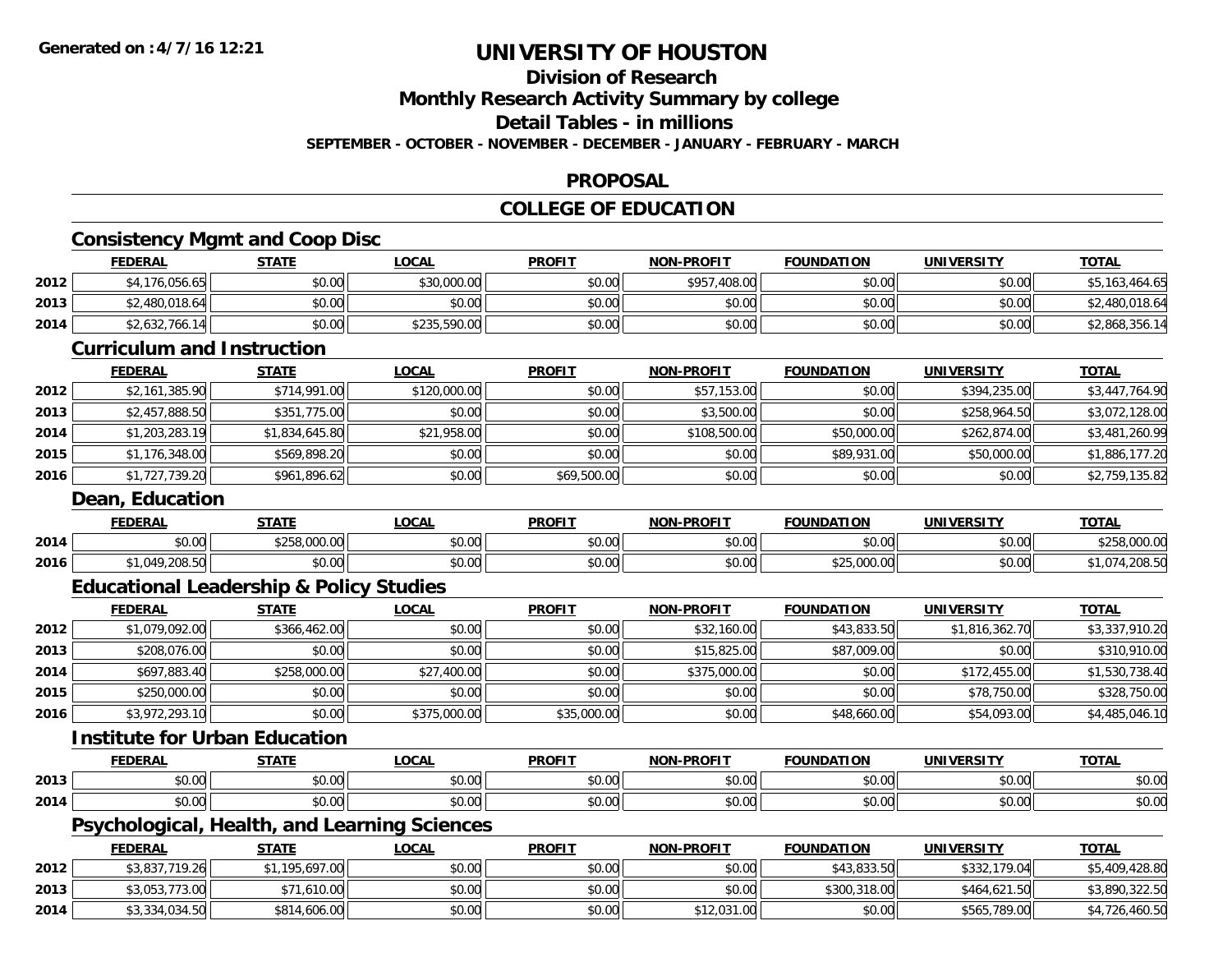# **Division of Research**

**Monthly Research Activity Summary by college**

**Detail Tables - in millions**

**SEPTEMBER - OCTOBER - NOVEMBER - DECEMBER - JANUARY - FEBRUARY - MARCH**

### **PROPOSAL**

### **COLLEGE OF EDUCATION**

# **Psychological, Health, and Learning Sciences**

|      | <b>FEDERAL</b>                   | STATE        | <b>LOCAL</b> | <b>PROFIT</b> | <b>NON-PROFIT</b>    | <b>FOUNDATION</b> | <b>UNIVERSITY</b> | <b>TOTAL</b>                            |
|------|----------------------------------|--------------|--------------|---------------|----------------------|-------------------|-------------------|-----------------------------------------|
| 2015 | \$200020101                      | \$0.00       | \$0.00       | \$0.00        | \$39,997.00          | \$69,196.00       | 1,243,826,00      | $\cdot$ . $\cdot$ . $\cdot$ .<br>JUJJZ. |
| 2016 | יומר ברב ברח בי<br>JZ,UZZ,JZZ.JU | \$518,687.70 | \$0.00       | \$0.00        | 520 70<br>\$882,529. | \$25,000.00       | .,၁೮૩,૮४४         | $\mathcal{A}$ OF                        |

#### **UH Charter School**

|              | <b>FEDERAL</b>  | <b>STATE</b>   | <u>LOCAL</u> | <b>PROFIT</b> | <b>NON-PROFIT</b> | <b>FOUNDATION</b> | <b>UNIVERSITY</b> | <b>TOTAL</b>    |
|--------------|-----------------|----------------|--------------|---------------|-------------------|-------------------|-------------------|-----------------|
| 2012         | \$0.00          | \$7,150.00     | \$0.00       | \$0.00        | \$0.00            | \$0.00            | \$0.00            | \$7,150.00      |
| 2013         | \$0.00          | \$1,489.55     | \$0.00       | \$0.00        | \$0.00            | \$0.00            | \$0.00            | \$1,489.55      |
| 2014         | \$187,811.00    | \$0.00         | \$0.00       | \$0.00        | \$0.00            | \$0.00            | \$0.00            | \$187,811.00    |
| <b>Total</b> | \$41,707,081.19 | \$7.924.908.87 | \$809,948.00 | \$104,500.00  | \$2,484,103.79    | \$782,781.00      | \$7,197,394.24    | \$61,010,717.09 |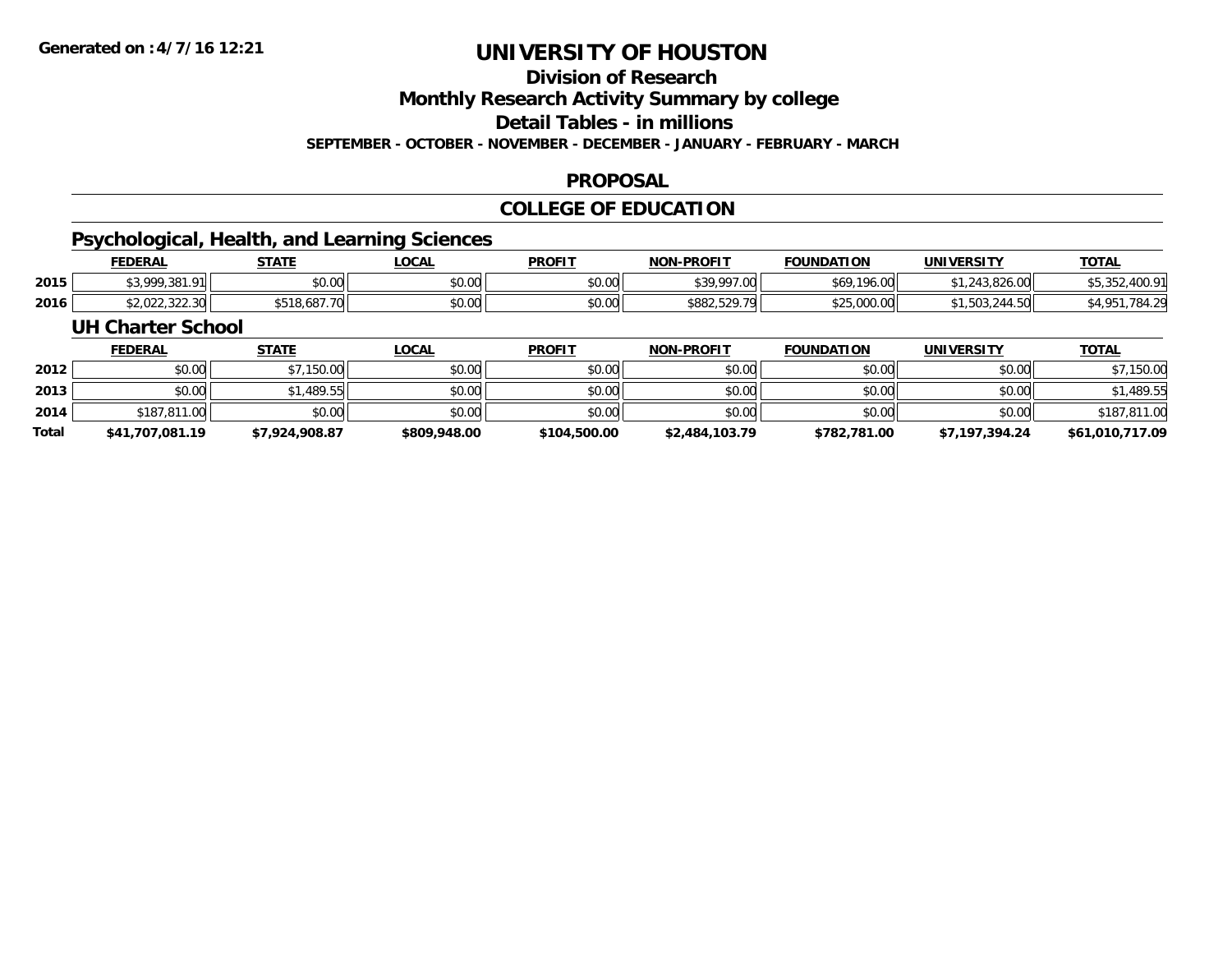# **Division of Research**

**Monthly Research Activity Summary by college**

**Detail Tables - in millions**

**SEPTEMBER - OCTOBER - NOVEMBER - DECEMBER - JANUARY - FEBRUARY - MARCH**

#### **PROPOSAL**

#### **COLLEGE OF LIBERAL ARTS AND SOCIAL SCIENCES**

|      | <b>FEDERAL</b>                              | <b>STATE</b> | <b>LOCAL</b> | <b>PROFIT</b> | NON-PROFIT        | <b>FOUNDATION</b> | <b>UNIVERSITY</b> | <b>TOTAL</b>   |
|------|---------------------------------------------|--------------|--------------|---------------|-------------------|-------------------|-------------------|----------------|
| 2014 | \$0.00                                      | \$0.00       | \$0.00       | \$0.00        | \$9,500.00        | \$0.00            | \$0.00            | \$9,500.00     |
| 2016 | \$0.00                                      | \$0.00       | \$0.00       | \$0.00        | \$1,250.00        | \$0.00            | \$0.00            | \$1,250.00     |
| Art  |                                             |              |              |               |                   |                   |                   |                |
|      | <b>FEDERAL</b>                              | <b>STATE</b> | <b>LOCAL</b> | <b>PROFIT</b> | NON-PROFIT        | <b>FOUNDATION</b> | <b>UNIVERSITY</b> | <b>TOTAL</b>   |
| 2012 | \$238,306.59                                | \$0.00       | \$0.00       | \$0.00        | \$35,000.00       | \$0.00            | \$0.00            | \$273,306.59   |
| 2016 | \$0.00                                      | \$0.00       | \$0.00       | \$0.00        | \$190,000.00      | \$0.00            | \$0.00            | \$190,000.00   |
|      | <b>Arte Publico Press</b>                   |              |              |               |                   |                   |                   |                |
|      | <b>FEDERAL</b>                              | <b>STATE</b> | <b>LOCAL</b> | <b>PROFIT</b> | <b>NON-PROFIT</b> | <b>FOUNDATION</b> | <b>UNIVERSITY</b> | <b>TOTAL</b>   |
| 2012 | \$298,497.00                                | \$20,000.00  | \$0.00       | \$0.00        | \$98,393.00       | \$0.00            | \$0.00            | \$416,890.00   |
| 2013 | \$100,000.00                                | \$40,000.00  | \$0.00       | \$0.00        | \$50,000.00       | \$150,000.00      | \$0.00            | \$340,000.00   |
| 2014 | \$100,000.00                                | \$6,000.00   | \$0.00       | \$0.00        | \$170,074.00      | \$150,000.00      | \$0.00            | \$426,074.00   |
| 2015 | \$263,532.00                                | \$21,000.00  | \$0.00       | \$0.00        | \$100,000.00      | \$0.00            | \$0.00            | \$384,532.00   |
| 2016 | \$200,000.00                                | \$9,500.00   | \$0.00       | \$0.00        | \$75,000.00       | \$0.00            | \$0.00            | \$284,500.00   |
|      | <b>Blaffer Gallery</b>                      |              |              |               |                   |                   |                   |                |
|      | <b>FEDERAL</b>                              | <b>STATE</b> | <b>LOCAL</b> | <b>PROFIT</b> | <b>NON-PROFIT</b> | <b>FOUNDATION</b> | <b>UNIVERSITY</b> | <b>TOTAL</b>   |
| 2012 | \$0.00                                      | \$5,132.00   | \$0.00       | \$0.00        | \$85,759.00       | \$0.00            | \$0.00            | \$90,891.00    |
| 2013 | \$50,000.00                                 | \$0.00       | \$0.00       | \$0.00        | \$1,500.00        | \$0.00            | \$0.00            | \$51,500.00    |
| 2014 | \$0.00                                      | \$14,000.00  | \$0.00       | \$0.00        | \$80,000.00       | \$0.00            | \$0.00            | \$94,000.00    |
| 2015 | \$0.00                                      | \$4,000.00   | \$0.00       | \$0.00        | \$40,000.00       | \$60,000.00       | \$0.00            | \$104,000.00   |
| 2016 | \$135,175.05                                | \$5,000.00   | \$0.00       | \$0.00        | \$48,000.00       | \$111,500.00      | \$0.00            | \$299,675.05   |
|      | Communication                               |              |              |               |                   |                   |                   |                |
|      | <b>FEDERAL</b>                              | <b>STATE</b> | <b>LOCAL</b> | <b>PROFIT</b> | <b>NON-PROELI</b> | <b>FOUNDATION</b> | <b>UNIVERSITY</b> | <b>TOTAL</b>   |
| 2012 | \$336,545.00                                | \$0.00       | \$0.00       | \$0.00        | \$0.00            | \$0.00            | \$0.00            | \$336,545.00   |
| 2013 | \$0.00                                      | \$0.00       | \$0.00       | \$0.00        | \$9,800.00        | \$0.00            | \$76,763.00       | \$86,563.00    |
| 2014 | \$0.00                                      | \$0.00       | \$0.00       | \$0.00        | \$1,500.00        | \$34,993.00       | \$9,591.00        | \$46,084.00    |
| 2015 | \$2,916,503.12                              | \$0.00       | \$0.00       | \$0.00        | \$211,745.00      | \$0.00            | \$0.00            | \$3,128,248.12 |
| 2016 | \$159,369.70                                | \$0.00       | \$0.00       | \$5,000.00    | \$0.00            | \$0.00            | \$0.00            | \$164,369.70   |
|      | <b>Communication Sciences and Disorders</b> |              |              |               |                   |                   |                   |                |
|      | <b>FEDERAL</b>                              | <b>STATE</b> | <b>LOCAL</b> | <b>PROFIT</b> | <b>NON-PROFIT</b> | <b>FOUNDATION</b> | <b>UNIVERSITY</b> | <b>TOTAL</b>   |
|      | \$447,207.00                                | \$11,723.40  | \$0.00       | \$0.00        | \$58,248.00       | \$22,770.00       | \$263,177.00      | \$803,125.40   |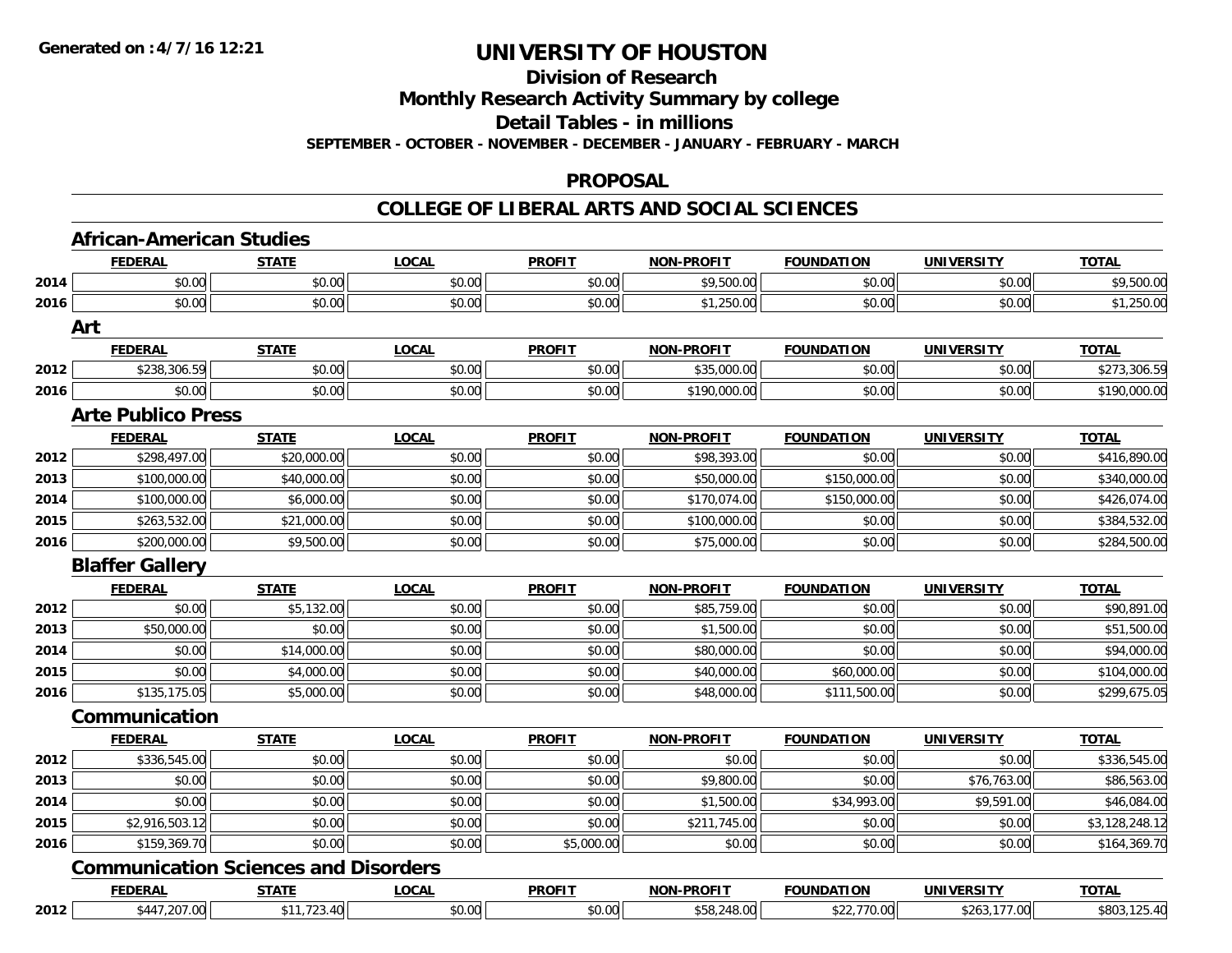# **Division of Research**

**Monthly Research Activity Summary by college**

**Detail Tables - in millions**

**SEPTEMBER - OCTOBER - NOVEMBER - DECEMBER - JANUARY - FEBRUARY - MARCH**

#### **PROPOSAL**

#### **COLLEGE OF LIBERAL ARTS AND SOCIAL SCIENCES**

# **Communication Sciences and Disorders**

|      | <b>FEDERAL</b>                                    | <b>STATE</b> | <b>LOCAL</b> | <b>PROFIT</b> | <b>NON-PROFIT</b> | <b>FOUNDATION</b> | <b>UNIVERSITY</b> | <b>TOTAL</b>   |
|------|---------------------------------------------------|--------------|--------------|---------------|-------------------|-------------------|-------------------|----------------|
| 2013 | \$535,125.00                                      | \$13,290.00  | \$0.00       | \$0.00        | \$54,922.00       | \$0.00            | \$396,469.00      | \$999,806.00   |
| 2014 | \$295,718.47                                      | \$0.00       | \$0.00       | \$0.00        | \$0.00            | \$17,556.00       | \$0.00            | \$313,274.47   |
| 2015 | \$451,500.00                                      | \$0.00       | \$0.00       | \$0.00        | \$191,644.00      | \$4,949.00        | \$29,789.00       | \$677,882.00   |
| 2016 | \$852,544.00                                      | \$29,842.00  | \$0.00       | \$108,829.00  | \$0.00            | \$0.00            | \$71,793.52       | \$1,063,008.52 |
|      | <b>Cynthia Woods Mitchell Center for the Arts</b> |              |              |               |                   |                   |                   |                |
|      | <b>FEDERAL</b>                                    | <b>STATE</b> | <b>LOCAL</b> | <b>PROFIT</b> | <b>NON-PROFIT</b> | <b>FOUNDATION</b> | <b>UNIVERSITY</b> | <b>TOTAL</b>   |
| 2013 | \$0.00                                            | \$150,000.00 | \$0.00       | \$0.00        | \$10,000.00       | \$0.00            | \$0.00            | \$160,000.00   |
| 2014 | \$0.00                                            | \$8,000.00   | \$0.00       | \$200,000.00  | \$0.00            | \$1,400.00        | \$0.00            | \$209,400.00   |
| 2015 | \$100,000.00                                      | \$0.00       | \$0.00       | \$0.00        | \$10,000.00       | \$10,000.00       | \$0.00            | \$120,000.00   |
| 2016 | \$0.00                                            | \$273,800.00 | \$0.00       | \$0.00        | \$0.00            | \$0.00            | \$0.00            | \$273,800.00   |
|      | Dean, Liberal Arts and Social Sciences            |              |              |               |                   |                   |                   |                |
|      | <b>FEDERAL</b>                                    | <b>STATE</b> | <b>LOCAL</b> | <b>PROFIT</b> | <b>NON-PROFIT</b> | <b>FOUNDATION</b> | <b>UNIVERSITY</b> | <b>TOTAL</b>   |
| 2014 | \$0.00                                            | \$0.00       | \$0.00       | \$0.00        | \$55,000.00       | \$0.00            | \$0.00            | \$55,000.00    |
| 2015 | \$598,568.43                                      | \$0.00       | \$0.00       | \$0.00        | \$0.00            | \$0.00            | \$0.00            | \$598,568.43   |
|      | <b>Economics</b>                                  |              |              |               |                   |                   |                   |                |
|      | <b>FEDERAL</b>                                    | <b>STATE</b> | <b>LOCAL</b> | <b>PROFIT</b> | <b>NON-PROFIT</b> | <b>FOUNDATION</b> | <b>UNIVERSITY</b> | <b>TOTAL</b>   |
| 2012 | \$882,933.40                                      | \$0.00       | \$0.00       | \$0.00        | \$777,891.00      | \$158,086.00      | \$0.00            | \$1,818,910.40 |
| 2013 | \$133,160.00                                      | \$0.00       | \$0.00       | \$0.00        | \$0.00            | \$34,967.00       | \$0.00            | \$168,127.00   |
| 2014 | \$0.00                                            | \$0.00       | \$0.00       | \$0.00        | \$0.00            | \$28,449.00       | \$90,353.00       | \$118,802.00   |
| 2015 | \$7,606,296.24                                    | \$0.00       | \$0.00       | \$0.00        | \$15,000.00       | \$137,106.00      | \$184,105.00      | \$7,942,507.24 |
| 2016 | \$2,098,832.00                                    | \$0.00       | \$0.00       | \$0.00        | \$92,673.00       | \$44,948.00       | \$0.00            | \$2,236,453.00 |
|      | English                                           |              |              |               |                   |                   |                   |                |
|      | <b>FEDERAL</b>                                    | <b>STATE</b> | <b>LOCAL</b> | <b>PROFIT</b> | <b>NON-PROFIT</b> | <b>FOUNDATION</b> | <b>UNIVERSITY</b> | <b>TOTAL</b>   |
| 2012 | \$932,888.40                                      | \$0.00       | \$0.00       | \$0.00        | \$0.00            | \$0.00            | \$0.00            | \$932,888.40   |
| 2014 | \$363,341.50                                      | \$7,109.00   | \$0.00       | \$0.00        | \$0.00            | \$0.00            | \$0.00            | \$370,450.50   |
| 2015 | \$0.00                                            | \$0.00       | \$0.00       | \$0.00        | \$1,500.00        | \$0.00            | \$0.00            | \$1,500.00     |
| 2016 | \$0.00                                            | \$0.00       | \$0.00       | \$0.00        | \$1,250.00        | \$0.00            | \$100,275.60      | \$101,525.60   |
|      | <b>Health and Human Performance</b>               |              |              |               |                   |                   |                   |                |
|      | <b>FEDERAL</b>                                    | <b>STATE</b> | <b>LOCAL</b> | <b>PROFIT</b> | <b>NON-PROFIT</b> | <b>FOUNDATION</b> | <b>UNIVERSITY</b> | <b>TOTAL</b>   |
| 2012 | \$6,858,777.61                                    | \$302,818.00 | \$0.00       | \$726,663.00  | \$141,879.20      | \$0.00            | \$1,179,339.00    | \$9,209,476.81 |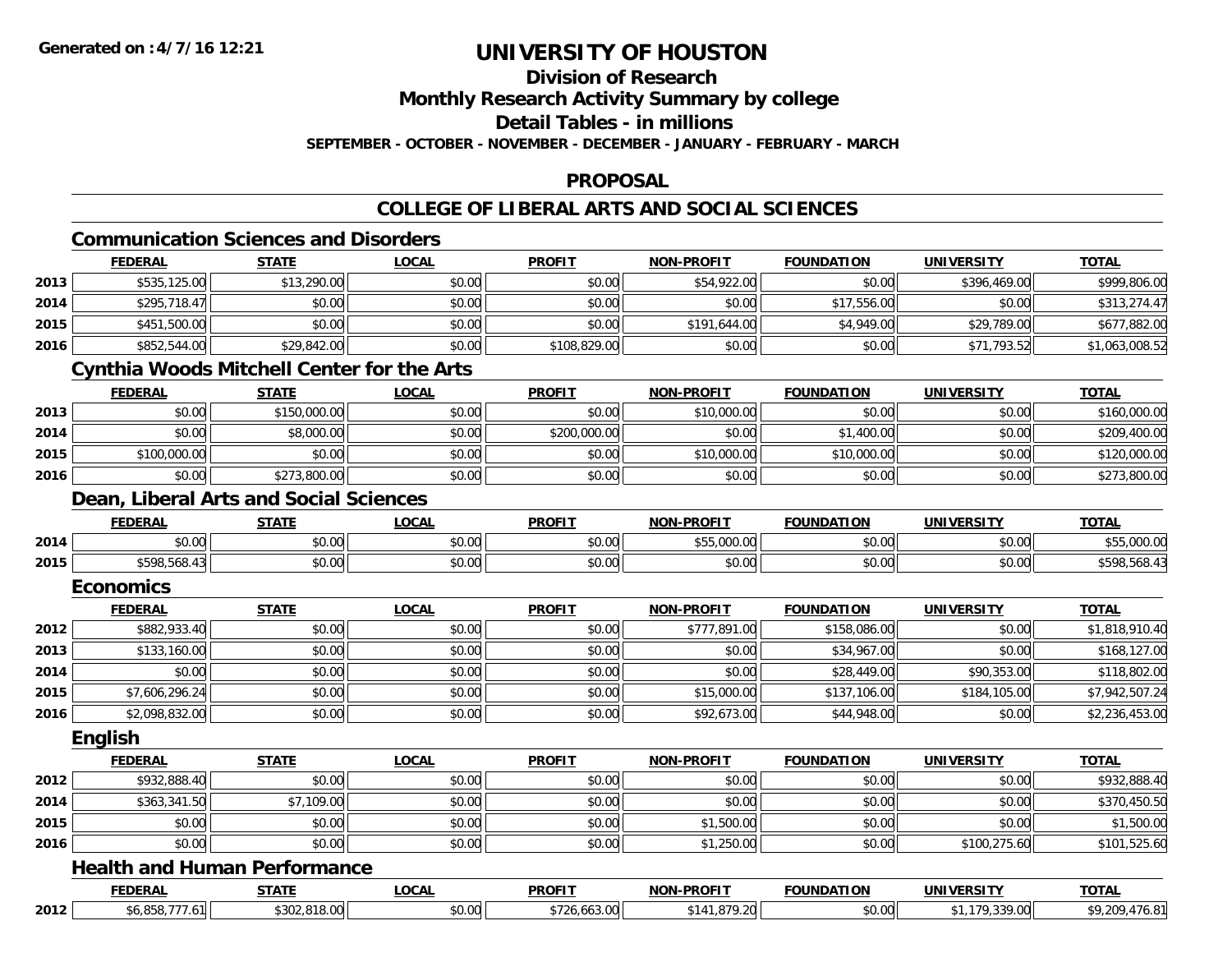# **Division of Research**

**Monthly Research Activity Summary by college**

**Detail Tables - in millions**

**SEPTEMBER - OCTOBER - NOVEMBER - DECEMBER - JANUARY - FEBRUARY - MARCH**

#### **PROPOSAL**

### **COLLEGE OF LIBERAL ARTS AND SOCIAL SCIENCES**

### **Health and Human Performance**

|      | <b>FEDERAL</b>                        | <b>STATE</b>   | <b>LOCAL</b> | <b>PROFIT</b>  | <b>NON-PROFIT</b> | <b>FOUNDATION</b> | <b>UNIVERSITY</b> | <b>TOTAL</b>   |
|------|---------------------------------------|----------------|--------------|----------------|-------------------|-------------------|-------------------|----------------|
| 2013 | \$5,419,000.52                        | \$0.00         | \$0.00       | \$66,142.80    | \$472,354.00      | \$69,976.00       | \$133,652.00      | \$6,161,125.32 |
| 2014 | \$3,586,918.50                        | \$0.00         | \$0.00       | \$0.00         | \$40,000.00       | \$88,482.40       | \$0.00            | \$3,715,400.90 |
| 2015 | \$6,186,763.05                        | \$0.00         | \$0.00       | \$1,446,494.00 | \$1,413,186.92    | \$200,000.00      | \$152,568.40      | \$9,399,012.37 |
| 2016 | \$3,670,852.80                        | \$2,794,260.30 | \$67,891.00  | \$1,333,377.00 | \$134,584.80      | \$150,000.00      | \$317,647.70      | \$8,468,613.60 |
|      | <b>Hispanic Studies</b>               |                |              |                |                   |                   |                   |                |
|      | <b>FEDERAL</b>                        | <b>STATE</b>   | <b>LOCAL</b> | <b>PROFIT</b>  | <b>NON-PROFIT</b> | <b>FOUNDATION</b> | <b>UNIVERSITY</b> | <b>TOTAL</b>   |
| 2012 | \$38,419.59                           | \$0.00         | \$0.00       | \$0.00         | \$0.00            | \$0.00            | \$0.00            | \$38,419.59    |
| 2013 | \$0.00                                | \$0.00         | \$0.00       | \$0.00         | \$0.00            | \$0.00            | \$11,992.50       | \$11,992.50    |
| 2014 | \$295,629.77                          | \$0.00         | \$0.00       | \$0.00         | \$0.00            | \$0.00            | \$0.00            | \$295,629.77   |
| 2015 | \$0.00                                | \$0.00         | \$0.00       | \$0.00         | \$0.00            | \$0.00            | \$0.00            | \$0.00         |
| 2016 | \$90,116.70                           | \$0.00         | \$0.00       | \$0.00         | \$0.00            | \$0.00            | \$0.00            | \$90,116.70    |
|      | <b>History</b>                        |                |              |                |                   |                   |                   |                |
|      | <b>FEDERAL</b>                        | <b>STATE</b>   | <b>LOCAL</b> | <b>PROFIT</b>  | <b>NON-PROFIT</b> | <b>FOUNDATION</b> | <b>UNIVERSITY</b> | <b>TOTAL</b>   |
| 2012 | \$63,776.82                           | \$0.00         | \$0.00       | \$0.00         | \$0.00            | \$0.00            | \$0.00            | \$63,776.82    |
| 2016 | \$199,476.80                          | \$0.00         | \$0.00       | \$0.00         | \$82,000.00       | \$0.00            | \$0.00            | \$281,476.80   |
|      | <b>Hobby Center for Public Policy</b> |                |              |                |                   |                   |                   |                |
|      | <b>FEDERAL</b>                        | <b>STATE</b>   | <b>LOCAL</b> | <b>PROFIT</b>  | <b>NON-PROFIT</b> | <b>FOUNDATION</b> | <b>UNIVERSITY</b> | <b>TOTAL</b>   |
| 2013 | \$164,250.00                          | \$0.00         | \$0.00       | \$0.00         | \$0.00            | \$0.00            | \$0.00            | \$164,250.00   |
| 2014 | \$1,800.00                            | \$0.00         | \$0.00       | \$0.00         | \$0.00            | \$7,000.00        | \$0.00            | \$8,800.00     |
| 2015 | \$0.00                                | \$0.00         | \$0.00       | \$0.00         | \$0.00            | \$15,000.00       | \$0.00            | \$15,000.00    |
|      | <b>Modern/Classical Languages</b>     |                |              |                |                   |                   |                   |                |
|      | <b>FEDERAL</b>                        | <b>STATE</b>   | <b>LOCAL</b> | <b>PROFIT</b>  | <b>NON-PROFIT</b> | <b>FOUNDATION</b> | <b>UNIVERSITY</b> | <b>TOTAL</b>   |
| 2012 | \$396,977.00                          | \$0.00         | \$0.00       | \$0.00         | \$0.00            | \$0.00            | \$0.00            | \$396,977.00   |
| 2013 | \$99,251.00                           | \$0.00         | \$0.00       | \$0.00         | \$0.00            | \$0.00            | \$0.00            | \$99,251.00    |
| 2015 | \$89,835.00                           | \$0.00         | \$0.00       | \$0.00         | \$0.00            | \$29,771.00       | \$0.00            | \$119,606.00   |
| 2016 | \$0.00                                | \$0.00         | \$0.00       | \$0.00         | \$0.00            | \$28,460.00       | \$0.00            | \$28,460.00    |
|      | Philosophy                            |                |              |                |                   |                   |                   |                |
|      | <b>FEDERAL</b>                        | <b>STATE</b>   | <b>LOCAL</b> | <b>PROFIT</b>  | <b>NON-PROFIT</b> | <b>FOUNDATION</b> | <b>UNIVERSITY</b> | <b>TOTAL</b>   |
| 2012 | \$23,229.00                           | \$0.00         | \$0.00       | \$0.00         | \$0.00            | \$0.00            | \$0.00            | \$23,229.00    |
| 2013 | \$24,897.00                           | \$0.00         | \$0.00       | \$0.00         | \$0.00            | \$0.00            | \$0.00            | \$24,897.00    |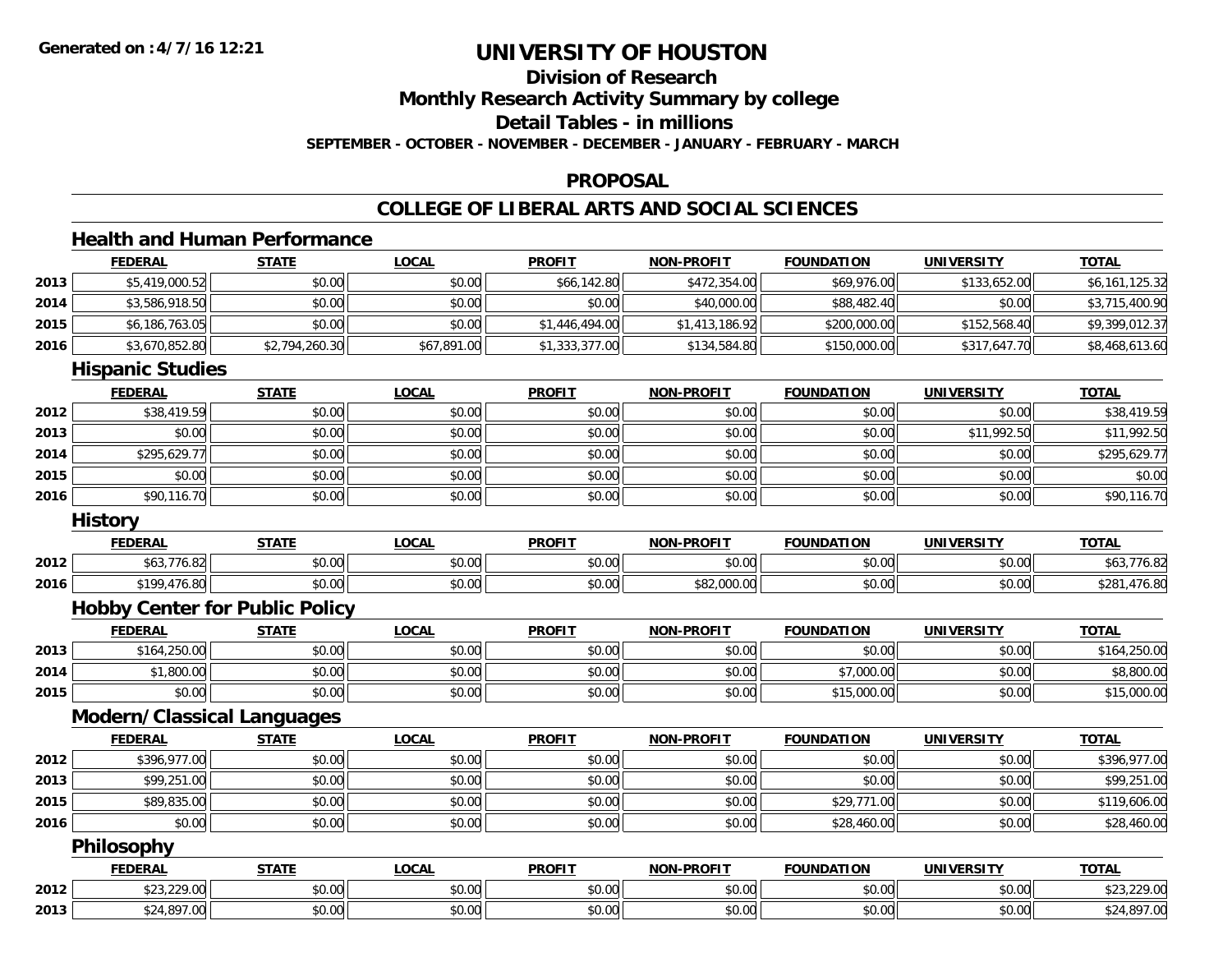#### **Division of Research**

**Monthly Research Activity Summary by college**

**Detail Tables - in millions**

**SEPTEMBER - OCTOBER - NOVEMBER - DECEMBER - JANUARY - FEBRUARY - MARCH**

#### **PROPOSAL**

#### **COLLEGE OF LIBERAL ARTS AND SOCIAL SCIENCES**

|       | <b>Philosophy</b>        |                |              |                |                   |                   |                   |                  |
|-------|--------------------------|----------------|--------------|----------------|-------------------|-------------------|-------------------|------------------|
|       | <b>FEDERAL</b>           | <b>STATE</b>   | <b>LOCAL</b> | <b>PROFIT</b>  | <b>NON-PROFIT</b> | <b>FOUNDATION</b> | <b>UNIVERSITY</b> | <b>TOTAL</b>     |
| 2015  | \$0.00                   | \$0.00         | \$0.00       | \$0.00         | \$0.00            | \$0.00            | \$19,170.00       | \$19,170.00      |
| 2016  | \$49,684.85              | \$0.00         | \$0.00       | \$0.00         | \$0.00            | \$0.00            | \$0.00            | \$49,684.85      |
|       | <b>Political Science</b> |                |              |                |                   |                   |                   |                  |
|       | <b>FEDERAL</b>           | <b>STATE</b>   | <b>LOCAL</b> | <b>PROFIT</b>  | <b>NON-PROFIT</b> | <b>FOUNDATION</b> | <b>UNIVERSITY</b> | <b>TOTAL</b>     |
| 2012  | \$383,429.00             | \$77,296.00    | \$0.00       | \$0.00         | \$0.00            | \$0.00            | \$0.00            | \$460,725.00     |
| 2013  | \$857,738.00             | \$0.00         | \$0.00       | \$0.00         | \$0.00            | \$0.00            | \$0.00            | \$857,738.00     |
| 2014  | \$77,661.00              | \$0.00         | \$0.00       | \$0.00         | \$3,300.00        | \$13,706.00       | \$0.00            | \$94,667.00      |
| 2015  | \$277,127.00             | \$0.00         | \$0.00       | \$45,000.00    | \$3,000.00        | \$0.00            | \$58,951.00       | \$384,078.00     |
|       | Psychology               |                |              |                |                   |                   |                   |                  |
|       | <b>FEDERAL</b>           | <b>STATE</b>   | <b>LOCAL</b> | <b>PROFIT</b>  | <b>NON-PROFIT</b> | <b>FOUNDATION</b> | <b>UNIVERSITY</b> | <b>TOTAL</b>     |
| 2012  | \$7,566,175.47           | \$13,431.15    | \$0.00       | \$344,793.00   | \$0.00            | \$0.00            | \$1,111,030.00    | \$9,035,429.62   |
| 2013  | \$13,247,026.69          | \$936,366.00   | \$0.00       | \$43,240.00    | \$144,345.00      | \$185,784.00      | \$1,524,925.50    | \$16,081,687.19  |
| 2014  | \$10,694,528.91          | \$407,153.00   | \$0.00       | \$24,000.00    | \$368,067.60      | \$0.00            | \$2,197,855.40    | \$13,691,604.91  |
| 2015  | \$10,477,954.16          | \$2,659,046.00 | \$0.00       | \$18,000.00    | \$197,681.80      | \$203,996.00      | \$2,557,920.20    | \$16,114,598.16  |
| 2016  | \$11,413,584.25          | \$402,413.00   | \$0.00       | \$1,126,612.00 | \$3,157,955.47    | \$291,460.00      | \$4,961,230.50    | \$21,353,255.22  |
|       | <b>School of Music</b>   |                |              |                |                   |                   |                   |                  |
|       | <b>FEDERAL</b>           | <b>STATE</b>   | <b>LOCAL</b> | <b>PROFIT</b>  | NON-PROFIT        | <b>FOUNDATION</b> | <b>UNIVERSITY</b> | <b>TOTAL</b>     |
| 2013  | \$0.00                   | \$5,000.00     | \$0.00       | \$0.00         | \$0.00            | \$0.00            | \$0.00            | \$5,000.00       |
| 2014  | \$0.00                   | \$9,000.00     | \$0.00       | \$0.00         | \$0.00            | \$3,919.00        | \$0.00            | \$12,919.00      |
| 2015  | \$0.00                   | \$9,000.00     | \$0.00       | \$0.00         | \$0.00            | \$0.00            | \$0.00            | \$9,000.00       |
|       | Sociology                |                |              |                |                   |                   |                   |                  |
|       | <b>FEDERAL</b>           | <b>STATE</b>   | <b>LOCAL</b> | <b>PROFIT</b>  | NON-PROFIT        | <b>FOUNDATION</b> | <b>UNIVERSITY</b> | <b>TOTAL</b>     |
| 2012  | \$0.00                   | \$0.00         | \$0.00       | \$0.00         | \$0.00            | \$16,808.00       | \$508,467.30      | \$525,275.30     |
| 2013  | \$160,063.00             | \$0.00         | \$18,000.00  | \$0.00         | \$0.00            | \$0.00            | \$0.00            | \$178,063.00     |
| 2014  | \$0.00                   | \$0.00         | \$31,200.00  | \$0.00         | \$0.00            | \$0.00            | \$0.00            | \$31,200.00      |
|       | <b>Theatre</b>           |                |              |                |                   |                   |                   |                  |
|       | <b>FEDERAL</b>           | <b>STATE</b>   | <b>LOCAL</b> | <b>PROFIT</b>  | <b>NON-PROFIT</b> | <b>FOUNDATION</b> | <b>UNIVERSITY</b> | <b>TOTAL</b>     |
| 2013  | \$0.00                   | \$0.00         | \$0.00       | \$0.00         | \$100,027.00      | \$0.00            | \$0.00            | \$100,027.00     |
| 2014  | \$187,811.00             | \$0.00         | \$0.00       | \$0.00         | \$0.00            | \$0.00            | \$0.00            | \$187,811.00     |
| Total | \$102,698,797.38         | \$8,234,179.85 | \$117,091.00 | \$5,488,150.80 | \$8,734,030.79    | \$2,271,086.40    | \$15,957,065.62   | \$143,500,401.84 |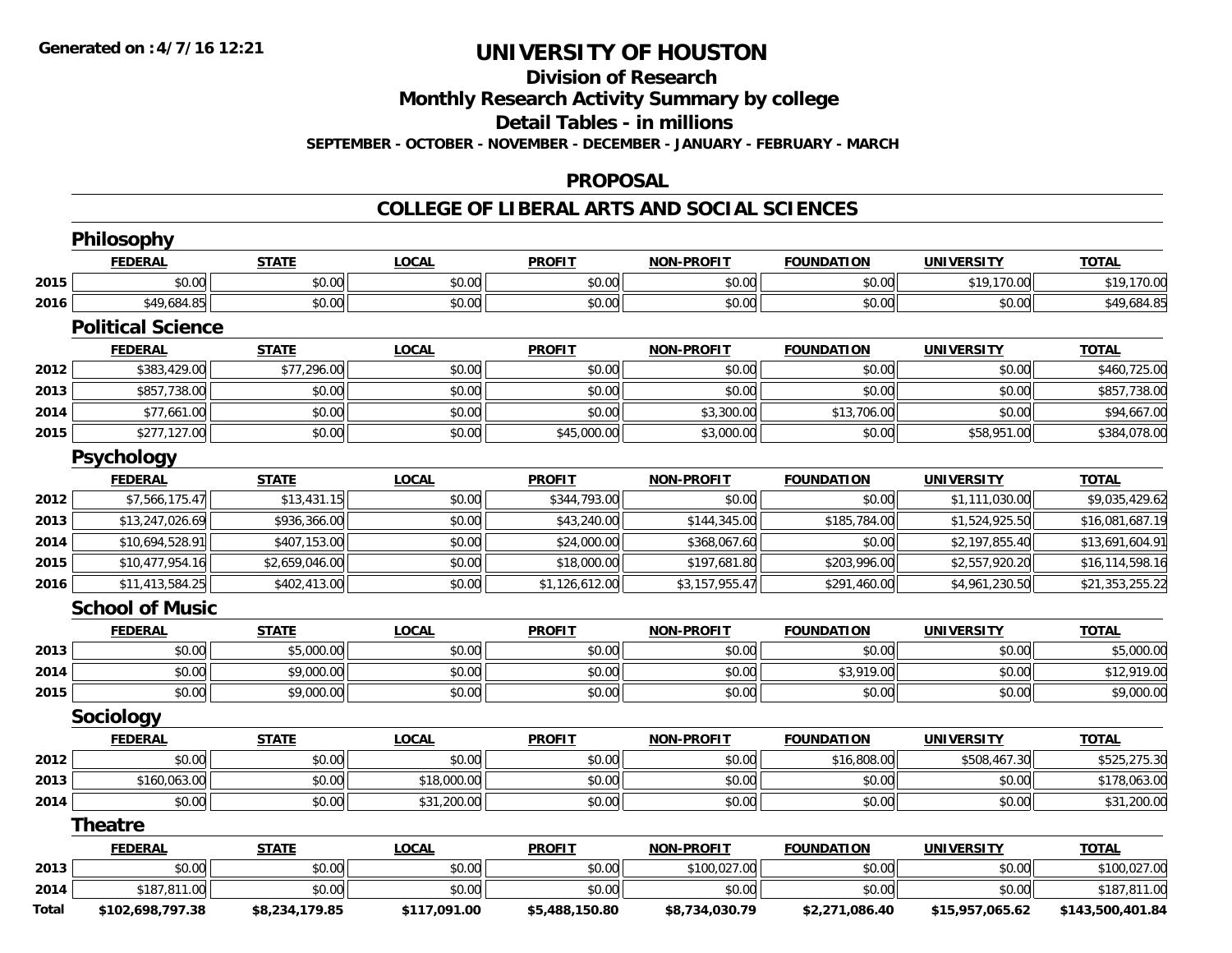# **Division of Research**

**Monthly Research Activity Summary by college**

**Detail Tables - in millions**

**SEPTEMBER - OCTOBER - NOVEMBER - DECEMBER - JANUARY - FEBRUARY - MARCH**

### **PROPOSAL**

# **COLLEGE OF NATURAL SCIENCES AND MATHEMATICS**

# **Biology/Biochemistry**

|      | <b>FEDERAL</b>  | <b>STATE</b>   | <b>LOCAL</b> | <b>PROFIT</b>  | <b>NON-PROFIT</b> | <b>FOUNDATION</b> | <b>UNIVERSITY</b> | <u>TOTAL</u>    |
|------|-----------------|----------------|--------------|----------------|-------------------|-------------------|-------------------|-----------------|
| 2012 | \$25,158,412.66 | \$3,739,930.00 | \$0.00       | \$60,000.00    | \$3,089,527.80    | \$1,574,822.00    | \$1,530,628.58    | \$35,153,321.04 |
| 2013 | \$20,415,063.45 | \$1,469,053.03 | \$0.00       | \$76,000.00    | \$0.00            | \$1,841,970.00    | \$1,249,792.00    | \$25,051,878.48 |
| 2014 | \$12,035,815.60 | \$5,145,378.75 | \$0.00       | \$64,786.00    | \$705,759.26      | \$1,874,390.00    | \$627,934.00      | \$20,454,063.61 |
| 2015 | \$16,388,216.02 | \$707,533.00   | \$0.00       | \$1,223,153.00 | \$534,952.89      | \$980,000.00      | \$984,842,00      | \$20,818,696.91 |
| 2016 | \$37,688,376.31 | \$674,163.00   | \$0.00       | \$99,000.00    | \$4,458,116.20    | \$1,475,625.00    | \$127,865.00      | \$44,523,145.51 |

# **Center for Nuclear Receptors and Cell Signaling**

|      | <b>FEDERAL</b>  | <b>STATE</b>    | <b>LOCAL</b> | <b>PROFIT</b> | <b>NON-PROFIT</b> | <b>FOUNDATION</b> | <b>UNIVERSITY</b> | <b>TOTAL</b>    |
|------|-----------------|-----------------|--------------|---------------|-------------------|-------------------|-------------------|-----------------|
| 2012 | \$6,354,620.00  | \$0.00          | \$0.00       | \$0.00        | \$403,096.00      | \$225,000.00      | \$0.00            | \$6,982,716.00  |
| 2013 | \$14,012,865.00 | \$0.00          | \$0.00       | \$200,000.00  | \$454,000.00      | \$730,000.00      | \$0.00            | \$15,396,865.00 |
| 2014 | \$16,603,808.00 | \$7,674,201.00  | \$0.00       | \$0.00        | \$1,864,612.00    | \$1,100,000.00    | \$0.00            | \$27,242,621.00 |
| 2015 | \$17,664,103.20 | \$11,264,578.50 | \$0.00       | \$0.00        | \$3,898,826.20    | \$613,384.00      | \$0.00            | \$33,440,891.90 |
| 2016 | \$7,327,930.90  | \$199,999.50    | \$0.00       | \$0.00        | \$1,709,225.00    | \$295,000.00      | \$0.00            | \$9,532,155.40  |

# **Chemistry**

|      | <b>FEDERAL</b>  | <b>STATE</b>   | <b>LOCAL</b> | <b>PROFIT</b> | <b>NON-PROFIT</b> | <b>FOUNDATION</b> | <b>UNIVERSITY</b> | <b>TOTAL</b>    |
|------|-----------------|----------------|--------------|---------------|-------------------|-------------------|-------------------|-----------------|
| 2012 | \$13,850,652.14 | \$2,914,220.00 | \$0.00       | \$80,000.00   | \$1,114,109.00    | \$940,000.00      | \$214,591,00      | \$19,113,572.14 |
| 2013 | \$12,454,129.94 | \$2,688,596.00 | \$0.00       | \$0.00        | \$0.00            | \$2,210,000.00    | \$16,030.00       | \$17,368,755.94 |
| 2014 | \$9,030,697.35  | \$71,429.58    | \$0.00       | \$0.00        | \$815,000.00      | \$4,695,000.00    | \$353,677.00      | \$14,965,803.93 |
| 2015 | \$13,784,788.59 | \$2,429,502.00 | \$0.00       | \$124,348.00  | \$651,818.00      | \$2,470,000.00    | \$1,070,491.00    | \$20,530,947.59 |
| 2016 | \$4,770,973.02  | \$2,337,820.70 | \$0.00       | \$0.00        | \$25,500.00       | \$2,350,000.00    | \$317,502.00      | \$9,801,795.72  |

#### **Computer Science**

|      | <b>FEDERAL</b>  | <b>STATE</b>   | <u>LOCAL</u> | <b>PROFIT</b> | <b>NON-PROFIT</b> | <b>FOUNDATION</b> | <b>UNIVERSITY</b> | <b>TOTAL</b>    |
|------|-----------------|----------------|--------------|---------------|-------------------|-------------------|-------------------|-----------------|
| 2012 | \$23,435,492.78 | \$1,396,932.00 | \$0.00       | \$139,721.00  | \$18,000.00       | \$185,918.20      | \$129,955.00      | \$25,306,018.98 |
| 2013 | \$15,774,809.99 | \$508,212.00   | \$0.00       | \$870,463.57  | \$460,000.00      | \$0.00            | \$0.00            | \$17,613,485.56 |
| 2014 | \$26,770,311.62 | \$1,426,471.50 | \$0.00       | \$22,411.41   | \$1,385,779.00    | \$78,646.25       | \$77,902.00       | \$29,761,521.78 |
| 2015 | \$51,387,114.17 | \$1,592,955.50 | \$0.00       | \$574,680.00  | \$640,990.60      | \$134,316.00      | \$672,428.60      | \$55,002,484.87 |
| 2016 | \$12,440,678.92 | \$0.00         | \$0.00       | \$274,168.40  | \$859,599.00      | \$660,000.00      | \$258,859.30      | \$14,493,305.62 |

# **Dean, Natural Sciences and Mathematics**

|      | FEDERA        | <b>STATI</b>            | _OCAL              | <b>PROFIT</b>      | $M$ DDOF <sup><math>T</math></sup><br><b>MAN</b> | UNDATION | UNIVERSIT            | TOTAL                           |
|------|---------------|-------------------------|--------------------|--------------------|--------------------------------------------------|----------|----------------------|---------------------------------|
| 2012 | $*100.022.50$ | ሶስ ሰሰ<br>JU.U           | $\sim$ 00<br>JU.UU | $\sim$ 00<br>JU.UU | $\sim$ 00<br>vv.vv                               | \$0.00   | $\sim$ 00<br>JU.UU   | <b>CAOO</b><br>0.0000<br>922.5U |
| 2013 | \$0.00        | $\overline{\mathbf{a}}$ | $\sim$<br>vv.vv    | ሶስ ሰሰ<br>JU.UU     | $\sim$ 00<br>JU.UU                               | \$0.00   | 0.00<br><b>JU.UU</b> | $\sim$<br>7.UU<br>.             |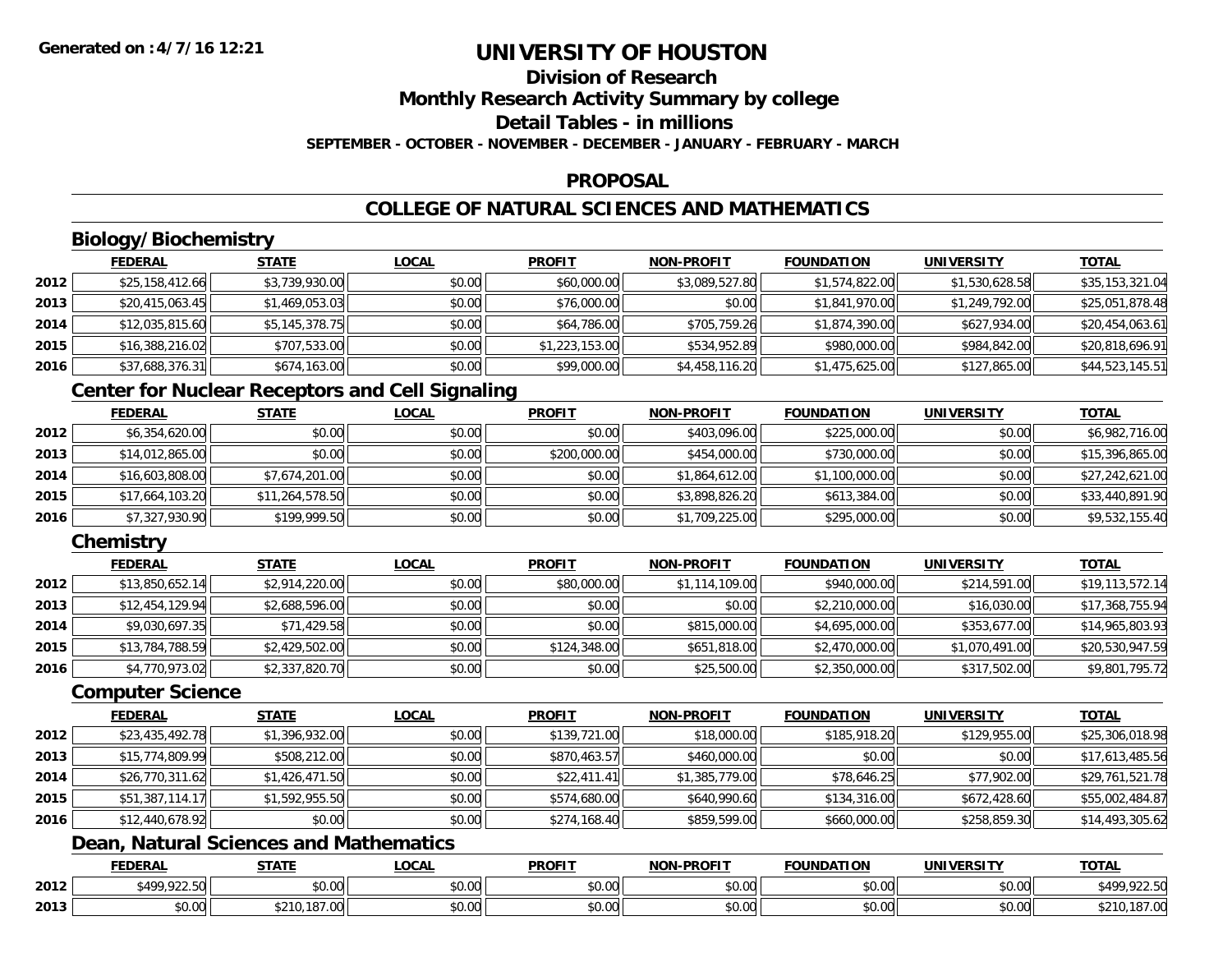## **Division of Research**

**Monthly Research Activity Summary by college**

**Detail Tables - in millions**

**SEPTEMBER - OCTOBER - NOVEMBER - DECEMBER - JANUARY - FEBRUARY - MARCH**

### **PROPOSAL**

# **COLLEGE OF NATURAL SCIENCES AND MATHEMATICS**

### **Dean, Natural Sciences and Mathematics**

|      | <b>FEDERAL</b> | <b>STATE</b> | <u>LOCAL</u> | <b>PROFIT</b> | <b>NON-PROFIT</b> | <b>FOUNDATION</b> | <b>UNIVERSITY</b> | <u>TOTAL</u> |
|------|----------------|--------------|--------------|---------------|-------------------|-------------------|-------------------|--------------|
| 2014 | \$0.00         | \$396,835.00 | \$0.00       | \$76,907.50   | \$375,000.00      | \$0.00            | \$0.00            | \$848,742.50 |
| 2015 | \$600,150.50   | \$0.00       | \$0.00       | \$0.00        | \$0.00            | \$0.00            | \$0.00            | \$600,150.50 |
| 2016 | \$199,949.50   | \$0.00       | \$0.00       | \$0.00        | \$0.00            | \$0.00            | \$0.00            | \$199,949.50 |

#### **Earth & Atmospheric Sciences**

|      | <u>FEDERAL</u>  | <u>STATE</u> | <b>LOCAL</b> | <b>PROFIT</b> | <b>NON-PROFIT</b> | <b>FOUNDATION</b> | <b>UNIVERSITY</b> | <u>TOTAL</u>    |
|------|-----------------|--------------|--------------|---------------|-------------------|-------------------|-------------------|-----------------|
| 2012 | \$3,727,203.10  | \$58,305.00  | \$0.00       | \$915,154.00  | \$51,387.00       | \$150,000.00      | \$355,768.00      | \$5,257,817.10  |
| 2013 | \$4,228,874.00  | \$270,000.00 | \$0.00       | \$429,906.45  | \$566,502.00      | \$180,000.00      | \$379,607.68      | \$6,054,890.13  |
| 2014 | \$7,691,980.55  | \$679,654.00 | \$0.00       | \$145,354.00  | \$355,000.00      | \$0.00            | \$2,219,745.00    | \$11,091,733.55 |
| 2015 | \$4,801,504.11  | \$367,630.00 | \$0.00       | \$409,855.00  | \$2,551,536.25    | \$195,000.00      | \$990,870,00      | \$9,316,395.36  |
| 2016 | \$20,204,411.74 | \$450,000.00 | \$0.00       | \$34,067.00   | \$220,000.00      | \$668,899.00      | \$111,386.00      | \$21,688,763.74 |

## **Institute for Climate and Atmospheric Science**

|      | <b>FEDERAL</b> | <b>STATE</b>   | <b>_OCAL</b> | <b>PROFIT</b> | <b>NON-PROFIT</b> | <b>FOUNDATION</b> | <b>UNIVERSITY</b> | <b>TOTAL</b> |
|------|----------------|----------------|--------------|---------------|-------------------|-------------------|-------------------|--------------|
| 2012 | \$0.00         | ሶስ ሰስ<br>JU.UU | \$0.00       | \$0.00        | \$0.00            | \$0.00            | \$0.00            | \$0.00       |
| 2013 | \$0.00         | \$0.00         | \$0.00       | \$0.00        | \$0.00            | \$0.00            | \$0.00            | \$0.00       |
| 2014 | \$0.00         | \$0.00         | \$0.00       | \$0.00        | \$0.00            | \$0.00            | \$0.00            | \$0.00       |

#### **Institute for Nanoenergy**

|      | ----<br><b>PERAL</b> | $- + -$                    | $\sim$<br>ואטע.    | <b>PROFIT</b> | <b>-PROFIT</b><br>NON- | ΓΙΟΝ<br>$T$ $\bigcap$ ininati. | UNIVERSITY | <b>TOTAL</b>    |
|------|----------------------|----------------------------|--------------------|---------------|------------------------|--------------------------------|------------|-----------------|
| 2012 | $\cap$               | $\sim$<br><b>↑∩</b><br>ט.ט | $\sim$ 00<br>וטטיט | JU.UU         | 0000<br>vu.vu          | \$0.00                         | 0000       | $\sim$<br>,u.uu |

**Mathematics**

|      | <b>FEDERAL</b> | <b>STATE</b> | <b>LOCAL</b> | <b>PROFIT</b> | <b>NON-PROFIT</b> | <b>FOUNDATION</b> | <b>UNIVERSITY</b> | <b>TOTAL</b>    |
|------|----------------|--------------|--------------|---------------|-------------------|-------------------|-------------------|-----------------|
| 2012 | \$4,145,693.97 | \$0.00       | \$0.00       | \$210,000.00  | \$0.00            | \$222,725.00      | \$703,825.00      | \$5,282,243.97  |
| 2013 | \$6,087,426.05 | \$0.00       | \$0.00       | \$169,348.17  | \$0.00            | \$106,456.00      | \$0.00            | \$6,363,230.22  |
| 2014 | \$8,539,127.87 | \$0.00       | \$0.00       | \$90,000.00   | \$375,000.00      | \$192,924.00      | \$75,112.00       | \$9,272,163.87  |
| 2015 | \$5,535,210.80 | \$499,410.00 | \$0.00       | \$188,000.00  | \$53,579.00       | \$264,840.00      | \$337,303.00      | \$6,878,342.80  |
| 2016 | \$6,824,458.92 | \$0.00       | \$0.00       | \$119,656.11  | \$6,000.00        | \$2,288,283.00    | \$1,160,692.00    | \$10,399,090.03 |

#### **Physics**

|      | <b>FEDERAL</b>  | <b>STATE</b>   | <u>LOCAL</u> | <b>PROFIT</b> | <b>NON-PROFIT</b> | <b>FOUNDATION</b> | UNIVERSITY     | <b>TOTAL</b>    |
|------|-----------------|----------------|--------------|---------------|-------------------|-------------------|----------------|-----------------|
| 2012 | \$11,387,852.57 | \$177,557.00   | \$0.00       | \$560,517.00  | \$258,667,00      | \$782,814.80      | \$1,060,600.00 | \$14,228,008.37 |
| 2013 | \$14,165,939.69 | \$272,094.50   | \$0.00       | \$589,575.00  | \$1,072,059.60    | \$900,000.00      | \$1,493,367.00 | \$18,493,035.79 |
| 2014 | \$32,151,975.62 | \$1,510,164.86 | \$0.00       | \$347,480.50  | \$905,500.00      | \$1,023,646.25    | \$4,991,292.00 | \$40,930,059.23 |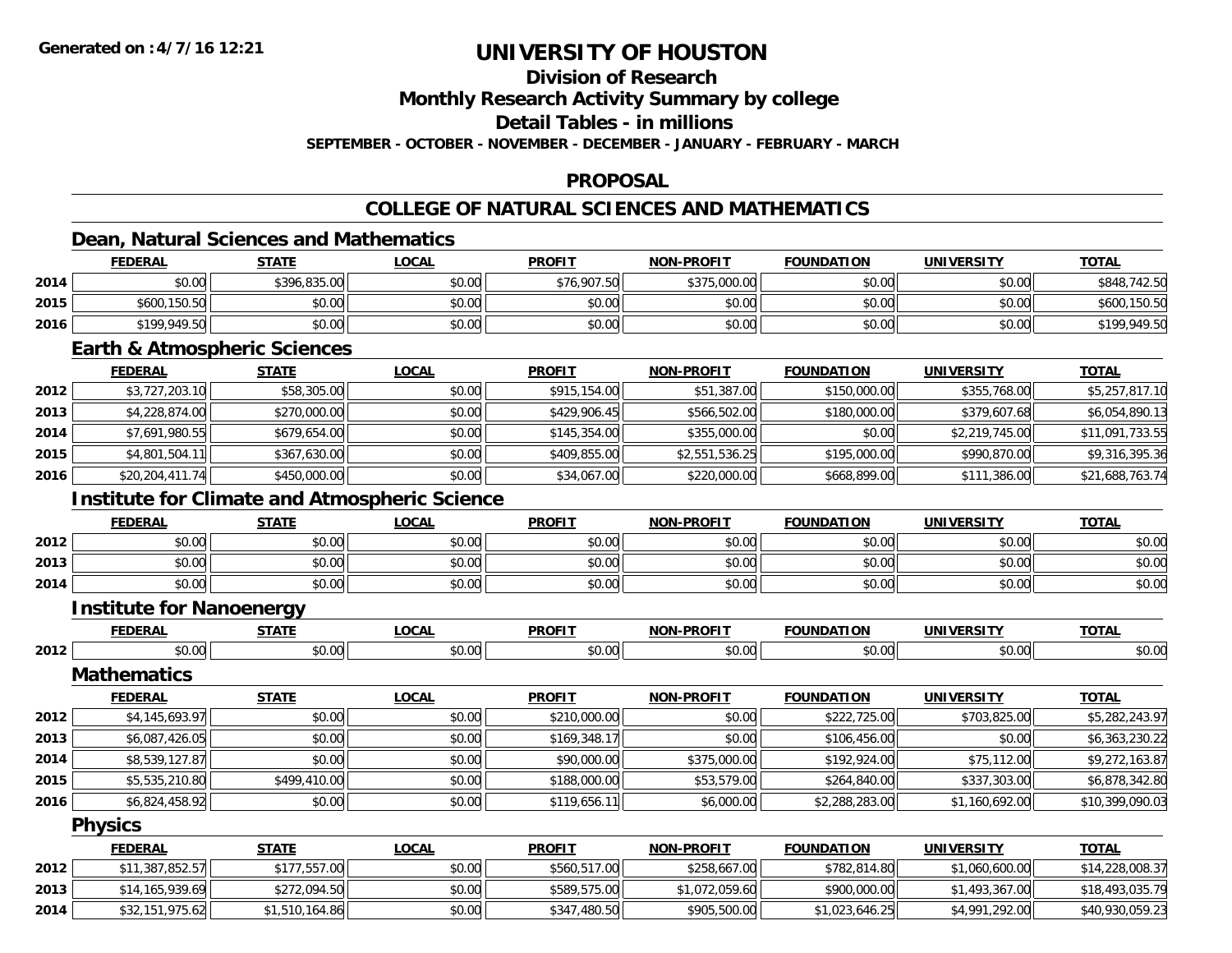#### **Division of Research**

**Monthly Research Activity Summary by college**

**Detail Tables - in millions**

**SEPTEMBER - OCTOBER - NOVEMBER - DECEMBER - JANUARY - FEBRUARY - MARCH**

#### **PROPOSAL**

#### **COLLEGE OF NATURAL SCIENCES AND MATHEMATICS**

|       | <b>Physics</b>   |                 |              |                |                   |                   |                 |                  |
|-------|------------------|-----------------|--------------|----------------|-------------------|-------------------|-----------------|------------------|
|       | <b>FEDERAL</b>   | <u>STATE</u>    | <u>LOCAL</u> | <b>PROFIT</b>  | <b>NON-PROFIT</b> | <b>FOUNDATION</b> | UNIVERSITY      | <b>TOTAL</b>     |
| 2015  | \$26,738,136.46  | \$179,998.80    | \$0.00       | \$44,756.00    | \$907,162.00      | \$1,358,000.00    | \$128,036.00    | \$29,356,089.26  |
| 2016  | \$16,316,092.50  | \$1,891,830.88  | \$0.00       | \$658,519.22   | \$229,361.00      | \$1,612,500.00    | \$1,473,814,70  | \$22,182,118.30  |
| Total | \$531,194,770.10 | \$53,204,643.10 | \$0.00       | \$8,797,827.33 | \$31,015,664.80   | \$34,380,159.50   | \$23,113,915.86 | \$681,706,980.69 |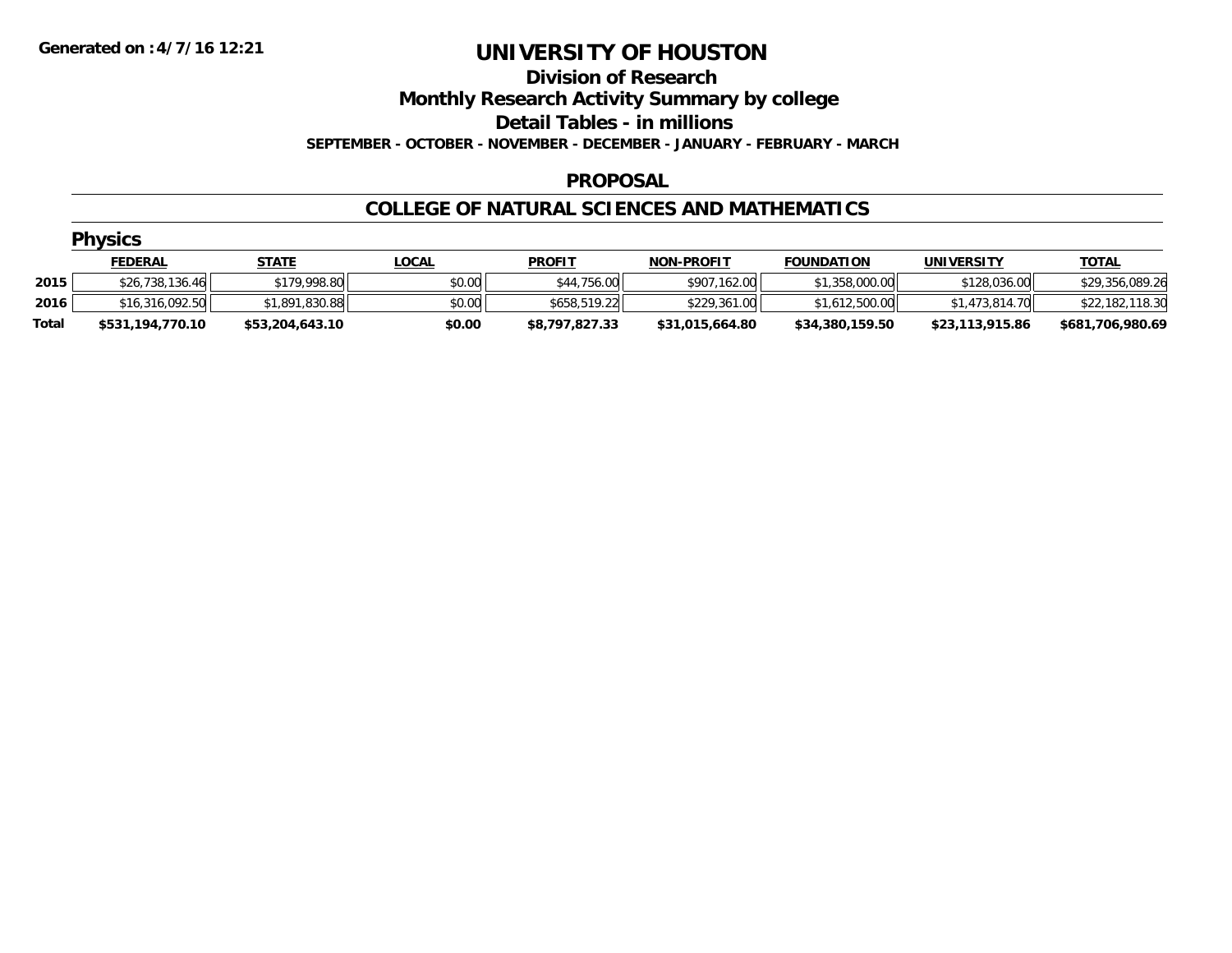## **Division of ResearchMonthly Research Activity Summary by college Detail Tables - in millions SEPTEMBER - OCTOBER - NOVEMBER - DECEMBER - JANUARY - FEBRUARY - MARCH**

#### **PROPOSAL**

### **COLLEGE OF OPTOMETRY**

# **Optometry Vision Sciences**

|       | <b>FEDERAL</b>  | <b>STATE</b> | <b>LOCAL</b> | <b>PROFIT</b>  | <b>NON-PROFIT</b> | <b>FOUNDATION</b> | <b>UNIVERSITY</b> | <u>TOTAL</u>    |
|-------|-----------------|--------------|--------------|----------------|-------------------|-------------------|-------------------|-----------------|
| 2012  | \$11,034,820.00 | \$74,750.00  | \$0.00       | \$238,178,00   | \$0.00            | \$0.00            | \$1,257,311.00    | \$12,605,059.00 |
| 2013  | \$11,882,759.00 | \$0.00       | \$0.00       | \$972,086.00   | \$0.00            | \$0.00            | \$321,274.00      | \$13,176,119.00 |
| 2014  | \$7,571,551.05  | \$10,989.00  | \$0.00       | \$917,073.32   | \$19,900.00       | \$0.00            | \$349,349.00      | \$8,868,862.37  |
| 2015  | \$1,881,250.00  | \$0.00       | \$0.00       | \$220,829.00   | \$30,497.00       | \$75,000.00       | \$1,107,305.00    | \$3,314,881.00  |
| 2016  | \$8,282,229.02  | \$0.00       | \$0.00       | \$124,601.00   | \$0.00            | \$150,000.00      | \$1,355,646.48    | \$9,912,476.50  |
| Total | \$40,652,609.07 | \$85,739.00  | \$0.00       | \$2,472,767.32 | \$50,397.00       | \$225,000.00      | \$4,390,885.48    | \$47,877,397.87 |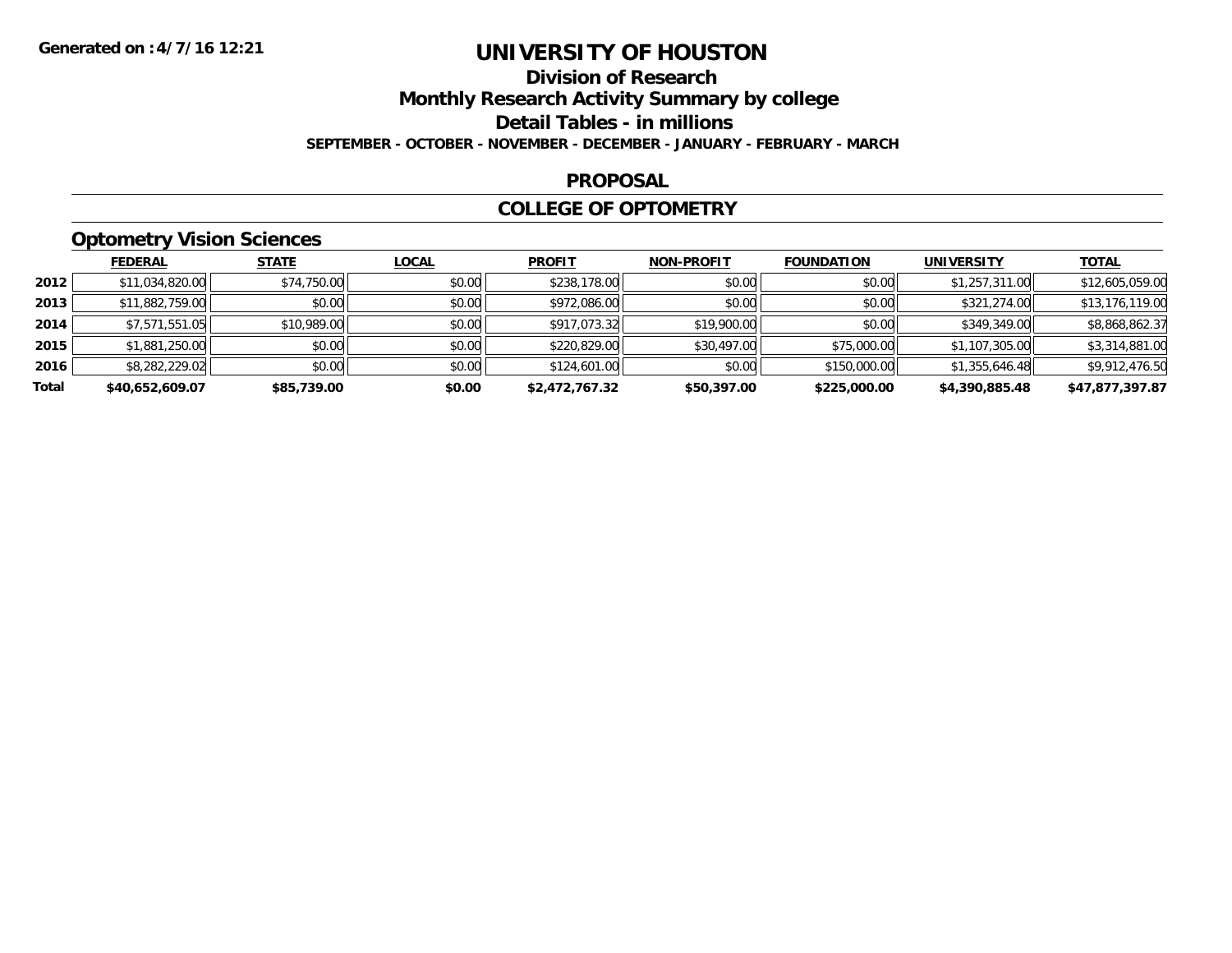# **Division of Research**

**Monthly Research Activity Summary by college**

**Detail Tables - in millions**

**SEPTEMBER - OCTOBER - NOVEMBER - DECEMBER - JANUARY - FEBRUARY - MARCH**

### **PROPOSAL**

# **COLLEGE OF PHARMACY**

# **Center for Experimental Therapeutics and Pharmacoi**

|      | <b>FEDERAL</b> | <b>STATE</b> | <u>LOCAL</u> | <b>PROFIT</b> | <b>NON-PROFIT</b> | <b>FOUNDATION</b> | <b>UNIVERSITY</b> | <b>TOTAL</b> |
|------|----------------|--------------|--------------|---------------|-------------------|-------------------|-------------------|--------------|
| 2012 | \$0.00         | \$0.00       | \$0.00       | \$0.00        | \$0.00            | \$0.00            | \$0.00            | \$0.00       |
| 2013 | \$0.00         | \$0.00       | \$0.00       | \$0.00        | \$0.00            | \$0.00            | \$0.00            | \$0.00       |
| 2014 | \$0.00         | \$0.00       | \$0.00       | \$0.00        | \$0.00            | \$0.00            | \$0.00            | \$0.00       |
| 2015 | \$0.00         | \$0.00       | \$0.00       | \$0.00        | \$0.00            | \$0.00            | \$0.00            | \$0.00       |

#### **Clinical Pharmacy & Administration**

|      | <b>FEDERAL</b> | <u>STATE</u>   | <b>LOCAL</b> | <b>PROFIT</b> | <b>NON-PROFIT</b> | <b>FOUNDATION</b> | <b>UNIVERSITY</b> | <b>TOTAL</b>   |
|------|----------------|----------------|--------------|---------------|-------------------|-------------------|-------------------|----------------|
| 2012 | \$3,292,793.34 | \$35,547.00    | \$0.00       | \$516,468.00  | \$11,000.00       | \$142,630.00      | \$567,654.72      | \$4,566,093.06 |
| 2013 | \$907,720.40   | \$0.00         | \$144,311.00 | \$644,036.00  | \$170,000.00      | \$0.00            | \$528,418.00      | \$2,394,485.40 |
| 2014 | \$710,960.82   | \$1,382,621.90 | \$0.00       | \$413,894.25  | \$0.00            | \$0.00            | \$0.00            | \$2,507,476.97 |
| 2015 | \$244,186.25   | \$3,311,448.80 | \$0.00       | \$205,095,00  | \$263,375,00      | \$0.00            | \$68,780.00       | \$4,092,885.05 |
| 2016 | \$2,238,344.94 | \$564,375.00   | \$0.00       | \$618,161.60  | \$60,000.00       | \$443,897.00      | \$7,000.00        | \$3,931,778.54 |

### **Dean, Pharmacy**

|      | <u>FEDERAL</u> | <b>STATE</b> | <u>LOCAL</u> | <b>PROFIT</b> | <b>NON-PROFIT</b> | <b>FOUNDATION</b> | <b>UNIVERSITY</b> | <u>TOTAL</u> |
|------|----------------|--------------|--------------|---------------|-------------------|-------------------|-------------------|--------------|
| 2012 | \$0.00         | \$0.00       | \$0.00       | \$0.00        | \$0.00            | \$0.00            | \$0.00            | \$0.00       |
| 2013 | \$0.00         | \$0.00       | \$0.00       | \$0.00        | \$0.00            | \$0.00            | \$0.00            | \$0.00       |
| 2014 | \$0.00         | \$0.00       | \$0.00       | \$0.00        | \$0.00            | \$0.00            | \$0.00            | \$0.00       |
| 2015 | \$0.00         | \$0.00       | \$0.00       | \$0.00        | \$0.00            | \$0.00            | \$0.00            | \$0.00       |

### **Pharm Health Outcomes & Policy**

|      | <u>FEDERAL</u> | <b>STATE</b> | <b>LOCAL</b> | <b>PROFIT</b> | <b>NON-PROFIT</b> | <b>FOUNDATION</b> | <b>UNIVERSITY</b> | <b>TOTAL</b>   |
|------|----------------|--------------|--------------|---------------|-------------------|-------------------|-------------------|----------------|
| 2012 | \$1,952,063.50 | \$0.00       | \$0.00       | \$0.00        | \$120,000.00      | \$0.00            | \$0.00            | \$2,072,063.50 |
| 2013 | \$5,592,603.00 | \$0.00       | \$0.00       | \$0.00        | \$0.00            | \$0.00            | \$0.00            | \$5,592,603.00 |
| 2014 | \$479,997.15   | \$42,025.10  | \$0.00       | \$15,659.00   | \$115,716.00      | \$0.00            | \$0.00            | \$653,397.25   |
| 2015 | \$100,000.00   | \$131,732.20 | \$0.00       | \$79,364.00   | \$67,398.00       | \$0.00            | \$0.00            | \$378,494.20   |
| 2016 | \$1,448,573.30 | \$0.00       | \$0.00       | \$442,556.57  | \$180,000.00      | \$145,939.00      | \$0.00            | \$2,217,068.87 |

# **Pharmacological and Pharmaceutical Sciences**

|      | <b>FEDERAL</b>  | <u>STATE</u> | <u>LOCAL</u> | <b>PROFIT</b> | <b>NON-PROFIT</b> | <b>FOUNDATION</b> | UNIVERSITY     | <b>TOTAL</b>    |
|------|-----------------|--------------|--------------|---------------|-------------------|-------------------|----------------|-----------------|
| 2012 | \$24,806,195.12 | \$172,389.00 | \$0.00       | \$282,500.00  | \$1,927,924.20    | \$149,822.00      | \$2,057,556.00 | \$29,396,386.32 |
| 2013 | \$20,329,934.69 | \$295,560.00 | \$0.00       | \$228,590.00  | \$771,995.00      | \$785,000.00      | \$1,971,440.00 | \$24,382,519.69 |
| 2014 | \$6,745,251.11  | \$95,955.00  | \$0.00       | \$509,031.75  | \$759,434.00      | \$173,919.90      | \$1,735,477.00 | \$10,019,068.76 |
| 2015 | \$14,187,137.77 | \$912,236.27 | \$0.00       | \$80,079.00   | \$1,069,727.20    | \$891,156.00      | \$1,928,495.00 | \$19,068,831.24 |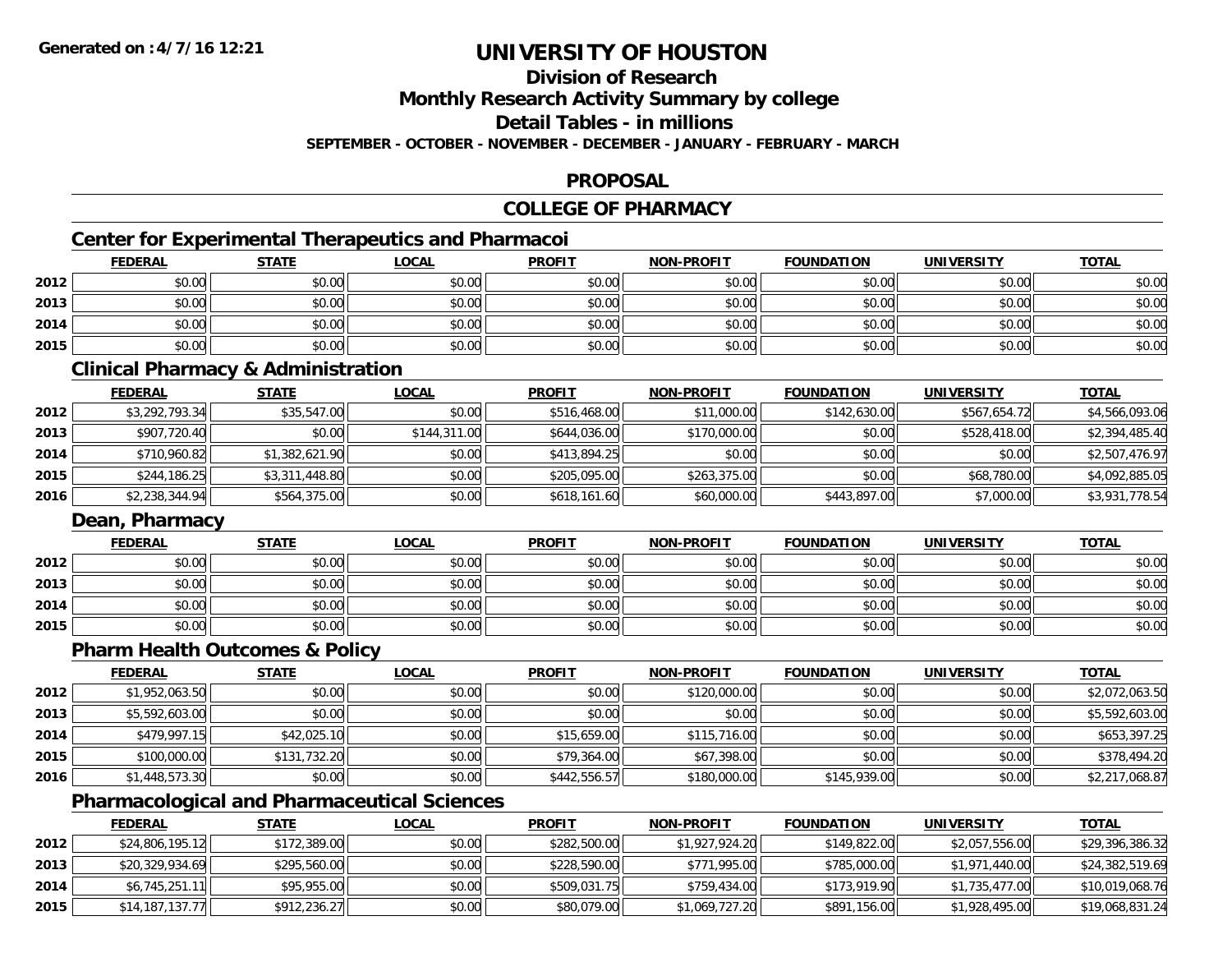**Division of Research**

**Monthly Research Activity Summary by college**

**Detail Tables - in millions**

**SEPTEMBER - OCTOBER - NOVEMBER - DECEMBER - JANUARY - FEBRUARY - MARCH**

### **PROPOSAL**

### **COLLEGE OF PHARMACY**

# **Pharmacological and Pharmaceutical Sciences**

|              | FEDERAL          | STATE                  | LOCAL        | <b>PROFIT</b>  | <b>NON-PROFIT</b>   | <b>FOUNDATION</b> | <b>UNIVERSITY</b> | <u>TOTAL</u>     |
|--------------|------------------|------------------------|--------------|----------------|---------------------|-------------------|-------------------|------------------|
| 2016         | \$17,383,065.25  | \$915 115 00<br>,, , , | \$0.00       | \$0.00         | :4 NO2 079<br>78.30 | \$465,600.00      | \$2.131.699.00    | \$24,988,457.55  |
| <b>Total</b> | \$100.418.826.64 | \$7.859.005.27         | \$144,311.00 | \$4,035,435.17 | \$9,609,547.70      | \$3,197,963.90    | \$10,996,519.72   | \$136,261,609.40 |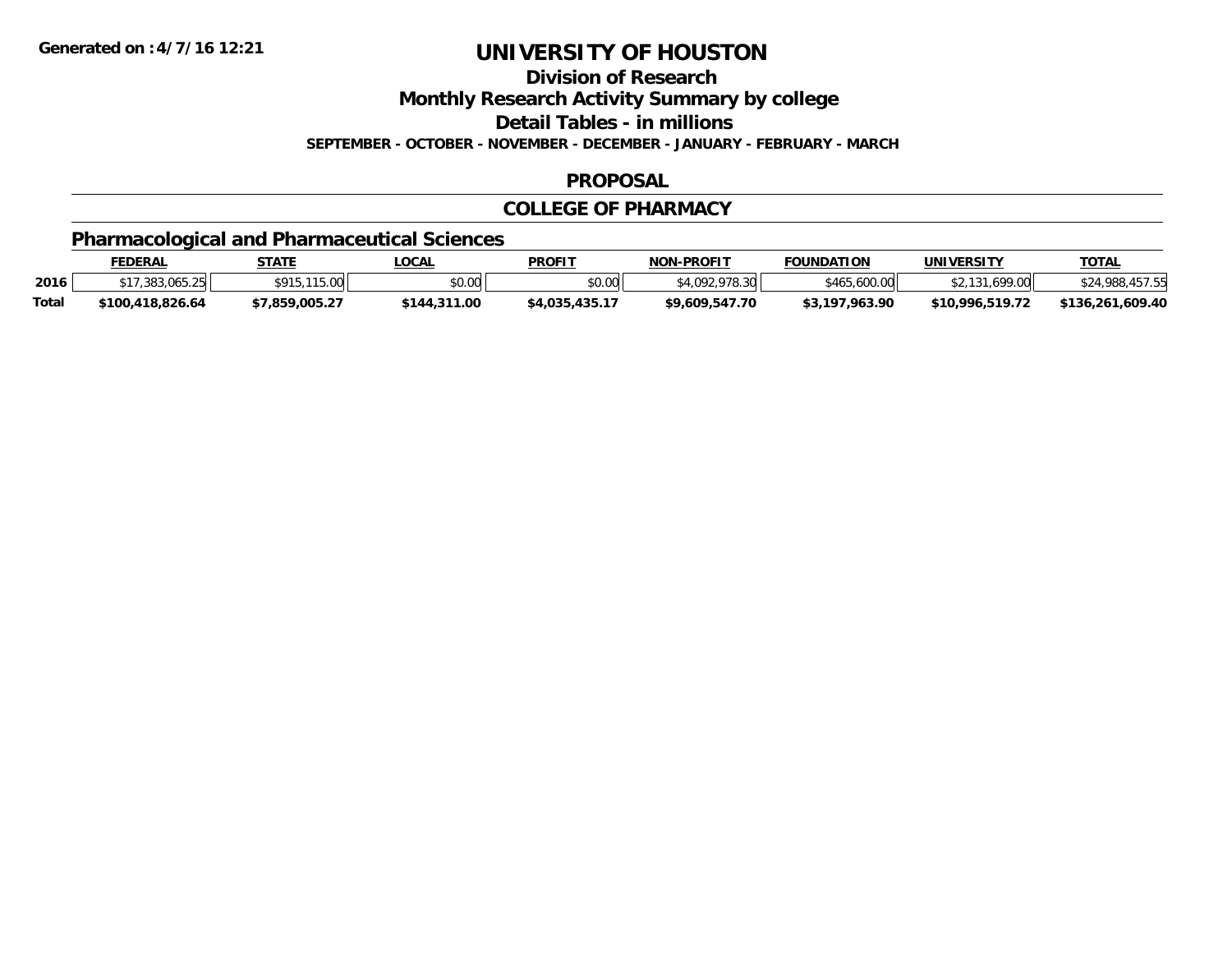#### **Division of Research**

**Monthly Research Activity Summary by college**

**Detail Tables - in millions**

**SEPTEMBER - OCTOBER - NOVEMBER - DECEMBER - JANUARY - FEBRUARY - MARCH**

#### **PROPOSAL**

# **COLLEGE OF TECHNOLOGY**

| <b>FOUNDATION</b><br>\$0.00<br>\$0.00<br>\$62,917.00<br>\$0.00<br><b>FOUNDATION</b><br>\$44,810.00<br>\$0.00 | <b>UNIVERSITY</b><br>\$0.00<br>\$0.00<br>\$0.00<br>\$0.00<br><b>UNIVERSITY</b><br>\$0.00 | <b>TOTAL</b><br>\$111,690.00<br>\$994,528.00<br>\$994,764.00<br>\$891,965.00<br><b>TOTAL</b><br>\$560,325.80 |
|--------------------------------------------------------------------------------------------------------------|------------------------------------------------------------------------------------------|--------------------------------------------------------------------------------------------------------------|
|                                                                                                              |                                                                                          |                                                                                                              |
|                                                                                                              |                                                                                          |                                                                                                              |
|                                                                                                              |                                                                                          |                                                                                                              |
|                                                                                                              |                                                                                          |                                                                                                              |
|                                                                                                              |                                                                                          |                                                                                                              |
|                                                                                                              |                                                                                          |                                                                                                              |
|                                                                                                              |                                                                                          |                                                                                                              |
|                                                                                                              |                                                                                          |                                                                                                              |
|                                                                                                              |                                                                                          |                                                                                                              |
|                                                                                                              |                                                                                          | \$50,633.00                                                                                                  |
|                                                                                                              | \$0.00                                                                                   | \$121,019.00                                                                                                 |
| \$262,920.95                                                                                                 | \$0.00                                                                                   | \$422,690.20                                                                                                 |
| \$305,466.00                                                                                                 | \$0.00                                                                                   | \$770,507.05                                                                                                 |
|                                                                                                              |                                                                                          |                                                                                                              |
| <b>FOUNDATION</b>                                                                                            | <b>UNIVERSITY</b>                                                                        | <b>TOTAL</b>                                                                                                 |
| \$0.00                                                                                                       | \$0.00                                                                                   | \$856,217.64                                                                                                 |
| \$0.00                                                                                                       | \$0.00                                                                                   | \$18,579.75                                                                                                  |
| \$1,000,000.00                                                                                               | \$0.00                                                                                   | \$1,000,000.00                                                                                               |
|                                                                                                              |                                                                                          |                                                                                                              |
| <b>FOUNDATION</b>                                                                                            | <b>UNIVERSITY</b>                                                                        | <b>TOTAL</b>                                                                                                 |
| \$150,000.00                                                                                                 | \$156,774.00                                                                             | \$5,211,013.66                                                                                               |
| \$179,046.00                                                                                                 | \$3,705,895.00                                                                           | \$7,657,289.70                                                                                               |
| \$454,375.50                                                                                                 | \$277,927.80                                                                             | \$9,192,589.08                                                                                               |
| \$0.00                                                                                                       | \$261,626.40                                                                             | \$7,822,149.46                                                                                               |
| \$501,305.00                                                                                                 | \$0.00                                                                                   | \$5,690,781.90                                                                                               |
|                                                                                                              |                                                                                          |                                                                                                              |
| <b>FOUNDATION</b>                                                                                            | <b>UNIVERSITY</b>                                                                        | <b>TOTAL</b>                                                                                                 |
|                                                                                                              | \$0.00                                                                                   | \$50,633.00                                                                                                  |

|      | <b>FEDERAL</b> | <u>JIAIL</u> | <u>LUUAL</u> | <b>FRUFII</b> | <b>IVON-FROFII</b> | <b><i>FUUINDATIUN</i></b> | <b>UNIVERSIII</b> | <u>JUIAL</u>   |
|------|----------------|--------------|--------------|---------------|--------------------|---------------------------|-------------------|----------------|
| 2012 | \$898,718.00   | \$0.00       | \$0.00       | \$0.00        | \$0.00             | \$0.00                    | \$0.00            | \$898,718.00   |
| 2013 | \$119,995.20   | \$0.00       | \$0.00       | \$0.00        | \$0.00             | \$0.00                    | \$0.00            | \$119,995.20   |
| 2014 | \$865,098.80   | \$0.00       | \$0.00       | \$0.00        | \$0.00             | \$153,000.00              | \$0.00            | \$1,018,098.80 |
| 2015 | \$24,279.48    | \$0.00       | \$0.00       | \$0.00        | \$0.00             | \$0.00                    | \$0.00            | \$24,279.48    |
| 2016 | \$0.00         | \$0.00       | \$0.00       | \$0.00        | \$0.00             | \$0.00                    | \$37,603.35       | \$37,603.35    |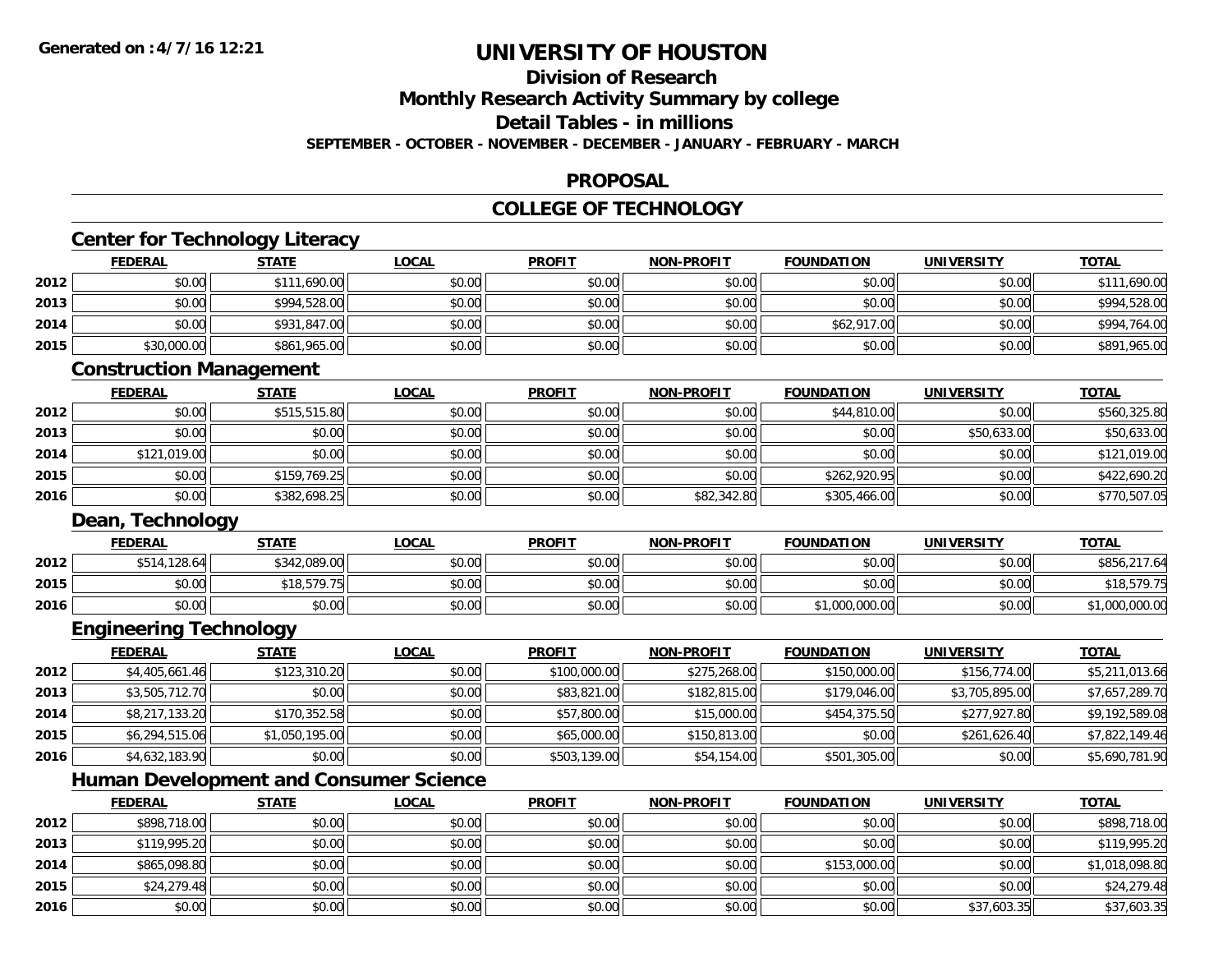# **Division of Research**

**Monthly Research Activity Summary by college**

**Detail Tables - in millions**

**SEPTEMBER - OCTOBER - NOVEMBER - DECEMBER - JANUARY - FEBRUARY - MARCH**

### **PROPOSAL**

### **COLLEGE OF TECHNOLOGY**

# **Information & Logistics Technology**

|      | <b>FEDERAL</b> | <b>STATE</b> | <u>LOCAL</u> | <b>PROFIT</b> | <b>NON-PROFIT</b> | <b>FOUNDATION</b> | <b>UNIVERSITY</b> | <b>TOTAL</b>   |
|------|----------------|--------------|--------------|---------------|-------------------|-------------------|-------------------|----------------|
| 2012 | \$15,784.60    | \$0.00       | \$0.00       | \$70,625.00   | \$0.00            | \$0.00            | \$111,934.00      | \$198,343.60   |
| 2013 | \$348,075.00   | \$0.00       | \$0.00       | \$0.00        | \$50,000.00       | \$0.00            | \$0.00            | \$398,075.00   |
| 2014 | \$3,980,106.00 | \$0.00       | \$0.00       | \$0.00        | \$0.00            | \$0.00            | \$0.00            | \$3,980,106.00 |
| 2015 | \$1,153,348.74 | \$0.00       | \$0.00       | \$0.00        | \$0.00            | \$0.00            | \$0.00            | \$1,153,348.74 |
| 2016 | \$2,276,723.50 | \$0.00       | \$34,088.00  | \$40,917.00   | \$282,633.20      | \$0.00            | \$37,603.35       | \$2,671,965.05 |

# **Texas Manufacturing Assistance Center**

|       | <b>FEDERAL</b>  | <b>STATE</b>   | <b>LOCAL</b> | <b>PROFIT</b> | <b>NON-PROFIT</b> | <b>FOUNDATION</b> | <b>UNIVERSITY</b> | <b>TOTAL</b>    |
|-------|-----------------|----------------|--------------|---------------|-------------------|-------------------|-------------------|-----------------|
| 2012  | \$0.00          | \$0.00         | \$0.00       | \$0.00        | \$0.00            | \$0.00            | \$0.00            | \$0.00          |
| 2013  | \$0.00          | \$0.00         | \$0.00       | \$0.00        | \$0.00            | \$0.00            | \$0.00            | \$0.00          |
| 2014  | \$0.00          | \$0.00         | \$0.00       | \$0.00        | \$0.00            | \$0.00            | \$0.00            | \$0.00          |
| 2015  | \$0.00          | \$0.00         | \$0.00       | \$0.00        | \$0.00            | \$0.00            | \$0.00            | \$0.00          |
| Total | \$37,402,483.28 | \$5,662,539.83 | \$34,088.00  | \$921,302.00  | \$1,093,026.00    | \$3,113,840.45    | \$4,639,996.90    | \$52,867,276.46 |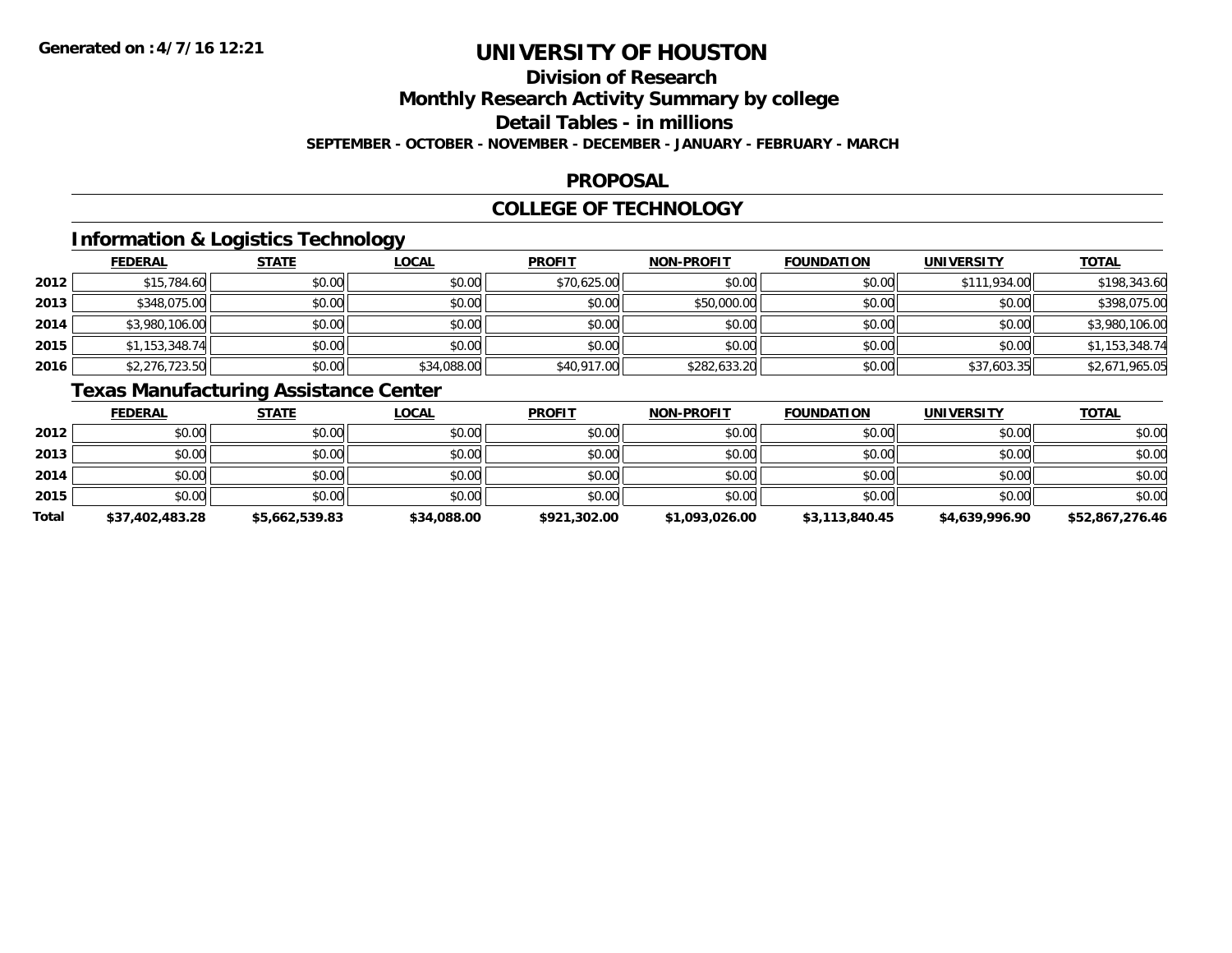# **Division of Research**

**Monthly Research Activity Summary by college**

**Detail Tables - in millions**

**SEPTEMBER - OCTOBER - NOVEMBER - DECEMBER - JANUARY - FEBRUARY - MARCH**

#### **PROPOSAL**

# **CULLEN COLLEGE OF ENGINEERING**

|      | <b>Biomedical Engineering</b> |                |                                                          |                |                   |                   |                   |                 |
|------|-------------------------------|----------------|----------------------------------------------------------|----------------|-------------------|-------------------|-------------------|-----------------|
|      | <b>FEDERAL</b>                | <b>STATE</b>   | <b>LOCAL</b>                                             | <b>PROFIT</b>  | <b>NON-PROFIT</b> | <b>FOUNDATION</b> | <b>UNIVERSITY</b> | <b>TOTAL</b>    |
| 2012 | \$8,121,830.10                | \$672,750.00   | \$0.00                                                   | \$0.00         | \$0.00            | \$0.00            | \$1,403,125.00    | \$10,197,705.10 |
| 2013 | \$8,171,125.08                | \$202,500.00   | \$0.00                                                   | \$66,477.00    | \$0.00            | \$250,003.00      | \$921,081.00      | \$9,611,186.08  |
| 2014 | \$50,883,738.68               | \$20,000.00    | \$0.00                                                   | \$213,938.00   | \$631,364.00      | \$829,250.00      | \$879,177.00      | \$53,457,467.68 |
| 2015 | \$30,751,573.60               | \$88,136.25    | \$0.00                                                   | \$111,131.00   | \$1,275,390.00    | \$1,144,886.00    | \$2,555,460.00    | \$35,926,576.85 |
| 2016 | \$29,266,918.12               | \$258,900.00   | \$0.00                                                   | \$293,871.00   | \$2,097,973.50    | \$1,398,624.00    | \$1,515,330.00    | \$34,831,616.62 |
|      |                               |                | <b>Center for Innovative Grouting Materials and Tech</b> |                |                   |                   |                   |                 |
|      | <b>FEDERAL</b>                | <b>STATE</b>   | <b>LOCAL</b>                                             | <b>PROFIT</b>  | <b>NON-PROFIT</b> | <b>FOUNDATION</b> | <b>UNIVERSITY</b> | <b>TOTAL</b>    |
| 2012 | \$0.00                        | \$0.00         | \$0.00                                                   | \$0.00         | \$0.00            | \$0.00            | \$0.00            | \$0.00          |
|      | <b>Chemical Engineering</b>   |                |                                                          |                |                   |                   |                   |                 |
|      | <b>FEDERAL</b>                | <b>STATE</b>   | <b>LOCAL</b>                                             | <b>PROFIT</b>  | <b>NON-PROFIT</b> | <b>FOUNDATION</b> | <b>UNIVERSITY</b> | <b>TOTAL</b>    |
| 2012 | \$10,069,538.18               | \$1,649,348.10 | \$0.00                                                   | \$1,583,754.00 | \$1,493,238.75    | \$3,142,448.00    | \$553,490.00      | \$18,491,817.03 |
| 2013 | \$13,536,922.50               | \$576,499.10   | \$0.00                                                   | \$1,652,184.00 | \$773,000.00      | \$1,838,663.00    | \$1,620,159.00    | \$19,997,427.60 |
| 2014 | \$16,188,435.07               | \$1,480,629.00 | \$0.00                                                   | \$2,892,048.00 | \$0.00            | \$3,030,000.00    | \$67,472.00       | \$23,658,584.07 |
| 2015 | \$8,600,479.52                | \$2,310,456.00 | \$0.00                                                   | \$1,623,904.00 | \$2,354,344.00    | \$2,873,000.00    | \$4,053,350.00    | \$21,815,533.52 |
| 2016 | \$8,295,703.66                | \$247,999.00   | \$0.00                                                   | \$490,980.00   | \$430,000.00      | \$2,397,111.42    | \$182,057.00      | \$12,043,851.08 |
|      | <b>Civil Engineering</b>      |                |                                                          |                |                   |                   |                   |                 |
|      | <b>FEDERAL</b>                | <b>STATE</b>   | <b>LOCAL</b>                                             | <b>PROFIT</b>  | <b>NON-PROFIT</b> | <b>FOUNDATION</b> | <b>UNIVERSITY</b> | <b>TOTAL</b>    |
| 2012 | \$4,247,942.55                | \$2,248,284.00 | \$0.00                                                   | \$1,850,109.10 | \$2,902,543.65    | \$177,426.20      | \$1,758,950.50    | \$13,185,256.00 |
| 2013 | \$8,089,593.67                | \$723,896.00   | \$0.00                                                   | \$203,590.00   | \$1,318,473.40    | \$2,982,335.00    | \$519,710.05      | \$13,837,598.12 |
| 2014 | \$13,360,548.14               | \$287,585.84   | \$0.00                                                   | \$358,883.00   | \$110,000.00      | \$3,700,738.54    | \$110,196.80      | \$17,927,952.32 |
| 2015 | \$22,111,797.43               | \$220,695.00   | \$0.00                                                   | \$122,314.50   | \$1,659,947.00    | \$1,540,897.05    | \$610,808.00      | \$26,266,458.98 |
| 2016 | \$5,633,947.10                | \$1,652,826.05 | \$0.00                                                   | \$166,117.38   | \$235,000.00      | \$175,000.00      | \$85,800.00       | \$7,948,690.53  |
|      | Dean, Engineering             |                |                                                          |                |                   |                   |                   |                 |
|      | <b>FEDERAL</b>                | <b>STATE</b>   | <b>LOCAL</b>                                             | <b>PROFIT</b>  | <b>NON-PROFIT</b> | <b>FOUNDATION</b> | <b>UNIVERSITY</b> | <b>TOTAL</b>    |
| 2012 | \$882,933.40                  | \$0.00         | \$0.00                                                   | \$0.00         | \$0.00            | \$0.00            | \$0.00            | \$882,933.40    |
| 2013 | \$0.00                        | \$0.00         | \$0.00                                                   | \$0.00         | \$0.00            | \$0.00            | \$0.00            | \$0.00          |
| 2014 | \$0.00                        | \$0.00         | \$0.00                                                   | \$0.00         | \$0.00            | \$0.00            | \$0.00            | \$0.00          |
| 2015 | \$150,000.00                  | \$2,000,000.00 | \$0.00                                                   | \$0.00         | \$0.00            | \$150,000.00      | \$0.00            | \$2,300,000.00  |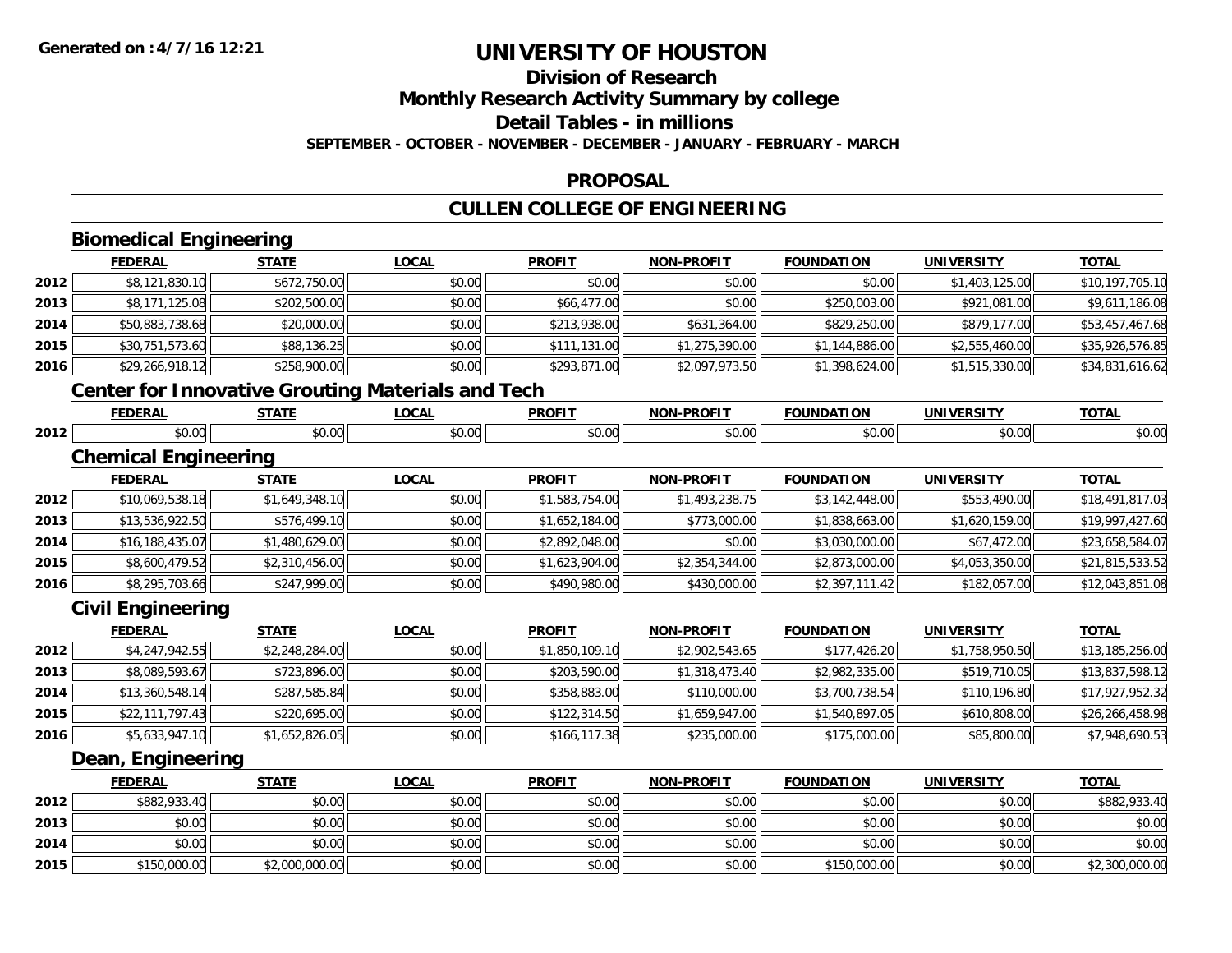# **Division of Research**

**Monthly Research Activity Summary by college**

**Detail Tables - in millions**

**SEPTEMBER - OCTOBER - NOVEMBER - DECEMBER - JANUARY - FEBRUARY - MARCH**

#### **PROPOSAL**

# **CULLEN COLLEGE OF ENGINEERING**

# **Electrical & Computer Engineering**

|      | <b>FEDERAL</b>  | <b>STATE</b>   | <b>LOCAL</b> | <b>PROFIT</b>  | <b>NON-PROFIT</b> | <b>FOUNDATION</b> | <b>UNIVERSITY</b> | <b>TOTAL</b>    |
|------|-----------------|----------------|--------------|----------------|-------------------|-------------------|-------------------|-----------------|
| 2012 | \$21,064,232.37 | \$1,341,947.90 | \$0.00       | \$1,227,851.00 | \$1,073,562.25    | \$415,800.00      | \$2,154,413.00    | \$27,277,806.52 |
| 2013 | \$18,148,738.17 | \$879,486.40   | \$0.00       | \$1,170,814.00 | \$476,250.00      | \$964,395.00      | \$1,309,653.00    | \$22,949,336.57 |
| 2014 | \$20,787,298.98 | \$444,837.00   | \$0.00       | \$740,597.00   | \$1,237,800.00    | \$794,321.10      | \$1,523,810.80    | \$25,528,664.88 |
| 2015 | \$15,040,235.23 | \$3,127,493.75 | \$0.00       | \$543,493.00   | \$2,566,691.00    | \$412,000.00      | \$761,626.40      | \$22,451,539.38 |
| 2016 | \$11,953,848.45 | \$829,507.00   | \$0.00       | \$676,593.11   | \$80,000.00       | \$966,114.58      | \$2,774.00        | \$14,508,837.14 |

# **Industrial Engineering**

|      | <b>FEDERAL</b>  | <b>STATE</b> | <u>LOCAL</u> | <b>PROFIT</b> | <b>NON-PROFIT</b> | <b>FOUNDATION</b> | <b>UNIVERSITY</b> | <b>TOTAL</b>    |
|------|-----------------|--------------|--------------|---------------|-------------------|-------------------|-------------------|-----------------|
| 2012 | \$3,720,622.80  | \$397,915.60 | \$0.00       | \$61,162.50   | \$0.00            | \$0.00            | \$0.00            | \$4,179,700.90  |
| 2013 | \$560,968.25    | \$113,001.00 | \$0.00       | \$0.00        | \$0.00            | \$413.072.00      | \$0.00            | \$1,087,041.25  |
| 2014 | \$18,885,631.34 | \$745,364.00 | \$0.00       | \$0.00        | \$29,887.80       | \$779,564,00      | \$0.00            | \$20,440,447.14 |
| 2015 | \$1,414,578.50  | \$0.00       | \$0.00       | \$22,184.00   | \$0.00            | \$619,162.00      | \$0.00            | \$2,055,924.50  |
| 2016 | \$924,660.00    | \$265,561.00 | \$0.00       | \$0.00        | \$49,575.00       | \$0.00            | \$0.00            | \$1,239,796.00  |

# **Mechanical Engineering**

|      | <b>FEDERAL</b>  | <b>STATE</b> | <b>LOCAL</b> | <b>PROFIT</b>  | <b>NON-PROFIT</b> | <b>FOUNDATION</b> | <b>UNIVERSITY</b> | <b>TOTAL</b>    |
|------|-----------------|--------------|--------------|----------------|-------------------|-------------------|-------------------|-----------------|
| 2012 | \$26,208,597.72 | \$367,485.00 | \$0.00       | \$1,251,646.90 | \$1,019,270.76    | \$975,274.60      | \$1,000,244.00    | \$30,822,518.98 |
| 2013 | \$4,234,588.25  | \$710,530.00 | \$0.00       | \$882,922.00   | \$100,000.00      | \$814,713.16      | \$567,007.00      | \$7,309,760.41  |
| 2014 | \$13,868,785.18 | \$521,050.00 | \$0.00       | \$1,284,321.00 | \$735,000.00      | \$482,228.76      | \$224,963.00      | \$17,116,347.94 |
| 2015 | \$11,055,177.40 | \$100,300.00 | \$0.00       | \$2,126,884.50 | \$220,000.00      | \$1,113,612.00    | \$1,077,491.00    | \$15,693,464.90 |
| 2016 | \$8,953,340.56  | \$523,003.00 | \$0.00       | \$1,960,451.40 | \$220,000.00      | \$1,447,104.00    | \$130,000.00      | \$13,233,898.96 |

## **National Center for Airborne Laser Mapping**

|      | <b>FEDERAL</b> | <u>STATE</u> | <b>LOCAL</b> | <b>PROFIT</b> | <b>NON-PROFIT</b> | <b>FOUNDATION</b> | <b>UNIVERSITY</b> | <b>TOTAL</b>   |
|------|----------------|--------------|--------------|---------------|-------------------|-------------------|-------------------|----------------|
| 2012 | \$444,083.30   | \$0.00       | \$0.00       | \$0.00        | \$425,504.85      | \$0.00            | \$414,825.50      | \$1,284,413.65 |
| 2013 | \$2,448,217.80 | \$0.00       | \$0.00       | \$0.00        | \$0.00            | \$0.00            | \$1,058,677.95    | \$3,506,895.75 |
| 2014 | \$1,082,037.15 | \$48,896.00  | \$0.00       | \$0.00        | \$0.00            | \$0.00            | \$37,879.20       | \$1,168,812.35 |
| 2015 | \$183,747.60   | \$0.00       | \$0.00       | \$0.00        | \$0.00            | \$0.00            | \$485,503.00      | \$669,250.60   |

# **Petroleum Engineering**

|      | <b>FEDERAL</b> | <b>STATE</b> | <u>LOCAL</u> | <b>PROFIT</b>  | <b>NON-PROFIT</b> | <b>FOUNDATION</b> | <b>UNIVERSITY</b> | <b>TOTAL</b>   |
|------|----------------|--------------|--------------|----------------|-------------------|-------------------|-------------------|----------------|
| 2013 | \$147,000.00   | \$0.00       | \$0.00       | .174.745.00    | \$0.00            | \$0.00            | \$0.00            | \$2,321,745.00 |
| 2014 | \$2,713,674.00 | \$0.00       | \$0.00       | \$420,895.00   | \$0.00            | \$0.00            | \$0.00            | \$3,134,569.00 |
| 2016 | \$158,886.00   | \$0.00       | \$0.00       | \$1,342,342.00 | \$0.00            | \$0.00            | \$0.00            | \$1,501,228.00 |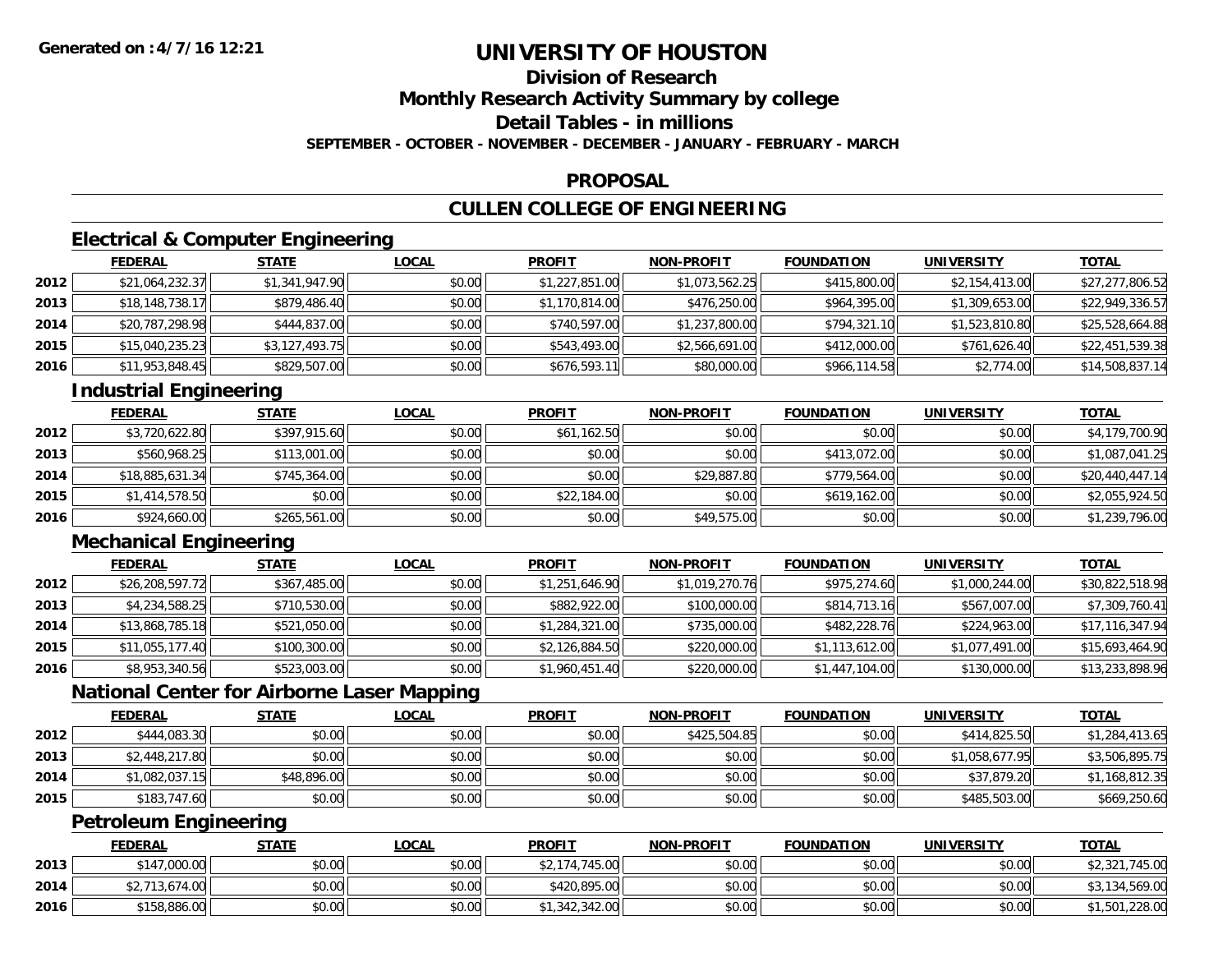**Division of Research**

**Monthly Research Activity Summary by college**

**Detail Tables - in millions**

**SEPTEMBER - OCTOBER - NOVEMBER - DECEMBER - JANUARY - FEBRUARY - MARCH**

#### **PROPOSAL**

# **CULLEN COLLEGE OF ENGINEERING**

### **Wind Energy Center**

|              | <b>FEDERAL</b>            | <b>STATE</b>        | LOCAL          | <b>PROFIT</b>  | <b>J-PROFIT</b><br><b>NON</b> | <b>FOUNDATION</b>             | UNIVERSITY      | <b>TOTAL</b>          |
|--------------|---------------------------|---------------------|----------------|----------------|-------------------------------|-------------------------------|-----------------|-----------------------|
| 2013         | vv.vv                     | \$0.00              | 40.00<br>DU.UG | en uu<br>PO.OO | \$0.00                        | \$0.00                        | \$0.00          | \$0.00                |
| <b>Total</b> | ,975.85<br>.361<br>\$422. | 5.056.881.99<br>ぐつに | \$0.00         | . ი.203.39     | 0.815.96                      | $143.4^{\circ}$<br>ററ<br>43.4 | \$27.585.034.20 | .654.80<br>\$561,862, |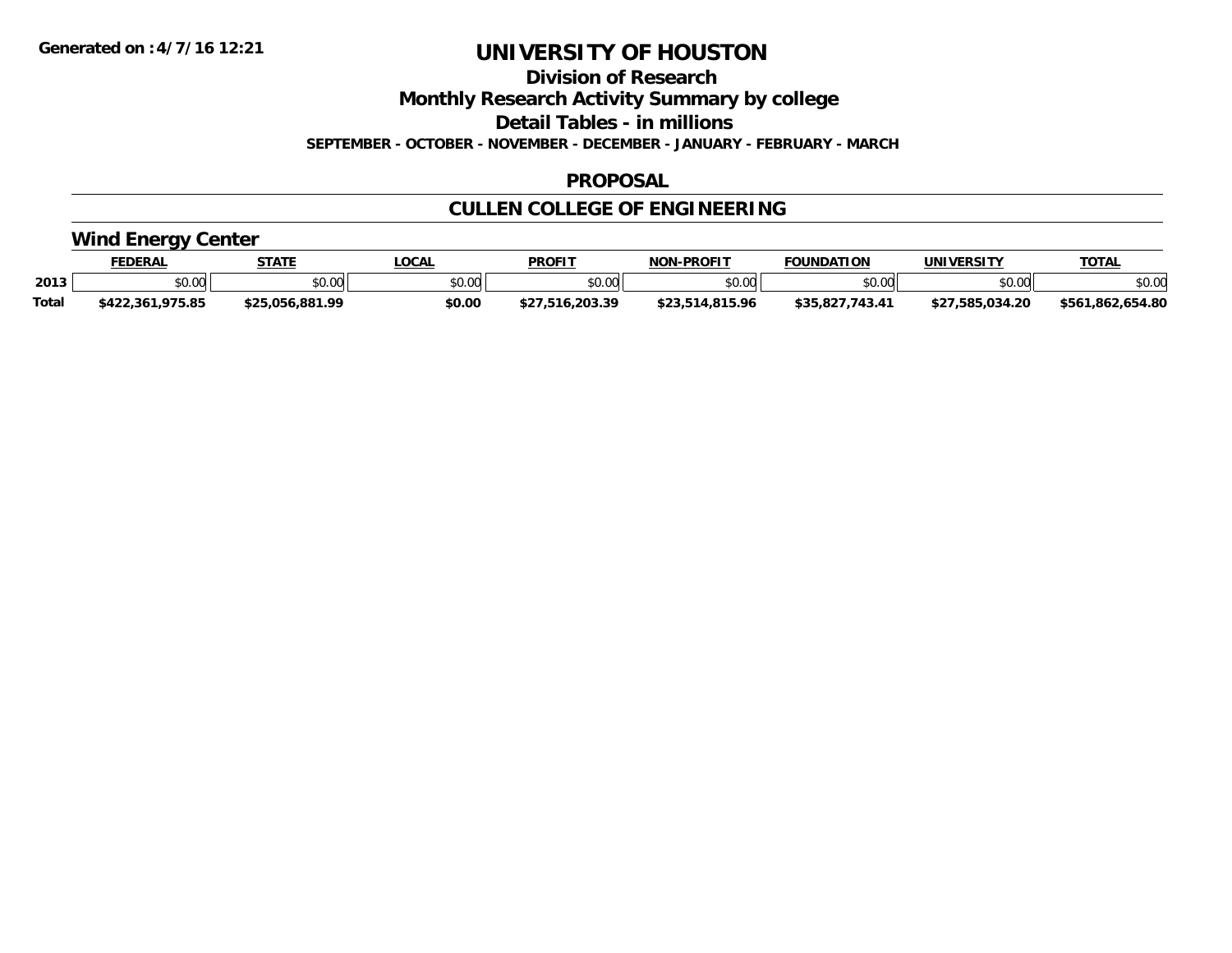**2016**

# **UNIVERSITY OF HOUSTON**

**Division of Research**

**Monthly Research Activity Summary by college**

**Detail Tables - in millions**

**SEPTEMBER - OCTOBER - NOVEMBER - DECEMBER - JANUARY - FEBRUARY - MARCH**

#### **PROPOSAL**

# **DIVISION OF RESEARCH**

|                      | <b>FEDERAL</b>                            | <b>STATE</b>   | <b>LOCAL</b>                                              | <b>PROFIT</b> | <b>NON-PROFIT</b> | <b>FOUNDATION</b> | <b>UNIVERSITY</b> | <b>TOTAL</b>   |
|----------------------|-------------------------------------------|----------------|-----------------------------------------------------------|---------------|-------------------|-------------------|-------------------|----------------|
| 2012                 | \$549,112.46                              | \$0.00         | \$0.00                                                    | \$0.00        | \$1,397,357.00    | \$0.00            | \$964,253.70      | \$2,910,723.16 |
| 2013                 | \$199,698.00                              | \$0.00         | \$0.00                                                    | \$75,000.00   | \$1,381,700.00    | \$0.00            | \$0.00            | \$1,656,398.00 |
| 2015                 | \$0.00                                    | \$0.00         | \$0.00                                                    | \$0.00        | \$0.00            | \$0.00            | \$69,683.00       | \$69,683.00    |
| 2016                 | \$583,751.70                              | \$0.00         | \$0.00                                                    | \$0.00        | \$0.00            | \$0.00            | \$78,000.00       | \$661,751.70   |
|                      | <b>Center for Advanced Materials</b>      |                |                                                           |               |                   |                   |                   |                |
|                      | <b>FEDERAL</b>                            | <b>STATE</b>   | <b>LOCAL</b>                                              | <b>PROFIT</b> | <b>NON-PROFIT</b> | <b>FOUNDATION</b> | <b>UNIVERSITY</b> | <b>TOTAL</b>   |
| 2012                 | \$1,116,829.10                            | \$0.00         | \$0.00                                                    | \$0.00        | \$0.00            | \$291,259.20      | \$0.00            | \$1,408,088.30 |
| 2013                 | \$151,114.00                              | \$0.00         | \$0.00                                                    | \$0.00        | \$1,293,106.00    | \$0.00            | \$0.00            | \$1,444,220.00 |
|                      |                                           |                | <b>Center for Biomedical &amp; Environmental Genomics</b> |               |                   |                   |                   |                |
|                      | <b>FEDERAL</b>                            | <b>STATE</b>   | <b>LOCAL</b>                                              | <b>PROFIT</b> | <b>NON-PROFIT</b> | <b>FOUNDATION</b> | <b>UNIVERSITY</b> | <b>TOTAL</b>   |
| 2012                 | \$0.00                                    | \$0.00         | \$0.00                                                    | \$0.00        | \$0.00            | \$0.00            | \$0.00            | \$0.00         |
| 2013                 | \$0.00                                    | \$0.00         | \$0.00                                                    | \$0.00        | \$0.00            | \$0.00            | \$0.00            | \$0.00         |
|                      | <b>Center for Industrial Partnerships</b> |                |                                                           |               |                   |                   |                   |                |
|                      | <b>FEDERAL</b>                            | <b>STATE</b>   | <b>LOCAL</b>                                              | <b>PROFIT</b> | <b>NON-PROFIT</b> | <b>FOUNDATION</b> | <b>UNIVERSITY</b> | <b>TOTAL</b>   |
| 2012                 | \$696,294.00                              | \$0.00         | \$0.00                                                    | \$100,500.00  | \$0.00            | \$0.00            | \$0.00            | \$796,794.00   |
| 2013                 | \$574,253.00                              | \$0.00         | \$0.00                                                    | \$0.00        | \$0.00            | \$0.00            | \$0.00            | \$574,253.00   |
| 2015                 | \$201,595.40                              | \$1,000,000.00 | \$0.00                                                    | \$0.00        | \$0.00            | \$0.00            | \$0.00            | \$1,201,595.40 |
| 2016                 | \$163,009.50                              | \$0.00         | \$0.00                                                    | \$0.00        | \$0.00            | \$0.00            | \$0.00            | \$163,009.50   |
|                      | <b>Division of Research</b>               |                |                                                           |               |                   |                   |                   |                |
|                      | <b>FEDERAL</b>                            | <b>STATE</b>   | <b>LOCAL</b>                                              | <b>PROFIT</b> | NON-PROFIT        | <b>FOUNDATION</b> | <b>UNIVERSITY</b> | <b>TOTAL</b>   |
| 2013                 | \$0.00                                    | \$7,877,932.00 | \$0.00                                                    | \$0.00        | \$0.00            | \$0.00            | \$0.00            | \$7,877,932.00 |
| 2015                 | \$10,000.00                               | \$491,311.00   | \$0.00                                                    | \$0.00        | \$0.00            | \$0.00            | \$500.00          | \$501,811.00   |
| 2016                 | \$0.00                                    | \$0.00         | \$0.00                                                    | \$0.00        | \$0.00            | \$0.00            | \$5,765,276.00    | \$5,765,276.00 |
|                      | <b>TcSUH</b>                              |                |                                                           |               |                   |                   |                   |                |
|                      | <b>FEDERAL</b>                            | <b>STATE</b>   | <b>LOCAL</b>                                              | <b>PROFIT</b> | <b>NON-PROFIT</b> | <b>FOUNDATION</b> | <b>UNIVERSITY</b> | <b>TOTAL</b>   |
|                      |                                           |                |                                                           |               | \$37,926.00       | \$0.00            | \$80,077.00       | \$2,492,748.15 |
|                      | \$2,304,745.15                            | \$0.00         | \$0.00                                                    | \$70,000.00   |                   |                   |                   |                |
|                      | \$646,173.70                              | \$50,000.00    | \$0.00                                                    | \$178,821.00  | \$0.00            | \$0.00            | \$0.00            | \$874,994.70   |
| 2012<br>2013<br>2014 | \$3,522,025.77                            | \$0.00         | \$0.00                                                    | \$167,200.00  | \$0.00            | \$0.00            | \$848,356.00      | \$4,537,581.77 |

\$621,818.84 \$0.00 \$0.00 \$252,432.00 \$0.00 \$0.00 \$0.00 \$874,250.84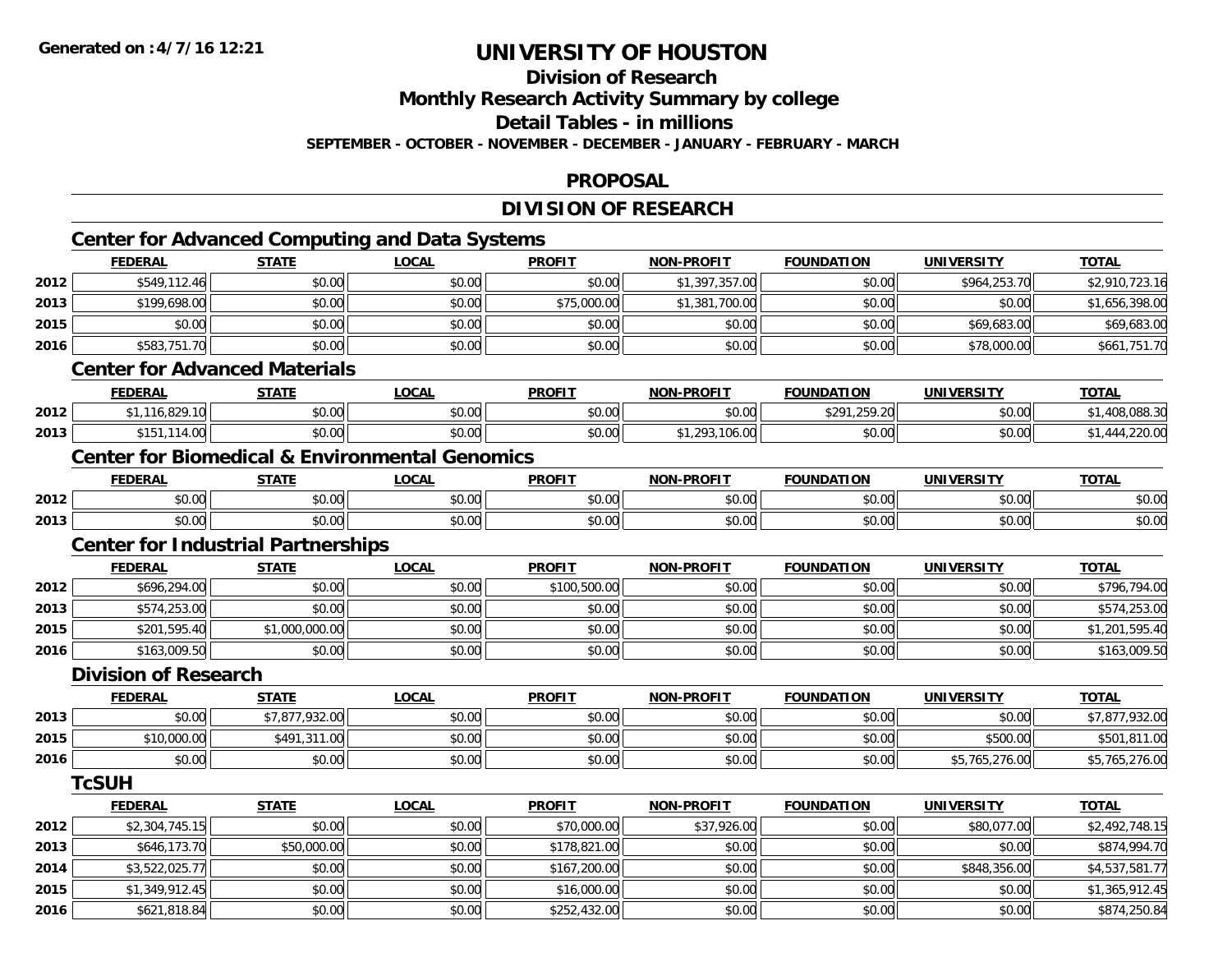# **Division of Research**

**Monthly Research Activity Summary by college**

**Detail Tables - in millions**

**SEPTEMBER - OCTOBER - NOVEMBER - DECEMBER - JANUARY - FEBRUARY - MARCH**

#### **PROPOSAL**

## **DIVISION OF RESEARCH**

### **Texas Obesity Research Center**

|      | <b>NED AI</b><br>ERA | $C = 1$                                                                                 | $\sim$ $\sim$ $\sim$<br>้ บบค.               | <b>PROFIT</b>          | <b>L-PROFIT</b><br>NON- | ΠΟΝ<br><b>COUNIDAT</b> | UNIVERSITY    | <b>TOTAL</b> |
|------|----------------------|-----------------------------------------------------------------------------------------|----------------------------------------------|------------------------|-------------------------|------------------------|---------------|--------------|
| 2012 | \$0.00               | ሐሴ ሰሰ<br>JU.UU                                                                          | $\sim$ $\sim$<br>וטט.טע                      | $\sim$ $\sim$<br>JU.UU | 0 <sup>n</sup><br>JU.UU | \$0.00                 | 0.00<br>JU.UU | \$0.00       |
| 2016 | $\sim$<br>0.00       | $\begin{array}{c} \hline \text{A} & \text{A} & \text{B} \\ \hline \end{array}$<br>JU.UL | $\triangle$ $\triangle$ $\triangle$<br>pu.uu | $\sim$ $\sim$<br>JU.UU | 4.VV<br>$-1$            | \$0.00                 | \$0.00        |              |

**TIMES**

|              | <b>FEDERAL</b>  | <b>STATE</b>   | <u>LOCAL</u> | <b>PROFIT</b>  | <b>NON-PROFIT</b> | <b>FOUNDATION</b> | <b>UNIVERSITY</b> | <b>TOTAL</b>    |
|--------------|-----------------|----------------|--------------|----------------|-------------------|-------------------|-------------------|-----------------|
| 2012         | \$1,194,418.00  | \$0.00         | \$0.00       | \$869,316.00   | \$119,028.00      | \$0.00            | \$929,450.00      | \$3,112,212.00  |
| 2013         | \$1,331,763.80  | \$29,908.00    | \$0.00       | \$0.00         | \$0.00            | \$0.00            | \$723,267.00      | \$2,084,938.80  |
| 2014         | \$9,197,813.55  | \$98,197.00    | \$0.00       | \$1,006,321.00 | \$0.00            | \$0.00            | \$60,366.00       | \$10,362,697.55 |
| 2015         | \$398,713.00    | \$99,999.00    | \$0.00       | \$0.00         | \$76,188.00       | \$0.00            | \$0.00            | \$574,900.00    |
| 2016         | \$3,746,946,60  | \$111,938.00   | \$0.00       | \$0.00         | \$3,000.00        | \$13,838,00       | \$0.00            | \$3,875,722.60  |
| <b>Total</b> | \$28,559,988.02 | \$9,759,285.00 | \$0.00       | \$2,735,590.00 | \$4,563,829.00    | \$305,097.20      | \$9,519,228.70    | \$55,443,017.92 |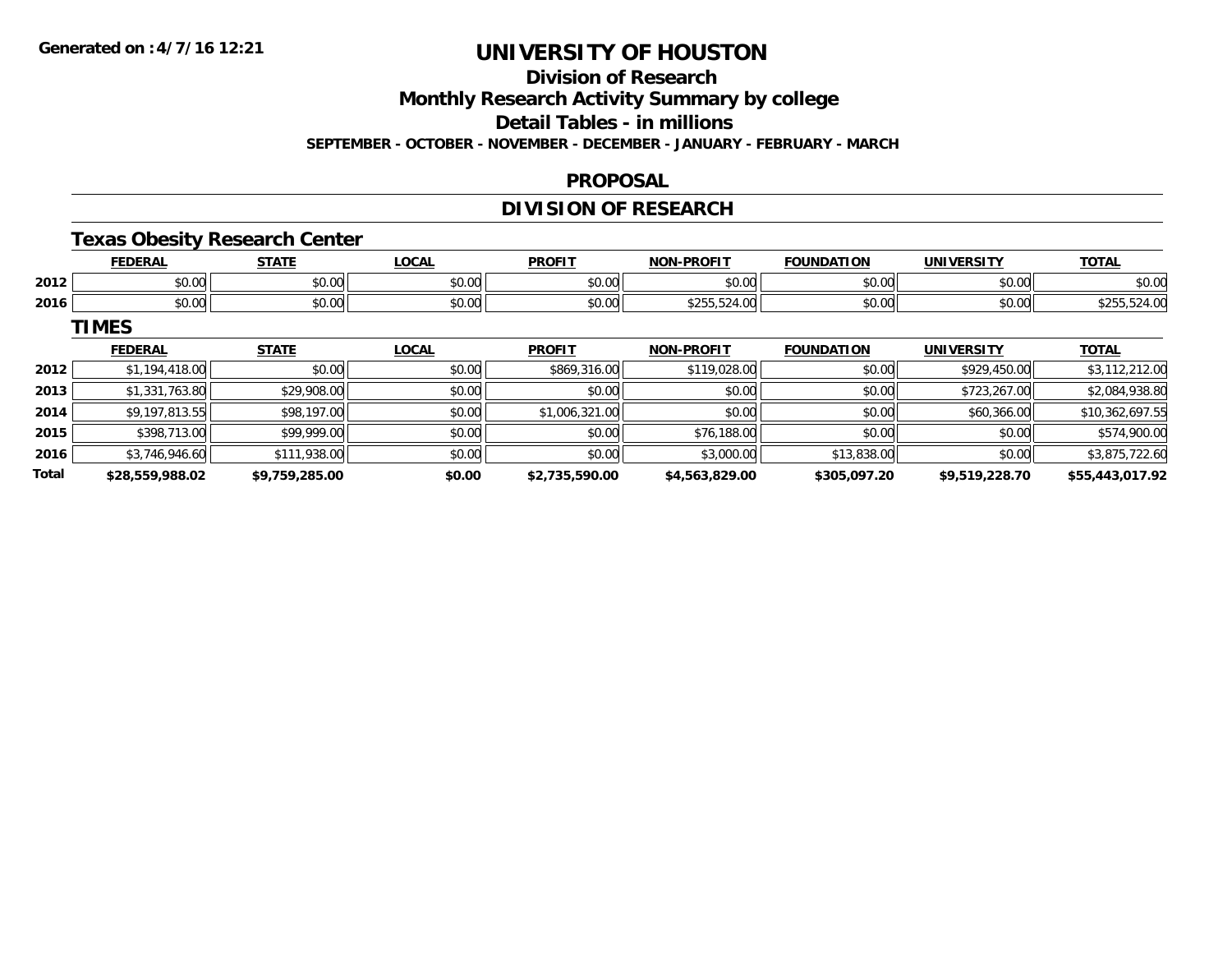# **Division of Research**

**Monthly Research Activity Summary by college**

**Detail Tables - in millions**

**SEPTEMBER - OCTOBER - NOVEMBER - DECEMBER - JANUARY - FEBRUARY - MARCH**

#### **PROPOSAL**

# **GRADUATE COLLEGE OF SOCIAL WORK**

## **Center for Drug and Social Policy Research**

|      | <b>FEDERAL</b> | <u>STATE</u> | <u>LOCAL</u> | <b>PROFIT</b> | <b>NON-PROFIT</b> | <b>FOUNDATION</b> | <b>UNIVERSITY</b> | <b>TOTAL</b>   |
|------|----------------|--------------|--------------|---------------|-------------------|-------------------|-------------------|----------------|
| 2012 | \$127,438.94   | \$0.00       | \$0.00       | \$192,378,00  | \$0.00            | \$0.00            | \$0.00            | \$319,816.94   |
| 2013 | \$2,695,889.56 | \$0.00       | \$0.00       | \$0.00        | \$45,910.00       | \$0.00            | \$0.00            | \$2,741,799.56 |
| 2014 | \$0.00         | \$0.00       | \$0.00       | \$45,050.00   | \$0.00            | \$0.00            | \$356,205,00      | \$401,255.00   |
| 2016 | \$67,200.00    | \$0.00       | \$0.00       | \$0.00        | \$0.00            | \$0.00            | \$0.00            | \$67,200.00    |

### **Center for Health Equities & Evaluation Research**

|      | <b>FEDERAL</b> | <b>STATE</b> | <b>LOCAL</b> | <b>PROFIT</b>             | <b>NON-PROFIT</b> | <b>FOUNDATION</b> | <b>UNIVERSITY</b> | <u>TOTAL</u> |
|------|----------------|--------------|--------------|---------------------------|-------------------|-------------------|-------------------|--------------|
| 2012 | \$163,277.00   | \$0.00       | \$0.00       | \$0.00                    | \$0.00            | \$0.00            | \$0.00            | \$163,2.     |
| 2013 | 0000<br>JU.UU  | \$0.00       | \$0.00       | \$30 755 00<br>JJ , , JJ. | \$0.00            | \$0.00            | \$0.00            | \$39,755.90  |
| 2015 | \$430,954.00   | \$0.00       | \$0.00       | \$0.00                    | \$0.00            | \$0.00            | \$0.00            | \$430,954.00 |

### **Child & Family for Innovative Research**

|      | <b>FEDERAL</b> | <b>STATE</b> | <u>LOCAL</u> | <b>PROFIT</b> | <b>NON-PROFIT</b> | <b>FOUNDATION</b> | <b>UNIVERSITY</b> | <b>TOTAL</b>   |
|------|----------------|--------------|--------------|---------------|-------------------|-------------------|-------------------|----------------|
| 2012 | \$2,476,085.88 | \$110,342.00 | \$56,704.00  | \$138,181.00  | \$35,469.80       | \$28,560.00       | \$190,477.00      | \$3,035,819.68 |
| 2013 | \$52,908.51    | \$208,616.00 | \$0.00       | \$99,214.20   | \$394,933.20      | \$19,250.00       | \$0.00            | \$774,921.91   |
| 2014 | \$0.00         | \$288,991.00 | \$0.00       | \$0.00        | \$19,979.00       | \$19,235.70       | \$0.00            | \$328,205.70   |
| 2015 | \$0.00         | \$0.00       | \$0.00       | \$0.00        | \$0.00            | \$99,730.00       | \$2,500.00        | \$102,230.00   |
| 2016 | \$858,749.00   | \$0.00       | \$0.00       | \$0.00        | \$44,524.00       | \$0.00            | \$32,782.00       | \$936,055.00   |

#### **Dean, Social Work**

|       | <b>FEDERAL</b> | <b>STATE</b>   | <b>LOCAL</b> | <b>PROFIT</b> | <b>NON-PROFIT</b> | <b>FOUNDATION</b> | <b>UNIVERSITY</b> | <u>TOTAL</u>    |
|-------|----------------|----------------|--------------|---------------|-------------------|-------------------|-------------------|-----------------|
| 2012  | \$0.00         | \$0.00         | \$0.00       | \$0.00        | \$0.00            | \$0.00            | \$0.00            | \$0.00          |
| 2013  | \$0.00         | \$0.00         | \$0.00       | \$0.00        | \$0.00            | \$0.00            | \$0.00            | \$0.00          |
| 2014  | \$0.00         | \$0.00         | \$0.00       | \$0.00        | \$0.00            | \$0.00            | \$0.00            | \$0.00          |
| 2015  | \$0.00         | \$0.00         | \$0.00       | \$0.00        | \$0.00            | \$4,500.00        | \$0.00            | \$4,500.00      |
| 2016  | \$2,600,000.00 | \$626,318.00   | \$0.00       | \$0.00        | \$122,292.00      | \$0.00            | \$0.00            | \$3,348,610.00  |
| Total | \$9,472,502.89 | \$1,234,267.00 | \$56,704.00  | \$514,579.10  | \$663,108.00      | \$171,275.70      | \$581,964.00      | \$12,694,400.69 |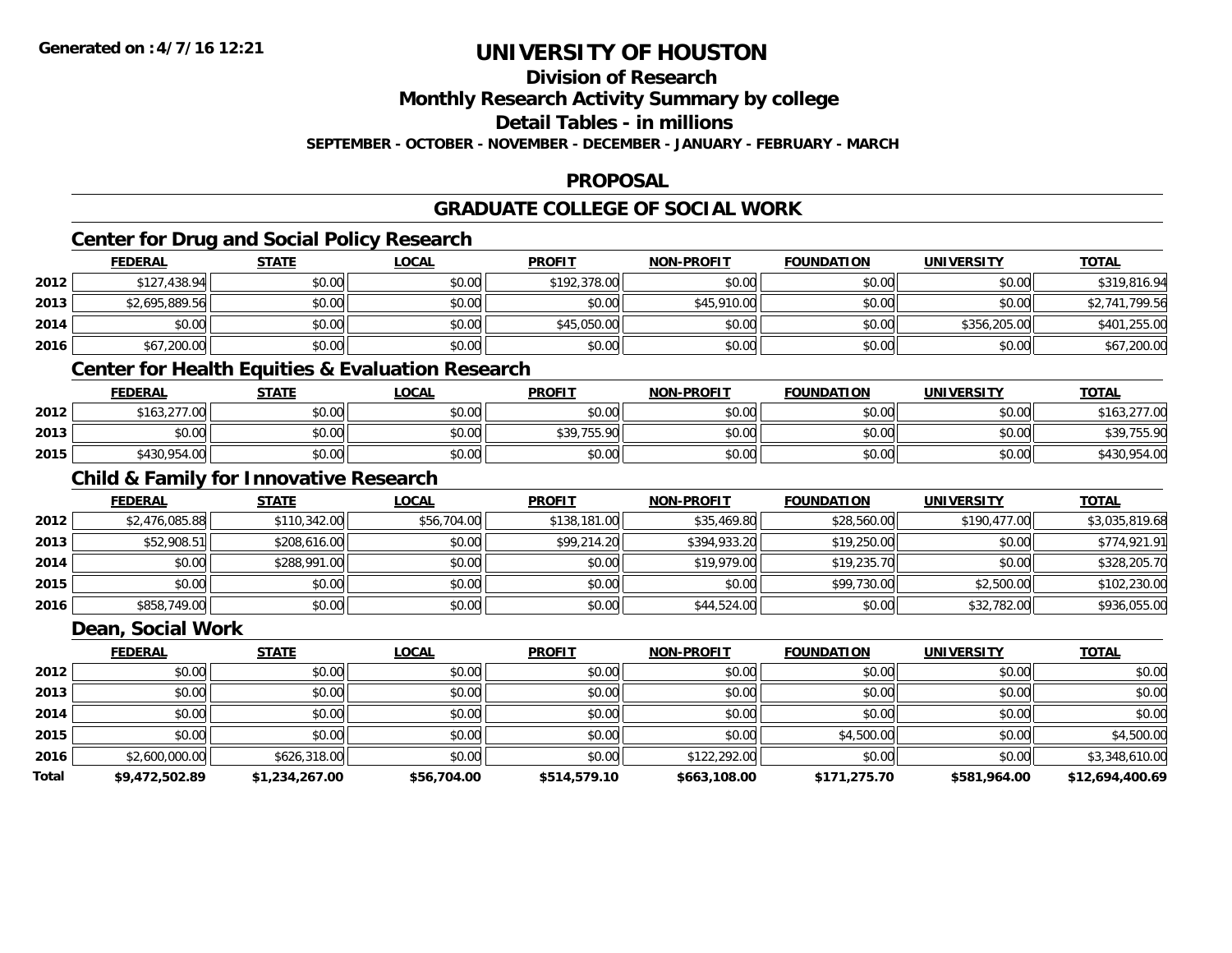#### **Division of Research**

**Monthly Research Activity Summary by college**

**Detail Tables - in millions**

**SEPTEMBER - OCTOBER - NOVEMBER - DECEMBER - JANUARY - FEBRUARY - MARCH**

#### **PROPOSAL**

### **HILTON COLLEGE OF HOTEL AND RESTAURANT MANAGEMENT**

### **Hotel and Restaurant Management**

|       | <b>FEDERAL</b> | <b>STATE</b> | <b>LOCAL</b> | <b>PROFIT</b> | <b>NON-PROFIT</b> | <b>FOUNDATION</b> | <b>UNIVERSITY</b> | <b>TOTAL</b>   |
|-------|----------------|--------------|--------------|---------------|-------------------|-------------------|-------------------|----------------|
| 2012  | \$0.00         | \$174,830.00 | \$0.00       | \$0.00        | \$118,422.00      | \$0.00            | \$37,354.00       | \$330,606.00   |
| 2013  | \$553,755.00   | \$0.00       | \$16,154.00  | \$0.00        | \$10,987.00       | \$111,711.00      | \$143,232.00      | \$835,839.00   |
| 2014  | \$224,955.00   | \$0.00       | \$0.00       | \$0.00        | \$5,000.00        | \$0.00            | \$0.00            | \$229,955.00   |
| 2015  | \$40,000.00    | \$0.00       | \$0.00       | \$0.00        | \$0.00            | \$0.00            | \$0.00            | \$40,000.00    |
| 2016  | \$0.00         | \$0.00       | \$0.00       | \$0.00        | \$14,207.00       | \$0.00            | \$0.00            | \$14,207.00    |
| Total | \$818,710.00   | \$174,830.00 | \$16,154.00  | \$0.00        | \$148,616.00      | \$111,711.00      | \$180,586.00      | \$1,450,607.00 |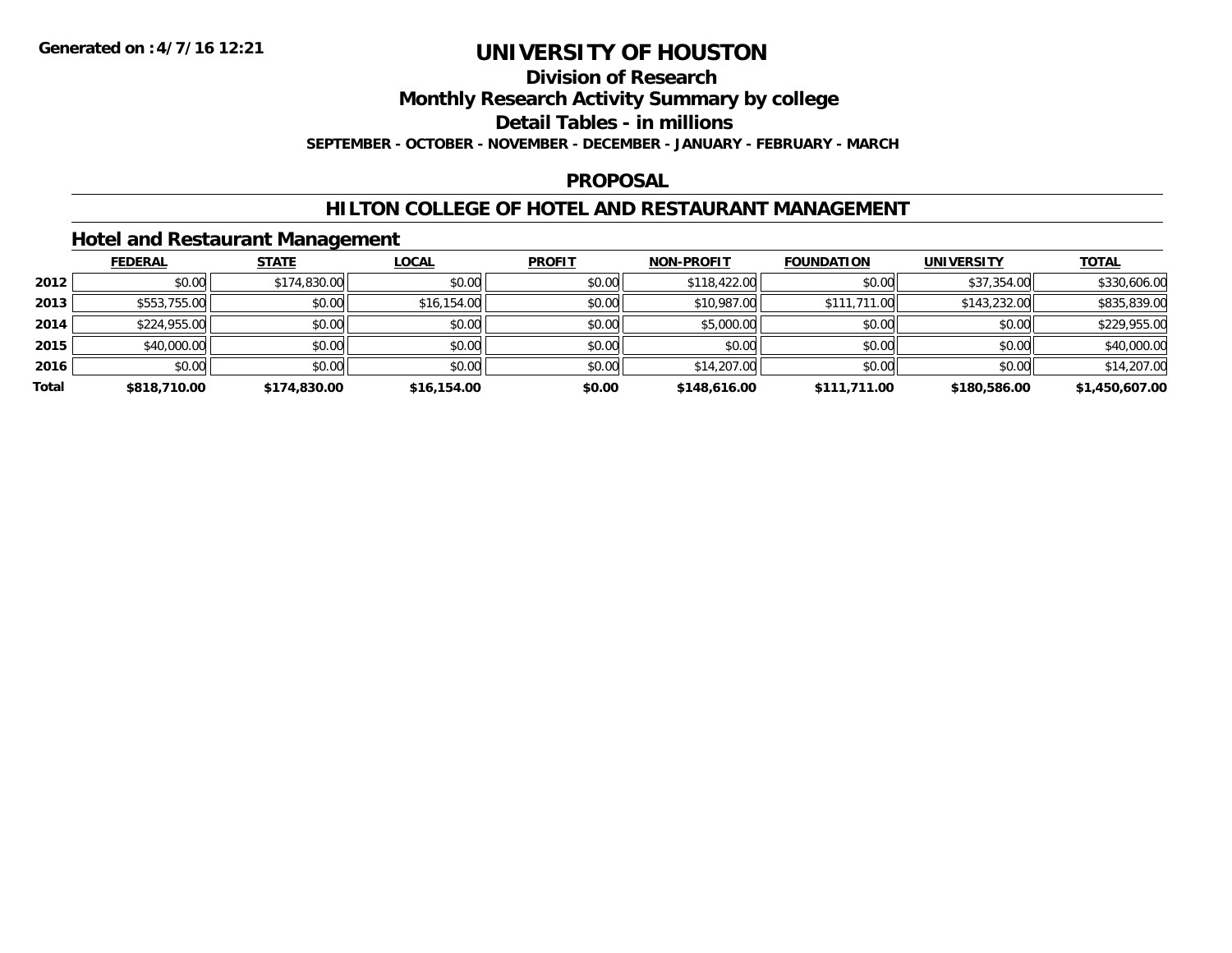### **Division of Research Monthly Research Activity Summary by college Detail Tables - in millions SEPTEMBER - OCTOBER - NOVEMBER - DECEMBER - JANUARY - FEBRUARY - MARCH**

#### **PROPOSAL**

#### **HONORS COLLEGE**

# **Dean, Honors College**

|       | <b>FEDERAL</b> | <b>STATE</b> | <u>LOCAL</u> | <b>PROFIT</b> | <b>NON-PROFIT</b> | <b>FOUNDATION</b> | <b>UNIVERSITY</b> | <b>TOTAL</b>   |
|-------|----------------|--------------|--------------|---------------|-------------------|-------------------|-------------------|----------------|
| 2013  | \$0.00         | \$0.00       | \$0.00       | \$341,900.74  | \$0.00            | \$0.00            | \$9,150.32        | \$351,051.06   |
| 2014  | \$0.00         | \$457,985.75 | \$0.00       | \$0.00        | \$1,495.00        | \$0.00            | \$0.00            | \$459,480.75   |
| 2015  | \$0.00         | \$0.00       | \$0.00       | \$0.00        | \$367,989.75      | \$0.00            | \$0.00            | \$367,989.75   |
| 2016  | \$37,404.50    | \$0.00       | \$0.00       | \$0.00        | \$0.00            | \$0.00            | \$0.00            | \$37,404.50    |
| Total | \$37,404.50    | \$457,985.75 | \$0.00       | \$341,900.74  | \$369,484.75      | \$0.00            | \$9,150.32        | \$1,215,926.06 |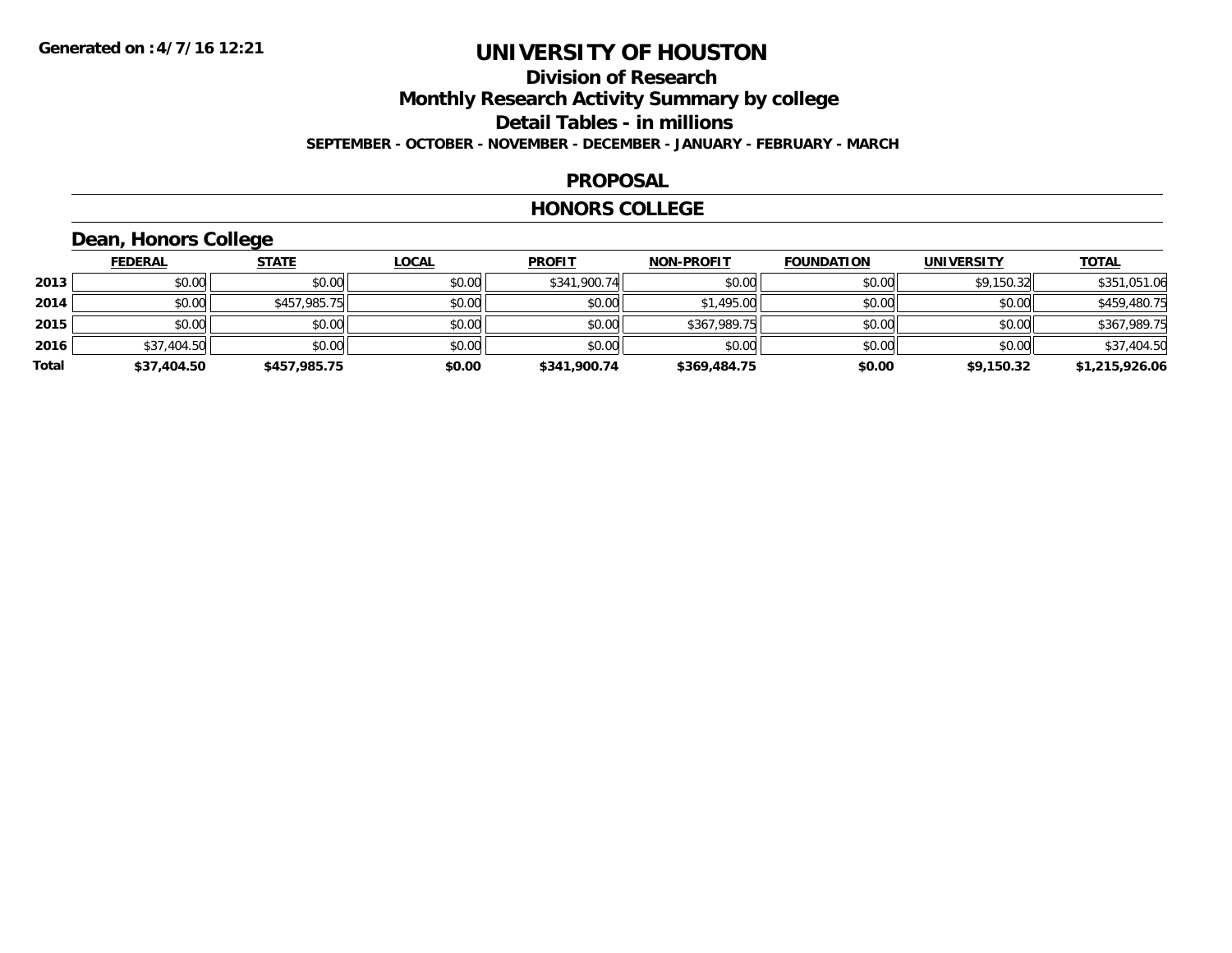# **Division of Research**

**Monthly Research Activity Summary by college**

**Detail Tables - in millions**

**SEPTEMBER - OCTOBER - NOVEMBER - DECEMBER - JANUARY - FEBRUARY - MARCH**

#### **PROPOSAL**

#### **LIBRARY**

### **Administration, Library**

|              | <b>EDERAL</b> | <b>STATE</b>   | <b>LOCAL</b>  | PROFIT        | $LDD$ $OLIT$<br>NIAN | <b>FOUNDATION</b> | UNIVERSITY | <b>TOTAL</b>     |
|--------------|---------------|----------------|---------------|---------------|----------------------|-------------------|------------|------------------|
| 2016         | \$0.00        | 20F            | 0000<br>vu.uu | 0000<br>vv.vv | 0000<br>,u.uu        | 0000              | \$0.00     | $\sim$           |
| <b>Total</b> | \$0.00        | ぐつハ<br>.305.00 | \$0.00        | \$0.00        | \$0.00               | \$0.00            | \$0.00     | .305.00<br>$+2.$ |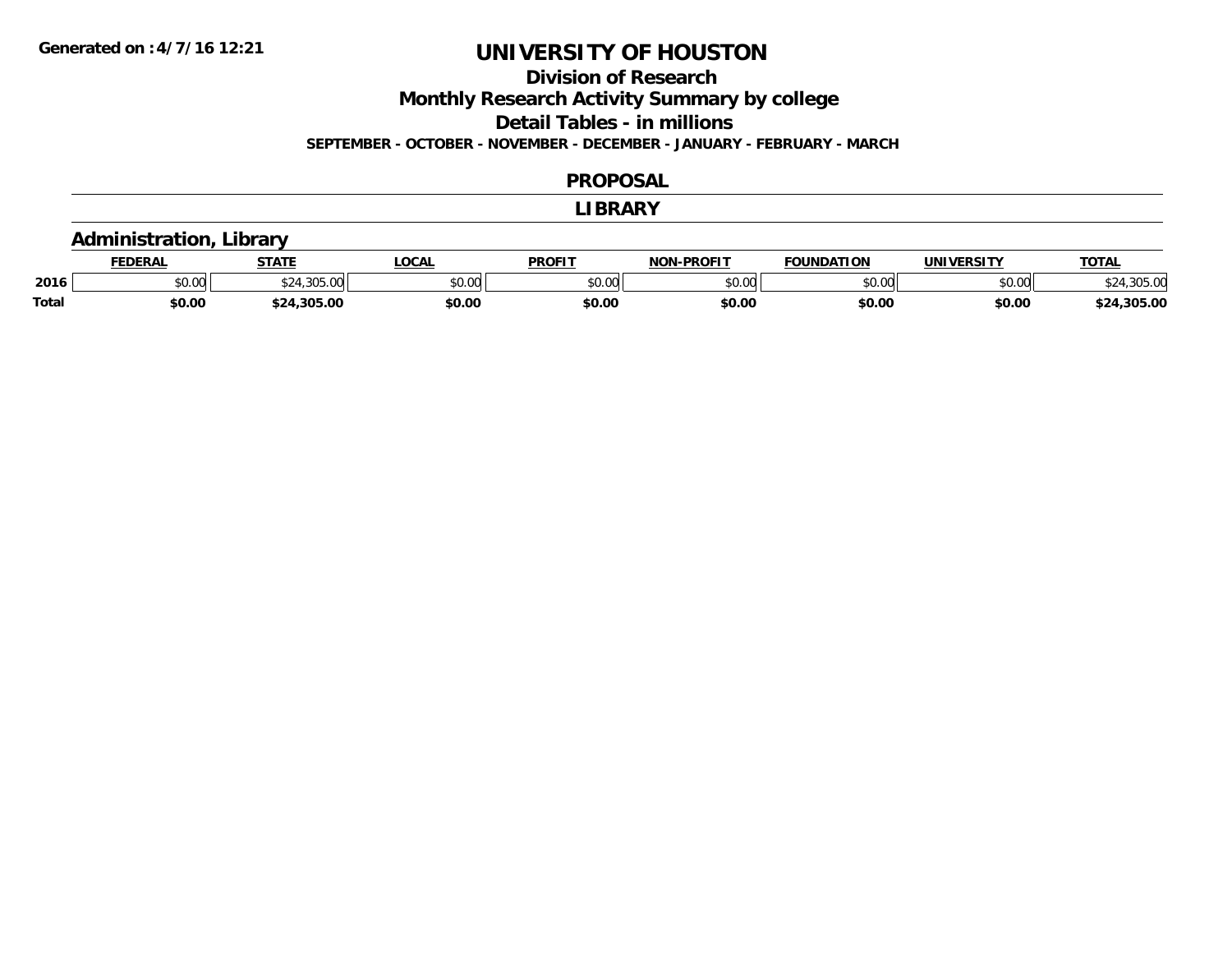## **Division of Research**

**Monthly Research Activity Summary by college**

**Detail Tables - in millions**

**SEPTEMBER - OCTOBER - NOVEMBER - DECEMBER - JANUARY - FEBRUARY - MARCH**

#### **PROPOSAL**

#### **PRESIDENT**

#### **Office of the President**

|       | EDERAL | <b>STATE</b>       | <b>OCAL</b> | PROFIT        | <b>I-PROFIT</b><br>וחרות | <b>FOUNDATION</b> | UNIVERSITY | <b>TOTAL</b>  |
|-------|--------|--------------------|-------------|---------------|--------------------------|-------------------|------------|---------------|
| 2014  | \$0.00 | $\sim$ 00<br>vv.vv | \$0.00      | 0000<br>vv.vv | 0000<br>,u.uu            | \$0.00            | \$0.00     | 0000<br>JU.UU |
| Total | \$0.00 | \$0.00             | \$0.00      | \$0.00        | \$0.00                   | \$0.00            | \$0.00     | \$0.00        |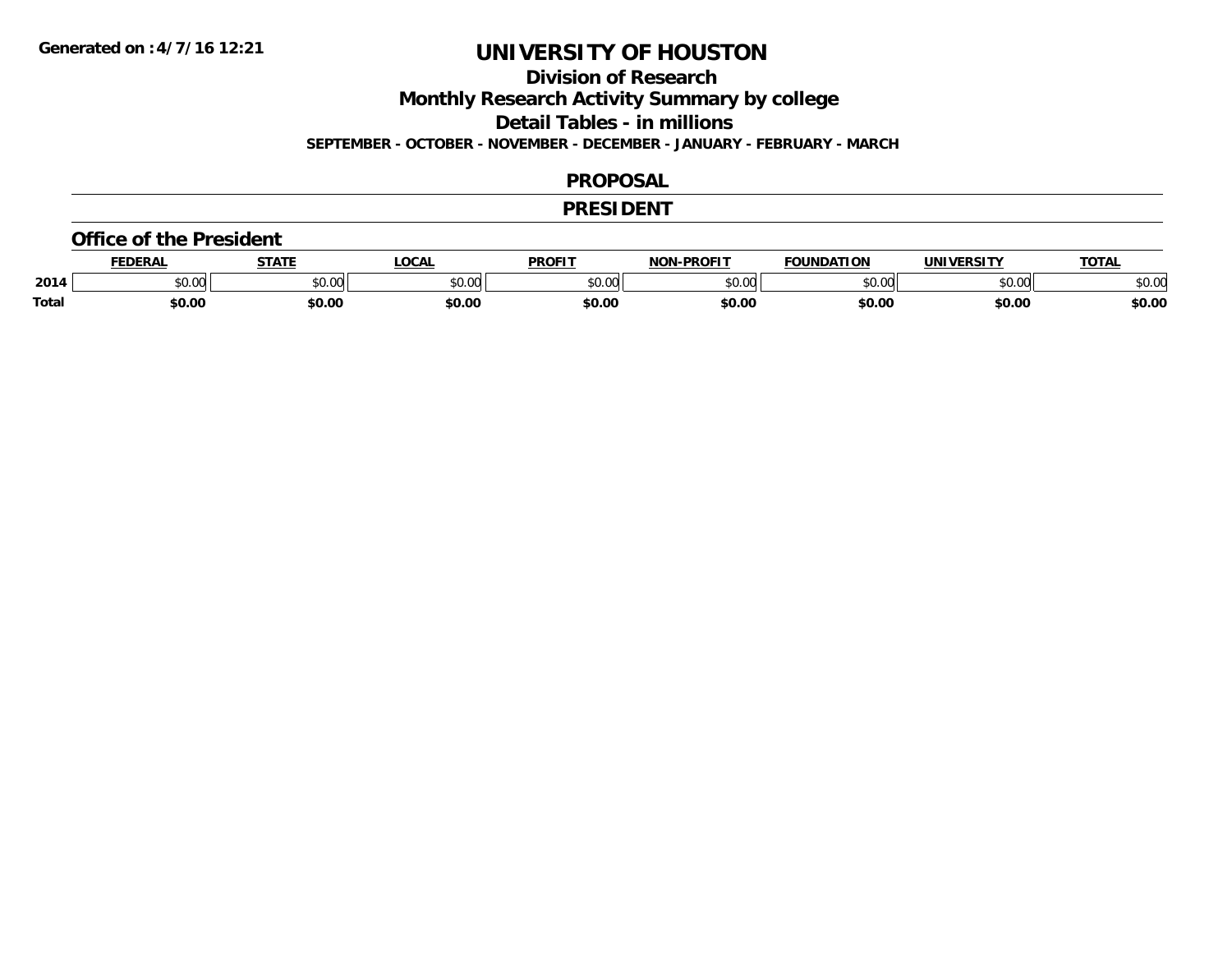**Division of Research**

**Monthly Research Activity Summary by college**

**Detail Tables - in millions**

**SEPTEMBER - OCTOBER - NOVEMBER - DECEMBER - JANUARY - FEBRUARY - MARCH**

### **PROPOSAL**

## **SCHOOL OF NURSING**

### **Dean, School of Nursing**

|              | <b>FEDERAL</b> | <b>STATE</b><br>"מ | <b>OCAL</b> | <b>PROFIT</b> | -PROFIT<br>NON.    | <b>FOUNDATION</b> | <b>UNIVERSITY</b> | <b>TOTAL</b>              |
|--------------|----------------|--------------------|-------------|---------------|--------------------|-------------------|-------------------|---------------------------|
| 2016         | .200.00        | \$0.00             | JU.UU       | \$0.00        | 0.50000<br>JJUU.UU | $ -$<br>. UZ      | \$0.00            | 20.25<br>120 <sub>h</sub> |
| <b>Total</b> | \$52,200.00    | \$0.00             | \$0.00      | \$0.00        | \$500.00           | \$344.029.35      | \$0.00            | .729.35<br>\$396,         |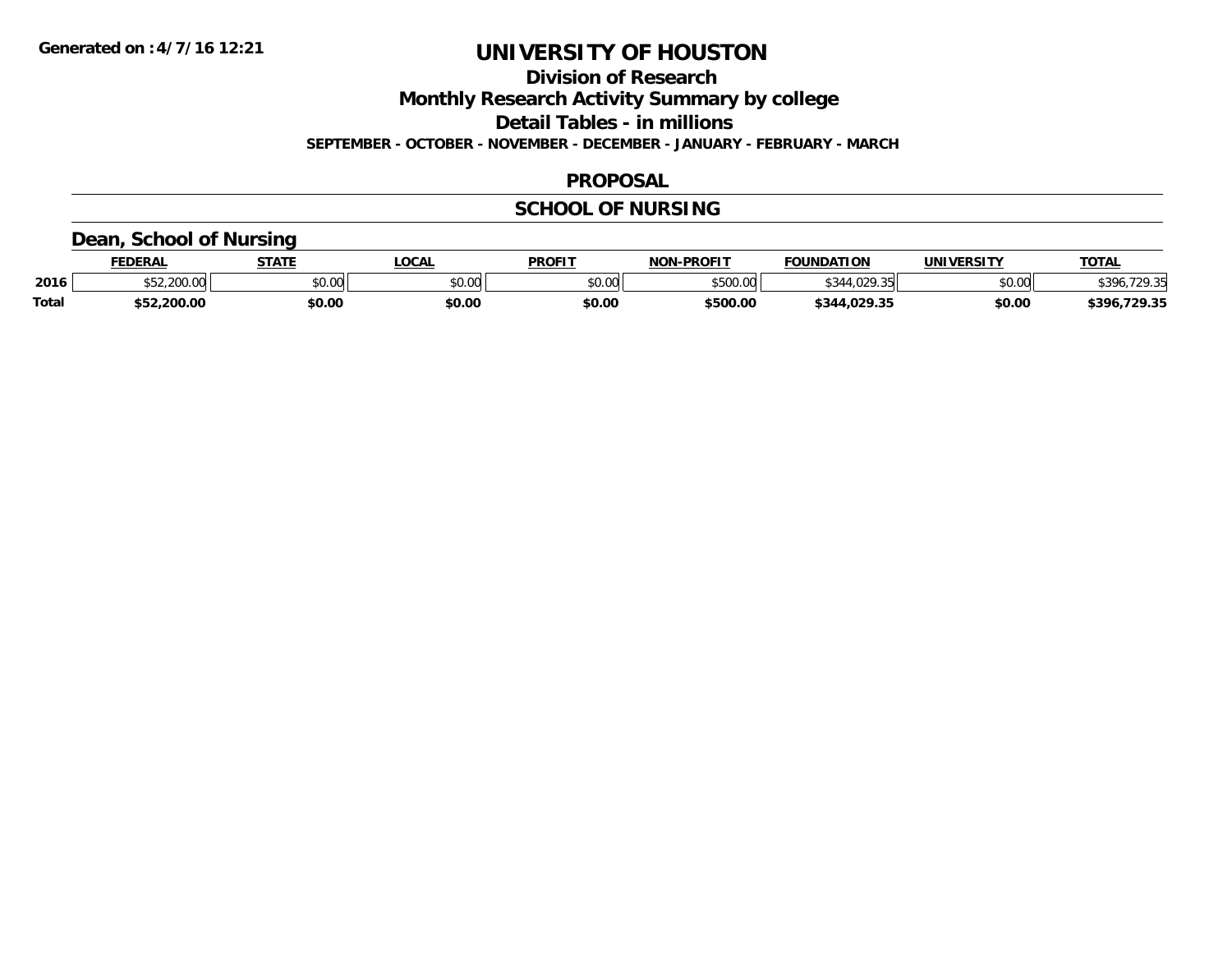**Division of Research**

**Monthly Research Activity Summary by college**

**Detail Tables - in millions**

**SEPTEMBER - OCTOBER - NOVEMBER - DECEMBER - JANUARY - FEBRUARY - MARCH**

#### **PROPOSAL**

#### **SENIOR V.P. FOR ACADEMIC AFFAIRS AND PROVOST**

|              | <b>Pre-Health Advising</b>                          |              |              |               |                   |                   |                   |                |
|--------------|-----------------------------------------------------|--------------|--------------|---------------|-------------------|-------------------|-------------------|----------------|
|              | <b>FEDERAL</b>                                      | <b>STATE</b> | <b>LOCAL</b> | <b>PROFIT</b> | <b>NON-PROFIT</b> | <b>FOUNDATION</b> | <b>UNIVERSITY</b> | <b>TOTAL</b>   |
| 2015         | \$0.00                                              | \$0.00       | \$0.00       | \$0.00        | \$0.00            | \$0.00            | \$0.00            | \$0.00         |
|              | <b>Senior V.P. for Academic Affairs and Provost</b> |              |              |               |                   |                   |                   |                |
|              | <b>FEDERAL</b>                                      | <b>STATE</b> | <b>LOCAL</b> | <b>PROFIT</b> | <b>NON-PROFIT</b> | <b>FOUNDATION</b> | <b>UNIVERSITY</b> | <b>TOTAL</b>   |
| 2012         | \$0.00                                              | \$75,000.00  | \$0.00       | \$0.00        | \$0.00            | \$0.00            | \$0.00            | \$75,000.00    |
| 2013         | \$0.00                                              | \$0.00       | \$0.00       | \$0.00        | \$149,488.00      | \$0.00            | \$0.00            | \$149,488.00   |
| 2014         | \$0.00                                              | \$0.00       | \$0.00       | \$0.00        | \$0.00            | \$0.00            | \$0.00            | \$0.00         |
|              | <b>Student Support Services</b>                     |              |              |               |                   |                   |                   |                |
|              | <b>FEDERAL</b>                                      | <b>STATE</b> | <b>LOCAL</b> | <b>PROFIT</b> | <b>NON-PROFIT</b> | <b>FOUNDATION</b> | <b>UNIVERSITY</b> | <b>TOTAL</b>   |
| 2012         | \$198,944.00                                        | \$0.00       | \$0.00       | \$0.00        | \$0.00            | \$0.00            | \$0.00            | \$198,944.00   |
|              | <b>UH Energy</b>                                    |              |              |               |                   |                   |                   |                |
|              | <b>FEDERAL</b>                                      | <b>STATE</b> | <b>LOCAL</b> | <b>PROFIT</b> | <b>NON-PROFIT</b> | <b>FOUNDATION</b> | <b>UNIVERSITY</b> | <b>TOTAL</b>   |
| 2015         | \$0.00                                              | \$0.00       | \$0.00       | \$0.00        | \$0.00            | \$0.00            | \$0.00            | \$0.00         |
|              | <b>Undergraduate Scholars</b>                       |              |              |               |                   |                   |                   |                |
|              | <b>FEDERAL</b>                                      | <b>STATE</b> | <b>LOCAL</b> | <b>PROFIT</b> | <b>NON-PROFIT</b> | <b>FOUNDATION</b> | <b>UNIVERSITY</b> | <b>TOTAL</b>   |
| 2012         | \$0.00                                              | \$19,051.00  | \$0.00       | \$0.00        | \$0.00            | \$0.00            | \$0.00            | \$19,051.00    |
| 2014         | \$0.00                                              | \$20,330.00  | \$0.00       | \$0.00        | \$0.00            | \$0.00            | \$0.00            | \$20,330.00    |
|              | <b>Undergraduate Student Success</b>                |              |              |               |                   |                   |                   |                |
|              | <b>FEDERAL</b>                                      | <b>STATE</b> | <b>LOCAL</b> | <b>PROFIT</b> | <b>NON-PROFIT</b> | <b>FOUNDATION</b> | <b>UNIVERSITY</b> | <b>TOTAL</b>   |
| 2013         | \$0.00                                              | \$30,000.00  | \$0.00       | \$0.00        | \$0.00            | \$0.00            | \$0.00            | \$30,000.00    |
| 2014         | \$0.00                                              | \$268,000.00 | \$0.00       | \$0.00        | \$0.00            | \$0.00            | \$0.00            | \$268,000.00   |
| 2015         | \$297,579.00                                        | \$0.00       | \$0.00       | \$0.00        | \$0.00            | \$0.00            | \$0.00            | \$297,579.00   |
|              | <b>Undergraduate Student Success Center</b>         |              |              |               |                   |                   |                   |                |
|              | <b>FEDERAL</b>                                      | <b>STATE</b> | <b>LOCAL</b> | <b>PROFIT</b> | <b>NON-PROFIT</b> | <b>FOUNDATION</b> | <b>UNIVERSITY</b> | <b>TOTAL</b>   |
| 2015         | \$0.00                                              | \$0.00       | \$0.00       | \$0.00        | \$78,500.00       | \$0.00            | \$0.00            | \$78,500.00    |
| <b>Total</b> | \$496,523.00                                        | \$412,381.00 | \$0.00       | \$0.00        | \$227,988.00      | \$0.00            | \$0.00            | \$1,136,892.00 |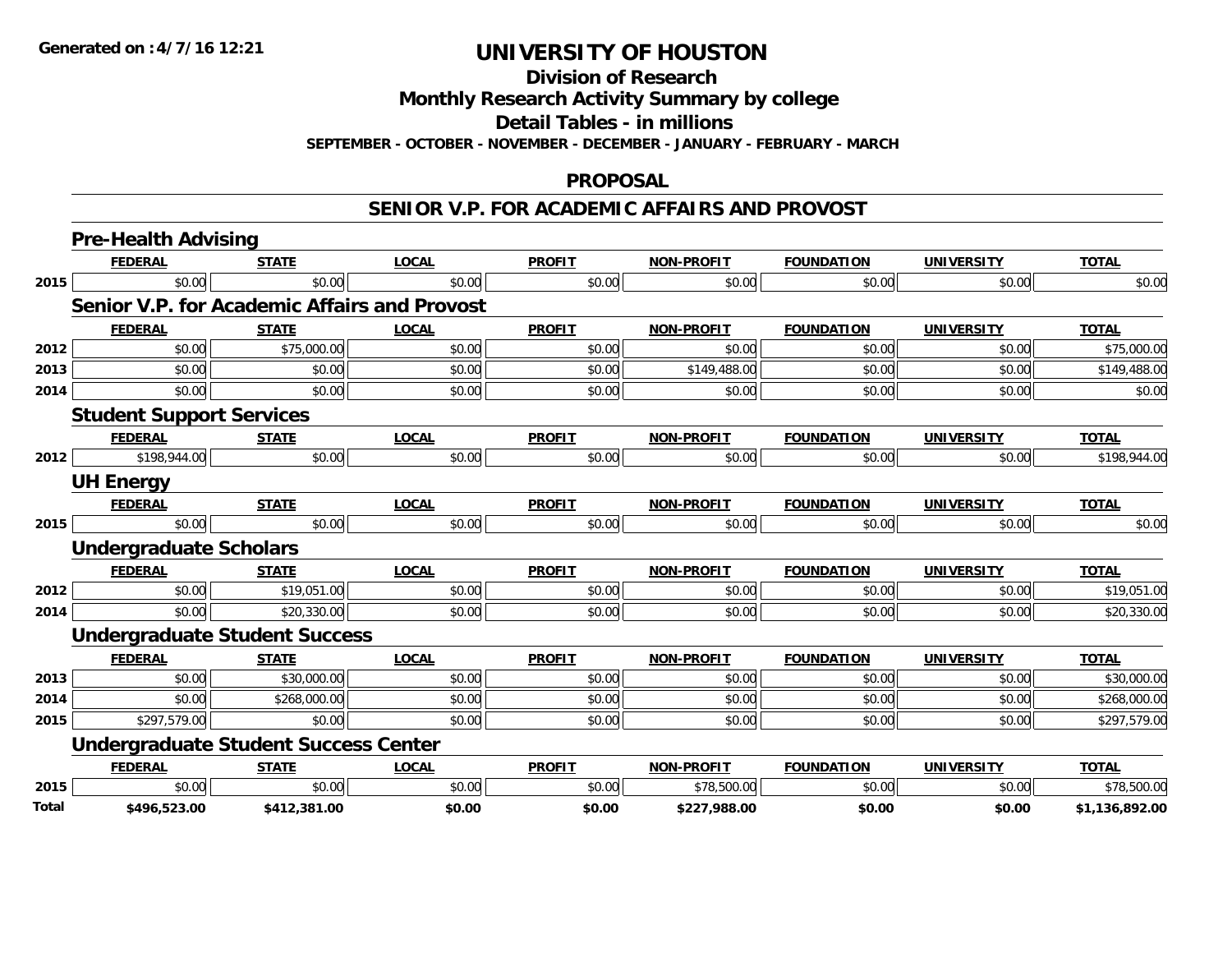## **Division of ResearchMonthly Research Activity Summary by college Detail Tables - in millions SEPTEMBER - OCTOBER - NOVEMBER - DECEMBER - JANUARY - FEBRUARY - MARCH**

#### **PROPOSAL**

#### **UH LAW CENTER**

|       | Dean, Law      |              |              |               |                   |                   |                   |                |
|-------|----------------|--------------|--------------|---------------|-------------------|-------------------|-------------------|----------------|
|       | <b>FEDERAL</b> | <b>STATE</b> | <b>LOCAL</b> | <b>PROFIT</b> | <b>NON-PROFIT</b> | <b>FOUNDATION</b> | <b>UNIVERSITY</b> | <b>TOTAL</b>   |
| 2013  | \$0.00         | \$0.00       | \$0.00       | \$71,560.62   | \$0.00            | \$0.00            | \$0.00            | \$71,560.62    |
| 2015  | \$601,568.43   | \$0.00       | \$0.00       | \$0.00        | \$0.00            | \$0.00            | \$0.00            | \$601,568.43   |
| 2016  | \$0.00         | \$0.00       | \$0.00       | \$0.00        | \$82,500.00       | \$0.00            | \$0.00            | \$82,500.00    |
|       | Law-UH         |              |              |               |                   |                   |                   |                |
|       | <b>FEDERAL</b> | <b>STATE</b> | <b>LOCAL</b> | <b>PROFIT</b> | <b>NON-PROFIT</b> | <b>FOUNDATION</b> | <b>UNIVERSITY</b> | <b>TOTAL</b>   |
| 2012  | \$0.00         | \$160,000.00 | \$0.00       | \$0.00        | \$0.00            | \$0.00            | \$0.00            | \$160,000.00   |
| 2013  | \$0.00         | \$0.00       | \$0.00       | \$0.00        | \$63,430.80       | \$0.00            | \$0.00            | \$63,430.80    |
| 2014  | \$0.00         | \$200,000.00 | \$0.00       | \$0.00        | \$0.00            | \$0.00            | \$14,164.00       | \$214,164.00   |
| 2015  | \$0.00         | \$114,000.00 | \$0.00       | \$0.00        | \$100,000.00      | \$322,841.00      | \$16,683.00       | \$553,524.00   |
| 2016  | \$0.00         | \$200,000.00 | \$0.00       | \$0.00        | \$67,500.00       | \$192,906.00      | \$13,379.00       | \$473,785.00   |
| Total | \$601,568.43   | \$674,000.00 | \$0.00       | \$71,560.62   | \$313,430.80      | \$515,747.00      | \$44,226.00       | \$2,220,532.85 |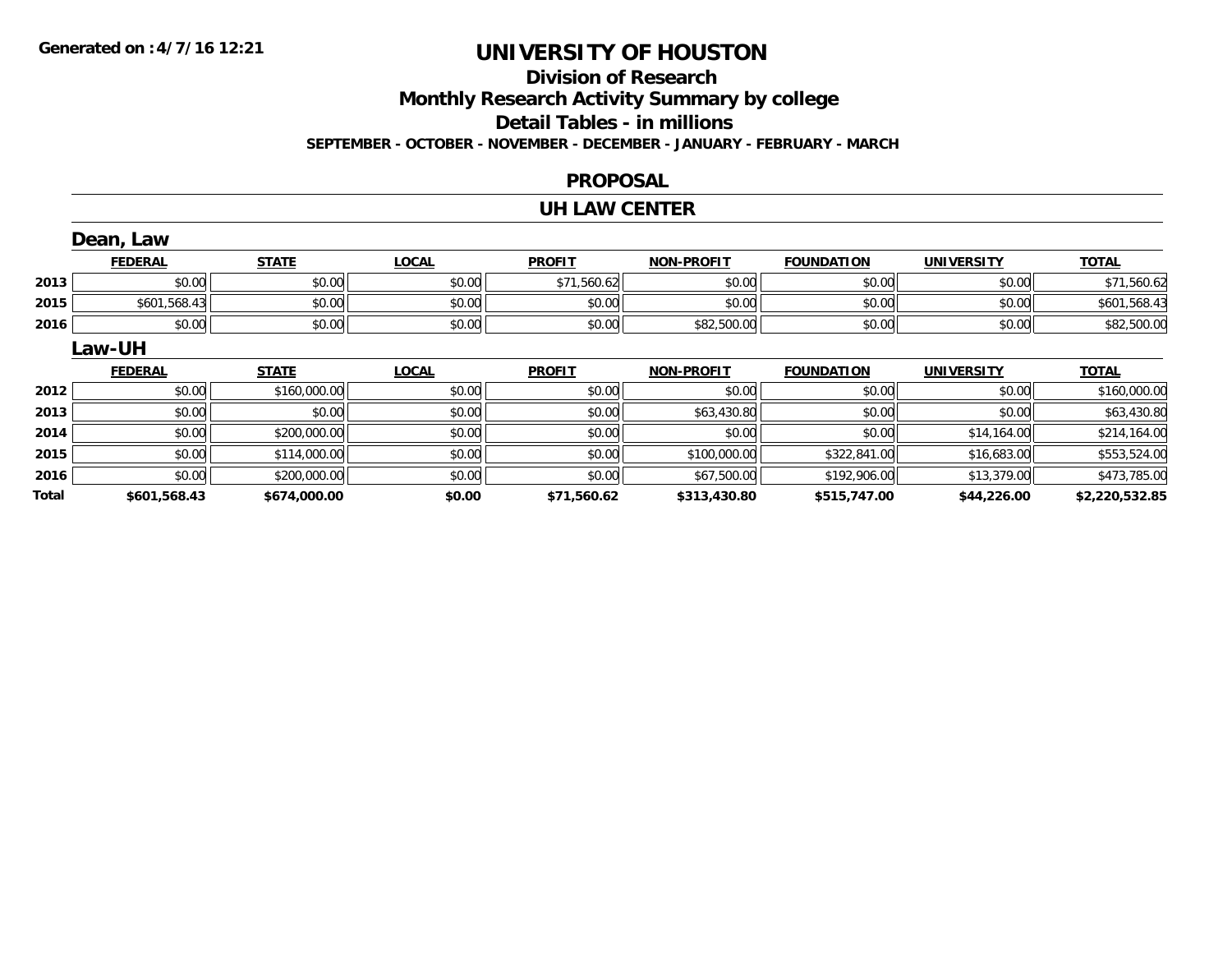**Division of Research**

**Monthly Research Activity Summary by college**

**Detail Tables - in millions**

**SEPTEMBER - OCTOBER - NOVEMBER - DECEMBER - JANUARY - FEBRUARY - MARCH**

### **PROPOSAL**

#### **UKNOWN COLLEGE**

# **Wrong Department - Please Dont Select It**

|              | FEDEDA | <b>STATE</b>  | LOCAI          | <b>PROFIT</b> | <b>PROFIT</b><br>ימו | FOUNDAT<br><b></b> | <b>INIVE</b>       | <b>TOTAL</b> |
|--------------|--------|---------------|----------------|---------------|----------------------|--------------------|--------------------|--------------|
| 2013         | JU.UU  | 0000<br>งบ.บเ | ტი იი<br>DU.UU | 0000<br>u.uu  | \$0.00               | ሐሴ ሰጠ              | $\sim$ 00<br>JU.UU | \$0.OC       |
| <b>Total</b> | \$0.00 | \$0.00        | \$0.00         | \$0.00        | \$0.00               | \$0.00             | \$0.00             | \$0.00       |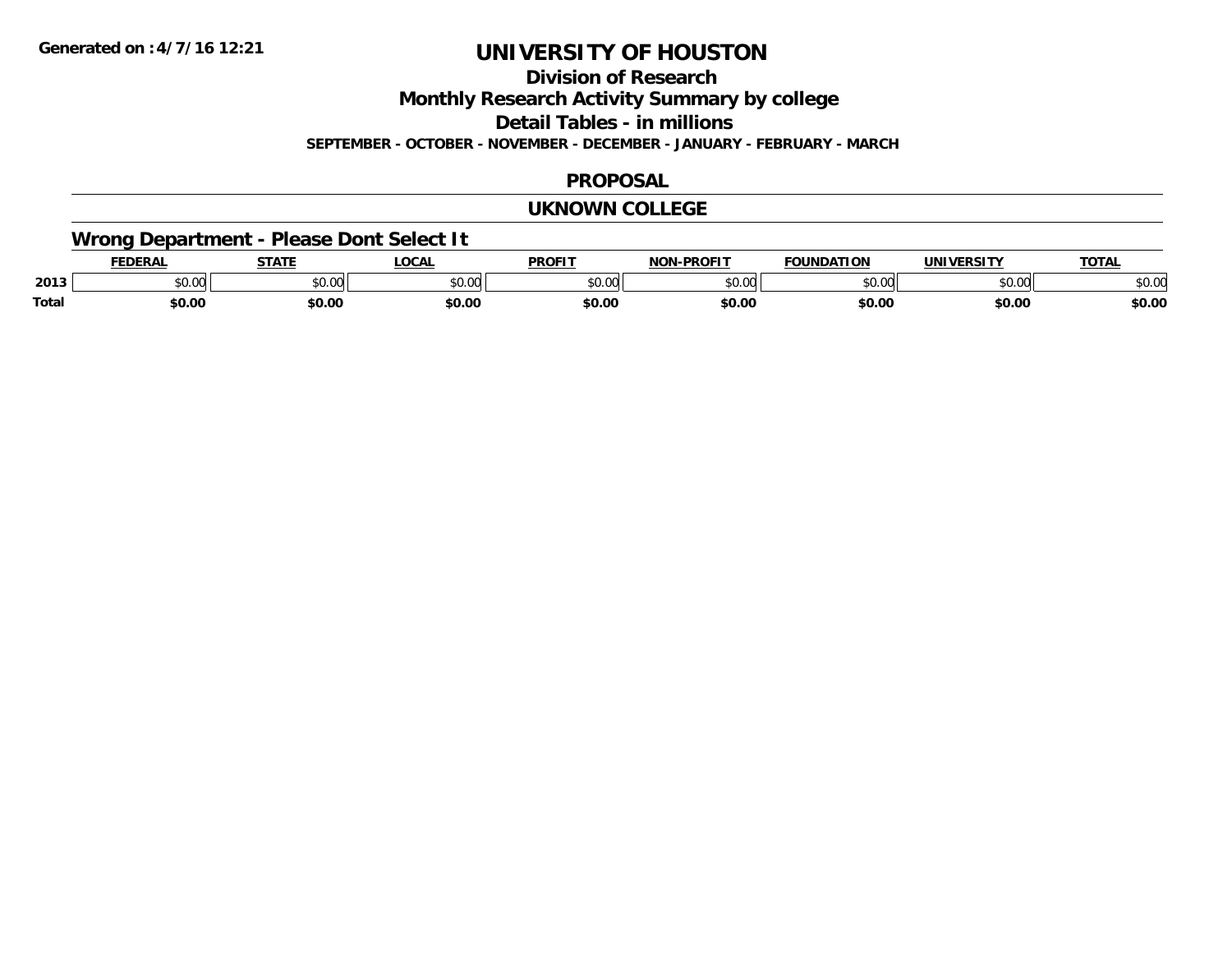# **Division of Research**

**Monthly Research Activity Summary by college**

**Detail Tables - in millions**

**SEPTEMBER - OCTOBER - NOVEMBER - DECEMBER - JANUARY - FEBRUARY - MARCH**

#### **PROPOSAL**

# **VICE PRESIDENT FOR ADMINISTRATION**

|       | <b>KUHF - Radio</b>         |              |              |               |                   |                   |                   |                 |
|-------|-----------------------------|--------------|--------------|---------------|-------------------|-------------------|-------------------|-----------------|
|       | <b>FEDERAL</b>              | <b>STATE</b> | <b>LOCAL</b> | <b>PROFIT</b> | <b>NON-PROFIT</b> | <b>FOUNDATION</b> | <b>UNIVERSITY</b> | <b>TOTAL</b>    |
| 2012  | \$24,500.00                 | \$0.00       | \$0.00       | \$0.00        | \$2,261,596.00    | \$0.00            | \$0.00            | \$2,286,096.00  |
| 2013  | \$0.00                      | \$0.00       | \$0.00       | \$0.00        | \$2,044,710.00    | \$0.00            | \$0.00            | \$2,044,710.00  |
| 2014  | \$0.00                      | \$0.00       | \$0.00       | \$0.00        | \$2,147,877.00    | \$0.00            | \$0.00            | \$2,147,877.00  |
| 2015  | \$0.00                      | \$0.00       | \$0.00       | \$0.00        | \$2,363,344.00    | \$0.00            | \$0.00            | \$2,363,344.00  |
| 2016  | \$0.00                      | \$0.00       | \$0.00       | \$0.00        | \$2,338,322.00    | \$0.00            | \$0.00            | \$2,338,322.00  |
|       | <b>KUHT-TV</b>              |              |              |               |                   |                   |                   |                 |
|       | <b>FEDERAL</b>              | <b>STATE</b> | <b>LOCAL</b> | <b>PROFIT</b> | <b>NON-PROFIT</b> | <b>FOUNDATION</b> | <b>UNIVERSITY</b> | <b>TOTAL</b>    |
| 2012  | \$0.00                      | \$0.00       | \$0.00       | \$0.00        | \$14,132.00       | \$0.00            | \$0.00            | \$14,132.00     |
|       | <b>Physical Plant</b>       |              |              |               |                   |                   |                   |                 |
|       | <b>FEDERAL</b>              | <b>STATE</b> | <b>LOCAL</b> | <b>PROFIT</b> | <b>NON-PROFIT</b> | <b>FOUNDATION</b> | <b>UNIVERSITY</b> | <b>TOTAL</b>    |
| 2012  | \$0.00                      | \$0.00       | \$0.00       | \$0.00        | \$0.00            | \$0.00            | \$0.00            | \$0.00          |
|       | <b>UH Police Department</b> |              |              |               |                   |                   |                   |                 |
|       | <b>FEDERAL</b>              | <b>STATE</b> | <b>LOCAL</b> | <b>PROFIT</b> | <b>NON-PROFIT</b> | <b>FOUNDATION</b> | <b>UNIVERSITY</b> | <b>TOTAL</b>    |
| 2014  | \$0.00                      | \$3,000.00   | \$0.00       | \$0.00        | \$0.00            | \$0.00            | \$0.00            | \$3,000.00      |
| 2016  | \$0.00                      | \$3,000.00   | \$0.00       | \$0.00        | \$0.00            | \$0.00            | \$0.00            | \$3,000.00      |
| Total | \$24,500.00                 | \$6,000.00   | \$0.00       | \$0.00        | \$11,169,981.00   | \$0.00            | \$0.00            | \$11,200,481.00 |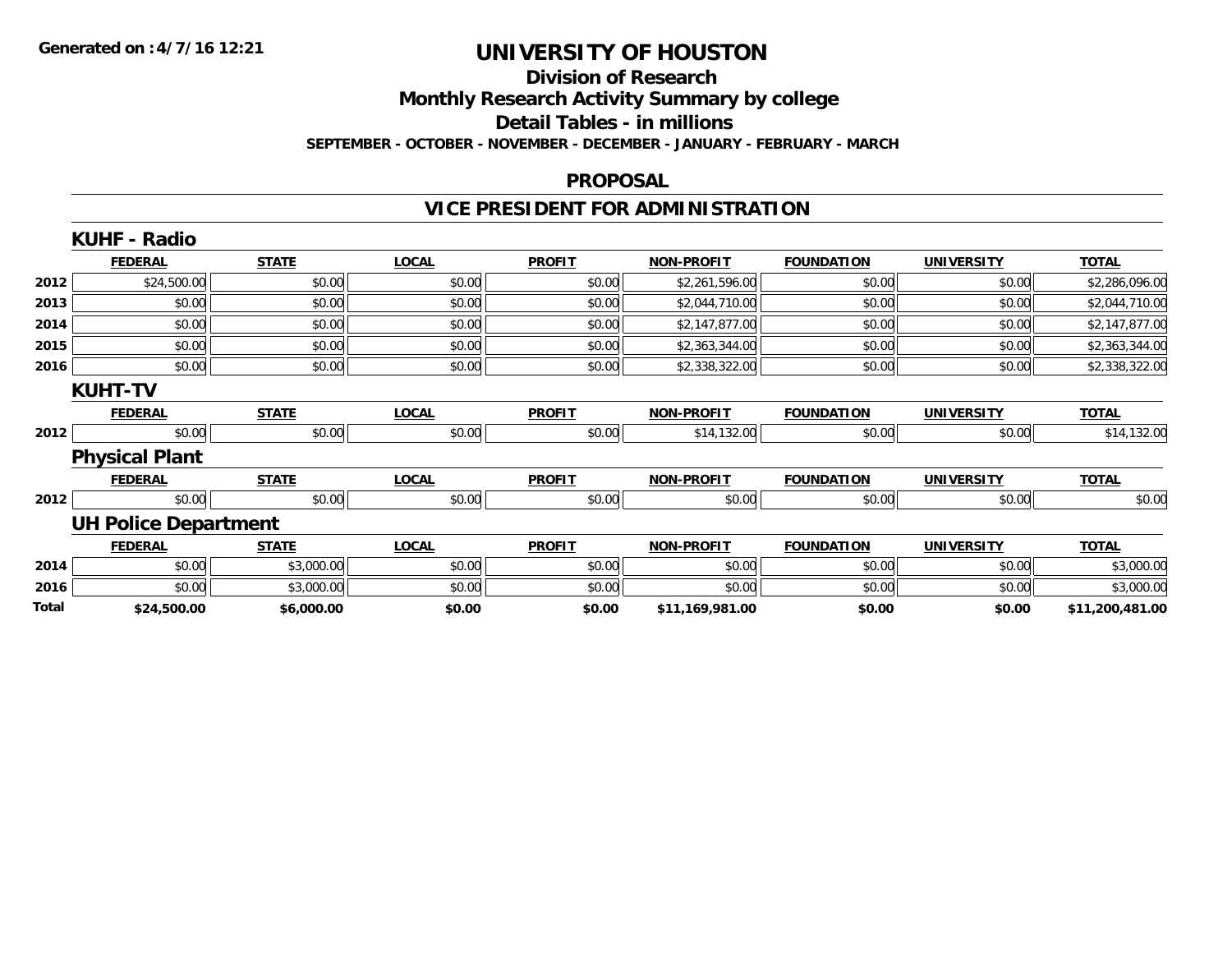**Division of Research**

**Monthly Research Activity Summary by college**

**Detail Tables - in millions**

**SEPTEMBER - OCTOBER - NOVEMBER - DECEMBER - JANUARY - FEBRUARY - MARCH**

### **PROPOSAL**

### **VICE PRESIDENT FOR STUDENT AFFAIRS**

|       | <b>Childrens Learning Centers</b> |                                        |              |               |                   |                   |                   |              |
|-------|-----------------------------------|----------------------------------------|--------------|---------------|-------------------|-------------------|-------------------|--------------|
|       | <b>FEDERAL</b>                    | <b>STATE</b>                           | <b>LOCAL</b> | <b>PROFIT</b> | <b>NON-PROFIT</b> | <b>FOUNDATION</b> | <b>UNIVERSITY</b> | <b>TOTAL</b> |
| 2012  | \$0.00                            | \$75,000.00                            | \$0.00       | \$0.00        | \$0.00            | \$0.00            | \$0.00            | \$75,000.00  |
|       | <b>Dean, Student Affairs</b>      |                                        |              |               |                   |                   |                   |              |
|       | <b>FEDERAL</b>                    | <b>STATE</b>                           | <b>LOCAL</b> | <b>PROFIT</b> | <b>NON-PROFIT</b> | <b>FOUNDATION</b> | <b>UNIVERSITY</b> | <b>TOTAL</b> |
| 2012  | \$58,828.50                       | \$0.00                                 | \$0.00       | \$0.00        | \$0.00            | \$0.00            | \$0.00            | \$58,828.50  |
|       |                                   | <b>Vice President, Student Affairs</b> |              |               |                   |                   |                   |              |
|       | <b>FEDERAL</b>                    | <b>STATE</b>                           | <b>LOCAL</b> | <b>PROFIT</b> | <b>NON-PROFIT</b> | <b>FOUNDATION</b> | <b>UNIVERSITY</b> | <b>TOTAL</b> |
| 2012  | \$0.00                            | \$149,837.00                           | \$0.00       | \$0.00        | \$0.00            | \$0.00            | \$0.00            | \$149,837.00 |
| Total | \$58,828.50                       | \$224,837.00                           | \$0.00       | \$0.00        | \$0.00            | \$0.00            | \$0.00            | \$283,665.50 |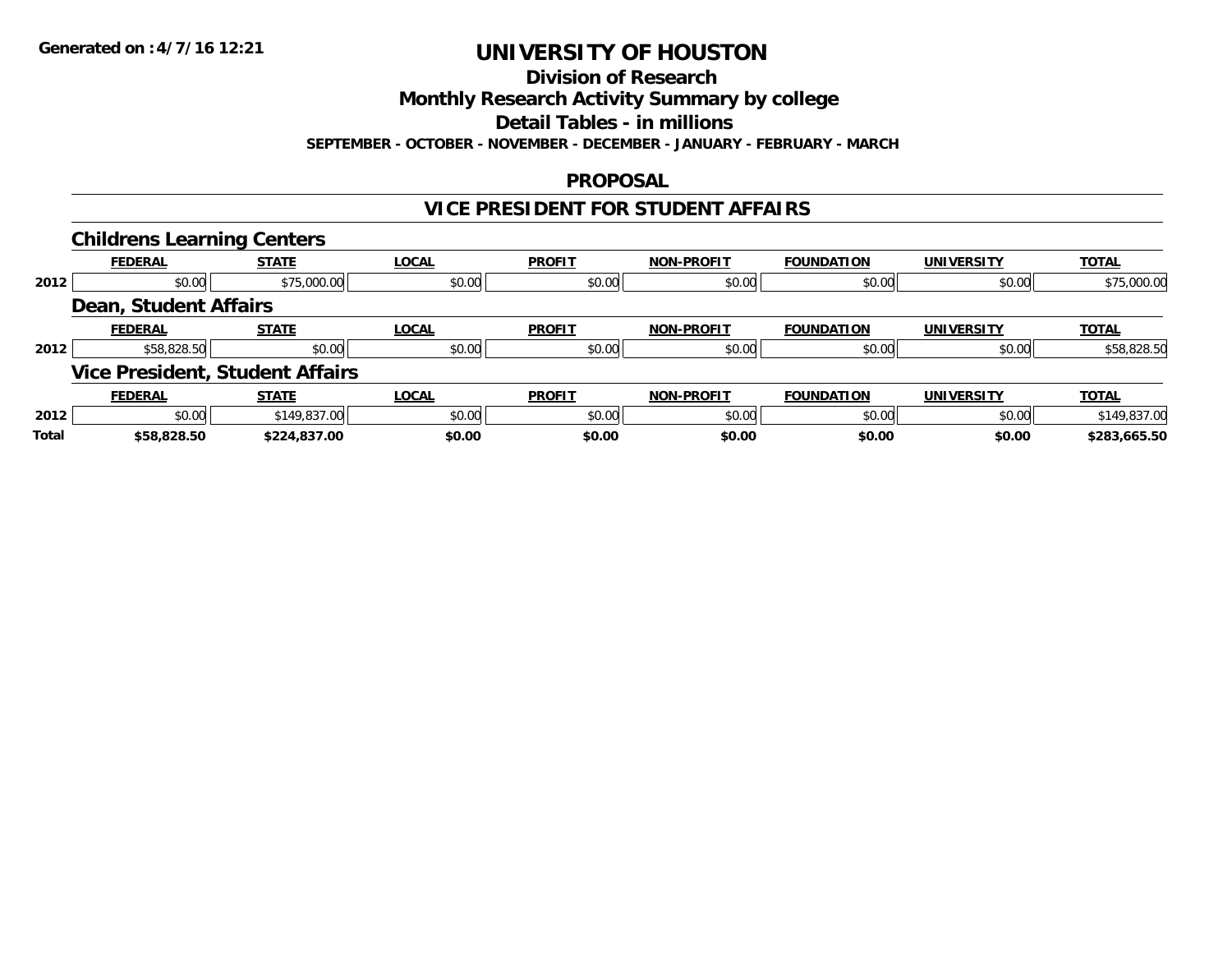**Division of Research**

**Monthly Research Activity Summary by college**

**Detail Tables - in millions**

**SEPTEMBER - OCTOBER - NOVEMBER - DECEMBER - JANUARY - FEBRUARY - MARCH**

### **AWARD**

#### **C.T. BAUER COLLEGE OF BUSINESS**

|       | <b>Accountancy &amp; Taxation</b>        |              |              |               |                   |                   |                   |                |
|-------|------------------------------------------|--------------|--------------|---------------|-------------------|-------------------|-------------------|----------------|
|       | <b>FEDERAL</b>                           | <b>STATE</b> | <b>LOCAL</b> | <b>PROFIT</b> | <b>NON-PROFIT</b> | <b>FOUNDATION</b> | <b>UNIVERSITY</b> | <b>TOTAL</b>   |
| 2014  | \$0.00                                   | \$0.00       | \$0.00       | \$0.00        | \$0.00            | \$19,260.00       | \$0.00            | \$19,260.00    |
|       | Dean, Business Administration            |              |              |               |                   |                   |                   |                |
|       | <b>FEDERAL</b>                           | <b>STATE</b> | <b>LOCAL</b> | <b>PROFIT</b> | <b>NON-PROFIT</b> | <b>FOUNDATION</b> | <b>UNIVERSITY</b> | <b>TOTAL</b>   |
| 2015  | \$0.00                                   | \$0.00       | \$0.00       | \$0.00        | \$0.00            | \$5,000.00        | \$0.00            | \$5,000.00     |
|       | <b>Marketing</b>                         |              |              |               |                   |                   |                   |                |
|       | <b>FEDERAL</b>                           | <b>STATE</b> | <b>LOCAL</b> | <b>PROFIT</b> | <b>NON-PROFIT</b> | <b>FOUNDATION</b> | <b>UNIVERSITY</b> | <b>TOTAL</b>   |
| 2012  | \$0.00                                   | \$0.00       | \$0.00       | \$0.00        | \$0.00            | \$0.00            | \$0.00            | \$0.00         |
|       | <b>Small Business Development Center</b> |              |              |               |                   |                   |                   |                |
|       | <b>FEDERAL</b>                           | <b>STATE</b> | <b>LOCAL</b> | <b>PROFIT</b> | <b>NON-PROFIT</b> | <b>FOUNDATION</b> | <b>UNIVERSITY</b> | <b>TOTAL</b>   |
| 2012  | \$2,821,600.00                           | \$0.00       | \$0.00       | \$0.00        | \$0.00            | \$0.00            | \$0.00            | \$2,821,600.00 |
| 2013  | \$885,781.00                             | \$0.00       | \$0.00       | \$0.00        | \$0.00            | \$0.00            | \$0.00            | \$885,781.00   |
| 2014  | \$657,590.00                             | \$0.00       | \$0.00       | \$0.00        | \$0.00            | \$0.00            | \$0.00            | \$657,590.00   |
| 2016  | \$481,598.00                             | \$0.00       | \$0.00       | \$0.00        | \$0.00            | \$0.00            | \$0.00            | \$481,598.00   |
| Total | \$4,846,569.00                           | \$0.00       | \$0.00       | \$0.00        | \$0.00            | \$24,260.00       | \$0.00            | \$4,870,829.00 |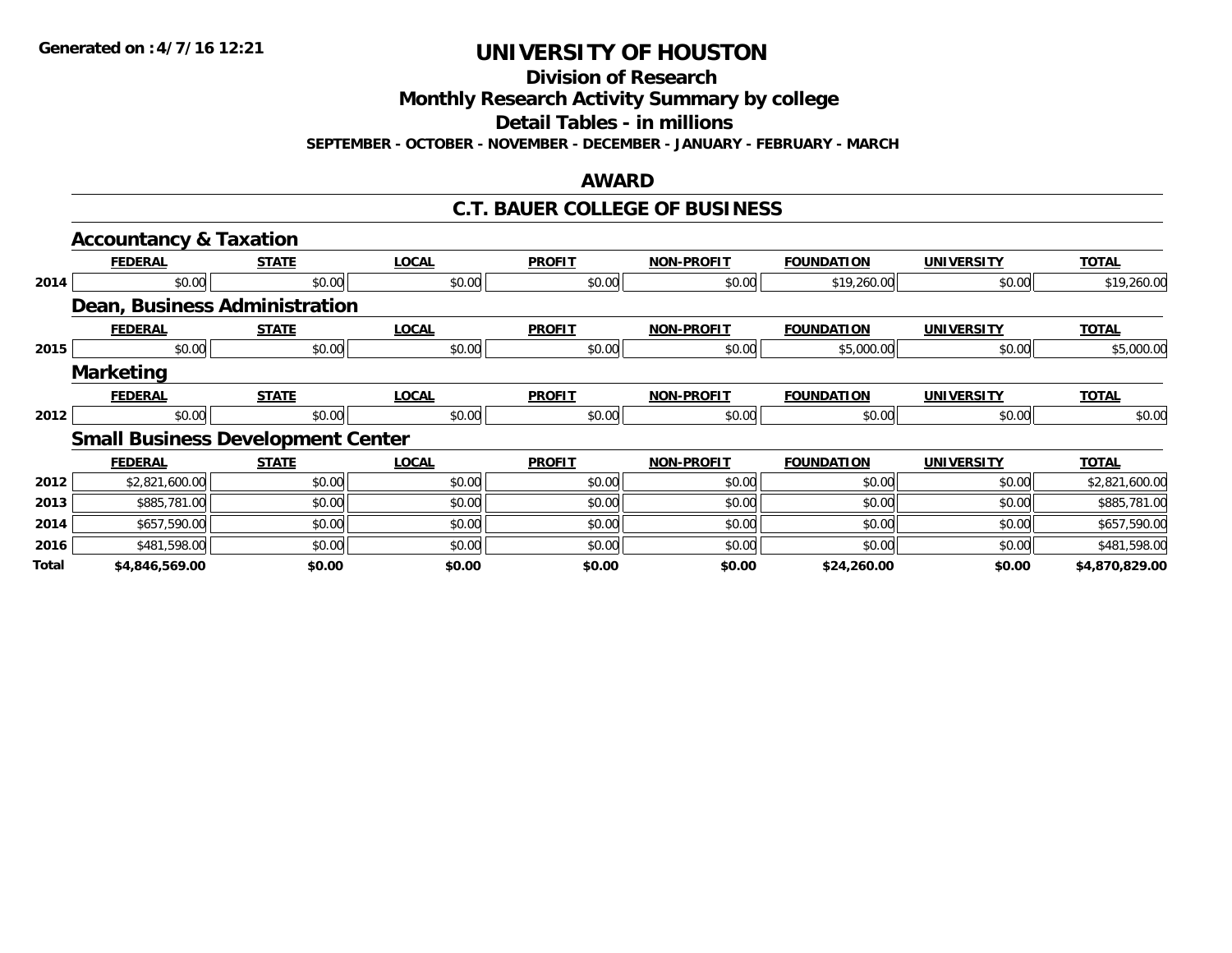#### **Division of Research**

**Monthly Research Activity Summary by college**

**Detail Tables - in millions**

**SEPTEMBER - OCTOBER - NOVEMBER - DECEMBER - JANUARY - FEBRUARY - MARCH**

#### **AWARD**

### **COLLEGE OF ARCHITECTURE**

|      | Architecture       |              |              |               |                   |                   |                   |              |
|------|--------------------|--------------|--------------|---------------|-------------------|-------------------|-------------------|--------------|
|      | <b>FEDERAL</b>     | <b>STATE</b> | <u>LOCAL</u> | <b>PROFIT</b> | <b>NON-PROFIT</b> | <b>FOUNDATION</b> | <b>UNIVERSITY</b> | <b>TOTAL</b> |
| 2012 | \$0.00             | \$0.00       | \$0.00       | \$0.00        | \$0.00            | \$0.00            | \$0.00            | \$0.00       |
| 2014 | \$0.00             | \$0.00       | \$0.00       | \$0.00        | \$0.00            | \$0.00            | \$0.00            | \$0.00       |
| 2016 | \$50,000.00        | \$0.00       | \$0.00       | \$0.00        | \$0.00            | \$0.00            | \$0.00            | \$50,000.00  |
|      | Dean, Architecture |              |              |               |                   |                   |                   |              |
|      | <b>FEDERAL</b>     | <b>STATE</b> | LOCAL        | <b>PROFIT</b> | <b>NON-PROFIT</b> | <b>FOUNDATION</b> | <b>UNIVERSITY</b> | <b>TOTAL</b> |

|       | レレレいハレ             | 3 I A I I | ๛๛                     | г I Чина II на 1990 година II на 1990 година <u>пр</u> | <br>FN VIII                            | <b>UUIVUATIUN</b> | <u>UNIVERJII</u> | $\sim$          |
|-------|--------------------|-----------|------------------------|--------------------------------------------------------|----------------------------------------|-------------------|------------------|-----------------|
| 2012  | $\sim$ 00<br>DU.UU | \$0.00    | $\sim$ $\sim$<br>vu.vu | \$0.00                                                 | $E_{C}$ 000.00<br>$\cdot$ u<br>טטס, טע | \$0.00            | \$0.00           | 000.00          |
| Total | \$50,000.00        | \$0.00    | \$0.00                 | \$0.00                                                 | 5,000.00                               | \$0.00            | \$0.00           | 000.00, ر<br>45 |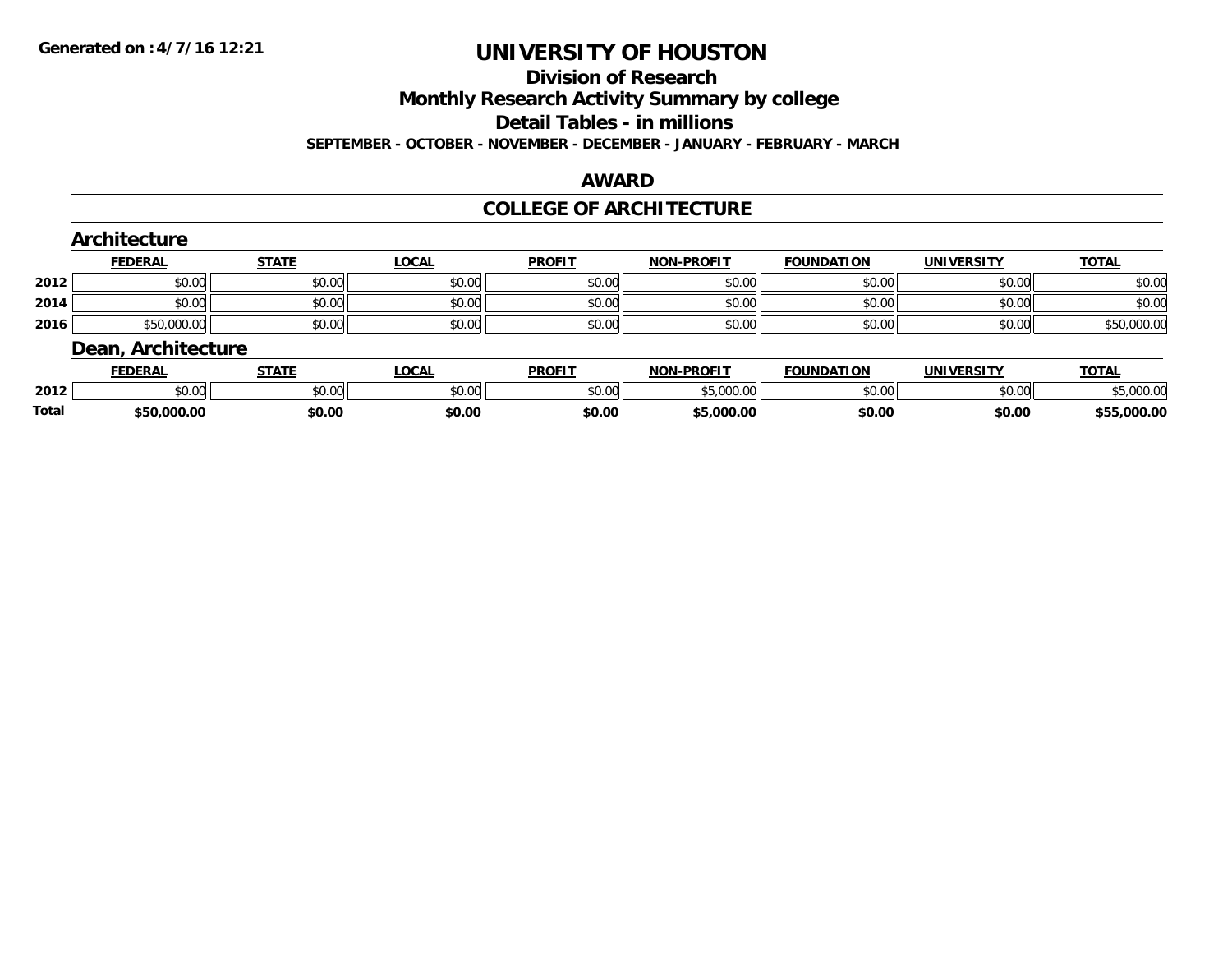# **Division of Research**

**Monthly Research Activity Summary by college**

**Detail Tables - in millions**

**SEPTEMBER - OCTOBER - NOVEMBER - DECEMBER - JANUARY - FEBRUARY - MARCH**

### **AWARD**

## **COLLEGE OF EDUCATION**

## **Consistency Mgmt and Coop Disc**

|      | <b>FEDERAL</b> | <b>STATE</b> | <u>LOCAL</u> | <b>PROFIT</b> | <b>NON-PROFIT</b> | <b>FOUNDATION</b> | <b>UNIVERSITY</b> | <b>TOTAL</b> |
|------|----------------|--------------|--------------|---------------|-------------------|-------------------|-------------------|--------------|
| 2012 | \$30,000.00    | \$0.00       | \$0.00       | \$0.00        | \$84,725.00       | \$0.00            | \$0.00            | \$114,725.00 |
| 2013 | \$17,324.58    | \$0.00       | \$0.00       | \$4.26        | \$3,500.00        | \$0.00            | \$0.00            | \$20,828.84  |
| 2014 | \$0.00         | \$0.00       | \$235,590.00 | \$0.00        | \$0.00            | \$0.00            | \$0.00            | \$235,590.00 |
| 2015 | \$0.00         | \$0.00       | \$4,550.00   | \$0.00        | \$0.00            | \$0.00            | \$0.00            | \$4,550.00   |
| 2016 | \$0.00         | \$0.00       | \$0.00       | \$0.00        | \$0.00            | \$0.00            | \$0.00            | \$0.00       |

#### **Curriculum and Instruction**

|      | <b>FEDERAL</b> | <b>STATE</b> | <u>LOCAL</u> | <b>PROFIT</b> | <b>NON-PROFIT</b> | <b>FOUNDATION</b> | <b>UNIVERSITY</b> | <b>TOTAL</b> |
|------|----------------|--------------|--------------|---------------|-------------------|-------------------|-------------------|--------------|
| 2012 | \$177,929.30   | \$0.00       | \$0.00       | \$0.00        | \$0.00            | \$18,400.00       | \$0.00            | \$196,329.30 |
| 2013 | \$489,701.00   | \$15,999.00  | \$0.00       | \$0.00        | \$0.00            | \$0.00            | \$0.00            | \$505,700.00 |
| 2014 | \$22,465.90    | \$0.00       | \$0.00       | \$0.00        | \$5,000.00        | \$0.00            | \$0.00            | \$27,465.90  |
| 2015 | \$400,040.00   | \$0.00       | \$0.00       | \$0.00        | \$0.00            | \$0.00            | \$0.00            | \$400,040.00 |
| 2016 | \$15,000.00    | \$0.00       | \$0.00       | \$0.00        | \$0.00            | \$0.00            | \$0.00            | \$15,000.00  |

# **Dean, Education**

|      | <b>FEDERAL</b> | <b>STATE</b> | <u>LOCAL</u> | <b>PROFIT</b> | <b>NON-PROFIT</b> | <b>FOUNDATION</b> | <b>UNIVERSITY</b> | <b>TOTAL</b> |
|------|----------------|--------------|--------------|---------------|-------------------|-------------------|-------------------|--------------|
| 2012 | \$0.00         | \$0.00       | \$0.00       | \$0.00        | \$0.00            | \$0.00            | \$0.00            | \$0.00       |
| 2013 | \$0.00         | \$0.00       | \$0.00       | \$0.00        | \$0.00            | \$0.00            | \$0.00            | \$0.00       |
| 2014 | \$0.00         | \$0.00       | \$0.00       | \$0.00        | \$0.00            | \$0.00            | \$0.00            | \$0.00       |
| 2015 | \$0.00         | \$0.00       | \$0.00       | \$0.00        | \$0.00            | \$0.00            | \$0.00            | \$0.00       |
| 2016 | \$0.00         | \$0.00       | \$0.00       | \$0.00        | \$0.00            | \$0.00            | \$0.00            | \$0.00       |

### **Educational Leadership & Policy Studies**

|      | <b>FEDERAL</b> | <b>STATE</b> | <u>LOCAL</u> | <b>PROFIT</b> | <b>NON-PROFIT</b> | <b>FOUNDATION</b> | <b>UNIVERSITY</b> | <b>TOTAL</b> |
|------|----------------|--------------|--------------|---------------|-------------------|-------------------|-------------------|--------------|
| 2012 | \$2,942.90     | \$0.00       | \$0.00       | \$0.00        | \$0.00            | \$0.00            | \$0.00            | \$2,942.90   |
| 2013 | \$310,954.00   | \$0.00       | \$0.00       | \$0.00        | \$15,825.00       | \$0.00            | \$0.00            | \$326,779.00 |
| 2014 | \$160,929.90   | \$0.00       | \$0.00       | \$0.00        | \$0.00            | \$0.00            | \$0.00            | \$160,929.90 |
| 2015 | \$0.00         | \$0.00       | \$0.00       | \$0.00        | \$45,000.00       | \$29,021.00       | \$0.00            | \$74,021.00  |
| 2016 | \$0.00         | \$5,000.00   | \$0.00       | \$0.00        | \$61,809.00       | \$0.00            | \$0.00            | \$66,809.00  |

### **Institute for Urban Education**

|      | <b>FEDERAL</b>                                | <b>CTATE</b> | LOCAL                          | <b>PROFIT</b>      | <b>M-PROF!</b><br><b>BIABI</b> | <b>FOUNDATION</b>    | <b>UNIVERSITY</b>                              | <b>TOTA</b><br>UIN |
|------|-----------------------------------------------|--------------|--------------------------------|--------------------|--------------------------------|----------------------|------------------------------------------------|--------------------|
| 2012 | <b>FFO</b><br><b>010</b><br>$\sim$<br>,JJO.UU | \$0.00       | $\sim$<br>0 t<br>70.UU         | $\sim$ 00<br>DU.UU | 0000<br>JU.UU                  | 0000<br><b>JU.UU</b> | $\mathfrak{c} \cap \mathfrak{c} \cap$<br>DU.UG | מה ה־<br>9,558.00  |
| 2013 | 0 <sub>0</sub><br>DU.UU                       | \$0.00       | $\triangle$<br>$\sim$<br>vv.vv | $\sim$ 00<br>DU.UU | 0000<br>PO.OO                  | 0000<br><b>JU.UU</b> | 0.001<br><b>DU.UU</b>                          | \$0.00             |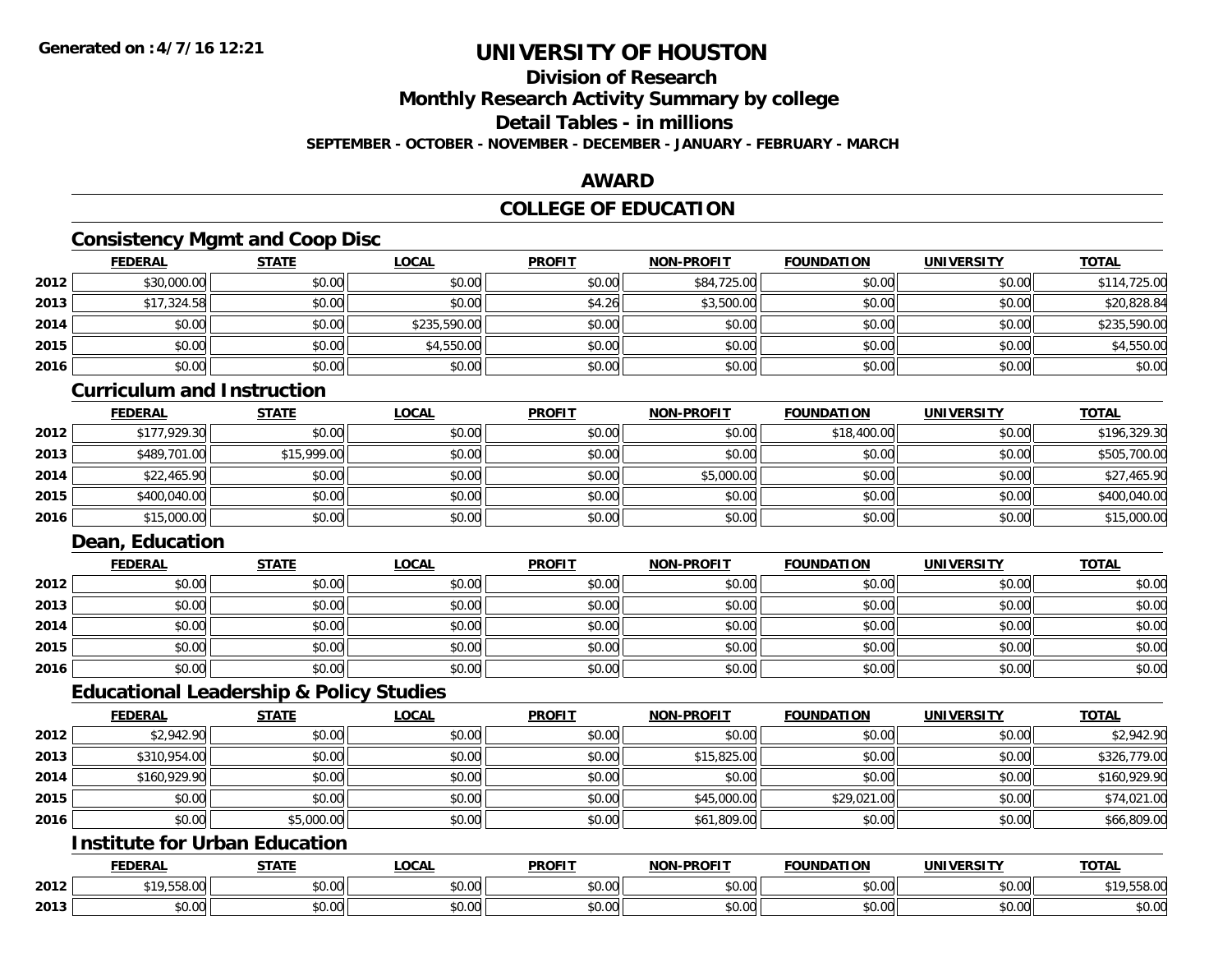**Division of Research**

**Monthly Research Activity Summary by college**

**Detail Tables - in millions**

**SEPTEMBER - OCTOBER - NOVEMBER - DECEMBER - JANUARY - FEBRUARY - MARCH**

### **AWARD**

# **COLLEGE OF EDUCATION**

|       |                                              | <b>Institute for Urban Education</b> |              |               |                   |                   |                   |                |
|-------|----------------------------------------------|--------------------------------------|--------------|---------------|-------------------|-------------------|-------------------|----------------|
|       | <b>FEDERAL</b>                               | <b>STATE</b>                         | <b>LOCAL</b> | <b>PROFIT</b> | <b>NON-PROFIT</b> | <b>FOUNDATION</b> | <b>UNIVERSITY</b> | <b>TOTAL</b>   |
| 2014  | \$0.00                                       | \$0.00                               | \$0.00       | \$0.00        | \$0.00            | \$0.00            | \$0.00            | \$0.00         |
|       | Psychological, Health, and Learning Sciences |                                      |              |               |                   |                   |                   |                |
|       | <b>FEDERAL</b>                               | <b>STATE</b>                         | <b>LOCAL</b> | <b>PROFIT</b> | <b>NON-PROFIT</b> | <b>FOUNDATION</b> | <b>UNIVERSITY</b> | <b>TOTAL</b>   |
| 2012  | \$110,884.90                                 | \$0.00                               | \$0.00       | \$0.00        | \$12,718.04       | \$0.00            | \$0.00            | \$123,602.94   |
| 2013  | \$10,408.50                                  | \$0.00                               | \$0.00       | \$0.00        | \$31,863.00       | \$0.00            | \$23,378.00       | \$65,649.50    |
| 2014  | \$844,551.00                                 | \$0.00                               | \$0.00       | \$0.00        | \$44,723.53       | \$0.00            | \$0.00            | \$889,274.53   |
| 2015  | \$729,744.00                                 | \$2,000.00                           | \$0.00       | \$0.00        | \$0.00            | \$0.00            | \$0.00            | \$731,744.00   |
| 2016  | \$466,771.00                                 | \$78,509.00                          | \$0.00       | \$0.00        | \$162,098.00      | \$0.00            | \$0.00            | \$707,378.00   |
|       | <b>UH Charter School</b>                     |                                      |              |               |                   |                   |                   |                |
|       | <b>FEDERAL</b>                               | <b>STATE</b>                         | <b>LOCAL</b> | <b>PROFIT</b> | <b>NON-PROFIT</b> | <b>FOUNDATION</b> | <b>UNIVERSITY</b> | <b>TOTAL</b>   |
| 2012  | \$22,932.00                                  | \$995,609.00                         | \$0.00       | \$0.00        | \$0.00            | \$0.00            | \$0.00            | \$1,018,541.00 |
| 2013  | \$3,084.60                                   | \$986,335.61                         | \$0.00       | \$0.00        | \$0.00            | \$0.00            | \$0.00            | \$989,420.21   |
| 2014  | \$34,062.00                                  | \$1,029,233.00                       | \$0.00       | \$0.00        | \$0.00            | \$0.00            | \$0.00            | \$1,063,295.00 |
| 2015  | \$24,124.00                                  | \$1,042,343.92                       | \$0.00       | \$0.00        | \$0.00            | \$0.00            | \$0.00            | \$1,066,467.92 |
| 2016  | \$21,017.00                                  | \$1,110,231.00                       | \$0.00       | \$0.00        | \$0.00            | \$0.00            | \$0.00            | \$1,131,248.00 |
| Total | \$3,914,424.58                               | \$5,265,260.53                       | \$240,140.00 | \$4.26        | \$467,261.57      | \$47,421.00       | \$23,378.00       | \$9,957,889.94 |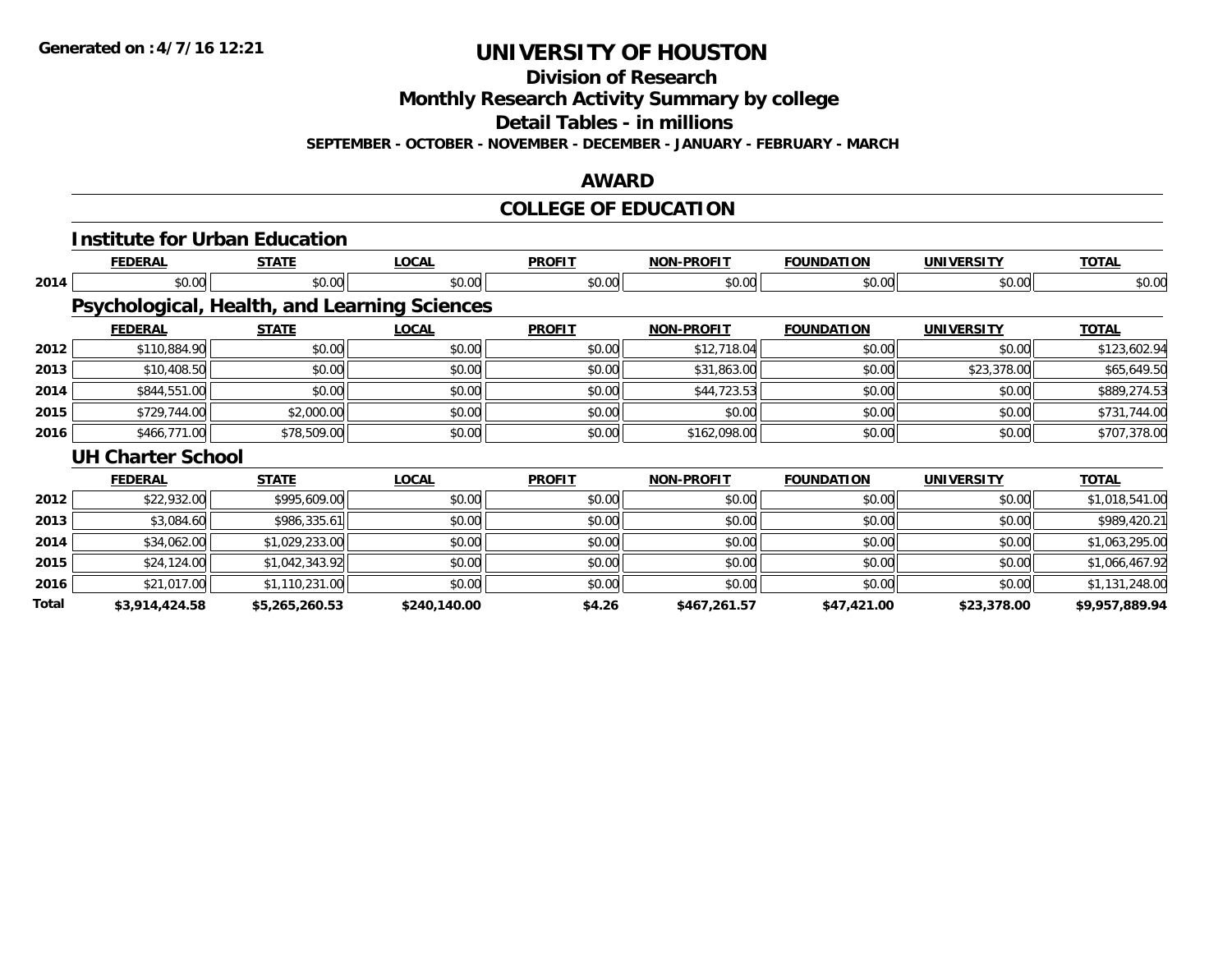**Division of Research**

**Monthly Research Activity Summary by college**

**Detail Tables - in millions**

**SEPTEMBER - OCTOBER - NOVEMBER - DECEMBER - JANUARY - FEBRUARY - MARCH**

#### **AWARD**

|      | <b>African-American Studies</b>             |              |              |               |                   |                   |                   |              |
|------|---------------------------------------------|--------------|--------------|---------------|-------------------|-------------------|-------------------|--------------|
|      | <b>FEDERAL</b>                              | <b>STATE</b> | <b>LOCAL</b> | <b>PROFIT</b> | <b>NON-PROFIT</b> | <b>FOUNDATION</b> | <b>UNIVERSITY</b> | <b>TOTAL</b> |
| 2014 | \$1,500.00                                  | \$0.00       | \$0.00       | \$0.00        | \$0.00            | \$0.00            | \$0.00            | \$1,500.00   |
|      | Art                                         |              |              |               |                   |                   |                   |              |
|      | <b>FEDERAL</b>                              | <b>STATE</b> | <b>LOCAL</b> | <b>PROFIT</b> | <b>NON-PROFIT</b> | <b>FOUNDATION</b> | <b>UNIVERSITY</b> | <b>TOTAL</b> |
| 2012 | \$14,979.30                                 | \$0.00       | \$0.00       | \$0.00        | \$0.00            | \$0.00            | \$0.00            | \$14,979.30  |
| 2014 | \$1,400.00                                  | \$0.00       | \$0.00       | \$0.00        | \$0.00            | \$0.00            | \$0.00            | \$1,400.00   |
|      | <b>Arte Publico Press</b>                   |              |              |               |                   |                   |                   |              |
|      | <b>FEDERAL</b>                              | <b>STATE</b> | <b>LOCAL</b> | <b>PROFIT</b> | <b>NON-PROFIT</b> | <b>FOUNDATION</b> | <b>UNIVERSITY</b> | <b>TOTAL</b> |
| 2012 | \$6,000.00                                  | \$2,250.00   | \$0.00       | \$0.00        | \$39,100.00       | \$0.00            | \$0.00            | \$47,350.00  |
| 2014 | \$0.00                                      | \$10,000.00  | \$0.00       | \$0.00        | \$80,074.00       | \$50,000.00       | \$0.00            | \$140,074.00 |
| 2015 | \$0.00                                      | \$6,000.00   | \$0.00       | \$0.00        | \$0.00            | \$0.00            | \$0.00            | \$6,000.00   |
| 2016 | \$0.00                                      | \$11,500.00  | \$0.00       | \$0.00        | \$67,867.00       | \$0.00            | \$0.00            | \$79,367.00  |
|      | <b>Blaffer Gallery</b>                      |              |              |               |                   |                   |                   |              |
|      | <b>FEDERAL</b>                              | <b>STATE</b> | <b>LOCAL</b> | <b>PROFIT</b> | <b>NON-PROFIT</b> | <b>FOUNDATION</b> | <b>UNIVERSITY</b> | <b>TOTAL</b> |
| 2012 | \$20,000.00                                 | \$5,132.00   | \$0.00       | \$0.00        | \$50,800.00       | \$0.00            | \$0.00            | \$75,932.00  |
| 2013 | \$1,500.00                                  | \$0.00       | \$0.00       | \$0.00        | \$0.00            | \$0.00            | \$0.00            | \$1,500.00   |
| 2014 | \$0.00                                      | \$14,000.00  | \$0.00       | \$0.00        | \$0.00            | \$0.00            | \$0.00            | \$14,000.00  |
| 2015 | \$25,000.00                                 | \$18,000.00  | \$0.00       | \$0.00        | \$0.00            | \$0.00            | \$0.00            | \$43,000.00  |
| 2016 | \$0.00                                      | \$0.00       | \$0.00       | \$0.00        | \$47,997.00       | \$0.00            | \$0.00            | \$47,997.00  |
|      | <b>Center for Public History</b>            |              |              |               |                   |                   |                   |              |
|      | <b>FEDERAL</b>                              | <b>STATE</b> | <b>LOCAL</b> | <b>PROFIT</b> | <b>NON-PROFIT</b> | <b>FOUNDATION</b> | <b>UNIVERSITY</b> | <b>TOTAL</b> |
| 2012 | \$100,000.00                                | \$0.00       | \$0.00       | \$0.00        | \$0.00            | \$0.00            | \$0.00            | \$100,000.00 |
|      | Communication                               |              |              |               |                   |                   |                   |              |
|      | <b>FEDERAL</b>                              | <b>STATE</b> | <b>LOCAL</b> | <b>PROFIT</b> | NON-PROFIT        | <b>FOUNDATION</b> | <b>UNIVERSITY</b> | <b>TOTAL</b> |
| 2012 | \$0.00                                      | \$0.00       | \$0.00       | \$0.00        | \$0.00            | \$0.00            | \$0.00            | \$0.00       |
| 2013 | \$0.00                                      | \$0.00       | \$0.00       | \$0.00        | \$9,800.00        | \$0.00            | \$0.00            | \$9,800.00   |
| 2014 | \$0.00                                      | \$0.00       | \$0.00       | \$0.00        | \$0.00            | \$0.00            | \$3,000.00        | \$3,000.00   |
| 2015 | \$0.00                                      | \$0.00       | \$0.00       | \$0.00        | \$0.00            | \$10,000.00       | \$0.00            | \$10,000.00  |
|      | <b>Communication Sciences and Disorders</b> |              |              |               |                   |                   |                   |              |
|      | <b>FEDERAL</b>                              | <b>STATE</b> | <b>LOCAL</b> | <b>PROFIT</b> | NON-PROFIT        | <b>FOUNDATION</b> | <b>UNIVERSITY</b> | <b>TOTAL</b> |
| 2012 | \$2,942.90                                  | \$0.00       | \$0.00       | \$0.00        | \$58,428.00       | \$0.00            | \$0.00            | \$61,370.90  |
|      |                                             |              |              |               |                   |                   |                   |              |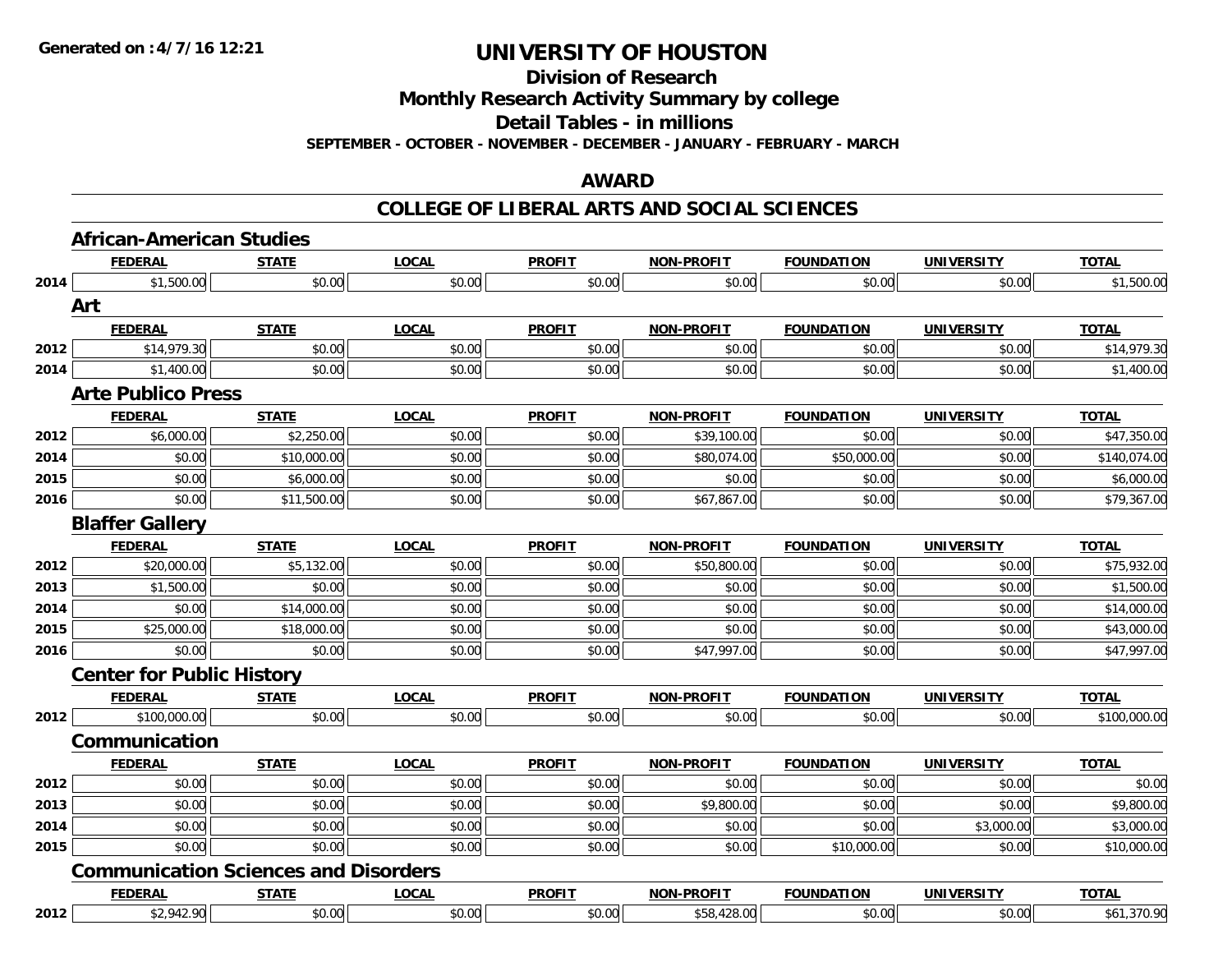**Division of Research**

**Monthly Research Activity Summary by college**

**Detail Tables - in millions**

**SEPTEMBER - OCTOBER - NOVEMBER - DECEMBER - JANUARY - FEBRUARY - MARCH**

### **AWARD**

|      |                  | <b>Communication Sciences and Disorders</b>       |              |               |                   |                   |                   |                |
|------|------------------|---------------------------------------------------|--------------|---------------|-------------------|-------------------|-------------------|----------------|
|      | <b>FEDERAL</b>   | <b>STATE</b>                                      | <b>LOCAL</b> | <b>PROFIT</b> | <b>NON-PROFIT</b> | <b>FOUNDATION</b> | <b>UNIVERSITY</b> | <b>TOTAL</b>   |
| 2013 | \$0.00           | \$0.00                                            | \$0.00       | \$0.00        | \$0.00            | \$10,000.00       | \$0.00            | \$10,000.00    |
| 2014 | \$1,269.75       | \$0.00                                            | \$0.00       | \$0.00        | \$18,752.98       | \$0.00            | \$0.00            | \$20,022.73    |
| 2016 | \$0.00           | \$0.00                                            | \$0.00       | \$0.00        | \$8,620.00        | \$0.00            | \$0.00            | \$8,620.00     |
|      |                  | <b>Cynthia Woods Mitchell Center for the Arts</b> |              |               |                   |                   |                   |                |
|      | <b>FEDERAL</b>   | <b>STATE</b>                                      | <b>LOCAL</b> | <b>PROFIT</b> | <b>NON-PROFIT</b> | <b>FOUNDATION</b> | <b>UNIVERSITY</b> | <b>TOTAL</b>   |
| 2013 | \$0.00           | \$6,000.00                                        | \$0.00       | \$0.00        | \$0.00            | \$0.00            | \$0.00            | \$6,000.00     |
| 2014 | \$0.00           | \$4,500.00                                        | \$0.00       | \$5,000.00    | \$0.00            | \$1,400.00        | \$0.00            | \$10,900.00    |
| 2016 | \$0.00           | \$0.00                                            | \$0.00       | \$22,000.00   | \$0.00            | \$0.00            | \$0.00            | \$22,000.00    |
|      |                  | Dean, Liberal Arts and Social Sciences            |              |               |                   |                   |                   |                |
|      | <b>FEDERAL</b>   | <b>STATE</b>                                      | <b>LOCAL</b> | <b>PROFIT</b> | <b>NON-PROFIT</b> | <b>FOUNDATION</b> | <b>UNIVERSITY</b> | <b>TOTAL</b>   |
| 2012 | \$0.00           | \$0.00                                            | \$0.00       | \$0.00        | \$0.00            | \$0.00            | \$0.00            | \$0.00         |
| 2013 | \$0.00           | \$0.00                                            | \$0.00       | \$0.00        | \$0.00            | \$0.00            | \$0.00            | \$0.00         |
| 2014 | \$0.00           | \$0.00                                            | \$0.00       | \$0.00        | \$0.00            | \$0.00            | \$0.00            | \$0.00         |
| 2015 | \$0.00           | \$0.00                                            | \$0.00       | \$0.00        | \$0.00            | \$0.00            | \$0.00            | \$0.00         |
|      | <b>Economics</b> |                                                   |              |               |                   |                   |                   |                |
|      | <b>FEDERAL</b>   | <b>STATE</b>                                      | <b>LOCAL</b> | <b>PROFIT</b> | <b>NON-PROFIT</b> | <b>FOUNDATION</b> | <b>UNIVERSITY</b> | <b>TOTAL</b>   |
| 2012 | \$0.00           | \$0.00                                            | \$0.00       | \$0.00        | \$0.00            | \$38,500.00       | \$0.00            | \$38,500.00    |
| 2013 | \$0.00           | \$0.00                                            | \$0.00       | \$0.00        | \$0.00            | \$25,000.00       | \$0.00            | \$25,000.00    |
| 2014 | \$0.00           | \$0.00                                            | \$0.00       | \$0.00        | \$0.00            | \$18,354.00       | \$0.00            | \$18,354.00    |
| 2015 | \$0.00           | \$0.00                                            | \$0.00       | \$0.00        | \$0.00            | \$18,009.00       | \$0.00            | \$18,009.00    |
|      | English          |                                                   |              |               |                   |                   |                   |                |
|      | <b>FEDERAL</b>   | <b>STATE</b>                                      | <b>LOCAL</b> | <b>PROFIT</b> | NON-PROFIT        | <b>FOUNDATION</b> | <b>UNIVERSITY</b> | <b>TOTAL</b>   |
| 2012 | \$0.00           | \$0.00                                            | \$0.00       | \$0.00        | \$0.00            | \$0.00            | \$0.00            | \$0.00         |
| 2013 | \$0.00           | \$0.00                                            | \$0.00       | \$0.00        | \$0.00            | \$0.00            | \$0.00            | \$0.00         |
| 2014 | \$0.00           | \$0.00                                            | \$0.00       | \$0.00        | \$0.00            | \$0.00            | \$0.00            | \$0.00         |
|      |                  | <b>Health and Human Performance</b>               |              |               |                   |                   |                   |                |
|      | <b>FEDERAL</b>   | <b>STATE</b>                                      | <b>LOCAL</b> | <b>PROFIT</b> | <b>NON-PROFIT</b> | <b>FOUNDATION</b> | <b>UNIVERSITY</b> | <b>TOTAL</b>   |
| 2012 | \$1,559,942.26   | \$0.00                                            | \$0.00       | \$506,934.00  | \$0.00            | \$0.00            | \$0.00            | \$2,066,876.26 |
| 2013 | \$2,346,830.77   | \$0.00                                            | \$0.00       | \$6,759.60    | \$0.00            | \$38,628.00       | \$0.00            | \$2,392,218.37 |
| 2014 | \$1,533,258.70   | \$0.00                                            | \$0.00       | \$0.00        | \$0.00            | \$15,000.00       | \$0.00            | \$1,548,258.70 |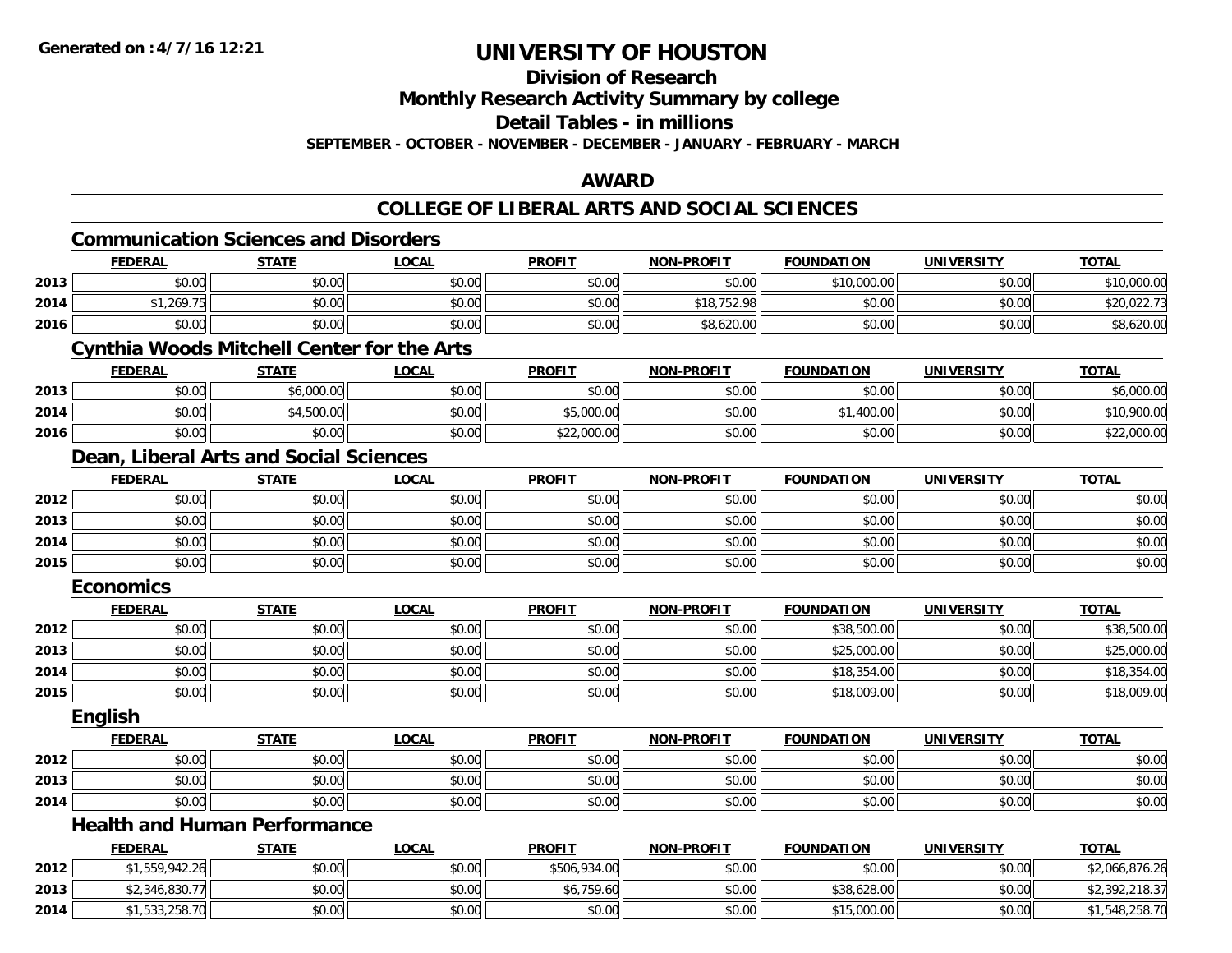**Division of Research**

**Monthly Research Activity Summary by college**

**Detail Tables - in millions**

**SEPTEMBER - OCTOBER - NOVEMBER - DECEMBER - JANUARY - FEBRUARY - MARCH**

#### **AWARD**

|      | <b>Health and Human Performance</b>   |              |              |               |                   |                   |                   |                |
|------|---------------------------------------|--------------|--------------|---------------|-------------------|-------------------|-------------------|----------------|
|      | <b>FEDERAL</b>                        | <b>STATE</b> | <b>LOCAL</b> | <b>PROFIT</b> | NON-PROFIT        | <b>FOUNDATION</b> | <b>UNIVERSITY</b> | <b>TOTAL</b>   |
| 2015 | \$2,434,681.24                        | \$0.00       | \$0.00       | \$450,000.00  | \$17,198.64       | \$24,000.00       | \$0.00            | \$2,925,879.88 |
| 2016 | \$312,882.21                          | \$0.00       | \$0.00       | \$21,500.00   | \$69,251.00       | \$10,908.00       | \$0.00            | \$414,541.21   |
|      | <b>Hispanic Studies</b>               |              |              |               |                   |                   |                   |                |
|      | <b>FEDERAL</b>                        | <b>STATE</b> | <b>LOCAL</b> | <b>PROFIT</b> | NON-PROFIT        | <b>FOUNDATION</b> | <b>UNIVERSITY</b> | <b>TOTAL</b>   |
| 2012 | \$0.00                                | \$0.00       | \$0.00       | \$0.00        | \$0.00            | \$55,200.00       | \$0.00            | \$55,200.00    |
|      | <b>History</b>                        |              |              |               |                   |                   |                   |                |
|      | <b>FEDERAL</b>                        | <b>STATE</b> | <b>LOCAL</b> | <b>PROFIT</b> | <b>NON-PROFIT</b> | <b>FOUNDATION</b> | <b>UNIVERSITY</b> | <b>TOTAL</b>   |
| 2012 | \$0.00                                | \$0.00       | \$0.00       | \$16,965.60   | \$0.00            | \$0.00            | \$0.00            | \$16,965.60    |
| 2013 | \$0.00                                | \$0.00       | \$0.00       | \$73,662.21   | \$0.00            | \$0.00            | \$0.00            | \$73,662.21    |
| 2014 | \$0.00                                | \$0.00       | \$0.00       | \$78,388.66   | \$0.00            | \$0.00            | \$0.00            | \$78,388.66    |
| 2015 | \$0.00                                | \$0.00       | \$0.00       | \$65,586.00   | \$0.00            | \$0.00            | \$0.00            | \$65,586.00    |
| 2016 | \$0.00                                | \$0.00       | \$0.00       | \$104,256.66  | \$0.00            | \$0.00            | \$0.00            | \$104,256.66   |
|      | <b>Hobby Center for Public Policy</b> |              |              |               |                   |                   |                   |                |
|      | <b>FEDERAL</b>                        | <b>STATE</b> | <b>LOCAL</b> | <b>PROFIT</b> | <b>NON-PROFIT</b> | <b>FOUNDATION</b> | <b>UNIVERSITY</b> | <b>TOTAL</b>   |
| 2014 | \$0.00                                | \$19,298.00  | \$0.00       | \$0.00        | \$0.00            | \$6,000.00        | \$0.00            | \$25,298.00    |
| 2015 | \$164,250.00                          | \$0.00       | \$0.00       | \$0.00        | \$0.00            | \$0.00            | \$0.00            | \$164,250.00   |
|      | Philosophy                            |              |              |               |                   |                   |                   |                |
|      | <b>FEDERAL</b>                        | <b>STATE</b> | <b>LOCAL</b> | <b>PROFIT</b> | <b>NON-PROFIT</b> | <b>FOUNDATION</b> | <b>UNIVERSITY</b> | <b>TOTAL</b>   |
| 2012 | \$29,932.50                           | \$0.00       | \$0.00       | \$0.00        | \$0.00            | \$0.00            | \$0.00            | \$29,932.50    |
|      | <b>Political Science</b>              |              |              |               |                   |                   |                   |                |
|      | <b>FEDERAL</b>                        | <b>STATE</b> | <b>LOCAL</b> | <b>PROFIT</b> | <b>NON-PROFIT</b> | <b>FOUNDATION</b> | <b>UNIVERSITY</b> | <b>TOTAL</b>   |
| 2012 | \$0.00                                | \$0.00       | \$0.00       | \$0.00        | \$0.00            | \$0.00            | \$0.00            | \$0.00         |
| 2013 | \$0.00                                | \$0.00       | \$0.00       | \$0.00        | \$0.00            | \$0.00            | \$0.00            | \$0.00         |
| 2014 | \$0.00                                | \$0.00       | \$0.00       | \$0.00        | \$0.00            | \$0.00            | \$0.00            | \$0.00         |
| 2016 | \$0.00                                | \$0.00       | \$0.00       | \$0.00        | \$30,046.00       | \$0.00            | \$0.00            | \$30,046.00    |
|      | <b>Psychology</b>                     |              |              |               |                   |                   |                   |                |
|      | <b>FEDERAL</b>                        | <b>STATE</b> | <b>LOCAL</b> | <b>PROFIT</b> | <b>NON-PROFIT</b> | <b>FOUNDATION</b> | <b>UNIVERSITY</b> | <b>TOTAL</b>   |
| 2012 | \$4,158,006.90                        | \$61,089.16  | \$0.00       | \$38,168.00   | \$304,641.00      | \$53,798.00       | \$36,531.00       | \$4,652,234.06 |
| 2013 | \$2,620,062.50                        | \$17,656.00  | \$0.00       | \$45,015.00   | \$101,003.48      | \$55,818.00       | \$0.00            | \$2,839,554.98 |
| 2014 | \$3,096,108.10                        | \$19,559.00  | \$0.00       | \$17,923.92   | \$154,520.00      | \$0.00            | \$23,691.00       | \$3,311,802.02 |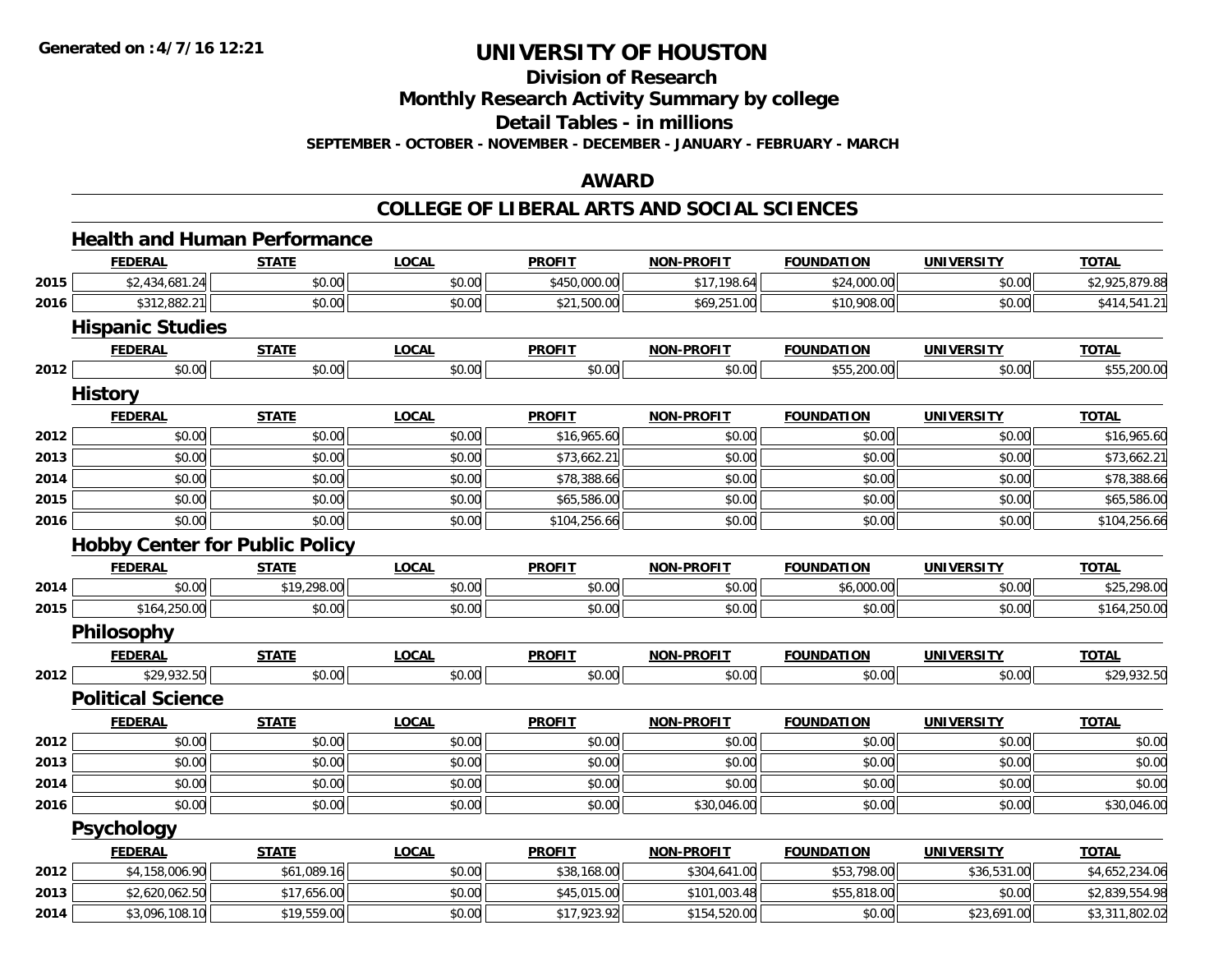#### **Division of Research Monthly Research Activity Summary by college**

**Detail Tables - in millions**

**SEPTEMBER - OCTOBER - NOVEMBER - DECEMBER - JANUARY - FEBRUARY - MARCH**

#### **AWARD**

|       | <b>Psychology</b>      |              |              |                |                   |                   |                   |                 |
|-------|------------------------|--------------|--------------|----------------|-------------------|-------------------|-------------------|-----------------|
|       | <b>FEDERAL</b>         | <b>STATE</b> | <b>LOCAL</b> | <b>PROFIT</b>  | <b>NON-PROFIT</b> | <b>FOUNDATION</b> | <b>UNIVERSITY</b> | <b>TOTAL</b>    |
| 2015  | \$3,094,035.05         | \$138,817.00 | \$0.00       | \$35,227.96    | \$101,898.92      | \$0.00            | \$0.00            | \$3,369,978.93  |
| 2016  | \$3,699,346.79         | \$79,465.00  | \$0.00       | \$21,812.04    | \$82,329.88       | \$1,500.00        | \$12,349.00       | \$3,896,802.71  |
|       | <b>School of Music</b> |              |              |                |                   |                   |                   |                 |
|       | <b>FEDERAL</b>         | <b>STATE</b> | <b>LOCAL</b> | <b>PROFIT</b>  | <b>NON-PROFIT</b> | <b>FOUNDATION</b> | <b>UNIVERSITY</b> | <b>TOTAL</b>    |
| 2012  | \$0.00                 | \$3,347.00   | \$0.00       | \$0.00         | \$0.00            | \$0.00            | \$0.00            | \$3,347.00      |
| 2013  | \$0.00                 | \$3,347.00   | \$0.00       | \$0.00         | \$0.00            | \$0.00            | \$0.00            | \$3,347.00      |
| 2014  | \$0.00                 | \$9,000.00   | \$0.00       | \$0.00         | \$0.00            | \$0.00            | \$0.00            | \$9,000.00      |
| 2016  | \$0.00                 | \$0.00       | \$0.00       | \$0.00         | \$10,000.00       | \$0.00            | \$0.00            | \$10,000.00     |
|       | <b>Sociology</b>       |              |              |                |                   |                   |                   |                 |
|       | <b>FEDERAL</b>         | <b>STATE</b> | <b>LOCAL</b> | <b>PROFIT</b>  | <b>NON-PROFIT</b> | <b>FOUNDATION</b> | <b>UNIVERSITY</b> | <b>TOTAL</b>    |
| 2012  | \$54,502.40            | \$0.00       | \$0.00       | \$0.00         | \$0.00            | \$0.00            | \$0.00            | \$54,502.40     |
| 2013  | \$14,728.00            | \$0.00       | \$18,000.00  | \$0.00         | \$0.00            | \$0.00            | \$0.00            | \$32,728.00     |
| 2016  | \$9,429.00             | \$0.00       | \$0.00       | \$0.00         | \$0.00            | \$0.00            | \$0.00            | \$9,429.00      |
|       | <b>Theatre</b>         |              |              |                |                   |                   |                   |                 |
|       | <b>FEDERAL</b>         | <b>STATE</b> | <b>LOCAL</b> | <b>PROFIT</b>  | <b>NON-PROFIT</b> | <b>FOUNDATION</b> | <b>UNIVERSITY</b> | <b>TOTAL</b>    |
| 2014  | \$0.00                 | \$0.00       | \$0.00       | \$0.00         | \$90,000.00       | \$0.00            | \$0.00            | \$90,000.00     |
| Total | \$25,302,588.35        | \$428,960.16 | \$18,000.00  | \$1,509,199.65 | \$1,342,327.90    | \$432,115.00      | \$75,571.00       | \$29,108,762.06 |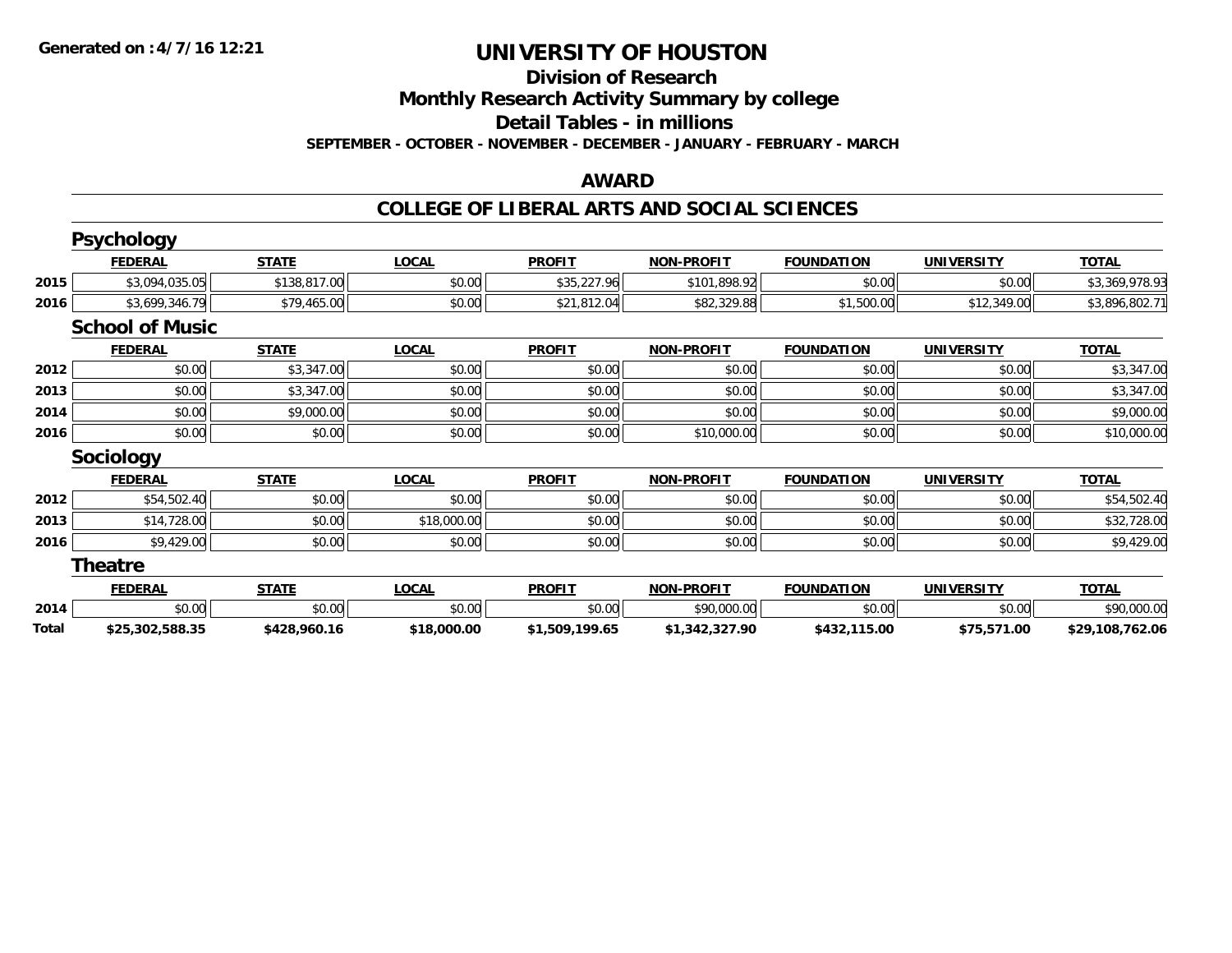## **Division of ResearchMonthly Research Activity Summary by college**

#### **Detail Tables - in millions**

**SEPTEMBER - OCTOBER - NOVEMBER - DECEMBER - JANUARY - FEBRUARY - MARCH**

### **AWARD**

### **COLLEGE OF NATURAL SCIENCES AND MATHEMATICS**

## **Biology/Biochemistry**

|      | <b>FEDERAL</b> | <b>STATE</b>   | <u>LOCAL</u> | <b>PROFIT</b> | <b>NON-PROFIT</b> | <b>FOUNDATION</b> | <b>UNIVERSITY</b> | <b>TOTAL</b>   |
|------|----------------|----------------|--------------|---------------|-------------------|-------------------|-------------------|----------------|
| 2012 | \$1,164,920.76 | \$146,670.00   | \$0.00       | \$0.00        | \$311,000.00      | \$0.00            | \$0.00            | \$1,622,590.76 |
| 2013 | \$1,198,163.69 | \$64,175.00    | \$0.00       | \$478,413.00  | \$666,310.00      | \$0.00            | \$0.00            | \$2,407,061.69 |
| 2014 | \$1,325,846.70 | \$223.06       | \$0.00       | \$50,000.00   | \$112,010.00      | \$0.00            | \$0.00            | \$1,488,079.76 |
| 2015 | \$1,168,970.62 | \$21,473.50    | \$0.00       | \$50,000.00   | \$140,061.90      | \$0.00            | \$0.00            | \$1,380,506.02 |
| 2016 | \$1,211,352.06 | \$1,245,708.85 | \$0.00       | \$0.00        | \$230,191.00      | \$0.00            | \$0.00            | \$2,687,251.91 |

### **Center for Applied Geoscience Excellence**

|      | <b>FEDERAL</b>      | <b>STATE</b> | <b>LOCAL</b> | <b>PROFIT</b> | <b>NON-PROFIT</b> | <b>FOUNDATION</b> | UNIVERSITY<br>ERJI | <b>TOTAL</b> |
|------|---------------------|--------------|--------------|---------------|-------------------|-------------------|--------------------|--------------|
| 2014 | <b>ተ ∩</b><br>vu.vu | \$0.00       | \$0.00       | \$0.00        | \$0.00            | \$0.00            | \$0.00             | \$0.00       |
| 2015 | ልስ ሰሰ<br>PU.UU      | \$0.00       | \$0.00       | \$0.00        | \$0.00            | \$0.00            | \$0.00             | \$0.00       |
| 2016 | ¢∩<br>DU.UG         | \$0.00       | \$0.00       | \$0.00        | \$0.00            | \$0.00            | \$0.00             | \$0.00       |

<u> 1980 - Johann Barn, fransk politik (d. 1980)</u>

### **Center for Nuclear Receptors and Cell Signaling**

|      | <b>FEDERAL</b> | <b>STATE</b>   | <u>LOCAL</u> | <b>PROFIT</b> | <b>NON-PROFIT</b> | <b>FOUNDATION</b> | <b>UNIVERSITY</b> | <b>TOTAL</b>   |
|------|----------------|----------------|--------------|---------------|-------------------|-------------------|-------------------|----------------|
| 2012 | \$519,968.00   | \$1,035,286.00 | \$0.00       | \$0.00        | \$20,000.00       | \$50,000.00       | \$0.00            | \$1,625,254.00 |
| 2013 | \$202,124.00   | \$0.00         | \$0.00       | \$0.00        | \$14,000.00       | \$100,000.00      | \$0.00            | \$316,124.00   |
| 2014 | \$244,596.00   | \$0.00         | \$0.00       | \$0.00        | \$0.00            | \$0.00            | \$0.00            | \$244,596.00   |
| 2015 | \$564,500.00   | \$1,582.50     | \$0.00       | \$0.00        | \$0.00            | \$100,000.00      | \$0.00            | \$666,082.50   |
| 2016 | \$919,865.48   | \$0.49         | \$0.00       | \$0.00        | \$0.00            | \$200,000.00      | \$0.00            | \$1,119,865.97 |

#### **Chemistry**

|      | <b>FEDERAL</b> | <u>STATE</u> | <b>LOCAL</b> | <b>PROFIT</b> | <b>NON-PROFIT</b> | <b>FOUNDATION</b> | <b>UNIVERSITY</b> | <b>TOTAL</b>   |
|------|----------------|--------------|--------------|---------------|-------------------|-------------------|-------------------|----------------|
| 2012 | \$1,414,370.88 | \$0.00       | \$0.00       | \$0.00        | \$30,000.00       | \$0.00            | \$0.00            | \$1,444,370.88 |
| 2013 | \$726,338.94   | \$0.00       | \$0.00       | \$0.00        | \$0.00            | \$376,039.62      | \$29,030.00       | \$1,131,408.56 |
| 2014 | \$916,406.50   | \$0.00       | \$0.00       | \$0.00        | \$0.00            | \$0.00            | \$0.00            | \$916,406.50   |
| 2015 | \$717,839.68   | \$0.00       | \$0.00       | \$24,348.00   | \$85,000.00       | \$125,000.00      | \$0.00            | \$952,187.68   |
| 2016 | \$732,443.88   | \$116,814.00 | \$0.00       | \$0.00        | \$100,000.00      | \$0.00            | \$0.00            | \$949,257.88   |

#### **Computer Science**

|      | <b>FEDERAL</b> | <u>STATE</u> | <u>LOCAL</u> | <b>PROFIT</b> | <b>NON-PROFIT</b> | <b>FOUNDATION</b> | UNIVERSITY  | <b>TOTAL</b>   |
|------|----------------|--------------|--------------|---------------|-------------------|-------------------|-------------|----------------|
| 2012 | \$1,201,309.88 | \$61,050.00  | \$0.00       | \$165,000.00  | \$0.00            | \$65,940,00       | \$25,000.00 | \$1,518,299.88 |
| 2013 | \$2,561,872.00 | \$0.00       | \$0.00       | \$99,975.00   | \$9,000.00        | \$0.00            | \$25,000.00 | \$2,695,847.00 |
| 2014 | \$1,080,468.20 | \$0.00       | \$0.00       | \$280,000.00  | \$0.00            | \$0.00            | \$0.00      | \$1,360,468.20 |
| 2015 | \$1,832,701.75 | \$36,815.00  | \$0.00       | \$90,000.00   | \$190,000.00      | \$15,312.00       | \$0.00      | \$2,164,828.75 |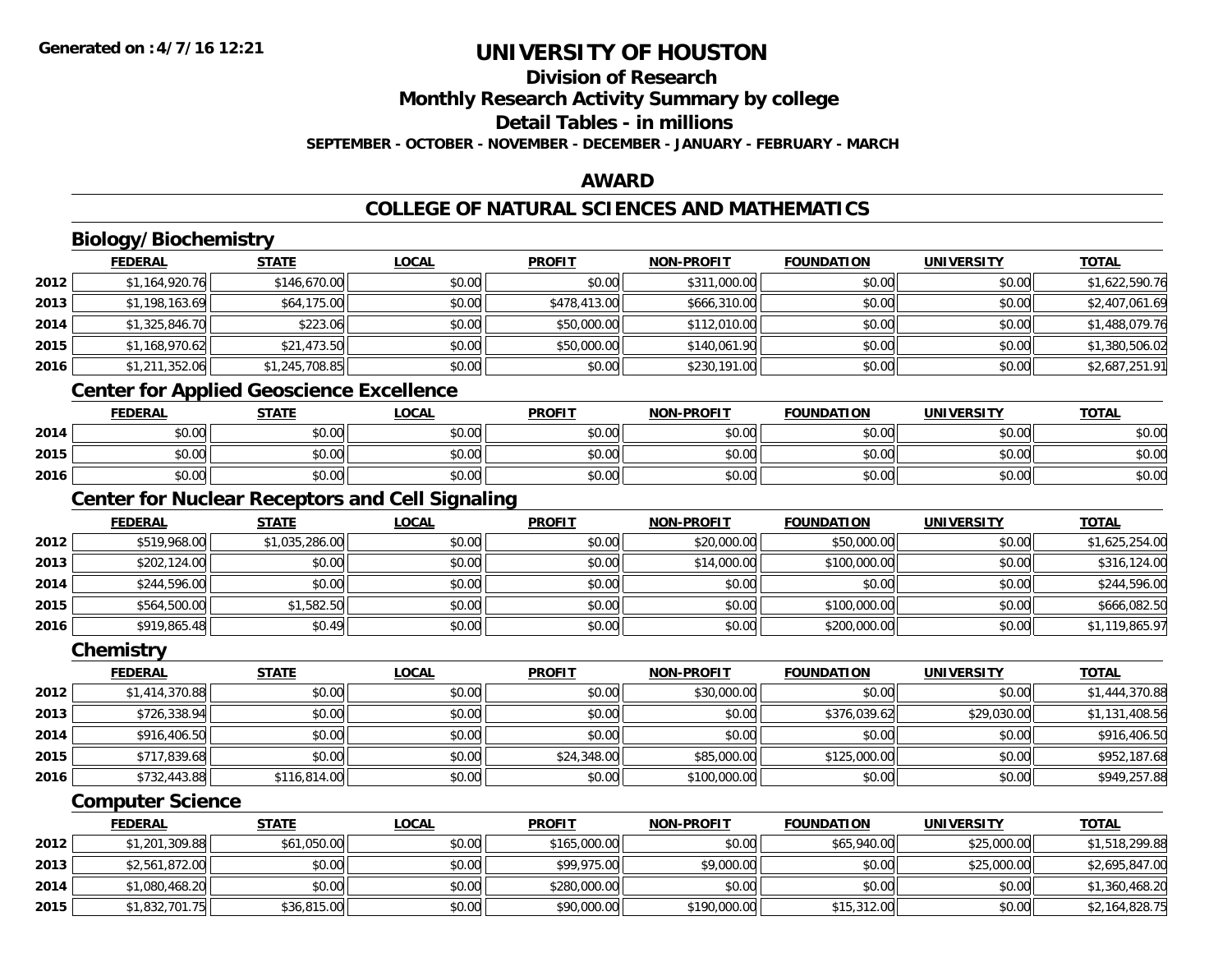**Division of Research**

**Monthly Research Activity Summary by college**

**Detail Tables - in millions**

**SEPTEMBER - OCTOBER - NOVEMBER - DECEMBER - JANUARY - FEBRUARY - MARCH**

#### **AWARD**

#### **COLLEGE OF NATURAL SCIENCES AND MATHEMATICS**

|      | <b>Computer Science</b>                              |              |              |                |                   |                   |                   |                |
|------|------------------------------------------------------|--------------|--------------|----------------|-------------------|-------------------|-------------------|----------------|
|      | <b>FEDERAL</b>                                       | <b>STATE</b> | <b>LOCAL</b> | <b>PROFIT</b>  | <b>NON-PROFIT</b> | <b>FOUNDATION</b> | <b>UNIVERSITY</b> | <b>TOTAL</b>   |
| 2016 | \$2,240,111.00                                       | \$35,000.79  | \$0.00       | \$30,000.00    | \$130,000.00      | \$0.00            | \$0.00            | \$2,435,111.79 |
|      | <b>Dean, Natural Sciences and Mathematics</b>        |              |              |                |                   |                   |                   |                |
|      | <b>FEDERAL</b>                                       | <b>STATE</b> | <b>LOCAL</b> | <b>PROFIT</b>  | <b>NON-PROFIT</b> | <b>FOUNDATION</b> | <b>UNIVERSITY</b> | <b>TOTAL</b>   |
| 2012 | \$0.00                                               | \$0.00       | \$0.00       | \$0.00         | \$0.00            | \$0.00            | \$0.00            | \$0.00         |
| 2013 | \$113,412.00                                         | \$0.00       | \$0.00       | \$0.00         | \$0.00            | \$0.00            | \$0.00            | \$113,412.00   |
| 2014 | \$700,000.00                                         | \$0.00       | \$0.00       | \$0.00         | \$0.00            | \$0.00            | \$0.00            | \$700,000.00   |
| 2015 | \$79,439.00                                          | \$0.00       | \$0.00       | \$0.00         | \$45,000.00       | \$0.00            | \$0.00            | \$124,439.00   |
| 2016 | \$159,439.00                                         | \$48,916.85  | \$0.00       | \$10,000.00    | \$45,000.00       | \$0.00            | \$0.00            | \$263,355.85   |
|      | <b>Earth &amp; Atmospheric Sciences</b>              |              |              |                |                   |                   |                   |                |
|      | <b>FEDERAL</b>                                       | <b>STATE</b> | <b>LOCAL</b> | <b>PROFIT</b>  | <b>NON-PROFIT</b> | <b>FOUNDATION</b> | <b>UNIVERSITY</b> | <b>TOTAL</b>   |
| 2012 | \$732,057.00                                         | \$265,950.00 | \$0.00       | \$3,158,564.68 | \$262,752.00      | \$0.00            | \$0.00            | \$4,419,323.68 |
| 2013 | \$1,216,012.80                                       | \$474,854.00 | \$0.00       | \$1,204,661.00 | \$0.00            | \$0.00            | \$0.00            | \$2,895,527.80 |
| 2014 | \$516,460.81                                         | \$55,145.75  | \$0.00       | \$746,949.00   | \$100,915.00      | \$0.00            | \$0.00            | \$1,419,470.56 |
| 2015 | \$387,467.25                                         | \$0.00       | \$0.00       | \$1,415,000.00 | \$41,119.00       | \$0.00            | \$0.00            | \$1,843,586.25 |
| 2016 | \$765,577.00                                         | \$724,305.00 | \$0.00       | \$640,000.26   | \$89,381.00       | \$0.00            | \$37,800.00       | \$2,257,063.26 |
|      | <b>Institute for Climate and Atmospheric Science</b> |              |              |                |                   |                   |                   |                |
|      | <b>FEDERAL</b>                                       | <b>STATE</b> | <b>LOCAL</b> | <b>PROFIT</b>  | <b>NON-PROFIT</b> | <b>FOUNDATION</b> | <b>UNIVERSITY</b> | <b>TOTAL</b>   |
| 2012 | \$0.00                                               | \$0.00       | \$0.00       | \$0.00         | \$0.00            | \$0.00            | \$0.00            | \$0.00         |
| 2013 | \$0.00                                               | \$0.00       | \$0.00       | \$0.00         | \$0.00            | \$0.00            | \$0.00            | \$0.00         |
| 2014 | \$0.00                                               | \$0.00       | \$0.00       | \$0.00         | \$0.00            | \$0.00            | \$0.00            | \$0.00         |
|      | <b>Institute for Nanoenergy</b>                      |              |              |                |                   |                   |                   |                |
|      | <b>FEDERAL</b>                                       | <b>STATE</b> | <b>LOCAL</b> | <b>PROFIT</b>  | <b>NON-PROFIT</b> | <b>FOUNDATION</b> | <b>UNIVERSITY</b> | <b>TOTAL</b>   |
| 2012 | \$0.00                                               | \$0.00       | \$0.00       | \$0.00         | \$0.00            | \$0.00            | \$0.00            | \$0.00         |
| 2013 | \$0.00                                               | \$0.00       | \$0.00       | \$0.00         | \$0.00            | \$0.00            | \$0.00            | \$0.00         |
| 2014 | \$0.00                                               | \$0.00       | \$0.00       | \$0.00         | \$0.00            | \$0.00            | \$0.00            | \$0.00         |
|      | <b>Mathematics</b>                                   |              |              |                |                   |                   |                   |                |
|      | <b>FEDERAL</b>                                       | <b>STATE</b> | <b>LOCAL</b> | <b>PROFIT</b>  | <b>NON-PROFIT</b> | <b>FOUNDATION</b> | <b>UNIVERSITY</b> | <b>TOTAL</b>   |
| 2012 | \$728,425.92                                         | \$139,739.00 | \$0.00       | \$210,000.00   | \$99,312.00       | \$80,000.00       | \$10,000.00       | \$1,267,476.92 |
| 2013 | \$353,938.00                                         | \$0.00       | \$0.00       | \$90,000.00    | \$0.00            | \$21,000.00       | \$0.00            | \$464,938.00   |
| 2014 | \$634,324.50                                         | \$0.00       | \$0.00       | \$120,000.00   | \$0.00            | \$87,024.29       | \$0.00            | \$841,348.79   |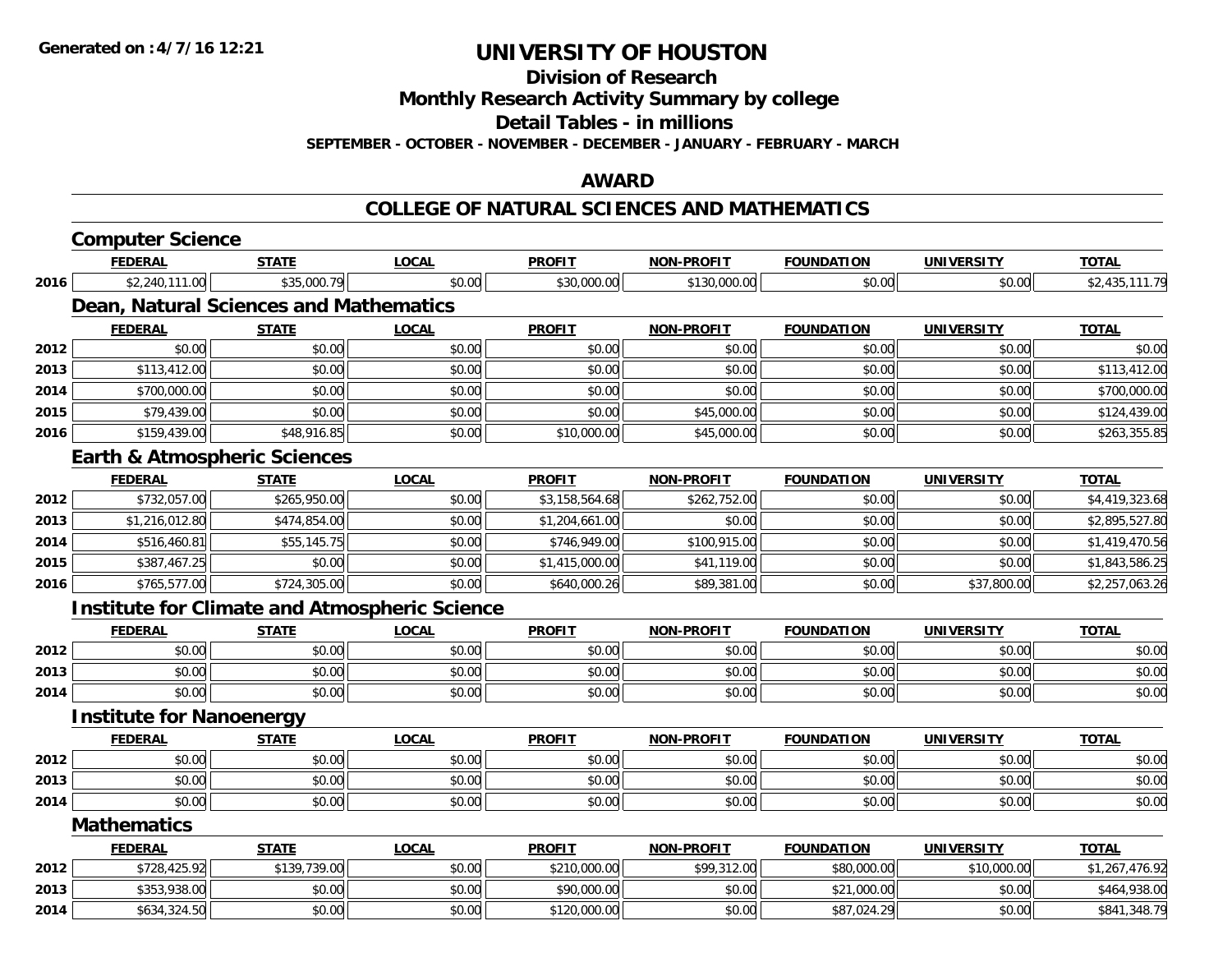# **Division of Research**

**Monthly Research Activity Summary by college**

**Detail Tables - in millions**

**SEPTEMBER - OCTOBER - NOVEMBER - DECEMBER - JANUARY - FEBRUARY - MARCH**

### **AWARD**

### **COLLEGE OF NATURAL SCIENCES AND MATHEMATICS**

|       | <b>Mathematics</b> |                |              |                 |                   |                   |                   |                 |
|-------|--------------------|----------------|--------------|-----------------|-------------------|-------------------|-------------------|-----------------|
|       | <b>FEDERAL</b>     | <b>STATE</b>   | <b>LOCAL</b> | <b>PROFIT</b>   | <b>NON-PROFIT</b> | <b>FOUNDATION</b> | <b>UNIVERSITY</b> | <b>TOTAL</b>    |
| 2015  | \$636,485.00       | \$0.00         | \$0.00       | \$90,000.00     | \$45,000.00       | \$94,000.00       | \$0.00            | \$865,485.00    |
| 2016  | \$388,348.00       | \$0.00         | \$0.00       | \$62,000.00     | \$45,000.00       | \$71,000.00       | \$18,656.11       | \$585,004.11    |
|       | <b>Physics</b>     |                |              |                 |                   |                   |                   |                 |
|       | <b>FEDERAL</b>     | <b>STATE</b>   | <b>LOCAL</b> | <b>PROFIT</b>   | <b>NON-PROFIT</b> | <b>FOUNDATION</b> | <b>UNIVERSITY</b> | <b>TOTAL</b>    |
| 2012  | \$1,953,271.94     | \$0.00         | \$0.00       | \$1,149,600.00  | \$49,225.00       | \$0.00            | \$0.00            | \$3,152,096.94  |
| 2013  | \$2,324,532.98     | \$0.00         | \$0.00       | \$517,900.00    | \$56,040.00       | \$0.00            | \$0.00            | \$2,898,472.98  |
| 2014  | \$2,596,056.02     | \$0.00         | \$0.00       | \$388,200.00    | \$115,000.00      | \$0.00            | \$0.00            | \$3,099,256.02  |
| 2015  | \$2,621,682.00     | \$0.00         | \$0.00       | \$397,600.00    | \$62,516.00       | \$0.00            | \$0.00            | \$3,081,798.00  |
| 2016  | \$3,351,206.22     | \$37,120.00    | \$0.00       | \$90,000.00     | \$0.00            | \$0.00            | \$0.00            | \$3,478,326.22  |
| Total | \$42,202,305.46    | \$4,510,829.79 | \$0.00       | \$11,558,210.94 | \$3,093,832.90    | \$1,385,315.91    | \$145,486.11      | \$62,895,981.11 |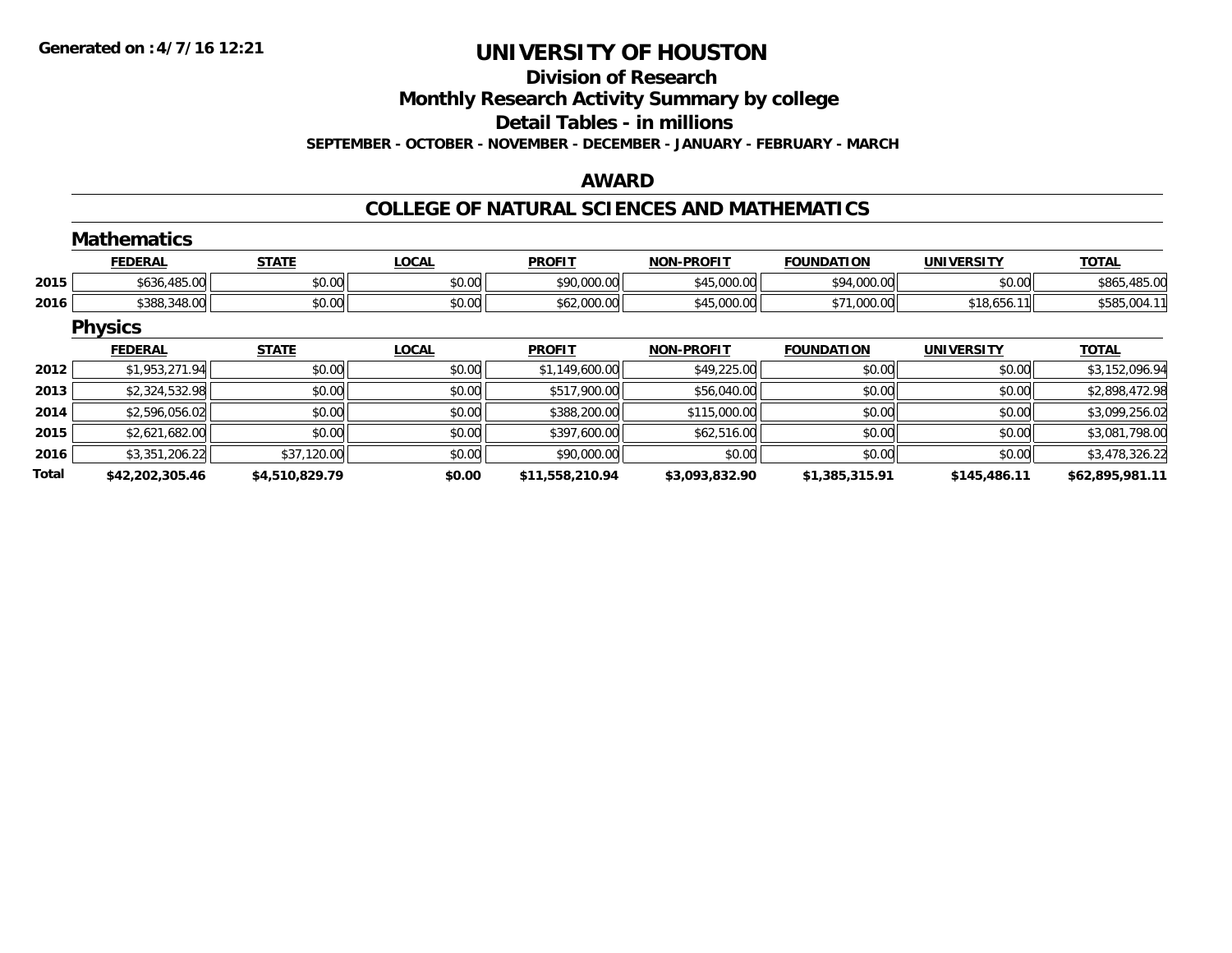## **Division of Research**

**Monthly Research Activity Summary by college**

**Detail Tables - in millions**

**SEPTEMBER - OCTOBER - NOVEMBER - DECEMBER - JANUARY - FEBRUARY - MARCH**

#### **AWARD**

#### **COLLEGE OF OPTOMETRY**

### **Optometry Vision Sciences**

|       | <b>FEDERAL</b>  | <b>STATE</b> | <b>LOCAL</b> | <b>PROFIT</b>  | <b>NON-PROFIT</b> | <b>FOUNDATION</b> | <b>UNIVERSITY</b> | <b>TOTAL</b>    |
|-------|-----------------|--------------|--------------|----------------|-------------------|-------------------|-------------------|-----------------|
| 2012  | \$2,787,789.80  | \$0.00       | \$0.00       | \$393,188.04   | \$0.00            | \$40,000.00       | \$207,310.00      | \$3,428,287.84  |
| 2013  | \$1,869,458.80  | \$0.00       | \$0.00       | \$1,306,414.85 | \$0.00            | \$0.00            | \$102,670.00      | \$3,278,543.65  |
| 2014  | \$3,471,884.90  | \$0.00       | \$0.00       | \$654,262.09   | \$0.00            | \$0.00            | \$184,640.00      | \$4,310,786.99  |
| 2015  | \$2,445,588.25  | \$0.00       | \$0.00       | \$121,505.00   | \$0.00            | \$0.00            | \$84,283.95       | \$2,651,377.20  |
| 2016  | \$1,970,270.48  | \$0.00       | \$0.00       | \$49,153.44    | \$0.00            | \$0.00            | \$35,426.00       | \$2,054,849.92  |
| Total | \$12,544,992.23 | \$0.00       | \$0.00       | \$2,524,523.42 | \$0.00            | \$40,000.00       | \$614,329.95      | \$15,723,845.60 |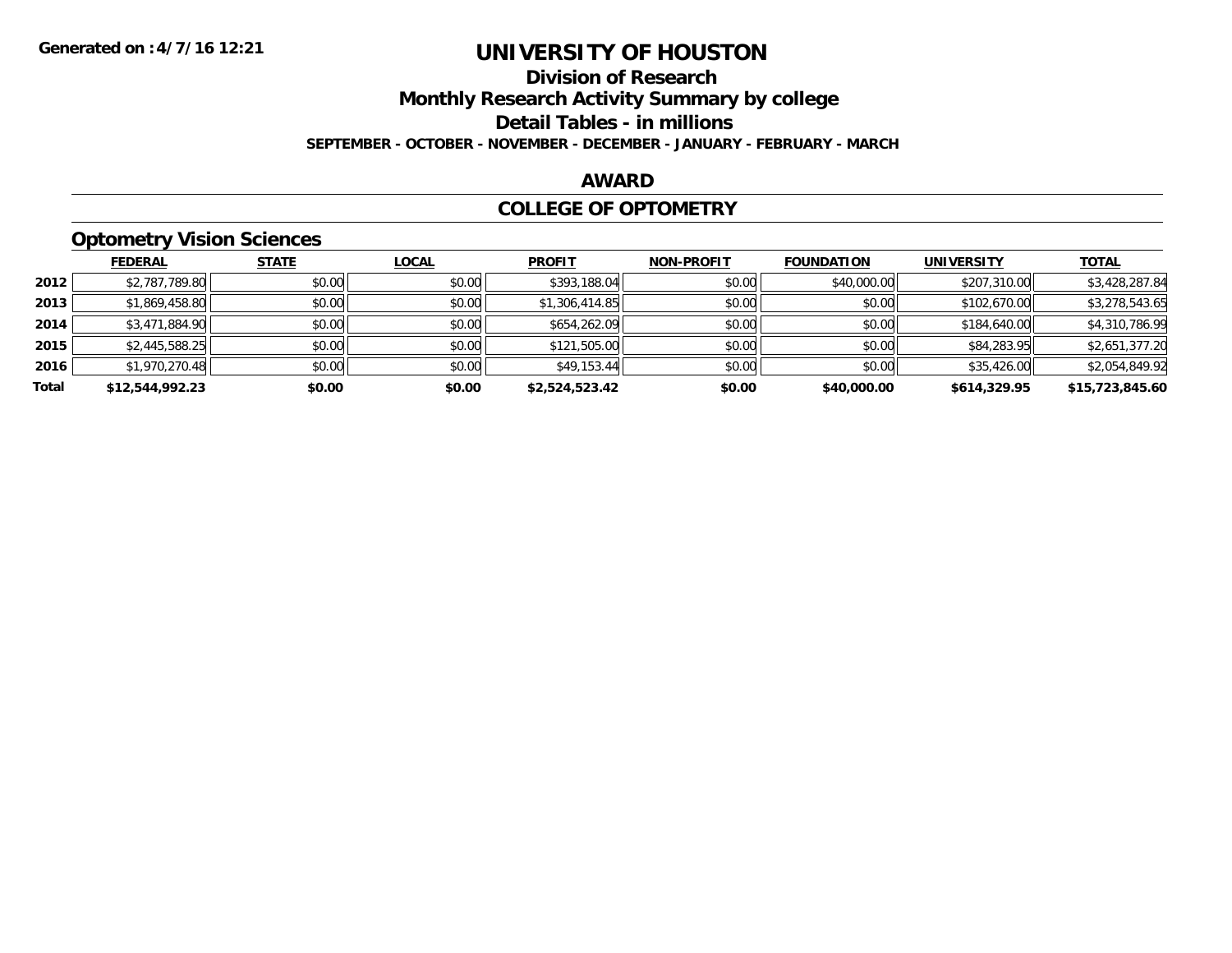### **Division of Research**

**Monthly Research Activity Summary by college**

**Detail Tables - in millions**

**SEPTEMBER - OCTOBER - NOVEMBER - DECEMBER - JANUARY - FEBRUARY - MARCH**

#### **AWARD**

### **COLLEGE OF PHARMACY**

### **Center for Experimental Therapeutics and Pharmacoi**

|      | <b>FEDERAL</b> | <b>STATE</b> | <u>LOCAL</u> | <b>PROFIT</b> | <b>NON-PROFIT</b> | <b>FOUNDATION</b> | <b>UNIVERSITY</b> | <b>TOTAL</b> |
|------|----------------|--------------|--------------|---------------|-------------------|-------------------|-------------------|--------------|
| 2012 | \$0.00         | \$0.00       | \$0.00       | \$0.00        | \$0.00            | \$0.00            | \$0.00            | \$0.00       |
| 2013 | \$0.00         | \$0.00       | \$0.00       | \$0.00        | \$0.00            | \$0.00            | \$0.00            | \$0.00       |
| 2014 | \$0.00         | \$0.00       | \$0.00       | \$0.00        | \$0.00            | \$0.00            | \$0.00            | \$0.00       |
| 2016 | \$0.00         | \$0.00       | \$0.00       | \$0.00        | \$0.00            | \$0.00            | \$0.00            | \$0.00       |

#### **Clinical Pharmacy & Administration**

|      | <u>FEDERAL</u> | <b>STATE</b> | <u>LOCAL</u> | <b>PROFIT</b> | <b>NON-PROFIT</b> | <b>FOUNDATION</b> | <b>UNIVERSITY</b> | <b>TOTAL</b> |
|------|----------------|--------------|--------------|---------------|-------------------|-------------------|-------------------|--------------|
| 2012 | \$299,290.30   | \$9,618.62   | \$0.00       | \$218,750.00  | \$6,500.00        | \$0.00            | \$0.00            | \$534,158.92 |
| 2013 | \$0.00         | \$0.00       | \$0.00       | \$321,459.50  | \$10,000.00       | \$0.00            | \$0.00            | \$331,459.50 |
| 2014 | \$0.00         | \$0.00       | \$0.00       | \$266,000.00  | \$545,894.00      | \$0.00            | \$0.00            | \$811,894.00 |
| 2015 | \$0.00         | \$171,798.00 | \$0.00       | \$24,531.00   | \$34,710.00       | \$0.00            | \$0.00            | \$231,039.00 |
| 2016 | \$229,490.00   | \$225,000.00 | \$0.00       | \$124.216.82  | \$10,000.00       | \$0.00            | \$0.00            | \$588,706.82 |

#### **Dean, Pharmacy**

|      | <u>FEDERAL</u> | <b>STATE</b> | <u>LOCAL</u> | <b>PROFIT</b> | <b>NON-PROFIT</b> | <b>FOUNDATION</b> | <b>UNIVERSITY</b> | <b>TOTAL</b> |
|------|----------------|--------------|--------------|---------------|-------------------|-------------------|-------------------|--------------|
| 2012 | \$0.00         | \$0.00       | \$0.00       | \$0.00        | \$0.00            | \$0.00            | \$0.00            | \$0.00       |
| 2013 | \$0.00         | \$0.00       | \$0.00       | \$0.00        | \$0.00            | \$0.00            | \$0.00            | \$0.00       |
| 2014 | \$0.00         | \$0.00       | \$0.00       | \$0.00        | \$0.00            | \$0.00            | \$0.00            | \$0.00       |
| 2015 | \$0.00         | \$0.00       | \$0.00       | \$0.00        | \$0.00            | \$0.00            | \$0.00            | \$0.00       |
| 2016 | \$0.00         | \$0.00       | \$0.00       | \$0.00        | \$0.00            | \$0.00            | \$0.00            | \$0.00       |

### **Pharm Health Outcomes & Policy**

|      | <b>FEDERAL</b> | <u>STATE</u> | <u>LOCAL</u> | <b>PROFIT</b> | <b>NON-PROFIT</b> | <b>FOUNDATION</b> | <b>UNIVERSITY</b> | <b>TOTAL</b> |
|------|----------------|--------------|--------------|---------------|-------------------|-------------------|-------------------|--------------|
| 2012 | \$0.00         | \$8,000.00   | \$0.00       | \$0.00        | \$0.00            | \$0.00            | \$0.00            | \$8,000.00   |
| 2013 | \$225,015.00   | \$0.00       | \$0.00       | \$0.00        | \$0.00            | \$2,500.00        | \$0.00            | \$227,515.00 |
| 2014 | \$0.00         | \$0.00       | \$0.00       | \$4,000.00    | \$0.00            | \$0.00            | \$0.00            | \$4,000.00   |
| 2015 | \$0.00         | \$0.00       | \$0.00       | \$94,179.00   | \$10,000.00       | \$0.00            | \$0.00            | \$104,179.00 |

### **Pharmacological and Pharmaceutical Sciences**

|      | <b>FEDERAL</b> | <b>STATE</b> | <u>LOCAL</u> | <b>PROFIT</b> | <b>NON-PROFIT</b> | <b>FOUNDATION</b> | UNIVERSITY | <b>TOTAL</b>   |
|------|----------------|--------------|--------------|---------------|-------------------|-------------------|------------|----------------|
| 2012 | \$854,609.70   | \$0.00       | \$0.00       | \$16,000.00   | \$147,000.00      | \$0.00            | \$0.00     | \$1,017,609.70 |
| 2013 | \$837,486.00   | \$0.00       | \$0.00       | \$34,684.00   | \$10,000.00       | \$0.00            | \$0.00     | \$882,170.00   |
| 2014 | \$372,923.00   | \$0.00       | \$0.00       | \$70,174.00   | \$0.00            | \$88,961.00       | \$0.00     | \$532,058.00   |
| 2015 | \$884,675.00   | \$0.00       | \$0.00       | \$8,700.00    | \$0.00            | \$0.00            | \$0.00     | \$893,375.00   |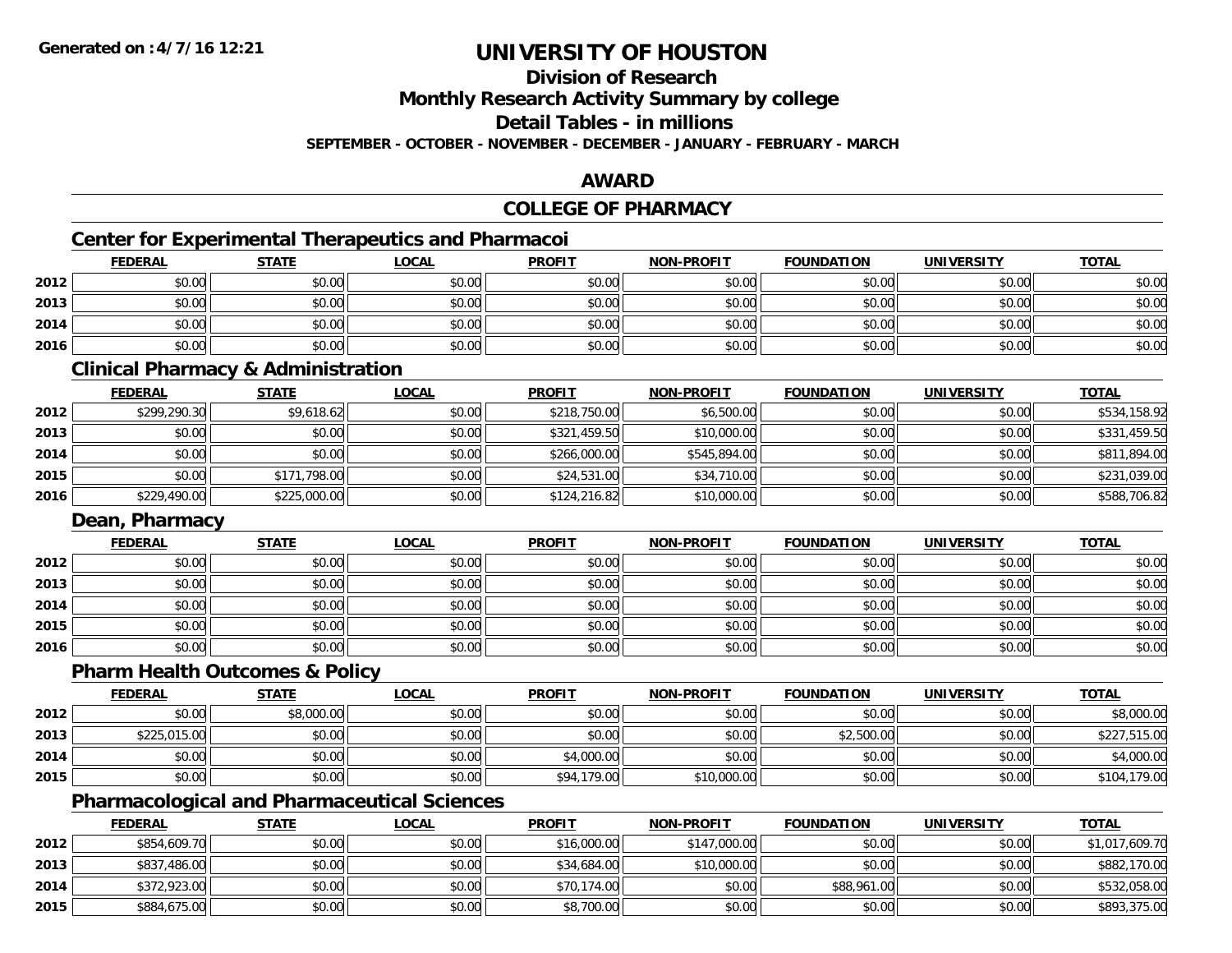**Division of Research**

**Monthly Research Activity Summary by college**

**Detail Tables - in millions**

**SEPTEMBER - OCTOBER - NOVEMBER - DECEMBER - JANUARY - FEBRUARY - MARCH**

#### **AWARD**

#### **COLLEGE OF PHARMACY**

### **Pharmacological and Pharmaceutical Sciences**

|              | <b>FEDERAL</b> | <b>STATE</b>                 | <b>OCAL</b> | <b>PROFIT</b> | <b>NON-PROFIT</b> | <b>FOUNDATION</b> | UNIVERSITY | T <u>OTAL</u>      |
|--------------|----------------|------------------------------|-------------|---------------|-------------------|-------------------|------------|--------------------|
| 2016         | \$730,678.00   | METO7200<br>JUU. 2 I U. C PC | \$0.00      | \$0.00        | \$70,000.00       | \$0.00            | \$0.00     | 75000<br>/0.UC     |
| <b>Total</b> | \$4,434,167.00 | \$459,488.62                 | \$0.00      | 1.182.694.32٪ | \$844,104.00      | \$91,461.00       | \$0.00     | .914.94<br>\$7,011 |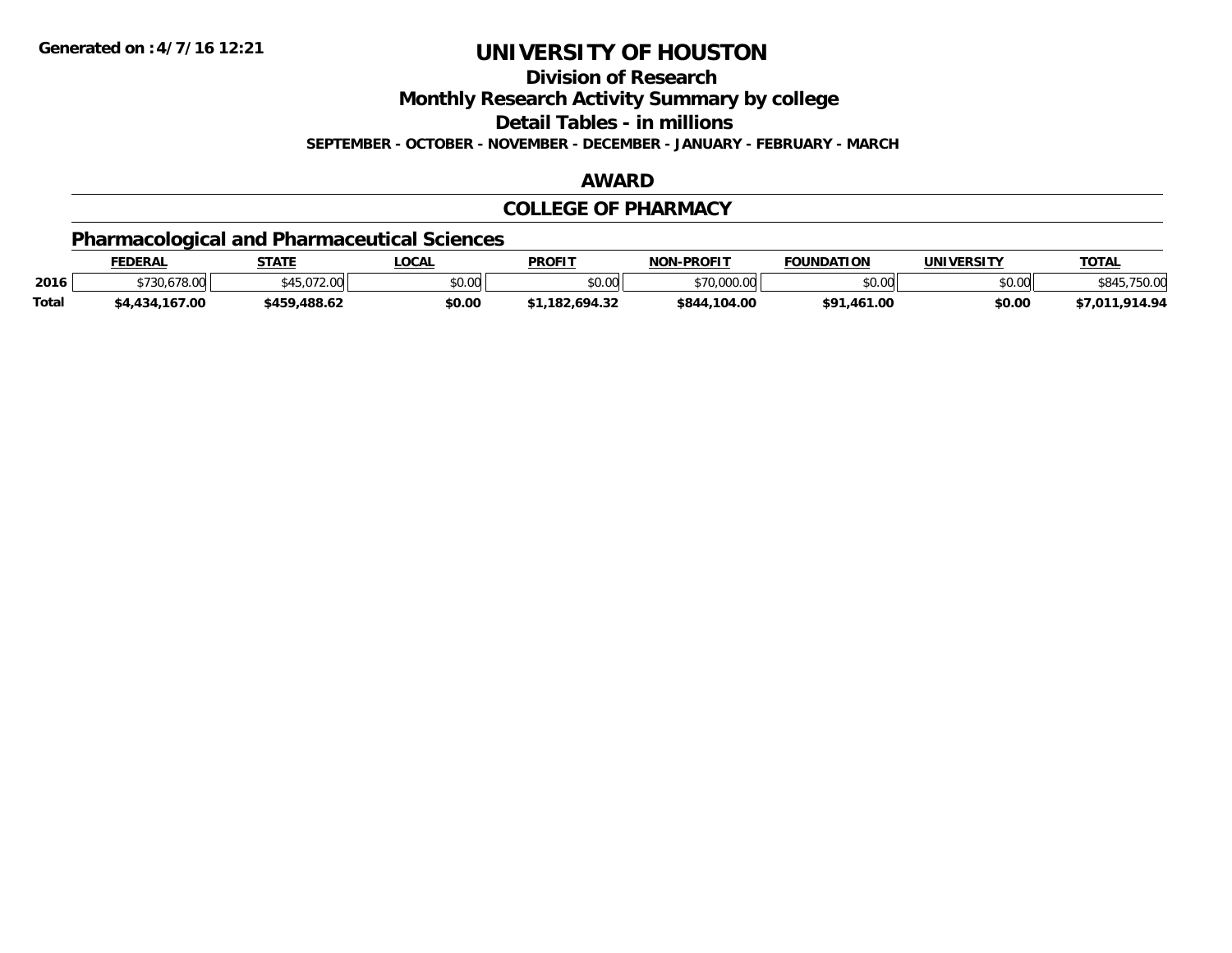#### **Division of Research**

**Monthly Research Activity Summary by college**

**Detail Tables - in millions**

**SEPTEMBER - OCTOBER - NOVEMBER - DECEMBER - JANUARY - FEBRUARY - MARCH**

#### **AWARD**

#### **COLLEGE OF TECHNOLOGY**

|      | <b>FEDERAL</b>                                | <b>STATE</b> | <b>LOCAL</b> | <b>PROFIT</b> | <b>NON-PROFIT</b> | <b>FOUNDATION</b> | <b>UNIVERSITY</b> | <b>TOTAL</b>   |
|------|-----------------------------------------------|--------------|--------------|---------------|-------------------|-------------------|-------------------|----------------|
| 2013 | \$203,427.00                                  | \$0.00       | \$0.00       | \$0.00        | \$0.00            | \$0.00            | \$0.00            | \$203,427.00   |
| 2014 | \$252,853.00                                  | \$0.00       | \$0.00       | \$0.00        | \$0.00            | \$0.00            | \$0.00            | \$252,853.00   |
| 2015 | \$283,045.80                                  | \$0.00       | \$0.00       | \$113,757.17  | \$0.00            | \$0.00            | \$0.00            | \$396,802.97   |
| 2016 | \$71,567.00                                   | \$0.00       | \$0.00       | \$0.00        | \$0.00            | \$0.00            | \$0.00            | \$71,567.00    |
|      | <b>Construction Management</b>                |              |              |               |                   |                   |                   |                |
|      | <b>FEDERAL</b>                                | <b>STATE</b> | <b>LOCAL</b> | <b>PROFIT</b> | <b>NON-PROFIT</b> | <b>FOUNDATION</b> | <b>UNIVERSITY</b> | <b>TOTAL</b>   |
| 2013 | \$0.00                                        | \$74,568.00  | \$0.00       | \$0.00        | \$0.00            | \$0.00            | \$0.00            | \$74,568.00    |
| 2014 | \$0.00                                        | \$74,922.00  | \$0.00       | \$0.00        | \$0.00            | \$0.00            | \$0.00            | \$74,922.00    |
| 2016 | \$0.00                                        | \$148,282.00 | \$0.00       | \$0.00        | \$0.00            | \$0.00            | \$0.00            | \$148,282.00   |
|      | Dean, Technology                              |              |              |               |                   |                   |                   |                |
|      | <b>FEDERAL</b>                                | <b>STATE</b> | <b>LOCAL</b> | <b>PROFIT</b> | NON-PROFIT        | <b>FOUNDATION</b> | <b>UNIVERSITY</b> | <b>TOTAL</b>   |
| 2012 | \$342,089.00                                  | \$0.00       | \$0.00       | \$0.00        | \$0.00            | \$0.00            | \$0.00            | \$342,089.00   |
| 2013 | \$0.00                                        | \$0.00       | \$0.00       | \$0.00        | \$0.00            | \$0.00            | \$0.00            | \$0.00         |
| 2014 | \$0.00                                        | \$0.00       | \$0.00       | \$0.00        | \$0.00            | \$0.00            | \$0.00            | \$0.00         |
| 2016 | \$0.00                                        | \$0.00       | \$0.00       | \$0.00        | \$0.00            | \$250,000.00      | \$0.00            | \$250,000.00   |
|      | <b>Engineering Technology</b>                 |              |              |               |                   |                   |                   |                |
|      | <b>FEDERAL</b>                                | <b>STATE</b> | <b>LOCAL</b> | <b>PROFIT</b> | NON-PROFIT        | <b>FOUNDATION</b> | <b>UNIVERSITY</b> | <b>TOTAL</b>   |
| 2012 | \$171,655.00                                  | \$0.00       | \$0.00       | \$0.00        | \$0.00            | \$18,400.00       | \$0.00            | \$190,055.00   |
| 2013 | \$261,215.00                                  | \$0.00       | \$0.00       | \$75,000.00   | \$0.00            | \$0.00            | \$0.00            | \$336,215.00   |
| 2014 | \$1,024,060.80                                | \$0.00       | \$0.00       | \$125,000.00  | \$20,000.00       | \$0.00            | \$0.00            | \$1,169,060.80 |
| 2015 | \$291,317.00                                  | \$0.00       | \$0.00       | \$0.00        | \$0.00            | \$0.00            | \$0.00            | \$291,317.00   |
| 2016 | \$561,093.78                                  | \$0.00       | \$0.00       | \$0.00        | \$0.00            | \$0.00            | \$0.00            | \$561,093.78   |
|      | <b>Human Development and Consumer Science</b> |              |              |               |                   |                   |                   |                |
|      | <b>FEDERAL</b>                                | <b>STATE</b> | <b>LOCAL</b> | <b>PROFIT</b> | <b>NON-PROFIT</b> | <b>FOUNDATION</b> | <b>UNIVERSITY</b> | <b>TOTAL</b>   |
| 2013 | \$5,000.00                                    | \$0.00       | \$0.00       | \$0.00        | \$0.00            | \$0.00            | \$0.00            | \$5,000.00     |
| 2014 | \$5,000.00                                    | \$0.00       | \$0.00       | \$0.00        | \$0.00            | \$153,000.00      | \$0.00            | \$158,000.00   |
| 2015 | \$24,279.48                                   | \$0.00       | \$0.00       | \$0.00        | \$0.00            | \$0.00            | \$0.00            | \$24,279.48    |
|      | <b>Information &amp; Logistics Technology</b> |              |              |               |                   |                   |                   |                |
|      | <b>FEDERAL</b>                                | <b>STATE</b> | <b>LOCAL</b> | <b>PROFIT</b> | <b>NON-PROFIT</b> | <b>FOUNDATION</b> | <b>UNIVERSITY</b> | <b>TOTAL</b>   |
| 2012 | \$5,000.00                                    | \$0.00       | \$0.00       | \$0.00        | \$0.00            | \$0.00            | \$0.00            | \$5,000.00     |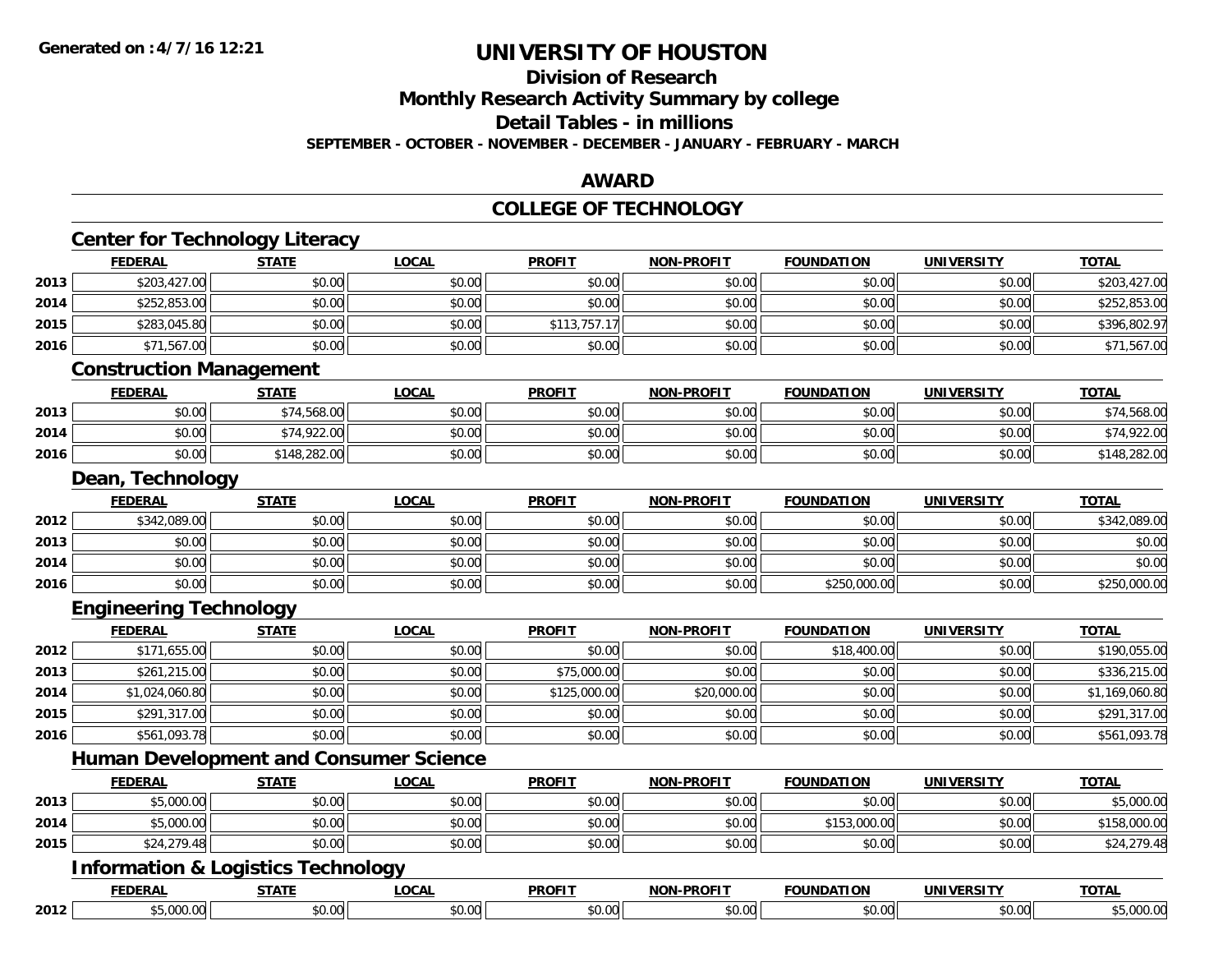**Division of Research**

**Monthly Research Activity Summary by college**

**Detail Tables - in millions**

**SEPTEMBER - OCTOBER - NOVEMBER - DECEMBER - JANUARY - FEBRUARY - MARCH**

#### **AWARD**

#### **COLLEGE OF TECHNOLOGY**

#### **Information & Logistics Technology**

|              | <b>FEDERAL</b>                               | <b>STATE</b> | <b>LOCAL</b> | <b>PROFIT</b> | <b>NON-PROFIT</b> | <b>FOUNDATION</b> | <b>UNIVERSITY</b> | <b>TOTAL</b>   |
|--------------|----------------------------------------------|--------------|--------------|---------------|-------------------|-------------------|-------------------|----------------|
| 2016         | \$380,264.22                                 | \$0.00       | \$0.00       | \$0.00        | \$0.00            | \$0.00            | \$0.00            | \$380,264.22   |
|              | <b>Texas Manufacturing Assistance Center</b> |              |              |               |                   |                   |                   |                |
|              | <b>FEDERAL</b>                               | <b>STATE</b> | <b>LOCAL</b> | <b>PROFIT</b> | <b>NON-PROFIT</b> | <b>FOUNDATION</b> | <b>UNIVERSITY</b> | <b>TOTAL</b>   |
| 2012         | \$0.00                                       | \$0.00       | \$0.00       | \$0.00        | \$0.00            | \$0.00            | \$0.00            | \$0.00         |
| 2013         | \$0.00                                       | \$0.00       | \$0.00       | \$0.00        | \$0.00            | \$0.00            | \$0.00            | \$0.00         |
| 2014         | \$0.00                                       | \$0.00       | \$0.00       | \$0.00        | \$0.00            | \$0.00            | \$0.00            | \$0.00         |
| 2015         | \$0.00                                       | \$0.00       | \$0.00       | \$0.00        | \$0.00            | \$0.00            | \$0.00            | \$0.00         |
| <b>Total</b> | \$3.881.867.08                               | \$297.772.00 | \$0.00       | \$313,757.17  | \$20,000.00       | \$421,400.00      | \$0.00            | \$4,934,796.25 |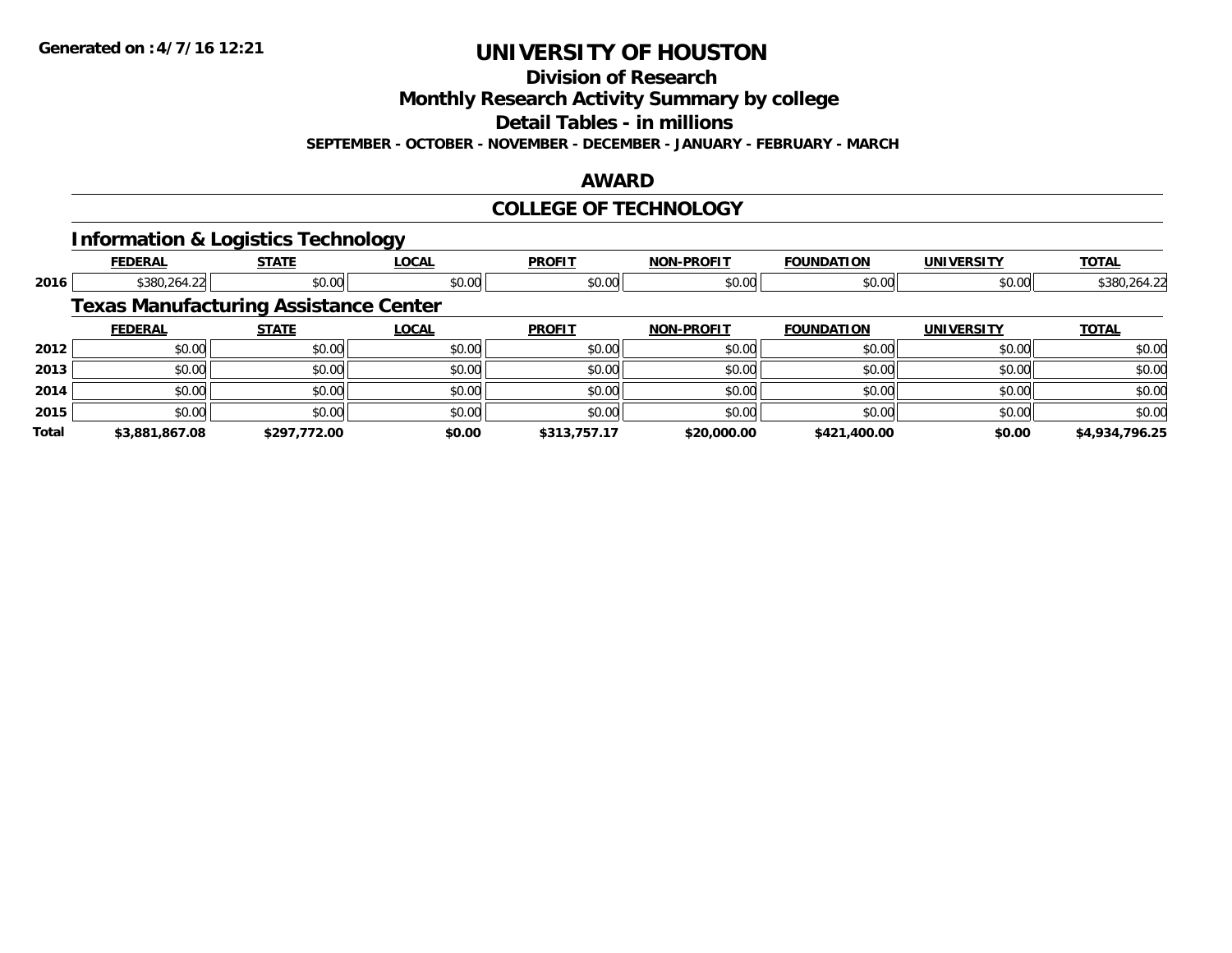**2015**

## **UNIVERSITY OF HOUSTON**

## **Division of Research**

**Monthly Research Activity Summary by college**

**Detail Tables - in millions**

**SEPTEMBER - OCTOBER - NOVEMBER - DECEMBER - JANUARY - FEBRUARY - MARCH**

#### **AWARD**

## **CULLEN COLLEGE OF ENGINEERING**

|      | <b>Biomedical Engineering</b>                            |              |              |               |                   |                   |                   |                |
|------|----------------------------------------------------------|--------------|--------------|---------------|-------------------|-------------------|-------------------|----------------|
|      | <b>FEDERAL</b>                                           | <b>STATE</b> | <b>LOCAL</b> | <b>PROFIT</b> | <b>NON-PROFIT</b> | <b>FOUNDATION</b> | <b>UNIVERSITY</b> | <b>TOTAL</b>   |
| 2012 | \$719,467.00                                             | \$0.00       | \$0.00       | \$0.00        | \$0.00            | \$0.00            | \$0.00            | \$719,467.00   |
| 2013 | \$472,871.00                                             | \$0.00       | \$0.00       | \$0.00        | \$0.00            | \$0.00            | \$0.00            | \$472,871.00   |
| 2014 | \$1,445,686.00                                           | \$0.00       | \$0.00       | \$0.00        | \$50,000.00       | \$45,833.34       | \$0.00            | \$1,541,519.34 |
| 2015 | \$674,249.00                                             | \$0.00       | \$0.00       | \$0.00        | \$0.00            | \$0.00            | \$0.00            | \$674,249.00   |
| 2016 | \$1,121,015.00                                           | \$0.00       | \$0.00       | \$137,000.00  | \$126,000.00      | \$0.00            | \$100,400.00      | \$1,484,415.00 |
|      | <b>Center for Innovative Grouting Materials and Tech</b> |              |              |               |                   |                   |                   |                |
|      | <b>FEDERAL</b>                                           | <b>STATE</b> | <b>LOCAL</b> | <b>PROFIT</b> | <b>NON-PROFIT</b> | <b>FOUNDATION</b> | <b>UNIVERSITY</b> | <b>TOTAL</b>   |
| 2012 | \$0.00                                                   | \$0.00       | \$0.00       | \$0.00        | \$0.00            | \$0.00            | \$0.00            | \$0.00         |
| 2013 | \$0.00                                                   | \$0.00       | \$0.00       | \$0.00        | \$0.00            | \$0.00            | \$0.00            | \$0.00         |
| 2014 | \$0.00                                                   | \$0.00       | \$0.00       | \$0.00        | \$0.00            | \$0.00            | \$0.00            | \$0.00         |
|      | <b>Chemical Engineering</b>                              |              |              |               |                   |                   |                   |                |
|      | <b>FEDERAL</b>                                           | <b>STATE</b> | <b>LOCAL</b> | <b>PROFIT</b> | <b>NON-PROFIT</b> | <b>FOUNDATION</b> | <b>UNIVERSITY</b> | <b>TOTAL</b>   |
| 2012 | \$1,671,868.30                                           | \$0.00       | \$0.00       | \$952,746.57  | \$0.00            | \$10,900.00       | \$0.00            | \$2,635,514.87 |
| 2013 | \$1,454,297.72                                           | \$26,500.00  | \$0.00       | \$585,518.00  | \$200,000.00      | \$0.00            | \$39,444.00       | \$2,305,759.72 |
| 2014 | \$1,643,388.37                                           | \$0.00       | \$0.00       | \$860,289.00  | \$0.00            | \$42,250.00       | \$30,183.00       | \$2,576,110.37 |
| 2015 | \$1,911,529.97                                           | \$409,609.00 | \$0.00       | \$689,100.00  | \$0.00            | \$80,000.00       | \$0.00            | \$3,090,238.97 |
| 2016 | \$2,138,547.32                                           | \$88,014.50  | \$0.00       | \$887,438.00  | \$0.00            | \$0.00            | \$0.00            | \$3,113,999.82 |
|      | <b>Civil Engineering</b>                                 |              |              |               |                   |                   |                   |                |
|      | <b>FEDERAL</b>                                           | <b>STATE</b> | <b>LOCAL</b> | <b>PROFIT</b> | <b>NON-PROFIT</b> | <b>FOUNDATION</b> | <b>UNIVERSITY</b> | <b>TOTAL</b>   |
| 2012 | \$2,271,116.31                                           | \$612,633.00 | \$0.00       | \$70,253.10   | \$185,685.00      | \$66,667.00       | \$0.00            | \$3,206,354.41 |
| 2013 | \$2,611,587.53                                           | \$367,006.00 | \$0.00       | \$213,215.00  | \$114,953.70      | \$144,118.00      | \$0.00            | \$3,450,880.23 |
| 2014 | \$1,550,143.91                                           | \$555,648.00 | \$0.00       | \$408,425.50  | \$111,679.95      | \$66,666.00       | \$0.00            | \$2,692,563.36 |
| 2015 | \$1,726,890.58                                           | \$289,027.00 | \$0.00       | \$79,059.50   | \$35,972.55       | \$0.00            | \$0.00            | \$2,130,949.63 |
| 2016 | \$1,742,451.00                                           | \$842,401.00 | \$100,000.00 | \$13,736.40   | \$85,000.00       | \$92,936.42       | \$800.00          | \$2,877,324.82 |
|      | Dean, Engineering                                        |              |              |               |                   |                   |                   |                |
|      | <b>FEDERAL</b>                                           | <b>STATE</b> | <b>LOCAL</b> | <b>PROFIT</b> | <b>NON-PROFIT</b> | <b>FOUNDATION</b> | <b>UNIVERSITY</b> | <b>TOTAL</b>   |
| 2012 | \$0.00                                                   | \$0.00       | \$0.00       | \$0.00        | \$0.00            | \$0.00            | \$0.00            | \$0.00         |
| 2013 | \$39,999.10                                              | \$0.00       | \$0.00       | \$0.00        | \$0.00            | \$0.00            | \$0.00            | \$39,999.10    |
| 2014 | \$0.00                                                   | \$0.00       | \$0.00       | \$0.00        | \$0.00            | \$0.00            | \$0.00            | \$0.00         |

\$0.00 \$0.00 \$0.00 \$0.00 \$0.00 \$0.00 \$0.00 \$0.00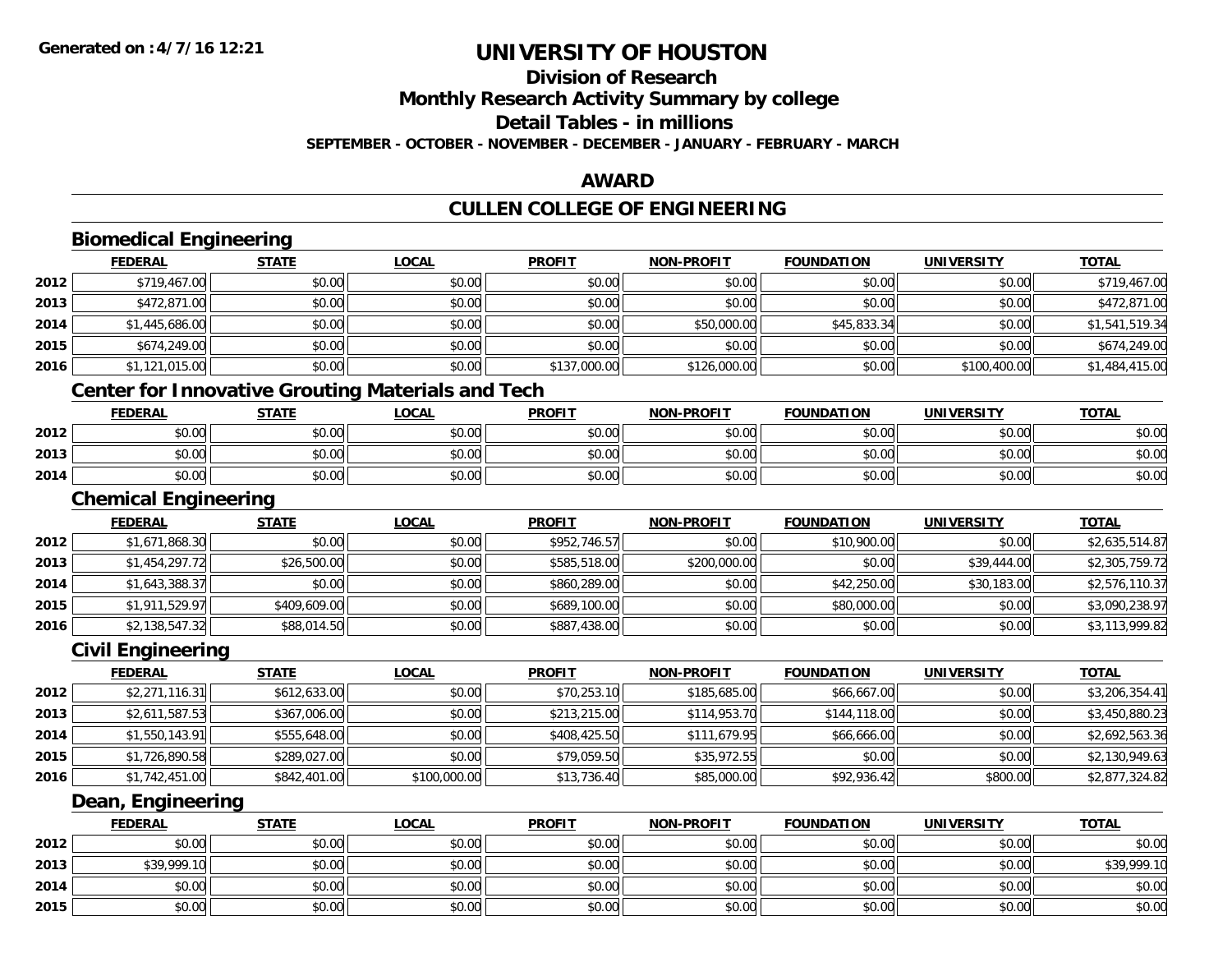## **Division of Research**

**Monthly Research Activity Summary by college**

**Detail Tables - in millions**

**SEPTEMBER - OCTOBER - NOVEMBER - DECEMBER - JANUARY - FEBRUARY - MARCH**

#### **AWARD**

### **CULLEN COLLEGE OF ENGINEERING**

### **Electrical & Computer Engineering**

|      | <b>FEDERAL</b> | <b>STATE</b> | <b>LOCAL</b> | <b>PROFIT</b> | <b>NON-PROFIT</b> | <b>FOUNDATION</b> | <b>UNIVERSITY</b> | <b>TOTAL</b>   |
|------|----------------|--------------|--------------|---------------|-------------------|-------------------|-------------------|----------------|
| 2012 | \$1,816,266.85 | \$19,441.00  | \$0.00       | \$335,157.50  | \$27,500.00       | \$0.00            | \$0.00            | \$2,198,365.35 |
| 2013 | \$1,266,798.05 | \$35,263.20  | \$0.00       | \$485,698.00  | \$221,967.30      | \$0.00            | \$0.00            | \$2,009,726.55 |
| 2014 | \$1,886,026.13 | \$0.00       | \$0.00       | \$364,170.00  | \$203,416.05      | \$87,500.00       | \$0.00            | \$2,541,112.18 |
| 2015 | \$2,951,940.29 | \$34,401.00  | \$0.00       | \$280,000.00  | \$203,844.45      | \$38,391.00       | \$0.00            | \$3,508,576.74 |
| 2016 | \$1,911,987.68 | \$116,798.50 | \$0.00       | \$170,000.00  | \$80,862.00       | \$80,000.00       | \$0.00            | \$2,359,648.18 |

### **Industrial Engineering**

|      | <u>FEDERAL</u> | <b>STATE</b> | <u>LOCAL</u> | <b>PROFIT</b> | <b>NON-PROFIT</b> | <b>FOUNDATION</b> | <b>UNIVERSITY</b> | <b>TOTAL</b> |
|------|----------------|--------------|--------------|---------------|-------------------|-------------------|-------------------|--------------|
| 2012 | \$0.00         | \$0.00       | \$0.00       | \$0.00        | \$0.00            | \$0.00            | \$0.00            | \$0.00       |
| 2013 | \$0.00         | \$39,855.00  | \$0.00       | \$0.00        | \$0.00            | \$0.00            | \$0.00            | \$39,855.00  |
| 2014 | \$132,655.00   | \$17,115.00  | \$0.00       | \$0.00        | \$0.00            | \$0.00            | \$0.00            | \$149,770.00 |
| 2015 | \$40,179.84    | \$58,818.00  | \$0.00       | \$22,184.00   | \$0.00            | \$0.00            | \$0.00            | \$121,181.84 |
| 2016 | \$220,000.00   | \$129,296.00 | \$0.00       | \$25,648.00   | \$48,542.93       | \$0.00            | \$0.00            | \$423,486.93 |

### **Mechanical Engineering**

|      | <b>FEDERAL</b> | <b>STATE</b> | <u>LOCAL</u> | <b>PROFIT</b> | <b>NON-PROFIT</b> | <b>FOUNDATION</b> | <b>UNIVERSITY</b> | <b>TOTAL</b>   |
|------|----------------|--------------|--------------|---------------|-------------------|-------------------|-------------------|----------------|
| 2012 | \$3,851,625.40 | \$0.00       | \$0.00       | \$66,443.90   | \$0.00            | \$133,096.00      | \$0.00            | \$4,051,165.30 |
| 2013 | \$3,348,841.53 | \$122,500.00 | \$0.00       | \$452,732.00  | \$22,000.00       | \$124,784.00      | \$0.00            | \$4,070,857.53 |
| 2014 | \$254,425.00   | \$0.00       | \$0.00       | \$179,029.00  | \$0.00            | \$175,289.84      | \$0.00            | \$608,743.84   |
| 2015 | \$1,282,167.00 | \$0.00       | \$0.00       | \$592,488.50  | \$75,000.00       | \$118,838.50      | \$0.00            | \$2,068,494.00 |
| 2016 | \$1,378,700.00 | \$0.00       | \$0.00       | \$247,554.60  | \$75,000.00       | \$200,689.16      | \$0.00            | \$1,901,943.76 |

### **National Center for Airborne Laser Mapping**

|      | <b>FEDERAL</b> | <b>STATE</b> | <u>LOCAL</u> | <b>PROFIT</b> | <b>NON-PROFIT</b> | <b>FOUNDATION</b> | <b>UNIVERSITY</b> | <b>TOTAL</b> |
|------|----------------|--------------|--------------|---------------|-------------------|-------------------|-------------------|--------------|
| 2012 | \$39,168.00    | \$0.00       | \$0.00       | \$0.00        | \$0.00            | \$0.00            | \$0.00            | \$39,168.00  |
| 2013 | \$228,206.10   | \$0.00       | \$0.00       | \$0.00        | \$0.00            | \$216,177,00      | \$0.00            | \$444,383.10 |
| 2014 | \$565,996.80   | \$0.00       | \$0.00       | \$0.00        | \$0.00            | \$0.00            | \$0.00            | \$565,996.80 |
| 2015 | \$198,509.40   | \$0.00       | \$0.00       | \$0.00        | \$0.00            | \$0.00            | \$80,691.00       | \$279,200.40 |
| 2016 | \$114,702.00   | \$0.00       | \$0.00       | \$0.00        | \$0.00            | \$0.00            | \$0.00            | \$114,702.00 |

### **Petroleum Engineering**

|      | <b>FEDERAL</b>                                | <b>STATE</b> | _OCAL              | <b>PROFIT</b>                        | J-PROFIT<br><b>NIONI</b> | <b>FOUNDATION</b> | <b>UNIVERSITY</b> | <b>TOTAL</b>                     |
|------|-----------------------------------------------|--------------|--------------------|--------------------------------------|--------------------------|-------------------|-------------------|----------------------------------|
| 2013 | 100.00<br>8V.V                                | \$0.00       | $\sim$ 00<br>70.UU | $+76$<br>$\sim$<br>700.00            | 0000<br>vv.vv            | \$0.00            | \$0.00            | よのつく<br>40.00<br>⊸∪აბ.∪∼'        |
| 2014 | $\sim$ $\sim$ $\sim$ $\sim$ $\sim$<br>,820.UU | \$0.00       | ቀስ ሰስ<br>JU.UU     | $\Lambda$ $\Lambda$<br>300<br>.v. .v | $\sim$ 00<br>JU.UU       | \$0.00            | \$0.00            | 0.100<br>ሐ ብ ጦ<br>› I ᲔᲒ. 224.UU |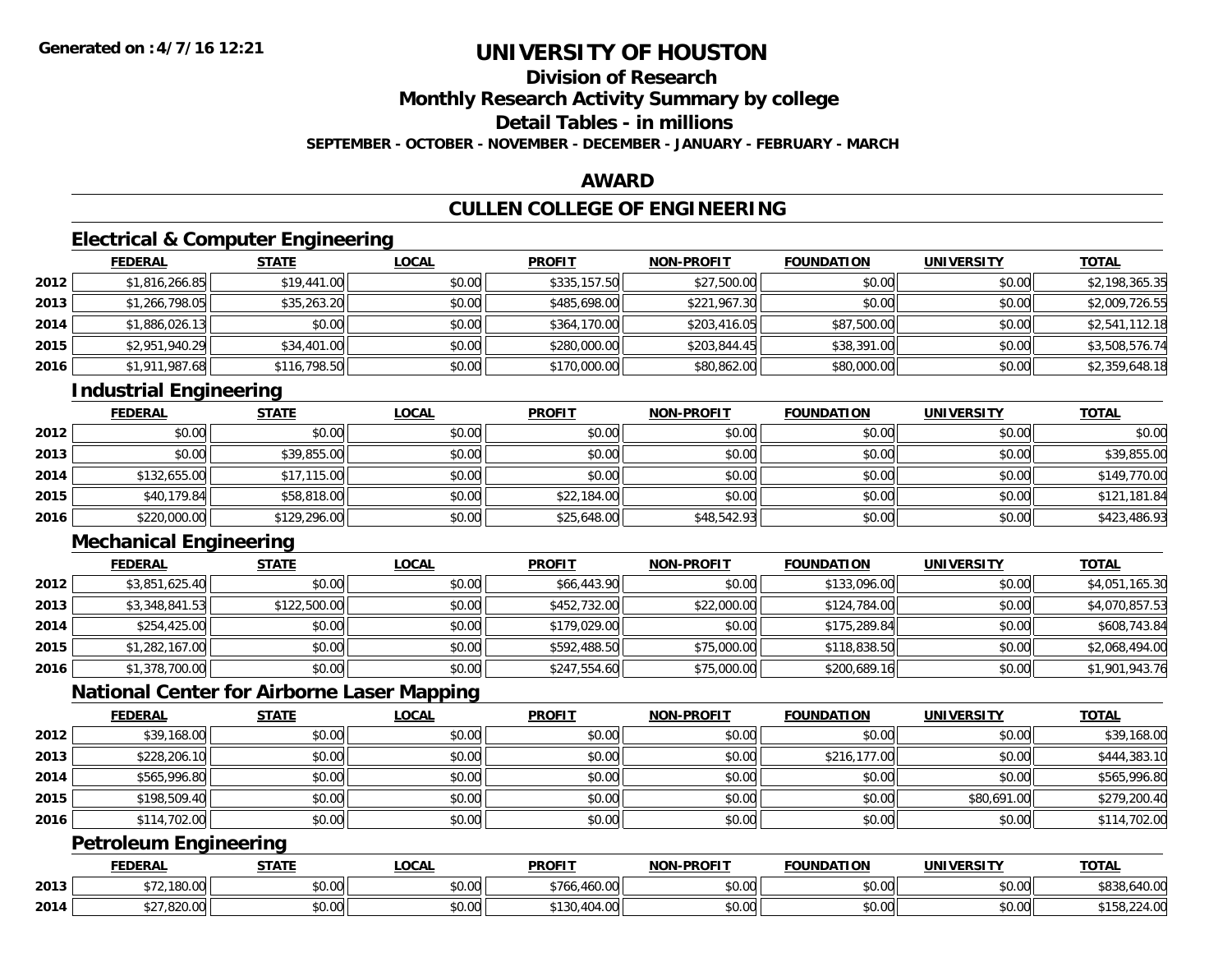**Division of Research**

**Monthly Research Activity Summary by college**

**Detail Tables - in millions**

**SEPTEMBER - OCTOBER - NOVEMBER - DECEMBER - JANUARY - FEBRUARY - MARCH**

#### **AWARD**

## **CULLEN COLLEGE OF ENGINEERING**

#### **Petroleum Engineering**

|              | <b>FEDERAL</b>  | STATE          | <b>LOCAL</b> | <b>PROFIT</b>  | <b>NON-PROFIT</b> | <b>FOUNDATION</b> | UNIVERSITY   | <b>TOTAL</b>      |
|--------------|-----------------|----------------|--------------|----------------|-------------------|-------------------|--------------|-------------------|
| 2015         | \$0.00          | \$0.00         | \$0.00       | \$200,000.00   | \$0.00            | \$0.00            | \$0.00       | \$200,000.00      |
| 2016         | \$0.00          | \$0.00         | \$0.00       | \$257,583,00   | \$0.00            | \$0.00            | \$0.00       | ,583.00<br>\$257. |
| <b>Total</b> | \$44,783,303.16 | \$3.764.326.20 | \$100,000.00 | \$9.472.333.57 | \$1,867,423,93    | \$1,724,136.26    | \$251,518.00 | \$61,963,041.12   |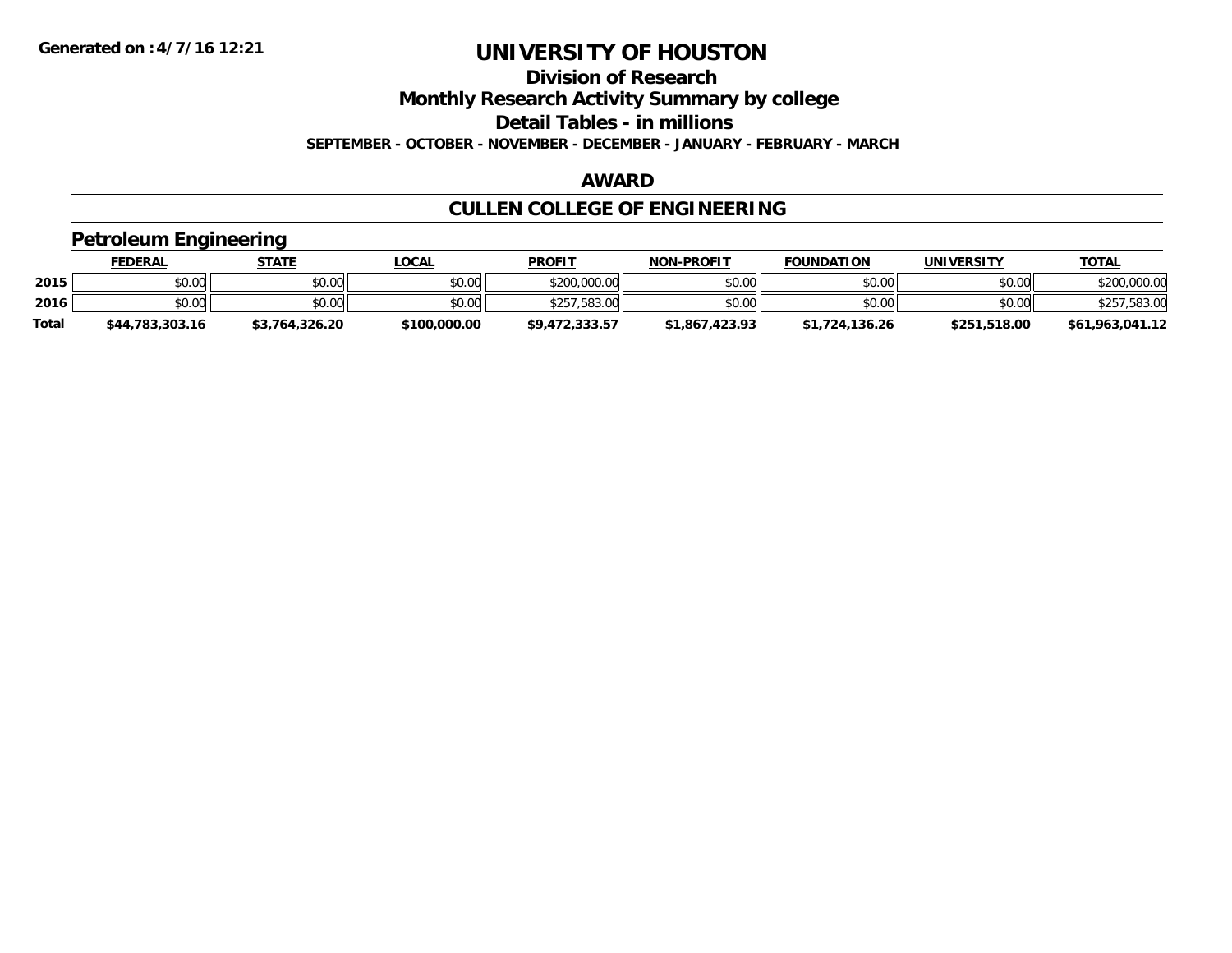### **Division of Research**

**Monthly Research Activity Summary by college**

**Detail Tables - in millions**

**SEPTEMBER - OCTOBER - NOVEMBER - DECEMBER - JANUARY - FEBRUARY - MARCH**

#### **AWARD**

### **DIVISION OF RESEARCH**

### **Center for Advanced Computing and Data Systems**

|      | Center for Advanced Computing and Data Systems |              |              |               |                   |                   |                   |              |  |  |  |
|------|------------------------------------------------|--------------|--------------|---------------|-------------------|-------------------|-------------------|--------------|--|--|--|
|      | <b>FEDERAL</b>                                 | <b>STATE</b> | <u>LOCAL</u> | <b>PROFIT</b> | <b>NON-PROFIT</b> | <b>FOUNDATION</b> | <b>UNIVERSITY</b> | <b>TOTAL</b> |  |  |  |
| 2012 | \$270,000.00                                   | \$0.00       | \$0.00       | \$0.00        | \$0.00            | \$0.00            | \$0.00            | \$270,000.00 |  |  |  |
| 2013 | \$105,000.00                                   | \$0.00       | \$0.00       | \$40,000.00   | \$1,000.00        | \$0.00            | \$0.00            | \$146,000.00 |  |  |  |
| 2014 | \$7,475.00                                     | \$0.00       | \$0.00       | \$0.00        | \$0.00            | \$0.00            | \$0.00            | \$7,475.00   |  |  |  |
| 2015 | \$0.00                                         | \$0.00       | \$0.00       | \$0.00        | \$0.00            | \$0.00            | \$0.00            | \$0.00       |  |  |  |
| 2016 | \$0.00                                         | \$0.00       | \$0.00       | \$0.00        | \$0.00            | \$0.00            | \$0.00            | \$0.00       |  |  |  |

#### **Center for Advanced Materials**

|      | <b>FEDERAL</b> | <b>STATE</b> | <u>LOCAL</u> | <b>PROFIT</b> | <b>NON-PROFIT</b> | <b>FOUNDATION</b> | <b>UNIVERSITY</b> | <b>TOTAL</b> |
|------|----------------|--------------|--------------|---------------|-------------------|-------------------|-------------------|--------------|
| 2012 | \$0.00         | \$0.00       | \$0.00       | \$0.00        | \$0.00            | \$0.00            | \$0.00            | \$0.00       |
| 2013 | \$0.00         | \$0.00       | \$0.00       | \$0.00        | \$0.00            | \$0.00            | \$0.00            | \$0.00       |
| 2014 | \$0.00         | \$0.00       | \$0.00       | \$0.00        | \$0.00            | \$0.00            | \$0.00            | \$0.00       |
| 2015 | \$0.00         | \$0.00       | \$0.00       | \$0.00        | \$0.00            | \$0.00            | \$0.00            | \$0.00       |
| 2016 | \$0.00         | \$0.00       | \$0.00       | \$0.00        | \$0.00            | \$0.00            | \$0.00            | \$0.00       |

#### **Center for Biomedical & Environmental Genomics**

|      | <b>FEDERAL</b> | <b>CTATE</b>        | .OCAI              | <b>PROFIT</b>                   | <b>PROFIT</b><br><b>NION</b> | דמחוחוה<br>ΓΙΟΝ | UNIVERSITY           | <b>TOTAL</b>  |
|------|----------------|---------------------|--------------------|---------------------------------|------------------------------|-----------------|----------------------|---------------|
| 2012 | 0000<br>טט.טע  | $\uparrow$<br>טט.טע | ሶስ ሰሰ<br>vu.vu     | $\sim$ $\sim$<br>$\cap$<br>ט.טע | 0000<br>งบ.บเ                | 0000<br>,u.uu   | 0000<br>JU.UU        | \$0.00        |
| 2013 | 0000<br>DU.UU  | $\sim$<br>JU.UU     | $\sim$ 00<br>JU.UU | \$0.00                          | \$0.00                       | \$0.00          | 0000<br><b>DU.UU</b> | 0000<br>งบ.บบ |

#### **Center for Industrial Partnerships**

|      | <b>FEDERAL</b> | STATE  | LOCAL  | <b>PROFIT</b> | <b>NON-PROFIT</b> | <b>FOUNDATION</b> | <b>UNIVERSITY</b> | <b>TOTAL</b> |
|------|----------------|--------|--------|---------------|-------------------|-------------------|-------------------|--------------|
| 2012 | \$10,571.52    | \$0.00 | \$0.00 | \$100,500.00  | \$0.00            | \$0.00            | \$0.00            | \$111,071.52 |
| 2013 | \$9,370.49     | \$0.00 | \$0.00 | \$0.00        | \$0.00            | \$0.00            | \$0.00            | \$9,370.49   |
| 2014 | \$3,250.00     | \$0.00 | \$0.00 | \$0.00        | \$0.00            | \$0.00            | \$0.00            | \$3,250.00   |
| 2015 | \$3,029.13     | \$0.00 | \$0.00 | \$0.00        | \$0.00            | \$0.00            | \$0.00            | \$3,029.13   |

#### **Division of Research**

|      | <b>FEDERAL</b> | <b>STATE</b>    | <u>LOCAL</u> | <b>PROFIT</b> | <b>NON-PROFIT</b> | <b>FOUNDATION</b> | <b>UNIVERSITY</b> | <b>TOTAL</b>    |
|------|----------------|-----------------|--------------|---------------|-------------------|-------------------|-------------------|-----------------|
| 2012 | \$0.00         | \$0.00          | \$0.00       | \$0.00        | \$0.00            | \$0.00            | \$0.00            | \$0.00          |
| 2013 | \$0.00         | \$0.00          | \$0.00       | \$0.00        | \$0.00            | \$0.00            | \$0.00            | \$0.00          |
| 2014 | \$0.00         | \$0.00          | \$0.00       | \$0.00        | \$0.00            | \$0.00            | \$0.00            | \$0.00          |
| 2015 | \$500.00       | \$14,394,302.73 | \$0.00       | \$0.00        | \$0.00            | \$0.00            | \$0.00            | \$14,394,802.73 |
| 2016 | \$0.00         | \$0.00          | \$0.00       | \$0.00        | \$0.00            | \$0.00            | \$0.00            | \$0.00          |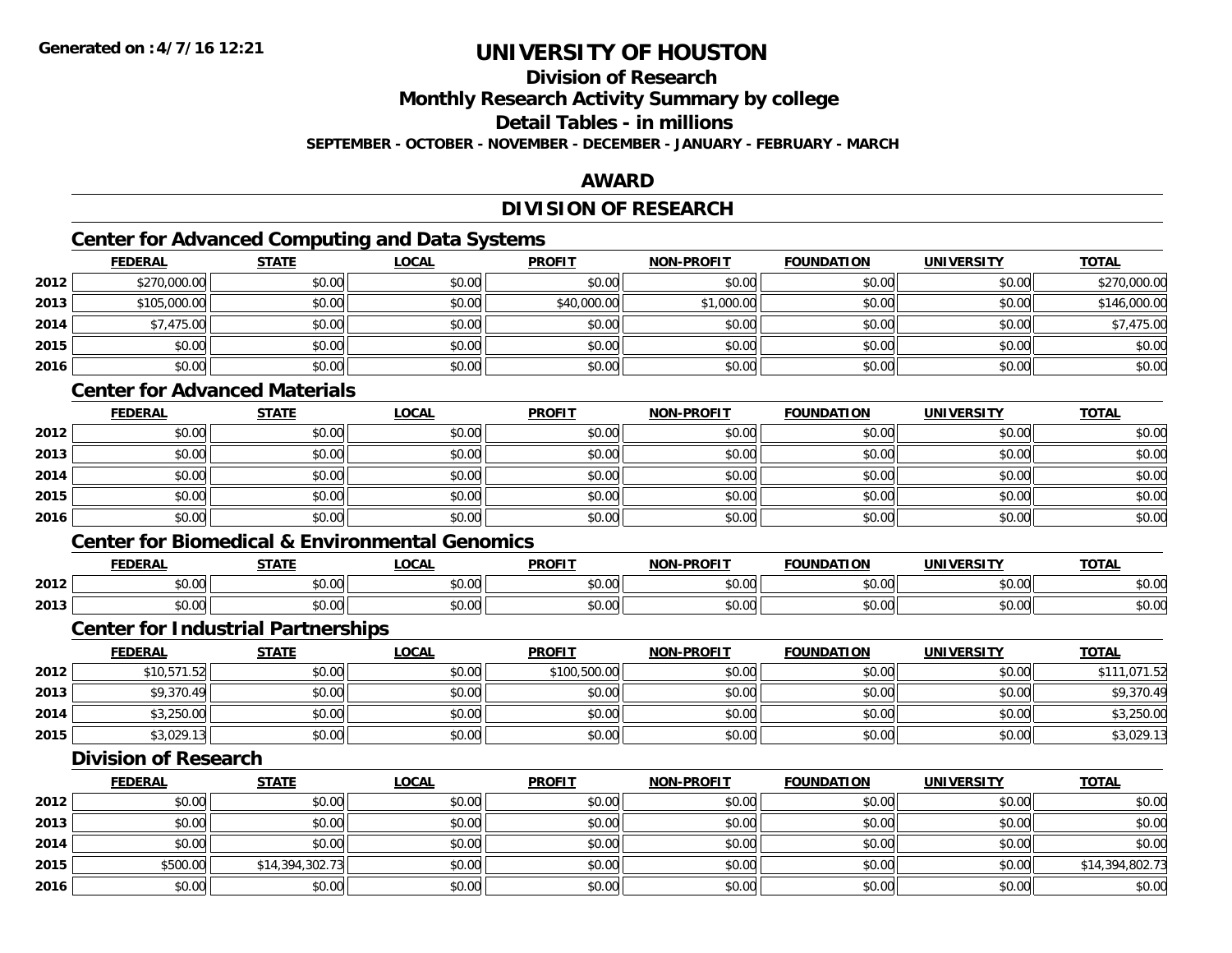**Division of Research**

**Monthly Research Activity Summary by college**

**Detail Tables - in millions**

**SEPTEMBER - OCTOBER - NOVEMBER - DECEMBER - JANUARY - FEBRUARY - MARCH**

#### **AWARD**

### **DIVISION OF RESEARCH**

## **Office of Contracts and Grants**

|      | <b>FEDERAL</b>         | <b>CTATE</b>      | <b>_OCAI</b>       | <b>PROFIT</b> | <b>PROFIT</b><br>NON- | <b>FOUNDATION</b> | UNIVERSITY            | $T$ $T$ $R$<br><b>OIA</b> |
|------|------------------------|-------------------|--------------------|---------------|-----------------------|-------------------|-----------------------|---------------------------|
| 2012 | 0000<br>vv.vu          | $\sim$ 00<br>70.C | 0000<br>vv.vv      | 0.00<br>JU.UU | 0000<br>vu.vu         |                   | 0.001<br><b>DU.UU</b> |                           |
| 2013 | $\sim$ $\sim$<br>DU.UU | $\sim$<br>JU.U    | $\sim$ 00<br>vv.vv | 0.00<br>JU.UU | 0000<br>PO.OO         | $\sim$            | \$0.00                |                           |

**TcSUH**

|      | <u>FEDERAL</u> | <b>STATE</b> | <b>LOCAL</b> | <b>PROFIT</b> | <b>NON-PROFIT</b> | <b>FOUNDATION</b> | <b>UNIVERSITY</b> | <b>TOTAL</b> |
|------|----------------|--------------|--------------|---------------|-------------------|-------------------|-------------------|--------------|
| 2012 | \$70,000.00    | \$0.00       | \$0.00       | \$100,554.00  | \$0.00            | \$0.00            | \$0.00            | \$170,554.00 |
| 2013 | \$95,000.00    | \$37,894.80  | \$0.00       | \$99,321.00   | \$0.00            | \$0.00            | \$0.00            | \$232,215.80 |
| 2014 | \$160,033.15   | \$0.00       | \$0.00       | \$0.00        | \$0.00            | \$0.00            | \$0.00            | \$160,033.15 |
| 2015 | \$60,000.00    | \$0.00       | \$0.00       | \$16,000.00   | \$0.00            | \$0.00            | \$0.00            | \$76,000.00  |
| 2016 | \$15,000.00    | \$0.00       | \$0.00       | \$0.00        | \$0.00            | \$0.00            | \$0.00            | \$15,000.00  |

### **Texas Obesity Research Center**

|      | <b>FEDERAL</b> | <b>STATE</b> | <b>LOCAL</b> | <b>PROFIT</b> | <b>NON-PROFIT</b> | <b>FOUNDATION</b> | <b>UNIVERSITY</b> | <b>TOTAL</b> |
|------|----------------|--------------|--------------|---------------|-------------------|-------------------|-------------------|--------------|
| 2012 | \$0.00         | \$0.00       | \$0.00       | \$0.00        | \$0.00            | \$0.00            | \$0.00            | \$0.00       |
| 2013 | \$0.00         | \$0.00       | \$0.00       | \$0.00        | \$0.00            | \$0.00            | \$0.00            | \$0.00       |
| 2014 | \$0.00         | \$0.00       | \$0.00       | \$0.00        | \$0.00            | \$0.00            | \$0.00            | \$0.00       |
| 2015 | \$0.00         | \$0.00       | \$0.00       | \$0.00        | \$0.00            | \$0.00            | \$0.00            | \$0.00       |
| 2016 | \$0.00         | \$0.00       | \$0.00       | \$0.00        | \$179,064.00      | \$0.00            | \$0.00            | \$179,064.00 |

**TIMES**

|              | <b>FEDERAL</b> | <b>STATE</b>    | <u>LOCAL</u> | <b>PROFIT</b> | <b>NON-PROFIT</b> | <b>FOUNDATION</b> | <b>UNIVERSITY</b> | <b>TOTAL</b>    |
|--------------|----------------|-----------------|--------------|---------------|-------------------|-------------------|-------------------|-----------------|
| 2012         | \$1,507,506.51 | \$0.00          | \$0.00       | \$0.00        | \$0.00            | \$0.00            | \$0.00            | \$1,507,506.51  |
| 2013         | \$1,838,448.70 | \$0.00          | \$0.00       | \$0.00        | \$0.00            | \$0.00            | \$0.00            | \$1,838,448.70  |
| 2014         | \$1,222,703.70 | \$98,197.00     | \$0.00       | \$0.00        | \$0.00            | \$0.00            | \$0.00            | \$1,320,900.70  |
| 2015         | \$702,237.65   | \$99,999.00     | \$0.00       | \$0.00        | \$0.00            | \$0.00            | \$0.00            | \$802,236.65    |
| 2016         | \$86,736.00    | \$0.00          | \$0.00       | \$0.00        | \$3,000.00        | \$0.00            | \$0.00            | \$89,736.00     |
| <b>Total</b> | \$6,166,861.84 | \$14,630,393.53 | \$0.00       | \$356,375.00  | \$183,064.00      | \$432,078.75      | \$0.00            | \$21,768,773.12 |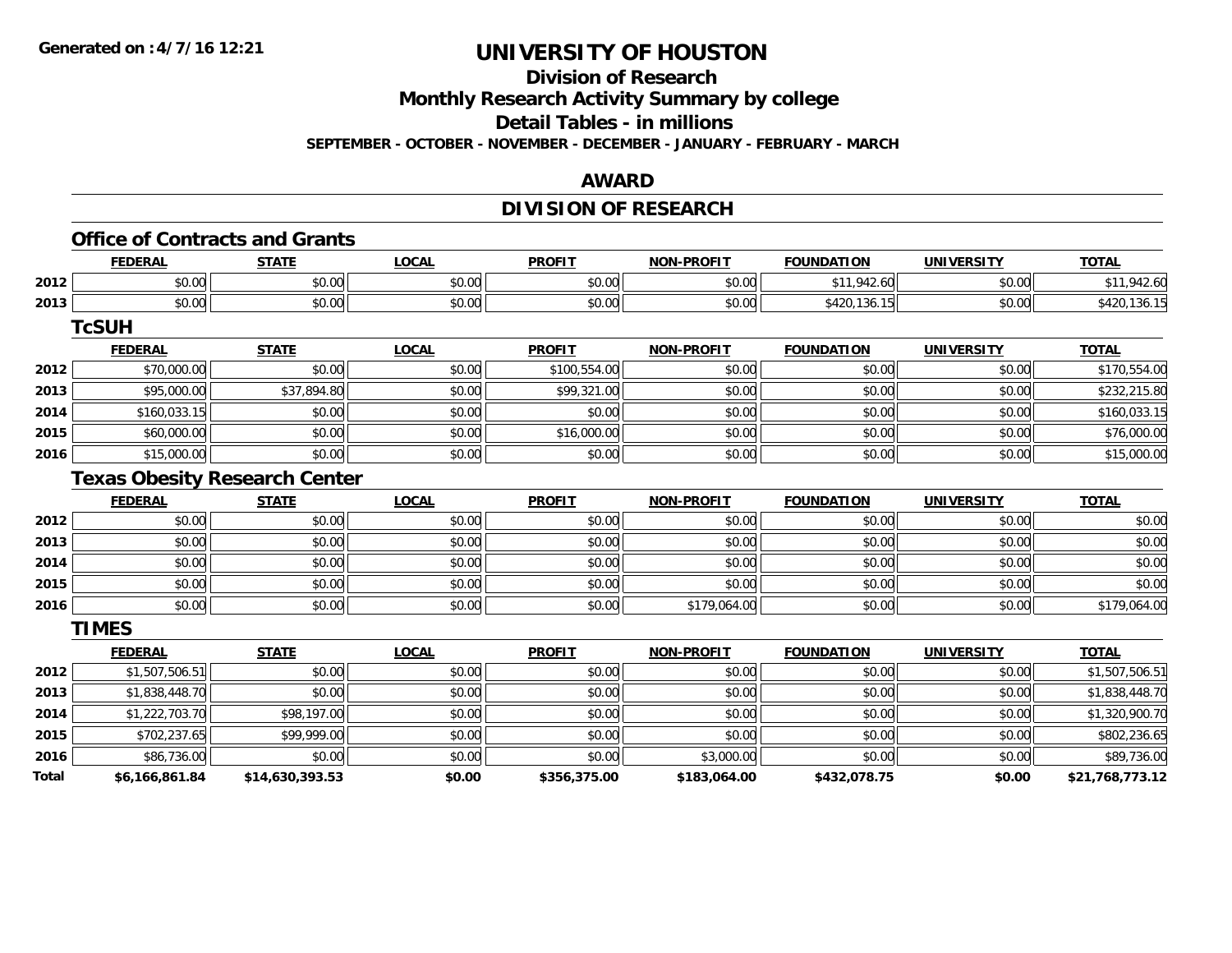### **Division of Research**

**Monthly Research Activity Summary by college**

**Detail Tables - in millions**

**SEPTEMBER - OCTOBER - NOVEMBER - DECEMBER - JANUARY - FEBRUARY - MARCH**

#### **AWARD**

#### **GRADUATE COLLEGE OF SOCIAL WORK**

### **Center for Drug and Social Policy Research**

|      | <b>FEDERAL</b> | <b>STATE</b> | <u>LOCAL</u> | <b>PROFIT</b> | <b>NON-PROFIT</b> | <b>FOUNDATION</b> | <b>UNIVERSITY</b> | <b>TOTAL</b> |
|------|----------------|--------------|--------------|---------------|-------------------|-------------------|-------------------|--------------|
| 2012 | \$64,167.00    | \$0.00       | \$0.00       | \$0.00        | \$0.00            | \$0.00            | \$0.00            | \$64,167.00  |
| 2013 | \$6,097.29     | \$0.00       | \$0.00       | \$0.00        | \$0.00            | \$0.00            | \$0.00            | \$6,097.29   |
| 2014 | \$299,664.00   | \$0.00       | \$0.00       | \$0.00        | \$0.00            | \$0.00            | \$0.00            | \$299,664.00 |
| 2015 | \$462,394.00   | \$0.00       | \$0.00       | \$0.00        | \$0.00            | \$0.00            | \$0.00            | \$462,394.00 |
| 2016 | \$75,000.00    | \$0.00       | \$0.00       | \$0.00        | \$0.00            | \$0.00            | \$0.00            | \$75,000.00  |

### **Center for Health Equities & Evaluation Research**

|      | <b>FEDERAL</b> | <b>STATE</b> | <b>LOCAL</b> | <b>PROFIT</b> | <b>NON-PROFIT</b> | <b>FOUNDATION</b> | <b>UNIVERSITY</b> | <b>TOTAL</b> |
|------|----------------|--------------|--------------|---------------|-------------------|-------------------|-------------------|--------------|
| 2012 | \$151,349.55   | \$0.00       | \$0.00       | \$0.00        | \$0.00            | \$0.00            | \$0.00            | \$151,349.55 |
| 2013 | \$249,359.00   | \$0.00       | \$0.00       | \$0.00        | \$0.00            | \$0.00            | \$0.00            | \$249,359.00 |
| 2014 | \$206,260.00   | \$0.00       | \$0.00       | \$0.00        | \$0.00            | \$0.00            | \$0.00            | \$206,260.00 |
| 2015 | \$149,652.00   | \$0.00       | \$0.00       | \$0.00        | \$0.00            | \$0.00            | \$0.00            | \$149,652.00 |
| 2016 | \$240,512.00   | \$0.00       | \$0.00       | \$0.00        | \$0.00            | \$0.00            | \$0.00            | \$240,512.00 |

### **Child & Family for Innovative Research**

|      | <b>FEDERAL</b> | <b>STATE</b> | <b>LOCAL</b> | <b>PROFIT</b> | <b>NON-PROFIT</b> | <b>FOUNDATION</b> | <b>UNIVERSITY</b> | <b>TOTAL</b> |
|------|----------------|--------------|--------------|---------------|-------------------|-------------------|-------------------|--------------|
| 2012 | \$72,240.79    | \$0.00       | \$0.00       | \$176,507.00  | \$0.00            | \$0.00            | \$0.00            | \$248,747.79 |
| 2013 | \$518,049.99   | \$120,342.00 | \$0.00       | \$100,000.00  | \$0.00            | \$0.00            | \$0.00            | \$738,391.99 |
| 2014 | \$11,777.64    | \$0.00       | \$0.00       | \$0.00        | \$80,000.00       | \$0.00            | \$0.00            | \$91,777.64  |
| 2015 | \$572,449.65   | \$0.00       | \$0.00       | \$0.00        | \$0.00            | \$0.00            | \$0.00            | \$572,449.65 |
| 2016 | \$481,505.00   | \$0.00       | \$0.00       | \$0.00        | \$0.00            | \$55.56           | \$1,500.00        | \$483,060.56 |

#### **Community Projects - Social Work**

|      | <b>EEDEDA</b><br>LIM | <b>CTATE</b>       | $\sim$<br>UUMI      | <b>PROFIT</b>   | PROFIT<br>. | <b>FOLINDAT</b> | <b>INIVEDSIT</b><br>JI | <b>TOTA</b> |
|------|----------------------|--------------------|---------------------|-----------------|-------------|-----------------|------------------------|-------------|
| 2012 | 010<br>-≖ ∠          | $\sim$ 00<br>וטטוע | $\sim$ 00<br>וטט.טע | $\sim$<br>JU.UU | vv.vv       | \$0.00          | JU.UU                  |             |

#### **Dean, Social Work**

|              | <b>FEDERAL</b> | <b>STATE</b> | <b>LOCAL</b> | <b>PROFIT</b> | <b>NON-PROFIT</b> | <b>FOUNDATION</b> | <b>UNIVERSITY</b> | <b>TOTAL</b>   |
|--------------|----------------|--------------|--------------|---------------|-------------------|-------------------|-------------------|----------------|
| 2012         | \$16,568.50    | \$0.00       | \$0.00       | \$0.00        | \$0.00            | \$0.00            | \$0.00            | \$16,568.50    |
| 2013         | \$0.00         | \$0.00       | \$0.00       | \$0.00        | \$0.00            | \$0.00            | \$0.00            | \$0.00         |
| 2014         | \$0.00         | \$0.00       | \$0.00       | \$0.00        | \$0.00            | \$0.00            | \$0.00            | \$0.00         |
| 2015         | \$0.00         | \$0.00       | \$0.00       | \$0.00        | \$0.00            | \$0.00            | \$0.00            | \$0.00         |
| 2016         | \$25,000.00    | \$0.00       | \$0.00       | \$75,000.00   | \$0.00            | \$108,963.00      | \$0.00            | \$208,963.00   |
| <b>Total</b> | \$3,604,989.31 | \$120,342.00 | \$0.00       | \$351,507.00  | \$80,000.00       | \$109,018.56      | \$1,500.00        | \$4,267,356.87 |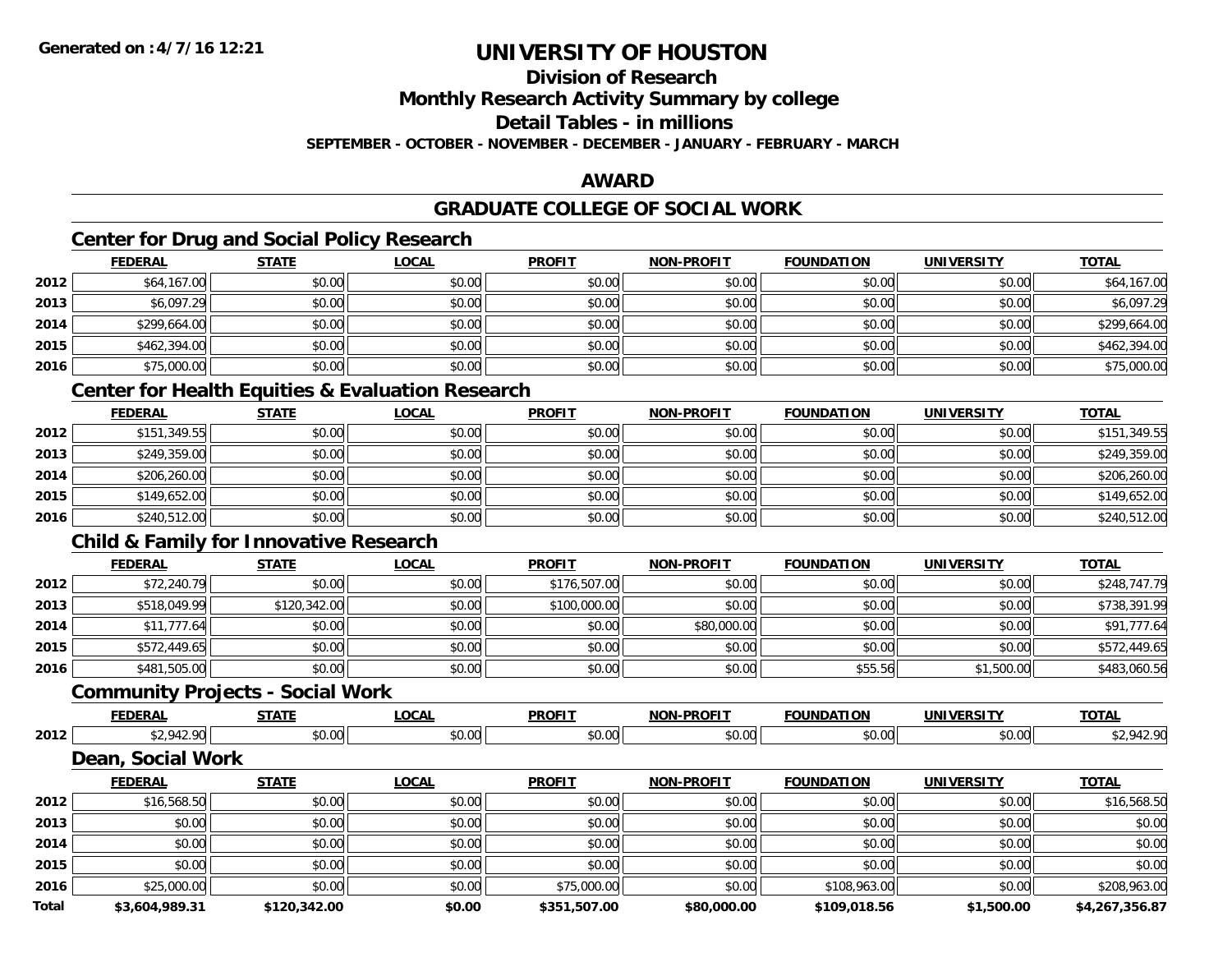#### **Division of Research**

**Monthly Research Activity Summary by college**

**Detail Tables - in millions**

**SEPTEMBER - OCTOBER - NOVEMBER - DECEMBER - JANUARY - FEBRUARY - MARCH**

#### **AWARD**

#### **HILTON COLLEGE OF HOTEL AND RESTAURANT MANAGEMENT**

#### **Hotel and Restaurant Management**

|       | <b>FEDERAL</b> | <b>STATE</b> | <u>LOCAL</u> | <b>PROFIT</b> | <b>NON-PROFIT</b> | <b>FOUNDATION</b> | <b>UNIVERSITY</b> | <b>TOTAL</b> |
|-------|----------------|--------------|--------------|---------------|-------------------|-------------------|-------------------|--------------|
| 2012  | \$58,837.68    | \$103,763.44 | \$0.00       | \$1,500.00    | \$10,887.00       | \$0.00            | \$0.00            | \$174,988.12 |
| 2013  | \$106,747.00   | \$0.00       | \$0.00       | \$0.00        | \$0.00            | \$0.00            | \$0.00            | \$106,747.00 |
| 2014  | \$384,849.00   | \$0.00       | \$0.00       | \$0.00        | \$0.00            | \$58,902.00       | \$0.00            | \$443,751.00 |
| 2016  | \$223,304.40   | \$0.00       | \$0.00       | \$0.00        | \$0.00            | \$0.00            | \$0.00            | \$223,304.40 |
| Total | \$773,738.08   | \$103,763.44 | \$0.00       | \$1,500.00    | \$10,887.00       | \$58,902.00       | \$0.00            | \$948,790.52 |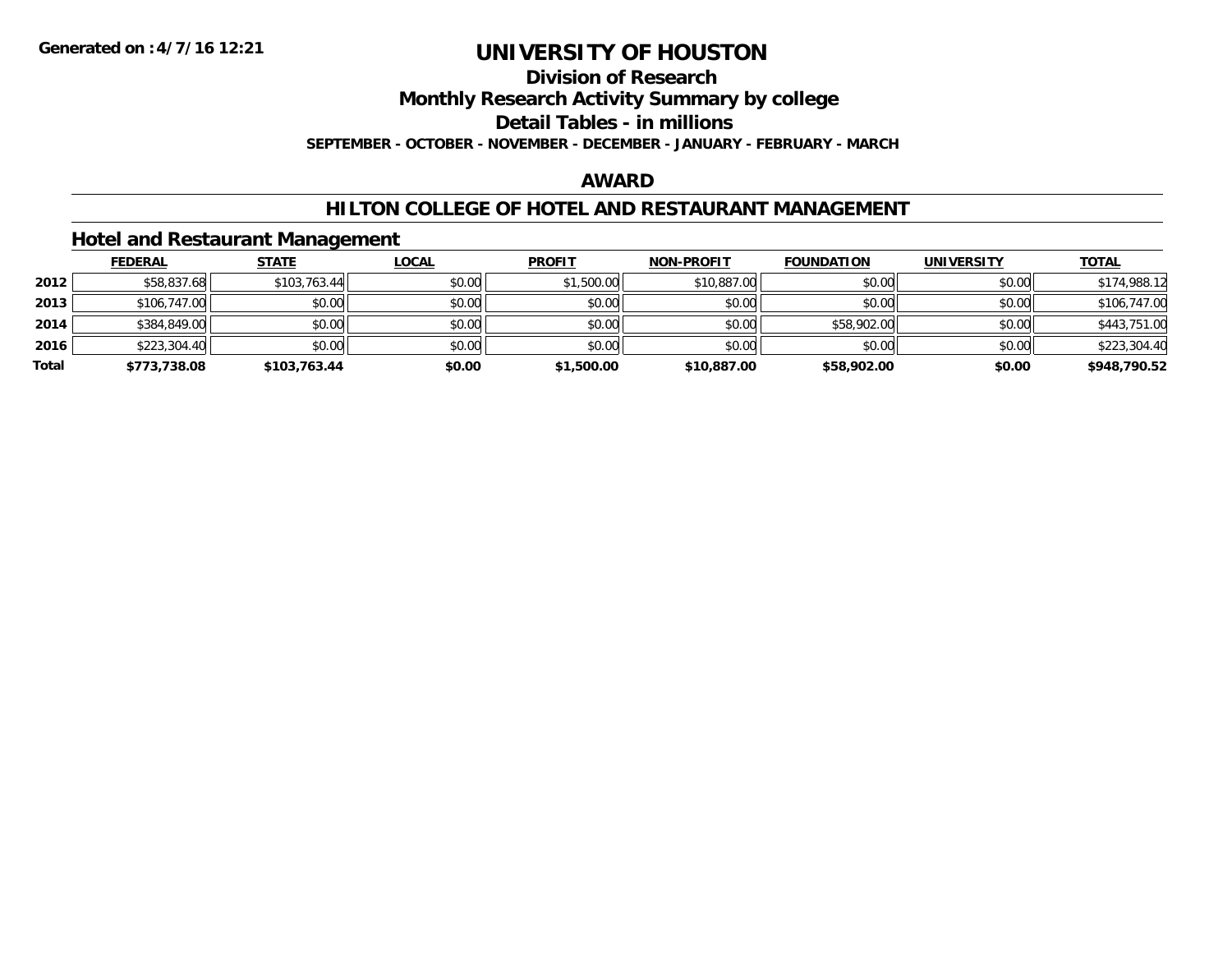#### **Division of Research Monthly Research Activity Summary by college Detail Tables - in millions SEPTEMBER - OCTOBER - NOVEMBER - DECEMBER - JANUARY - FEBRUARY - MARCH**

#### **AWARD**

#### **HONORS COLLEGE**

### **Dean, Honors College**

|       | <b>FEDERAL</b>     | STATE  | <u>LOCAL</u> | <b>PROFIT</b> | <b>NON-PROFIT</b> | <b>FOUNDATION</b> | <b>UNIVERSITY</b> | <b>TOTAL</b> |
|-------|--------------------|--------|--------------|---------------|-------------------|-------------------|-------------------|--------------|
| 2012  | \$34.951.70<br>აა4 | \$0.00 | \$0.00       | \$0.00        | \$0.00            | \$0.00            | \$0.00            | \$34,951.70  |
| 2014  | \$0.00             | \$0.00 | \$0.00       | \$0.00        | \$0.00            | \$0.00            | \$0.00            | \$0.00       |
| Total | \$34,951.70        | \$0.00 | \$0.00       | \$0.00        | \$0.00            | \$0.00            | \$0.00            | \$34,951.70  |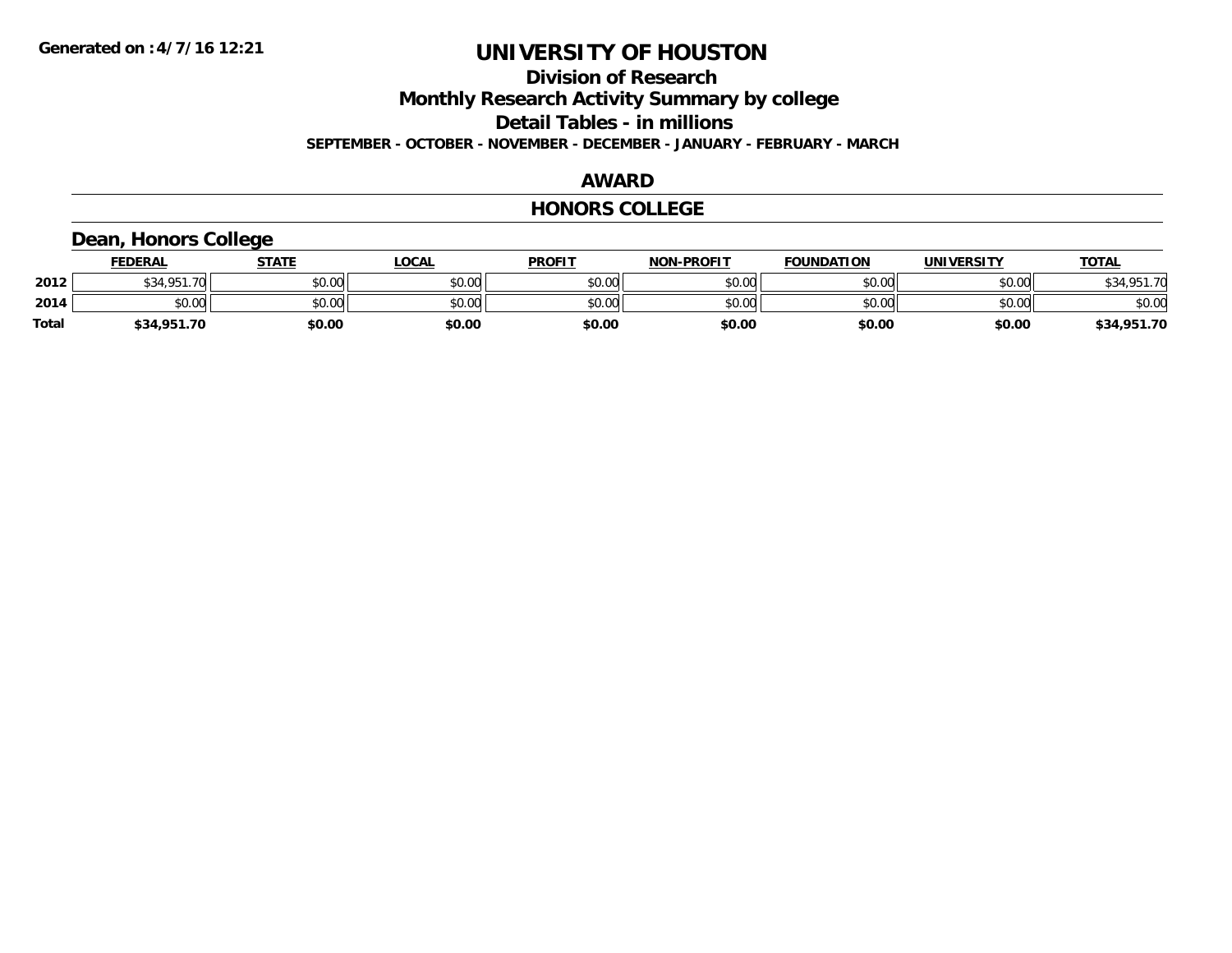**Division of Research**

**Monthly Research Activity Summary by college**

**Detail Tables - in millions**

**SEPTEMBER - OCTOBER - NOVEMBER - DECEMBER - JANUARY - FEBRUARY - MARCH**

#### **AWARD**

#### **OTHER OUTSIDE ORGANIZATIONS USED FOR CPHS LOGINS**

|       | Center<br>$\sim$ |              |        |               |                   |                   |                   |              |  |  |  |
|-------|------------------|--------------|--------|---------------|-------------------|-------------------|-------------------|--------------|--|--|--|
|       | <b>FEDERAL</b>   | <b>STATE</b> | LOCAL  | <b>PROFIT</b> | <b>NON-PROFIT</b> | <b>FOUNDATION</b> | <b>UNIVERSITY</b> | <b>TOTAL</b> |  |  |  |
| 2014  | \$0.00           | \$0.00       | \$0.00 | \$0.00        | \$0.00            | \$0.00            | \$0.00            | \$0.00       |  |  |  |
| Total | \$0.00           | \$0.00       | \$0.00 | \$0.00        | \$0.00            | \$0.00            | \$0.00            | \$0.00       |  |  |  |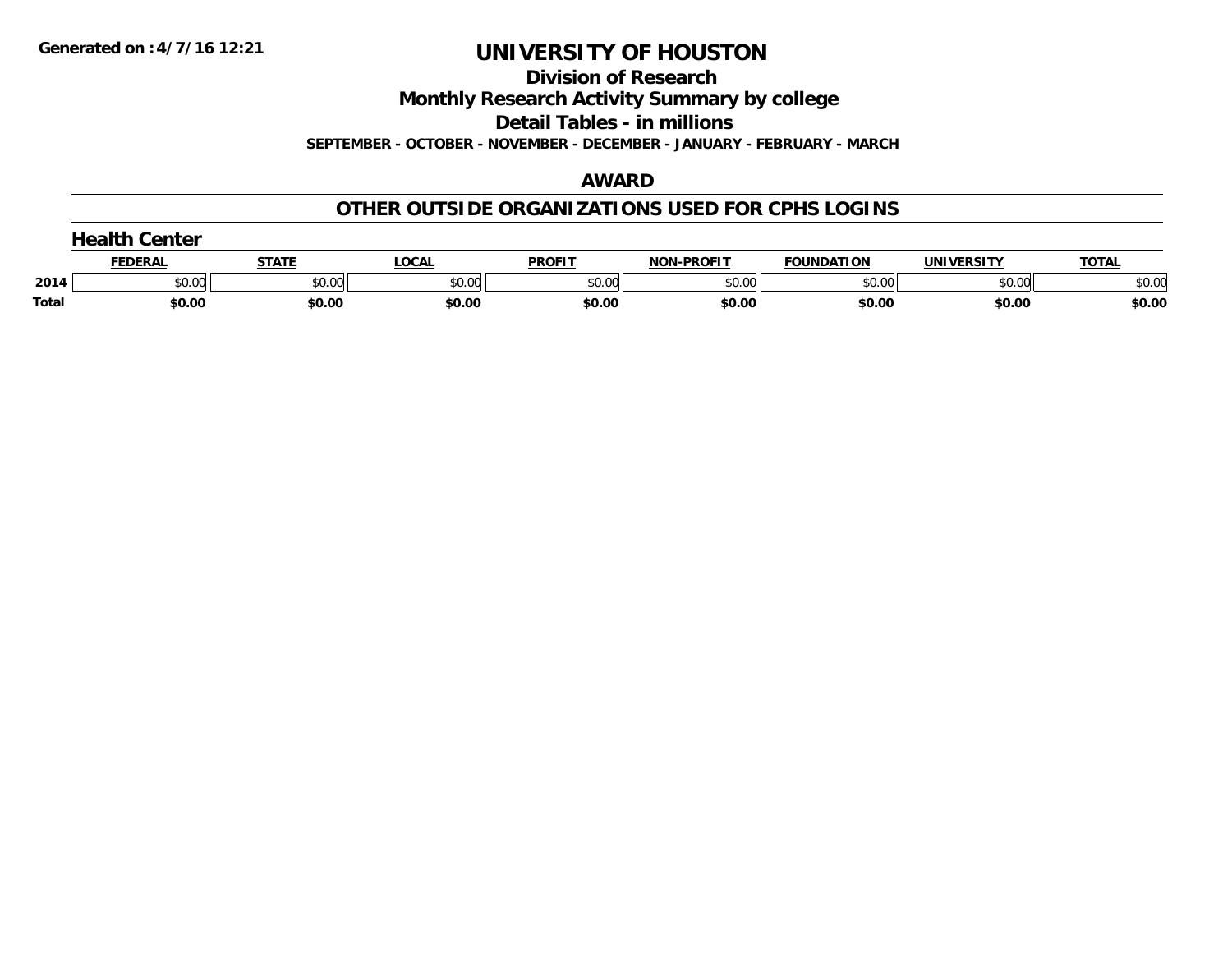### **Division of ResearchMonthly Research Activity Summary by college Detail Tables - in millions SEPTEMBER - OCTOBER - NOVEMBER - DECEMBER - JANUARY - FEBRUARY - MARCH**

#### **AWARD**

#### **PRESIDENT**

#### **Office of the President**

|       | <b>FEDERAL</b> | <u>STATE</u> | <b>LOCAL</b> | <b>PROFIT</b> | <b>NON-PROFIT</b> | <b>FOUNDATION</b> | <b>UNIVERSITY</b> | <u>TOTAL</u> |
|-------|----------------|--------------|--------------|---------------|-------------------|-------------------|-------------------|--------------|
| 2014  | \$0.00         | \$0.00       | \$0.00       | \$0.00        | \$0.00            | \$0.00            | \$0.00            | \$0.00       |
| 2015  | \$0.00         | \$0.00       | \$0.00       | \$0.00        | \$0.00            | \$0.00            | \$0.00            | \$0.00       |
| 2016  | \$0.00         | \$0.00       | \$0.00       | \$0.00        | \$0.00            | \$0.00            | \$0.00            | \$0.00       |
| Total | \$0.00         | \$0.00       | \$0.00       | \$0.00        | \$0.00            | \$0.00            | \$0.00            | \$0.00       |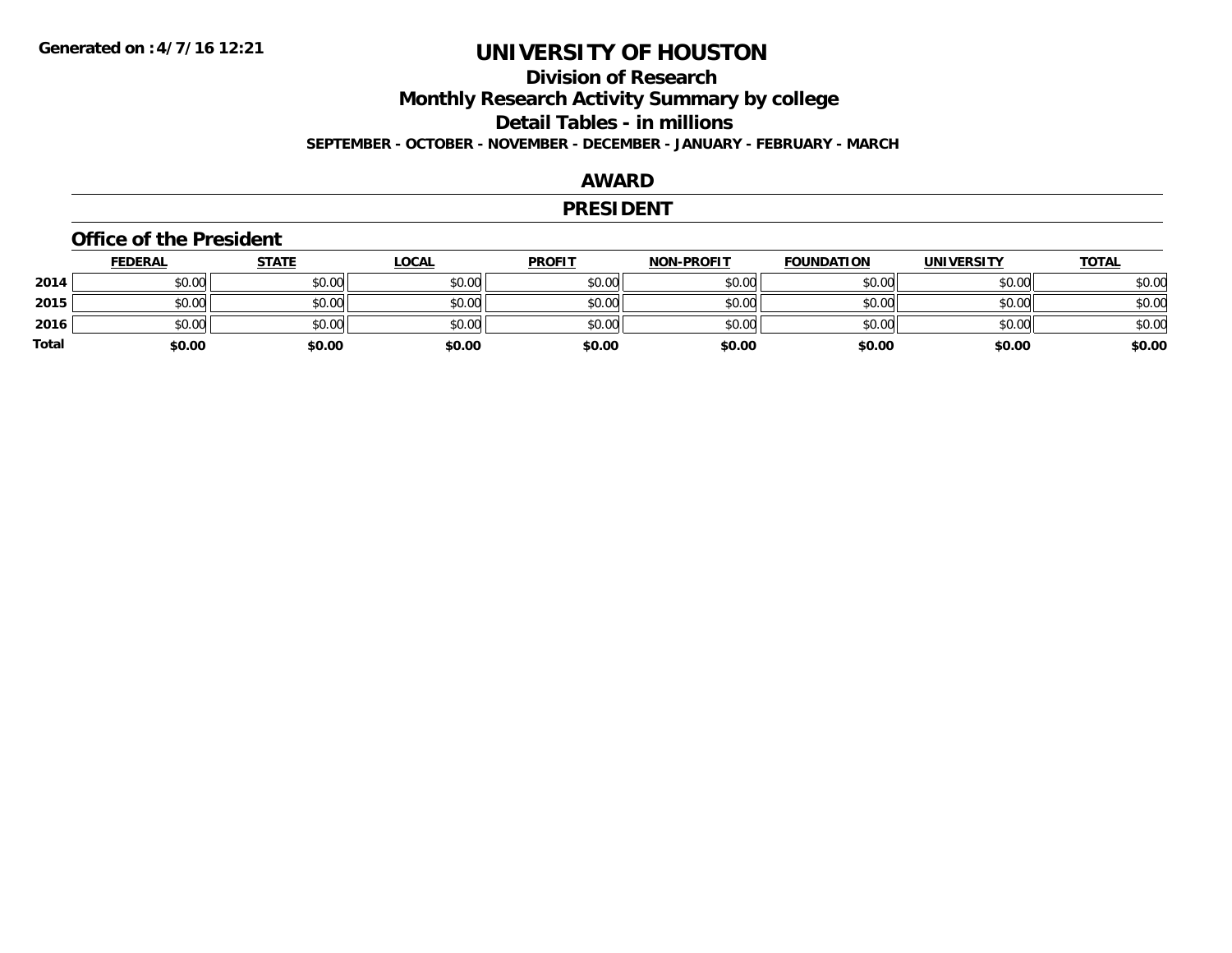**Division of Research**

**Monthly Research Activity Summary by college**

**Detail Tables - in millions**

**SEPTEMBER - OCTOBER - NOVEMBER - DECEMBER - JANUARY - FEBRUARY - MARCH**

### **AWARD**

### **SCHOOL OF NURSING**

#### **Dean, School of Nursing**

|              | <b>EDERAL</b> | <b>STATE</b>  | <b>OCAL</b>            | <b>PROFIT</b> | -PROFIT<br>NON- | <b>FOUNDATION</b> | <b>UNIVERSITY</b>                      | TOTA.   |
|--------------|---------------|---------------|------------------------|---------------|-----------------|-------------------|----------------------------------------|---------|
| 2016         | 0.00<br>JU.UU | 0.00<br>JU.UU | $\sim$ $\sim$<br>JU.UL | \$0.00        | 0000<br>vu.uu   |                   | $\mathfrak{g}$ $\mathfrak{g}$<br>pu.uu | $\sim$  |
| <b>Total</b> | \$0.00        | \$0.00        | \$0.00                 | \$0.00        | \$0.00          | 404.00            | \$0.00                                 | .404.0C |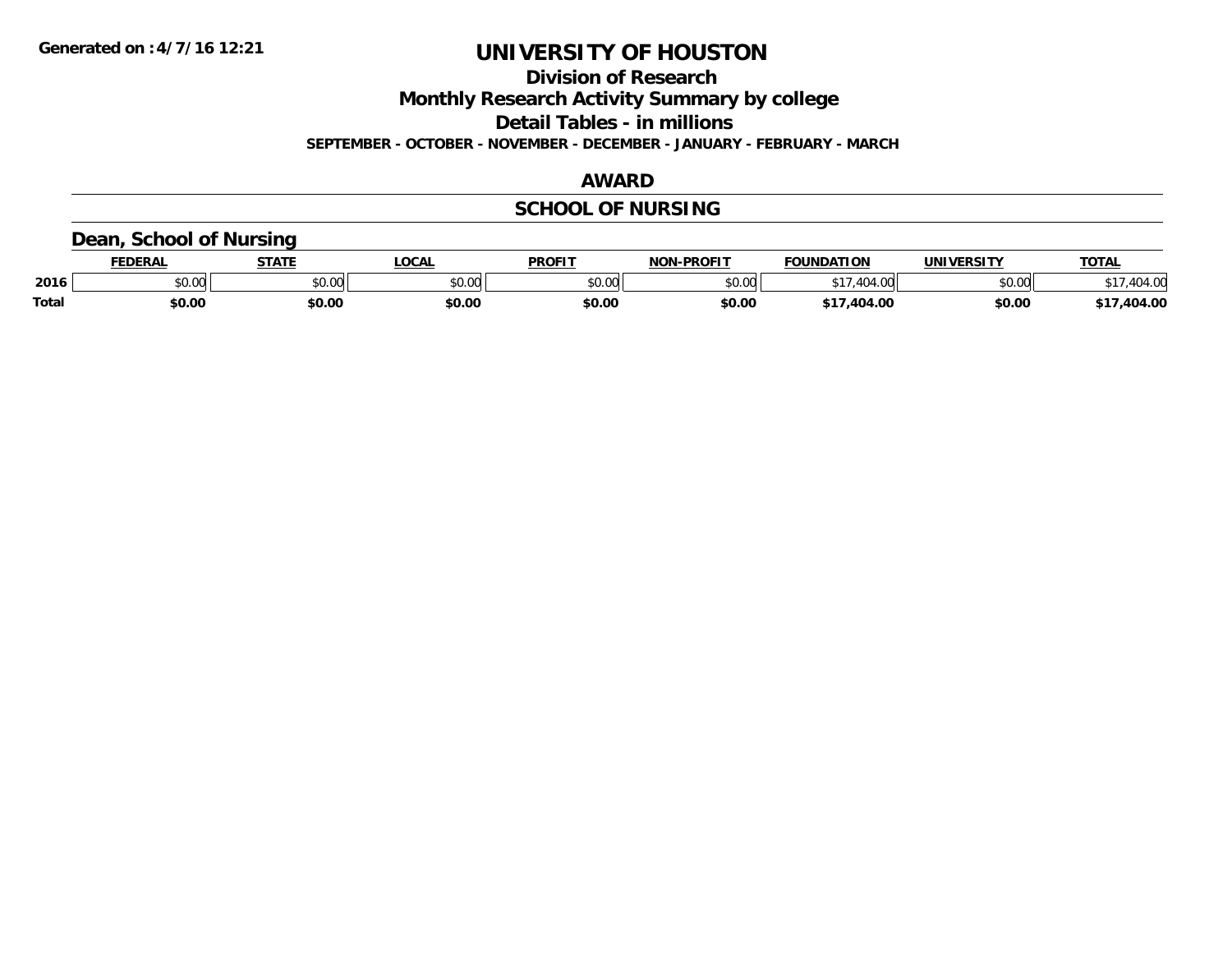## **Division of Research**

**Monthly Research Activity Summary by college**

**Detail Tables - in millions**

**SEPTEMBER - OCTOBER - NOVEMBER - DECEMBER - JANUARY - FEBRUARY - MARCH**

### **AWARD**

#### **SENIOR V.P. FOR ACADEMIC AFFAIRS AND PROVOST**

|      | <b>Challenger Program</b>                           |              |              |               |                   |                   |                   |              |
|------|-----------------------------------------------------|--------------|--------------|---------------|-------------------|-------------------|-------------------|--------------|
|      | <b>FEDERAL</b>                                      | <b>STATE</b> | <b>LOCAL</b> | <b>PROFIT</b> | NON-PROFIT        | <b>FOUNDATION</b> | <b>UNIVERSITY</b> | <b>TOTAL</b> |
| 2012 | \$0.00                                              | \$0.00       | \$0.00       | \$0.00        | \$0.00            | \$0.00            | \$0.00            | \$0.00       |
| 2013 | \$0.00                                              | \$0.00       | \$0.00       | \$0.00        | \$0.00            | \$0.00            | \$0.00            | \$0.00       |
| 2014 | \$0.00                                              | \$0.00       | \$0.00       | \$0.00        | \$0.00            | \$0.00            | \$0.00            | \$0.00       |
| 2015 | \$0.00                                              | \$0.00       | \$0.00       | \$0.00        | \$0.00            | \$0.00            | \$0.00            | \$0.00       |
|      | <b>Learning Support Services</b>                    |              |              |               |                   |                   |                   |              |
|      | <b>FEDERAL</b>                                      | <b>STATE</b> | <b>LOCAL</b> | <b>PROFIT</b> | <b>NON-PROFIT</b> | <b>FOUNDATION</b> | <b>UNIVERSITY</b> | <b>TOTAL</b> |
| 2012 | \$0.00                                              | \$0.00       | \$0.00       | \$0.00        | \$0.00            | \$0.00            | \$0.00            | \$0.00       |
|      | <b>Pre-Health Advising</b>                          |              |              |               |                   |                   |                   |              |
|      | <b>FEDERAL</b>                                      | <b>STATE</b> | <b>LOCAL</b> | <b>PROFIT</b> | <b>NON-PROFIT</b> | <b>FOUNDATION</b> | <b>UNIVERSITY</b> | <b>TOTAL</b> |
| 2015 | \$0.00                                              | \$0.00       | \$0.00       | \$0.00        | \$0.00            | \$0.00            | \$0.00            | \$0.00       |
|      | <b>Senior V.P. for Academic Affairs and Provost</b> |              |              |               |                   |                   |                   |              |
|      | <b>FEDERAL</b>                                      | <b>STATE</b> | <b>LOCAL</b> | <b>PROFIT</b> | <b>NON-PROFIT</b> | <b>FOUNDATION</b> | <b>UNIVERSITY</b> | <b>TOTAL</b> |
| 2012 | \$0.00                                              | \$0.00       | \$0.00       | \$75,000.00   | \$0.00            | \$0.00            | \$0.00            | \$75,000.00  |
| 2013 | \$0.00                                              | \$0.00       | \$0.00       | \$0.00        | \$0.00            | \$0.00            | \$0.00            | \$0.00       |
|      | <b>Student Support Services</b>                     |              |              |               |                   |                   |                   |              |
|      | <b>FEDERAL</b>                                      | <b>STATE</b> | <b>LOCAL</b> | <b>PROFIT</b> | <b>NON-PROFIT</b> | <b>FOUNDATION</b> | <b>UNIVERSITY</b> | <b>TOTAL</b> |
| 2014 | \$0.00                                              | \$0.00       | \$0.00       | \$0.00        | \$0.00            | \$0.00            | \$0.00            | \$0.00       |
|      | <b>UH Energy</b>                                    |              |              |               |                   |                   |                   |              |
|      | <b>FEDERAL</b>                                      | <b>STATE</b> | <b>LOCAL</b> | <b>PROFIT</b> | <b>NON-PROFIT</b> | <b>FOUNDATION</b> | <b>UNIVERSITY</b> | <b>TOTAL</b> |
| 2015 | \$0.00                                              | \$0.00       | \$0.00       | \$0.00        | \$0.00            | \$0.00            | \$0.00            | \$0.00       |
| 2016 | \$0.00                                              | \$0.00       | \$0.00       | \$0.00        | \$0.00            | \$0.00            | \$0.00            | \$0.00       |
|      | <b>Undergraduate Scholars</b>                       |              |              |               |                   |                   |                   |              |
|      | <b>FEDERAL</b>                                      | <b>STATE</b> | <b>LOCAL</b> | <b>PROFIT</b> | <b>NON-PROFIT</b> | <b>FOUNDATION</b> | <b>UNIVERSITY</b> | <b>TOTAL</b> |
| 2012 | \$0.00                                              | \$19,051.00  | \$0.00       | \$0.00        | \$0.00            | \$0.00            | \$0.00            | \$19,051.00  |
| 2013 | \$0.00                                              | \$19,050.00  | \$0.00       | \$0.00        | \$0.00            | \$0.00            | \$0.00            | \$19,050.00  |
| 2014 | \$0.00                                              | \$20,330.00  | \$0.00       | \$0.00        | \$0.00            | \$0.00            | \$0.00            | \$20,330.00  |
|      | <b>Undergraduate Student Success</b>                |              |              |               |                   |                   |                   |              |
|      | <b>FEDERAL</b>                                      | <b>STATE</b> | <b>LOCAL</b> | <b>PROFIT</b> | <b>NON-PROFIT</b> | <b>FOUNDATION</b> | <b>UNIVERSITY</b> | <b>TOTAL</b> |
| 2013 | \$0.00                                              | \$130,000.00 | \$0.00       | \$0.00        | \$0.00            | \$0.00            | \$0.00            | \$130,000.00 |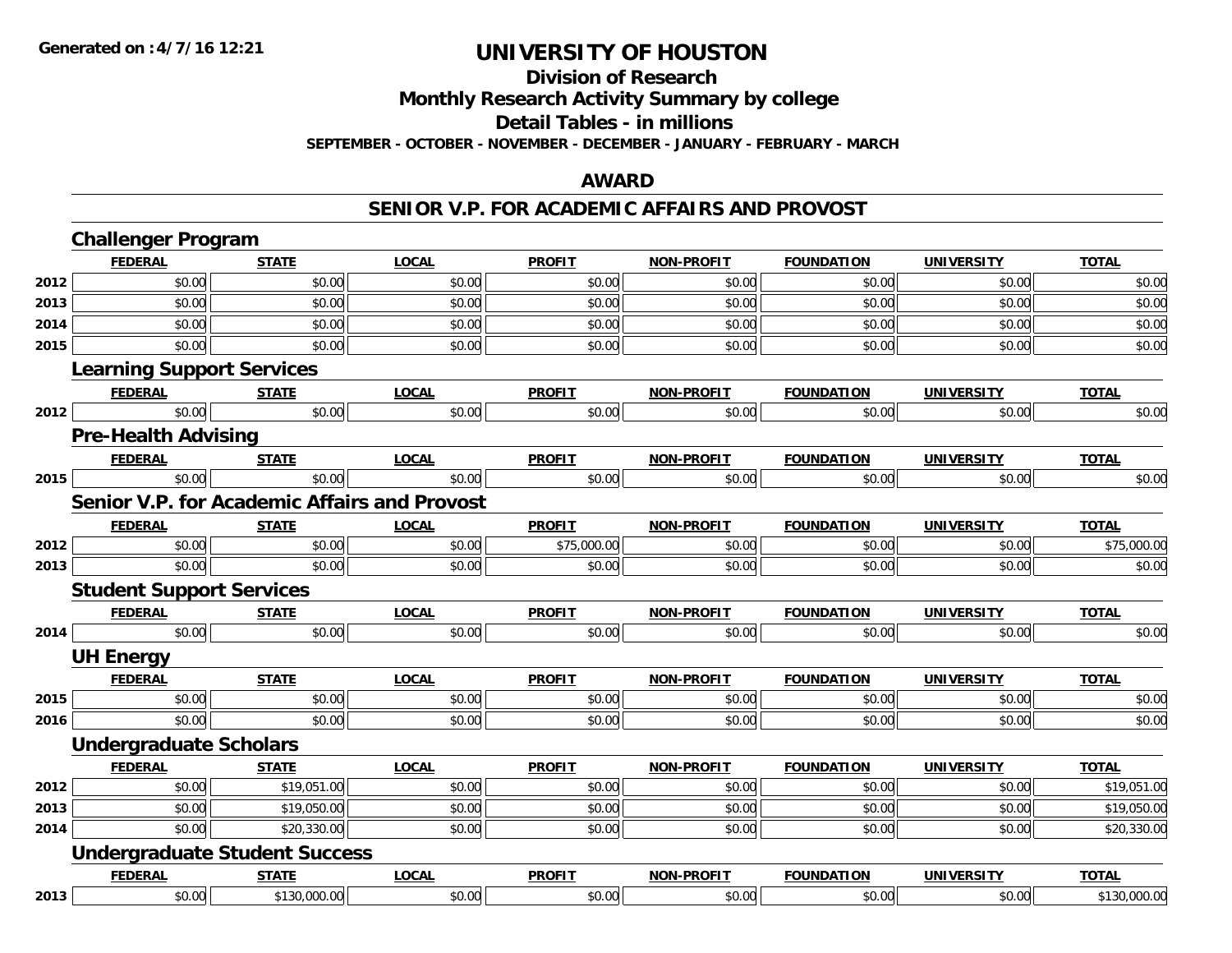## **Division of Research**

**Monthly Research Activity Summary by college**

**Detail Tables - in millions**

**SEPTEMBER - OCTOBER - NOVEMBER - DECEMBER - JANUARY - FEBRUARY - MARCH**

### **AWARD**

#### **SENIOR V.P. FOR ACADEMIC AFFAIRS AND PROVOST**

### **Undergraduate Student Success**

|      | <u>FEDERAL</u> | <b>STATE</b>      | <u>_OCAL</u>  | <b>PROFIT</b> | <b>NON-PROFIT</b> | <b>FOUNDATION</b> | UNIVERSITY<br>ERƏL | <b>TOTAL</b>        |
|------|----------------|-------------------|---------------|---------------|-------------------|-------------------|--------------------|---------------------|
| 2014 | \$0.00         | ,000.00<br>$*10.$ | 0000<br>DU.UU | \$0.00        | \$0.00            | \$0.00            | \$0.00             | \$10,000.00         |
| 2015 | \$0.00         | \$0.00            | \$0.00        | \$0.00        | \$0.00            | \$0.00            | \$0.00             | \$0.00              |
| 2016 | \$0.00         | \$9,759.30        | \$0.00        | \$0.00        | \$0.00            | \$0.00            | \$0.00             | 750 30<br>Y, 159.30 |

### **Undergraduate Student Success Center**

|       | <b>FEDERAL</b> | <b>STATE</b> | <b>LOCAL</b> | <b>PROFIT</b> | <b>NON-PROFIT</b> | <b>FOUNDATION</b> | <b>UNIVERSITY</b> | <b>TOTAL</b>   |
|-------|----------------|--------------|--------------|---------------|-------------------|-------------------|-------------------|----------------|
| 2012  | \$301,376.00   | \$130,000.00 | \$0.00       | \$0.00        | \$77,158.00       | \$0.00            | \$0.00            | \$508,534.00   |
| 2013  | \$378,534.00   | \$134,767.00 | \$0.00       | \$0.00        | \$0.00            | \$0.00            | \$0.00            | \$513,301.00   |
| 2014  | \$364,114.00   | \$134,767.00 | \$0.00       | \$0.00        | \$0.00            | \$0.00            | \$0.00            | \$498,881.00   |
| 2015  | \$301,376.00   | \$137,767.00 | \$0.00       | \$0.00        | \$78,500.00       | \$0.00            | \$0.00            | \$517,643.00   |
| 2016  | \$0.00         | \$137,767.00 | \$0.00       | \$0.00        | \$0.00            | \$0.00            | \$0.00            | \$137,767.00   |
| Total | \$1,345,400.00 | \$883,258.30 | \$0.00       | \$75,000.00   | \$155,658.00      | \$0.00            | \$0.00            | \$2,459,316.30 |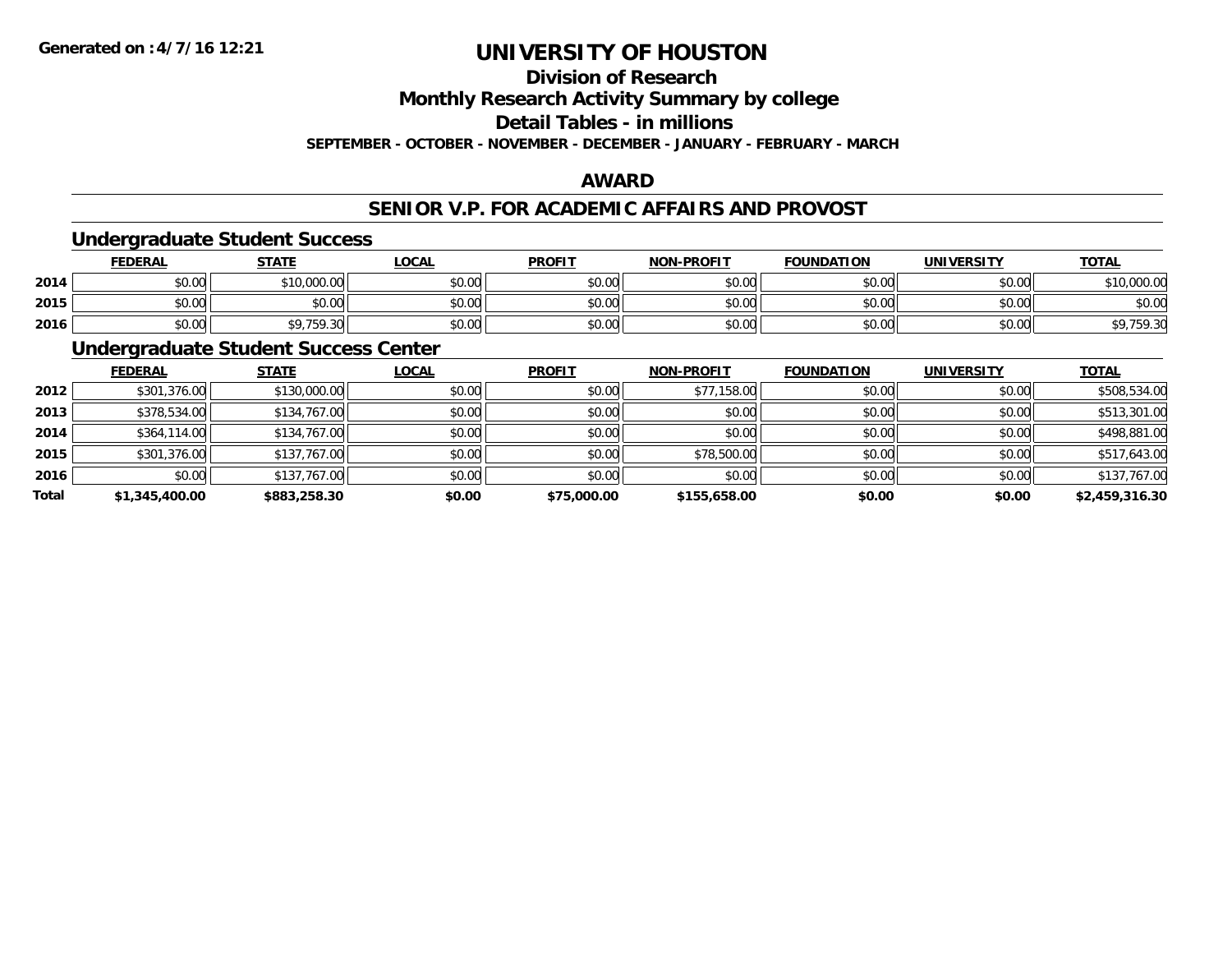## **Division of Research**

**Monthly Research Activity Summary by college**

**Detail Tables - in millions**

**SEPTEMBER - OCTOBER - NOVEMBER - DECEMBER - JANUARY - FEBRUARY - MARCH**

#### **AWARD**

## **UH LAW CENTER**

|              | Dean, Law      |                |              |               |                   |                   |                   |                |
|--------------|----------------|----------------|--------------|---------------|-------------------|-------------------|-------------------|----------------|
|              | <b>FEDERAL</b> | <b>STATE</b>   | <b>LOCAL</b> | <b>PROFIT</b> | <b>NON-PROFIT</b> | <b>FOUNDATION</b> | <b>UNIVERSITY</b> | <b>TOTAL</b>   |
| 2013         | \$0.00         | \$0.00         | \$0.00       | \$0.00        | \$0.00            | \$0.00            | \$0.00            | \$0.00         |
| 2016         | \$0.00         | \$228,000.00   | \$0.00       | \$0.00        | \$0.00            | \$0.00            | \$0.00            | \$228,000.00   |
|              | Law-UH         |                |              |               |                   |                   |                   |                |
|              | <b>FEDERAL</b> | <b>STATE</b>   | <b>LOCAL</b> | <b>PROFIT</b> | <b>NON-PROFIT</b> | <b>FOUNDATION</b> | <b>UNIVERSITY</b> | <b>TOTAL</b>   |
| 2012         | \$2,942.90     | \$160,000.00   | \$0.00       | \$0.00        | \$0.00            | \$0.00            | \$0.00            | \$162,942.90   |
| 2013         | \$110,000.00   | \$114,000.00   | \$0.00       | \$0.00        | \$0.00            | \$0.00            | \$0.00            | \$224,000.00   |
| 2014         | \$28,145.65    | \$314,000.00   | \$0.00       | \$0.00        | \$0.00            | \$0.00            | \$0.00            | \$342,145.65   |
| 2015         | \$40,525.00    | \$114,000.00   | \$0.00       | \$0.00        | \$0.00            | \$0.00            | \$0.00            | \$154,525.00   |
| 2016         | \$13,379.00    | \$100,000.00   | \$0.00       | \$0.00        | \$0.00            | \$0.00            | \$0.00            | \$113,379.00   |
| <b>Total</b> | \$194,992.55   | \$1,030,000.00 | \$0.00       | \$0.00        | \$0.00            | \$0.00            | \$0.00            | \$1,224,992.55 |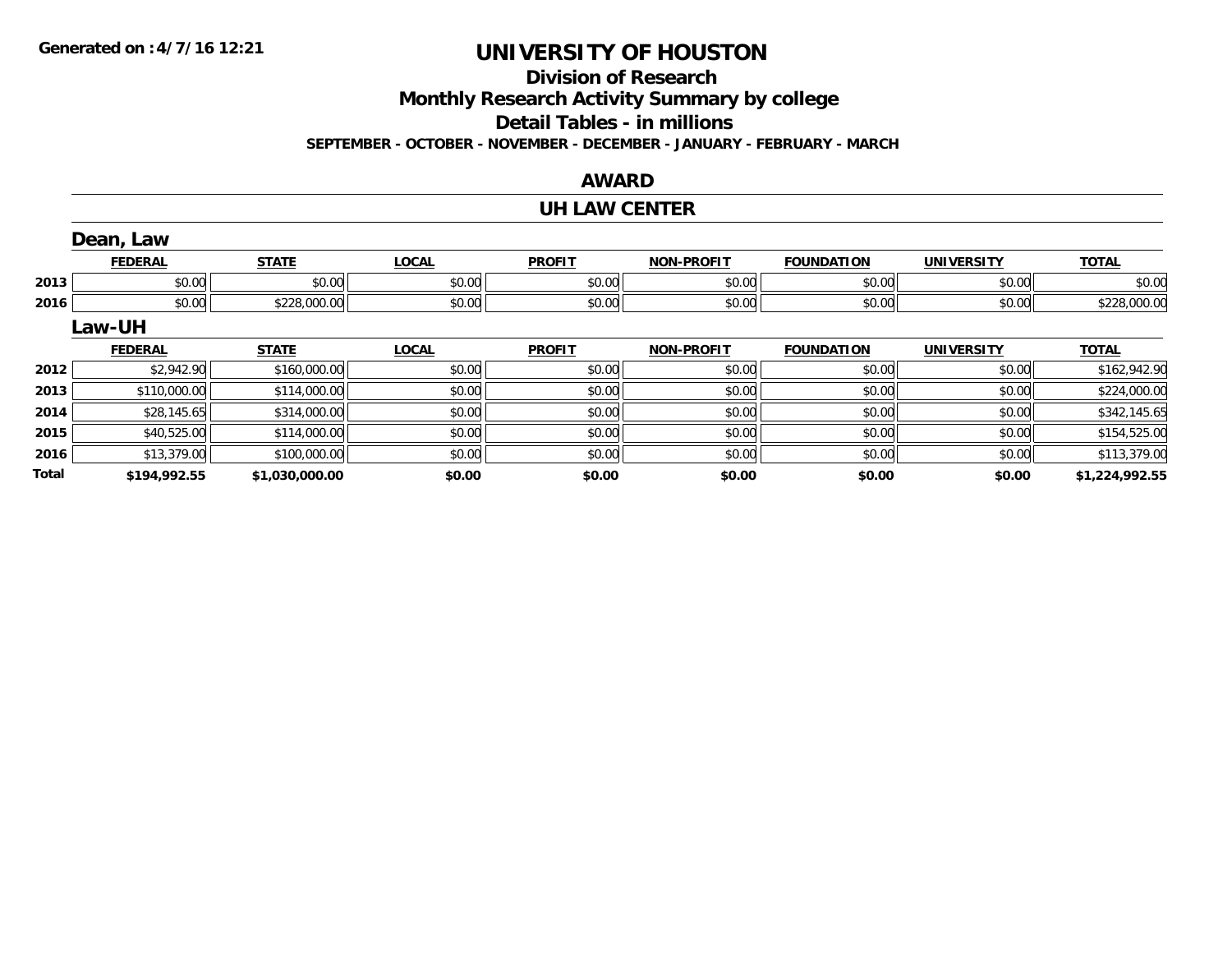### **Division of Research**

**Monthly Research Activity Summary by college**

**Detail Tables - in millions**

**SEPTEMBER - OCTOBER - NOVEMBER - DECEMBER - JANUARY - FEBRUARY - MARCH**

#### **AWARD**

#### **UKNOWN COLLEGE**

#### **Unknown Department**

|       | <b>FEDERAL</b> | <b>STATE</b>                             | LOCAL  | <b>PROFIT</b> | NON-PROFIT        | <b>FOUNDATION</b> | <b>UNIVERSITY</b> | <b>TOTAL</b> |
|-------|----------------|------------------------------------------|--------|---------------|-------------------|-------------------|-------------------|--------------|
| 2016  | \$0.00         | \$0.00                                   | \$0.00 | \$0.00        | \$0.00            | \$0.00            | \$0.00            | \$0.00       |
|       |                | Wrong Department - Please Dont Select It |        |               |                   |                   |                   |              |
|       | <b>FEDERAL</b> | <b>STATE</b>                             | LOCAL  | <b>PROFIT</b> | <b>NON-PROFIT</b> | <b>FOUNDATION</b> | <b>UNIVERSITY</b> | <b>TOTAL</b> |
| 2013  | \$15,730.00    | \$0.00                                   | \$0.00 | \$0.00        | \$0.00            | \$0.00            | \$0.00            | \$15,730.00  |
| 2014  | \$0.00         | \$0.00                                   | \$0.00 | \$0.00        | \$0.00            | \$0.00            | \$0.00            | \$0.00       |
| 2015  | \$0.00         | \$0.00                                   | \$0.00 | \$0.00        | \$0.00            | \$0.00            | \$0.00            | \$0.00       |
| Total | \$15,730.00    | \$0.00                                   | \$0.00 | \$0.00        | \$0.00            | \$0.00            | \$0.00            | \$15,730.00  |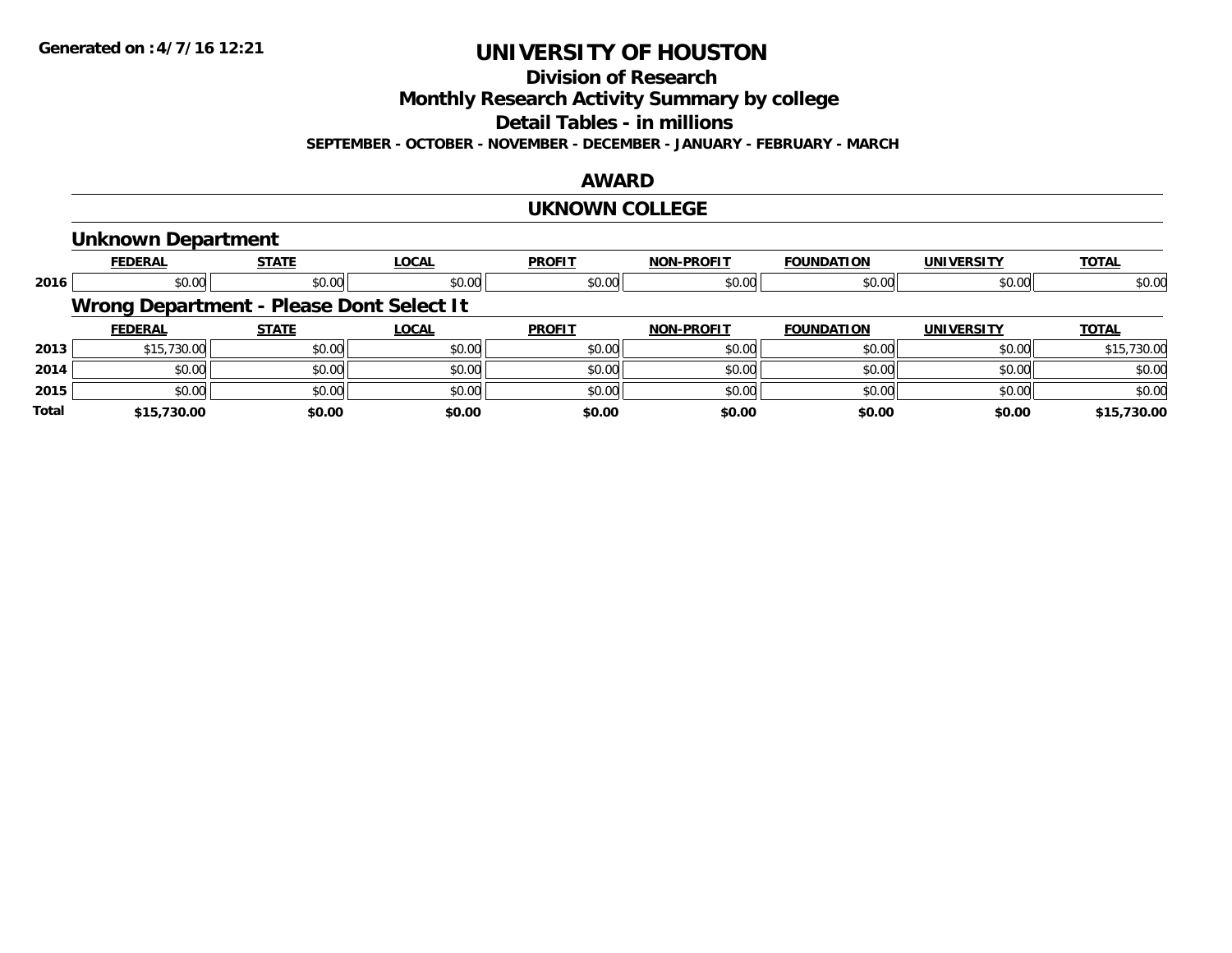#### **Division of Research**

**Monthly Research Activity Summary by college**

**Detail Tables - in millions**

**SEPTEMBER - OCTOBER - NOVEMBER - DECEMBER - JANUARY - FEBRUARY - MARCH**

#### **AWARD**

## **VICE PRESIDENT FOR ADMINISTRATION**

|       | <b>KUHF - Radio</b>         |              |              |               |                   |                   |                   |                |
|-------|-----------------------------|--------------|--------------|---------------|-------------------|-------------------|-------------------|----------------|
|       | <b>FEDERAL</b>              | <b>STATE</b> | <b>LOCAL</b> | <b>PROFIT</b> | <b>NON-PROFIT</b> | <b>FOUNDATION</b> | <b>UNIVERSITY</b> | <b>TOTAL</b>   |
| 2012  | \$0.00                      | \$0.00       | \$0.00       | \$0.00        | \$2,266,596.00    | \$0.00            | \$0.00            | \$2,266,596.00 |
| 2013  | \$0.00                      | \$0.00       | \$0.00       | \$0.00        | \$2,044,710.00    | \$0.00            | \$0.00            | \$2,044,710.00 |
| 2014  | \$148,489.00                | \$0.00       | \$0.00       | \$0.00        | \$2,147,867.00    | \$0.00            | \$0.00            | \$2,296,356.00 |
| 2016  | \$0.00                      | \$0.00       | \$0.00       | \$0.00        | \$2,338,322.00    | \$0.00            | \$0.00            | \$2,338,322.00 |
|       | <b>KUHT-TV</b>              |              |              |               |                   |                   |                   |                |
|       | <b>FEDERAL</b>              | <b>STATE</b> | <b>LOCAL</b> | <b>PROFIT</b> | <b>NON-PROFIT</b> | <b>FOUNDATION</b> | <b>UNIVERSITY</b> | <b>TOTAL</b>   |
| 2012  | \$0.00                      | \$0.00       | \$0.00       | \$0.00        | \$14,132.00       | \$0.00            | \$0.00            | \$14,132.00    |
|       | <b>Physical Plant</b>       |              |              |               |                   |                   |                   |                |
|       | <b>FEDERAL</b>              | <b>STATE</b> | <b>LOCAL</b> | <b>PROFIT</b> | <b>NON-PROFIT</b> | <b>FOUNDATION</b> | <b>UNIVERSITY</b> | <b>TOTAL</b>   |
| 2013  | \$0.00                      | \$0.00       | \$0.00       | \$0.00        | \$0.00            | \$0.00            | \$0.00            | \$0.00         |
|       | <b>UH Police Department</b> |              |              |               |                   |                   |                   |                |
|       | <b>FEDERAL</b>              | <b>STATE</b> | <b>LOCAL</b> | <b>PROFIT</b> | <b>NON-PROFIT</b> | <b>FOUNDATION</b> | <b>UNIVERSITY</b> | <b>TOTAL</b>   |
| 2014  | \$3,000.00                  | \$0.00       | \$0.00       | \$0.00        | \$0.00            | \$0.00            | \$0.00            | \$3,000.00     |
| 2016  | \$3,000.00                  | \$0.00       | \$0.00       | \$0.00        | \$0.00            | \$0.00            | \$0.00            | \$3,000.00     |
| Total | \$154,489.00                | \$0.00       | \$0.00       | \$0.00        | \$8,811,627.00    | \$0.00            | \$0.00            | \$8,966,116.00 |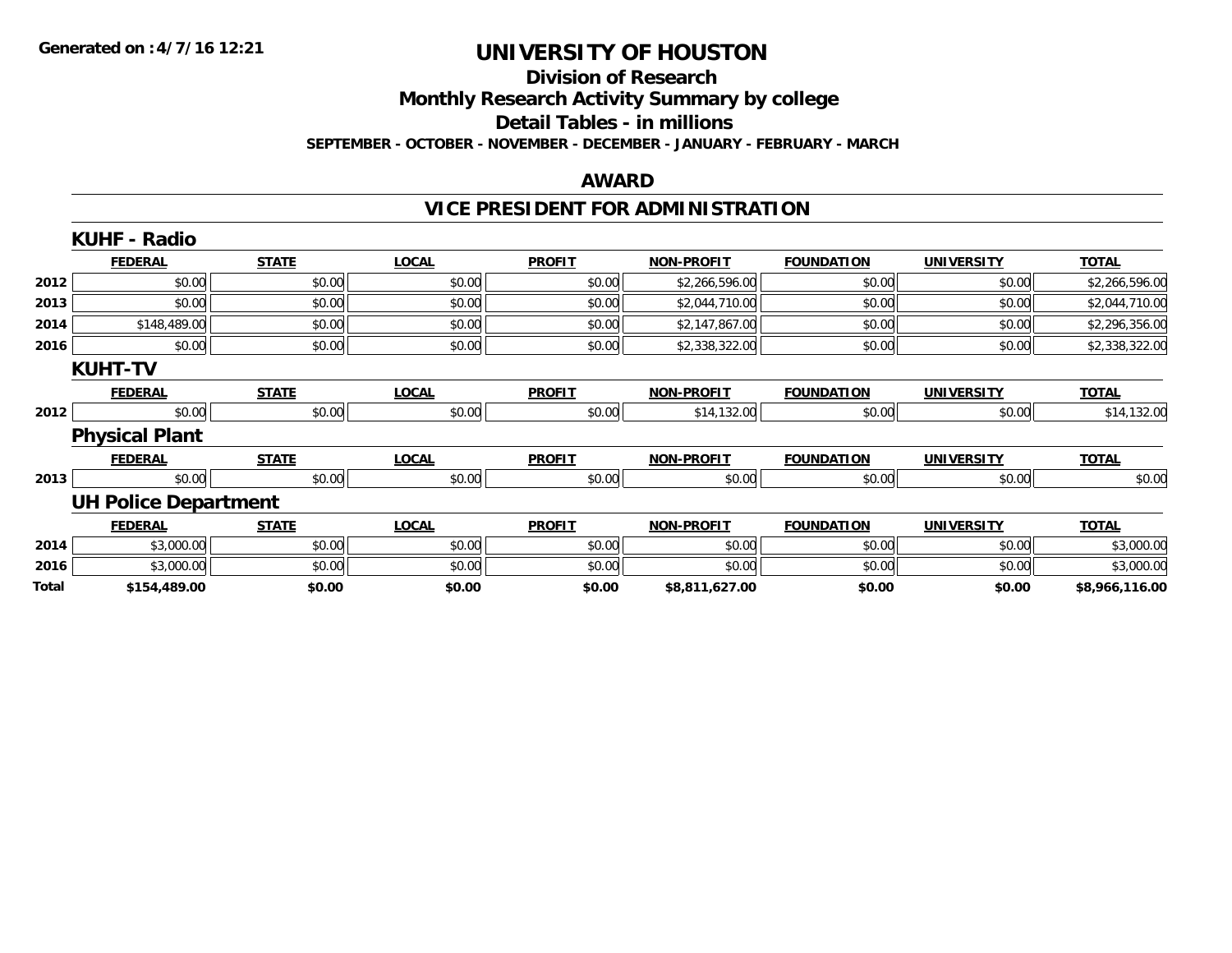## **Division of Research**

**Monthly Research Activity Summary by college**

**Detail Tables - in millions**

**SEPTEMBER - OCTOBER - NOVEMBER - DECEMBER - JANUARY - FEBRUARY - MARCH**

#### **AWARD**

#### **VICE PRESIDENT FOR STUDENT AFFAIRS**

#### **Childrens Learning Centers**

|      | <b>FEDERAL</b> | <b>STATE</b> | <u>LOCAL</u> | <b>PROFIT</b> | <b>NON-PROFIT</b> | <b>FOUNDATION</b> | <b>UNIVERSITY</b> | <b>TOTAL</b> |
|------|----------------|--------------|--------------|---------------|-------------------|-------------------|-------------------|--------------|
| 2013 | \$15,000.00    | \$0.00       | \$0.00       | \$0.00        | \$0.00            | \$0.00            | \$0.00            | \$15,000.00  |
| 2014 | \$235,891.00   | \$0.00       | \$0.00       | \$0.00        | \$0.00            | \$0.00            | \$0.00            | \$235,891.00 |
| 2015 | \$375,000.00   | \$0.00       | \$0.00       | \$0.00        | \$0.00            | \$0.00            | \$0.00            | \$375,000.00 |
| 2016 | \$375,000.00   | \$0.00       | \$0.00       | \$0.00        | \$0.00            | \$0.00            | \$0.00            | \$375,000.00 |

#### **Vice President, Student Affairs**

|              | <b>FEDERAL</b>      | STATE  | _OCAL  | <b>PROFIT</b> | <b>NON-PROFIT</b> | <b>FOUNDATION</b> | UNIVERSITY | <b>TOTAL</b>   |
|--------------|---------------------|--------|--------|---------------|-------------------|-------------------|------------|----------------|
| 2013         | \$235,891.<br>11.OO | \$0.00 | \$0.00 | \$0.00        | \$0.00            | \$0.00            | \$0.00     | \$235,891.00   |
| 2014         | \$0.00              | \$0.00 | \$0.00 | \$0.00        | \$0.00            | \$10,000.00       | \$0.00     | \$10,000.00    |
| <b>Total</b> | \$1,236,782.00      | \$0.00 | \$0.00 | \$0.00        | \$0.00            | \$10,000.00       | \$0.00     | \$1,246,782.00 |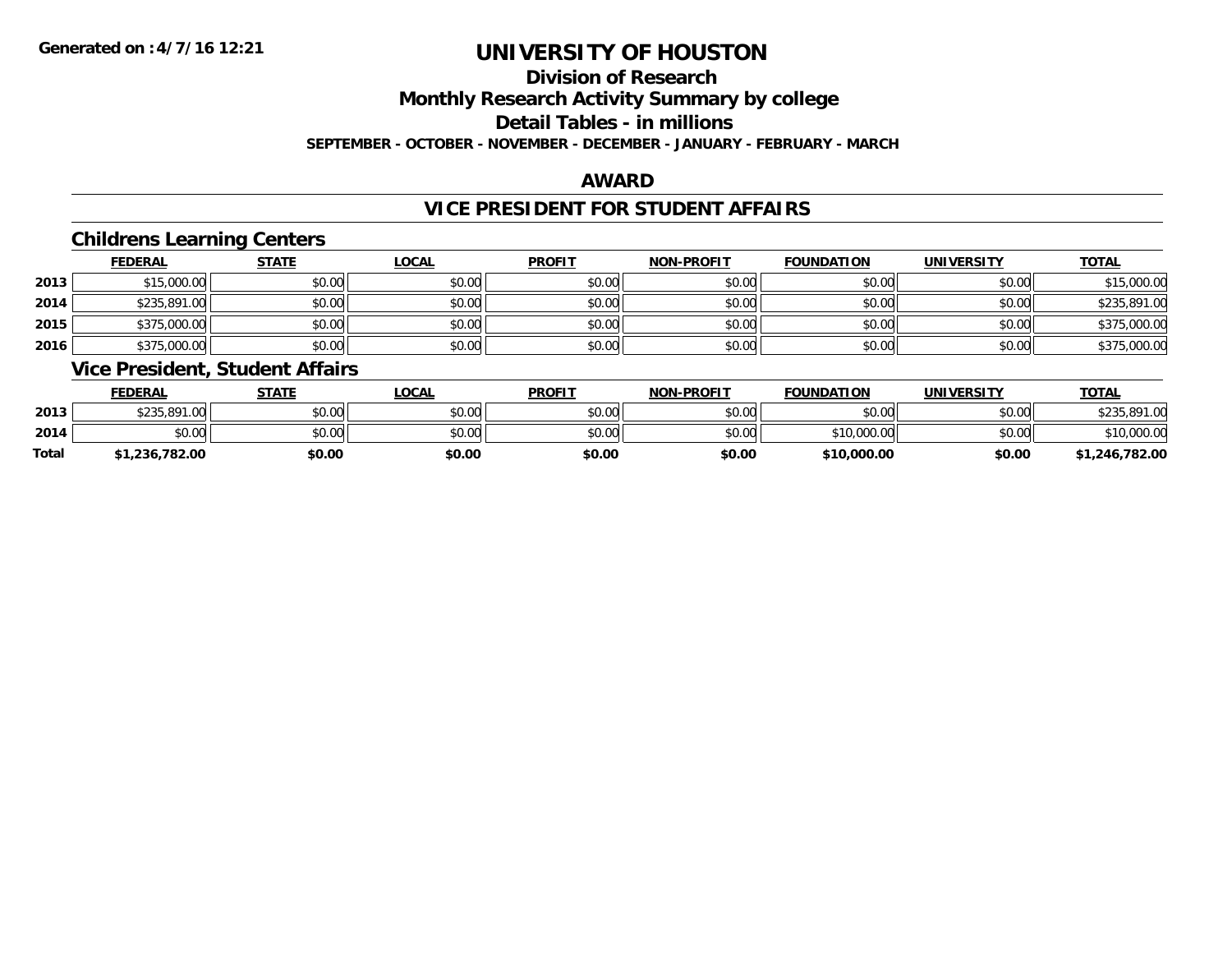#### **Division of Research**

**Monthly Research Activity Summary by college**

**Detail Tables - in millions**

**SEPTEMBER - OCTOBER - NOVEMBER - DECEMBER - JANUARY - FEBRUARY - MARCH**

### **TOTAL EXPENDITURE**

#### **C.T. BAUER COLLEGE OF BUSINESS**

|      | <b>Accountancy &amp; Taxation</b> |                                          |              |               |                   |                   |                   |              |
|------|-----------------------------------|------------------------------------------|--------------|---------------|-------------------|-------------------|-------------------|--------------|
|      | <b>FEDERAL</b>                    | <b>STATE</b>                             | <b>LOCAL</b> | <b>PROFIT</b> | <b>NON-PROFIT</b> | <b>FOUNDATION</b> | <b>UNIVERSITY</b> | <b>TOTAL</b> |
| 2014 | \$0.00                            | \$0.00                                   | \$0.00       | \$0.00        | \$0.00            | \$0.00            | \$0.00            | \$0.00       |
| 2015 | \$0.00                            | \$0.00                                   | \$0.00       | \$0.00        | \$0.00            | (\$1,049.59)      | \$0.00            | (\$1,049.59) |
| 2016 | \$0.00                            | \$0.00                                   | \$0.00       | \$0.00        | \$0.00            | \$0.00            | \$0.00            | \$0.00       |
|      |                                   | Dean, Business Administration            |              |               |                   |                   |                   |              |
|      | <b>FEDERAL</b>                    | <b>STATE</b>                             | <b>LOCAL</b> | <b>PROFIT</b> | <b>NON-PROFIT</b> | <b>FOUNDATION</b> | <b>UNIVERSITY</b> | <b>TOTAL</b> |
| 2012 | \$0.00                            | \$0.00                                   | \$0.00       | \$0.00        | \$0.00            | \$0.00            | \$0.00            | \$0.00       |
| 2014 | \$0.00                            | \$0.00                                   | \$0.00       | \$0.00        | \$0.00            | \$0.00            | \$0.00            | \$0.00       |
| 2015 | \$0.00                            | \$203,220.49                             | \$0.00       | \$0.00        | \$0.00            | \$0.00            | \$0.00            | \$203,220.49 |
| 2016 | \$0.00                            | \$17,425.00                              | \$0.00       | \$0.00        | \$0.00            | \$0.00            | \$0.00            | \$17,425.00  |
|      |                                   | <b>Decision and Information Sciences</b> |              |               |                   |                   |                   |              |
|      | <b>FEDERAL</b>                    | <b>STATE</b>                             | <b>LOCAL</b> | <b>PROFIT</b> | <b>NON-PROFIT</b> | <b>FOUNDATION</b> | <b>UNIVERSITY</b> | <b>TOTAL</b> |
| 2015 | \$0.00                            | \$0.00                                   | \$0.00       | \$0.00        | \$0.00            | \$0.00            | \$0.00            | \$0.00       |
|      | <b>Finance</b>                    |                                          |              |               |                   |                   |                   |              |
|      | <b>FEDERAL</b>                    | <b>STATE</b>                             | <b>LOCAL</b> | <b>PROFIT</b> | <b>NON-PROFIT</b> | <b>FOUNDATION</b> | <b>UNIVERSITY</b> | <b>TOTAL</b> |
| 2012 | \$42,107.04                       | \$0.00                                   | \$0.00       | \$0.00        | \$0.00            | \$0.00            | \$0.00            | \$42,107.04  |
| 2013 | \$0.00                            | \$0.00                                   | \$0.00       | \$0.00        | \$0.00            | \$0.00            | \$0.00            | \$0.00       |
| 2014 | \$0.00                            | \$0.00                                   | \$0.00       | \$0.00        | \$0.00            | \$0.00            | \$0.00            | \$0.00       |
| 2015 | \$0.00                            | \$0.00                                   | \$0.00       | \$0.00        | \$0.00            | \$0.00            | \$0.00            | \$0.00       |
| 2016 | \$0.00                            | \$0.00                                   | \$0.00       | \$0.00        | \$0.00            | \$0.00            | \$0.00            | \$0.00       |
|      | Management                        |                                          |              |               |                   |                   |                   |              |
|      | <b>FEDERAL</b>                    | <b>STATE</b>                             | <b>LOCAL</b> | <b>PROFIT</b> | <b>NON-PROFIT</b> | <b>FOUNDATION</b> | <b>UNIVERSITY</b> | <b>TOTAL</b> |
| 2012 | (\$506.27)                        | \$0.00                                   | \$0.00       | \$0.00        | \$0.00            | \$27,500.00       | \$0.00            | \$26,993.73  |
| 2013 | \$10,850.00                       | \$0.00                                   | \$0.00       | \$0.00        | \$0.00            | \$0.00            | \$0.00            | \$10,850.00  |
| 2014 | \$6,510.00                        | \$0.00                                   | \$0.00       | \$0.00        | \$0.00            | \$0.00            | \$0.00            | \$6,510.00   |
| 2015 | \$18,600.00                       | \$0.00                                   | \$0.00       | \$0.00        | \$0.00            | \$0.00            | \$0.00            | \$18,600.00  |
| 2016 | \$0.00                            | \$0.00                                   | \$0.00       | \$0.00        | \$0.00            | \$0.00            | \$0.00            | \$0.00       |
|      | <b>Marketing</b>                  |                                          |              |               |                   |                   |                   |              |
|      | <b>FEDERAL</b>                    | <b>STATE</b>                             | <b>LOCAL</b> | <b>PROFIT</b> | <b>NON-PROFIT</b> | <b>FOUNDATION</b> | <b>UNIVERSITY</b> | <b>TOTAL</b> |
| 2012 | \$0.00                            | \$0.00                                   | \$0.00       | \$0.00        | \$0.00            | \$0.00            | \$0.00            | \$0.00       |
| 2013 | \$0.00                            | \$0.00                                   | \$0.00       | \$0.00        | \$0.00            | \$0.00            | \$0.00            | \$0.00       |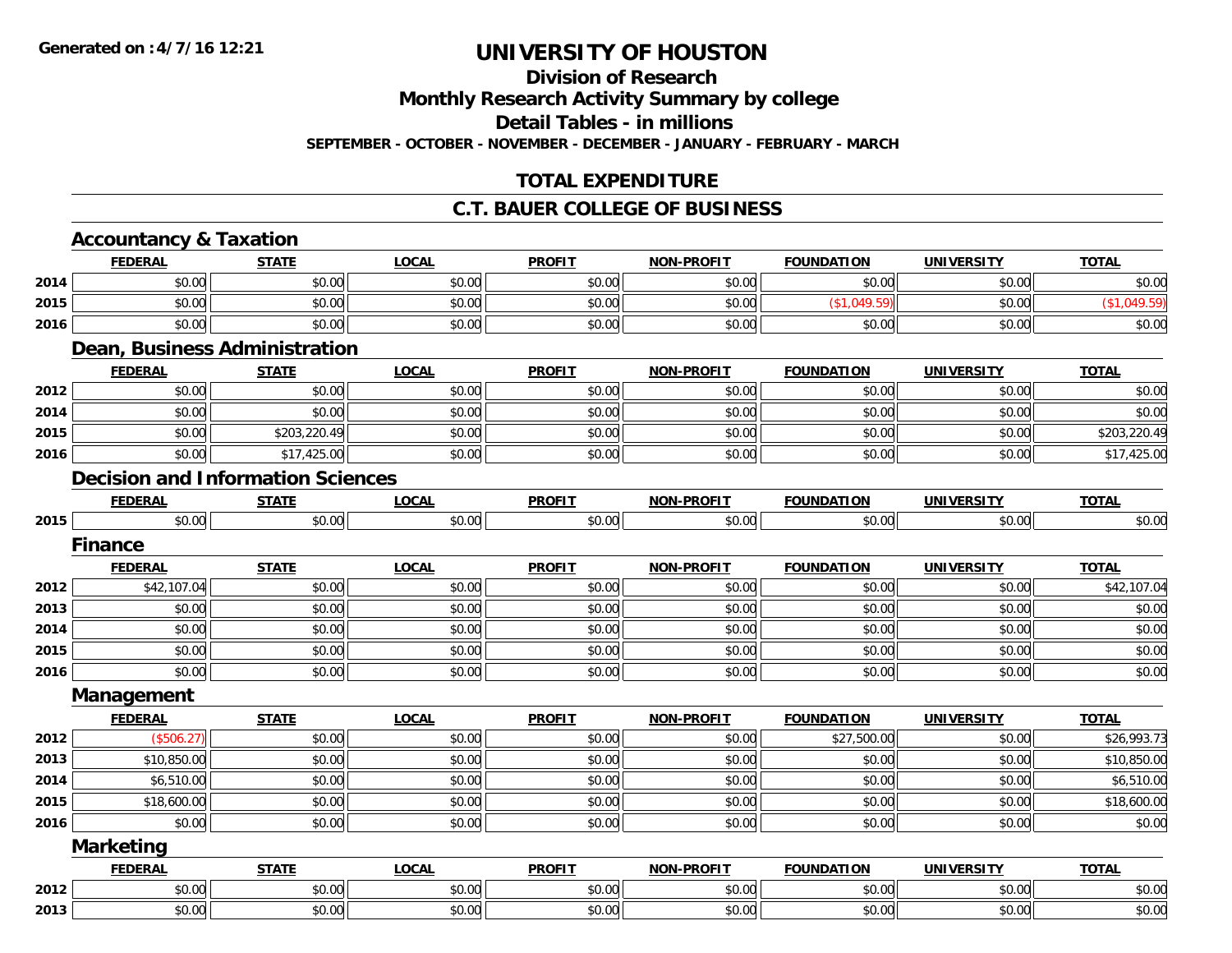### **Division of ResearchMonthly Research Activity Summary by college Detail Tables - in millions SEPTEMBER - OCTOBER - NOVEMBER - DECEMBER - JANUARY - FEBRUARY - MARCH**

### **TOTAL EXPENDITURE**

### **C.T. BAUER COLLEGE OF BUSINESS**

|      | <b>Marketing</b> |              |              |               |                   |                   |                   |              |
|------|------------------|--------------|--------------|---------------|-------------------|-------------------|-------------------|--------------|
|      | <b>FEDERAL</b>   | <b>STATE</b> | <u>LOCAL</u> | <b>PROFIT</b> | <b>NON-PROFIT</b> | <b>FOUNDATION</b> | <b>UNIVERSITY</b> | <b>TOTAL</b> |
| 2014 | \$0.00           | \$0.00       | \$0.00       | \$0.00        | \$0.00            | \$0.00            | \$0.00            | \$0.00       |
| 2015 | \$0.00           | \$0.00       | \$0.00       | \$0.00        | \$0.00            | \$0.00            | \$0.00            | \$0.00       |
| 2016 | \$0.00           | \$0.00       | \$0.00       | \$0.00        | \$0.00            | \$0.00            | \$0.00            | \$0.00       |
|      |                  |              |              |               |                   |                   |                   |              |

### **Small Business Development Center**

|       | <b>FEDERAL</b> | <b>STATE</b> | <b>LOCAL</b> | <b>PROFIT</b> | <b>NON-PROFIT</b> | <b>FOUNDATION</b> | <b>UNIVERSITY</b> | <b>TOTAL</b>   |
|-------|----------------|--------------|--------------|---------------|-------------------|-------------------|-------------------|----------------|
| 2012  | \$2,046,911.71 | \$0.00       | \$0.00       | \$0.00        | \$0.00            | \$0.00            | \$0.00            | \$2,046,911.71 |
| 2013  | \$2,789,425.25 | \$0.00       | \$0.00       | \$0.00        | \$0.00            | \$16,175.03       | \$0.00            | \$2,805,600.28 |
| 2014  | \$1,753,830.33 | \$0.00       | \$0.00       | \$0.00        | \$0.00            | \$34,007.17       | \$0.00            | \$1,787,837.50 |
| 2015  | \$1,295,610.36 | \$0.00       | \$0.00       | \$0.00        | \$0.00            | $($ \$11.24) $ $  | \$0.00            | \$1,295,599.12 |
| 2016  | \$1,288,193.19 | \$0.00       | \$0.00       | \$0.00        | \$0.00            | \$0.00            | \$0.00            | \$1,288,193.19 |
| Total | \$9,251,531.61 | \$220,645.49 | \$0.00       | \$0.00        | \$0.00            | \$76,621.37       | \$0.00            | \$9,548,798.47 |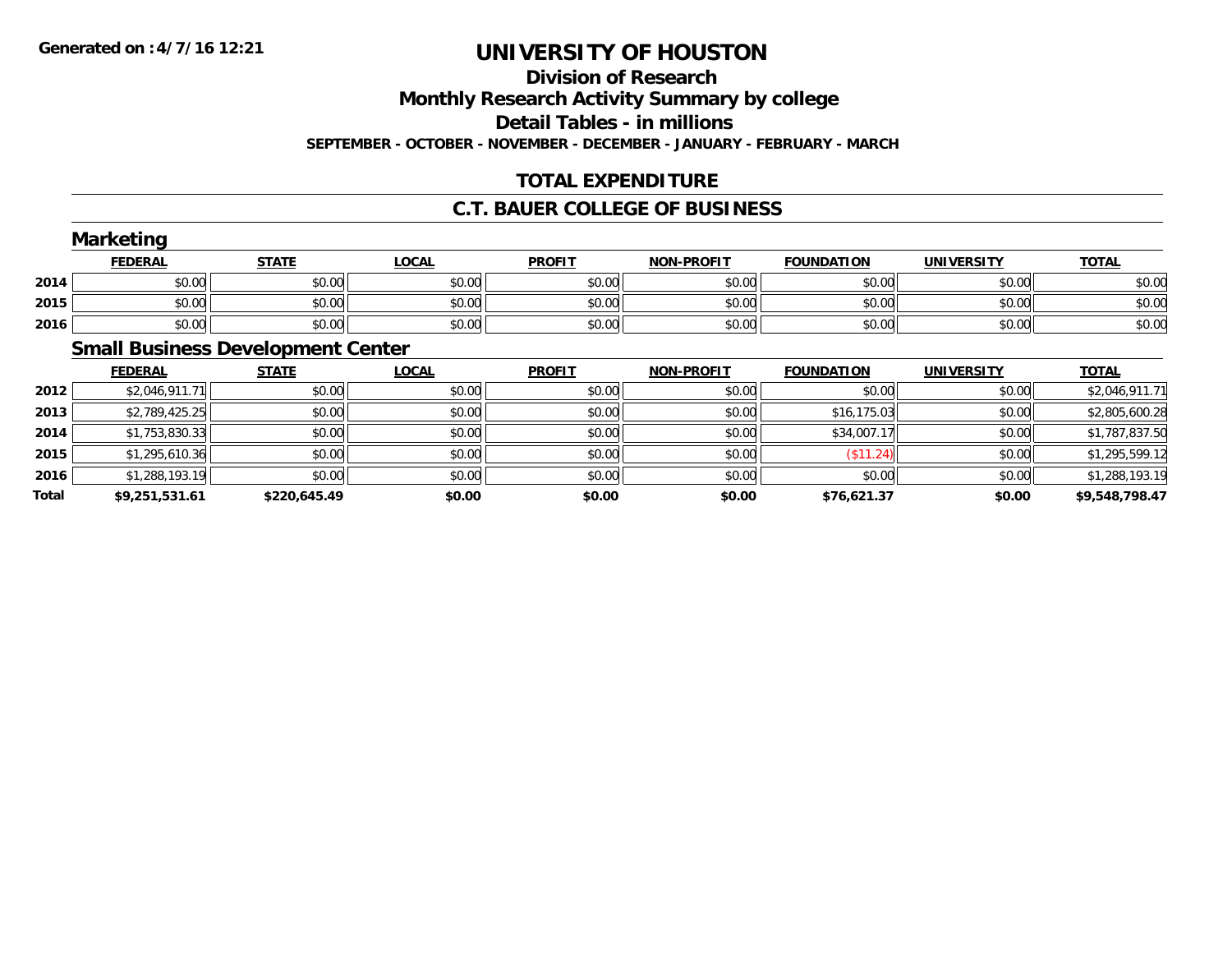### **Division of ResearchMonthly Research Activity Summary by college Detail Tables - in millions SEPTEMBER - OCTOBER - NOVEMBER - DECEMBER - JANUARY - FEBRUARY - MARCH**

#### **TOTAL EXPENDITURE**

#### **COLLEGE OF ARCHITECTURE**

#### **Architecture**

|      | <b>FEDERAL</b> | <b>STATE</b> | <u>LOCAL</u> | <b>PROFIT</b> | <b>NON-PROFIT</b> | <b>FOUNDATION</b> | <b>UNIVERSITY</b> | <b>TOTAL</b> |
|------|----------------|--------------|--------------|---------------|-------------------|-------------------|-------------------|--------------|
| 2012 | \$0.00         | \$0.00       | \$0.00       | \$0.00        | \$0.00            | \$0.00            | \$0.00            | \$0.00       |
| 2013 | \$0.00         | \$0.00       | \$0.00       | \$0.00        | \$0.00            | \$0.00            | \$2,968.83        | \$2,968.83   |
| 2014 | \$0.00         | \$0.00       | \$0.00       | \$0.00        | \$0.00            | \$0.00            | \$0.00            | \$0.00       |
| 2015 | \$0.00         | \$0.00       | \$0.00       | \$0.00        | \$0.00            | \$0.00            | \$0.00            | \$0.00       |
| 2016 | \$19,361.36    | \$0.00       | \$0.00       | \$0.00        | \$0.00            | \$0.00            | \$0.00            | \$19,361.36  |

### **Dean, Architecture**

|       | <b>FEDERAL</b> | <b>STATE</b> | <b>LOCAL</b> | <b>PROFIT</b> | <b>NON-PROFIT</b> | <b>FOUNDATION</b> | <b>UNIVERSITY</b> | <b>TOTAL</b> |
|-------|----------------|--------------|--------------|---------------|-------------------|-------------------|-------------------|--------------|
| 2012  | \$5,785.86     | \$0.00       | \$0.00       | \$0.00        | \$4,815.68        | \$3,235.46        | \$0.00            | \$13,837.00  |
| 2013  | \$0.00         | \$0.00       | \$0.00       | \$0.00        | \$0.00            | \$3,817.54        | \$0.00            | \$3,817.54   |
| 2014  | \$25,000.00    | \$0.00       | \$0.00       | \$0.00        | \$0.00            | \$6,260.63        | \$0.00            | \$31,260.63  |
| 2015  | \$0.00         | \$0.00       | \$0.00       | \$0.00        | \$0.00            | \$2,147.91        | \$0.00            | \$2,147.91   |
| Total | \$50,147.22    | \$0.00       | \$0.00       | \$0.00        | \$4,815.68        | \$15,461.54       | \$2,968.83        | \$73,393.27  |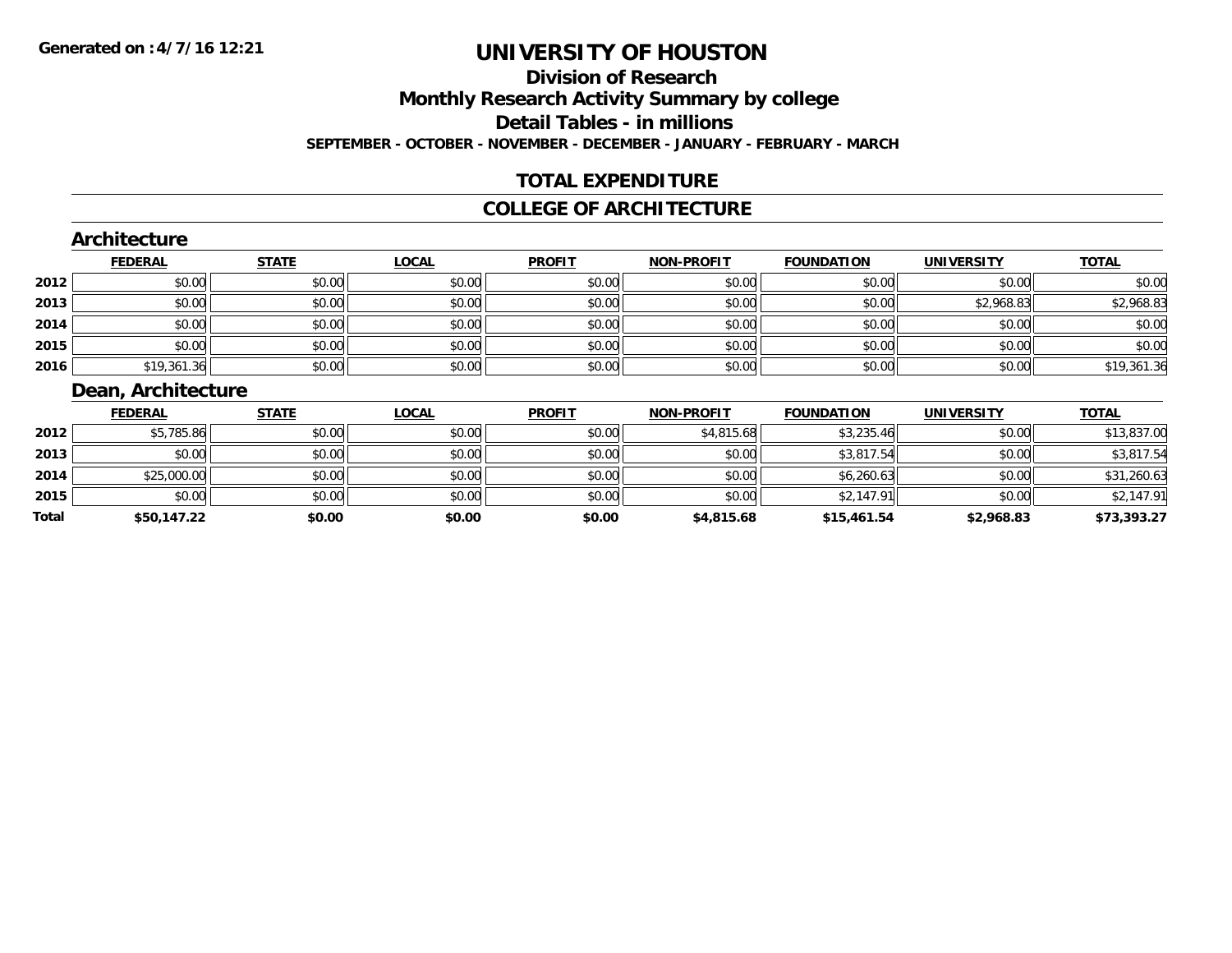### **Division of ResearchMonthly Research Activity Summary by college Detail Tables - in millionsSEPTEMBER - OCTOBER - NOVEMBER - DECEMBER - JANUARY - FEBRUARY - MARCH**

### **TOTAL EXPENDITURE**

### **COLLEGE OF EDUCATION**

### **Consistency Mgmt and Coop Disc**

|      | <b>FEDERAL</b> | <b>STATE</b> | <u>LOCAL</u> | <b>PROFIT</b> | <b>NON-PROFIT</b> | <b>FOUNDATION</b> | <b>UNIVERSITY</b> | <b>TOTAL</b> |
|------|----------------|--------------|--------------|---------------|-------------------|-------------------|-------------------|--------------|
| 2012 | \$0.00         | \$0.00       | \$0.00       | \$0.00        | \$74,400.33       | \$0.00            | \$0.00            | \$74,400.33  |
| 2013 | \$0.00         | \$0.00       | \$0.00       | \$0.00        | \$46,418.78       | \$0.00            | \$0.00            | \$46,418.78  |
| 2014 | \$2,762.70     | \$0.00       | \$77,722.62  | \$0.00        | \$3,323.08        | \$0.00            | \$0.00            | \$83,808.40  |
| 2015 | \$157,908.43   | \$0.00       | \$95,030.51  | \$0.00        | \$0.00            | \$0.00            | \$0.00            | \$252,938.94 |
| 2016 | \$267,661.35   | \$0.00       | \$86,789.53  | \$0.00        | \$0.00            | \$0.00            | \$0.00            | \$354,450.88 |

#### **Curriculum and Instruction**

|      | <b>FEDERAL</b> | <b>STATE</b> | <b>LOCAL</b> | <b>PROFIT</b> | <b>NON-PROFIT</b> | <b>FOUNDATION</b> | <b>UNIVERSITY</b> | <b>TOTAL</b> |
|------|----------------|--------------|--------------|---------------|-------------------|-------------------|-------------------|--------------|
| 2012 | \$603,499.47   | \$128,776.20 | \$0.00       | \$0.00        | \$61,794.50       | \$38,800.53       | \$0.00            | \$832,870.70 |
| 2013 | \$507,147.75   | \$52,200.22  | \$0.00       | \$0.00        | \$55,231.05       | \$40,004.18       | \$0.00            | \$654,583.20 |
| 2014 | \$536,274.23   | \$0.00       | \$0.00       | \$0.00        | \$73,730.44       | \$120,748.59      | \$0.00            | \$730,753.26 |
| 2015 | \$374,214.80   | \$0.00       | \$0.00       | \$0.00        | \$60,426.10       | \$104,360.26      | \$0.00            | \$539,001.16 |
| 2016 | \$458,756.13   | \$0.00       | \$0.00       | \$0.00        | \$81,568.30       | \$41,027.14       | \$0.00            | \$581,351.56 |

### **Dean, Education**

|      | <u>FEDERAL</u> | <b>STATE</b> | <u>LOCAL</u> | <b>PROFIT</b> | <b>NON-PROFIT</b> | <b>FOUNDATION</b> | <b>UNIVERSITY</b> | <b>TOTAL</b> |
|------|----------------|--------------|--------------|---------------|-------------------|-------------------|-------------------|--------------|
| 2012 | \$0.00         | \$0.00       | \$0.00       | \$0.00        | \$0.00            | \$0.00            | \$0.00            | \$0.00       |
| 2013 | \$0.00         | \$0.00       | \$0.00       | \$0.00        | \$0.00            | \$0.00            | \$0.00            | \$0.00       |
| 2014 | \$0.00         | \$0.00       | \$0.00       | \$0.00        | \$0.00            | \$0.00            | \$0.00            | \$0.00       |
| 2015 | \$0.00         | \$264.31     | \$0.00       | \$0.00        | \$0.00            | \$0.00            | \$0.00            | \$264.31     |
| 2016 | \$0.00         | \$137,408.06 | \$0.00       | \$0.00        | \$1.38            | \$0.00            | \$0.00            | \$137,409.44 |

#### **Educational Leadership & Policy Studies**

|      | <b>FEDERAL</b> | <b>STATE</b> | <u>LOCAL</u> | <b>PROFIT</b> | <b>NON-PROFIT</b> | <b>FOUNDATION</b> | <b>UNIVERSITY</b> | <b>TOTAL</b> |
|------|----------------|--------------|--------------|---------------|-------------------|-------------------|-------------------|--------------|
| 2012 | \$82,131.25    | \$0.00       | \$0.00       | \$0.00        | \$0.00            | \$147,118.52      | \$0.00            | \$229,249.77 |
| 2013 | \$123,918.79   | \$0.00       | \$0.00       | \$0.00        | \$0.00            | \$139,673.45      | \$0.00            | \$263,592.24 |
| 2014 | \$114,938.52   | \$0.00       | \$0.00       | \$0.00        | \$2,268.82        | \$32,991.10       | \$0.00            | \$150,198.44 |
| 2015 | \$112,665.08   | \$3,730.61   | \$12,931.31  | \$0.00        | \$20,304.07       | \$40,551.83       | \$0.00            | \$190,182.89 |
| 2016 | \$102,911.37   | (\$30.37)    | \$2,500.00   | \$0.00        | \$56,003.44       | \$26,669.88       | \$0.00            | \$188,054.33 |

## **Institute for Urban Education**

|      | <b>FEDERAL</b>                        | $- - - - -$             | ne n<br>.vuni             | <b>PROFIT</b>  | <b>DDAEL</b><br><b>AION</b> | <b>ATION</b><br>эΔ | <b>UNIVERSITY</b>                          | <b>TOTAL</b> |
|------|---------------------------------------|-------------------------|---------------------------|----------------|-----------------------------|--------------------|--------------------------------------------|--------------|
| 2012 | <b>¢120152</b>                        | \$0.00                  | $\sim$ 00<br>₽∪.∪∪        | 0000<br>PO.OO  | 0.00<br>pu.uu               | 0.00<br>JU.UU      | $\sim$ 00<br><b>JU.UU</b>                  | ວວ.໐<br>$-$  |
| 2013 | 0001<br>$A \cap F$<br>,,,,,<br>- 707. | <b>A</b> $\sim$<br>0.00 | $\sim$<br>$\sim$<br>DU.UU | ტი იი<br>JU.UU | 0.00<br>JU.UU               | 0.00<br>JU.UU      | $\mathfrak{g} \cap \mathfrak{g}$<br>PU.UU. | .989<br>ມປປ  |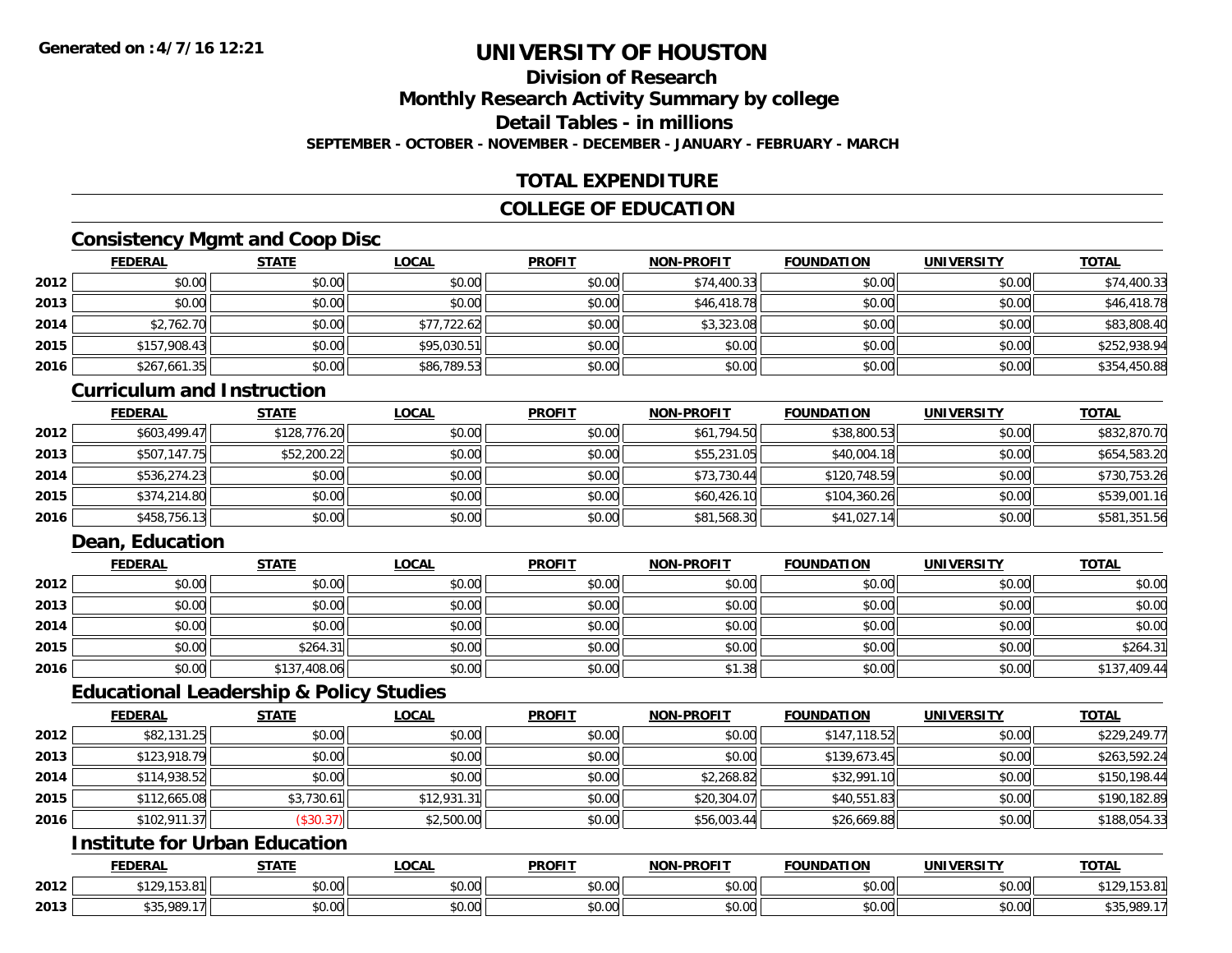## **Division of Research**

**Monthly Research Activity Summary by college**

**Detail Tables - in millions**

**SEPTEMBER - OCTOBER - NOVEMBER - DECEMBER - JANUARY - FEBRUARY - MARCH**

### **TOTAL EXPENDITURE**

### **COLLEGE OF EDUCATION**

#### **Institute for Urban Education**

|      | <b>FEDERAL</b>      | <b>STATE</b> | <b>OCAL</b> | <b>PROFIT</b> | <b>NON-PROFIT</b> | <b>FOUNDATION</b> | <b>UNIVERSITY</b> | <b>TOTAL</b> |
|------|---------------------|--------------|-------------|---------------|-------------------|-------------------|-------------------|--------------|
| 2014 | 1.21<br>.01<br>- د. | \$0.00       | \$0.00      | \$0.00        | \$0.00            | \$0.00            | \$0.00            | \$14.347.67  |
| 2015 | ስስ ስስ<br>DU.UG      | \$0.00       | \$0.00      | \$0.00        | \$0.00            | \$0.00            | \$0.00            | \$0.00       |
| 2016 | \$0.00              | \$0.00       | \$0.00      | \$0.00        | \$0.00            | \$0.00            | \$0.00            | \$0.00       |

### **Psychological, Health, and Learning Sciences**

|      | <b>FEDERAL</b> | <b>STATE</b> | <u>LOCAL</u> | <b>PROFIT</b> | <b>NON-PROFIT</b> | <b>FOUNDATION</b> | <b>UNIVERSITY</b> | <b>TOTAL</b>   |
|------|----------------|--------------|--------------|---------------|-------------------|-------------------|-------------------|----------------|
| 2012 | \$153,861.85   | \$71,148.51  | \$0.00       | \$0.00        | \$6,878.26        | \$1,656.63        | \$0.00            | \$233,545.25   |
| 2013 | \$131,787.05   | \$119.78     | \$0.00       | \$0.00        | \$24,698.55       | (\$214.71)        | \$10,904.64       | \$167,295.31   |
| 2014 | \$366,797.11   | \$0.00       | \$0.00       | \$0.00        | \$21,903.82       | (\$3,294.60)      | \$0.00            | \$385,406.33   |
| 2015 | \$468,666.32   | \$30,094.56  | \$0.00       | \$0.00        | \$13,835.69       | \$0.00            | \$0.00            | \$512,596.57   |
| 2016 | \$1,238,647.85 | \$44,250.80  | \$0.00       | \$0.00        | \$68,723.14       | \$4,579.47        | \$0.00            | \$1,356,201.26 |

#### **UH Charter School**

|       | <b>FEDERAL</b> | <b>STATE</b>   | <b>LOCAL</b> | <b>PROFIT</b> | <b>NON-PROFIT</b> | <b>FOUNDATION</b> | <b>UNIVERSITY</b> | <b>TOTAL</b>    |
|-------|----------------|----------------|--------------|---------------|-------------------|-------------------|-------------------|-----------------|
| 2012  | \$23,848.93    | \$528,459.00   | \$0.00       | \$0.00        | \$0.00            | \$0.00            | \$0.00            | \$552,307.93    |
| 2013  | \$8,992.01     | \$553,861.14   | \$0.00       | \$0.00        | \$0.00            | \$0.00            | \$0.00            | \$562,853.15    |
| 2014  | \$11,500.45    | \$621,460.99   | \$0.00       | \$0.00        | \$0.00            | \$0.00            | \$0.00            | \$632,961.44    |
| 2015  | \$10,582.72    | \$619,011.22   | \$0.00       | \$0.00        | \$0.00            | \$0.00            | \$0.00            | \$629,593.94    |
| 2016  | \$22,019.01    | \$604,857.63   | \$0.00       | \$0.00        | \$0.00            | \$0.00            | \$0.00            | \$626,876.64    |
| Total | \$6,060,983.80 | \$3,395,612.66 | \$274,973.97 | \$0.00        | \$671,509.75      | \$734,672.27      | \$10,904.64       | \$11,148,657.08 |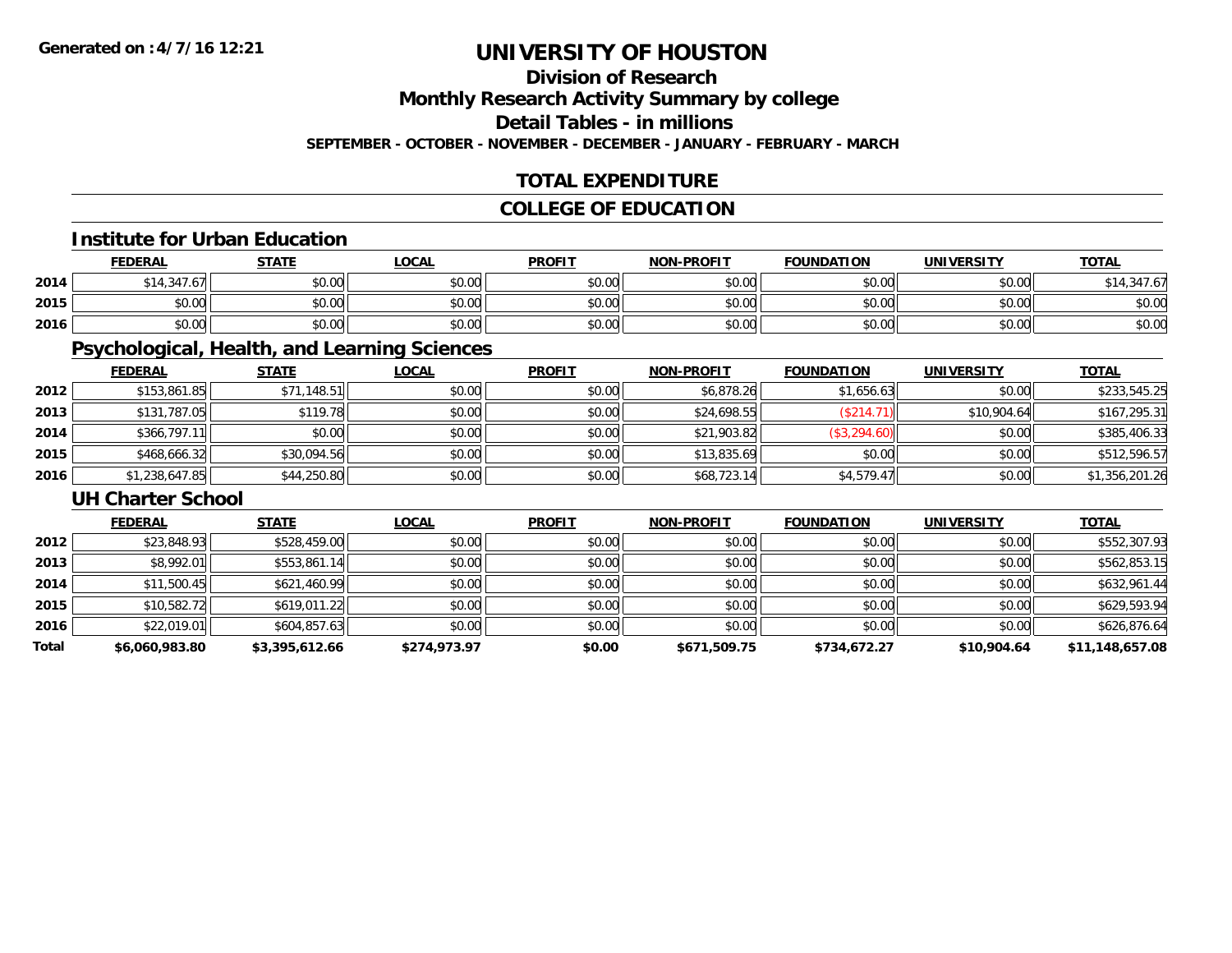## **Division of Research**

**Monthly Research Activity Summary by college**

**Detail Tables - in millions**

**SEPTEMBER - OCTOBER - NOVEMBER - DECEMBER - JANUARY - FEBRUARY - MARCH**

### **TOTAL EXPENDITURE**

#### **COLLEGE OF LIBERAL ARTS AND SOCIAL SCIENCES**

### **African-American Studies**

|      | <b>FEDERAL</b>                   | <b>STATE</b> | <b>LOCAL</b> | <b>PROFIT</b> | <b>NON-PROFIT</b> | <b>FOUNDATION</b> | <b>UNIVERSITY</b> | <b>TOTAL</b> |
|------|----------------------------------|--------------|--------------|---------------|-------------------|-------------------|-------------------|--------------|
| 2014 | \$1,212.80                       | \$0.00       | \$0.00       | \$0.00        | \$4,283.60        | \$0.00            | \$0.00            | \$5,496.40   |
| 2015 | \$500.00                         | \$0.00       | \$0.00       | \$0.00        | \$0.00            | \$0.00            | \$0.00            | \$500.00     |
| 2016 | \$1,092.25                       | \$0.00       | \$0.00       | \$0.00        | \$0.00            | \$0.00            | \$0.00            | \$1,092.25   |
|      | Art                              |              |              |               |                   |                   |                   |              |
|      | <b>FEDERAL</b>                   | <b>STATE</b> | <b>LOCAL</b> | <b>PROFIT</b> | <b>NON-PROFIT</b> | <b>FOUNDATION</b> | <b>UNIVERSITY</b> | <b>TOTAL</b> |
| 2012 | \$861.09                         | \$0.00       | \$0.00       | \$0.00        | \$0.00            | \$0.00            | \$0.00            | \$861.09     |
| 2013 | \$6,042.19                       | \$0.00       | \$0.00       | \$0.00        | \$0.00            | \$0.00            | \$0.00            | \$6,042.19   |
| 2014 | \$2,054.89                       | \$0.00       | \$0.00       | \$0.00        | \$0.00            | \$0.00            | \$0.00            | \$2,054.89   |
| 2015 | \$0.00                           | \$4,186.38   | \$0.00       | \$0.00        | \$0.00            | \$0.00            | \$0.00            | \$4,186.38   |
| 2016 | \$0.00                           | \$4,884.11   | \$0.00       | \$0.00        | \$0.00            | \$0.00            | \$0.00            | \$4,884.11   |
|      | <b>Arte Publico Press</b>        |              |              |               |                   |                   |                   |              |
|      | <b>FEDERAL</b>                   | <b>STATE</b> | <b>LOCAL</b> | <b>PROFIT</b> | <b>NON-PROFIT</b> | <b>FOUNDATION</b> | <b>UNIVERSITY</b> | <b>TOTAL</b> |
| 2012 | \$26,794.39                      | \$410.70     | \$0.00       | \$0.00        | \$34,899.09       | \$0.00            | \$0.00            | \$62,104.18  |
| 2013 | \$31,469.84                      | \$0.00       | \$0.00       | \$0.00        | \$33,200.00       | \$101,957.23      | \$0.00            | \$166,627.07 |
| 2014 | \$0.00                           | \$8,780.44   | \$0.00       | \$0.00        | \$52,900.96       | \$157,556.26      | \$0.00            | \$219,237.66 |
| 2015 | \$23,296.77                      | \$8,500.00   | \$0.00       | \$0.00        | \$36,362.78       | \$55,243.61       | \$0.00            | \$123,403.16 |
| 2016 | \$18,841.17                      | \$3,335.07   | \$0.00       | \$0.00        | \$67,867.00       | \$62,074.02       | \$0.00            | \$152,117.26 |
|      | <b>Blaffer Gallery</b>           |              |              |               |                   |                   |                   |              |
|      | <b>FEDERAL</b>                   | <b>STATE</b> | <b>LOCAL</b> | <b>PROFIT</b> | <b>NON-PROFIT</b> | <b>FOUNDATION</b> | <b>UNIVERSITY</b> | <b>TOTAL</b> |
| 2012 | \$2,604.93                       | \$1,420.49   | \$0.00       | \$0.00        | \$7,399.70        | \$0.00            | \$0.00            | \$11,425.12  |
| 2013 | \$5,356.06                       | \$0.00       | \$0.00       | \$0.00        | \$0.00            | \$0.00            | \$0.00            | \$5,356.06   |
| 2014 | \$50,000.58                      | \$10,387.81  | \$0.00       | \$0.00        | \$7,143.75        | \$0.00            | \$0.00            | \$67,532.14  |
| 2015 | \$0.00                           | \$0.00       | \$0.00       | \$0.00        | \$17,707.82       | \$0.00            | \$0.00            | \$17,707.82  |
| 2016 | \$24,443.00                      | \$4,598.00   | \$0.00       | \$0.00        | \$41,947.23       | \$30,778.37       | \$0.00            | \$101,766.60 |
|      | <b>Center for Public History</b> |              |              |               |                   |                   |                   |              |
|      | <b>FEDERAL</b>                   | <b>STATE</b> | <b>LOCAL</b> | <b>PROFIT</b> | <b>NON-PROFIT</b> | <b>FOUNDATION</b> | <b>UNIVERSITY</b> | <b>TOTAL</b> |
|      |                                  |              |              |               |                   |                   |                   |              |

|      | <u>ILDLNAL</u> | <u>JIAIL</u> | LUUNL  | <b>FNVIII</b> | <b>IVOIV-FROITI</b> | ייטויוסטיו | <b>UNIVLRJIII</b> | 1017L       |
|------|----------------|--------------|--------|---------------|---------------------|------------|-------------------|-------------|
| 2012 | \$18,516.19    | \$0.00       | \$0.00 | \$0.00        | \$0.00              | \$0.00     | \$0.00            | \$18,516.19 |
| 2013 | \$27,480.00    | \$0.00       | \$0.00 | \$0.00        | \$0.00              | \$0.00     | \$0.00            | \$27,480.00 |
| 2014 | .117.26        | \$0.00       | \$0.00 | \$0.00        | \$0.00              | \$0.00     | \$0.00            | 1,117.26    |
| 2015 | \$681.72       | \$0.00       | \$0.00 | \$0.00        | \$0.00              | \$0.00     | \$0.00            | \$681.72    |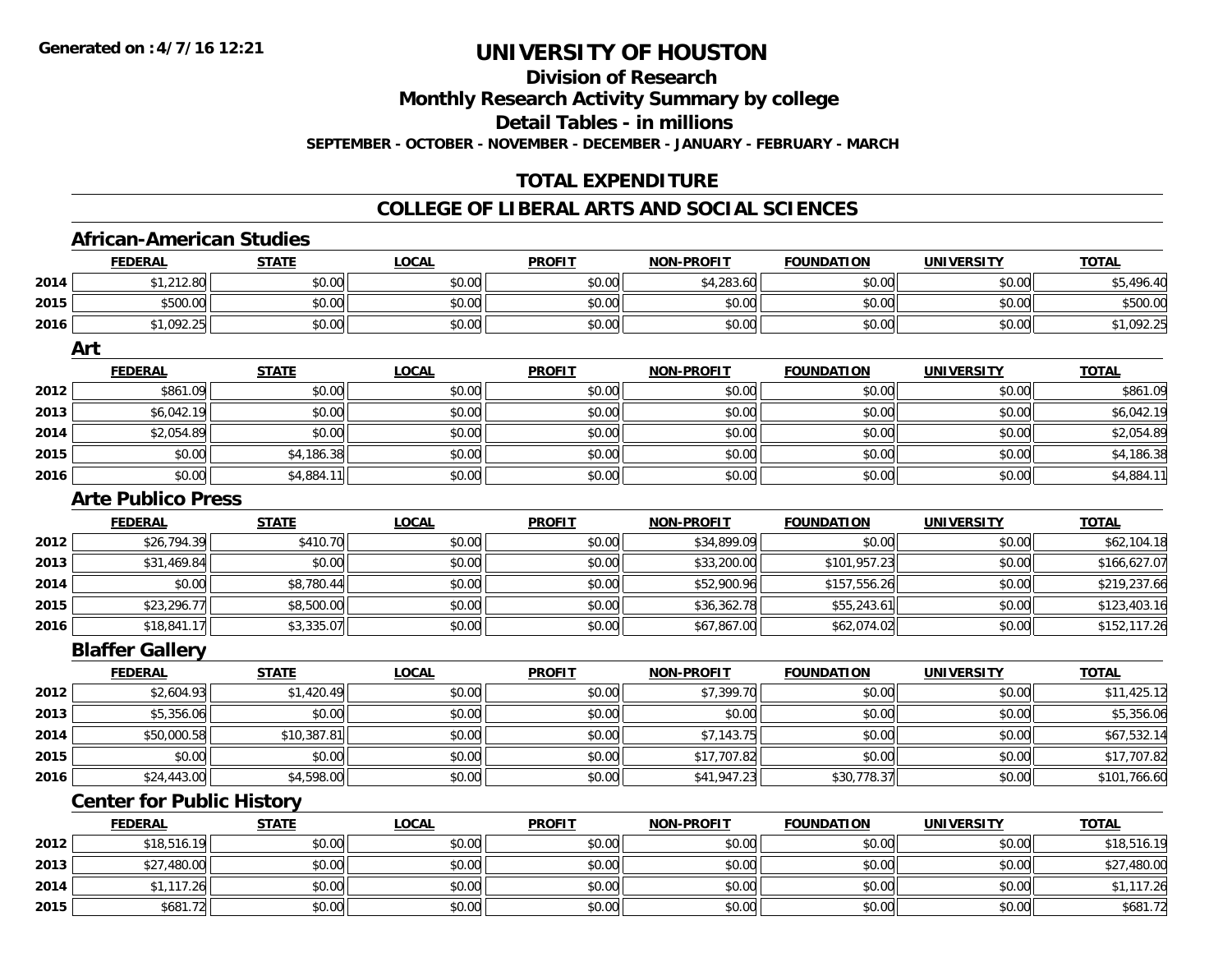#### **Division of ResearchMonthly Research Activity Summary by college**

**Detail Tables - in millions**

**SEPTEMBER - OCTOBER - NOVEMBER - DECEMBER - JANUARY - FEBRUARY - MARCH**

## **TOTAL EXPENDITURE**

### **COLLEGE OF LIBERAL ARTS AND SOCIAL SCIENCES**

## **Communication**

|      | <u>FEDERAL</u> | <b>STATE</b> | <u>LOCAL</u> | <b>PROFIT</b> | <b>NON-PROFIT</b> | <b>FOUNDATION</b> | <b>UNIVERSITY</b> | <b>TOTAL</b> |
|------|----------------|--------------|--------------|---------------|-------------------|-------------------|-------------------|--------------|
| 2012 | \$0.00         | \$0.00       | \$0.00       | \$0.00        | \$0.00            | \$0.00            | \$0.00            | \$0.00       |
| 2013 | \$0.00         | \$0.00       | \$0.00       | \$0.00        | \$733.16          | \$0.00            | \$0.00            | \$733.16     |
| 2014 | \$0.00         | \$990.14     | \$0.00       | \$0.00        | \$1,392.25        | \$0.00            | \$1,000.00        | \$3,382.39   |
| 2015 | \$0.00         | \$8,964.08   | \$0.00       | \$0.00        | (\$232.09)        | \$441.61          | \$0.00            | \$9,173.60   |
| 2016 | \$0.00         | (\$238.60)   | \$0.00       | \$0.00        | \$0.00            | \$3,433.89        | \$0.00            | \$3,195.29   |

### **Communication Sciences and Disorders**

|      | <b>FEDERAL</b> | <b>STATE</b> | <b>LOCAL</b> | <b>PROFIT</b> | <b>NON-PROFIT</b> | <b>FOUNDATION</b> | <b>UNIVERSITY</b> | <b>TOTAL</b> |
|------|----------------|--------------|--------------|---------------|-------------------|-------------------|-------------------|--------------|
| 2012 | \$4,713.77     | \$0.00       | \$0.00       | \$0.00        | \$118,900.96      | \$0.00            | \$0.00            | \$123,614.73 |
| 2013 | \$0.01         | \$0.00       | \$0.00       | \$0.00        | \$104,307.35      | \$3,100.00        | \$0.00            | \$107,407.34 |
| 2014 | \$50,373.08    | \$0.00       | \$0.00       | \$0.00        | \$235,860.91      | \$166.70          | \$0.00            | \$286,400.69 |
| 2015 | \$56,932.00    | \$0.00       | \$0.00       | \$0.00        | \$114,464.44      | \$1,709.71        | \$0.00            | \$173,106.15 |
| 2016 | \$62,888.70    | \$0.00       | \$0.00       | \$0.00        | \$22,469.13       | \$0.00            | \$0.00            | \$85,357.83  |

### **Comparative Cultural Studies**

|      | <b>FEBER</b>  | ---- | - - -  | <b>DDOEIT</b>     |                                       |             | INII                    | $T^{\sim}$ |
|------|---------------|------|--------|-------------------|---------------------------------------|-------------|-------------------------|------------|
| 2015 | $\sim$ $\sim$ |      | $\sim$ | $*$ $\cap$ $\cap$ | $\sim$ $\sim$<br>$\hat{v}$<br>, , , , | $\sim$ 0.00 | $\sim$ 00 $\sim$<br>.UU |            |

#### **Cynthia Woods Mitchell Center for the Arts**

|      | <b>FEDERAL</b> | STATE      | <u>LOCAL</u> | <b>PROFIT</b> | <b>NON-PROFIT</b> | <b>FOUNDATION</b> | <b>UNIVERSITY</b> | <b>TOTAL</b> |
|------|----------------|------------|--------------|---------------|-------------------|-------------------|-------------------|--------------|
| 2013 | \$0.00         | \$6,000.00 | \$0.00       | \$0.00        | \$0.00            | \$0.00            | \$0.00            | \$6,000.00   |
| 2014 | \$0.00         | \$4,500.00 | \$0.00       | \$5,000.00    | \$0.00            | \$1,400.00        | \$0.00            | \$10,900.00  |
| 2015 | \$0.00         | \$8,000.00 | \$0.00       | \$12,783.41   | \$0.00            | \$0.00            | \$0.00            | \$20,783.41  |
| 2016 | \$0.00         | \$0.00     | \$0.00       | \$31,743.34   | \$440.86          | \$0.00            | \$0.00            | \$32,184.20  |

#### **Dean, Liberal Arts and Social Sciences**

|      | <b>FEDERAL</b> | <b>STATE</b> | <b>LOCAL</b> | <b>PROFIT</b> | <b>NON-PROFIT</b> | <b>FOUNDATION</b> | <b>UNIVERSITY</b> | <b>TOTAL</b> |
|------|----------------|--------------|--------------|---------------|-------------------|-------------------|-------------------|--------------|
| 2012 | \$1,474.57     | \$0.00       | \$0.00       | \$0.00        | \$0.00            | \$0.00            | \$0.00            | \$1,474.57   |
| 2013 | \$0.00         | \$0.00       | \$0.00       | \$0.00        | \$0.00            | \$0.00            | \$0.00            | \$0.00       |
| 2014 | \$0.00         | \$0.00       | \$0.00       | \$0.00        | \$0.00            | \$0.00            | \$0.00            | \$0.00       |
| 2015 | \$0.00         | \$445,979.03 | \$0.00       | \$0.00        | \$0.00            | \$0.00            | \$0.00            | \$445,979.03 |
| 2016 | \$0.00         | \$0.00       | \$0.00       | \$0.00        | \$0.00            | \$0.00            | \$0.00            | \$0.00       |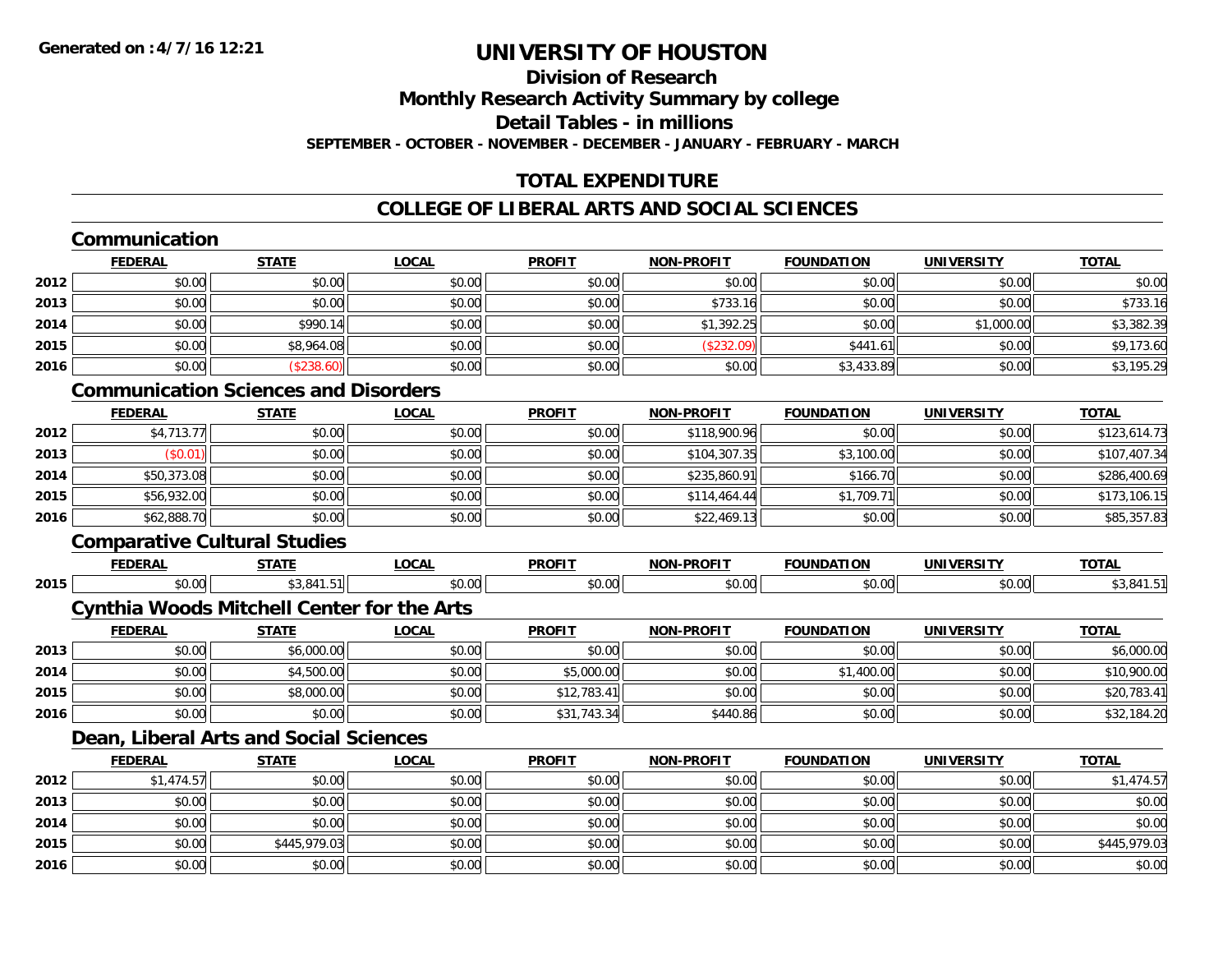# **Division of Research**

**Monthly Research Activity Summary by college**

**Detail Tables - in millions**

**SEPTEMBER - OCTOBER - NOVEMBER - DECEMBER - JANUARY - FEBRUARY - MARCH**

# **TOTAL EXPENDITURE**

### **COLLEGE OF LIBERAL ARTS AND SOCIAL SCIENCES**

|      | <b>Economics</b>        |                                     |              |               |                   |                   |                   |                |
|------|-------------------------|-------------------------------------|--------------|---------------|-------------------|-------------------|-------------------|----------------|
|      | <b>FEDERAL</b>          | <b>STATE</b>                        | <b>LOCAL</b> | <b>PROFIT</b> | <b>NON-PROFIT</b> | <b>FOUNDATION</b> | <b>UNIVERSITY</b> | <b>TOTAL</b>   |
| 2012 | \$0.00                  | \$0.00                              | \$0.00       | \$16,543.97   | \$2,419.06        | \$20,885.82       | \$0.00            | \$39,848.85    |
| 2013 | \$0.00                  | \$0.00                              | \$0.00       | \$0.00        | \$232,045.64      | \$16,735.34       | \$0.00            | \$248,780.98   |
| 2014 | \$0.00                  | \$0.00                              | \$0.00       | \$0.00        | \$33,972.45       | \$19,853.99       | \$0.00            | \$53,826.44    |
| 2015 | \$6,254.68              | \$2,000.00                          | \$0.00       | \$0.00        | \$38,377.60       | \$15,009.00       | \$0.00            | \$61,641.28    |
| 2016 | \$0.00                  | \$0.00                              | \$0.00       | \$0.00        | \$0.00            | \$0.00            | \$0.00            | \$0.00         |
|      | English                 |                                     |              |               |                   |                   |                   |                |
|      | <b>FEDERAL</b>          | <b>STATE</b>                        | <b>LOCAL</b> | <b>PROFIT</b> | <b>NON-PROFIT</b> | <b>FOUNDATION</b> | <b>UNIVERSITY</b> | <b>TOTAL</b>   |
| 2012 | \$1,000.00              | \$0.00                              | \$0.00       | \$0.00        | \$0.00            | \$0.00            | \$0.00            | \$1,000.00     |
| 2013 | \$17,566.26             | \$0.00                              | \$0.00       | \$0.00        | \$0.00            | \$0.00            | \$0.00            | \$17,566.26    |
| 2014 | \$14,950.00             | \$0.00                              | \$0.00       | \$0.00        | \$0.00            | \$0.00            | \$0.00            | \$14,950.00    |
| 2015 | \$18,401.08             | \$4,000.00                          | \$0.00       | \$0.00        | \$0.00            | \$0.00            | \$6,162.84        | \$28,563.92    |
| 2016 | \$27,283.09             | \$0.00                              | \$0.00       | \$0.00        | \$0.00            | \$0.00            | \$0.00            | \$27,283.09    |
|      |                         | <b>Health and Human Performance</b> |              |               |                   |                   |                   |                |
|      | <b>FEDERAL</b>          | <b>STATE</b>                        | <b>LOCAL</b> | <b>PROFIT</b> | <b>NON-PROFIT</b> | <b>FOUNDATION</b> | <b>UNIVERSITY</b> | <b>TOTAL</b>   |
| 2012 | \$434,561.51            | \$0.00                              | \$0.00       | \$165,140.30  | \$0.00            | \$12,638.82       | \$0.00            | \$612,340.63   |
| 2013 | \$1,535,320.91          | \$0.00                              | \$0.00       | \$58,565.54   | \$0.00            | \$668.57          | \$0.00            | \$1,594,555.02 |
| 2014 | \$1,268,010.57          | \$0.00                              | \$0.00       | \$52,719.86   | \$0.00            | \$10,174.55       | \$0.00            | \$1,330,904.99 |
| 2015 | \$1,350,786.43          | \$0.00                              | \$0.00       | \$79,063.82   | \$23,846.33       | \$29,678.03       | \$0.00            | \$1,483,374.61 |
| 2016 | \$1,228,243.79          | \$0.00                              | \$0.00       | \$104,239.71  | \$24,240.85       | \$21,732.77       | \$4,958.85        | \$1,383,415.97 |
|      | <b>Hispanic Studies</b> |                                     |              |               |                   |                   |                   |                |
|      | <b>FEDERAL</b>          | <b>STATE</b>                        | <b>LOCAL</b> | <b>PROFIT</b> | <b>NON-PROFIT</b> | <b>FOUNDATION</b> | <b>UNIVERSITY</b> | <b>TOTAL</b>   |
| 2012 | \$0.00                  | \$0.00                              | \$0.00       | \$0.00        | \$0.00            | \$59,802.75       | \$0.00            | \$59,802.75    |
| 2013 | \$0.00                  | \$0.00                              | \$0.00       | \$0.00        | \$0.00            | \$15,257.47       | \$0.00            | \$15,257.47    |
| 2014 | \$0.00                  | \$0.00                              | \$0.00       | \$0.00        | \$0.00            | \$4,437.02        | \$0.00            | \$4,437.02     |
| 2015 | \$0.00                  | \$0.00                              | \$0.00       | \$0.00        | \$0.00            | \$0.00            | \$0.00            | \$0.00         |
| 2016 | \$0.00                  | \$0.00                              | \$0.00       | \$0.00        | \$0.00            | \$0.00            | \$0.00            | \$0.00         |
|      | <b>History</b>          |                                     |              |               |                   |                   |                   |                |
|      | <b>FEDERAL</b>          | <b>STATE</b>                        | <b>LOCAL</b> | <b>PROFIT</b> | <b>NON-PROFIT</b> | <b>FOUNDATION</b> | <b>UNIVERSITY</b> | <b>TOTAL</b>   |
| 2012 | \$1,519.25              | \$0.00                              | \$0.00       | \$10,446.10   | (\$332.43)        | \$0.00            | \$0.00            | \$11,632.92    |
| 2013 | (\$6,756.75)            | \$0.00                              | \$0.00       | \$31,484.52   | (\$13,435.64)     | \$0.00            | \$0.00            | \$11,292.13    |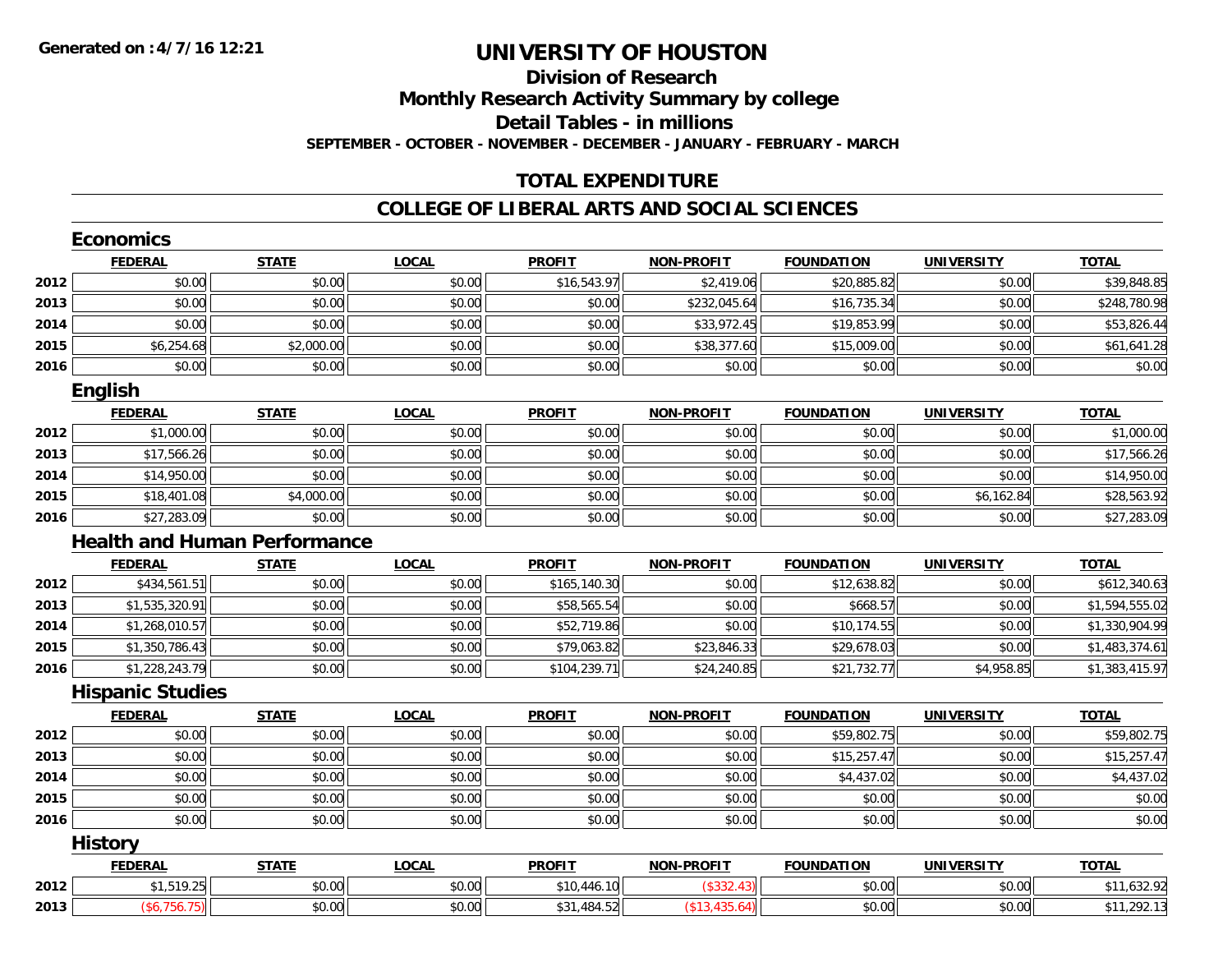# **Division of Research**

**Monthly Research Activity Summary by college**

**Detail Tables - in millions**

**SEPTEMBER - OCTOBER - NOVEMBER - DECEMBER - JANUARY - FEBRUARY - MARCH**

# **TOTAL EXPENDITURE**

#### **COLLEGE OF LIBERAL ARTS AND SOCIAL SCIENCES**

|      | <b>History</b>                    |                                       |              |               |                   |                   |                   |              |
|------|-----------------------------------|---------------------------------------|--------------|---------------|-------------------|-------------------|-------------------|--------------|
|      | <b>FEDERAL</b>                    | <b>STATE</b>                          | <b>LOCAL</b> | <b>PROFIT</b> | <b>NON-PROFIT</b> | <b>FOUNDATION</b> | <b>UNIVERSITY</b> | <b>TOTAL</b> |
| 2014 | \$3,291.01                        | \$0.00                                | \$0.00       | \$43,401.86   | \$0.00            | \$0.00            | \$0.00            | \$46,692.87  |
| 2015 | \$4,030.72                        | \$0.00                                | \$0.00       | \$26,378.67   | \$0.00            | \$0.00            | \$0.00            | \$30,409.39  |
| 2016 | \$8,397.40                        | \$0.00                                | \$0.00       | \$39,709.86   | \$0.00            | \$0.00            | \$0.00            | \$48,107.26  |
|      |                                   | <b>Hobby Center for Public Policy</b> |              |               |                   |                   |                   |              |
|      | <b>FEDERAL</b>                    | <b>STATE</b>                          | <b>LOCAL</b> | <b>PROFIT</b> | <b>NON-PROFIT</b> | <b>FOUNDATION</b> | <b>UNIVERSITY</b> | <b>TOTAL</b> |
| 2012 | \$47,797.83                       | \$0.00                                | \$0.00       | \$0.00        | \$0.00            | \$0.00            | \$0.00            | \$47,797.83  |
| 2013 | \$69,715.75                       | \$0.00                                | \$0.00       | \$0.00        | \$0.00            | \$0.00            | \$0.00            | \$69,715.75  |
| 2014 | \$0.00                            | \$19,635.70                           | \$0.00       | \$0.00        | \$0.00            | \$0.00            | \$0.00            | \$19,635.70  |
| 2015 | \$1,502.88                        | (\$338.78)                            | \$0.00       | \$0.00        | \$0.00            | \$16,500.00       | \$0.00            | \$17,664.10  |
| 2016 | \$36,541.06                       | \$0.00                                | \$0.00       | \$0.00        | \$0.00            | \$13,942.28       | \$0.00            | \$50,483.34  |
|      | <b>Modern/Classical Languages</b> |                                       |              |               |                   |                   |                   |              |
|      | <b>FEDERAL</b>                    | <b>STATE</b>                          | <b>LOCAL</b> | <b>PROFIT</b> | <b>NON-PROFIT</b> | <b>FOUNDATION</b> | <b>UNIVERSITY</b> | <b>TOTAL</b> |
| 2012 | \$0.00                            | \$0.00                                | \$0.00       | \$0.00        | \$0.00            | \$0.00            | \$0.00            | \$0.00       |
| 2013 | \$17,003.03                       | \$0.00                                | \$0.00       | \$0.00        | \$0.00            | \$0.00            | \$0.00            | \$17,003.03  |
| 2014 | \$59,378.36                       | \$0.00                                | \$0.00       | \$0.00        | \$0.00            | \$0.00            | \$0.00            | \$59,378.36  |
| 2015 | \$61,123.50                       | \$0.00                                | \$0.00       | \$0.00        | \$0.00            | \$0.00            | \$0.00            | \$61,123.50  |
| 2016 | \$57,258.84                       | \$0.00                                | \$0.00       | \$0.00        | \$0.00            | \$0.00            | \$0.00            | \$57,258.84  |
|      | Philosophy                        |                                       |              |               |                   |                   |                   |              |
|      | <b>FEDERAL</b>                    | <b>STATE</b>                          | <b>LOCAL</b> | <b>PROFIT</b> | <b>NON-PROFIT</b> | <b>FOUNDATION</b> | <b>UNIVERSITY</b> | <b>TOTAL</b> |
| 2012 | \$3,871.66                        | \$0.00                                | \$0.00       | \$0.00        | \$0.00            | \$0.00            | \$0.00            | \$3,871.66   |
| 2013 | \$4,312.81                        | \$0.00                                | \$0.00       | \$0.00        | \$0.00            | \$0.00            | \$0.00            | \$4,312.81   |
| 2014 | \$6,996.24                        | \$0.00                                | \$0.00       | \$0.00        | \$0.00            | \$0.00            | \$0.00            | \$6,996.24   |
| 2015 | \$1,004.92                        | \$330.45                              | \$0.00       | \$0.00        | \$0.00            | \$0.00            | \$0.00            | \$1,335.37   |
| 2016 | \$91.75                           | \$0.00                                | \$0.00       | \$0.00        | \$0.00            | \$0.00            | \$0.00            | \$91.75      |
|      | <b>Political Science</b>          |                                       |              |               |                   |                   |                   |              |
|      | <b>FEDERAL</b>                    | <b>STATE</b>                          | <b>LOCAL</b> | <b>PROFIT</b> | <b>NON-PROFIT</b> | <b>FOUNDATION</b> | <b>UNIVERSITY</b> | <b>TOTAL</b> |
| 2012 | \$0.00                            | \$0.00                                | \$0.00       | \$0.00        | \$0.00            | \$0.00            | \$0.00            | \$0.00       |
| 2013 | \$11,190.53                       | \$0.00                                | \$0.00       | \$0.00        | \$0.00            | \$2,000.00        | \$0.00            | \$13,190.53  |
| 2014 | \$0.00                            | \$0.00                                | \$0.00       | \$0.00        | \$0.00            | \$0.00            | \$0.00            | \$0.00       |
| 2015 | \$47,460.49                       | \$23,602.16                           | \$0.00       | \$0.00        | \$0.00            | \$0.00            | \$0.00            | \$71,062.65  |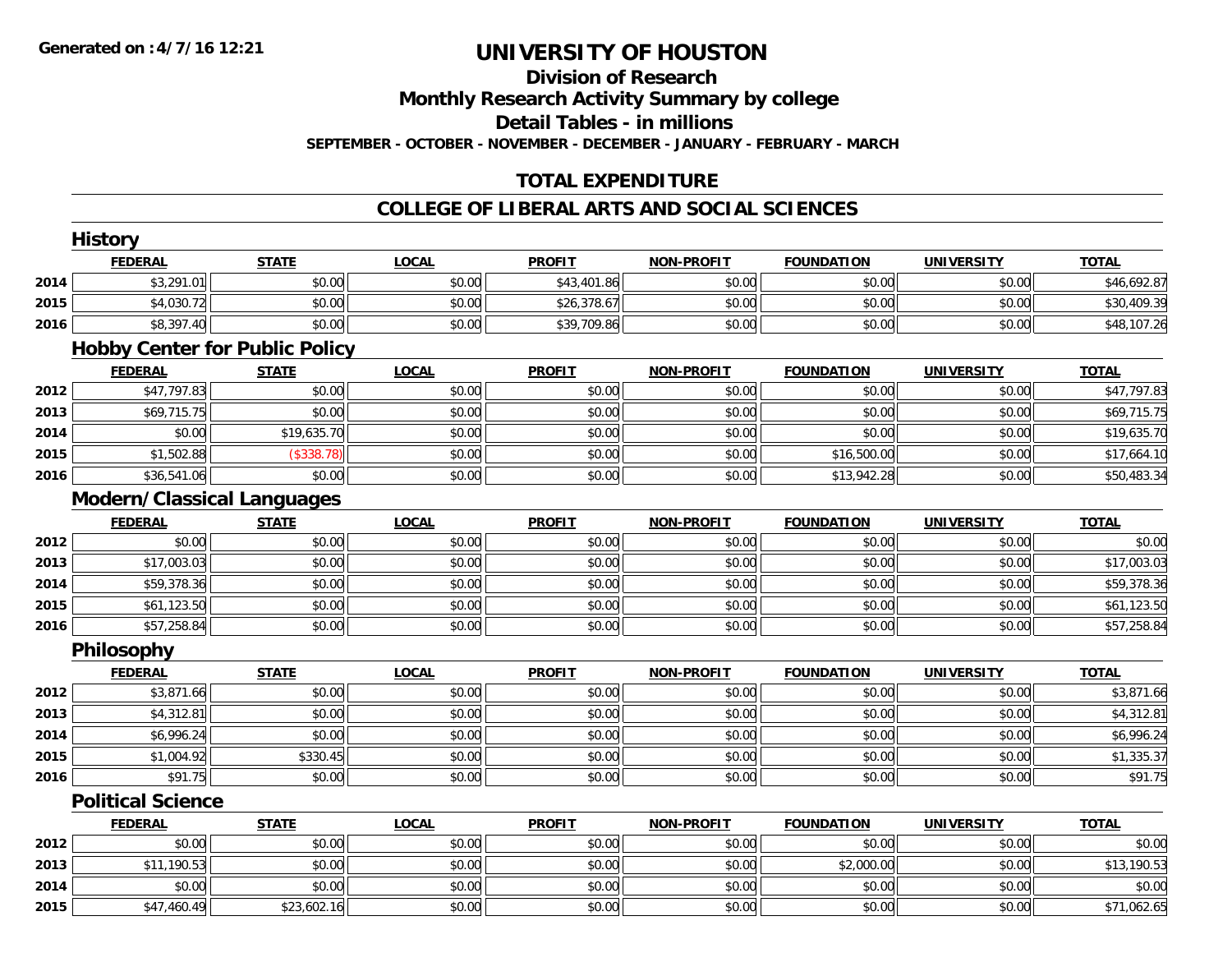**Division of Research**

**Monthly Research Activity Summary by college**

**Detail Tables - in millions**

**SEPTEMBER - OCTOBER - NOVEMBER - DECEMBER - JANUARY - FEBRUARY - MARCH**

### **TOTAL EXPENDITURE**

#### **COLLEGE OF LIBERAL ARTS AND SOCIAL SCIENCES**

|              | <b>Political Science</b> |              |              |               |                   |                   |                   |                 |
|--------------|--------------------------|--------------|--------------|---------------|-------------------|-------------------|-------------------|-----------------|
|              | <b>FEDERAL</b>           | <b>STATE</b> | <b>LOCAL</b> | <b>PROFIT</b> | <b>NON-PROFIT</b> | <b>FOUNDATION</b> | <b>UNIVERSITY</b> | <b>TOTAL</b>    |
| 2016         | \$23,658.36              | \$19,623.26  | \$0.00       | \$0.00        | \$23,335.96       | \$0.00            | \$0.00            | \$66,617.58     |
|              | <b>Psychology</b>        |              |              |               |                   |                   |                   |                 |
|              | <b>FEDERAL</b>           | <b>STATE</b> | <b>LOCAL</b> | <b>PROFIT</b> | <b>NON-PROFIT</b> | <b>FOUNDATION</b> | <b>UNIVERSITY</b> | <b>TOTAL</b>    |
| 2012         | \$3,243,444.65           | \$68,553.65  | \$0.00       | \$38,423.55   | \$134,789.68      | \$97,468.54       | (\$458.24)        | \$3,582,221.83  |
| 2013         | \$3,863,609.10           | \$32,581.43  | \$0.00       | \$25,361.16   | \$143,007.90      | \$62,333.80       | \$0.00            | \$4,126,893.39  |
| 2014         | \$2,703,450.23           | \$8,561.07   | \$0.00       | \$9,888.17    | \$196,063.08      | (\$94.40)         | \$5,973.73        | \$2,923,841.87  |
| 2015         | \$2,899,163.29           | \$97,616.73  | \$0.00       | \$12,388.94   | \$286,539.14      | \$0.00            | \$12,043.56       | \$3,307,751.66  |
| 2016         | \$3,749,762.21           | \$104,296.67 | \$0.00       | \$5,906.53    | \$229,664.29      | \$415.00          | \$17,745.79       | \$4,107,790.49  |
|              | <b>School of Music</b>   |              |              |               |                   |                   |                   |                 |
|              | <b>FEDERAL</b>           | <b>STATE</b> | <b>LOCAL</b> | <b>PROFIT</b> | <b>NON-PROFIT</b> | <b>FOUNDATION</b> | <b>UNIVERSITY</b> | <b>TOTAL</b>    |
| 2015         | \$0.00                   | (\$28.12)    | \$0.00       | \$0.00        | \$0.00            | \$0.00            | \$0.00            | (\$28.12)       |
| 2016         | \$0.00                   | \$0.00       | \$0.00       | \$0.00        | \$0.00            | \$173.24          | \$0.00            | \$173.24        |
|              | <b>Sociology</b>         |              |              |               |                   |                   |                   |                 |
|              | <b>FEDERAL</b>           | <b>STATE</b> | <b>LOCAL</b> | <b>PROFIT</b> | <b>NON-PROFIT</b> | <b>FOUNDATION</b> | <b>UNIVERSITY</b> | <b>TOTAL</b>    |
| 2012         | \$3,475.49               | \$0.00       | \$0.00       | \$0.00        | \$0.00            | \$0.00            | \$0.00            | \$3,475.49      |
| 2013         | ( \$5,733.18)            | \$0.00       | \$0.00       | \$0.00        | \$0.00            | \$0.00            | \$0.00            | (\$5,733.18)    |
| 2014         | \$19,401.50              | \$0.00       | \$0.00       | \$0.00        | \$0.00            | \$0.00            | \$0.00            | \$19,401.50     |
| 2015         | \$21,124.32              | \$850.00     | \$0.00       | \$0.00        | \$0.00            | \$0.00            | \$0.00            | \$21,974.32     |
| 2016         | \$0.00                   | \$500.00     | \$0.00       | \$0.00        | \$0.00            | \$0.00            | \$0.00            | \$500.00        |
|              | <b>Theatre</b>           |              |              |               |                   |                   |                   |                 |
|              | <b>FEDERAL</b>           | <b>STATE</b> | <b>LOCAL</b> | <b>PROFIT</b> | <b>NON-PROFIT</b> | <b>FOUNDATION</b> | <b>UNIVERSITY</b> | <b>TOTAL</b>    |
| 2012         | \$0.00                   | \$0.00       | \$0.00       | \$0.00        | (\$8,884.27)      | \$0.00            | \$0.00            | (\$8,884.27)    |
| 2013         | \$0.00                   | \$0.00       | \$0.00       | \$0.00        | \$101.00          | \$0.00            | \$0.00            | \$101.00        |
| 2014         | \$0.00                   | \$0.00       | \$0.00       | \$0.00        | \$45,000.00       | \$0.00            | \$0.00            | \$45,000.00     |
| 2015         | \$0.00                   | \$0.00       | \$0.00       | \$0.00        | (\$4, 209.05)     | \$0.00            | \$0.00            | (\$4,209.05)    |
| 2016         | \$0.00                   | \$0.00       | \$0.00       | \$0.00        | \$50,126.53       | \$0.00            | \$0.00            | \$50,126.53     |
| <b>Total</b> | \$23,278,212.82          | \$906,323.38 | \$0.00       | \$769,189.31  | \$2,338,717.01    | \$837,473.98      | \$47,426.53       | \$28,177,343.03 |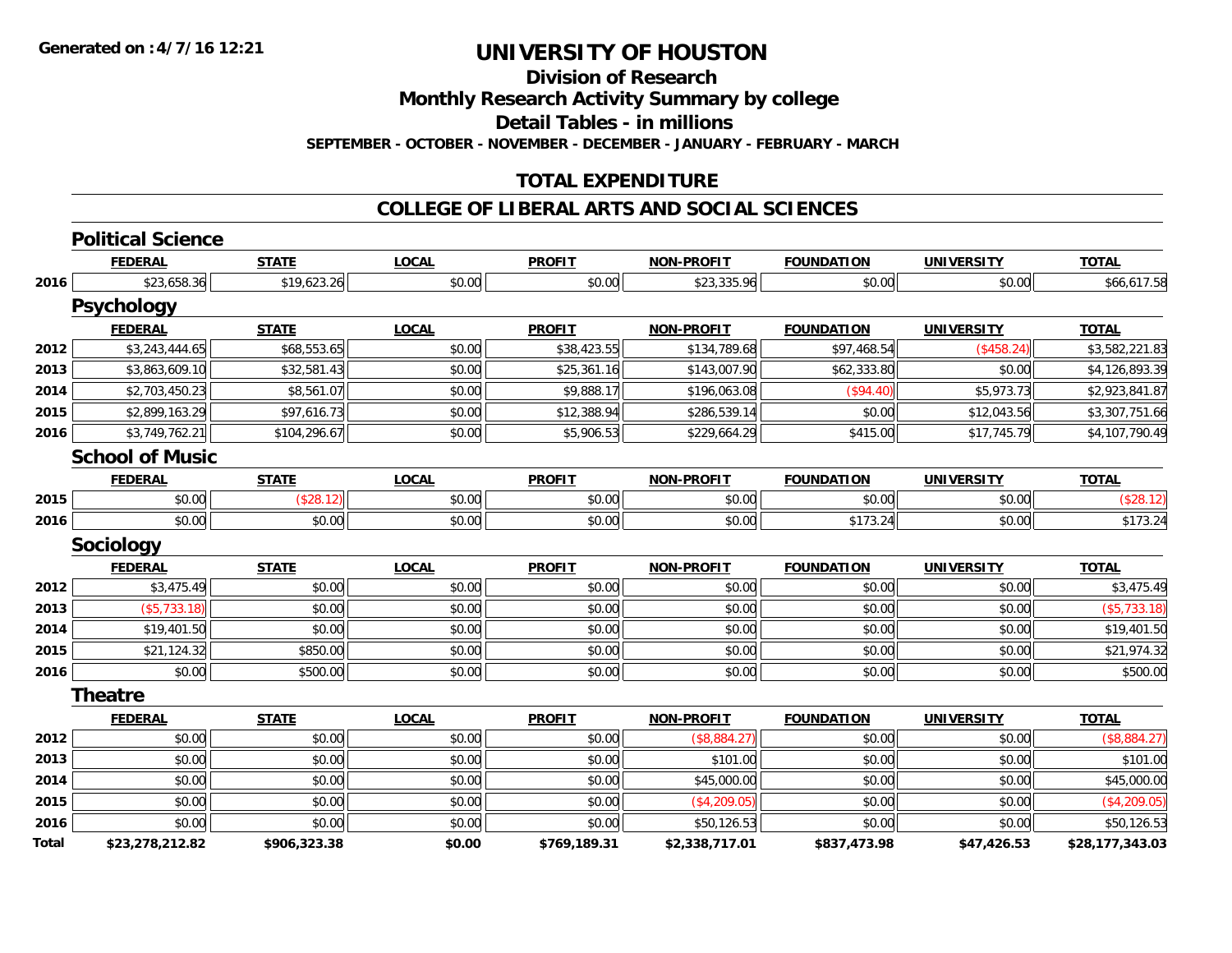# **Division of Research**

**Monthly Research Activity Summary by college**

**Detail Tables - in millions**

**SEPTEMBER - OCTOBER - NOVEMBER - DECEMBER - JANUARY - FEBRUARY - MARCH**

# **TOTAL EXPENDITURE**

# **COLLEGE OF NATURAL SCIENCES AND MATHEMATICS**

# **Biology/Biochemistry**

|      | <b>FEDERAL</b> | <u>STATE</u> | <u>LOCAL</u> | <b>PROFIT</b> | <b>NON-PROFIT</b> | <b>FOUNDATION</b> | <b>UNIVERSITY</b> | <b>TOTAL</b>   |
|------|----------------|--------------|--------------|---------------|-------------------|-------------------|-------------------|----------------|
| 2012 | \$1,766,978.96 | \$619.956.24 | \$0.00       | \$0.01        | \$480,527.26      | \$100,707.44      | \$0.00            | \$2,968,169.91 |
| 2013 | \$1,836,509.36 | \$555,188.00 | \$0.00       | \$61,741.36   | \$478,133.96      | \$132,680.48      | \$0.00            | \$3,064,253.16 |
| 2014 | \$1,027,138.89 | \$478,473.31 | \$0.00       | \$119,538.59  | \$366,678.22      | \$107,385.31      | \$0.00            | \$2,099,214.32 |
| 2015 | \$1,560,819.41 | \$588,236.21 | \$0.00       | \$59,601.94   | \$217,563.74      | \$230,199.87      | \$29,227.49       | \$2,685,648.65 |
| 2016 | \$1,450,154.28 | \$730,838.71 | \$0.00       | \$58,065.45   | \$180,078.32      | \$191,599.48      | \$11,835.78       | \$2,622,572.02 |

<u> 1989 - Johann Stoff, amerikansk politiker (d. 1989)</u>

# **Center for Applied Geoscience Excellence**

|      | <b>FEDERAL</b>         | <b>STATE</b> | <b>LOCAL</b> | <b>PROFIT</b> | <b>NON-PROFIT</b> | <b>FOUNDATION</b> | UNIVERSITY | <b>TOTAL</b> |
|------|------------------------|--------------|--------------|---------------|-------------------|-------------------|------------|--------------|
| 2014 | ÷∩.<br>$\cap$<br>DU.UG | \$0.00       | \$0.00       | \$0.00        | \$0.00            | \$0.00            | \$0.00     | \$0.00       |
| 2015 | \$0.00                 | \$0.00       | \$0.00       | \$0.00        | \$0.00            | \$0.00            | \$0.00     | \$0.00       |
| 2016 | \$0.00                 | \$0.00       | \$0.00       | \$0.00        | \$0.00            | \$0.00            | \$0.00     | \$0.00       |

<u> 1980 - Johann Barn, fransk politik (d. 1980)</u>

# **Center for Nuclear Receptors and Cell Signaling**

|      | <b>FEDERAL</b> | <b>STATE</b> | <u>LOCAL</u> | <b>PROFIT</b> | <b>NON-PROFIT</b> | <b>FOUNDATION</b> | <b>UNIVERSITY</b> | <b>TOTAL</b>   |
|------|----------------|--------------|--------------|---------------|-------------------|-------------------|-------------------|----------------|
| 2012 | \$1,217,731.07 | \$812,078.69 | \$0.00       | \$209,582.78  | \$63.33           | \$243,705.38      | \$0.00            | \$2,483,034.59 |
| 2013 | \$934,794.67   | \$428,953.05 | \$0.00       | \$3,626.63    | \$150.00          | \$26,980.75       | \$0.00            | \$1,394,505.10 |
| 2014 | \$734,284.87   | \$591,631.48 | \$0.00       | \$0.00        | \$21,760.31       | \$56,069.17       | \$0.00            | \$1,403,745.83 |
| 2015 | \$229,316.94   | \$705,141.23 | \$0.00       | \$0.00        | \$294.69          | \$236.875.04      | \$0.00            | \$1,171,627.90 |
| 2016 | \$731,170.02   | \$425,036.25 | \$0.00       | \$0.00        | \$16,897.60       | \$132,219.82      | \$0.00            | \$1,305,323.69 |

#### **Chemistry**

|      | <b>FEDERAL</b> | <b>STATE</b> | <b>LOCAL</b> | <b>PROFIT</b> | <b>NON-PROFIT</b> | <b>FOUNDATION</b> | <b>UNIVERSITY</b> | <b>TOTAL</b>   |
|------|----------------|--------------|--------------|---------------|-------------------|-------------------|-------------------|----------------|
| 2012 | \$1,446,456.19 | \$329,151.27 | \$0.00       | \$875.80      | \$29,359.19       | \$1,016,253.09    | \$34,826.31       | \$2,856,921.85 |
| 2013 | \$1,278,758.83 | \$517,533.59 | \$0.00       | \$33,160.63   | \$7,647.66        | \$621,384.03      | (S44, 386.25)     | \$2,414,098.49 |
| 2014 | \$1,431,770.67 | \$364,911.73 | \$0.00       | \$400.95      | \$11,521.49       | \$1,221,576.59    | \$16,022.37       | \$3,046,203.80 |
| 2015 | \$1,013,275.44 | \$120,124.22 | \$0.00       | \$359.48      | \$48,274.15       | \$894,187.31      | \$0.00            | \$2,076,220.59 |
| 2016 | \$1,356,490.60 | \$65,411.26  | \$0.00       | \$902.14      | \$146,853.68      | \$567,585.88      | \$0.00            | \$2,137,243.55 |

#### **Computer Science**

|      | <b>FEDERAL</b> | <u>STATE</u> | <b>LOCAL</b> | <b>PROFIT</b> | <b>NON-PROFIT</b> | <b>FOUNDATION</b> | UNIVERSITY  | <b>TOTAL</b>   |
|------|----------------|--------------|--------------|---------------|-------------------|-------------------|-------------|----------------|
| 2012 | \$1,237,783.77 | \$21,450.18  | \$0.00       | \$216.094.97  | \$35,569.61       | \$0.00            | \$0.00      | \$1,510,898.53 |
| 2013 | \$1,398,382.15 | \$25,074.07  | \$0.00       | \$131,946.01  | \$12,106.22       | \$17,924.92       | \$26,387.80 | \$1,611,821.16 |
| 2014 | \$864,851,60   | \$0.00       | \$0.00       | \$342.134.91  | \$214,721.79      | \$11,445.83       | \$10.667.18 | \$1,443,821.31 |
| 2015 | \$1,274,564.96 | \$139,431.88 | \$0.00       | \$216,178.11  | \$121,881.10      | \$14,562.31       | \$20,397.41 | \$1,787,015.77 |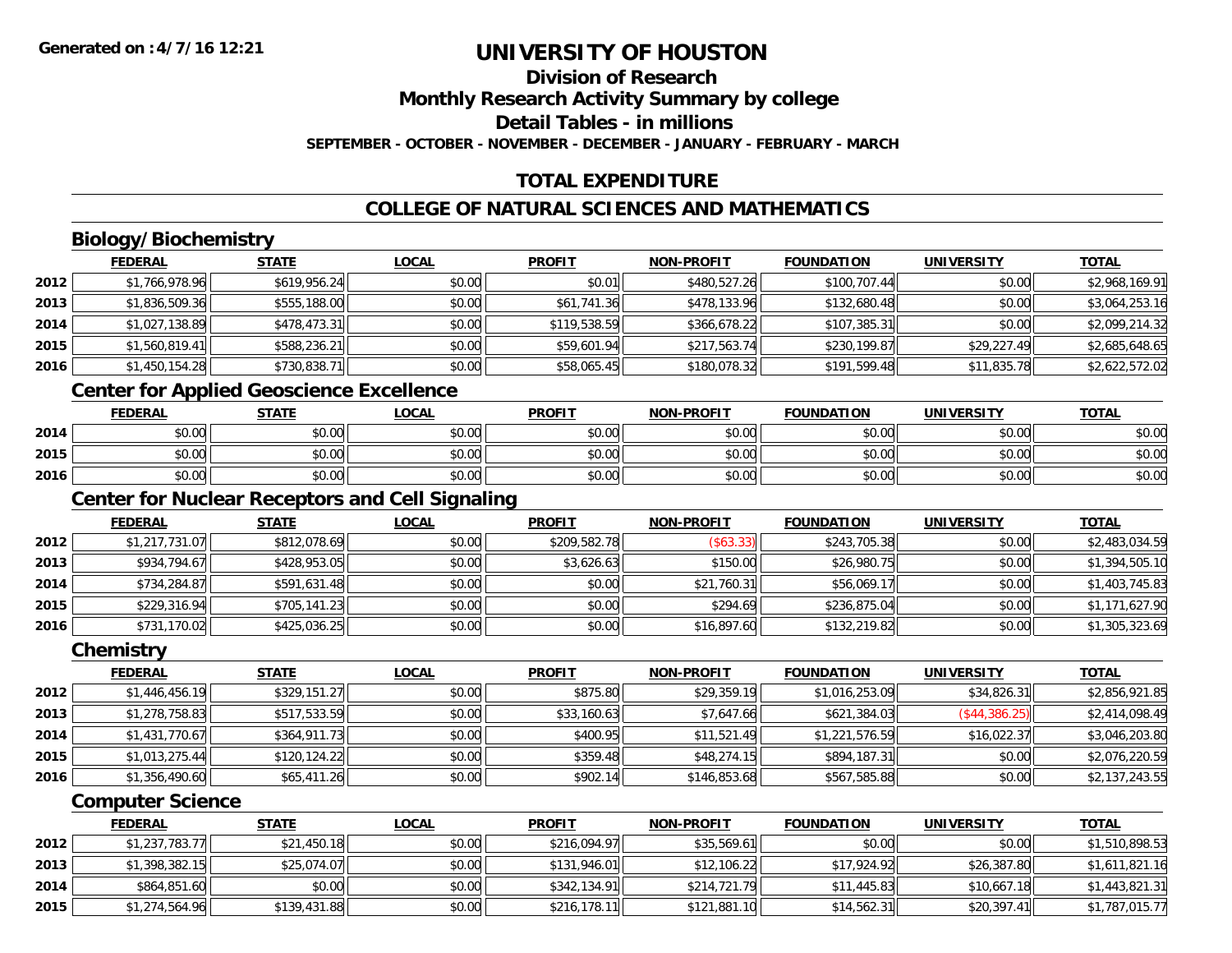**Division of Research**

**Monthly Research Activity Summary by college**

**Detail Tables - in millions**

**SEPTEMBER - OCTOBER - NOVEMBER - DECEMBER - JANUARY - FEBRUARY - MARCH**

# **TOTAL EXPENDITURE**

#### **COLLEGE OF NATURAL SCIENCES AND MATHEMATICS**

| <b>FEDERAL</b><br><b>STATE</b><br><b>LOCAL</b><br>\$62,558.35<br>\$1,614,540.01<br>\$0.00<br>2016<br>Dean, Natural Sciences and Mathematics<br><b>FEDERAL</b><br><b>STATE</b><br><b>LOCAL</b><br>\$470,432.16<br>\$0.00<br>\$7,488.83<br>2012<br>2013<br>\$0.00<br>\$612,061.23<br>\$0.00<br>2014<br>\$0.00<br>\$0.00<br>\$395,425.38<br>\$28,036.96<br>2015<br>\$176,814.65<br>\$0.00<br>\$20,524.54<br>\$9,542.35<br>2016<br>\$0.00<br><b>Earth &amp; Atmospheric Sciences</b><br><b>FEDERAL</b><br><b>LOCAL</b><br><b>STATE</b><br>\$910,561.84<br>\$358,523.00<br>\$0.00<br>2012<br>2013<br>\$664,815.50<br>\$122,697.69<br>\$0.00<br>\$537,522.67<br>\$208,841.14<br>2014<br>\$0.00<br>\$239,699.08<br>2015<br>\$621,800.13<br>\$0.00<br>\$469,013.72<br>\$524,241.55<br>\$0.00<br>2016<br><b>Institute for Climate and Atmospheric Science</b><br><b>FEDERAL</b><br><b>LOCAL</b><br><b>STATE</b> | <b>PROFIT</b><br>\$94,017.72<br><b>PROFIT</b><br>\$0.00<br>\$0.00<br>\$0.00<br>\$0.00<br>\$5,002.98<br><b>PROFIT</b><br>\$1,251,678.67<br>\$1,872,520.83<br>\$1,521,748.07<br>\$896,590.22 | <b>NON-PROFIT</b><br>\$126,646.99<br><b>NON-PROFIT</b><br>\$0.00<br>\$0.00<br>\$0.00<br>\$20,304.07<br>\$35,185.31<br><b>NON-PROFIT</b><br>\$104,948.54<br>\$102,520.04<br>\$227,837.68 | <b>FOUNDATION</b><br>\$0.00<br><b>FOUNDATION</b><br>\$0.00<br>\$0.00<br>\$0.00<br>\$0.00<br>\$0.00<br><b>FOUNDATION</b><br>\$0.00<br>\$0.00<br>\$107,764.82 | <b>UNIVERSITY</b><br>\$21,033.95<br><b>UNIVERSITY</b><br>\$0.00<br>\$0.00<br>\$0.00<br>\$0.00<br>\$0.00<br><b>UNIVERSITY</b><br>\$0.00<br>\$0.00<br>\$0.00 | <b>TOTAL</b><br><b>TOTAL</b><br><b>TOTAL</b>                                                                                                        |
|--------------------------------------------------------------------------------------------------------------------------------------------------------------------------------------------------------------------------------------------------------------------------------------------------------------------------------------------------------------------------------------------------------------------------------------------------------------------------------------------------------------------------------------------------------------------------------------------------------------------------------------------------------------------------------------------------------------------------------------------------------------------------------------------------------------------------------------------------------------------------------------------------------|--------------------------------------------------------------------------------------------------------------------------------------------------------------------------------------------|-----------------------------------------------------------------------------------------------------------------------------------------------------------------------------------------|-------------------------------------------------------------------------------------------------------------------------------------------------------------|------------------------------------------------------------------------------------------------------------------------------------------------------------|-----------------------------------------------------------------------------------------------------------------------------------------------------|
|                                                                                                                                                                                                                                                                                                                                                                                                                                                                                                                                                                                                                                                                                                                                                                                                                                                                                                        |                                                                                                                                                                                            |                                                                                                                                                                                         |                                                                                                                                                             |                                                                                                                                                            | \$1,918,797.02<br>\$477,920.99<br>\$612,061.23<br>\$395,425.38<br>\$225,155.68<br>\$70,255.18<br>\$2,625,712.05<br>\$2,762,554.07<br>\$2,603,714.38 |
|                                                                                                                                                                                                                                                                                                                                                                                                                                                                                                                                                                                                                                                                                                                                                                                                                                                                                                        |                                                                                                                                                                                            |                                                                                                                                                                                         |                                                                                                                                                             |                                                                                                                                                            |                                                                                                                                                     |
|                                                                                                                                                                                                                                                                                                                                                                                                                                                                                                                                                                                                                                                                                                                                                                                                                                                                                                        |                                                                                                                                                                                            |                                                                                                                                                                                         |                                                                                                                                                             |                                                                                                                                                            |                                                                                                                                                     |
|                                                                                                                                                                                                                                                                                                                                                                                                                                                                                                                                                                                                                                                                                                                                                                                                                                                                                                        |                                                                                                                                                                                            |                                                                                                                                                                                         |                                                                                                                                                             |                                                                                                                                                            |                                                                                                                                                     |
|                                                                                                                                                                                                                                                                                                                                                                                                                                                                                                                                                                                                                                                                                                                                                                                                                                                                                                        |                                                                                                                                                                                            |                                                                                                                                                                                         |                                                                                                                                                             |                                                                                                                                                            |                                                                                                                                                     |
|                                                                                                                                                                                                                                                                                                                                                                                                                                                                                                                                                                                                                                                                                                                                                                                                                                                                                                        |                                                                                                                                                                                            |                                                                                                                                                                                         |                                                                                                                                                             |                                                                                                                                                            |                                                                                                                                                     |
|                                                                                                                                                                                                                                                                                                                                                                                                                                                                                                                                                                                                                                                                                                                                                                                                                                                                                                        |                                                                                                                                                                                            |                                                                                                                                                                                         |                                                                                                                                                             |                                                                                                                                                            |                                                                                                                                                     |
|                                                                                                                                                                                                                                                                                                                                                                                                                                                                                                                                                                                                                                                                                                                                                                                                                                                                                                        |                                                                                                                                                                                            |                                                                                                                                                                                         |                                                                                                                                                             |                                                                                                                                                            |                                                                                                                                                     |
|                                                                                                                                                                                                                                                                                                                                                                                                                                                                                                                                                                                                                                                                                                                                                                                                                                                                                                        |                                                                                                                                                                                            |                                                                                                                                                                                         |                                                                                                                                                             |                                                                                                                                                            |                                                                                                                                                     |
|                                                                                                                                                                                                                                                                                                                                                                                                                                                                                                                                                                                                                                                                                                                                                                                                                                                                                                        |                                                                                                                                                                                            |                                                                                                                                                                                         |                                                                                                                                                             |                                                                                                                                                            |                                                                                                                                                     |
|                                                                                                                                                                                                                                                                                                                                                                                                                                                                                                                                                                                                                                                                                                                                                                                                                                                                                                        |                                                                                                                                                                                            |                                                                                                                                                                                         |                                                                                                                                                             |                                                                                                                                                            |                                                                                                                                                     |
|                                                                                                                                                                                                                                                                                                                                                                                                                                                                                                                                                                                                                                                                                                                                                                                                                                                                                                        |                                                                                                                                                                                            |                                                                                                                                                                                         |                                                                                                                                                             |                                                                                                                                                            |                                                                                                                                                     |
|                                                                                                                                                                                                                                                                                                                                                                                                                                                                                                                                                                                                                                                                                                                                                                                                                                                                                                        |                                                                                                                                                                                            |                                                                                                                                                                                         |                                                                                                                                                             |                                                                                                                                                            |                                                                                                                                                     |
|                                                                                                                                                                                                                                                                                                                                                                                                                                                                                                                                                                                                                                                                                                                                                                                                                                                                                                        |                                                                                                                                                                                            |                                                                                                                                                                                         |                                                                                                                                                             |                                                                                                                                                            |                                                                                                                                                     |
|                                                                                                                                                                                                                                                                                                                                                                                                                                                                                                                                                                                                                                                                                                                                                                                                                                                                                                        |                                                                                                                                                                                            | \$142,595.13                                                                                                                                                                            | \$23,096.63                                                                                                                                                 | \$3,679.46                                                                                                                                                 | \$1,927,460.66                                                                                                                                      |
|                                                                                                                                                                                                                                                                                                                                                                                                                                                                                                                                                                                                                                                                                                                                                                                                                                                                                                        | \$729,296.71                                                                                                                                                                               | \$112,718.57                                                                                                                                                                            | \$8,932.47                                                                                                                                                  | \$86,690.79                                                                                                                                                | \$1,930,893.81                                                                                                                                      |
|                                                                                                                                                                                                                                                                                                                                                                                                                                                                                                                                                                                                                                                                                                                                                                                                                                                                                                        |                                                                                                                                                                                            |                                                                                                                                                                                         |                                                                                                                                                             |                                                                                                                                                            |                                                                                                                                                     |
|                                                                                                                                                                                                                                                                                                                                                                                                                                                                                                                                                                                                                                                                                                                                                                                                                                                                                                        | <b>PROFIT</b>                                                                                                                                                                              | <b>NON-PROFIT</b>                                                                                                                                                                       | <b>FOUNDATION</b>                                                                                                                                           | <b>UNIVERSITY</b>                                                                                                                                          | <b>TOTAL</b>                                                                                                                                        |
| 2012<br>\$0.00<br>\$0.00<br>\$0.00                                                                                                                                                                                                                                                                                                                                                                                                                                                                                                                                                                                                                                                                                                                                                                                                                                                                     | \$0.00                                                                                                                                                                                     | \$0.00                                                                                                                                                                                  | \$0.00                                                                                                                                                      | \$0.00                                                                                                                                                     | \$0.00                                                                                                                                              |
| 2013<br>\$0.00<br>\$0.00<br>\$0.00                                                                                                                                                                                                                                                                                                                                                                                                                                                                                                                                                                                                                                                                                                                                                                                                                                                                     | \$0.00                                                                                                                                                                                     | \$0.00                                                                                                                                                                                  | \$0.00                                                                                                                                                      | \$0.00                                                                                                                                                     | \$0.00                                                                                                                                              |
| \$0.00<br>2014<br>\$0.00<br>\$0.00                                                                                                                                                                                                                                                                                                                                                                                                                                                                                                                                                                                                                                                                                                                                                                                                                                                                     | \$0.00                                                                                                                                                                                     | \$0.00                                                                                                                                                                                  | \$0.00                                                                                                                                                      | \$0.00                                                                                                                                                     | \$0.00                                                                                                                                              |
| 2015<br>\$0.00<br>\$0.00<br>\$0.00                                                                                                                                                                                                                                                                                                                                                                                                                                                                                                                                                                                                                                                                                                                                                                                                                                                                     | \$0.00                                                                                                                                                                                     | \$0.00                                                                                                                                                                                  | \$0.00                                                                                                                                                      | \$0.00                                                                                                                                                     | \$0.00                                                                                                                                              |
| 2016<br>\$0.00<br>\$0.00<br>\$0.00                                                                                                                                                                                                                                                                                                                                                                                                                                                                                                                                                                                                                                                                                                                                                                                                                                                                     | \$0.00                                                                                                                                                                                     | \$0.00                                                                                                                                                                                  | \$0.00                                                                                                                                                      | \$0.00                                                                                                                                                     | \$0.00                                                                                                                                              |
| <b>Institute for Nanoenergy</b>                                                                                                                                                                                                                                                                                                                                                                                                                                                                                                                                                                                                                                                                                                                                                                                                                                                                        |                                                                                                                                                                                            |                                                                                                                                                                                         |                                                                                                                                                             |                                                                                                                                                            |                                                                                                                                                     |
| <b>FEDERAL</b><br><b>LOCAL</b><br><b>STATE</b>                                                                                                                                                                                                                                                                                                                                                                                                                                                                                                                                                                                                                                                                                                                                                                                                                                                         |                                                                                                                                                                                            | <b>NON-PROFIT</b>                                                                                                                                                                       | <b>FOUNDATION</b>                                                                                                                                           | <b>UNIVERSITY</b>                                                                                                                                          | <b>TOTAL</b>                                                                                                                                        |

|      | <b>FEDERAL</b> | <u>SIAIL</u> | <u>LUCAL</u> | <u>PROFIT</u> | <b>NON-PROFIL</b> | <b>FOUNDATION</b> | UNIVERSITY | <u>IOIAL</u> |
|------|----------------|--------------|--------------|---------------|-------------------|-------------------|------------|--------------|
| 2012 | \$0.00         | \$0.00       | \$0.00       | \$0.00        | \$0.00            | \$0.00            | \$0.00     | \$0.00       |
| 2013 | \$0.00         | \$0.00       | \$0.00       | \$0.00        | \$0.00            | \$0.00            | \$0.00     | \$0.00       |
| 2014 | \$0.00         | \$0.00       | \$0.00       | \$0.00        | \$0.00            | \$0.00            | \$0.00     | \$0.00       |
| 2015 | \$0.00         | \$0.00       | \$0.00       | \$0.00        | \$0.00            | \$0.00            | \$0.00     | \$0.00       |
| 2016 | \$0.00         | \$0.00       | \$0.00       | \$0.00        | \$0.00            | \$0.00            | \$0.00     | \$0.00       |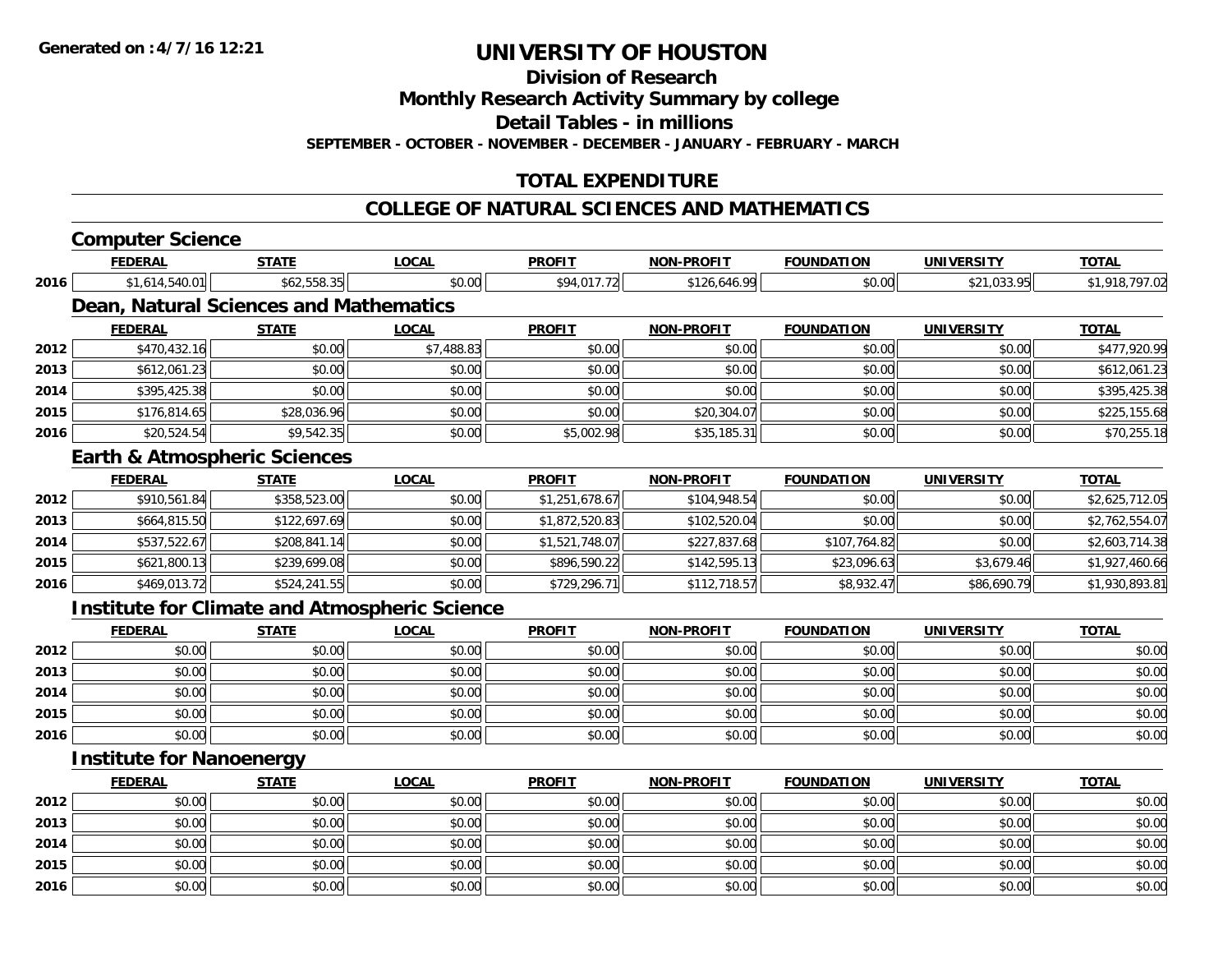# **Division of ResearchMonthly Research Activity Summary by college Detail Tables - in millions SEPTEMBER - OCTOBER - NOVEMBER - DECEMBER - JANUARY - FEBRUARY - MARCH**

### **TOTAL EXPENDITURE**

### **COLLEGE OF NATURAL SCIENCES AND MATHEMATICS**

|       | <b>Mathematics</b> |                |              |                 |                   |                   |                   |                 |
|-------|--------------------|----------------|--------------|-----------------|-------------------|-------------------|-------------------|-----------------|
|       | <b>FEDERAL</b>     | <b>STATE</b>   | <b>LOCAL</b> | <b>PROFIT</b>   | <b>NON-PROFIT</b> | <b>FOUNDATION</b> | <b>UNIVERSITY</b> | <b>TOTAL</b>    |
| 2012  | \$406,277.61       | \$194,599.93   | \$0.00       | \$108,402.32    | \$75,681.85       | \$20,155.42       | \$13,759.72       | \$818,876.85    |
| 2013  | \$564,938.53       | \$76,559.21    | \$0.00       | \$67,251.20     | \$467.88          | \$24,619.30       | \$21,185.69       | \$755,021.81    |
| 2014  | \$815,523.34       | (\$1,525.67)   | \$0.00       | \$44,095.32     | \$0.00            | \$11,937.12       | \$0.00            | \$870,030.11    |
| 2015  | \$609,690.24       | \$0.00         | \$0.00       | \$22,434.38     | \$20,304.07       | \$32,266.02       | \$0.00            | \$684,694.70    |
| 2016  | \$615,996.46       | \$0.00         | \$0.00       | \$59,803.77     | \$37,882.05       | \$64,067.40       | \$9,690.98        | \$787,440.66    |
|       | <b>Physics</b>     |                |              |                 |                   |                   |                   |                 |
|       | <b>FEDERAL</b>     | <b>STATE</b>   | <b>LOCAL</b> | <b>PROFIT</b>   | <b>NON-PROFIT</b> | <b>FOUNDATION</b> | <b>UNIVERSITY</b> | <b>TOTAL</b>    |
| 2012  | \$1,842,919.68     | (\$2,803.94)   | \$0.00       | \$647,212.96    | \$30,579.66       | \$197,107.94      | \$0.00            | \$2,715,016.31  |
| 2013  | \$1,788,312.54     | \$0.00         | \$0.00       | \$957,229.45    | \$36,655.69       | \$138,286.99      | \$0.00            | \$2,920,484.67  |
| 2014  | \$2,654,860.62     | \$0.00         | \$0.00       | \$1,061,441.12  | \$16,484.82       | \$152,943.28      | \$0.00            | \$3,885,729.84  |
| 2015  | \$2,326,136.92     | \$17,379.67    | \$0.00       | \$982,696.73    | \$20,211.64       | \$104,117.87      | \$0.00            | \$3,450,542.83  |
| 2016  | \$2,043,960.16     | \$24,299.87    | \$0.00       | \$761,322.86    | \$31,404.30       | \$212,688.79      | \$0.00            | \$3,073,675.98  |
| Total | \$42,953,360.62    | \$9,381,270.54 | \$7,488.83   | \$12,536,955.07 | \$3,532,383.91    | \$6,921,326.74    | \$261,018.68      | \$75,593,804.40 |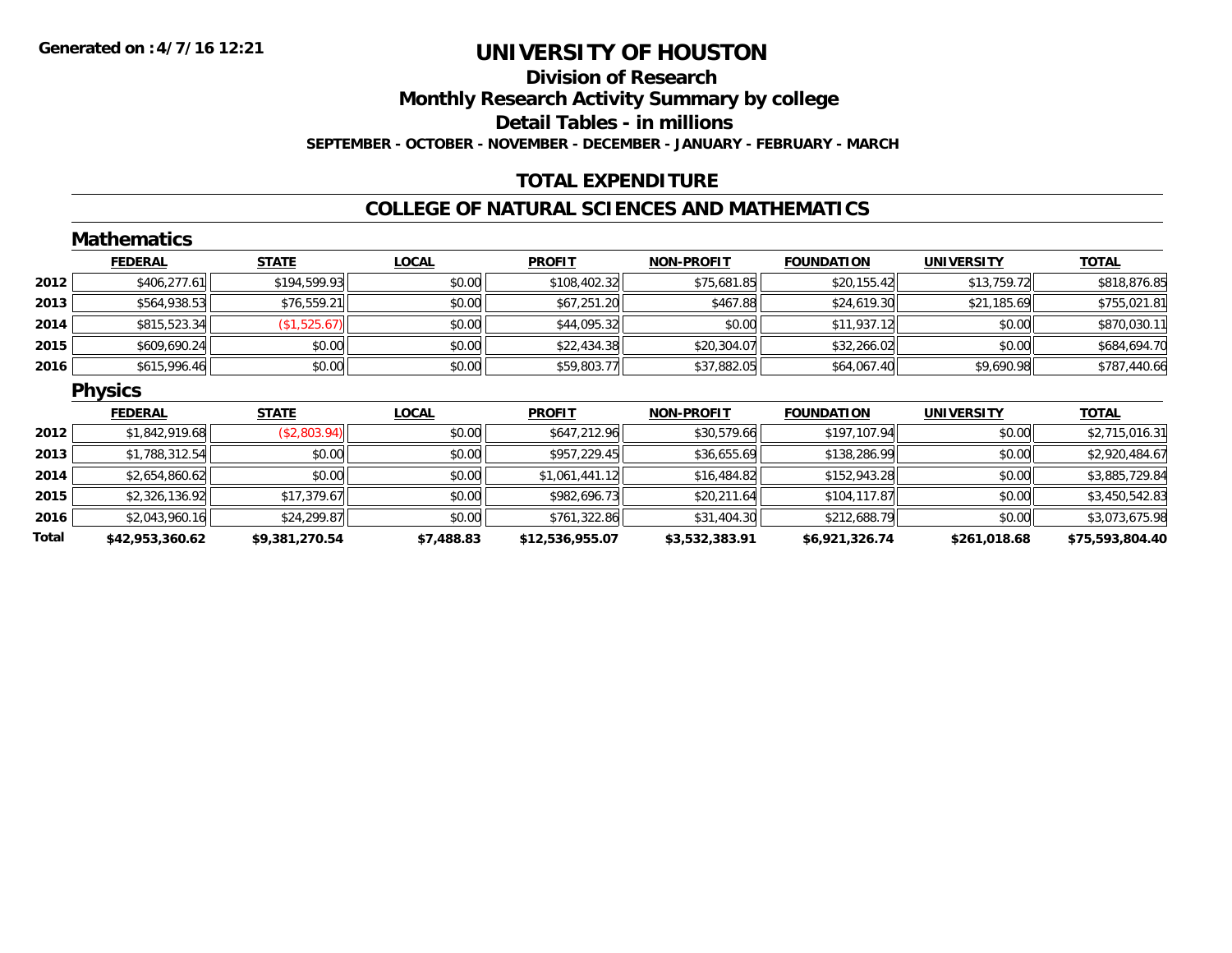# **Division of ResearchMonthly Research Activity Summary by college Detail Tables - in millions SEPTEMBER - OCTOBER - NOVEMBER - DECEMBER - JANUARY - FEBRUARY - MARCH**

### **TOTAL EXPENDITURE**

#### **COLLEGE OF OPTOMETRY**

# **Optometry Vision Sciences**

|       | <b>FEDERAL</b>  | <b>STATE</b> | <b>LOCAL</b> | <b>PROFIT</b>  | <b>NON-PROFIT</b> | <b>FOUNDATION</b> | <b>UNIVERSITY</b> | <b>TOTAL</b>    |
|-------|-----------------|--------------|--------------|----------------|-------------------|-------------------|-------------------|-----------------|
| 2012  | \$2,196,253.39  | \$1,922.24   | \$0.00       | \$199,649.30   | (S105.00)         | \$13,582.99       | \$165,735.65      | \$2,577,038.57  |
| 2013  | \$2,326,417.52  | \$0.00       | \$0.00       | \$553,019.19   | \$0.00            | \$19,473.85       | \$103,688.50      | \$3,002,599.06  |
| 2014  | \$2,630,651.79  | \$0.00       | \$0.00       | \$591,643.09   | \$6,300.00        | (\$1,388.89)      | \$163,710.02      | \$3,390,916.01  |
| 2015  | \$2,520,046.61  | \$0.00       | \$0.00       | \$259,731.54   | \$0.00            | \$0.00            | \$239,776.87      | \$3,019,555.02  |
| 2016  | \$2,861,611.61  | \$1,558.29   | \$0.00       | \$156,607.44   | \$0.00            | \$0.00            | \$169,519.68      | \$3,189,297.02  |
| Total | \$12,534,980.92 | \$3,480.53   | \$0.00       | \$1,760,650.56 | \$6,195.00        | \$31,667.95       | \$842,430.72      | \$15,179,405.68 |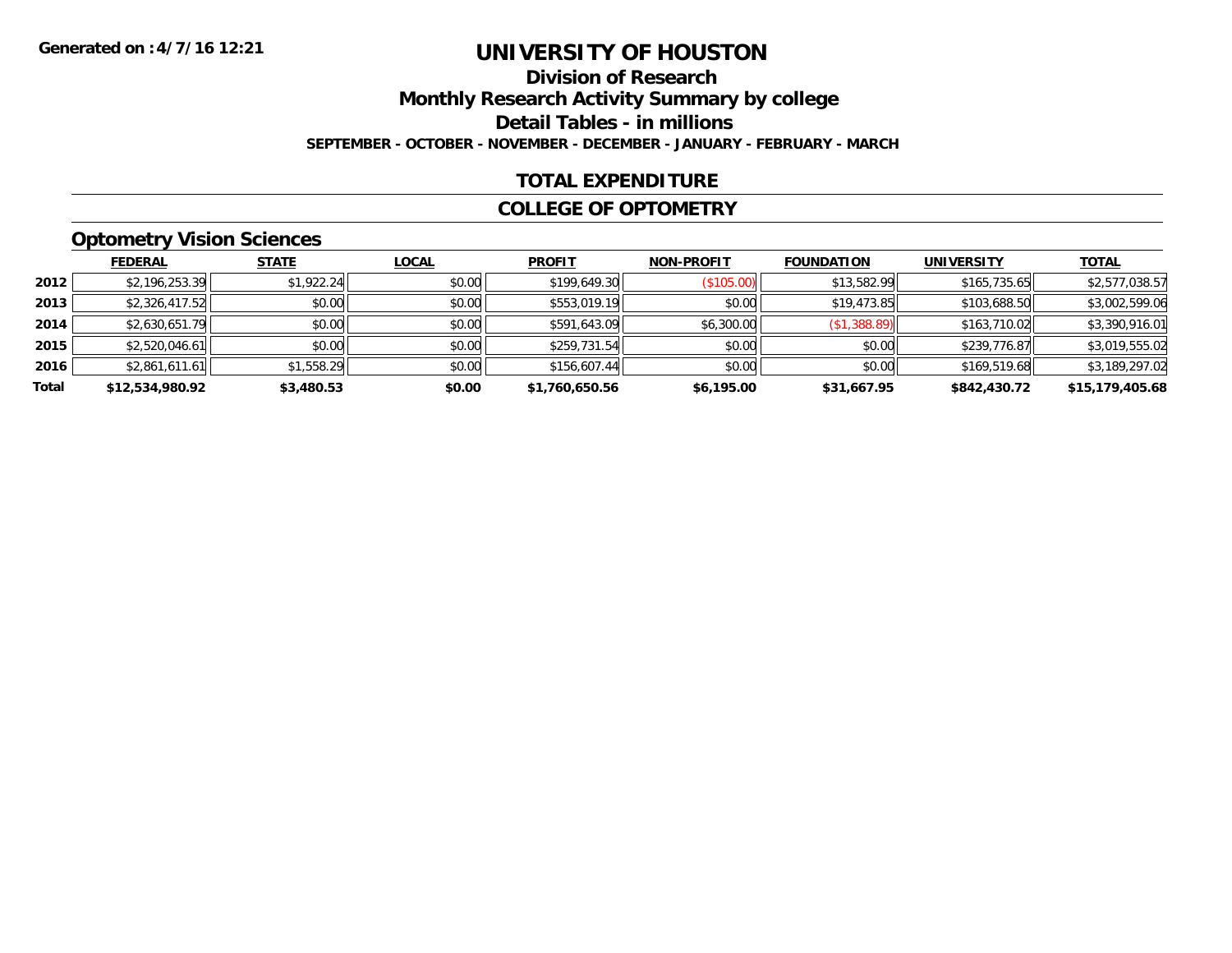# **Division of Research**

**Monthly Research Activity Summary by college**

**Detail Tables - in millions**

**SEPTEMBER - OCTOBER - NOVEMBER - DECEMBER - JANUARY - FEBRUARY - MARCH**

# **TOTAL EXPENDITURE**

#### **COLLEGE OF PHARMACY**

# **Center for Experimental Therapeutics and Pharmacoi**

|      | <b>FEDERAL</b> | <b>STATE</b> | <b>LOCAL</b> | <b>PROFIT</b> | <b>NON-PROFIT</b> | <b>FOUNDATION</b> | <b>UNIVERSITY</b> | <b>TOTAL</b> |
|------|----------------|--------------|--------------|---------------|-------------------|-------------------|-------------------|--------------|
| 2012 | \$0.00         | \$0.00       | \$0.00       | \$0.00        | \$0.00            | \$0.00            | \$0.00            | \$0.00       |
| 2013 | \$0.00         | \$0.00       | \$0.00       | \$0.00        | \$0.00            | \$0.00            | \$0.00            | \$0.00       |
| 2014 | \$0.00         | \$0.00       | \$0.00       | \$0.00        | \$0.00            | \$0.00            | \$0.00            | \$0.00       |
| 2015 | \$0.00         | \$0.00       | \$0.00       | \$0.00        | \$0.00            | \$0.00            | \$0.00            | \$0.00       |
| 2016 | \$0.00         | \$0.00       | \$0.00       | \$0.00        | \$0.00            | \$0.00            | \$0.00            | \$0.00       |

### **Clinical Pharmacy & Administration**

|      | <b>FEDERAL</b> | <u>STATE</u> | <u>LOCAL</u> | <b>PROFIT</b> | <b>NON-PROFIT</b> | <b>FOUNDATION</b> | <b>UNIVERSITY</b> | <b>TOTAL</b> |
|------|----------------|--------------|--------------|---------------|-------------------|-------------------|-------------------|--------------|
| 2012 | \$66,432.92    | \$9,577.30   | \$0.00       | \$237,938.80  | \$20,811.96       | \$11,000.00       | \$0.00            | \$345,760.98 |
| 2013 | \$200,810.22   | \$0.00       | \$0.00       | \$243.416.01  | \$7,416.89        | \$4,103.00        | \$0.00            | \$455,746.12 |
| 2014 | \$9,986.90     | \$0.00       | \$0.00       | \$270,650.16  | \$20,867.19       | \$0.00            | \$0.00            | \$301,504.25 |
| 2015 | \$129,189.43   | \$222,080.62 | \$0.00       | \$139,981.05  | \$57,138.19       | \$0.00            | \$0.00            | \$548,389.28 |
| 2016 | \$185,624.82   | \$168,003.37 | \$0.00       | \$152,812.94  | \$70,363.56       | \$0.00            | \$4,376.20        | \$581,180.88 |

# **Dean, Pharmacy**

|      | <b>FEDERAL</b> | <u>STATE</u> | <u>LOCAL</u> | <b>PROFIT</b> | <b>NON-PROFIT</b> | <b>FOUNDATION</b> | <b>UNIVERSITY</b> | <b>TOTAL</b> |
|------|----------------|--------------|--------------|---------------|-------------------|-------------------|-------------------|--------------|
| 2012 | \$0.00         | \$0.00       | \$0.00       | \$0.00        | \$0.00            | \$0.00            | \$0.00            | \$0.00       |
| 2013 | \$0.00         | \$0.00       | \$0.00       | \$0.00        | \$0.00            | \$0.00            | \$0.00            | \$0.00       |
| 2014 | \$0.00         | \$0.00       | \$0.00       | \$0.00        | \$0.00            | \$0.00            | \$0.00            | \$0.00       |
| 2015 | \$0.00         | \$0.00       | \$0.00       | \$0.00        | \$0.00            | \$0.00            | \$0.00            | \$0.00       |
| 2016 | \$0.00         | \$0.00       | \$0.00       | \$0.00        | \$0.00            | \$0.00            | \$0.00            | \$0.00       |

#### **Pharm Health Outcomes & Policy**

|      | <b>FEDERAL</b> | <b>STATE</b> | <u>LOCAL</u> | <b>PROFIT</b> | <b>NON-PROFIT</b> | <b>FOUNDATION</b> | <b>UNIVERSITY</b> | <b>TOTAL</b> |
|------|----------------|--------------|--------------|---------------|-------------------|-------------------|-------------------|--------------|
| 2012 | \$23,313.64    | \$5,354.58   | \$0.00       | \$0.00        | \$26,400.70       | \$0.00            | \$0.00            | \$55,068.92  |
| 2013 | \$21,374.56    | \$0.00       | \$0.00       | \$0.00        | \$0.00            | \$0.00            | \$0.00            | \$21,374.56  |
| 2014 | \$69,609.87    | (\$336.65)   | \$0.00       | \$0.00        | \$0.00            | \$2,435.82        | \$0.00            | \$71,709.04  |
| 2015 | \$84,477.55    | \$6,482.51   | \$0.00       | \$7,969.70    | \$3,007.54        | \$0.00            | \$0.00            | \$101,937.31 |
| 2016 | \$50,375.58    | (\$935.28)   | \$0.00       | \$19,794.73   | \$40,800.83       | \$0.00            | \$0.00            | \$110,035.87 |

### **Pharmacological and Pharmaceutical Sciences**

|      | <b>FEDERAL</b>                 | <b>STATE</b> | <b>LOCAL</b>          | <b>PROFIT</b>          | <b>NON-PROFIT</b>    | <b>FOUNDATION</b> | <b>UNIVERSITY</b> | <b>TOTAL</b>                      |
|------|--------------------------------|--------------|-----------------------|------------------------|----------------------|-------------------|-------------------|-----------------------------------|
| 2012 | \$950,826.56                   | \$0.01       | 0.00<br>DU.UG         | $+$ $  -$<br>3.U / J.F | \$58,936.            | .189.88           | \$0.00            | $\sim$ 0.0<br>0.10<br>ــد.020,040 |
| 2013 | 200.710.72<br>1,200,<br>10.731 | \$0.00       | ሰሰ<br>$\sim$<br>JU.UU | \$10,860.84            | 0.57.20<br>16.857.30 | \$33,510.13       | \$0.00            | 01700<br>.747.UU<br>1.201         |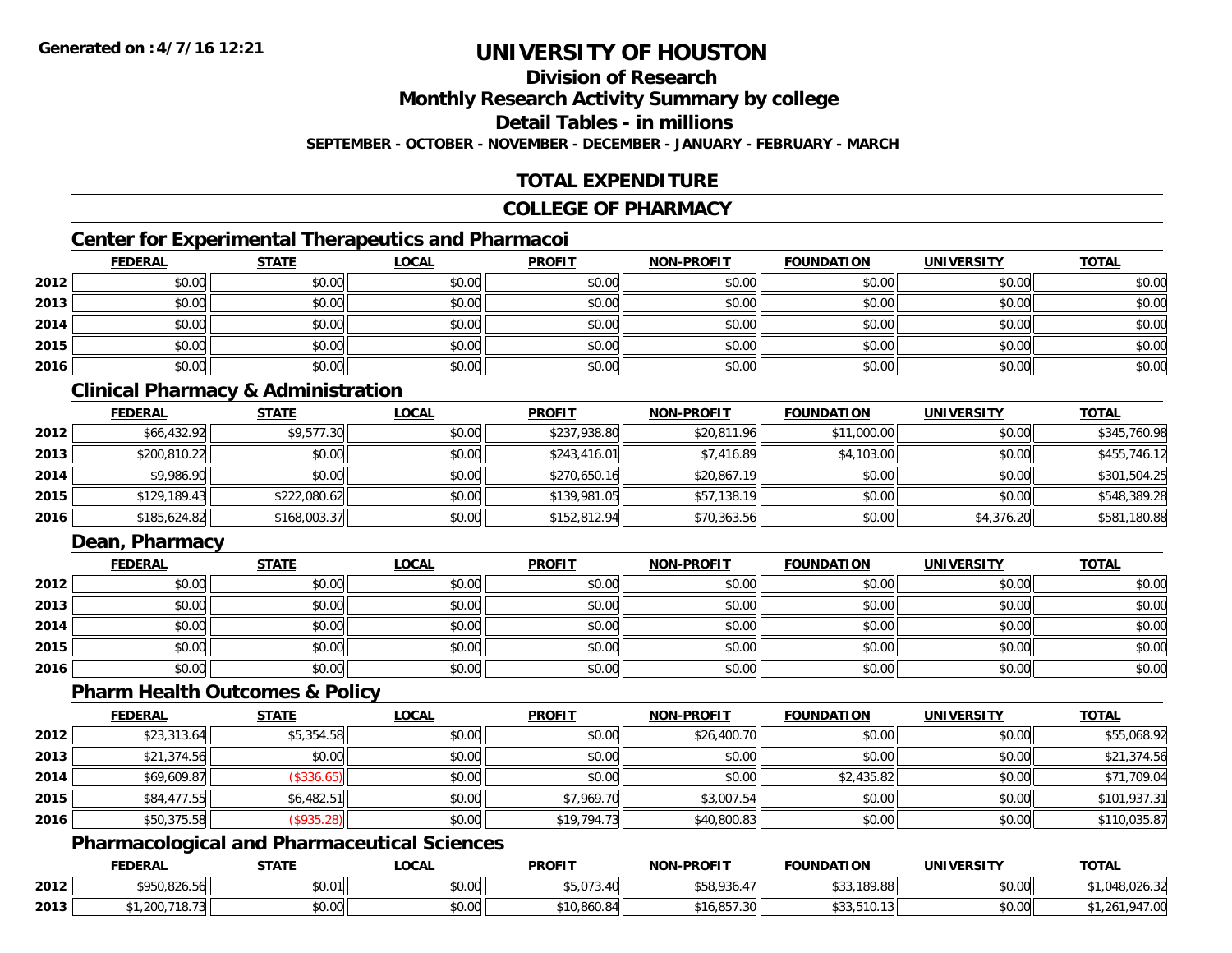# **Division of ResearchMonthly Research Activity Summary by college**

**Detail Tables - in millions**

**SEPTEMBER - OCTOBER - NOVEMBER - DECEMBER - JANUARY - FEBRUARY - MARCH**

# **TOTAL EXPENDITURE**

### **COLLEGE OF PHARMACY**

# **Pharmacological and Pharmaceutical Sciences**

|       | <b>FEDERAL</b> | <u>STATE</u> | <u>LOCAL</u> | <b>PROFIT</b>  | <b>NON-PROFIT</b> | <b>FOUNDATION</b> | UNIVERSITY | <b>TOTAL</b>   |
|-------|----------------|--------------|--------------|----------------|-------------------|-------------------|------------|----------------|
| 2014  | \$1,111,494.77 | \$0.00       | \$0.00       | \$11,445.71    | \$18,047.51       | \$36,996.02       | \$0.00     | \$1,177,984.01 |
| 2015  | \$1.147.909.11 | \$45,503.75  | \$0.00       | \$13,746.43    | \$8,861.61        | \$37,443.56       | \$0.00     | \$1,253,464.46 |
| 2016  | \$2,179,014.36 | \$214,005.85 | \$0.00       | \$0.00         | \$53,213.35       | (S0.02)           | \$0.00     | \$2,446,233.54 |
| Total | \$7,431,159.01 | \$669,736.06 | \$0.00       | \$1,113,689.77 | \$402,723.10      | \$158,678.39      | \$4,376.20 | \$9,780,362.53 |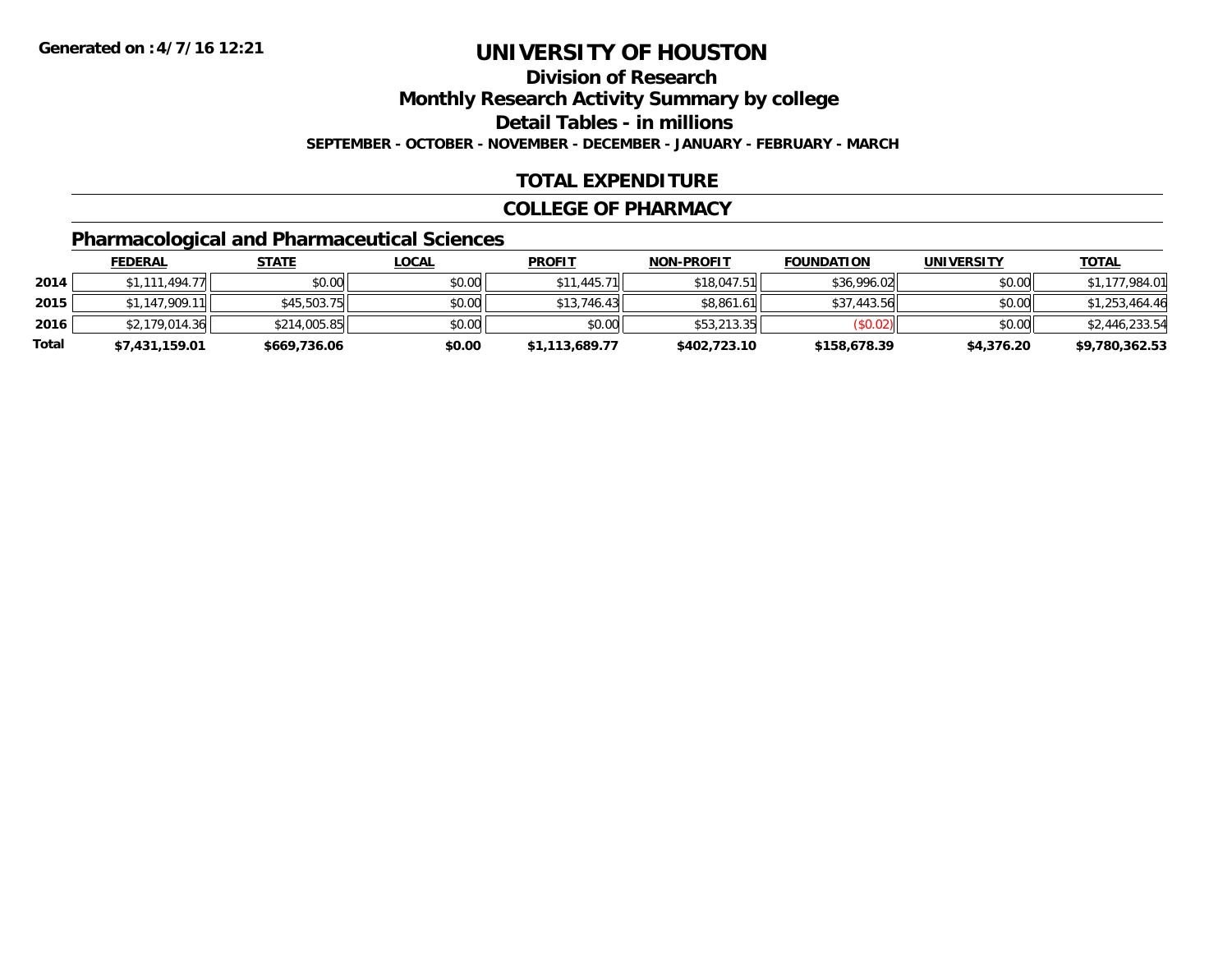**Division of Research**

**Monthly Research Activity Summary by college**

**Detail Tables - in millions**

**SEPTEMBER - OCTOBER - NOVEMBER - DECEMBER - JANUARY - FEBRUARY - MARCH**

# **TOTAL EXPENDITURE**

#### **COLLEGE OF TECHNOLOGY**

|      | <b>Center for Life Sciences Technology</b> |              |              |               |                   |                   |                   |              |
|------|--------------------------------------------|--------------|--------------|---------------|-------------------|-------------------|-------------------|--------------|
|      | <b>FEDERAL</b>                             | <b>STATE</b> | <b>LOCAL</b> | <b>PROFIT</b> | <b>NON-PROFIT</b> | <b>FOUNDATION</b> | <b>UNIVERSITY</b> | <b>TOTAL</b> |
| 2012 | \$0.00                                     | \$0.00       | \$0.00       | \$0.00        | \$0.00            | \$0.00            | \$0.00            | \$0.00       |
|      | <b>Center for Technology Literacy</b>      |              |              |               |                   |                   |                   |              |
|      | <b>FEDERAL</b>                             | <b>STATE</b> | <b>LOCAL</b> | <b>PROFIT</b> | <b>NON-PROFIT</b> | <b>FOUNDATION</b> | <b>UNIVERSITY</b> | <b>TOTAL</b> |
| 2012 | \$499,637.99                               | \$0.00       | \$0.00       | \$0.00        | \$0.00            | \$0.00            | \$0.00            | \$499,637.99 |
| 2013 | \$158,280.75                               | \$0.00       | \$0.00       | \$0.00        | \$0.00            | \$0.00            | \$0.00            | \$158,280.75 |
| 2014 | \$287,207.67                               | \$0.00       | \$0.00       | \$0.00        | \$0.00            | \$0.00            | \$0.00            | \$287,207.67 |
| 2015 | \$229,263.31                               | \$0.00       | \$0.00       | \$69,431.50   | \$0.00            | \$0.00            | \$0.00            | \$298,694.81 |
| 2016 | \$26,943.18                                | \$0.00       | \$0.00       | \$0.00        | \$0.00            | \$0.00            | \$0.00            | \$26,943.18  |
|      | <b>Construction Management</b>             |              |              |               |                   |                   |                   |              |
|      | <b>FEDERAL</b>                             | <b>STATE</b> | <b>LOCAL</b> | <b>PROFIT</b> | <b>NON-PROFIT</b> | <b>FOUNDATION</b> | <b>UNIVERSITY</b> | <b>TOTAL</b> |
| 2013 | \$0.00                                     | \$12,399.35  | \$0.00       | \$0.00        | \$0.00            | \$12,047.03       | \$0.00            | \$24,446.38  |
| 2014 | \$0.00                                     | \$30,400.42  | \$0.00       | \$0.00        | \$0.00            | \$8,945.87        | \$0.00            | \$39,346.29  |
| 2015 | \$0.00                                     | \$844.62     | \$0.00       | \$0.00        | \$0.00            | \$0.00            | \$0.00            | \$844.62     |
| 2016 | \$0.00                                     | \$47,256.03  | \$0.00       | \$0.00        | \$0.00            | \$0.00            | \$0.00            | \$47,256.03  |
|      | Dean, Technology                           |              |              |               |                   |                   |                   |              |
|      | <b>FEDERAL</b>                             | <b>STATE</b> | <b>LOCAL</b> | <b>PROFIT</b> | <b>NON-PROFIT</b> | <b>FOUNDATION</b> | <b>UNIVERSITY</b> | <b>TOTAL</b> |
| 2012 | \$134,691.34                               | \$0.00       | \$0.00       | \$0.00        | \$0.00            | \$0.00            | \$0.00            | \$134,691.34 |
| 2013 | \$45,660.36                                | \$0.00       | \$0.00       | \$0.00        | \$0.00            | \$0.00            | \$0.00            | \$45,660.36  |
| 2014 | \$0.00                                     | \$0.00       | \$0.00       | \$0.00        | \$0.00            | \$0.00            | \$0.00            | \$0.00       |
| 2015 | \$0.00                                     | \$0.00       | \$0.00       | \$0.00        | \$0.00            | \$0.00            | \$0.00            | \$0.00       |
| 2016 | \$0.00                                     | \$0.00       | \$0.00       | \$0.00        | \$0.00            | \$0.00            | \$0.00            | \$0.00       |
|      | <b>Engineering Technology</b>              |              |              |               |                   |                   |                   |              |
|      | <b>FEDERAL</b>                             | <b>STATE</b> | <b>LOCAL</b> | <b>PROFIT</b> | <b>NON-PROFIT</b> | <b>FOUNDATION</b> | <b>UNIVERSITY</b> | <b>TOTAL</b> |
| 2012 | \$302,995.46                               | \$0.00       | \$0.00       | \$26,099.90   | (\$3,366.00)      | \$22,023.95       | \$0.00            | \$347,753.31 |
| 2013 | \$315,024.97                               | \$0.00       | \$0.00       | \$41,631.20   | \$6,345.05        | \$8,222.33        | \$0.00            | \$371,223.55 |
| 2014 | \$136,585.27                               | \$0.00       | \$0.00       | \$74,601.93   | \$7,169.38        | \$0.00            | \$0.00            | \$218,356.58 |
| 2015 | \$854,933.82                               | \$10,856.21  | \$0.00       | \$40,605.63   | \$0.00            | \$0.00            | \$0.00            | \$906,395.66 |
| 2016 | \$694,145.18                               | \$18,964.50  | \$0.00       | \$10,188.36   | \$0.00            | \$0.00            | \$0.00            | \$723,298.04 |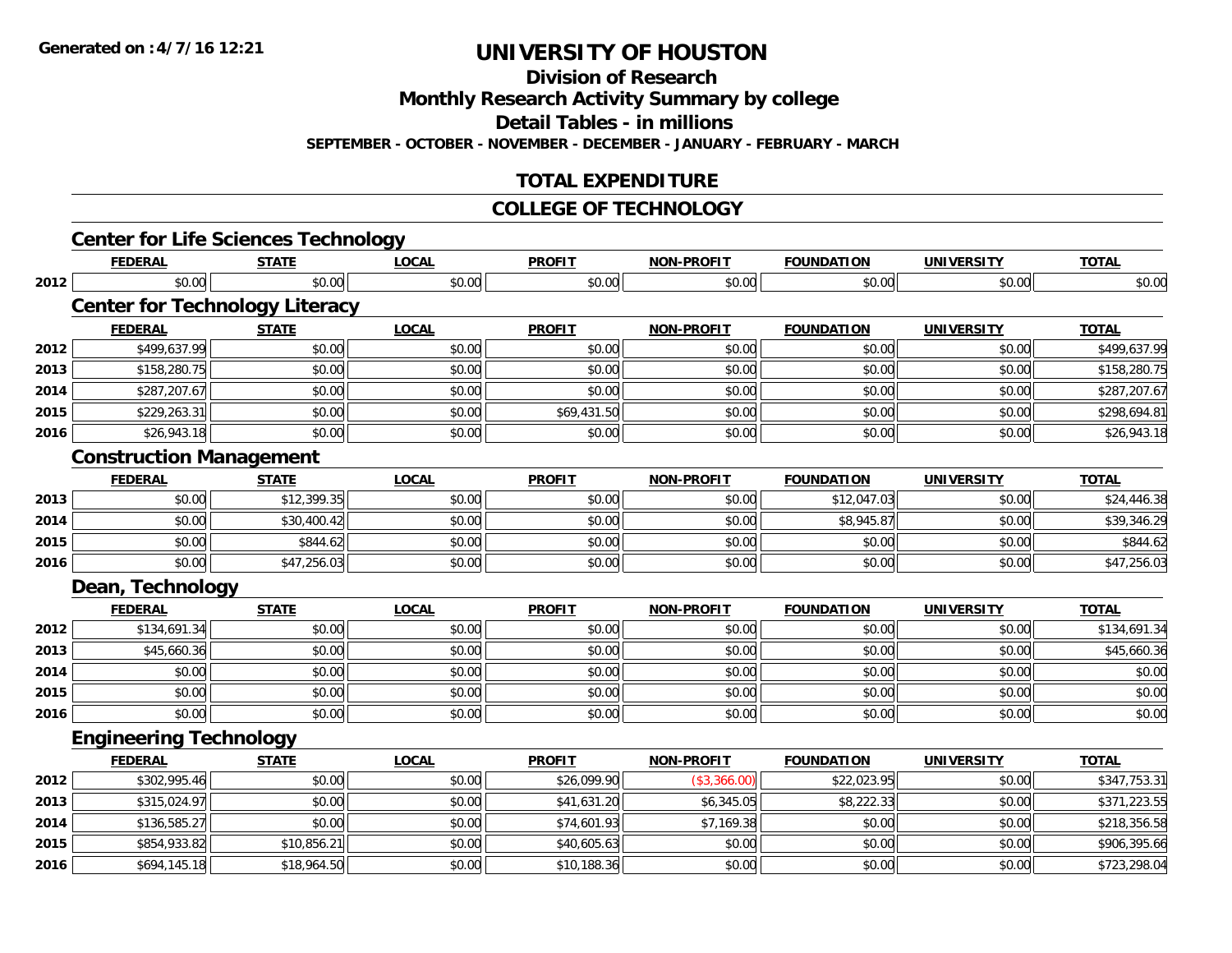# **Division of Research**

**Monthly Research Activity Summary by college**

**Detail Tables - in millions**

**SEPTEMBER - OCTOBER - NOVEMBER - DECEMBER - JANUARY - FEBRUARY - MARCH**

# **TOTAL EXPENDITURE**

### **COLLEGE OF TECHNOLOGY**

# **Human Development and Consumer Science**

|      | <b>FEDERAL</b> | <b>STATE</b> | <b>LOCAL</b> | <b>PROFIT</b> | <b>NON-PROFIT</b> | <b>FOUNDATION</b> | <b>UNIVERSITY</b> | <b>TOTAL</b> |
|------|----------------|--------------|--------------|---------------|-------------------|-------------------|-------------------|--------------|
| 2012 | \$241.00       | \$0.00       | \$0.00       | \$0.00        | \$0.00            | \$0.00            | \$0.00            | \$241.00     |
| 2013 | \$460.68       | \$0.00       | \$0.00       | \$0.00        | \$0.00            | \$0.00            | \$0.00            | \$460.68     |
| 2014 | \$7,718.61     | \$0.00       | \$0.00       | \$0.00        | \$0.00            | \$32,606.44       | \$0.00            | \$40,325.05  |
| 2015 | \$66,018.12    | \$0.00       | \$0.00       | \$0.00        | \$0.00            | \$3,295.90        | \$0.00            | \$69,314.02  |
| 2016 | \$64,959.74    | \$0.00       | \$0.00       | \$0.00        | \$0.00            | \$9,000.00        | \$0.00            | \$73,959.74  |

# **Information & Logistics Technology**

|      | <b>FEDERAL</b> | <b>STATE</b> | <u>LOCAL</u> | <b>PROFIT</b> | <b>NON-PROFIT</b> | <b>FOUNDATION</b> | <b>UNIVERSITY</b> | <b>TOTAL</b>  |
|------|----------------|--------------|--------------|---------------|-------------------|-------------------|-------------------|---------------|
| 2012 | \$35,204.09    | \$0.00       | \$0.00       | \$0.00        | \$0.00            | \$0.00            | \$0.00            | \$35,204.09   |
| 2013 | \$10,735.08    | \$0.00       | \$0.00       | \$0.00        | \$0.00            | \$0.00            | \$0.00            | (\$10,735.08) |
| 2014 | (\$277.50)     | \$0.00       | \$0.00       | \$0.00        | \$0.00            | \$0.00            | \$0.00            | \$277.50      |
| 2015 | \$3,836.89     | \$0.00       | \$0.00       | \$0.00        | \$0.00            | \$0.00            | \$0.00            | \$3,836.89    |
| 2016 | \$157,499.71   | \$631.26     | \$0.00       | \$0.00        | \$0.00            | \$0.00            | \$0.00            | \$158,130.97  |

### **Texas Manufacturing Assistance Center**

|       | <b>FEDERAL</b> | <b>STATE</b> | <b>LOCAL</b> | <b>PROFIT</b> | <b>NON-PROFIT</b> | <b>FOUNDATION</b> | <b>UNIVERSITY</b> | <b>TOTAL</b>   |
|-------|----------------|--------------|--------------|---------------|-------------------|-------------------|-------------------|----------------|
| 2012  | \$0.00         | \$0.00       | \$0.00       | \$0.00        | \$0.00            | \$0.00            | \$0.00            | \$0.00         |
| 2013  | \$0.00         | \$0.00       | \$0.00       | \$0.00        | \$0.00            | \$0.00            | \$0.00            | \$0.00         |
| 2014  | \$0.00         | \$0.00       | \$0.00       | \$0.00        | \$0.00            | \$0.00            | \$0.00            | \$0.00         |
| 2015  | \$0.00         | \$0.00       | \$0.00       | \$0.00        | \$0.00            | \$0.00            | \$0.00            | \$0.00         |
| Total | \$4,010,295.55 | \$121,352.39 | \$0.00       | \$262,558.52  | \$10,148.43       | \$96,141.52       | \$0.00            | \$4,500,496.41 |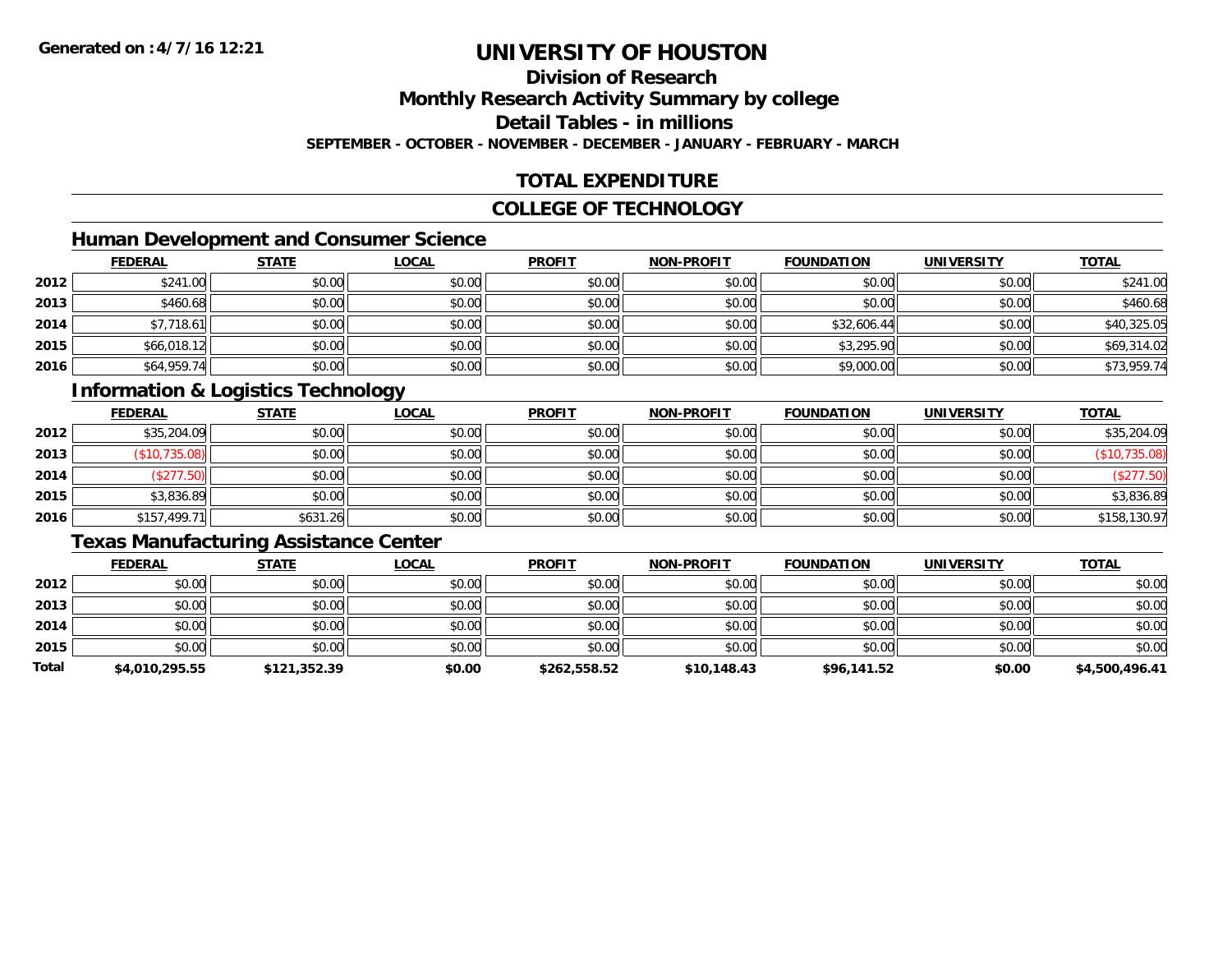### **Division of ResearchMonthly Research Activity Summary by college Detail Tables - in millionsSEPTEMBER - OCTOBER - NOVEMBER - DECEMBER - JANUARY - FEBRUARY - MARCH**

# **TOTAL EXPENDITURE**

# **CULLEN COLLEGE OF ENGINEERING**

# **Biomedical Engineering**

|      | <b>FEDERAL</b> | <b>STATE</b> | <b>LOCAL</b> | <b>PROFIT</b> | <b>NON-PROFIT</b> | <b>FOUNDATION</b> | <b>UNIVERSITY</b> | <b>TOTAL</b>   |
|------|----------------|--------------|--------------|---------------|-------------------|-------------------|-------------------|----------------|
| 2012 | \$158,987.10   | \$0.00       | \$0.00       | \$0.00        | \$0.00            | \$0.00            | \$0.00            | \$158,987.10   |
| 2013 | \$573,905.22   | \$0.00       | \$0.00       | \$0.00        | \$0.00            | \$0.00            | \$0.00            | \$573,905.22   |
| 2014 | \$1,148,964.94 | \$0.00       | \$0.00       | \$0.00        | \$42,204.19       | \$36,032.67       | \$0.00            | \$1,227,201.80 |
| 2015 | \$1,420,087.48 | \$0.00       | \$0.00       | \$0.00        | \$141,626.74      | (\$15,389.04)     | \$0.00            | \$1,546,325.18 |
| 2016 | \$796,518.53   | \$0.00       | \$0.00       | \$3,326.16    | \$144,827.03      | \$13,161.28       | \$36,932.29       | \$994,765.29   |

# **Center for Innovative Grouting Materials and Tech**

|      | <u>FEDERAL</u> | <b>STATE</b> | <u>LOCAL</u> | <b>PROFIT</b> | <b>NON-PROFIT</b> | <b>FOUNDATION</b> | <b>UNIVERSITY</b> | <b>TOTAL</b> |
|------|----------------|--------------|--------------|---------------|-------------------|-------------------|-------------------|--------------|
| 2012 | \$0.00         | \$0.00       | \$0.00       | \$0.00        | \$0.00            | \$0.00            | \$0.00            | \$0.00       |
| 2013 | \$0.00         | \$0.00       | \$0.00       | \$0.00        | \$0.00            | \$0.00            | \$0.00            | \$0.00       |
| 2014 | \$0.00         | \$0.00       | \$0.00       | \$0.00        | \$0.00            | \$0.00            | \$0.00            | \$0.00       |
| 2015 | \$0.00         | \$0.00       | \$0.00       | \$0.00        | \$0.00            | \$0.00            | \$0.00            | \$0.00       |
| 2016 | \$0.00         | \$0.00       | \$0.00       | \$0.00        | \$0.00            | \$0.00            | \$0.00            | \$0.00       |

# **Chemical Engineering**

|      | <b>FEDERAL</b> | <b>STATE</b> | <b>LOCAL</b> | <b>PROFIT</b> | <b>NON-PROFIT</b> | <b>FOUNDATION</b> | <b>UNIVERSITY</b> | <b>TOTAL</b>   |
|------|----------------|--------------|--------------|---------------|-------------------|-------------------|-------------------|----------------|
| 2012 | \$2,477,213.84 | \$175,750.66 | \$1,086.31   | \$533,670.11  | \$0.00            | \$73,341.88       | \$800.02          | \$3,261,862.82 |
| 2013 | \$1,851,341.47 | \$109,140.77 | \$0.00       | \$391,248.74  | \$49,887.62       | \$140,509.44      | (\$4,153.29)      | \$2,537,974.75 |
| 2014 | \$1,703,160.01 | \$127,639.49 | \$0.00       | \$563,839.99  | \$118,856.39      | \$108,732.51      | \$17,294.97       | \$2,639,523.36 |
| 2015 | \$1,442,889.61 | \$212,117.04 | \$0.00       | \$622,815.84  | \$75,127.93       | \$94,787.07       | \$10,803.04       | \$2,458,540.53 |
| 2016 | \$1,765,343.67 | \$557,368.22 | \$0.00       | \$950,679.54  | \$71,553.43       | \$134,544.12      | (\$267.17)        | \$3,479,221.81 |

### **Civil Engineering**

|      | <b>FEDERAL</b> | <b>STATE</b> | <b>LOCAL</b>   | <b>PROFIT</b> | <b>NON-PROFIT</b> | <b>FOUNDATION</b> | <b>UNIVERSITY</b> | <b>TOTAL</b>   |
|------|----------------|--------------|----------------|---------------|-------------------|-------------------|-------------------|----------------|
| 2012 | \$950,822.32   | \$227,564.21 | \$46,115.72    | \$52,113.87   | \$31,373.43       | \$20,055.84       | \$0.00            | \$1,328,045.39 |
| 2013 | \$1,375,854.04 | \$221,407.02 | \$9,644.18     | \$131,783.69  | \$57,311.33       | \$6,284.33        | \$17,272.44       | \$1,819,557.03 |
| 2014 | \$1,691,759.22 | \$95,651.74  | $(\$3,925.97)$ | \$60,863.81   | \$59,673.42       | \$25,427.16       | \$0.00            | \$1,929,449.39 |
| 2015 | \$1,902,042.99 | \$204,806.49 | \$0.00         | \$97,780.84   | \$17.197.43       | \$84,743.67       | \$0.00            | \$2,306,571.41 |
| 2016 | \$1,639,759.18 | \$217,255.09 | \$0.00         | \$74,162.78   | \$32,247.54       | \$26,507.99       | \$17,941.99       | \$2,007,874.58 |

# **Composites Engineering and Applications Center**

|      | <b>DERAL</b>                     | <b>CTATI</b>          | $\bigcap$<br>.OCAI     | <b>PROFIT</b>         | <b>DDAEIT</b><br><b>NION</b> | .<br>ב נוחו<br>LION | - R.J.         | <b>TOTAL</b>   |
|------|----------------------------------|-----------------------|------------------------|-----------------------|------------------------------|---------------------|----------------|----------------|
| 2012 | $\sim$<br>$. \cup . \cup \cup$   | $\overline{ }$<br>ט.ט | $\sim$ 00<br>pu.uu     | $\sim$ 00<br>ັ⊎ບ.ບບ,  | 0.00<br>PO.OO                | vv.vv               | 0.001<br>vv.vv | 0000<br>\$U.UU |
| 2013 | $\sim$ $\sim$<br>$\sim$<br>,u.uu | しいい                   | $\sim$ $\sim$<br>vu.uu | $\sim$ 00<br>ັ້ນບ.ບເ∞ | 0.00<br>PO.OO                | JU.UU               | 0.00<br>PO.OO  | ስ ለሰ<br>JU.UU  |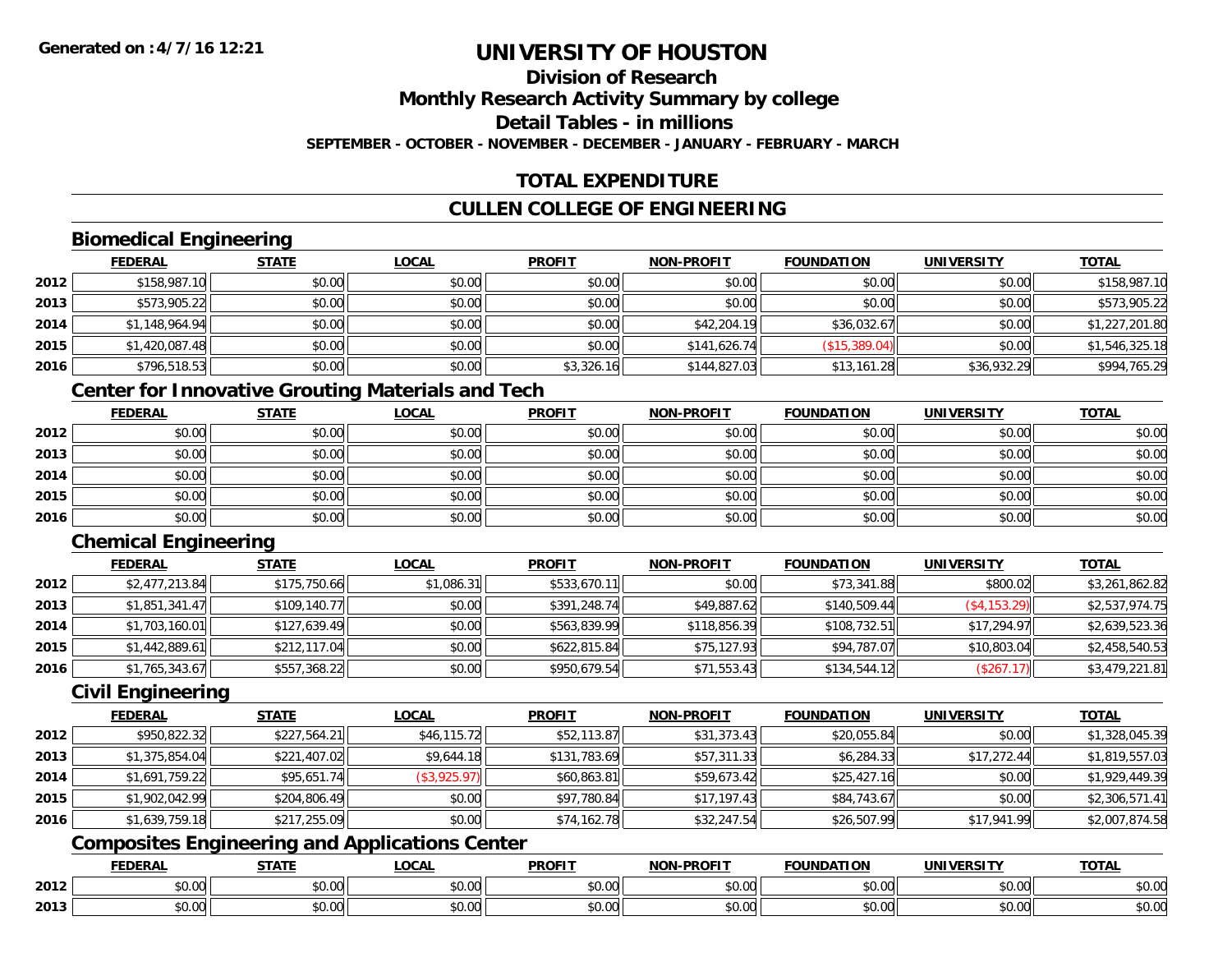## **Division of Research**

**Monthly Research Activity Summary by college**

**Detail Tables - in millions**

**SEPTEMBER - OCTOBER - NOVEMBER - DECEMBER - JANUARY - FEBRUARY - MARCH**

# **TOTAL EXPENDITURE**

#### **CULLEN COLLEGE OF ENGINEERING**

# **Composites Engineering and Applications Center**

|      | <b>FEDERAL</b> | <b>STATE</b>   | LOCAL  | <b>PROFIT</b> | <b>NON-PROFIT</b> | <b>FOUNDATION</b> | <b>UNIVERSITY</b> | <b>TOTAL</b> |
|------|----------------|----------------|--------|---------------|-------------------|-------------------|-------------------|--------------|
| 2014 | \$0.00         | t∩ ∪v<br>JU.UU | \$0.00 | \$0.00        | \$0.00            | \$0.00            | \$0.00            | \$0.00       |
| 2015 | \$0.00         | \$0.00         | \$0.00 | \$0.00        | \$0.00            | \$0.00            | \$0.00            | \$0.00       |
| 2016 | \$0.00         | ≮N UU<br>JU.UU | \$0.00 | \$0.00        | \$0.00            | \$0.00            | \$0.00            | \$0.00       |

<u> 1989 - Johann Stoff, deutscher Stoffen und der Stoffen und der Stoffen und der Stoffen und der Stoffen und der</u>

### **Dean, Engineering**

|      | <b>FEDERAL</b> | <b>STATE</b> | <b>LOCAL</b> | <b>PROFIT</b> | <b>NON-PROFIT</b> | <b>FOUNDATION</b> | <b>UNIVERSITY</b> | <b>TOTAL</b> |
|------|----------------|--------------|--------------|---------------|-------------------|-------------------|-------------------|--------------|
| 2012 | \$126,272.28   | \$0.00       | \$0.00       | \$0.00        | \$0.00            | \$0.00            | \$0.00            | \$126,272.28 |
| 2013 | \$34,681.61    | \$0.00       | \$0.00       | \$0.00        | \$0.00            | \$0.00            | \$0.00            | \$34,681.61  |
| 2014 | \$20,766.68    | \$0.00       | \$0.00       | \$0.00        | \$0.00            | \$0.00            | \$0.00            | \$20,766.68  |
| 2015 | \$6,947.68     | \$51.63      | \$0.00       | \$0.00        | \$0.00            | \$0.00            | \$0.00            | \$6,999.31   |
| 2016 | \$75,142.73    | \$0.00       | \$0.00       | \$0.00        | \$0.00            | \$0.00            | \$0.00            | \$75,142.73  |

### **Electrical & Computer Engineering**

|      | <b>FEDERAL</b> | <b>STATE</b> | <b>LOCAL</b> | <b>PROFIT</b> | <b>NON-PROFIT</b> | <b>FOUNDATION</b> | <b>UNIVERSITY</b> | <b>TOTAL</b>   |
|------|----------------|--------------|--------------|---------------|-------------------|-------------------|-------------------|----------------|
| 2012 | \$2,547,293.67 | \$57,013.86  | \$0.00       | \$376,345.79  | (S32, 074.48)     | (\$5,482.68)      | \$0.21            | \$2,943,096.36 |
| 2013 | \$2,046,110.88 | \$33,332.60  | \$0.00       | \$248,274.08  | \$31,298.10       | \$78,854.70       | \$0.00            | \$2,437,870.36 |
| 2014 | \$1,901,851.40 | \$7,286.24   | \$0.00       | \$476,876.02  | \$67,162.44       | \$73,765.83       | \$3,423.86        | \$2,530,365.78 |
| 2015 | \$2,026,909.42 | \$16,752.06  | \$0.00       | \$290,233.70  | \$15,750.76       | \$167,262.98      | \$0.00            | \$2,516,908.92 |
| 2016 | \$1,815,477.19 | \$780,268.53 | \$0.00       | \$337,259.61  | \$152,646.03      | \$223,713.97      | \$0.00            | \$3,309,365.33 |

#### **Industrial Engineering**

|      | <b>FEDERAL</b> | <b>STATE</b> | <u>LOCAL</u> | <b>PROFIT</b> | <b>NON-PROFIT</b> | <b>FOUNDATION</b> | <b>UNIVERSITY</b> | <b>TOTAL</b> |
|------|----------------|--------------|--------------|---------------|-------------------|-------------------|-------------------|--------------|
| 2012 | \$73,441.62    | (\$100.00)   | \$38,190.17  | \$0.00        | \$0.00            | \$0.00            | \$0.00            | \$111,531.79 |
| 2013 | \$58,141.07    | \$48,064.59  | \$6,910.19   | \$0.00        | \$0.00            | \$11,788.36       | \$0.00            | \$124,904.21 |
| 2014 | \$132,161.20   | \$59,289.78  | \$25,690.76  | \$0.00        | \$0.00            | \$29,769.72       | \$0.00            | \$246,911.46 |
| 2015 | \$119,956.57   | \$60,892.30  | \$23,339.06  | \$6,596.45    | \$0.00            | \$50,777.88       | \$0.00            | \$261,562.26 |
| 2016 | \$54,196.32    | \$65,573.86  | \$95.99      | \$12,425.82   | \$6,346.59        | \$38,894.24       | \$0.00            | \$177,532.82 |

#### **Mechanical Engineering**

|      | <b>FEDERAL</b> | <b>STATE</b> | <u>LOCAL</u> | <b>PROFIT</b> | <b>NON-PROFIT</b> | <b>FOUNDATION</b> | <b>UNIVERSITY</b> | <b>TOTAL</b>   |
|------|----------------|--------------|--------------|---------------|-------------------|-------------------|-------------------|----------------|
| 2012 | \$1,500,311.60 | \$304,646.68 | \$0.00       | \$209,693.82  | \$62,574.31       | \$18,787.00       | \$0.00            | \$2,096,013.40 |
| 2013 | \$2,063,144.78 | \$298,951.48 | \$0.00       | \$208,330.87  | \$10,817.62       | \$85,193,41       | \$0.00            | \$2,666,438.16 |
| 2014 | \$2,045,583.26 | \$56,547.43  | \$0.00       | \$421,455.94  | (\$3,040.27)      | \$134,444.05      | \$0.00            | \$2,654,990.41 |
| 2015 | \$1,825,896.67 | \$74,593.05  | \$0.00       | \$613,307.88  | \$33,840.11       | \$656.59          | \$0.00            | \$2,548,294.29 |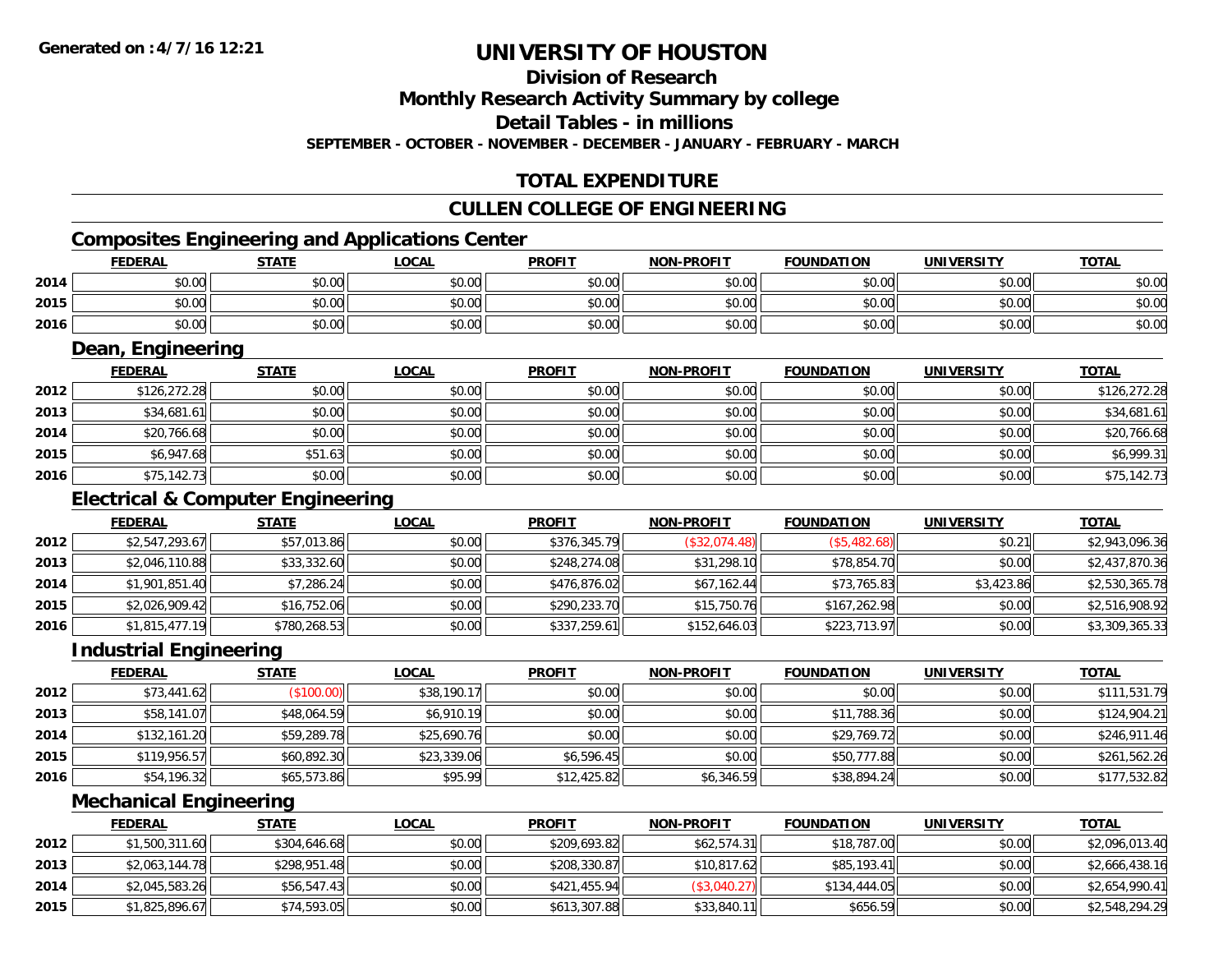**Division of Research**

**Monthly Research Activity Summary by college**

**Detail Tables - in millions**

**SEPTEMBER - OCTOBER - NOVEMBER - DECEMBER - JANUARY - FEBRUARY - MARCH**

# **TOTAL EXPENDITURE**

### **CULLEN COLLEGE OF ENGINEERING**

|       | <b>Mechanical Engineering</b> |                                                   |              |                |                   |                   |                   |                 |
|-------|-------------------------------|---------------------------------------------------|--------------|----------------|-------------------|-------------------|-------------------|-----------------|
|       | <b>FEDERAL</b>                | <b>STATE</b>                                      | LOCAL        | <b>PROFIT</b>  | <b>NON-PROFIT</b> | <b>FOUNDATION</b> | <b>UNIVERSITY</b> | <b>TOTAL</b>    |
| 2016  | \$1,091,607.47                | (\$61,860.16)                                     | \$0.00       | \$405,056.13   | \$58,642.18       | \$166,955.18      | \$0.00            | \$1,660,400.80  |
|       |                               | <b>National Center for Airborne Laser Mapping</b> |              |                |                   |                   |                   |                 |
|       | <b>FEDERAL</b>                | <b>STATE</b>                                      | <b>LOCAL</b> | <b>PROFIT</b>  | <b>NON-PROFIT</b> | <b>FOUNDATION</b> | <b>UNIVERSITY</b> | <b>TOTAL</b>    |
| 2012  | \$444,648.22                  | \$0.00                                            | \$0.00       | \$0.00         | \$0.00            | \$0.00            | \$0.00            | \$444,648.22    |
| 2013  | \$98,409.13                   | \$0.00                                            | \$0.00       | \$0.00         | \$0.00            | \$0.00            | \$0.00            | \$98,409.13     |
| 2014  | \$263,356.45                  | \$0.00                                            | \$0.00       | \$0.00         | \$0.00            | \$17,987.96       | \$0.00            | \$281,344.41    |
| 2015  | \$522,370.61                  | \$0.00                                            | \$0.00       | \$0.00         | \$0.00            | \$0.00            | \$0.00            | \$522,370.61    |
| 2016  | \$437,694.20                  | \$0.00                                            | \$0.00       | \$0.00         | \$275,234.97      | \$0.00            | \$0.00            | \$712,929.17    |
|       | <b>Petroleum Engineering</b>  |                                                   |              |                |                   |                   |                   |                 |
|       | <b>FEDERAL</b>                | <b>STATE</b>                                      | <b>LOCAL</b> | <b>PROFIT</b>  | <b>NON-PROFIT</b> | <b>FOUNDATION</b> | <b>UNIVERSITY</b> | <b>TOTAL</b>    |
| 2013  | \$0.00                        | \$0.00                                            | \$0.00       | \$0.00         | \$0.00            | \$0.00            | \$4,623.56        | \$4,623.56      |
| 2014  | \$29,362.72                   | \$0.00                                            | \$0.00       | \$240,753.72   | \$0.00            | \$0.00            | \$2,970.64        | \$273,087.08    |
| 2015  | (\$16,454.37)                 | \$0.00                                            | \$0.00       | \$395,740.96   | \$0.00            | \$0.00            | \$0.00            | \$379,286.59    |
| 2016  | $(*43,383.39)$                | \$0.00                                            | \$0.00       | \$132,347.77   | \$0.00            | \$0.00            | \$0.00            | \$88,964.38     |
|       | <b>Wind Energy Center</b>     |                                                   |              |                |                   |                   |                   |                 |
|       | <b>FEDERAL</b>                | <b>STATE</b>                                      | <b>LOCAL</b> | <b>PROFIT</b>  | <b>NON-PROFIT</b> | <b>FOUNDATION</b> | <b>UNIVERSITY</b> | <b>TOTAL</b>    |
| 2012  | \$0.00                        | \$0.00                                            | \$0.00       | \$0.00         | \$0.00            | \$0.00            | \$0.00            | \$0.00          |
| 2013  | \$0.00                        | \$0.00                                            | \$0.00       | \$0.00         | \$0.00            | \$0.00            | \$0.00            | \$0.00          |
| 2014  | \$0.00                        | \$0.00                                            | \$0.00       | \$0.00         | \$0.00            | \$0.00            | \$0.00            | \$0.00          |
| 2015  | \$0.00                        | \$0.00                                            | \$0.00       | \$0.00         | \$0.00            | \$0.00            | \$0.00            | \$0.00          |
| 2016  | \$0.00                        | \$0.00                                            | \$0.00       | \$0.00         | \$0.00            | \$0.00            | \$0.00            | \$0.00          |
| Total | \$42,200,547.31               | \$3,950,004.65                                    | \$147,146.41 | \$7,856,983.91 | \$1,521,084.85    | \$1,842,108.11    | \$107,642.56      | \$57,625,517.79 |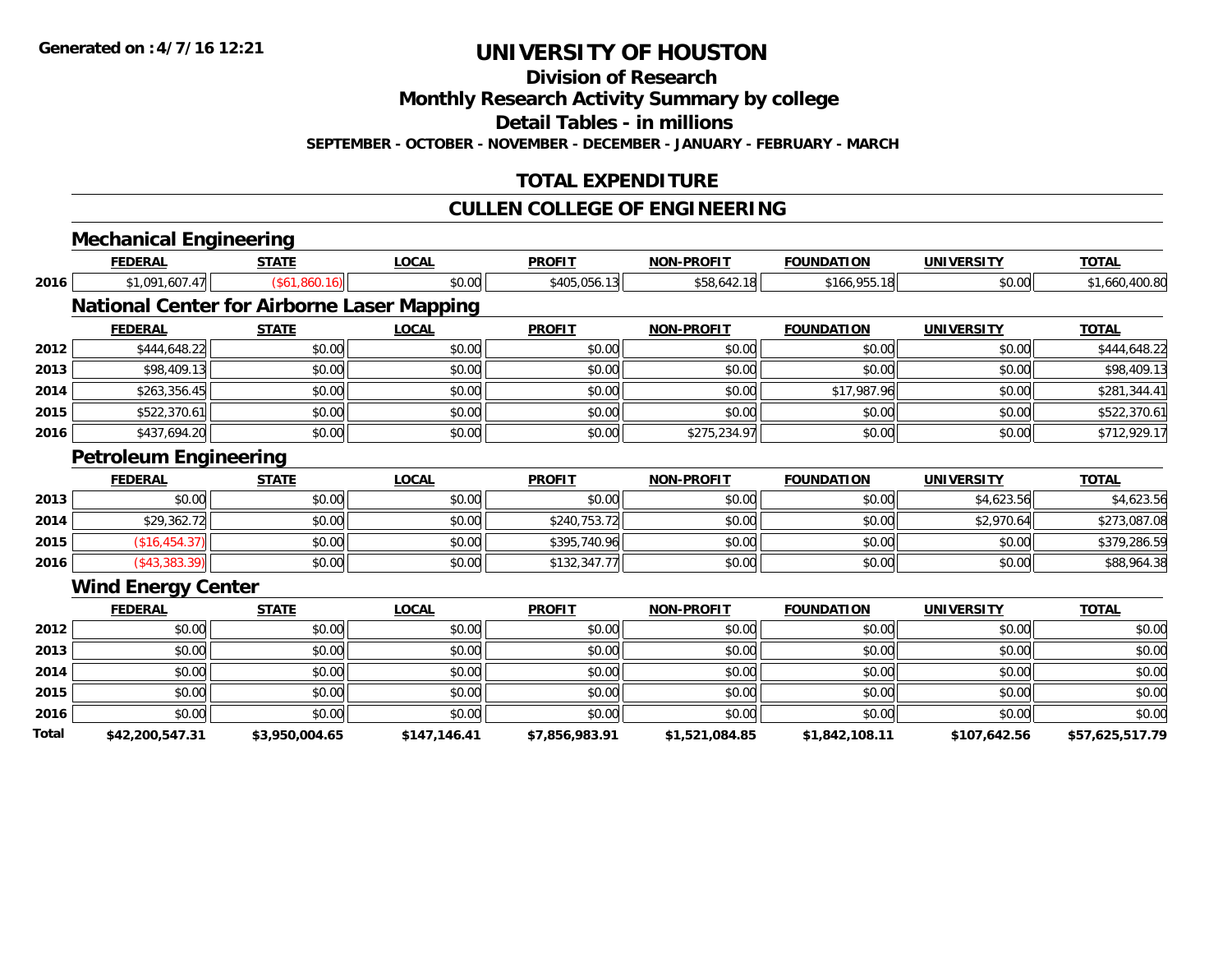### **Division of Research**

**Monthly Research Activity Summary by college**

**Detail Tables - in millions**

**SEPTEMBER - OCTOBER - NOVEMBER - DECEMBER - JANUARY - FEBRUARY - MARCH**

# **TOTAL EXPENDITURE**

#### **DIVISION OF RESEARCH**

#### **Allied Geophysical Laboratories FEDERAL STATE LOCAL PROFIT NON-PROFIT FOUNDATION UNIVERSITY TOTALTOTAL 2012**2 | \$0.00 \$0.00 \$0.00 \$0.00 \$0.00 \$0.00 \$0.00 \$22,853.49 \$0.00 \$0.00 \$0.00 \$0.00 \$0.00 \$22,853.49 **2013** \$0.00 \$0.00 \$0.00 \$12,978.00 \$0.00 \$0.00 \$0.00 \$12,978.00 **Center for Advanced Computing and Data Systems FEDERAL STATE LOCAL PROFIT NON-PROFIT FOUNDATION UNIVERSITY TOTALTOTAL 2012**2 \$382,267.47 \$0.00 \$0.00 \$0.00 \$0.00 \$0.00 \$67,012.64 \$67,012.64 \$0.00 \$0.00 \$0.00 \$0.00 \$0.00 \$449,280.11 **2013** $\textbf{3} \quad \textbf{\textcolor{blue}{\textbf{3}}} \quad \textbf{\textcolor{blue}{\textbf{5}}} \quad \textbf{\textcolor{blue}{\textbf{5}}} \quad \textbf{\textcolor{blue}{\textbf{5}}} \quad \textbf{\textcolor{blue}{\textbf{5}}} \quad \textbf{\textcolor{blue}{\textbf{5}}} \quad \textbf{\textcolor{blue}{\textbf{5}}} \quad \textbf{\textcolor{blue}{\textbf{5}}} \quad \textbf{\textcolor{blue}{\textbf{5}}} \quad \textbf{\textcolor{blue}{\textbf{5}}} \quad \textbf{\textcolor{blue}{\textbf{5}}} \quad \textbf{\textcolor{blue}{\textbf{5}}} \quad \textbf{\textcolor{blue$ **2014** (\$10,468.83) \$0.00 \$0.00 \$0.00 (\$3.76) \$0.00 \$0.00 (\$10,472.59) **2015** \$3,549.44 \$0.00 \$0.00 \$0.00 \$0.00 \$0.00 \$0.00 \$3,549.44 **2016**6 \$1,766.60 \$0.00 \$0.00 \$0.00 \$0.00 \$0.00 \$0.00 \$0.00 \$0.00 \$0.00 \$0.00 \$0.00 \$1,766.60 **Center for Advanced MaterialsFEDERAL STATE LOCAL PROFIT NON-PROFIT FOUNDATION UNIVERSITY TOTAL2012**2 | (\$482.91)|| \$0.00|| \$0.00|| \$9,149.55|| \$0.00|| \$0.00|| \$8,666.64 **2013** $\textbf{3} \mid \textbf{3} \mid \textbf{5} \mid \textbf{5} \mid \textbf{6} \mid \textbf{7} \mid \textbf{8} \mid \textbf{1} \mid \textbf{1} \mid \textbf{1} \mid \textbf{1} \mid \textbf{1} \mid \textbf{1} \mid \textbf{1} \mid \textbf{1} \mid \textbf{1} \mid \textbf{1} \mid \textbf{1} \mid \textbf{1} \mid \textbf{1} \mid \textbf{1} \mid \textbf{1} \mid \textbf{1} \mid \textbf{1} \mid \textbf{1} \mid \textbf{1} \mid \textbf{1} \mid \textbf{$ **2014**4 \$0.00 \$0.00 \$0.00 \$0.00 \$0.00 \$0.00 \$0.00 \$0.00 \$0.00 \$0.00 \$0.00 \$0.00 \$0.00 \$0.00 \$0.00 \$0.00 \$0.00 \$0.00 **2015** \$0.00 \$0.00 \$0.00 \$61,316.01 \$0.00 \$0.00 \$0.00 \$61,316.01 **2016** \$0.00 \$0.00 \$0.00 \$0.00 \$0.00 \$0.00 \$0.00 \$0.00 **Center for Biomedical & Environmental GenomicsFEDERAL STATE LOCAL PROFIT NON-PROFIT FOUNDATION UNIVERSITY TOTALTOTAL 2012**2 | \$0.00 \$0.00 \$0.00 \$0.00 \$0.00 \$0.00 \$0.00 \$0.00 \$0.00 \$0.00 \$0.00 \$0.00 \$0.00 \$0.00 \$0.00 \$0.00 \$0.00 \$0.0 **2013**3 \$0.00 | \$0.00 | \$0.00 | \$0.00 | \$0.00 | \$0.00 | \$0.00 | \$0.00 **2014**4 \$0.00 \$0.00 \$0.00 \$0.00 \$0.00 \$0.00 \$0.00 \$0.00 \$0.00 \$0.00 \$0.00 \$0.00 \$0.00 \$0.00 \$0.00 \$0.00 \$0.00 \$0.00 **2015** \$0.00 \$0.00 \$0.00 \$0.00 \$0.00 \$0.00 \$0.00 \$0.00 **2016**6 \$0.00 \$0.00 \$0.00 \$0.00 \$0.00 \$0.00 \$0.00 \$0.00 \$0.00 \$0.00 \$0.00 \$0.00 \$0.00 \$0.00 \$0.00 \$0.00 \$0.00 \$0.00 **Center for Industrial Partnerships FEDERAL STATE LOCAL PROFIT NON-PROFIT FOUNDATION UNIVERSITY TOTAL2012**\$46,766.91 \$0.00 \$0.00 \$17,993.91 \$0.00 \$0.00 \$0.00 \$64,760.82

| 2012 | \$46,766.91 | \$0.00 | \$0.00 | \$17,993.91 | \$0.00 | \$0.00 | \$0.00 | \$64,760.82 |
|------|-------------|--------|--------|-------------|--------|--------|--------|-------------|
| 2013 | \$4,654.45  | \$0.00 | \$0.00 | \$14,715.86 | \$0.00 | \$0.00 | \$0.00 | \$19,370.31 |
| 2014 | \$4,956.27  | \$0.00 | \$0.00 | \$17,739.81 | \$0.00 | \$0.00 | \$0.00 | \$22,696.07 |
| 2015 | \$3,380.43  | \$0.00 | \$0.00 | \$10,297.51 | \$0.00 | \$0.00 | \$0.00 | \$13,677.94 |
| 2016 | \$11,494.08 | \$0.00 | \$0.00 | \$0.00      | \$0.00 | \$0.00 | \$0.00 | \$11,494.08 |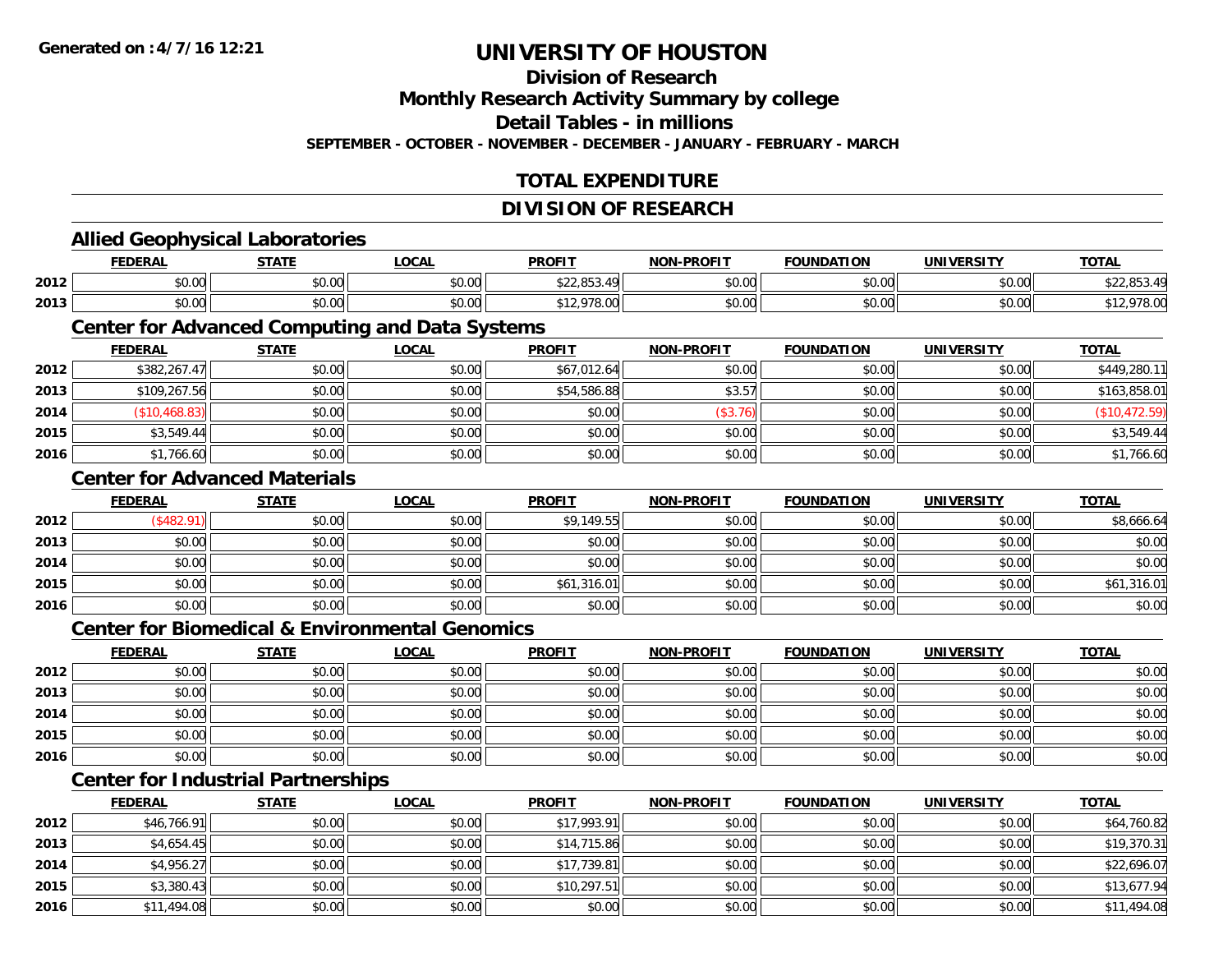**2015**

**2016**

# **UNIVERSITY OF HOUSTON**

### **Division of ResearchMonthly Research Activity Summary by college Detail Tables - in millions SEPTEMBER - OCTOBER - NOVEMBER - DECEMBER - JANUARY - FEBRUARY - MARCH**

### **TOTAL EXPENDITURE**

### **DIVISION OF RESEARCH**

|      | <b>Division of Research</b>           |                |              |               |                   |                   |                   |                |
|------|---------------------------------------|----------------|--------------|---------------|-------------------|-------------------|-------------------|----------------|
|      | <b>FEDERAL</b>                        | <b>STATE</b>   | <b>LOCAL</b> | <b>PROFIT</b> | <b>NON-PROFIT</b> | <b>FOUNDATION</b> | <b>UNIVERSITY</b> | <b>TOTAL</b>   |
| 2012 | (\$0.00)                              | \$0.00         | \$0.00       | \$0.00        | \$0.00            | \$0.00            | \$0.00            | (\$0.00)       |
| 2013 | \$0.00                                | \$0.00         | \$0.00       | \$0.00        | \$0.00            | \$0.00            | \$0.00            | \$0.00         |
| 2014 | \$0.00                                | \$2,427.04     | \$0.00       | \$0.00        | \$0.00            | \$0.00            | \$0.00            | \$2,427.04     |
| 2015 | \$0.00                                | \$69.12        | \$0.00       | \$0.00        | \$0.00            | \$0.00            | \$0.00            | \$69.12        |
| 2016 | \$0.00                                | \$2,241,952.55 | \$0.00       | \$0.00        | \$0.00            | \$0.00            | \$0.00            | \$2,241,952.55 |
|      | <b>Institute for Molecular Design</b> |                |              |               |                   |                   |                   |                |
|      | <b>FEDERAL</b>                        | <b>STATE</b>   | <b>LOCAL</b> | <b>PROFIT</b> | <b>NON-PROFIT</b> | <b>FOUNDATION</b> | <b>UNIVERSITY</b> | <b>TOTAL</b>   |
| 2012 | \$0.00                                | \$0.00         | \$0.00       | \$0.00        | \$0.00            | \$0.00            | \$0.00            | \$0.00         |
|      | <b>Office of Contracts and Grants</b> |                |              |               |                   |                   |                   |                |
|      | <b>FEDERAL</b>                        | <b>STATE</b>   | <b>LOCAL</b> | <b>PROFIT</b> | <b>NON-PROFIT</b> | <b>FOUNDATION</b> | <b>UNIVERSITY</b> | <b>TOTAL</b>   |
| 2012 | \$0.00                                | \$0.00         | \$0.00       | \$0.00        | \$0.00            | \$0.00            | \$0.00            | \$0.00         |
| 2013 | \$0.00                                | \$0.00         | \$0.00       | \$0.00        | \$0.00            | \$0.00            | \$0.00            | \$0.00         |
| 2014 | \$0.00                                | \$0.00         | \$0.00       | \$0.00        | \$0.00            | \$0.00            | \$0.00            | \$0.00         |
|      | <b>TcSAM</b>                          |                |              |               |                   |                   |                   |                |
|      | <b>FEDERAL</b>                        | <b>STATE</b>   | <b>LOCAL</b> | <b>PROFIT</b> | <b>NON-PROFIT</b> | <b>FOUNDATION</b> | <b>UNIVERSITY</b> | <b>TOTAL</b>   |
| 2012 | \$0.00                                | \$0.00         | \$0.00       | \$0.00        | \$0.00            | \$0.00            | \$0.00            | \$0.00         |
|      | <b>TcSUH</b>                          |                |              |               |                   |                   |                   |                |
|      | <b>FEDERAL</b>                        | <b>STATE</b>   | <b>LOCAL</b> | <b>PROFIT</b> | <b>NON-PROFIT</b> | <b>FOUNDATION</b> | <b>UNIVERSITY</b> | <b>TOTAL</b>   |
| 2012 | \$31,347.12                           | \$41,708.27    | \$0.00       | \$73,945.85   | \$0.00            | \$0.00            | \$0.00            | \$147,001.24   |
| 2013 | \$41,244.44                           | \$9,585.05     | \$0.00       | \$41,473.33   | \$0.00            | \$0.00            | \$0.00            | \$92,302.82    |
| 2014 | \$136,969.86                          | \$9,553.30     | \$0.00       | \$32,663.96   | \$0.00            | \$0.00            | \$0.00            | \$179,187.12   |
| 2015 | \$41,688.73                           | \$0.00         | \$0.00       | \$17,108.82   | \$0.00            | \$0.00            | \$0.00            | \$58,797.55    |
| 2016 | \$143,478.88                          | \$0.00         | \$0.00       | \$48,307.75   | \$0.00            | \$0.00            | \$0.00            | \$191,786.63   |
|      | <b>Texas Obesity Research Center</b>  |                |              |               |                   |                   |                   |                |
|      | <b>FEDERAL</b>                        | <b>STATE</b>   | <b>LOCAL</b> | <b>PROFIT</b> | <b>NON-PROFIT</b> | <b>FOUNDATION</b> | <b>UNIVERSITY</b> | <b>TOTAL</b>   |
| 2012 | \$0.00                                | \$0.00         | \$0.00       | \$0.00        | \$0.00            | \$0.00            | \$0.00            | \$0.00         |
| 2013 | \$0.00                                | \$0.00         | \$0.00       | \$0.00        | \$0.00            | \$0.00            | \$0.00            | \$0.00         |
| 2014 | \$0.00                                | \$0.00         | \$0.00       | \$0.00        | \$0.00            | \$0.00            | \$0.00            | \$0.00         |

\$0.00 \$0.00 \$0.00 \$0.00 \$0.00 \$0.00 \$0.00 \$0.00

6 \$0.00 \$0.00 \$0.00 \$0.00 \$0.00 \$0.00 \$0.00 \$0.00 \$0.00 \$114,917.91 \$0.00 \$0.00 \$0.00 \$114,917.91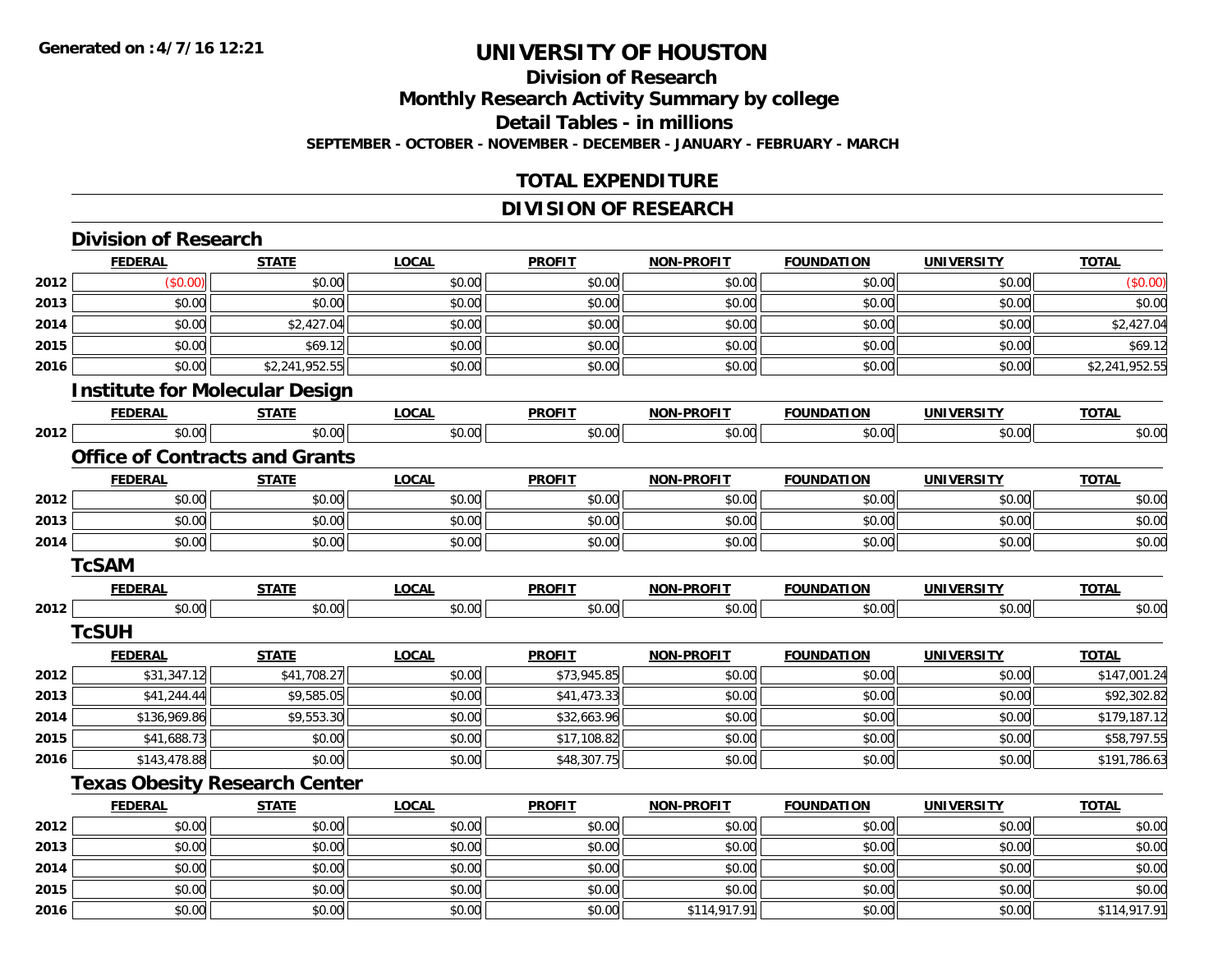### **Division of Research Monthly Research Activity Summary by college Detail Tables - in millions SEPTEMBER - OCTOBER - NOVEMBER - DECEMBER - JANUARY - FEBRUARY - MARCH**

#### **TOTAL EXPENDITURE**

### **DIVISION OF RESEARCH**

|       | <b>TIMES</b>   |                |              |               |                   |                   |                   |                |  |  |  |  |
|-------|----------------|----------------|--------------|---------------|-------------------|-------------------|-------------------|----------------|--|--|--|--|
|       | <b>FEDERAL</b> | <b>STATE</b>   | <b>LOCAL</b> | <b>PROFIT</b> | <b>NON-PROFIT</b> | <b>FOUNDATION</b> | <b>UNIVERSITY</b> | <b>TOTAL</b>   |  |  |  |  |
| 2012  | \$1,080,173.65 | \$0.01         | \$0.00       | \$0.00        | \$0.00            | \$0.00            | \$0.00            | \$1,080,173.66 |  |  |  |  |
| 2013  | \$1,388,304.66 | (\$759.74)     | \$0.00       | \$0.00        | \$0.00            | \$0.00            | \$0.00            | \$1,387,544.92 |  |  |  |  |
| 2014  | \$1,148,665.55 | \$13,849.04    | \$0.00       | \$0.00        | \$0.00            | \$0.00            | \$0.00            | \$1,162,514.59 |  |  |  |  |
| 2015  | \$1,031,449.58 | \$9,801.09     | \$0.00       | \$0.00        | \$3,324.86        | \$0.00            | \$0.00            | \$1,044,575.52 |  |  |  |  |
| 2016  | \$866,056.81   | (\$604.30)     | \$0.00       | \$0.00        | \$1,202.71        | \$0.00            | \$0.00            | \$866,655.21   |  |  |  |  |
| Total | \$6,466,530.74 | \$2,327,581.43 | \$0.00       | \$502,143.37  | \$119,445.29      | \$0.00            | \$0.00            | \$9,415,700.83 |  |  |  |  |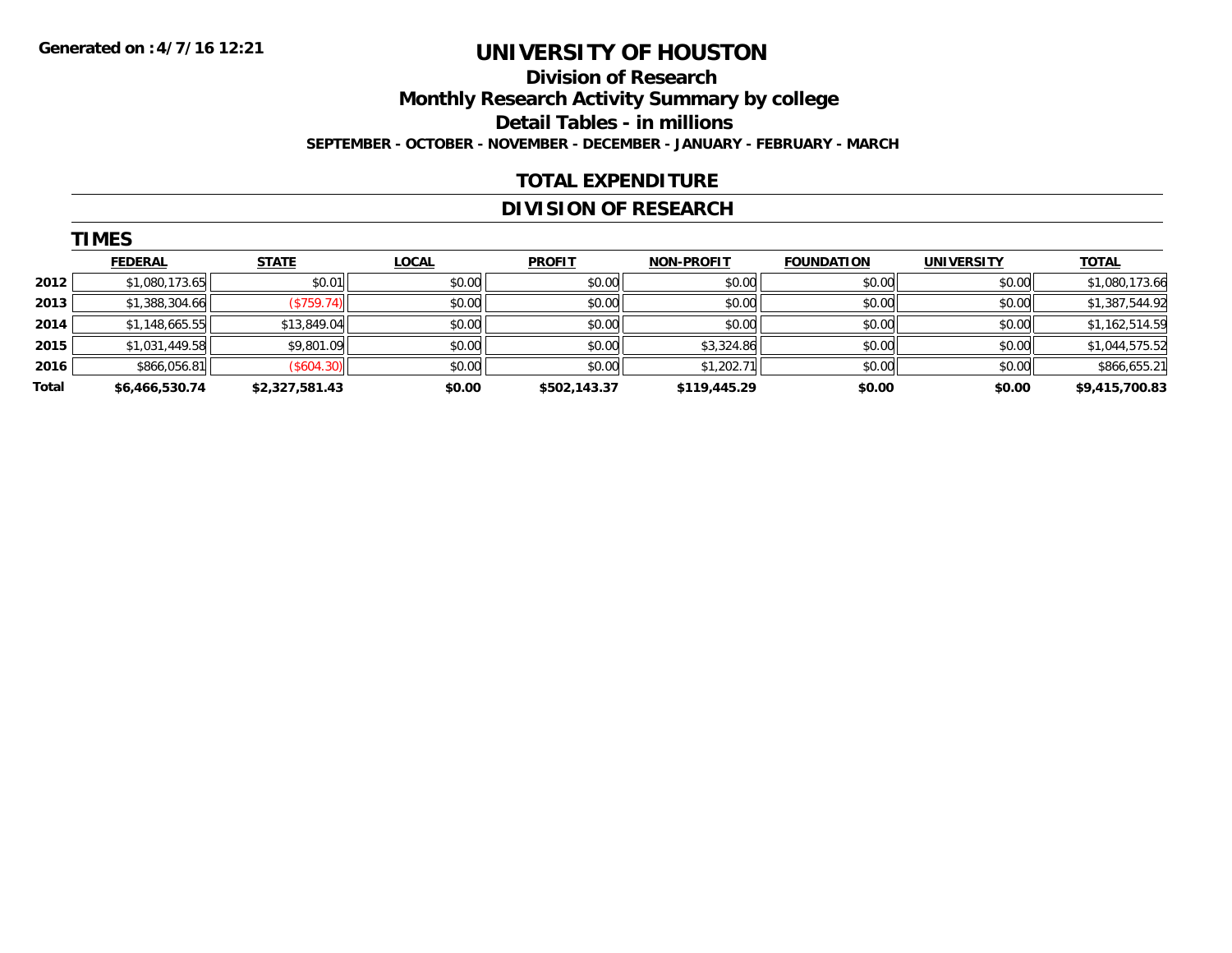# **Division of Research**

**Monthly Research Activity Summary by college**

**Detail Tables - in millions**

**SEPTEMBER - OCTOBER - NOVEMBER - DECEMBER - JANUARY - FEBRUARY - MARCH**

# **TOTAL EXPENDITURE**

### **GRADUATE COLLEGE OF SOCIAL WORK**

# **Center for Drug and Social Policy Research**

|      | <b>FEDERAL</b> | <b>STATE</b> | <b>LOCAL</b> | <b>PROFIT</b> | <b>NON-PROFIT</b> | <b>FOUNDATION</b> | <b>UNIVERSITY</b> | <b>TOTAL</b> |
|------|----------------|--------------|--------------|---------------|-------------------|-------------------|-------------------|--------------|
| 2012 | \$12,140.42    | \$0.00       | \$0.00       | \$0.00        | \$0.00            | \$0.00            | \$0.00            | \$12,140.42  |
| 2013 | \$4,925.77     | \$0.00       | \$0.00       | \$0.00        | \$0.00            | \$0.00            | \$0.00            | \$4,925.77   |
| 2014 | \$7,231.13     | \$0.00       | \$0.00       | \$0.00        | \$0.00            | \$0.00            | \$0.00            | \$7,231.13   |
| 2015 | \$189,479.13   | \$0.00       | \$0.00       | \$0.00        | \$0.00            | \$0.00            | \$0.00            | \$189,479.13 |
| 2016 | \$374,583.68   | \$0.00       | \$0.00       | \$0.00        | \$0.00            | \$0.00            | \$0.00            | \$374,583.68 |

### **Center for Health Equities & Evaluation Research**

|      | <b>FEDERAL</b> | <b>STATE</b> | <u>LOCAL</u> | <b>PROFIT</b> | <b>NON-PROFIT</b> | <b>FOUNDATION</b> | <b>UNIVERSITY</b> | <b>TOTAL</b> |
|------|----------------|--------------|--------------|---------------|-------------------|-------------------|-------------------|--------------|
| 2012 | \$82,646.47    | \$0.00       | \$0.00       | \$0.00        | \$0.00            | \$0.00            | \$0.00            | \$82,646.47  |
| 2013 | \$171,770.75   | \$0.00       | \$0.00       | \$0.00        | \$0.00            | \$0.00            | \$42,000.00       | \$213,770.75 |
| 2014 | \$93,307.37    | \$0.00       | \$0.00       | \$0.00        | \$0.00            | \$0.00            | \$0.00            | \$93,307.37  |
| 2015 | \$71,729.87    | \$0.00       | \$0.00       | \$0.00        | \$0.00            | \$0.00            | \$0.00            | \$71,729.87  |
| 2016 | \$32,700.17    | \$0.00       | \$0.00       | \$0.00        | \$0.00            | \$0.00            | \$0.00            | \$32,700.17  |

### **Child & Family for Innovative Research**

|      | <b>FEDERAL</b> | <b>STATE</b> | <u>LOCAL</u> | <b>PROFIT</b> | <b>NON-PROFIT</b> | <b>FOUNDATION</b> | <b>UNIVERSITY</b> | <b>TOTAL</b>   |
|------|----------------|--------------|--------------|---------------|-------------------|-------------------|-------------------|----------------|
| 2012 | \$737,553.67   | \$107.66     | \$0.00       | \$28,252.50   | \$0.00            | \$40,367.95       | \$2,109.33        | \$808,175.79   |
| 2013 | \$688,307.73   | \$34,800.86  | \$33,197.94  | (\$1,781.27)  | \$9.17            | \$9,278.00        | \$1,021.48        | \$764,833.91   |
| 2014 | \$566,173.63   | \$41,342.31  | \$6,304.77   | \$25,501.83   | \$23,334.23       | \$37,709.56       | \$0.00            | \$700,366.33   |
| 2015 | \$1,134,617.46 | \$22,705.09  | \$0.00       | \$5,047.32    | (\$5,073.66)      | \$80,530.85       | \$0.00            | \$1,237,827.06 |
| 2016 | \$689,888.36   | \$0.00       | \$0.00       | \$0.00        | \$0.00            | \$48,363.35       | \$0.00            | \$738,251.71   |

#### **Community Projects - Social Work**

|      | <b>FEDERAL</b> | <b>STATE</b> | LOCAL  | <b>PROFIT</b> | <b>NON-PROFIT</b> | <b>FOUNDATION</b> | <b>UNIVERSITY</b> | <u>TOTAL</u> |
|------|----------------|--------------|--------|---------------|-------------------|-------------------|-------------------|--------------|
| 2012 | \$456.08<br>no | \$0.00       | \$0.00 | \$0.00        | \$0.00            | \$0.00            | \$0.00            | \$456.08     |
| 2013 |                | \$0.00       | \$0.00 | \$0.00        | \$0.00            | \$0.00            | \$0.00            | JV.V         |
| 2014 | ልስ ስስ<br>DU.UU | \$0.00       | \$0.00 | \$0.00        | \$0.00            | \$0.00            | \$0.00            | \$0.00       |

#### **Dean, Social Work**

|      | <b>FEDERAL</b> | <b>STATE</b> | <u>LOCAL</u> | <b>PROFIT</b> | <b>NON-PROFIT</b> | <b>FOUNDATION</b> | UNIVERSITY | <b>TOTAL</b> |
|------|----------------|--------------|--------------|---------------|-------------------|-------------------|------------|--------------|
| 2012 | \$17,031.30    | \$0.00       | \$0.00       | \$0.00        | \$0.00            | \$0.00            | \$0.00     | \$17,031.30  |
| 2013 | \$17,787.82    | \$0.00       | \$0.00       | \$0.00        | \$0.00            | \$0.00            | \$0.00     | \$17,787.82  |
| 2014 | \$0.00         | \$0.00       | \$0.00       | \$0.00        | \$0.00            | \$0.00            | \$0.00     | \$0.00       |
| 2015 | \$4,402.11     | \$0.00       | \$0.00       | \$0.00        | \$0.00            | \$0.00            | \$0.00     | \$4,402.11   |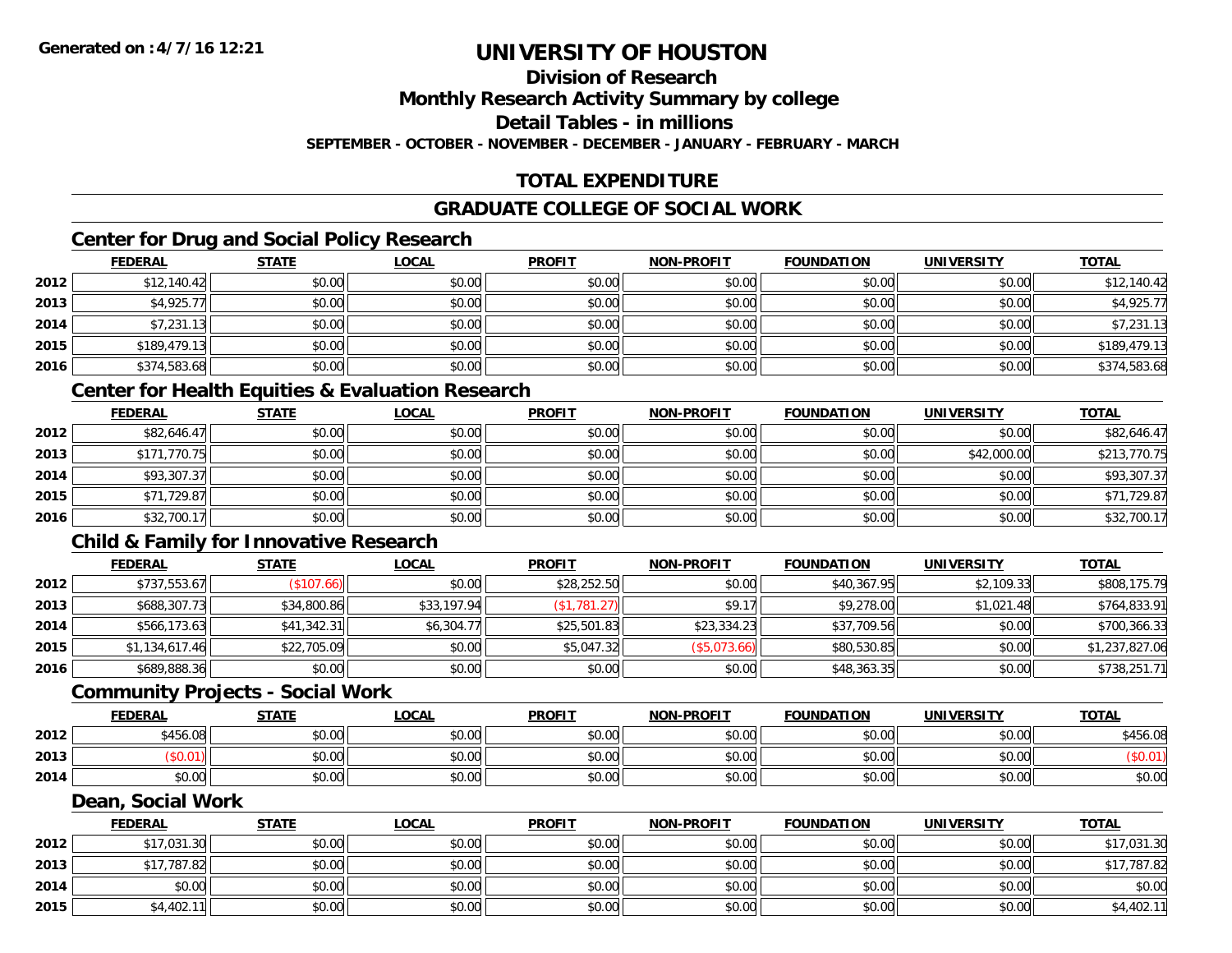**Division of Research**

**Monthly Research Activity Summary by college**

**Detail Tables - in millions**

**SEPTEMBER - OCTOBER - NOVEMBER - DECEMBER - JANUARY - FEBRUARY - MARCH**

### **TOTAL EXPENDITURE**

#### **GRADUATE COLLEGE OF SOCIAL WORK**

### **Dean, Social Work**

|              | <b>FEDERAL</b>             | <b>STATE</b> | <b>LOCAL</b> | <b>PROFIT</b> | <b>NON-PROFIT</b> | <b>FOUNDATION</b> | <b>UNIVERSITY</b> | <b>TOTAL</b>   |
|--------------|----------------------------|--------------|--------------|---------------|-------------------|-------------------|-------------------|----------------|
| 2016         | \$43,641.50                | \$0.00       | \$0.00       | \$37,804.77   | \$16,173.86       | \$0.00            | \$0.00            | \$97,620.13    |
|              | <b>Office for Drug SPR</b> |              |              |               |                   |                   |                   |                |
|              | <b>FEDERAL</b>             | <b>STATE</b> | <b>LOCAL</b> | <b>PROFIT</b> | <b>NON-PROFIT</b> | <b>FOUNDATION</b> | <b>UNIVERSITY</b> | <b>TOTAL</b>   |
| 2012         | \$0.00                     | \$0.00       | \$0.00       | \$0.00        | \$0.00            | \$0.00            | \$0.00            | \$0.00         |
| 2013         | \$0.00                     | \$0.00       | \$0.00       | \$0.00        | \$0.00            | \$0.00            | \$0.00            | \$0.00         |
| 2014         | \$0.00                     | \$0.00       | \$0.00       | \$0.00        | \$0.00            | \$0.00            | \$0.00            | \$0.00         |
| 2015         | \$0.00                     | \$0.00       | \$0.00       | \$0.00        | \$0.00            | \$0.00            | \$0.00            | \$0.00         |
| <b>Total</b> | \$4,940,374.40             | \$98,740.60  | \$39,502.71  | \$94,825.15   | \$34,443.60       | \$216,249.71      | \$45,130.81       | \$5,469,266.98 |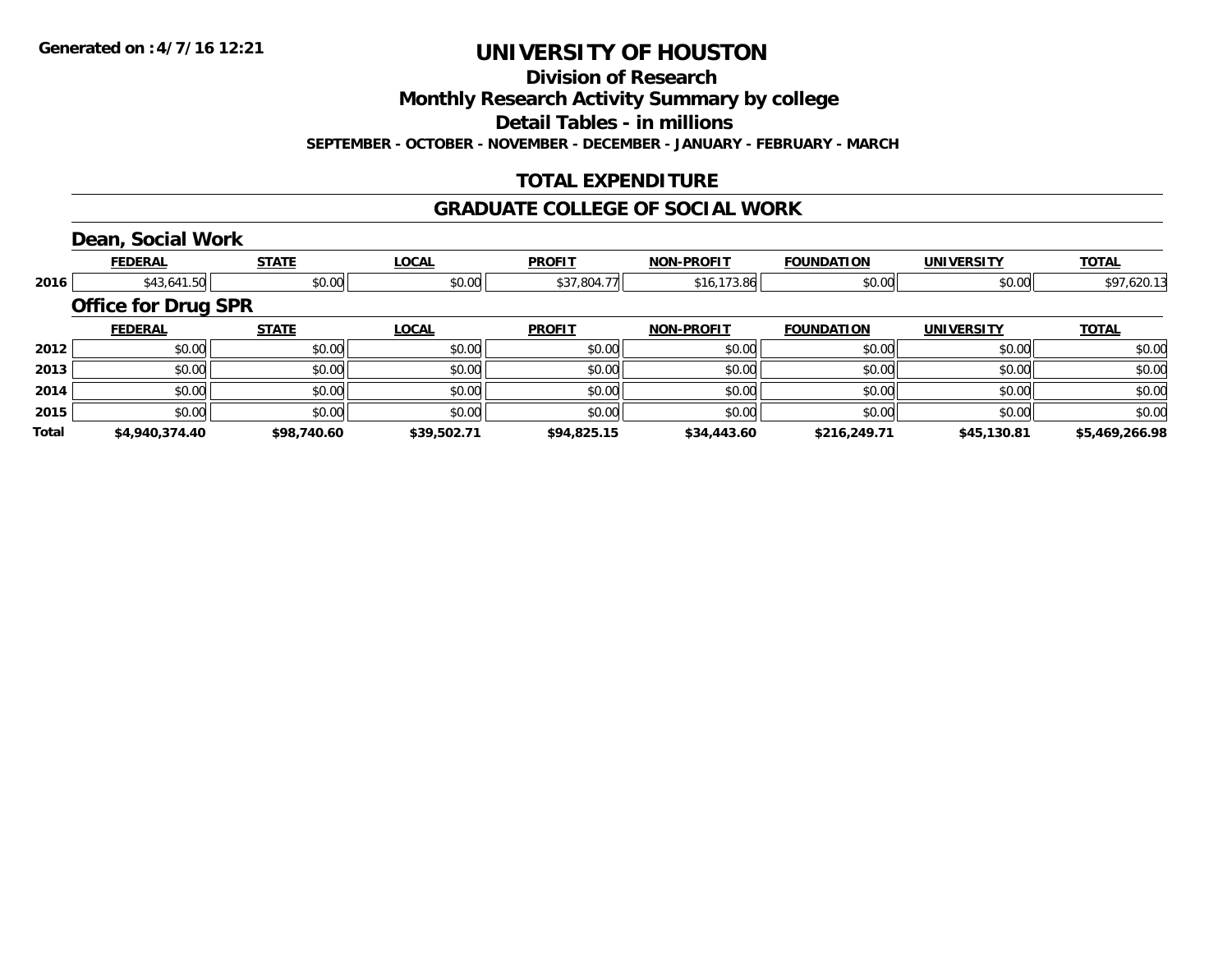# **Division of Research**

**Monthly Research Activity Summary by college**

**Detail Tables - in millions**

**SEPTEMBER - OCTOBER - NOVEMBER - DECEMBER - JANUARY - FEBRUARY - MARCH**

# **TOTAL EXPENDITURE**

### **HILTON COLLEGE OF HOTEL AND RESTAURANT MANAGEMENT**

### **Hotel and Restaurant Management**

|       | <b>FEDERAL</b> | <b>STATE</b> | <u>LOCAL</u> | <b>PROFIT</b> | <b>NON-PROFIT</b> | <b>FOUNDATION</b> | <b>UNIVERSITY</b> | <b>TOTAL</b> |
|-------|----------------|--------------|--------------|---------------|-------------------|-------------------|-------------------|--------------|
| 2012  | \$12,030.68    | \$95,429.63  | \$0.00       | \$25.76       | \$8,893.73        | \$0.00            | \$0.00            | \$116,379.80 |
| 2013  | \$25,223.05    | \$29,424.88  | \$0.00       | \$0.00        | \$0.00            | \$0.00            | \$0.00            | \$54,647.93  |
| 2014  | \$64,472.62    | (\$278.24)   | \$0.00       | \$0.00        | \$0.00            | \$11,616.23       | \$0.00            | \$75,810.61  |
| 2015  | \$86,419.52    | (\$287.27)   | \$0.00       | \$0.00        | \$0.00            | \$10,306.74       | \$0.00            | \$96,438.99  |
| 2016  | \$97,119.92    | \$0.00       | \$0.00       | \$0.00        | \$0.00            | \$0.00            | \$0.00            | \$97,119.92  |
| Total | \$285,265.79   | \$124,289.00 | \$0.00       | \$25.76       | \$8,893.73        | \$21,922.97       | \$0.00            | \$440,397.25 |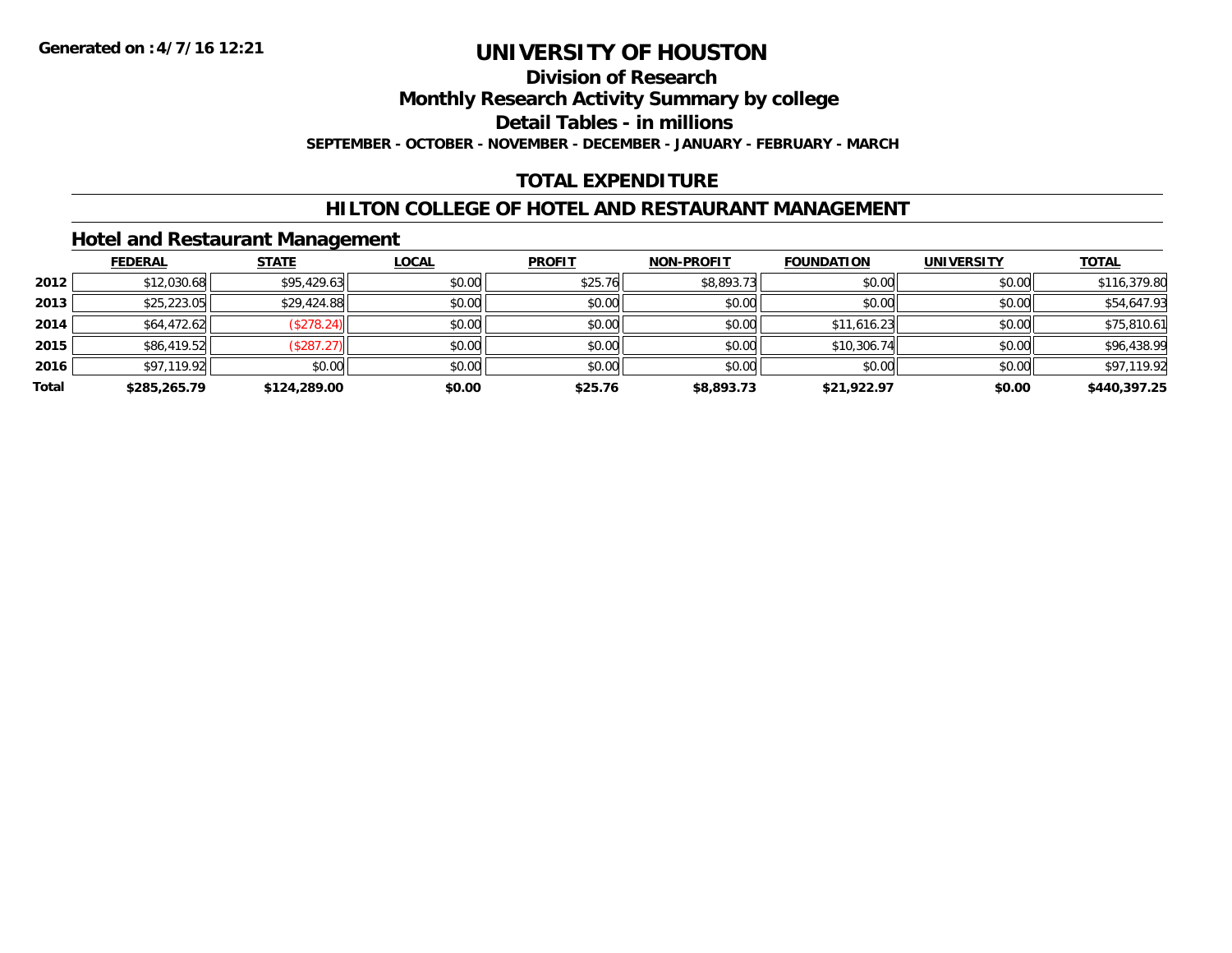# **Division of ResearchMonthly Research Activity Summary by college Detail Tables - in millions SEPTEMBER - OCTOBER - NOVEMBER - DECEMBER - JANUARY - FEBRUARY - MARCH**

### **TOTAL EXPENDITURE**

#### **HONORS COLLEGE**

# **Dean, Honors College**

|       | <b>FEDERAL</b> | <b>STATE</b> | <b>LOCAL</b> | <b>PROFIT</b> | <b>NON-PROFIT</b> | <b>FOUNDATION</b> | <b>UNIVERSITY</b> | <b>TOTAL</b> |
|-------|----------------|--------------|--------------|---------------|-------------------|-------------------|-------------------|--------------|
| 2012  | \$12,993.76    | \$0.00       | \$0.00       | \$0.00        | \$10,274.34       | \$0.00            | \$0.00            | \$23,268.10  |
| 2013  | \$13,923.00    | \$0.00       | \$0.00       | \$0.00        | \$7,244.44        | \$0.00            | \$0.00            | \$21,167.44  |
| 2014  | \$2,694.74     | \$0.00       | \$0.00       | \$0.00        | \$8,956.69        | \$4,490.20        | \$0.00            | \$16,141.63  |
| 2015  | \$0.00         | \$0.00       | \$0.00       | \$0.00        | (\$17.71)         | \$962.36          | \$0.00            | \$944.65     |
| 2016  | \$0.00         | \$0.00       | \$0.00       | \$0.00        | \$0.00            | \$315.27          | \$0.00            | \$315.27     |
| Total | \$29,611.50    | \$0.00       | \$0.00       | \$0.00        | \$26,457.76       | \$5,767.84        | \$0.00            | \$61,837.09  |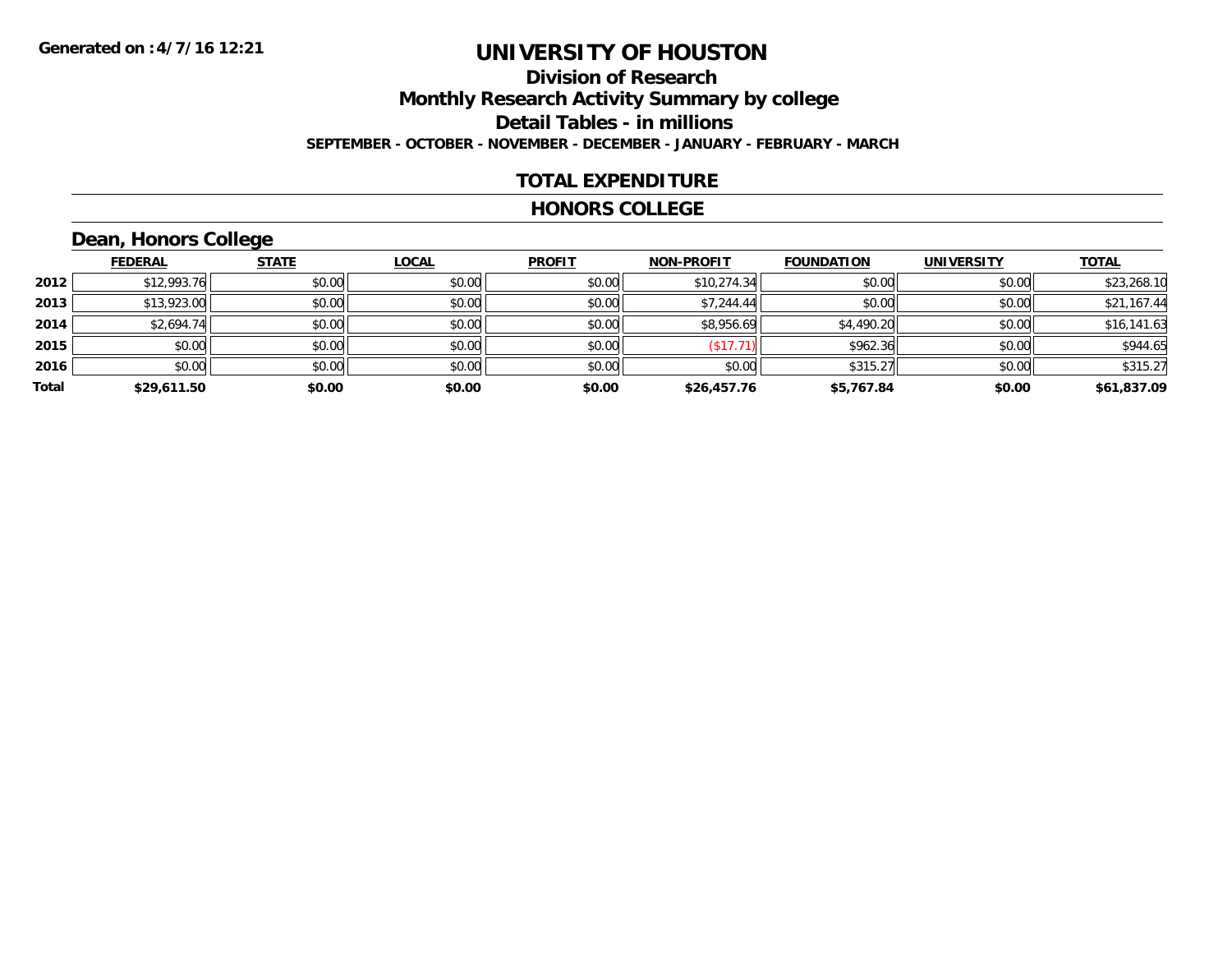### **Division of Research Monthly Research Activity Summary by college Detail Tables - in millions SEPTEMBER - OCTOBER - NOVEMBER - DECEMBER - JANUARY - FEBRUARY - MARCH**

#### **TOTAL EXPENDITURE**

#### **LIBRARY**

### **Administration, Library**

|       | <b>FEDERAL</b> | <b>STATE</b> | <b>LOCAL</b> | <b>PROFIT</b> | <b>NON-PROFIT</b> | <b>FOUNDATION</b> | <b>UNIVERSITY</b> | <b>TOTAL</b> |
|-------|----------------|--------------|--------------|---------------|-------------------|-------------------|-------------------|--------------|
| 2012  | \$43.40        | \$0.00       | \$0.00       | \$0.00        | \$0.00            | \$0.00            | \$0.00            | \$43.40      |
| 2013  | \$0.00         | \$0.00       | \$0.00       | \$0.00        | \$0.00            | \$0.00            | \$0.00            | \$0.00       |
| 2014  | \$0.00         | \$0.00       | \$0.00       | \$0.00        | \$0.00            | \$0.00            | \$0.00            | \$0.00       |
| 2016  | \$0.00         | \$0.00       | \$0.00       | \$0.00        | \$0.00            | \$0.00            | \$0.00            | \$0.00       |
| Total | \$43.40        | \$0.00       | \$0.00       | \$0.00        | \$0.00            | \$0.00            | \$0.00            | \$43.40      |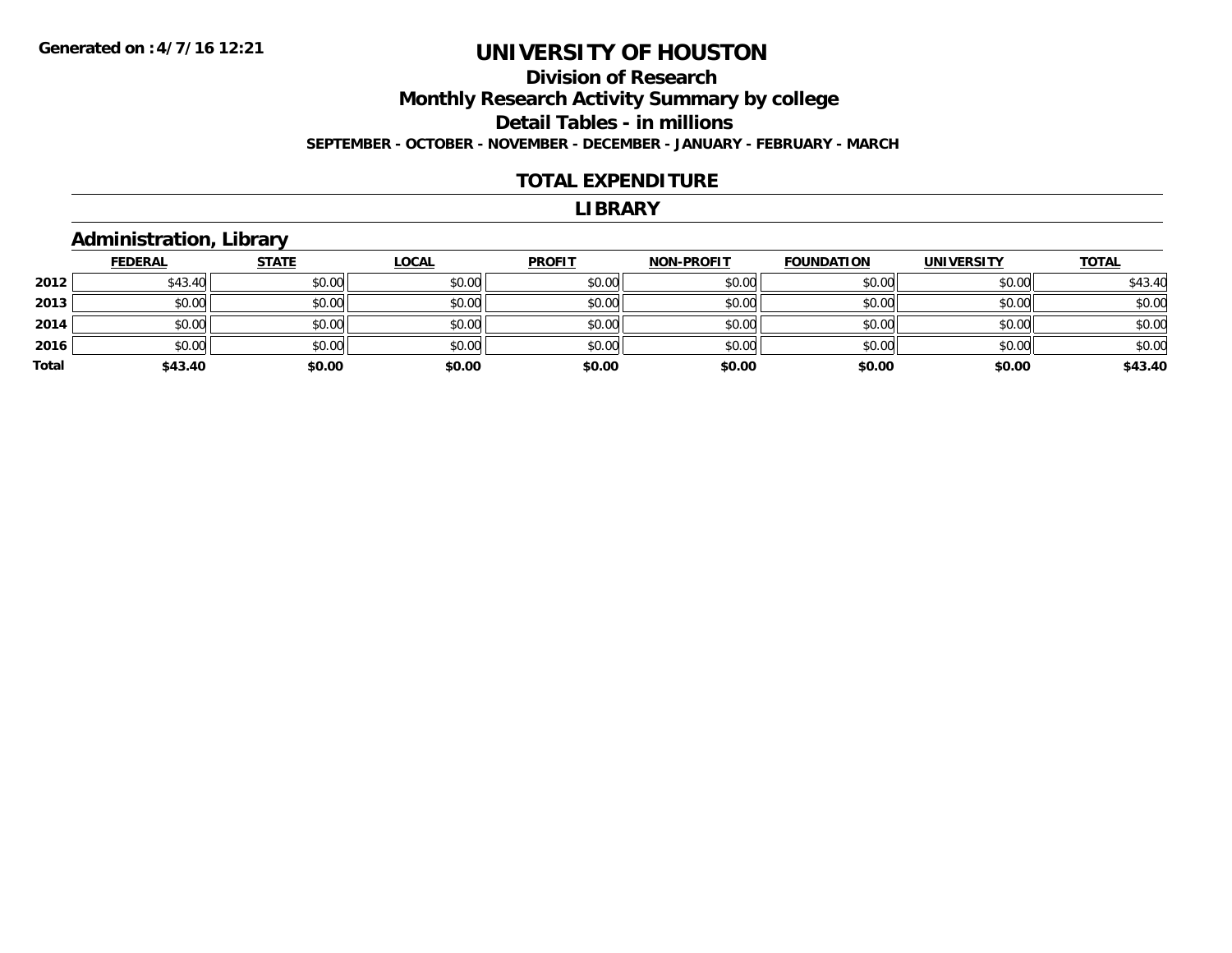**Division of Research**

**Monthly Research Activity Summary by college**

**Detail Tables - in millions**

**SEPTEMBER - OCTOBER - NOVEMBER - DECEMBER - JANUARY - FEBRUARY - MARCH**

# **TOTAL EXPENDITURE**

### **OTHER OUTSIDE ORGANIZATIONS USED FOR CPHS LOGINS**

|       | コつっけト<br>Center |        |        |               |                   |                   |                   |              |  |
|-------|-----------------|--------|--------|---------------|-------------------|-------------------|-------------------|--------------|--|
|       | <b>FEDERAL</b>  | STATI  | LOCAL  | <b>PROFIT</b> | <b>NON-PROFIT</b> | <b>FOUNDATION</b> | <b>UNIVERSITY</b> | <b>TOTAL</b> |  |
| 2015  | \$0.00          | \$0.00 | \$0.00 | \$0.00        | \$0.00            | \$0.00            | \$0.00            | \$0.00       |  |
| Total | \$0.00          | \$0.00 | \$0.00 | \$0.00        | \$0.00            | \$0.00            | \$0.00            | \$0.00       |  |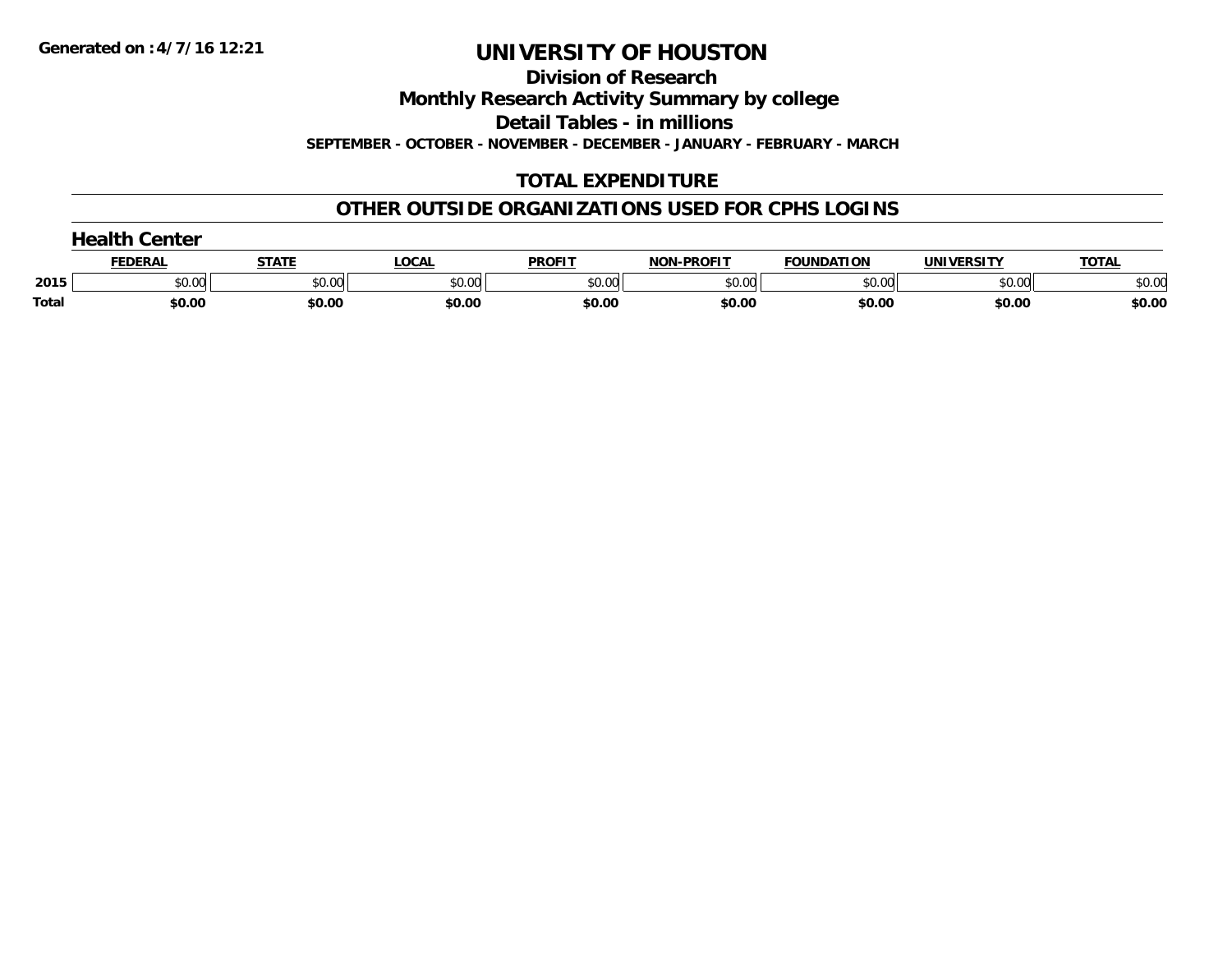# **Division of ResearchMonthly Research Activity Summary by college Detail Tables - in millions SEPTEMBER - OCTOBER - NOVEMBER - DECEMBER - JANUARY - FEBRUARY - MARCH**

#### **TOTAL EXPENDITURE**

#### **PRESIDENT**

### **Office of the President**

|       | <b>FEDERAL</b> | <b>STATE</b> | <b>LOCAL</b> | <b>PROFIT</b> | <b>NON-PROFIT</b> | <b>FOUNDATION</b> | <b>UNIVERSITY</b> | <b>TOTAL</b> |
|-------|----------------|--------------|--------------|---------------|-------------------|-------------------|-------------------|--------------|
| 2012  | \$0.00         | \$0.00       | \$0.00       | \$0.00        | \$0.00            | \$0.00            | \$0.00            | \$0.00       |
| 2013  | \$0.00         | \$0.00       | \$0.00       | \$0.00        | \$0.00            | \$0.00            | \$0.00            | \$0.00       |
| 2014  | \$0.00         | \$0.00       | \$0.00       | \$0.00        | \$0.00            | \$0.00            | \$0.00            | \$0.00       |
| 2015  | \$0.00         | \$0.00       | \$0.00       | \$0.00        | \$0.00            | \$0.00            | \$0.00            | \$0.00       |
| 2016  | \$0.00         | \$0.00       | \$0.00       | \$0.00        | \$0.00            | \$0.00            | \$0.00            | \$0.00       |
| Total | \$0.00         | \$0.00       | \$0.00       | \$0.00        | \$0.00            | \$0.00            | \$0.00            | \$0.00       |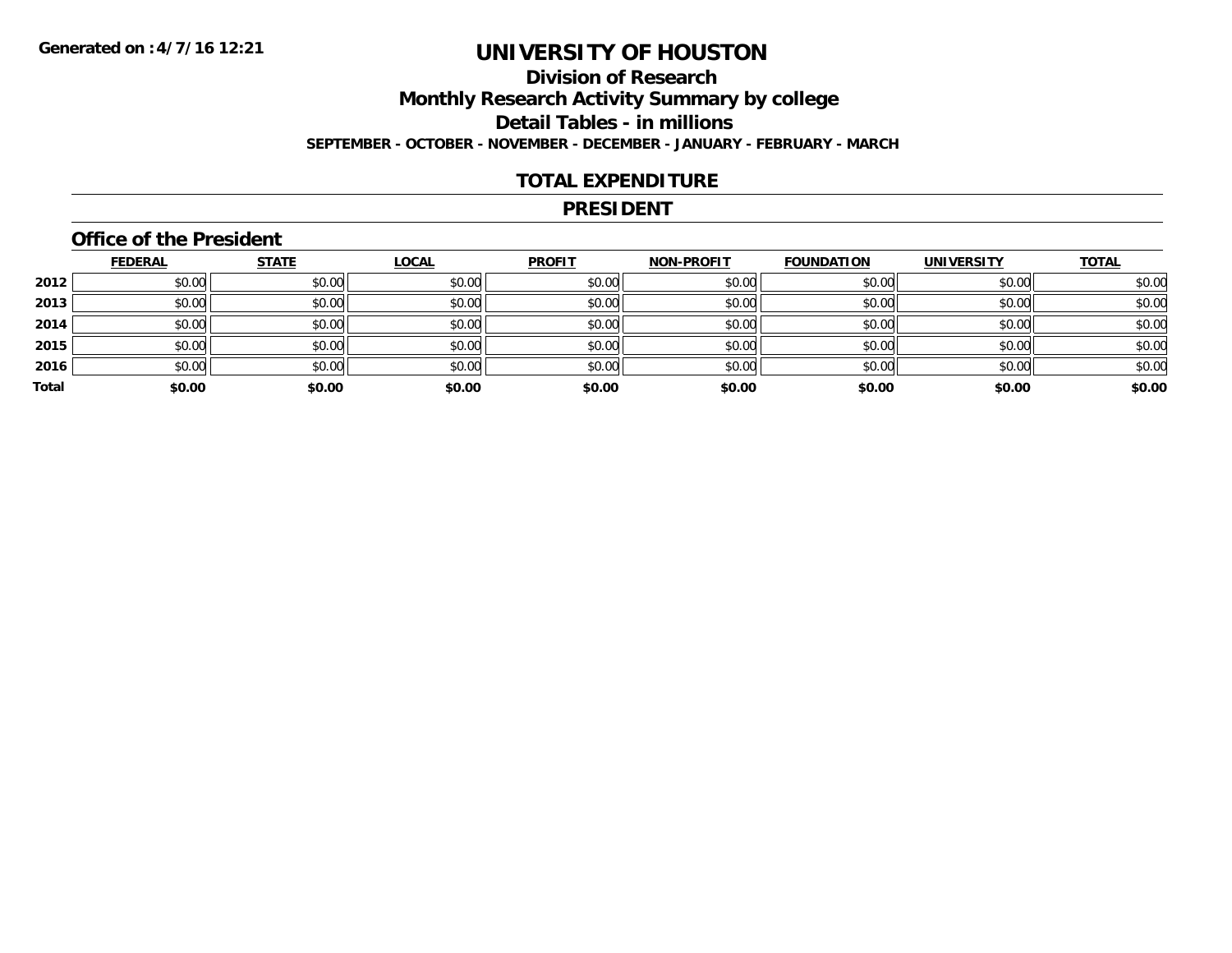**Division of Research**

**Monthly Research Activity Summary by college**

**Detail Tables - in millions**

**SEPTEMBER - OCTOBER - NOVEMBER - DECEMBER - JANUARY - FEBRUARY - MARCH**

### **TOTAL EXPENDITURE**

# **SCHOOL OF NURSING**

### **Dean, School of Nursing**

|              | <b>FEDERAL</b> | <b>STATE</b> | <b>OCAL</b>   | <b>PROFIT</b>                  | <b>J-PROFIT</b><br><b>NON</b> | <b>FOUNDATION</b> | <b>UNIVERSITY</b> | <b>TOTAL</b>     |
|--------------|----------------|--------------|---------------|--------------------------------|-------------------------------|-------------------|-------------------|------------------|
| 2016         | vv.vv          | \$0.00       | 0000<br>PU.UU | $\circ$ $\circ$ $\circ$<br>,uu | \$0.00                        | 10000<br>᠇…       | \$0.00            | 1 2 2 D.E        |
| <b>Total</b> | \$0.00         | \$0.00       | \$0.OC        | \$0.00                         | \$0.00                        | 422.OF            | \$0.00            | 122 OK<br>492.75 |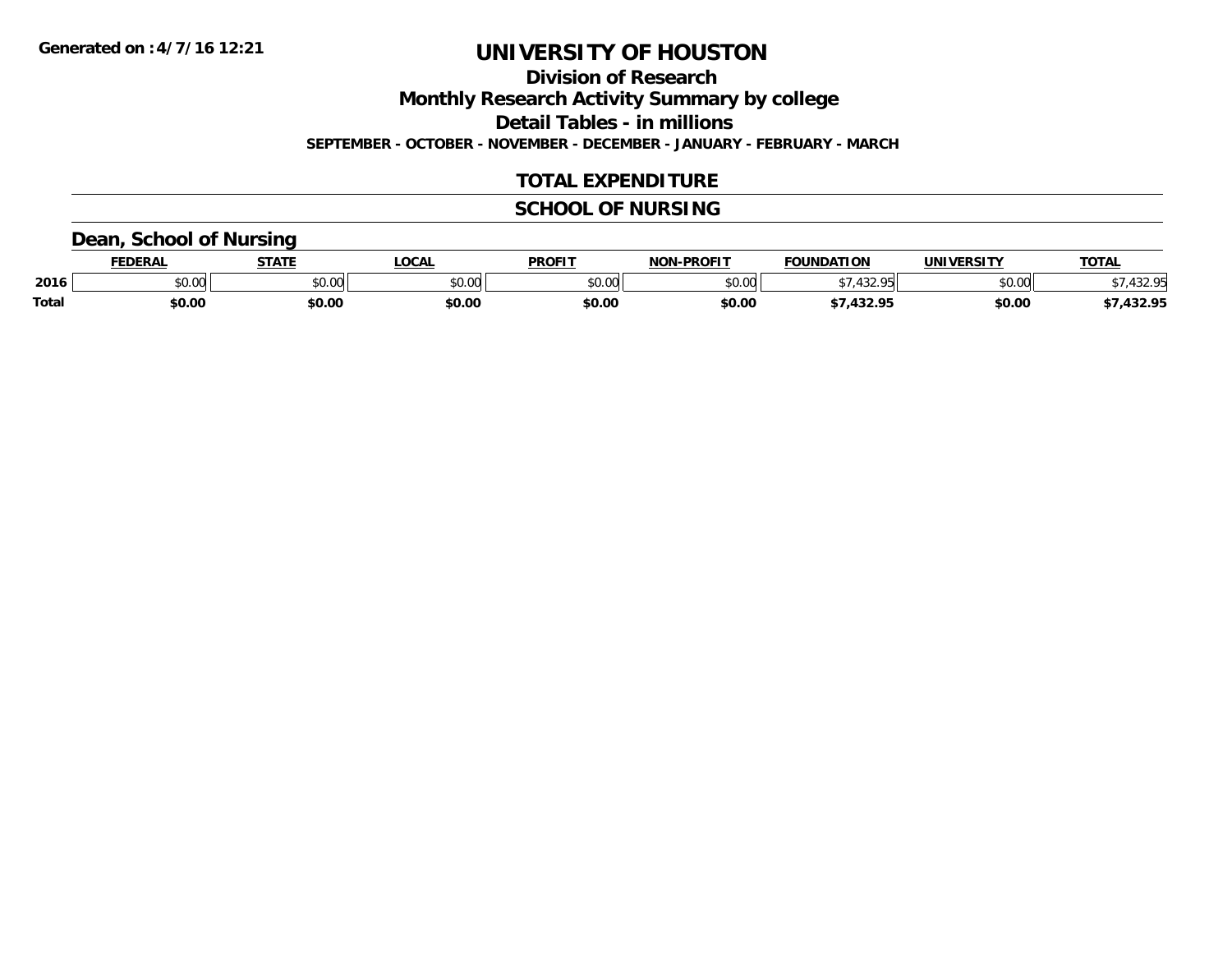### **Division of ResearchMonthly Research Activity Summary by college Detail Tables - in millions SEPTEMBER - OCTOBER - NOVEMBER - DECEMBER - JANUARY - FEBRUARY - MARCH**

# **TOTAL EXPENDITURE**

### **SENIOR V.P. FOR ACADEMIC AFFAIRS AND PROVOST**

|      | <b>Challenger Program</b>                           |              |              |               |                   |                   |                   |              |  |
|------|-----------------------------------------------------|--------------|--------------|---------------|-------------------|-------------------|-------------------|--------------|--|
|      | <b>FEDERAL</b>                                      | <b>STATE</b> | <b>LOCAL</b> | <b>PROFIT</b> | <b>NON-PROFIT</b> | <b>FOUNDATION</b> | <b>UNIVERSITY</b> | <b>TOTAL</b> |  |
| 2012 | \$0.00                                              | \$0.00       | \$0.00       | \$0.00        | \$0.00            | \$0.00            | \$0.00            | \$0.00       |  |
| 2013 | \$0.00                                              | \$0.00       | \$0.00       | \$0.00        | \$0.00            | \$0.00            | \$0.00            | \$0.00       |  |
| 2014 | \$0.00                                              | \$0.00       | \$0.00       | \$0.00        | \$0.00            | \$0.00            | \$0.00            | \$0.00       |  |
| 2015 | \$0.00                                              | \$0.00       | \$0.00       | \$0.00        | \$0.00            | \$0.00            | \$0.00            | \$0.00       |  |
| 2016 | \$0.00                                              | \$0.00       | \$0.00       | \$0.00        | \$0.00            | \$0.00            | \$0.00            | \$0.00       |  |
|      | <b>Learning Support Services</b>                    |              |              |               |                   |                   |                   |              |  |
|      | <b>FEDERAL</b>                                      | <b>STATE</b> | <b>LOCAL</b> | <b>PROFIT</b> | <b>NON-PROFIT</b> | <b>FOUNDATION</b> | <b>UNIVERSITY</b> | <b>TOTAL</b> |  |
| 2012 | \$0.00                                              | \$0.00       | \$0.00       | \$0.00        | \$0.00            | \$0.00            | \$0.00            | \$0.00       |  |
| 2013 | \$0.00                                              | \$0.00       | \$0.00       | \$0.00        | \$0.00            | \$0.00            | \$0.00            | \$0.00       |  |
|      | <b>Office of Admissions</b>                         |              |              |               |                   |                   |                   |              |  |
|      | <b>FEDERAL</b>                                      | <b>STATE</b> | <b>LOCAL</b> | <b>PROFIT</b> | NON-PROFIT        | <b>FOUNDATION</b> | <b>UNIVERSITY</b> | <b>TOTAL</b> |  |
| 2012 | \$0.00                                              | \$0.00       | \$0.00       | \$0.00        | \$0.00            | \$0.00            | \$0.00            | \$0.00       |  |
| 2013 | \$0.00                                              | \$0.00       | \$0.00       | \$0.00        | \$0.00            | \$0.00            | \$0.00            | \$0.00       |  |
| 2014 | \$0.00                                              | \$0.00       | \$0.00       | \$0.00        | \$0.00            | \$0.00            | \$0.00            | \$0.00       |  |
| 2015 | \$0.00                                              | \$0.00       | \$0.00       | \$0.00        | \$0.00            | \$0.00            | \$0.00            | \$0.00       |  |
|      | <b>Pre-Health Advising</b>                          |              |              |               |                   |                   |                   |              |  |
|      | <b>FEDERAL</b>                                      | <b>STATE</b> | <b>LOCAL</b> | <b>PROFIT</b> | <b>NON-PROFIT</b> | <b>FOUNDATION</b> | <b>UNIVERSITY</b> | <b>TOTAL</b> |  |
| 2015 | \$0.00                                              | \$0.00       | \$0.00       | \$0.00        | \$0.00            | \$0.00            | \$0.00            | \$0.00       |  |
| 2016 | \$0.00                                              | \$0.00       | \$0.00       | \$0.00        | \$0.00            | \$0.00            | \$0.00            | \$0.00       |  |
|      | <b>Senior V.P. for Academic Affairs and Provost</b> |              |              |               |                   |                   |                   |              |  |
|      | <b>FEDERAL</b>                                      | <b>STATE</b> | <b>LOCAL</b> | <b>PROFIT</b> | NON-PROFIT        | <b>FOUNDATION</b> | <b>UNIVERSITY</b> | <b>TOTAL</b> |  |
| 2012 | \$0.00                                              | \$0.00       | \$0.00       | \$36,232.62   | \$0.00            | \$0.00            | \$0.00            | \$36,232.62  |  |
| 2013 | \$0.00                                              | \$0.00       | \$0.00       | \$0.00        | \$0.00            | \$0.00            | \$0.00            | \$0.00       |  |
| 2014 | \$0.00                                              | \$0.00       | \$0.00       | \$38,767.38   | \$0.00            | \$0.00            | \$0.00            | \$38,767.38  |  |
| 2015 | \$0.00                                              | \$0.00       | \$0.00       | \$0.00        | \$0.00            | \$0.00            | \$0.00            | \$0.00       |  |
| 2016 | \$0.00                                              | \$0.00       | \$0.00       | \$0.00        | \$0.00            | \$0.00            | \$0.00            | \$0.00       |  |
|      | <b>Student Support Services</b>                     |              |              |               |                   |                   |                   |              |  |
|      | <b>FEDERAL</b>                                      | <b>STATE</b> | <b>LOCAL</b> | <b>PROFIT</b> | NON-PROFIT        | <b>FOUNDATION</b> | <b>UNIVERSITY</b> | <b>TOTAL</b> |  |
| 2014 | \$0.00                                              | \$0.00       | \$0.00       | \$0.00        | \$0.00            | \$0.00            | \$0.00            | \$0.00       |  |
| 2015 | \$0.00                                              | \$0.00       | \$0.00       | \$0.00        | \$0.00            | \$0.00            | \$0.00            | \$0.00       |  |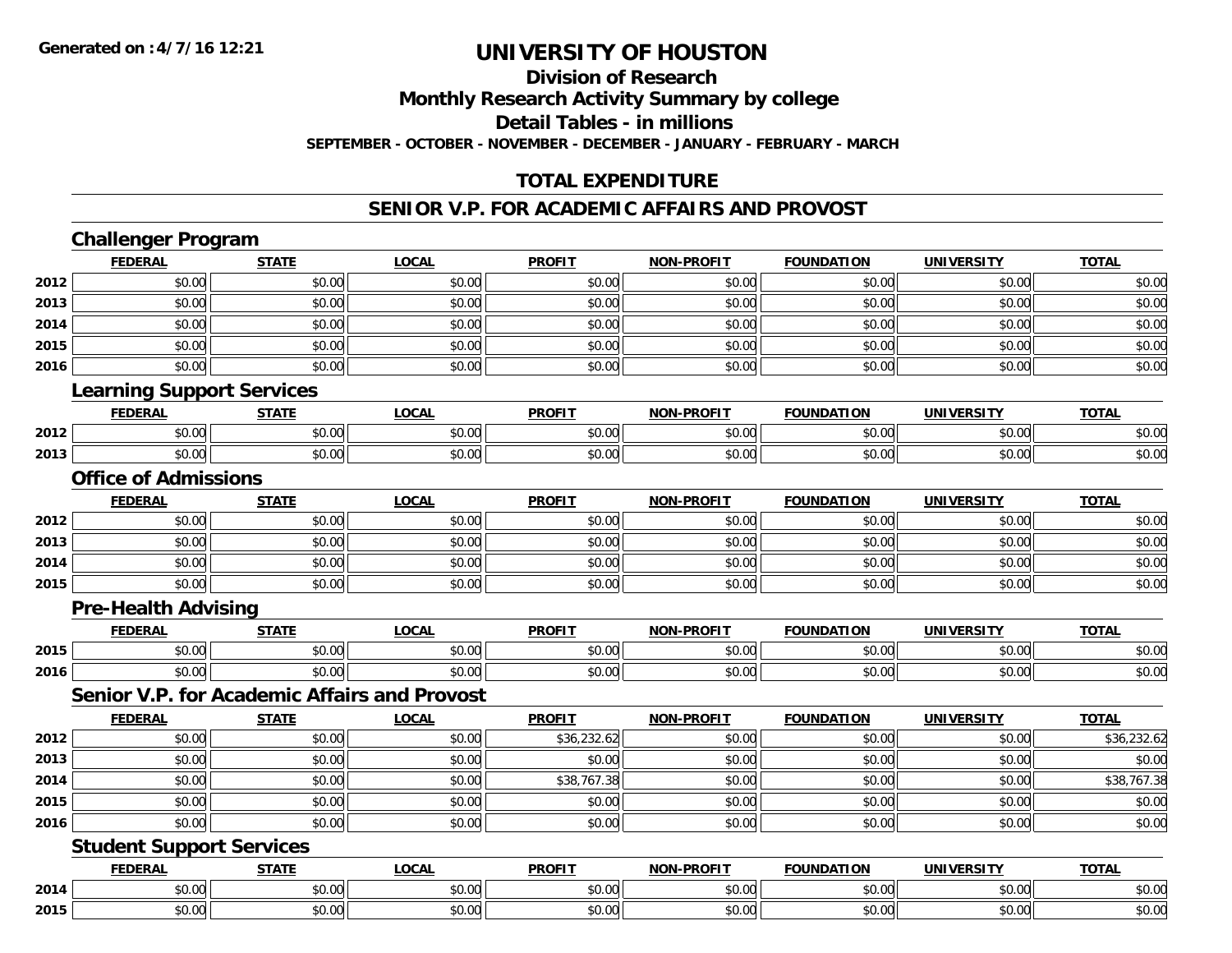**Division of Research**

**Monthly Research Activity Summary by college**

**Detail Tables - in millions**

**SEPTEMBER - OCTOBER - NOVEMBER - DECEMBER - JANUARY - FEBRUARY - MARCH**

# **TOTAL EXPENDITURE**

#### **SENIOR V.P. FOR ACADEMIC AFFAIRS AND PROVOST**

|       | <b>Student Support Services</b>             |              |              |               |                   |                   |                   |                |
|-------|---------------------------------------------|--------------|--------------|---------------|-------------------|-------------------|-------------------|----------------|
|       | <b>FEDERAL</b>                              | <b>STATE</b> | <b>LOCAL</b> | <b>PROFIT</b> | <b>NON-PROFIT</b> | <b>FOUNDATION</b> | <b>UNIVERSITY</b> | <b>TOTAL</b>   |
| 2016  | \$0.00                                      | \$0.00       | \$0.00       | \$0.00        | \$0.00            | \$0.00            | \$0.00            | \$0.00         |
|       | <b>UH Energy</b>                            |              |              |               |                   |                   |                   |                |
|       | <b>FEDERAL</b>                              | <b>STATE</b> | <b>LOCAL</b> | <b>PROFIT</b> | <b>NON-PROFIT</b> | <b>FOUNDATION</b> | <b>UNIVERSITY</b> | <b>TOTAL</b>   |
| 2015  | \$0.00                                      | \$0.00       | \$0.00       | \$0.00        | \$0.00            | \$0.00            | \$0.00            | \$0.00         |
| 2016  | \$0.00                                      | \$0.00       | \$0.00       | \$0.00        | \$0.00            | \$0.00            | \$0.00            | \$0.00         |
|       | <b>Undergraduate Scholars</b>               |              |              |               |                   |                   |                   |                |
|       | <b>FEDERAL</b>                              | <b>STATE</b> | <b>LOCAL</b> | <b>PROFIT</b> | <b>NON-PROFIT</b> | <b>FOUNDATION</b> | <b>UNIVERSITY</b> | <b>TOTAL</b>   |
| 2012  | \$0.00                                      | \$5,853.43   | \$0.00       | \$0.00        | \$0.00            | \$0.00            | \$0.00            | \$5,853.43     |
| 2013  | \$0.00                                      | \$5,254.71   | \$0.00       | \$0.00        | \$0.00            | \$0.00            | \$0.00            | \$5,254.71     |
| 2014  | \$0.00                                      | \$6,279.24   | \$0.00       | \$0.00        | \$0.00            | \$0.00            | \$0.00            | \$6,279.24     |
|       | <b>Undergraduate Student Success</b>        |              |              |               |                   |                   |                   |                |
|       | <b>FEDERAL</b>                              | <b>STATE</b> | <b>LOCAL</b> | <b>PROFIT</b> | <b>NON-PROFIT</b> | <b>FOUNDATION</b> | <b>UNIVERSITY</b> | <b>TOTAL</b>   |
| 2012  | \$0.00                                      | \$23,163.56  | \$0.00       | \$0.00        | \$0.00            | \$0.00            | \$0.00            | \$23,163.56    |
| 2013  | \$0.00                                      | \$12,967.16  | \$0.00       | \$0.00        | \$0.00            | \$0.00            | \$0.00            | \$12,967.16    |
| 2014  | \$0.00                                      | \$33,650.38  | \$0.00       | \$0.00        | \$0.00            | \$0.00            | \$0.00            | \$33,650.38    |
| 2015  | \$173,401.63                                | \$13,798.92  | \$0.00       | \$0.00        | \$0.00            | \$0.00            | \$0.00            | \$187,200.55   |
| 2016  | \$17,638.59                                 | \$41,178.30  | \$0.00       | \$0.00        | \$0.00            | \$0.00            | \$0.00            | \$58,816.89    |
|       | <b>Undergraduate Student Success Center</b> |              |              |               |                   |                   |                   |                |
|       | <b>FEDERAL</b>                              | <b>STATE</b> | <b>LOCAL</b> | <b>PROFIT</b> | <b>NON-PROFIT</b> | <b>FOUNDATION</b> | <b>UNIVERSITY</b> | <b>TOTAL</b>   |
| 2012  | \$183,730.48                                | \$74,123.18  | \$0.00       | \$0.00        | \$42,823.62       | \$0.00            | \$0.00            | \$300,677.28   |
| 2013  | \$218,571.28                                | \$75,671.83  | \$0.00       | \$0.00        | (\$539.58)        | \$0.00            | \$0.00            | \$293,703.53   |
| 2014  | \$230,370.64                                | \$67,899.69  | \$0.00       | \$0.00        | \$0.00            | \$0.00            | \$0.00            | \$298,270.33   |
| 2015  | \$0.00                                      | \$77,337.62  | \$0.00       | \$0.00        | \$45,094.06       | \$0.00            | \$0.00            | \$122,431.68   |
| 2016  | \$0.00                                      | \$65,210.36  | \$0.00       | \$0.00        | \$647.34          | \$0.00            | \$0.00            | \$65,857.70    |
| Total | \$823,712.62                                | \$502,388.38 | \$0.00       | \$75,000.00   | \$88,025.44       | \$0.00            | \$0.00            | \$1,489,126.44 |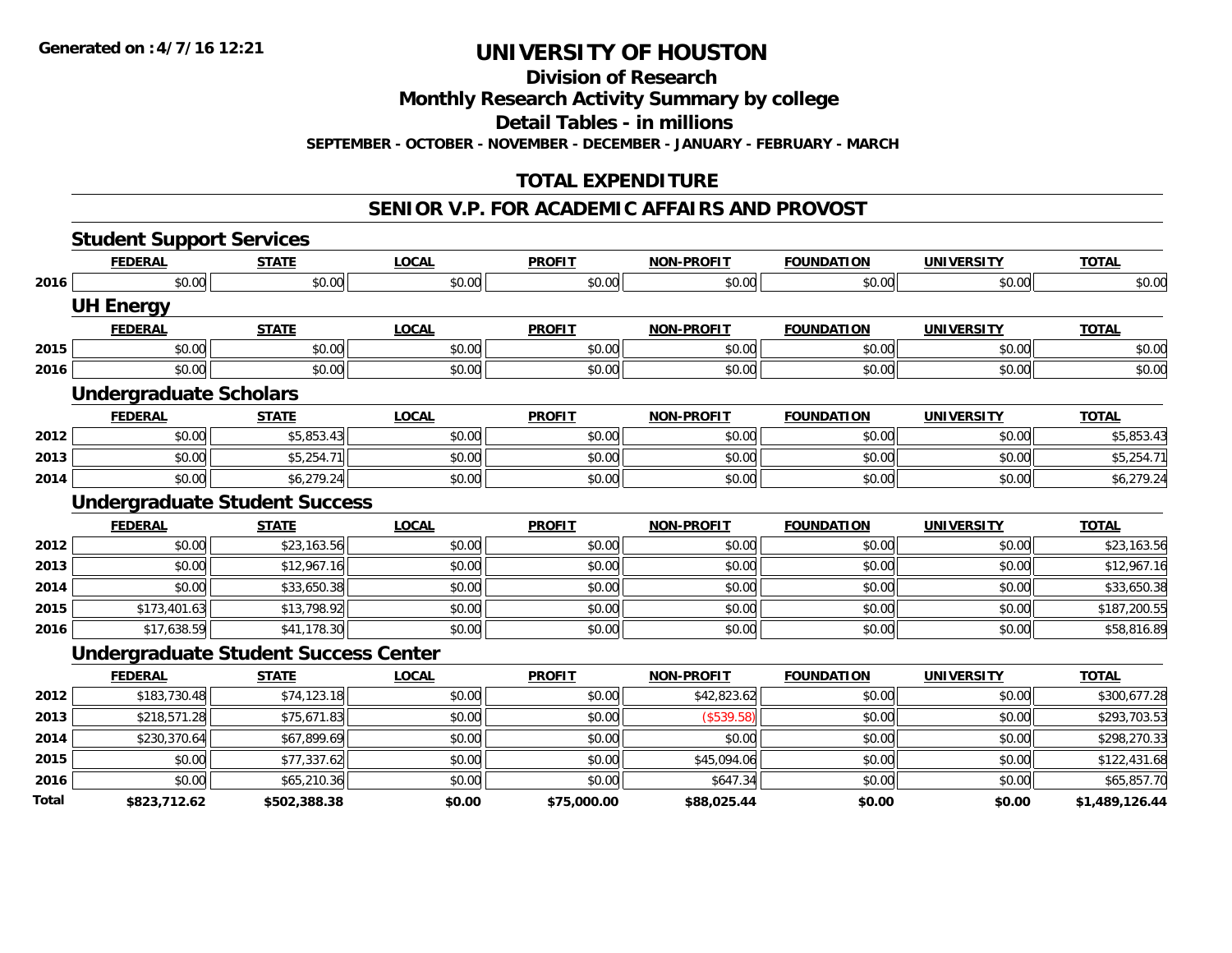# **Division of ResearchMonthly Research Activity Summary by college Detail Tables - in millions SEPTEMBER - OCTOBER - NOVEMBER - DECEMBER - JANUARY - FEBRUARY - MARCH**

#### **TOTAL EXPENDITURE**

#### **UH LAW CENTER**

|              | Dean, Law      |              |              |               |                   |                   |                   |                |
|--------------|----------------|--------------|--------------|---------------|-------------------|-------------------|-------------------|----------------|
|              | <b>FEDERAL</b> | <b>STATE</b> | <b>LOCAL</b> | <b>PROFIT</b> | <b>NON-PROFIT</b> | <b>FOUNDATION</b> | <b>UNIVERSITY</b> | <b>TOTAL</b>   |
| 2012         | (\$221,005.61) | \$0.00       | \$0.00       | \$0.00        | \$0.00            | \$0.00            | \$0.00            | (\$221,005.61) |
| 2013         | \$0.00         | \$0.00       | \$0.00       | \$0.00        | \$0.00            | \$0.00            | \$0.00            | \$0.00         |
| 2016         | \$0.00         | \$37,484.93  | \$0.00       | \$0.00        | \$0.00            | \$0.00            | \$0.00            | \$37,484.93    |
|              | Law-UH         |              |              |               |                   |                   |                   |                |
|              | <b>FEDERAL</b> | <b>STATE</b> | <b>LOCAL</b> | <b>PROFIT</b> | <b>NON-PROFIT</b> | <b>FOUNDATION</b> | <b>UNIVERSITY</b> | <b>TOTAL</b>   |
| 2012         | \$6,738.17     | \$104,107.69 | \$0.00       | \$0.00        | \$0.00            | \$37,386.61       | \$0.00            | \$148,232.47   |
| 2013         | \$133,738.92   | \$74,263.04  | \$0.00       | \$0.00        | \$0.00            | \$28,478.77       | \$0.00            | \$236,480.73   |
| 2014         | \$9,182.58     | \$106,306.60 | \$0.00       | \$0.00        | \$0.00            | \$5,636.78        | \$0.00            | \$121,125.96   |
| 2015         | \$38,526.60    | \$113,973.63 | \$0.00       | \$0.00        | \$0.00            | \$4,479.35        | \$0.00            | \$156,979.58   |
| 2016         | \$18,989.07    | \$54,253.28  | \$0.00       | \$0.00        | \$0.00            | \$74,390.23       | \$0.00            | \$147,632.58   |
| <b>Total</b> | (\$13,830.27)  | \$490,389.17 | \$0.00       | \$0.00        | \$0.00            | \$150,371.74      | \$0.00            | \$626,930.64   |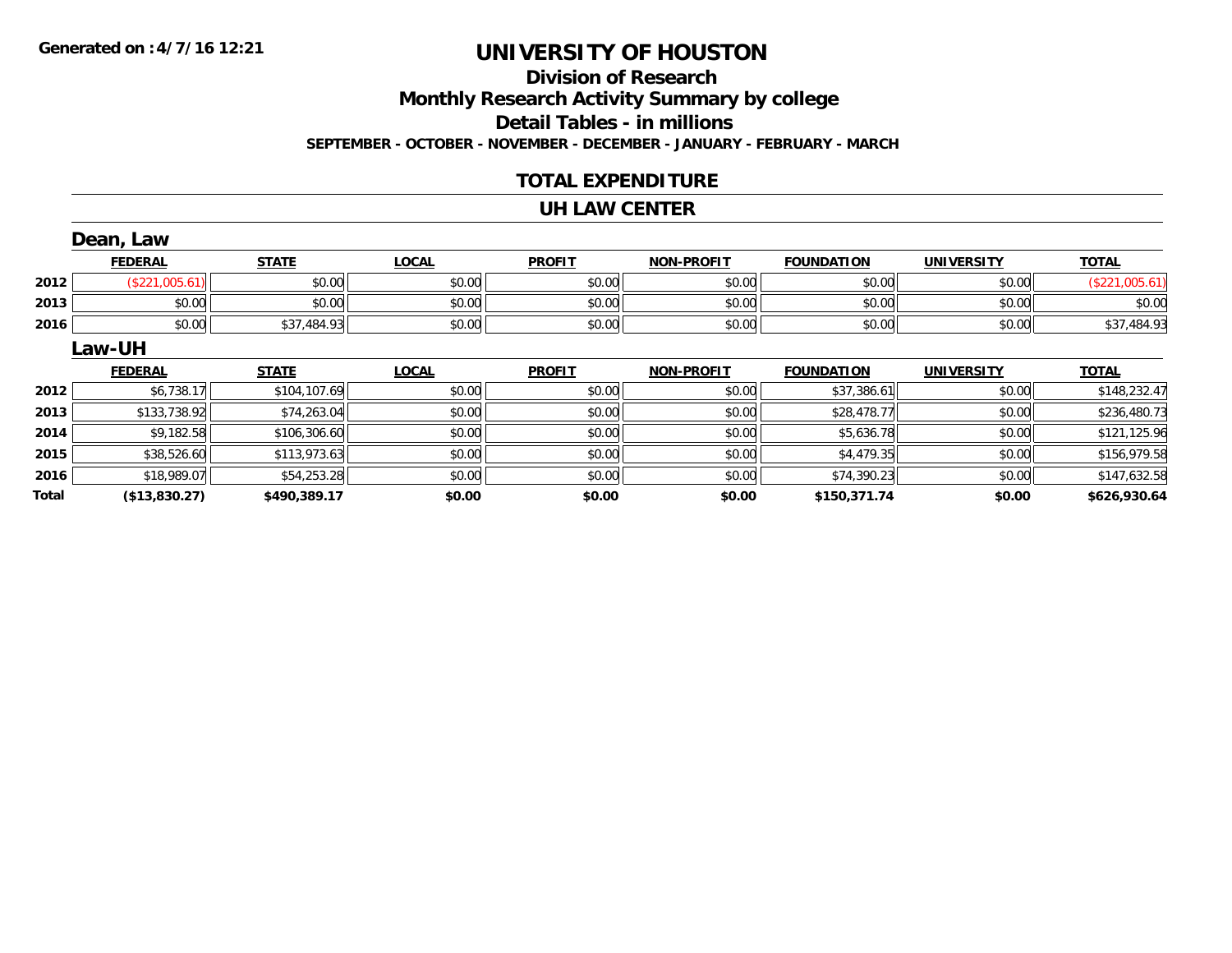# **Division of ResearchMonthly Research Activity Summary by college Detail Tables - in millions**

**SEPTEMBER - OCTOBER - NOVEMBER - DECEMBER - JANUARY - FEBRUARY - MARCH**

# **TOTAL EXPENDITURE**

#### **UKNOWN COLLEGE**

### **Unknown Department**

|      |                  | $\sim$ $\sim$ $\sim$ $\sim$ | $\sim$ $\sim$ | <b>PROFIT</b>                                                                                                                                                                                                                                                                                                                                                                                                                                               | ------<br>ימות                   | ת רו<br>or    |       | $T^{\prime}$<br>$\mathbf{v}$<br>ັ |
|------|------------------|-----------------------------|---------------|-------------------------------------------------------------------------------------------------------------------------------------------------------------------------------------------------------------------------------------------------------------------------------------------------------------------------------------------------------------------------------------------------------------------------------------------------------------|----------------------------------|---------------|-------|-----------------------------------|
| 2015 | $\cdots$         | 0.00                        | $\sim$ $\sim$ | $\mathsf{A}\cap\mathsf{A}\cap\mathsf{A}\cap\mathsf{A}\cap\mathsf{A}\cap\mathsf{A}\cap\mathsf{A}\cap\mathsf{A}\cap\mathsf{A}\cap\mathsf{A}\cap\mathsf{A}\cap\mathsf{A}\cap\mathsf{A}\cap\mathsf{A}\cap\mathsf{A}\cap\mathsf{A}\cap\mathsf{A}\cap\mathsf{A}\cap\mathsf{A}\cap\mathsf{A}\cap\mathsf{A}\cap\mathsf{A}\cap\mathsf{A}\cap\mathsf{A}\cap\mathsf{A}\cap\mathsf{A}\cap\mathsf{A}\cap\mathsf{A}\cap\mathsf{A}\cap\mathsf{A}\cap\mathsf{A}\cap\mathsf$ | $\uparrow$ $\uparrow$ $\uparrow$ | $\sim$ $\sim$ | 0.001 | $\sim$ 00                         |
|      | JU.UU            | JU.UU                       | vv.v          | JU.UU                                                                                                                                                                                                                                                                                                                                                                                                                                                       | ט.טע                             | JU.UU         | PO.OO | DU.U                              |
|      | $\sim$ 00 $\sim$ | 00000                       | ሐሴ ሰሰ         | $\mathsf{A} \cap \mathsf{A} \cap \mathsf{A}$                                                                                                                                                                                                                                                                                                                                                                                                                | $\sim$ $\sim$                    | $\sim$ $\sim$ | 0000  | ተል ስራ                             |
| 2016 | vu.vu            | JU.UU                       | vv.vu         | JU.UU                                                                                                                                                                                                                                                                                                                                                                                                                                                       | ט.טי                             | טע.           | 90.UU | DU.UU                             |

# **Wrong Department - Please Dont Select It**

|              | <b>FEDERAL</b> | <b>STATE</b> | <u>LOCAL</u> | <b>PROFIT</b> | <b>NON-PROFIT</b> | <b>FOUNDATION</b> | <b>UNIVERSITY</b> | <b>TOTAL</b> |
|--------------|----------------|--------------|--------------|---------------|-------------------|-------------------|-------------------|--------------|
| 2012         | \$0.00         | \$0.00       | \$0.00       | \$0.00        | \$0.00            | \$0.00            | \$0.00            | \$0.00       |
| 2013         | \$0.00         | \$0.00       | \$0.00       | \$0.00        | \$0.00            | \$0.00            | \$0.00            | \$0.00       |
| 2014         | \$0.00         | \$0.00       | \$0.00       | \$0.00        | \$0.00            | \$0.00            | \$0.00            | \$0.00       |
| 2015         | \$0.00         | \$0.00       | \$0.00       | \$0.00        | \$0.00            | \$0.00            | \$0.00            | \$0.00       |
| 2016         | \$0.00         | \$0.00       | \$0.00       | \$0.00        | \$0.00            | \$0.00            | \$0.00            | \$0.00       |
| <b>Total</b> | \$0.00         | \$0.00       | \$0.00       | \$0.00        | \$0.00            | \$0.00            | \$0.00            | \$0.00       |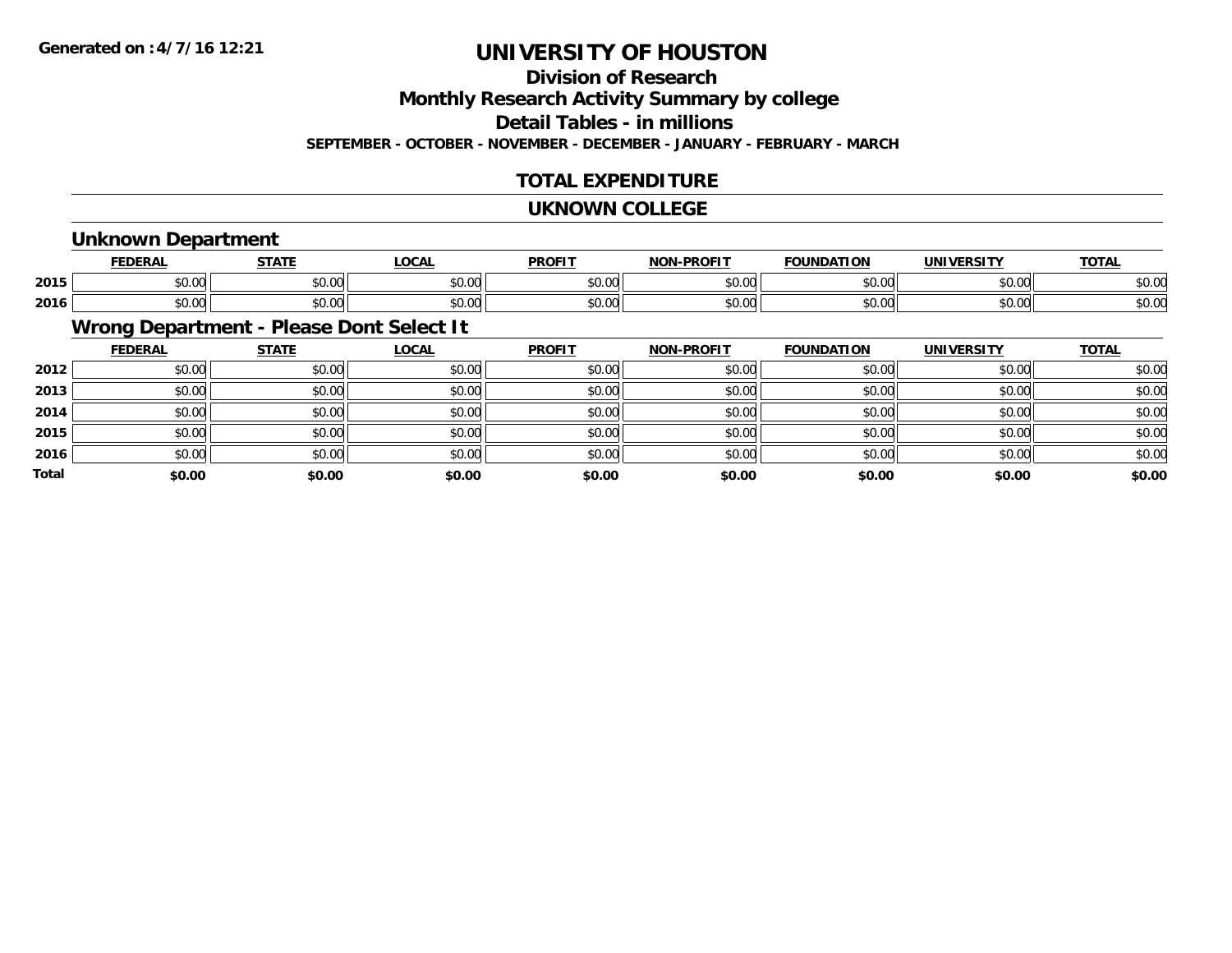#### **Division of Research Monthly Research Activity Summary by college**

**Detail Tables - in millions**

**SEPTEMBER - OCTOBER - NOVEMBER - DECEMBER - JANUARY - FEBRUARY - MARCH**

# **TOTAL EXPENDITURE**

### **VICE PRESIDENT FOR ADMINISTRATION**

|       | <b>KUHF - Radio</b>         |              |              |               |                   |                   |                   |                 |
|-------|-----------------------------|--------------|--------------|---------------|-------------------|-------------------|-------------------|-----------------|
|       | <b>FEDERAL</b>              | <b>STATE</b> | <b>LOCAL</b> | <b>PROFIT</b> | <b>NON-PROFIT</b> | <b>FOUNDATION</b> | <b>UNIVERSITY</b> | <b>TOTAL</b>    |
| 2012  | $(*758.32)$                 | \$10,153.66  | \$0.00       | \$0.00        | \$2,261,362.61    | \$0.00            | \$0.00            | \$2,270,757.95  |
| 2013  | \$0.00                      | \$0.00       | \$0.00       | \$0.00        | \$2,044,710.28    | \$0.00            | \$0.00            | \$2,044,710.28  |
| 2014  | \$0.00                      | \$0.00       | \$0.00       | \$0.00        | \$2,147,867.00    | \$0.00            | \$0.00            | \$2,147,867.00  |
| 2015  | \$128,733.00                | \$0.00       | \$0.00       | \$0.00        | \$2,363,344.00    | \$0.00            | \$0.00            | \$2,492,077.00  |
| 2016  | \$0.00                      | \$0.00       | \$0.00       | \$0.00        | \$1,691,890.00    | \$0.00            | \$0.00            | \$1,691,890.00  |
|       | <b>KUHT-TV</b>              |              |              |               |                   |                   |                   |                 |
|       | <b>FEDERAL</b>              | <b>STATE</b> | <b>LOCAL</b> | <b>PROFIT</b> | <b>NON-PROFIT</b> | <b>FOUNDATION</b> | <b>UNIVERSITY</b> | <b>TOTAL</b>    |
| 2012  | \$0.00                      | \$0.00       | \$0.00       | \$0.00        | \$0.02            | \$0.00            | \$0.00            | \$0.02          |
|       | <b>Physical Plant</b>       |              |              |               |                   |                   |                   |                 |
|       | <b>FEDERAL</b>              | <b>STATE</b> | <b>LOCAL</b> | <b>PROFIT</b> | <b>NON-PROFIT</b> | <b>FOUNDATION</b> | <b>UNIVERSITY</b> | <b>TOTAL</b>    |
| 2013  | \$0.00                      | \$0.00       | \$0.00       | \$0.00        | \$0.00            | \$0.00            | \$0.00            | \$0.00          |
| 2014  | \$0.00                      | \$0.00       | \$0.00       | \$0.00        | \$0.00            | \$0.00            | \$0.00            | \$0.00          |
| 2015  | \$0.00                      | \$0.00       | \$0.00       | \$0.00        | \$0.00            | \$0.00            | \$0.00            | \$0.00          |
| 2016  | \$0.00                      | \$0.00       | \$0.00       | \$0.00        | \$0.00            | \$0.00            | \$0.00            | \$0.00          |
|       | <b>UH Police Department</b> |              |              |               |                   |                   |                   |                 |
|       | <b>FEDERAL</b>              | <b>STATE</b> | <b>LOCAL</b> | <b>PROFIT</b> | <b>NON-PROFIT</b> | <b>FOUNDATION</b> | <b>UNIVERSITY</b> | <b>TOTAL</b>    |
| 2014  | \$3,000.00                  | \$0.00       | \$0.00       | \$0.00        | \$0.00            | \$0.00            | \$0.00            | \$3,000.00      |
| 2016  | \$2,994.00                  | \$0.00       | \$0.00       | \$0.00        | \$0.00            | \$0.00            | \$0.00            | \$2,994.00      |
| Total | \$133,968.68                | \$10,153.66  | \$0.00       | \$0.00        | \$10,509,173.91   | \$0.00            | \$0.00            | \$10,653,296.25 |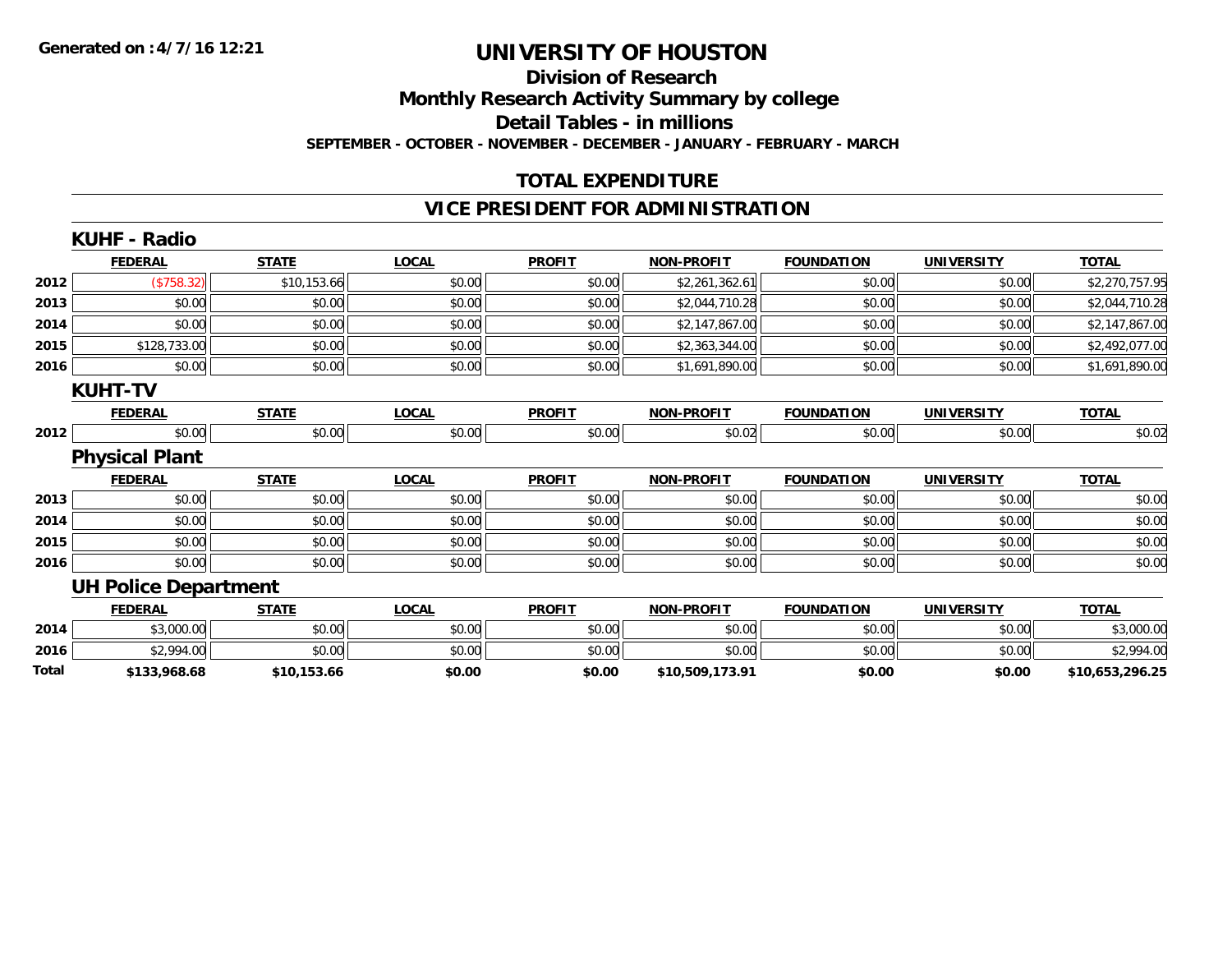### **Division of Research**

**Monthly Research Activity Summary by college**

**Detail Tables - in millions**

**SEPTEMBER - OCTOBER - NOVEMBER - DECEMBER - JANUARY - FEBRUARY - MARCH**

# **TOTAL EXPENDITURE**

#### **VICE PRESIDENT FOR STUDENT AFFAIRS**

### **Childrens Learning Centers**

|      | <b>FEDERAL</b> | STATE  | <u>LOCAL</u> | <b>PROFIT</b> | <b>NON-PROFIT</b> | <b>FOUNDATION</b> | UNIVERSITY | <b>TOTAL</b> |
|------|----------------|--------|--------------|---------------|-------------------|-------------------|------------|--------------|
| 2014 | .739.80        | \$0.00 | \$0.00       | \$0.00        | \$0.00            | \$0.00            | \$0.00     | \$97,739.80  |
| 2015 | \$185,798.81   | \$0.00 | \$0.00       | \$0.00        | \$0.00            | \$0.00            | \$0.00     | \$185,798.81 |
| 2016 | \$199,828.51   | \$0.00 | \$0.00       | \$0.00        | \$0.00            | \$0.00            | \$0.00     | \$199,828.51 |

#### **Dean, Student Affairs**

|      | <b>FEDERAL</b> | <b>CTATE</b>      | .OCAL                                | <b>DDOEIT</b>          | <b>DDAFIT</b><br>NON | <b>FOUNDATION</b> | <b>UNIVERSITY</b> | <b>TOTAL</b> |
|------|----------------|-------------------|--------------------------------------|------------------------|----------------------|-------------------|-------------------|--------------|
| 2012 | $- - -$        | $\cdots$<br>vv.vv | $\mathsf{A} \cap \mathsf{A}$<br>ט.טע | 0 <sub>n</sub><br>vv.v | 0000<br>70.UL        | 0000              | 0000              |              |
| 2013 |                | $\cdots$<br>JU.UU | 0000<br><b>JU.UU</b>                 | 0 <sub>n</sub><br>JU.U | 0000<br>vv.vv        |                   | 0000              |              |

### **Vice President, Student Affairs**

|              | <b>FEDERAL</b> | <b>STATE</b> | <u>LOCAL</u> | <b>PROFIT</b> | <b>NON-PROFIT</b> | <b>FOUNDATION</b> | <b>UNIVERSITY</b> | <b>TOTAL</b> |
|--------------|----------------|--------------|--------------|---------------|-------------------|-------------------|-------------------|--------------|
| 2012         | \$7,866.04     | \$0.00       | \$0.00       | \$0.00        | \$0.00            | \$0.00            | \$0.00            | \$7,866.04   |
| 2013         | \$44,636.97    | \$0.00       | \$0.00       | \$0.00        | \$0.00            | \$0.00            | \$0.00            | \$44,636.97  |
| 2014         | \$11,109.39    | \$0.00       | \$0.00       | \$0.00        | \$0.00            | \$0.00            | \$0.00            | \$11,109.39  |
| 2015         | \$0.00         | \$0.00       | \$0.00       | \$0.00        | \$0.00            | \$10,000.00       | \$0.00            | \$10,000.00  |
| <b>Total</b> | \$588,458.56   | \$0.00       | \$0.00       | \$0.00        | \$0.00            | \$10,000.00       | \$0.00            | \$598,458.56 |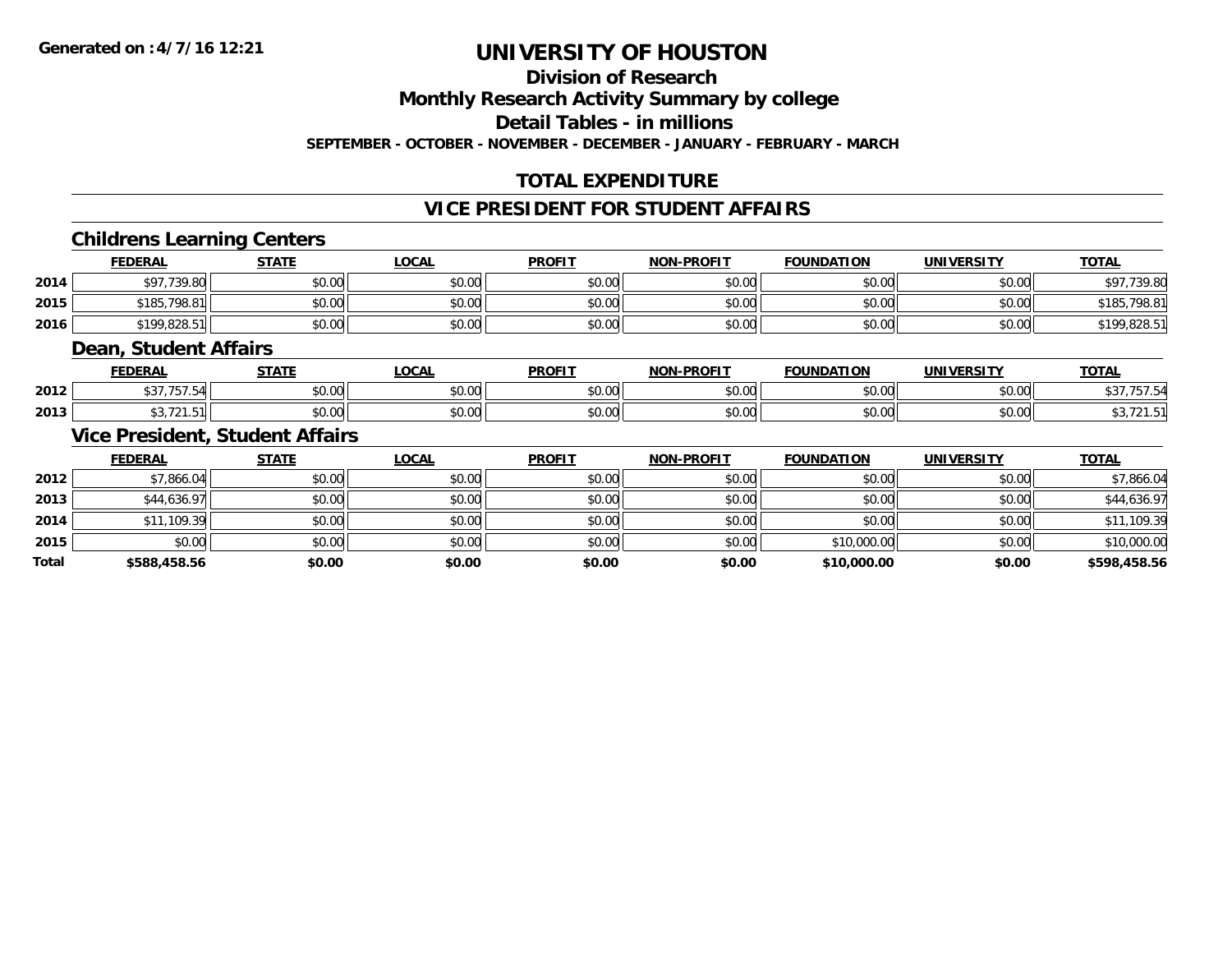# **Division of Research**

**Monthly Research Activity Summary by college**

**Detail Tables - in millions**

**SEPTEMBER - OCTOBER - NOVEMBER - DECEMBER - JANUARY - FEBRUARY - MARCH**

### **IDC RECOVERY**

### **C.T. BAUER COLLEGE OF BUSINESS**

|      | <b>Accountancy &amp; Taxation</b>        |              |              |               |                   |                   |                   |              |
|------|------------------------------------------|--------------|--------------|---------------|-------------------|-------------------|-------------------|--------------|
|      | <b>FEDERAL</b>                           | <b>STATE</b> | <b>LOCAL</b> | <b>PROFIT</b> | <b>NON-PROFIT</b> | <b>FOUNDATION</b> | <b>UNIVERSITY</b> | <b>TOTAL</b> |
| 2014 | \$0.00                                   | \$0.00       | \$0.00       | \$0.00        | \$0.00            | \$0.00            | \$0.00            | \$0.00       |
| 2015 | \$0.00                                   | \$0.00       | \$0.00       | \$0.00        | \$0.00            | \$0.00            | \$0.00            | \$0.00       |
|      | Dean, Business Administration            |              |              |               |                   |                   |                   |              |
|      | <b>FEDERAL</b>                           | <b>STATE</b> | <b>LOCAL</b> | <b>PROFIT</b> | <b>NON-PROFIT</b> | <b>FOUNDATION</b> | <b>UNIVERSITY</b> | <b>TOTAL</b> |
| 2012 | \$0.00                                   | \$0.00       | \$0.00       | \$0.00        | \$0.00            | \$0.00            | \$0.00            | \$0.00       |
|      | <b>Finance</b>                           |              |              |               |                   |                   |                   |              |
|      | <b>FEDERAL</b>                           | <b>STATE</b> | <b>LOCAL</b> | <b>PROFIT</b> | <b>NON-PROFIT</b> | <b>FOUNDATION</b> | <b>UNIVERSITY</b> | <b>TOTAL</b> |
| 2012 | \$9,016.00                               | \$0.00       | \$0.00       | \$0.00        | \$0.00            | \$0.00            | \$0.00            | \$9,016.00   |
| 2013 | \$0.00                                   | \$0.00       | \$0.00       | \$0.00        | \$0.00            | \$0.00            | \$0.00            | \$0.00       |
| 2014 | \$0.00                                   | \$0.00       | \$0.00       | \$0.00        | \$0.00            | \$0.00            | \$0.00            | \$0.00       |
| 2015 | \$0.00                                   | \$0.00       | \$0.00       | \$0.00        | \$0.00            | \$0.00            | \$0.00            | \$0.00       |
|      | Management                               |              |              |               |                   |                   |                   |              |
|      | <b>FEDERAL</b>                           | <b>STATE</b> | <b>LOCAL</b> | <b>PROFIT</b> | NON-PROFIT        | <b>FOUNDATION</b> | <b>UNIVERSITY</b> | <b>TOTAL</b> |
| 2012 | (\$1,980.84)                             | \$0.00       | \$0.00       | \$0.00        | \$0.00            | \$0.00            | \$0.00            | (\$1,980.84) |
| 2013 | \$2,100.00                               | \$0.00       | \$0.00       | \$0.00        | \$0.00            | \$0.00            | \$0.00            | \$2,100.00   |
| 2014 | \$1,260.00                               | \$0.00       | \$0.00       | \$0.00        | \$0.00            | \$0.00            | \$0.00            | \$1,260.00   |
| 2015 | \$3,600.00                               | \$0.00       | \$0.00       | \$0.00        | \$0.00            | \$0.00            | \$0.00            | \$3,600.00   |
|      | <b>Marketing</b>                         |              |              |               |                   |                   |                   |              |
|      | <b>FEDERAL</b>                           | <b>STATE</b> | <b>LOCAL</b> | <b>PROFIT</b> | <b>NON-PROFIT</b> | <b>FOUNDATION</b> | <b>UNIVERSITY</b> | <b>TOTAL</b> |
| 2012 | \$0.00                                   | \$0.00       | \$0.00       | \$0.00        | \$0.00            | \$0.00            | \$0.00            | \$0.00       |
| 2013 | \$0.00                                   | \$0.00       | \$0.00       | \$0.00        | \$0.00            | \$0.00            | \$0.00            | \$0.00       |
| 2014 | \$0.00                                   | \$0.00       | \$0.00       | \$0.00        | \$0.00            | \$0.00            | \$0.00            | \$0.00       |
| 2015 | \$0.00                                   | \$0.00       | \$0.00       | \$0.00        | \$0.00            | \$0.00            | \$0.00            | \$0.00       |
| 2016 | \$0.00                                   | \$0.00       | \$0.00       | \$0.00        | \$0.00            | \$0.00            | \$0.00            | \$0.00       |
|      | <b>Small Business Development Center</b> |              |              |               |                   |                   |                   |              |
|      | <b>FEDERAL</b>                           | <b>STATE</b> | <b>LOCAL</b> | <b>PROFIT</b> | <b>NON-PROFIT</b> | <b>FOUNDATION</b> | <b>UNIVERSITY</b> | <b>TOTAL</b> |
| 2012 | \$107,191.33                             | \$0.00       | \$0.00       | \$0.00        | \$0.00            | \$0.00            | \$0.00            | \$107,191.33 |
| 2013 | \$298,081.73                             | \$0.00       | \$0.00       | \$0.00        | \$0.00            | \$2,890.08        | \$0.00            | \$300,971.81 |
| 2014 | \$198,158.90                             | \$0.00       | \$0.00       | \$0.00        | \$0.00            | \$6,160.62        | \$0.00            | \$204,319.52 |
| 2015 | \$76,039.61                              | \$0.00       | \$0.00       | \$0.00        | \$0.00            | \$139.05          | \$0.00            | \$76,178.66  |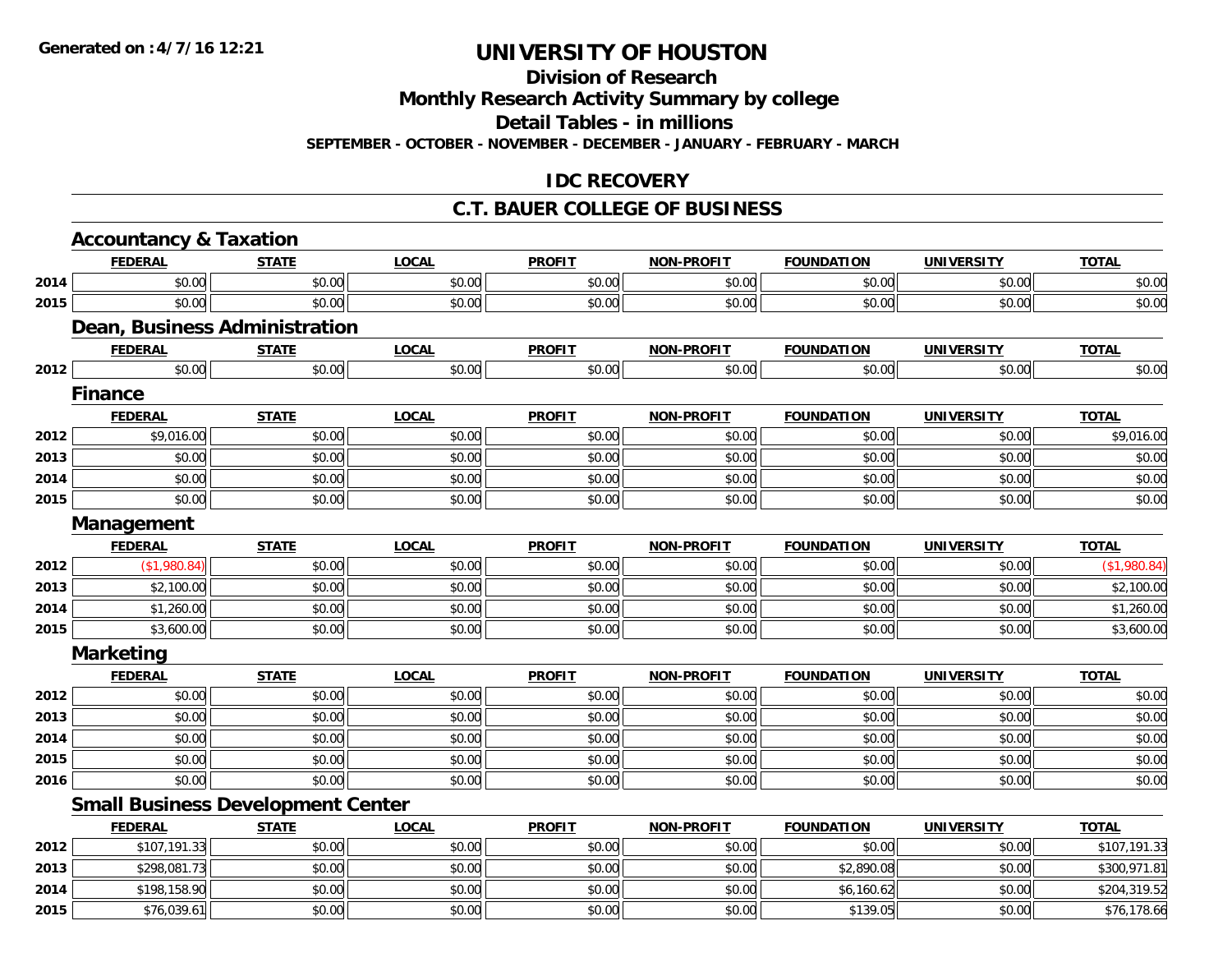**Division of Research**

**Monthly Research Activity Summary by college**

**Detail Tables - in millions**

**SEPTEMBER - OCTOBER - NOVEMBER - DECEMBER - JANUARY - FEBRUARY - MARCH**

### **IDC RECOVERY**

### **C.T. BAUER COLLEGE OF BUSINESS**

### **Small Business Development Center**

|              | <b>FEDERAL</b> | <b>STATE</b> | <b>LOCAL</b>  | <b>PROFIT</b>                   | -PROFIT<br><b>NON</b> | <b>FOUNDATION</b>  | <b>UNIVERSITY</b> | <b>TOTAL</b>     |
|--------------|----------------|--------------|---------------|---------------------------------|-----------------------|--------------------|-------------------|------------------|
| 2016         | .06.894<br>つん  | \$0.00       | 0000<br>PU.UU | $\circ$ $\circ$ $\circ$<br>ט.טע | \$0.00                | $\sim$ 00<br>JU.UU | \$0.00            | \$66,894.36      |
| <b>Total</b> | 760,361.09;    | \$0.00       | \$0.00        | \$0.00                          | \$0.00                | \$9.189.75         | \$0.00            | ,550.84<br>\$769 |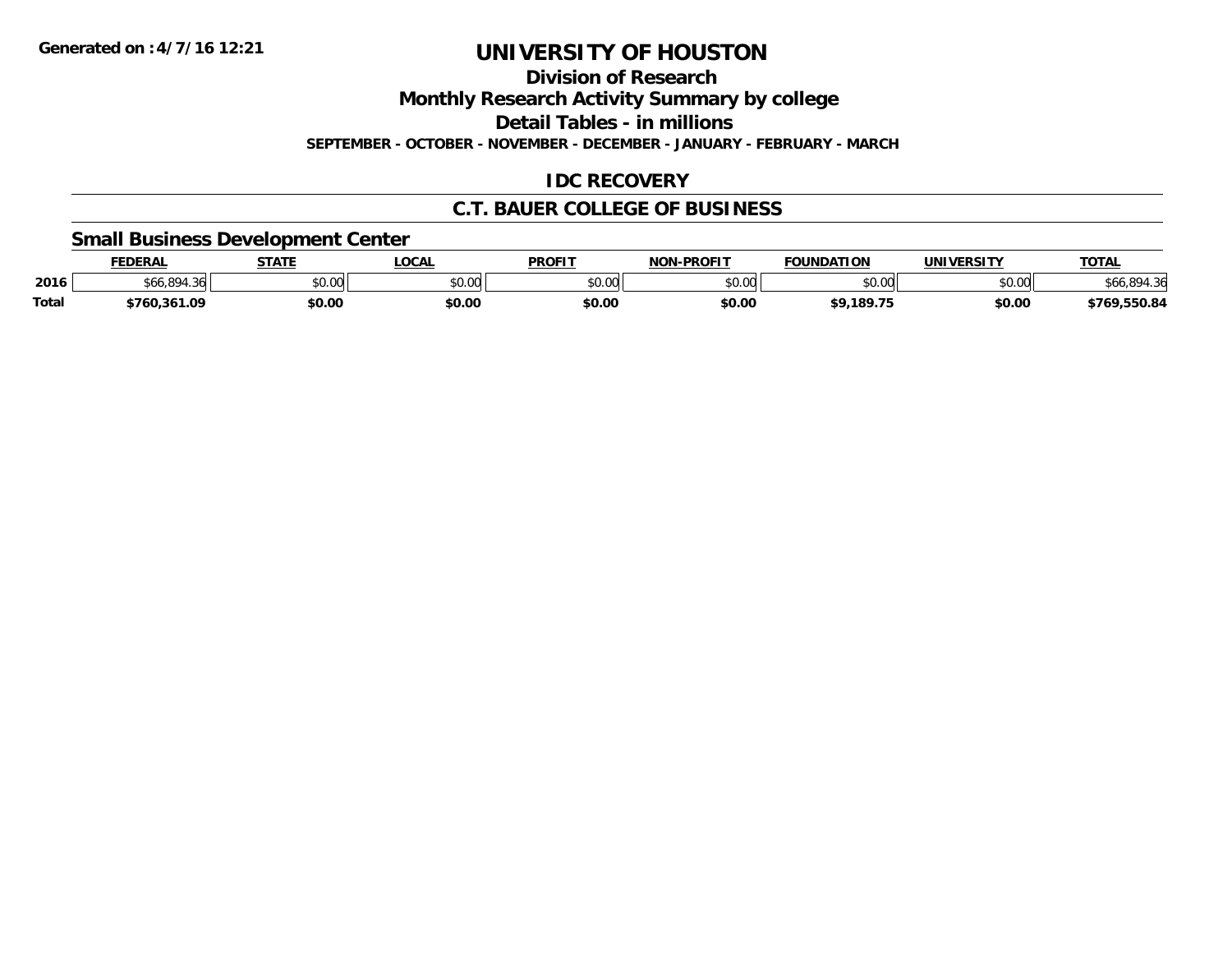### **Division of Research**

**Monthly Research Activity Summary by college**

**Detail Tables - in millions**

**SEPTEMBER - OCTOBER - NOVEMBER - DECEMBER - JANUARY - FEBRUARY - MARCH**

# **IDC RECOVERY**

#### **COLLEGE OF ARCHITECTURE**

| <b>TOTAL</b> | <b>UNIVERSITY</b> | <b>FOUNDATION</b> | <b>NON-PROFIT</b> | <b>PROFIT</b> | <b>LOCAL</b> | <b>STATE</b> | <b>FEDERAL</b>     |      |
|--------------|-------------------|-------------------|-------------------|---------------|--------------|--------------|--------------------|------|
| \$0.00       | \$0.00            | \$0.00            | \$0.00            | \$0.00        | \$0.00       | \$0.00       | \$0.00             | 2012 |
| \$0.00       | \$0.00            | \$0.00            | \$0.00            | \$0.00        | \$0.00       | \$0.00       | \$0.00             | 2013 |
| \$0.00       | \$0.00            | \$0.00            | \$0.00            | \$0.00        | \$0.00       | \$0.00       | \$0.00             | 2014 |
| \$0.00       | \$0.00            | \$0.00            | \$0.00            | \$0.00        | \$0.00       | \$0.00       | \$0.00             | 2015 |
| \$1,935.96   | \$0.00            | \$0.00            | \$0.00            | \$0.00        | \$0.00       | \$0.00       | \$1,935.96         |      |
|              |                   |                   |                   |               |              |              | Dean, Architecture | 2016 |

|              | <b>CCNCDA</b><br>LULRA | 27.77         | <b>OCAL</b> | <b>PROFIT</b>      | <b>LDDOFIT</b><br>NON | <b>FOUNDATION</b> | <b><i>IBUVEDCITY</i></b>                                                       | ΤΩΤΑ           |
|--------------|------------------------|---------------|-------------|--------------------|-----------------------|-------------------|--------------------------------------------------------------------------------|----------------|
| 2015         | $\sim$ 00<br>וטיטי     | 0.00<br>∘∪.∪∪ | \$0.00      | $\sim$ 00<br>טט.טע | $\sim$ 00             | AA<br>10.         | $\begin{array}{c} \hline \text{A} & \text{A} & \text{A} \\ \hline \end{array}$ | $\overline{D}$ |
| <b>Total</b> | $\sim$                 | \$0.00        | \$0.00      | \$0.00             | \$0.00                | .                 | \$0.00                                                                         | 2.052.38       |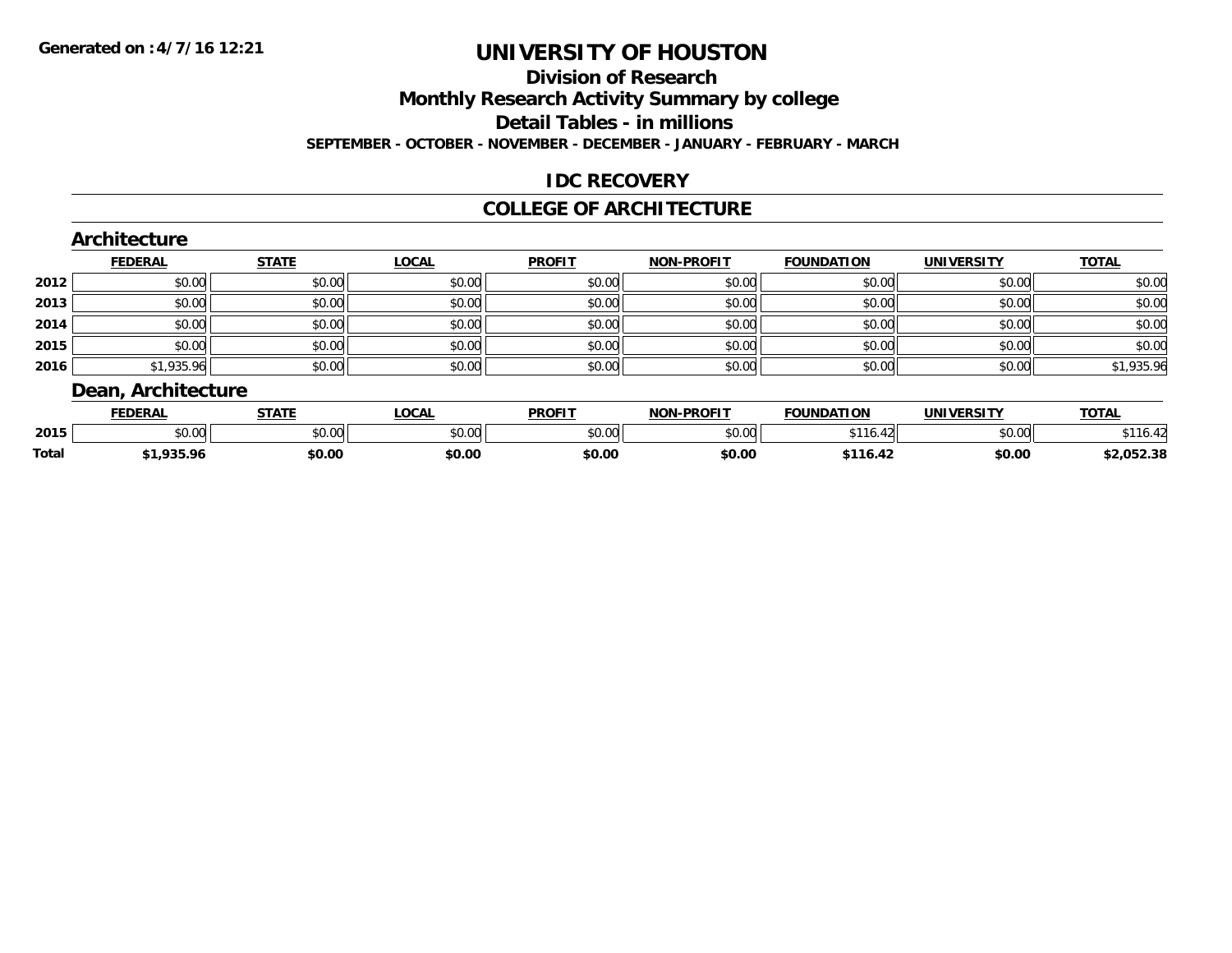# **Division of Research**

**Monthly Research Activity Summary by college**

**Detail Tables - in millions**

**SEPTEMBER - OCTOBER - NOVEMBER - DECEMBER - JANUARY - FEBRUARY - MARCH**

### **IDC RECOVERY**

### **COLLEGE OF EDUCATION**

# **Consistency Mgmt and Coop Disc**

|      | <b>FEDERAL</b> | <b>STATE</b> | <u>LOCAL</u> | <b>PROFIT</b> | <b>NON-PROFIT</b> | <b>FOUNDATION</b> | <b>UNIVERSITY</b> | <b>TOTAL</b> |
|------|----------------|--------------|--------------|---------------|-------------------|-------------------|-------------------|--------------|
| 2012 | \$0.00         | \$0.00       | \$0.00       | \$0.00        | \$5,361.75        | \$0.00            | \$0.00            | \$5,361.75   |
| 2013 | \$0.00         | \$0.00       | \$0.00       | \$0.00        | \$3,438.44        | \$0.00            | \$0.00            | \$3,438.44   |
| 2014 | \$0.00         | \$0.00       | \$3,690.37   | \$0.00        | \$246.15          | \$0.00            | \$0.00            | \$3,936.52   |
| 2015 | \$31,307.40    | \$0.00       | \$7,039.31   | \$0.00        | \$0.00            | \$0.00            | \$0.00            | \$38,346.71  |
| 2016 | \$53,997.01    | \$0.00       | \$6,428.86   | \$0.00        | \$0.00            | \$0.00            | \$0.00            | \$60,425.87  |

#### **Curriculum and Instruction**

|      | <b>FEDERAL</b> | <u>STATE</u> | <u>LOCAL</u> | <b>PROFIT</b> | <b>NON-PROFIT</b> | <b>FOUNDATION</b> | <b>UNIVERSITY</b> | <b>TOTAL</b> |
|------|----------------|--------------|--------------|---------------|-------------------|-------------------|-------------------|--------------|
| 2012 | \$41,593.05    | \$16,814.50  | \$0.00       | \$0.00        | \$0.00            | \$1,751.41        | \$0.00            | \$60,158.96  |
| 2013 | \$30,503.63    | \$6,808.72   | \$0.00       | \$0.00        | \$0.00            | \$1,662.78        | \$0.00            | \$38,975.13  |
| 2014 | \$39,423.11    | \$0.00       | \$0.00       | \$0.00        | \$0.00            | \$5,679.51        | \$0.00            | \$45,102.62  |
| 2015 | \$36,988.93    | \$0.00       | \$0.00       | \$0.00        | \$0.00            | \$4,969.54        | \$0.00            | \$41,958.48  |
| 2016 | \$43,866.18    | \$0.00       | \$0.00       | \$0.00        | \$0.00            | \$1,574.27        | \$0.00            | \$45,440.45  |

# **Dean, Education**

|      | <b>FEDERAL</b> | <b>STATE</b> | <u>LOCAL</u> | <b>PROFIT</b> | <b>NON-PROFIT</b> | <b>FOUNDATION</b> | <b>UNIVERSITY</b> | <b>TOTAL</b> |
|------|----------------|--------------|--------------|---------------|-------------------|-------------------|-------------------|--------------|
| 2012 | \$0.00         | \$0.00       | \$0.00       | \$0.00        | \$0.00            | \$0.00            | \$0.00            | \$0.00       |
| 2013 | \$0.00         | \$0.00       | \$0.00       | \$0.00        | \$0.00            | \$0.00            | \$0.00            | \$0.00       |
| 2014 | \$0.00         | \$0.00       | \$0.00       | \$0.00        | \$0.00            | \$0.00            | \$0.00            | \$0.00       |
| 2015 | \$0.00         | \$0.00       | \$0.00       | \$0.00        | \$0.00            | \$0.00            | \$0.00            | \$0.00       |
| 2016 | \$0.00         | \$0.00       | \$0.00       | \$0.00        | \$0.00            | \$0.00            | \$0.00            | \$0.00       |

#### **Educational Leadership & Policy Studies**

|      | <b>FEDERAL</b> | <b>STATE</b> | <u>LOCAL</u> | <b>PROFIT</b> | <b>NON-PROFIT</b> | <b>FOUNDATION</b> | <b>UNIVERSITY</b> | <b>TOTAL</b> |
|------|----------------|--------------|--------------|---------------|-------------------|-------------------|-------------------|--------------|
| 2012 | \$33.78        | \$0.00       | \$0.00       | \$0.00        | \$0.00            | \$7,005.65        | \$0.00            | \$7,039.43   |
| 2013 | \$0.01         | \$0.00       | \$0.00       | \$0.00        | \$0.00            | \$6,651.12        | \$0.00            | \$6,651.11   |
| 2014 | \$3,238.12     | \$0.00       | \$0.00       | \$0.00        | \$756.28          | \$1,323.03        | \$0.00            | \$5,317.43   |
| 2015 | \$10,972.83    | \$0.00       | \$0.00       | \$0.00        | \$0.00            | \$2,536.34        | \$0.00            | \$13,509.16  |
| 2016 | \$11,247.05    | \$0.00       | \$0.00       | \$0.00        | \$0.00            | \$2,149.81        | \$0.00            | \$13,396.86  |

### **Institute for Urban Education**

|      | <b>FEDERAL</b>      | <b>CTATE</b>  | <b>_OCAL</b>          | <b>PROFIT</b>                        | <b>-PROFIT</b><br><b>BIABI</b> | <b>FOUNDATION</b> | UNIVERSITY                | <b>TOTAL</b>        |
|------|---------------------|---------------|-----------------------|--------------------------------------|--------------------------------|-------------------|---------------------------|---------------------|
| 2012 | \$0.2602<br>7,007.2 | 0000<br>DU.UU | $\sim$<br>0 t<br>וטט. | $*$ $\circ$ $\circ$ $\circ$<br>DU.UU | 0.00<br>JU.UU                  | \$0.00            | $\sim$ 00<br><b>JU.UU</b> | 0.0100<br>7, JOY. Z |
| 2013 | 52.005.80           | 0.00<br>ט.טע  | $\sim$ 00<br>vv.vv    | $*$ $\cap$ $\cap$<br>JU.UU           | 0.00<br>JU.UU                  | \$0.00            | $\sim$ 00<br>JU.UU        | \$2,665.86          |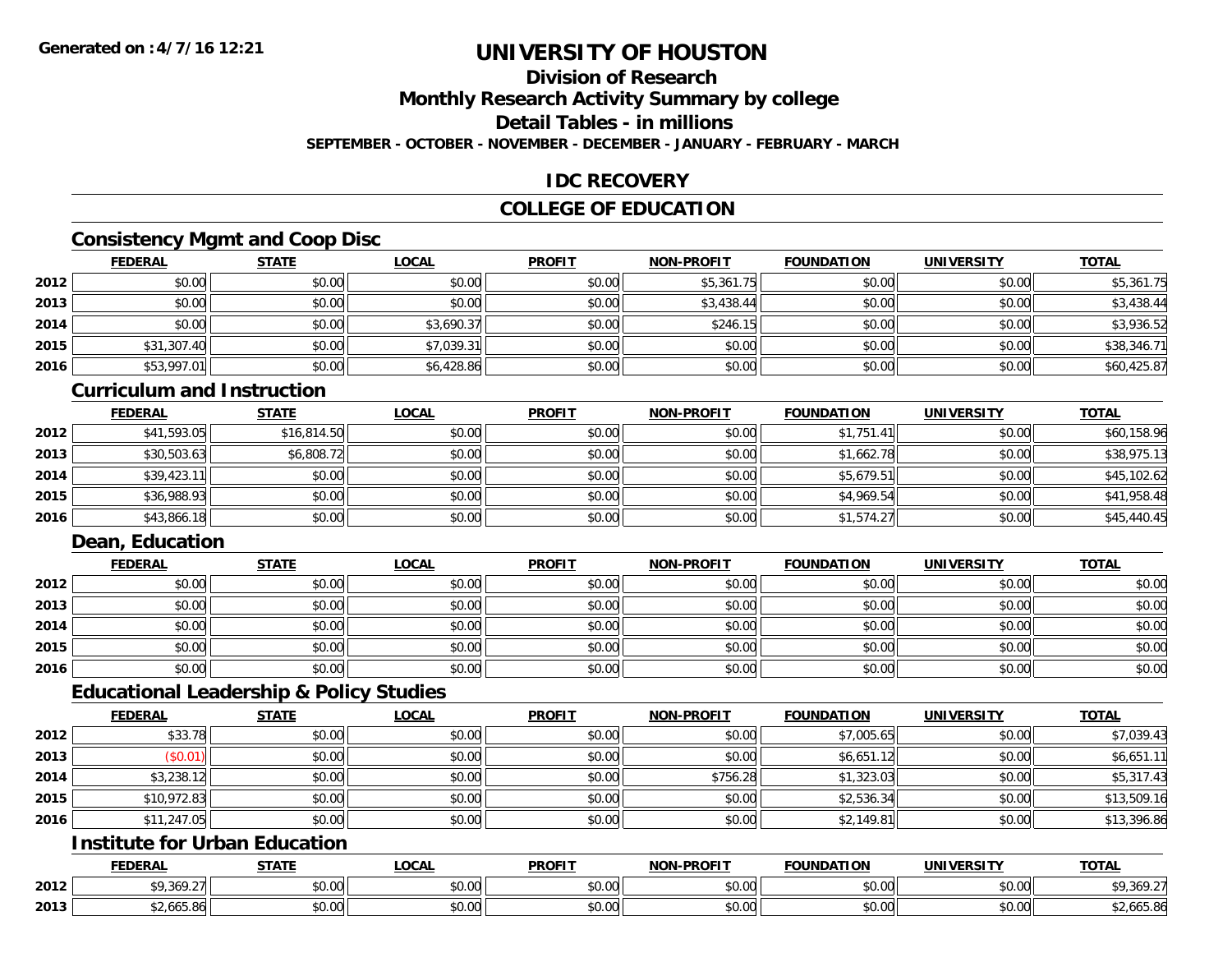**Division of Research**

**Monthly Research Activity Summary by college**

**Detail Tables - in millions**

**SEPTEMBER - OCTOBER - NOVEMBER - DECEMBER - JANUARY - FEBRUARY - MARCH**

### **IDC RECOVERY**

# **COLLEGE OF EDUCATION**

|       |                          | <b>Institute for Urban Education</b>                |              |               |                   |                   |                   |              |
|-------|--------------------------|-----------------------------------------------------|--------------|---------------|-------------------|-------------------|-------------------|--------------|
|       | <b>FEDERAL</b>           | <b>STATE</b>                                        | <b>LOCAL</b> | <b>PROFIT</b> | <b>NON-PROFIT</b> | <b>FOUNDATION</b> | <b>UNIVERSITY</b> | <b>TOTAL</b> |
| 2014  | \$1,062.79               | \$0.00                                              | \$0.00       | \$0.00        | \$0.00            | \$0.00            | \$0.00            | \$1,062.79   |
|       |                          | <b>Psychological, Health, and Learning Sciences</b> |              |               |                   |                   |                   |              |
|       | <b>FEDERAL</b>           | <b>STATE</b>                                        | <b>LOCAL</b> | <b>PROFIT</b> | <b>NON-PROFIT</b> | <b>FOUNDATION</b> | <b>UNIVERSITY</b> | <b>TOTAL</b> |
| 2012  | \$25,635.67              | \$0.00                                              | \$0.00       | \$0.00        | \$0.00            | \$0.00            | \$0.00            | \$25,635.67  |
| 2013  | \$13,817.21              | \$0.00                                              | \$0.00       | \$0.00        | \$0.00            | (\$23.00)         | \$0.00            | \$13,794.21  |
| 2014  | \$111,629.79             | \$0.00                                              | \$0.00       | \$0.00        | \$415.49          | (\$3,294.60)      | \$0.00            | \$108,750.68 |
| 2015  | \$146,096.10             | \$0.00                                              | \$0.00       | \$0.00        | \$39.00           | \$0.00            | \$0.00            | \$146,135.10 |
| 2016  | \$256,338.94             | \$2,508.92                                          | \$0.00       | \$0.00        | \$3,513.49        | \$416.32          | \$0.00            | \$262,777.67 |
|       | <b>UH Charter School</b> |                                                     |              |               |                   |                   |                   |              |
|       | <b>FEDERAL</b>           | <b>STATE</b>                                        | <b>LOCAL</b> | <b>PROFIT</b> | <b>NON-PROFIT</b> | <b>FOUNDATION</b> | <b>UNIVERSITY</b> | <b>TOTAL</b> |
| 2015  | \$0.00                   | \$0.00                                              | \$0.00       | \$0.00        | \$0.00            | \$0.00            | \$0.00            | \$0.00       |
| Total | \$869,786.71             | \$26,132.14                                         | \$17,158.54  | \$0.00        | \$13,770.60       | \$32,402.18       | \$0.00            | \$959,250.16 |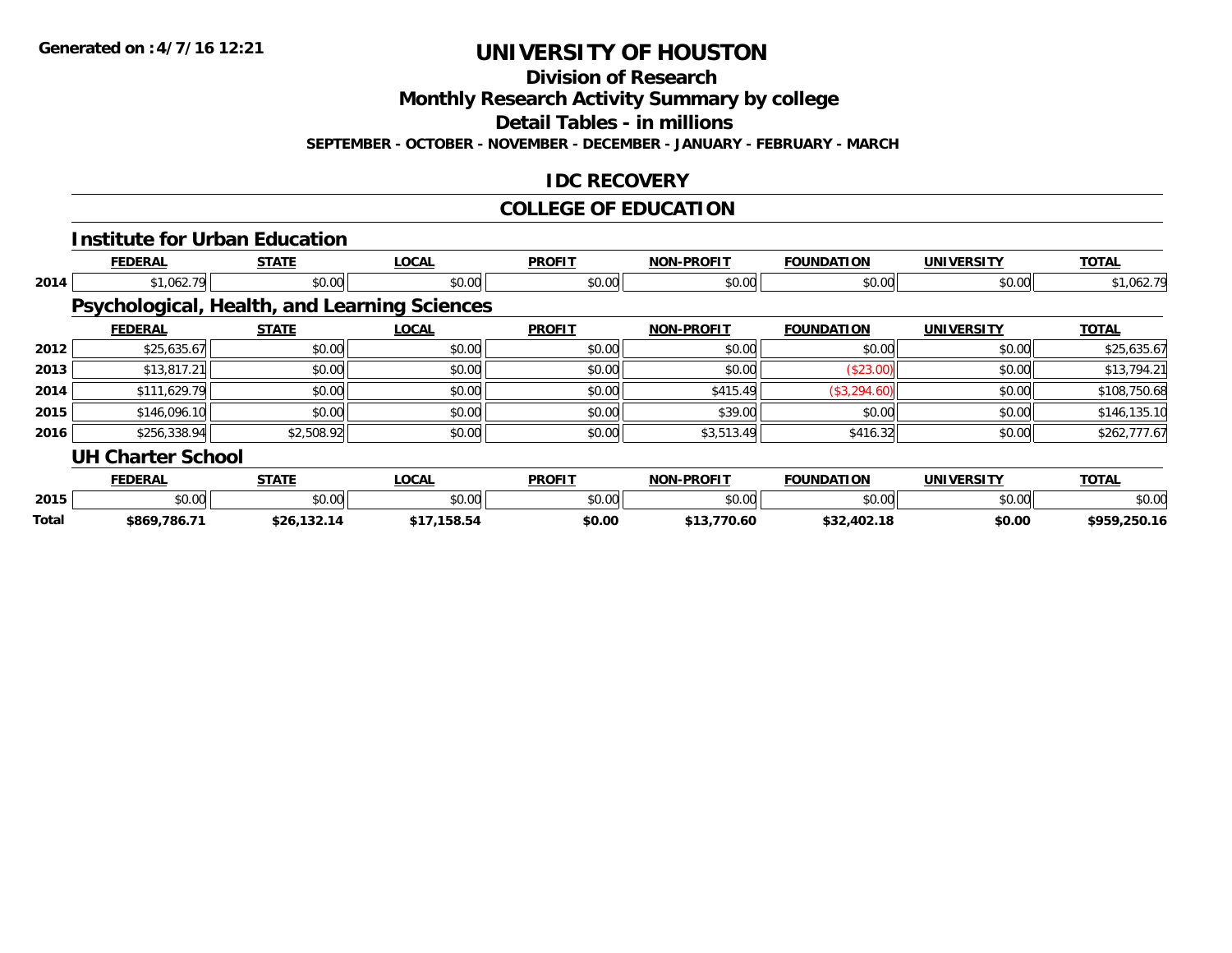## **Division of Research**

**Monthly Research Activity Summary by college**

**Detail Tables - in millions**

**SEPTEMBER - OCTOBER - NOVEMBER - DECEMBER - JANUARY - FEBRUARY - MARCH**

## **IDC RECOVERY**

#### **COLLEGE OF LIBERAL ARTS AND SOCIAL SCIENCES**

|      | Art                                         |              |              |               |                   |                   |                   |              |
|------|---------------------------------------------|--------------|--------------|---------------|-------------------|-------------------|-------------------|--------------|
|      | <b>FEDERAL</b>                              | <b>STATE</b> | <b>LOCAL</b> | <b>PROFIT</b> | <b>NON-PROFIT</b> | <b>FOUNDATION</b> | <b>UNIVERSITY</b> | <b>TOTAL</b> |
| 2012 | \$285.11                                    | \$0.00       | \$0.00       | \$0.00        | \$0.00            | \$0.00            | \$0.00            | \$285.11     |
| 2013 | \$2,000.59                                  | \$0.00       | \$0.00       | \$0.00        | \$0.00            | \$0.00            | \$0.00            | \$2,000.59   |
| 2014 | \$382.39                                    | \$0.00       | \$0.00       | \$0.00        | \$0.00            | \$0.00            | \$0.00            | \$382.39     |
|      | <b>Arte Publico Press</b>                   |              |              |               |                   |                   |                   |              |
|      | <b>FEDERAL</b>                              | <b>STATE</b> | <b>LOCAL</b> | <b>PROFIT</b> | <b>NON-PROFIT</b> | <b>FOUNDATION</b> | <b>UNIVERSITY</b> | <b>TOTAL</b> |
| 2013 | \$0.00                                      | \$0.00       | \$0.00       | \$0.00        | \$0.00            | \$13,298.77       | \$0.00            | \$13,298.77  |
| 2014 | \$0.00                                      | \$0.00       | \$0.00       | \$0.00        | \$0.00            | \$5,666.72        | \$0.00            | \$5,666.72   |
| 2015 | \$4,807.27                                  | \$0.00       | \$0.00       | \$0.00        | \$0.00            | \$2,196.05        | \$0.00            | \$7,003.32   |
| 2016 | \$0.00                                      | \$0.00       | \$0.00       | \$0.00        | \$0.00            | \$3,759.53        | \$0.00            | \$3,759.53   |
|      | <b>Blaffer Gallery</b>                      |              |              |               |                   |                   |                   |              |
|      | <b>FEDERAL</b>                              | <b>STATE</b> | <b>LOCAL</b> | <b>PROFIT</b> | <b>NON-PROFIT</b> | <b>FOUNDATION</b> | <b>UNIVERSITY</b> | <b>TOTAL</b> |
| 2014 | \$10,317.58                                 | \$0.00       | \$0.00       | \$0.00        | \$0.00            | \$0.00            | \$0.00            | \$10,317.58  |
| 2016 | \$5,043.79                                  | \$0.00       | \$0.00       | \$0.00        | \$0.00            | \$0.00            | \$0.00            | \$5,043.79   |
|      | <b>Center for Public History</b>            |              |              |               |                   |                   |                   |              |
|      | <b>FEDERAL</b>                              | <b>STATE</b> | <b>LOCAL</b> | <b>PROFIT</b> | <b>NON-PROFIT</b> | <b>FOUNDATION</b> | <b>UNIVERSITY</b> | <b>TOTAL</b> |
| 2012 | \$3,703.25                                  | \$0.00       | \$0.00       | \$0.00        | \$0.00            | \$0.00            | \$0.00            | \$3,703.25   |
| 2013 | \$5,396.00                                  | \$0.00       | \$0.00       | \$0.00        | \$0.00            | \$0.00            | \$0.00            | \$5,396.00   |
| 2014 | \$223.45                                    | \$0.00       | \$0.00       | \$0.00        | \$0.00            | \$0.00            | \$0.00            | \$223.45     |
| 2015 | \$136.35                                    | \$0.00       | \$0.00       | \$0.00        | \$0.00            | \$0.00            | \$0.00            | \$136.35     |
|      | Communication                               |              |              |               |                   |                   |                   |              |
|      | <b>FEDERAL</b>                              | <b>STATE</b> | <b>LOCAL</b> | <b>PROFIT</b> | <b>NON-PROFIT</b> | <b>FOUNDATION</b> | <b>UNIVERSITY</b> | <b>TOTAL</b> |
| 2012 | \$0.00                                      | \$0.00       | \$0.00       | \$0.00        | \$0.00            | \$0.00            | \$0.00            | \$0.00       |
| 2013 | \$0.00                                      | \$0.00       | \$0.00       | \$0.00        | \$0.00            | \$0.00            | \$0.00            | \$0.00       |
| 2014 | \$0.00                                      | \$332.24     | \$0.00       | \$0.00        | \$0.00            | \$0.00            | \$0.00            | \$332.24     |
| 2015 | \$0.00                                      | \$3,706.70   | \$0.00       | \$0.00        | \$0.00            | \$0.00            | \$0.00            | \$3,706.70   |
| 2016 | \$0.00                                      | \$0.00       | \$0.00       | \$0.00        | \$0.00            | \$0.00            | \$0.00            | \$0.00       |
|      | <b>Communication Sciences and Disorders</b> |              |              |               |                   |                   |                   |              |
|      | <b>FEDERAL</b>                              | <b>STATE</b> | <b>LOCAL</b> | <b>PROFIT</b> | <b>NON-PROFIT</b> | <b>FOUNDATION</b> | <b>UNIVERSITY</b> | <b>TOTAL</b> |
| 2012 | \$1,453.02                                  | \$0.00       | \$0.00       | \$0.00        | \$0.00            | \$0.00            | \$0.00            | \$1,453.02   |
| 2013 | (\$0.01)                                    | \$0.00       | \$0.00       | \$0.00        | \$0.00            | \$0.00            | \$0.00            | (\$0.01)     |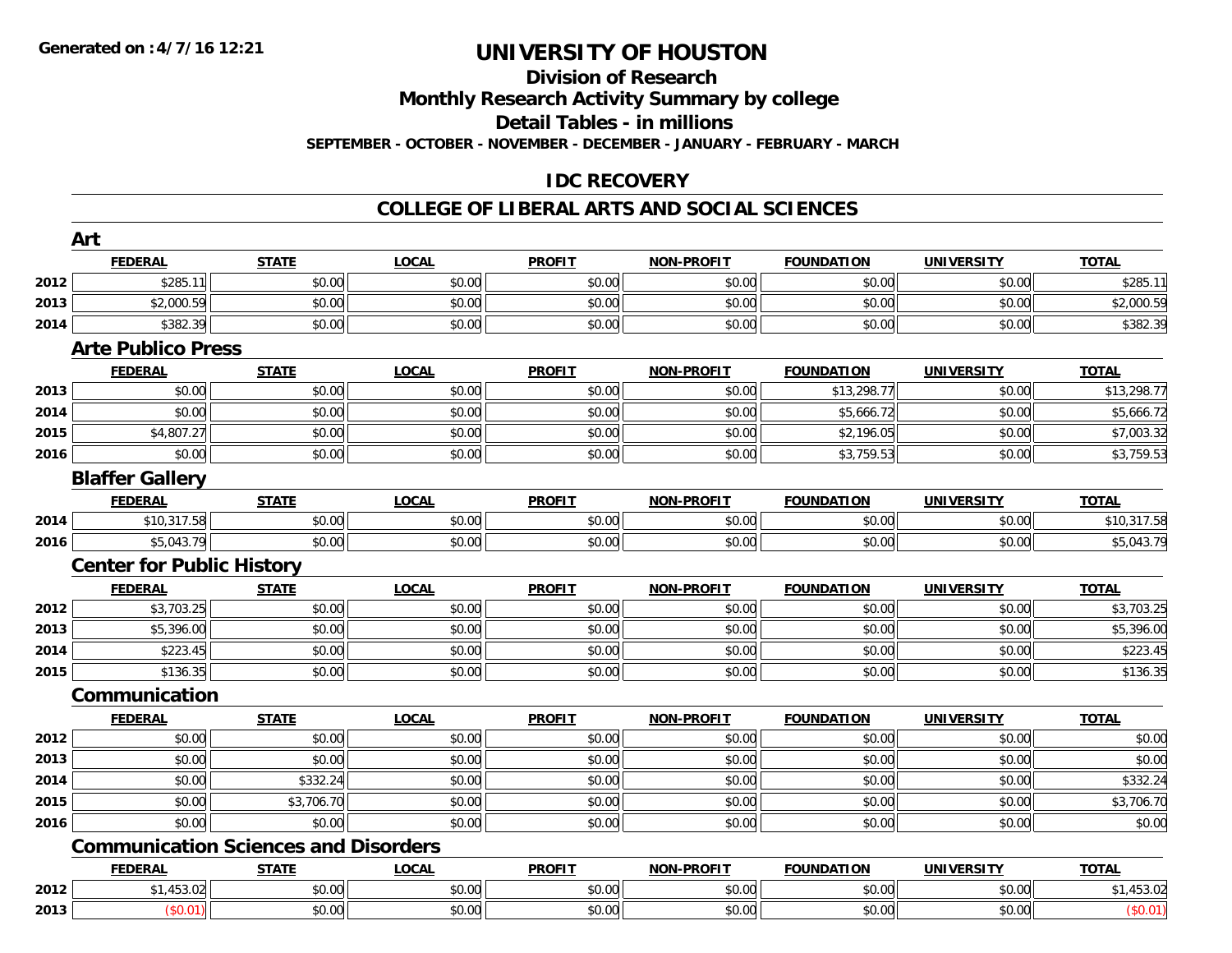**2016**

## **UNIVERSITY OF HOUSTON**

**Division of Research**

**Monthly Research Activity Summary by college**

**Detail Tables - in millions**

**SEPTEMBER - OCTOBER - NOVEMBER - DECEMBER - JANUARY - FEBRUARY - MARCH**

## **IDC RECOVERY**

## **COLLEGE OF LIBERAL ARTS AND SOCIAL SCIENCES**

|      | <b>Communication Sciences and Disorders</b> |                                                   |              |               |                   |                   |                   |              |  |  |  |  |
|------|---------------------------------------------|---------------------------------------------------|--------------|---------------|-------------------|-------------------|-------------------|--------------|--|--|--|--|
|      | <b>FEDERAL</b>                              | <b>STATE</b>                                      | <b>LOCAL</b> | <b>PROFIT</b> | <b>NON-PROFIT</b> | <b>FOUNDATION</b> | <b>UNIVERSITY</b> | <b>TOTAL</b> |  |  |  |  |
| 2014 | \$16,791.03                                 | \$0.00                                            | \$0.00       | \$0.00        | \$0.00            | \$0.00            | \$0.00            | \$16,791.03  |  |  |  |  |
| 2015 | \$18,977.35                                 | \$0.00                                            | \$0.00       | \$0.00        | \$0.00            | \$0.00            | \$0.00            | \$18,977.35  |  |  |  |  |
| 2016 | \$20,706.14                                 | \$0.00                                            | \$0.00       | \$0.00        | \$0.00            | \$0.00            | \$0.00            | \$20,706.14  |  |  |  |  |
|      |                                             | <b>Cynthia Woods Mitchell Center for the Arts</b> |              |               |                   |                   |                   |              |  |  |  |  |
|      | <b>FEDERAL</b>                              | <b>STATE</b>                                      | <b>LOCAL</b> | <b>PROFIT</b> | <b>NON-PROFIT</b> | <b>FOUNDATION</b> | <b>UNIVERSITY</b> | <b>TOTAL</b> |  |  |  |  |
| 2015 | \$0.00                                      | \$0.00                                            | \$0.00       | \$1,369.66    | \$0.00            | \$0.00            | \$0.00            | \$1,369.66   |  |  |  |  |
| 2016 | \$0.00                                      | \$0.00                                            | \$0.00       | \$3,385.13    | \$0.00            | \$0.00            | \$0.00            | \$3,385.13   |  |  |  |  |
|      | Dean, Liberal Arts and Social Sciences      |                                                   |              |               |                   |                   |                   |              |  |  |  |  |
|      | <b>FEDERAL</b>                              | <b>STATE</b>                                      | <b>LOCAL</b> | <b>PROFIT</b> | <b>NON-PROFIT</b> | <b>FOUNDATION</b> | <b>UNIVERSITY</b> | <b>TOTAL</b> |  |  |  |  |
| 2012 | \$0.00                                      | \$0.00                                            | \$0.00       | \$0.00        | \$0.00            | \$0.00            | \$0.00            | \$0.00       |  |  |  |  |
| 2013 | \$0.00                                      | \$0.00                                            | \$0.00       | \$0.00        | \$0.00            | \$0.00            | \$0.00            | \$0.00       |  |  |  |  |
| 2014 | \$0.00                                      | \$0.00                                            | \$0.00       | \$0.00        | \$0.00            | \$0.00            | \$0.00            | \$0.00       |  |  |  |  |
| 2015 | \$0.00                                      | \$0.00                                            | \$0.00       | \$0.00        | \$0.00            | \$0.00            | \$0.00            | \$0.00       |  |  |  |  |
| 2016 | \$0.00                                      | \$0.00                                            | \$0.00       | \$0.00        | \$0.00            | \$0.00            | \$0.00            | \$0.00       |  |  |  |  |
|      | <b>Economics</b>                            |                                                   |              |               |                   |                   |                   |              |  |  |  |  |
|      | <b>FEDERAL</b>                              | <b>STATE</b>                                      | <b>LOCAL</b> | <b>PROFIT</b> | <b>NON-PROFIT</b> | <b>FOUNDATION</b> | <b>UNIVERSITY</b> | <b>TOTAL</b> |  |  |  |  |
| 2012 | \$0.00                                      | \$0.00                                            | \$0.00       | \$2,157.90    | \$0.00            | \$0.00            | \$0.00            | \$2,157.90   |  |  |  |  |
| 2013 | \$0.00                                      | \$0.00                                            | \$0.00       | \$0.00        | \$10,653.22       | \$0.00            | \$0.00            | \$10,653.22  |  |  |  |  |
| 2014 | \$0.00                                      | \$0.00                                            | \$0.00       | \$0.00        | \$0.00            | \$0.00            | \$0.00            | \$0.00       |  |  |  |  |
| 2015 | \$568.61                                    | \$0.00                                            | \$0.00       | \$0.00        | \$1,366.53        | \$0.00            | \$0.00            | \$1,935.14   |  |  |  |  |
| 2016 | \$0.00                                      | \$0.00                                            | \$0.00       | \$0.00        | \$0.00            | \$0.00            | \$0.00            | \$0.00       |  |  |  |  |
|      | English                                     |                                                   |              |               |                   |                   |                   |              |  |  |  |  |
|      | <b>FEDERAL</b>                              | <b>STATE</b>                                      | <b>LOCAL</b> | <b>PROFIT</b> | <b>NON-PROFIT</b> | <b>FOUNDATION</b> | <b>UNIVERSITY</b> | <b>TOTAL</b> |  |  |  |  |
| 2012 | \$0.00                                      | \$0.00                                            | \$0.00       | \$0.00        | \$0.00            | \$0.00            | \$0.00            | \$0.00       |  |  |  |  |
| 2013 | \$5,816.26                                  | \$0.00                                            | \$0.00       | \$0.00        | \$0.00            | \$0.00            | \$0.00            | \$5,816.26   |  |  |  |  |
| 2014 | \$4,950.00                                  | \$0.00                                            | \$0.00       | \$0.00        | \$0.00            | \$0.00            | \$0.00            | \$4,950.00   |  |  |  |  |
| 2015 | \$6,174.45                                  | \$0.00                                            | \$0.00       | \$0.00        | \$0.00            | \$0.00            | \$0.00            | \$6,174.45   |  |  |  |  |

\$9,154.79 \$0.00 \$0.00 \$0.00 \$0.00 \$0.00 \$0.00 \$9,154.79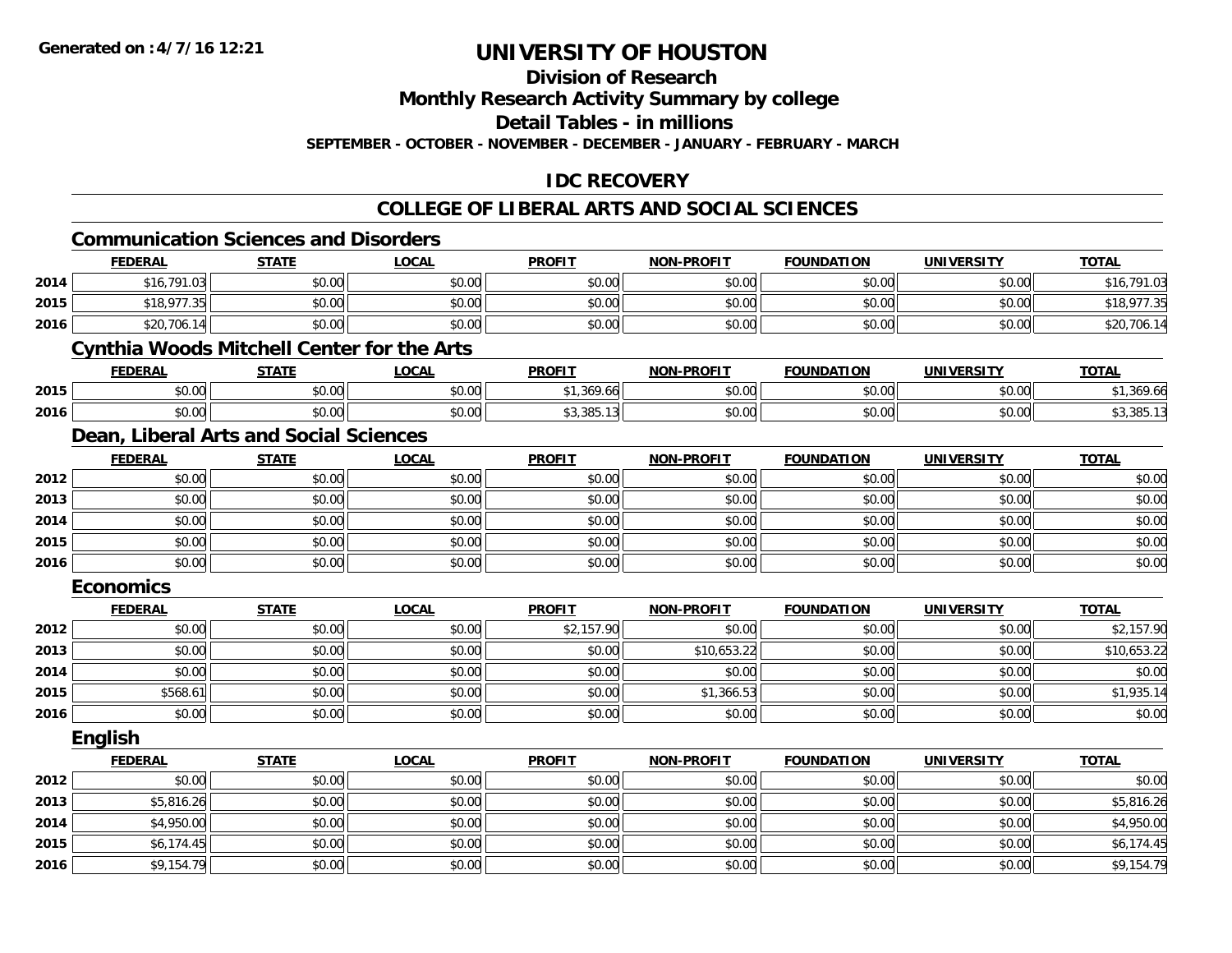**2016**

## **UNIVERSITY OF HOUSTON**

## **Division of Research**

**Monthly Research Activity Summary by college**

**Detail Tables - in millions**

**SEPTEMBER - OCTOBER - NOVEMBER - DECEMBER - JANUARY - FEBRUARY - MARCH**

## **IDC RECOVERY**

## **COLLEGE OF LIBERAL ARTS AND SOCIAL SCIENCES**

## **Health and Human Performance**

|      | <b>FEDERAL</b>                        | <b>STATE</b> | <b>LOCAL</b> | <b>PROFIT</b> | <b>NON-PROFIT</b> | <b>FOUNDATION</b> | <b>UNIVERSITY</b> | <b>TOTAL</b> |
|------|---------------------------------------|--------------|--------------|---------------|-------------------|-------------------|-------------------|--------------|
| 2012 | \$139,296.23                          | \$0.00       | \$0.00       | \$26,778.21   | \$0.00            | \$0.00            | \$0.00            | \$166,074.43 |
| 2013 | \$476,820.19                          | \$0.00       | \$0.00       | \$14,530.62   | \$0.00            | (\$7.67)          | \$0.00            | \$491,343.14 |
| 2014 | \$320,355.75                          | \$0.00       | \$0.00       | \$17,518.06   | \$0.00            | \$175.94          | \$0.00            | \$338,049.76 |
| 2015 | \$362,159.80                          | \$0.00       | \$0.00       | \$27,150.18   | \$1,208.62        | \$1,790.59        | \$0.00            | \$392,309.19 |
| 2016 | \$224,604.17                          | \$0.00       | \$0.00       | \$31,307.96   | \$18.07           | \$1,058.52        | \$0.00            | \$256,988.72 |
|      | <b>Hispanic Studies</b>               |              |              |               |                   |                   |                   |              |
|      | <b>FEDERAL</b>                        | <b>STATE</b> | <b>LOCAL</b> | <b>PROFIT</b> | <b>NON-PROFIT</b> | <b>FOUNDATION</b> | <b>UNIVERSITY</b> | <b>TOTAL</b> |
| 2013 | \$0.00                                | \$0.00       | \$0.00       | \$0.00        | \$0.00            | \$0.00            | \$0.00            | \$0.00       |
| 2014 | \$0.00                                | \$0.00       | \$0.00       | \$0.00        | \$0.00            | \$0.00            | \$0.00            | \$0.00       |
| 2015 | \$0.00                                | \$0.00       | \$0.00       | \$0.00        | \$0.00            | \$0.00            | \$0.00            | \$0.00       |
| 2016 | \$0.00                                | \$0.00       | \$0.00       | \$0.00        | \$0.00            | \$0.00            | \$0.00            | \$0.00       |
|      | <b>History</b>                        |              |              |               |                   |                   |                   |              |
|      | <b>FEDERAL</b>                        | <b>STATE</b> | <b>LOCAL</b> | <b>PROFIT</b> | <b>NON-PROFIT</b> | <b>FOUNDATION</b> | <b>UNIVERSITY</b> | <b>TOTAL</b> |
| 2012 | \$0.00                                | \$0.00       | \$0.00       | \$0.00        | \$0.00            | \$0.00            | \$0.00            | \$0.00       |
| 2013 | (\$2,206.75)                          | \$0.00       | \$0.00       | \$0.00        | (\$2,600.45)      | \$0.00            | \$0.00            | (\$4,807.20) |
| 2014 | \$1,104.29                            | \$0.00       | \$0.00       | \$0.00        | \$0.00            | \$0.00            | \$0.00            | \$1,104.29   |
| 2015 | \$1,580.67                            | \$0.00       | \$0.00       | \$0.00        | \$0.00            | \$0.00            | \$0.00            | \$1,580.67   |
| 2016 | \$2,817.73                            | \$0.00       | \$0.00       | \$0.00        | \$0.00            | \$0.00            | \$0.00            | \$2,817.73   |
|      | <b>Hobby Center for Public Policy</b> |              |              |               |                   |                   |                   |              |
|      | <b>FEDERAL</b>                        | <b>STATE</b> | <b>LOCAL</b> | <b>PROFIT</b> | <b>NON-PROFIT</b> | <b>FOUNDATION</b> | <b>UNIVERSITY</b> | <b>TOTAL</b> |
| 2014 | \$0.00                                | \$1,785.06   | \$0.00       | \$0.00        | \$0.00            | \$0.00            | \$0.00            | \$1,785.06   |
| 2015 | \$504.29                              | (\$30.80)    | \$0.00       | \$0.00        | \$0.00            | \$1,500.00        | \$0.00            | \$1,973.49   |
| 2016 | \$12,261.28                           | \$0.00       | \$0.00       | \$0.00        | \$0.00            | \$479.56          | \$0.00            | \$12,740.84  |
|      | <b>Modern/Classical Languages</b>     |              |              |               |                   |                   |                   |              |
|      | <b>FEDERAL</b>                        | <b>STATE</b> | <b>LOCAL</b> | <b>PROFIT</b> | <b>NON-PROFIT</b> | <b>FOUNDATION</b> | <b>UNIVERSITY</b> | <b>TOTAL</b> |
| 2013 | (\$6, 723.38)                         | \$0.00       | \$0.00       | \$0.00        | \$0.00            | \$0.00            | \$0.00            | (\$6,723.38) |
| 2014 | \$16,662.47                           | \$0.00       | \$0.00       | \$0.00        | \$0.00            | \$0.00            | \$0.00            | \$16,662.47  |
| 2015 | \$20,374.50                           | \$0.00       | \$0.00       | \$0.00        | \$0.00            | \$0.00            | \$0.00            | \$20,374.50  |

\$6,137.00 \$0.00 \$0.00 \$0.00 \$0.00 \$0.00 \$0.00 \$6,137.00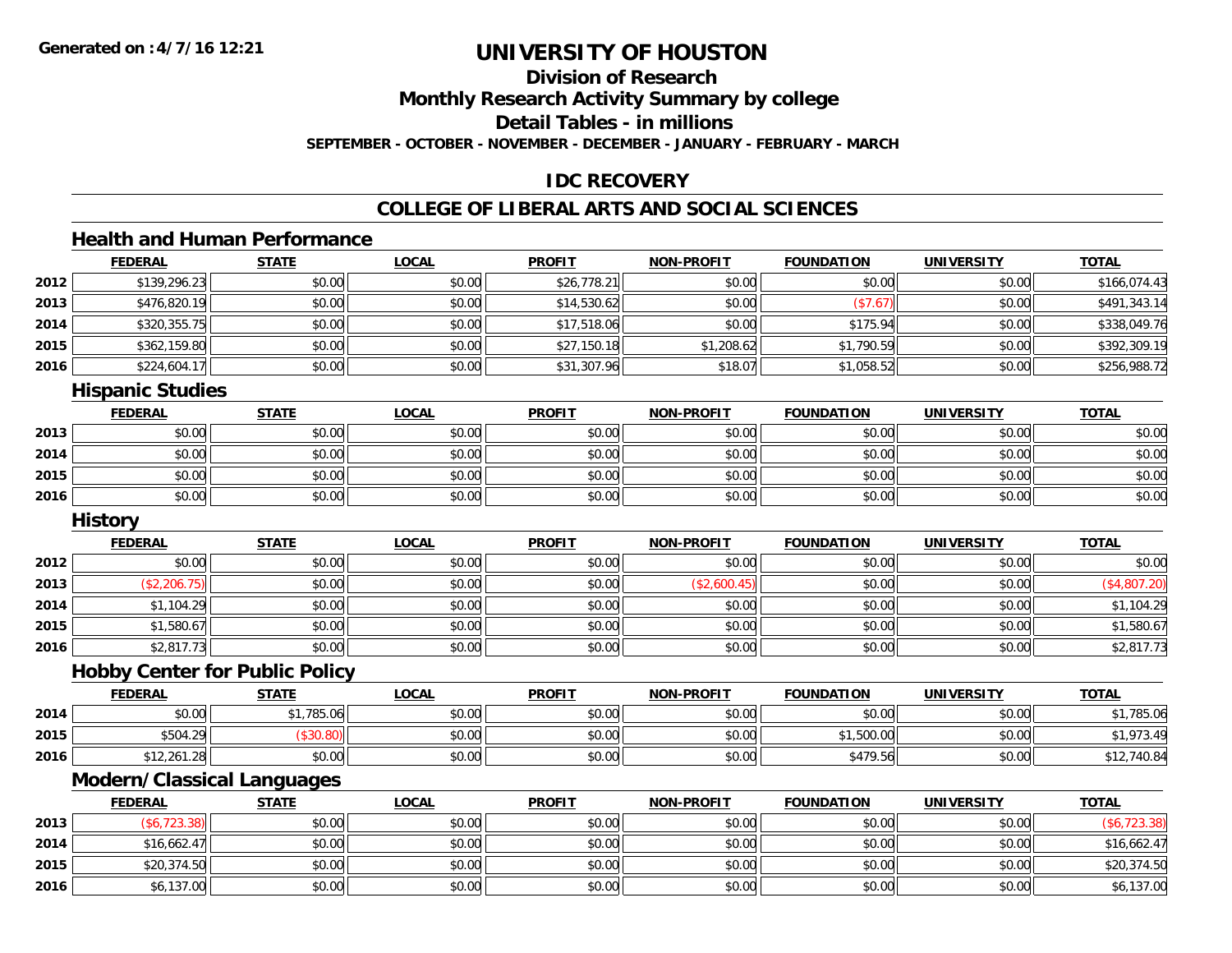## **Division of Research**

**Monthly Research Activity Summary by college**

**Detail Tables - in millions**

**SEPTEMBER - OCTOBER - NOVEMBER - DECEMBER - JANUARY - FEBRUARY - MARCH**

## **IDC RECOVERY**

### **COLLEGE OF LIBERAL ARTS AND SOCIAL SCIENCES**

|              | Philosophy               |              |              |               |                   |                   |                   |                |
|--------------|--------------------------|--------------|--------------|---------------|-------------------|-------------------|-------------------|----------------|
|              | <b>FEDERAL</b>           | <b>STATE</b> | <b>LOCAL</b> | <b>PROFIT</b> | <b>NON-PROFIT</b> | <b>FOUNDATION</b> | <b>UNIVERSITY</b> | <b>TOTAL</b>   |
| 2012         | \$1,283.70               | \$0.00       | \$0.00       | \$0.00        | \$0.00            | \$0.00            | \$0.00            | \$1,283.70     |
| 2013         | \$1,370.96               | \$0.00       | \$0.00       | \$0.00        | \$0.00            | \$0.00            | \$0.00            | \$1,370.96     |
| 2014         | \$2,373.51               | \$0.00       | \$0.00       | \$0.00        | \$0.00            | \$0.00            | \$0.00            | \$2,373.51     |
| 2015         | (\$300.52)               | \$0.00       | \$0.00       | \$0.00        | \$0.00            | \$0.00            | \$0.00            | (\$300.52)     |
| 2016         | \$30.38                  | \$0.00       | \$0.00       | \$0.00        | \$0.00            | \$0.00            | \$0.00            | \$30.38        |
|              | <b>Political Science</b> |              |              |               |                   |                   |                   |                |
|              | <b>FEDERAL</b>           | <b>STATE</b> | <b>LOCAL</b> | <b>PROFIT</b> | <b>NON-PROFIT</b> | <b>FOUNDATION</b> | <b>UNIVERSITY</b> | <b>TOTAL</b>   |
| 2012         | \$0.00                   | \$0.00       | \$0.00       | \$0.00        | \$0.00            | \$0.00            | \$0.00            | \$0.00         |
| 2013         | \$4,280.81               | \$0.00       | \$0.00       | \$0.00        | \$0.00            | \$0.00            | \$0.00            | \$4,280.81     |
| 2014         | \$0.00                   | \$0.00       | \$0.00       | \$0.00        | \$0.00            | \$0.00            | \$0.00            | \$0.00         |
| 2015         | \$15,925.28              | \$0.00       | \$0.00       | \$0.00        | \$0.00            | \$0.00            | \$0.00            | \$15,925.28    |
| 2016         | \$7,938.52               | \$0.00       | \$0.00       | \$0.00        | \$1,069.90        | \$0.00            | \$0.00            | \$9,008.42     |
|              | <b>Psychology</b>        |              |              |               |                   |                   |                   |                |
|              | <b>FEDERAL</b>           | <b>STATE</b> | <b>LOCAL</b> | <b>PROFIT</b> | <b>NON-PROFIT</b> | <b>FOUNDATION</b> | <b>UNIVERSITY</b> | <b>TOTAL</b>   |
| 2012         | \$645,713.92             | \$991.37     | \$0.00       | \$1,711.56    | \$8,081.84        | \$12,925.14       | (\$3,117.51)      | \$666,306.32   |
| 2013         | \$728,160.40             | \$17,550.20  | \$0.00       | \$0.00        | \$5,857.38        | \$4,288.01        | \$0.00            | \$755,855.99   |
| 2014         | \$575,922.52             | \$14.16      | \$0.00       | \$167.29      | \$10,930.84       | (\$4.57)          | \$0.00            | \$587,030.23   |
| 2015         | \$667,358.35             | \$3,779.30   | \$0.00       | \$0.00        | \$22,717.94       | \$0.00            | \$0.00            | \$693,855.59   |
| 2016         | \$740,012.68             | \$1,627.77   | \$0.00       | \$0.00        | \$15,688.17       | \$0.00            | \$0.00            | \$757,328.63   |
|              | <b>Sociology</b>         |              |              |               |                   |                   |                   |                |
|              | <b>FEDERAL</b>           | <b>STATE</b> | <b>LOCAL</b> | <b>PROFIT</b> | <b>NON-PROFIT</b> | <b>FOUNDATION</b> | <b>UNIVERSITY</b> | <b>TOTAL</b>   |
| 2012         | \$1,142.95               | \$0.00       | \$0.00       | \$0.00        | \$0.00            | \$0.00            | \$0.00            | \$1,142.95     |
| 2013         | (\$1,885.39)             | \$0.00       | \$0.00       | \$0.00        | \$0.00            | \$0.00            | \$0.00            | (\$1,885.39)   |
| 2014         | \$3,796.91               | \$0.00       | \$0.00       | \$0.00        | \$0.00            | \$0.00            | \$0.00            | \$3,796.91     |
| 2015         | \$7,041.39               | \$0.00       | \$0.00       | \$0.00        | \$0.00            | \$0.00            | \$0.00            | \$7,041.39     |
| <b>Total</b> | \$5,092,802.05           | \$29,756.00  | \$0.00       | \$126,076.57  | \$74,992.06       | \$47,126.59       | (\$3,117.51)      | \$5,367,635.76 |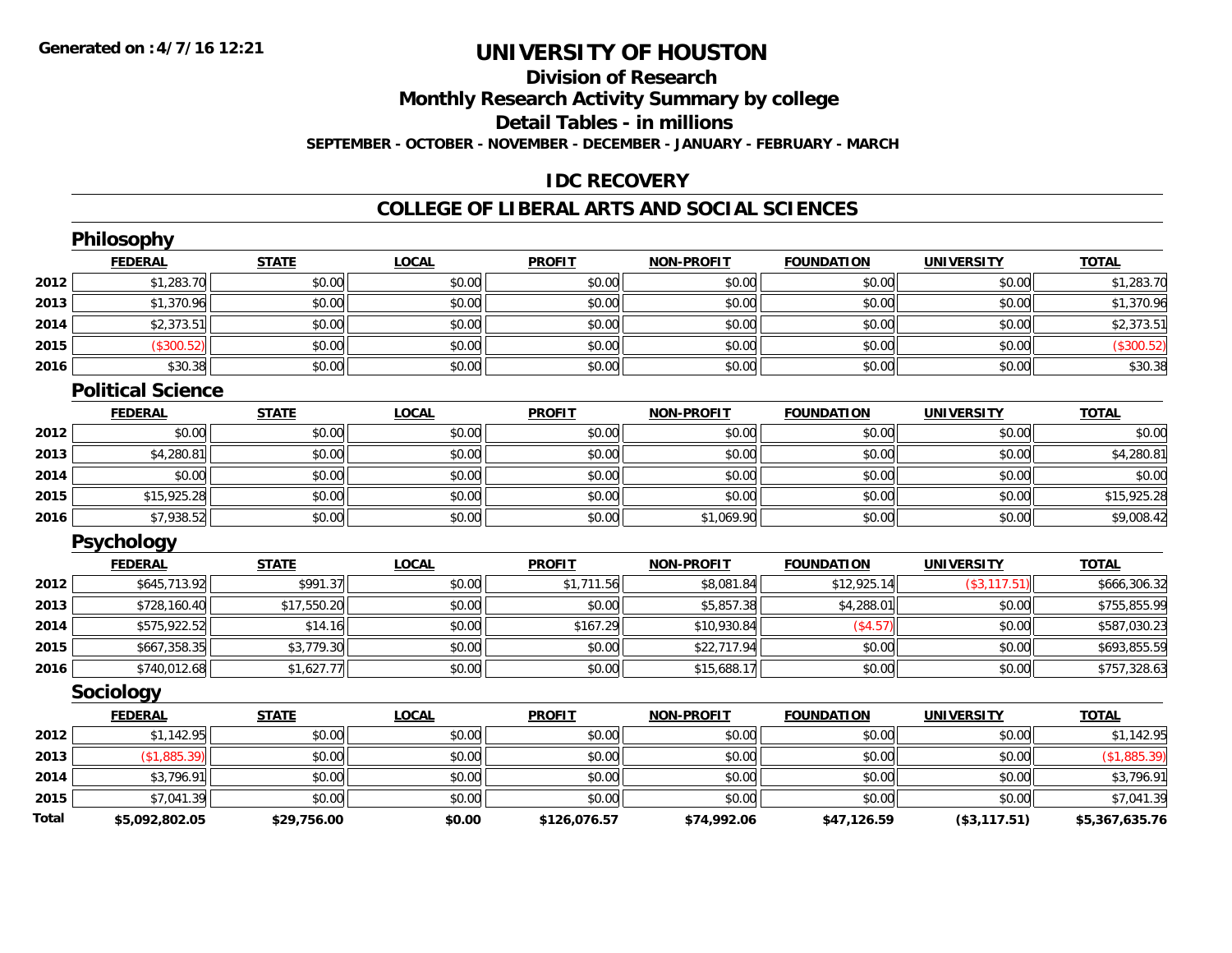## **Division of Research**

**Monthly Research Activity Summary by college**

**Detail Tables - in millions**

**SEPTEMBER - OCTOBER - NOVEMBER - DECEMBER - JANUARY - FEBRUARY - MARCH**

## **IDC RECOVERY**

## **COLLEGE OF NATURAL SCIENCES AND MATHEMATICS**

## **Biology/Biochemistry**

|      | <b>FEDERAL</b> | <u>STATE</u> | <b>LOCAL</b> | <b>PROFIT</b> | <b>NON-PROFIT</b> | <b>FOUNDATION</b> | <b>UNIVERSITY</b> | <b>TOTAL</b> |
|------|----------------|--------------|--------------|---------------|-------------------|-------------------|-------------------|--------------|
| 2012 | \$518,132.19   | \$17,197.59  | \$0.00       | \$0.01        | \$27,479.72       | \$0.00            | \$0.00            | \$562,809.51 |
| 2013 | \$393,814.93   | \$24,288.60  | \$0.00       | \$8,999.84    | \$28,464.96       | \$7,574.41        | \$0.00            | \$463,142.74 |
| 2014 | \$313,260.42   | \$22,650.99  | \$0.00       | \$19,558.99   | \$14,830.80       | \$2,629.74        | \$0.00            | \$372,930.93 |
| 2015 | \$479,881.84   | \$9,340.46   | \$0.00       | \$6,780.09    | \$11,525.41       | \$17,143.01       | \$2,730.75        | \$527,401.55 |
| 2016 | \$413,685.09   | \$15,298.80  | \$0.00       | \$5,292.51    | \$2,149.79        | \$10,711.71       | \$1,972.63        | \$449,110.53 |

## **Center for Applied Geoscience Excellence**

|      | <b>FEDERAL</b>        | STATE  | <b>LOCAL</b>          | <b>PROFIT</b>  | <b>NON-PROFIT</b> | <b>FOUNDATION</b> | <b>UNIVERSITY</b> | <b>TOTAL</b> |
|------|-----------------------|--------|-----------------------|----------------|-------------------|-------------------|-------------------|--------------|
| 2014 | <b>CO OD</b><br>90.UU | \$0.00 | <b>AO OO</b><br>PO.OO | ≮∩ ∩∩<br>PO.OO | \$0.00            | \$0.00            | \$0.00            | \$0.00       |
| 2015 | ≮n nn<br>PU.UU        | \$0.00 | ≮∩ ∩∩<br>PO.OO        | \$0.00         | \$0.00            | \$0.00            | \$0.00            | \$0.00       |
| 2016 | 40.00<br>\$U.UU       | \$0.00 | \$0.00                | \$0.00         | \$0.00            | \$0.00            | \$0.00            | \$0.00       |

<u> 1980 - Johann Barn, fransk politik (d. 1980)</u>

## **Center for Nuclear Receptors and Cell Signaling**

|      | <b>FEDERAL</b> | <b>STATE</b>   | <b>LOCAL</b> | <b>PROFIT</b> | <b>NON-PROFIT</b> | <b>FOUNDATION</b> | <b>UNIVERSITY</b> | <b>TOTAL</b> |
|------|----------------|----------------|--------------|---------------|-------------------|-------------------|-------------------|--------------|
| 2012 | \$220,244.45   | \$13,888.11    | \$0.00       | \$69,860.94   | \$0.00            | \$0.00            | \$0.00            | \$303,993.50 |
| 2013 | \$216,474.31   | \$28,351.81    | \$0.00       | \$1,208.88    | \$0.00            | \$0.00            | \$0.00            | \$246,035.00 |
| 2014 | \$267,923.57   | (\$13, 167.81) | \$0.00       | \$0.00        | \$0.00            | \$0.00            | \$0.00            | \$254,755.76 |
| 2015 | \$76,542.50    | \$34,568.62    | \$0.00       | \$0.00        | \$0.00            | \$0.00            | \$0.00            | \$111,111.12 |
| 2016 | \$218,485.45   | \$21,240.15    | \$0.00       | \$0.00        | \$0.00            | \$0.00            | \$0.00            | \$239,725.60 |

#### **Chemistry**

|      | <b>FEDERAL</b> | <b>STATE</b> | <u>LOCAL</u> | <b>PROFIT</b> | <b>NON-PROFIT</b> | <b>FOUNDATION</b> | <b>UNIVERSITY</b> | <b>TOTAL</b> |
|------|----------------|--------------|--------------|---------------|-------------------|-------------------|-------------------|--------------|
| 2012 | \$355,075.76   | \$1,336.96   | \$0.00       | \$291.94      | \$0.00            | \$0.00            | \$11,452.94       | \$368,157.60 |
| 2013 | \$351,832.95   | (\$64.32)    | \$0.00       | \$11,053.56   | \$0.00            | \$0.00            | (\$14,596.82)     | \$348,225.37 |
| 2014 | \$400,400.83   | \$0.00       | \$0.00       | \$130.95      | \$0.00            | \$0.00            | \$0.00            | \$400,531.78 |
| 2015 | \$319,730.06   | \$0.00       | \$0.00       | \$120.62      | \$0.00            | \$0.00            | \$0.00            | \$319,850.68 |
| 2016 | \$408,600.16   | \$3,255.86   | \$0.00       | \$294.64      | \$0.00            | \$0.00            | \$0.00            | \$412,150.66 |

#### **Computer Science**

|      | <b>FEDERAL</b> | <u>STATE</u> | <u>LOCAL</u> | <b>PROFIT</b> | <b>NON-PROFIT</b> | <b>FOUNDATION</b> | UNIVERSITY | <b>TOTAL</b> |
|------|----------------|--------------|--------------|---------------|-------------------|-------------------|------------|--------------|
| 2012 | \$283,016.43   | \$1,679.49   | \$0.00       | \$45,572.42   | \$11,856.55       | \$0.00            | \$0.00     | \$342,124.89 |
| 2013 | \$349,198.84   | \$3,270.53   | \$0.00       | \$36,275.45   | \$4,024.70        | \$0.00            | \$0.00     | \$392,769.51 |
| 2014 | \$217,710.54   | \$0.00       | \$0.00       | \$41,729.91   | \$71,585.23       | \$0.00            | \$0.00     | \$331,025.67 |
| 2015 | \$368,953.98   | \$39,705.38  | \$0.00       | \$23,814.38   | \$40,627.05       | \$1.941.47        | \$0.00     | \$475,042.26 |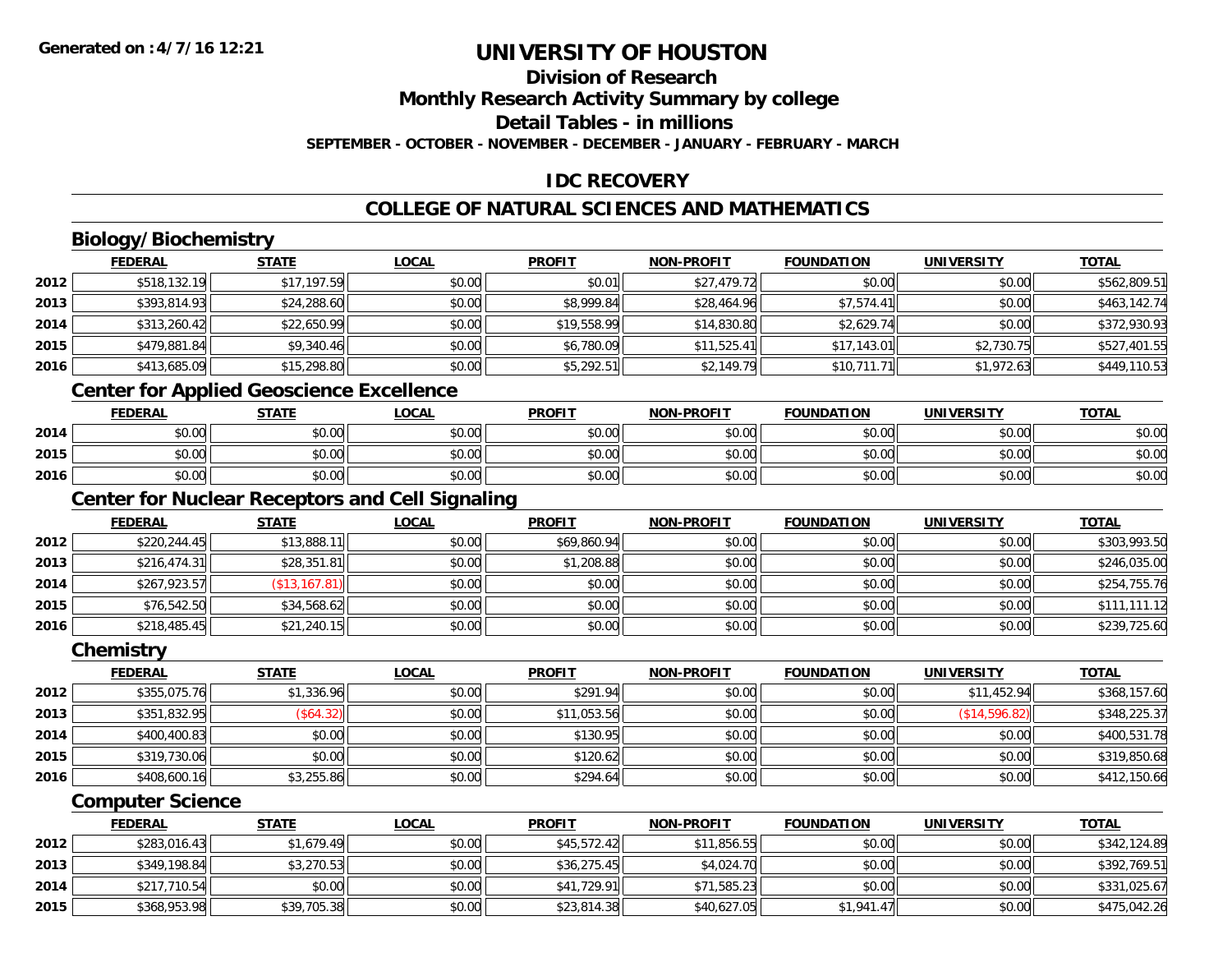**Division of Research**

**Monthly Research Activity Summary by college**

**Detail Tables - in millions**

**SEPTEMBER - OCTOBER - NOVEMBER - DECEMBER - JANUARY - FEBRUARY - MARCH**

## **IDC RECOVERY**

#### **COLLEGE OF NATURAL SCIENCES AND MATHEMATICS**

|      | <b>Computer Science</b>                              |              |              |               |                   |                   |                   |              |
|------|------------------------------------------------------|--------------|--------------|---------------|-------------------|-------------------|-------------------|--------------|
|      | <b>FEDERAL</b>                                       | <b>STATE</b> | <b>LOCAL</b> | <b>PROFIT</b> | <b>NON-PROFIT</b> | <b>FOUNDATION</b> | <b>UNIVERSITY</b> | <b>TOTAL</b> |
| 2016 | \$430,081.89                                         | \$17,418.44  | \$0.00       | \$14.95       | \$10,771.21       | \$0.00            | \$7,057.91        | \$465,344.40 |
|      | <b>Dean, Natural Sciences and Mathematics</b>        |              |              |               |                   |                   |                   |              |
|      | <b>FEDERAL</b>                                       | <b>STATE</b> | <b>LOCAL</b> | <b>PROFIT</b> | <b>NON-PROFIT</b> | <b>FOUNDATION</b> | <b>UNIVERSITY</b> | <b>TOTAL</b> |
| 2012 | \$0.00                                               | \$0.00       | \$0.00       | \$0.00        | \$0.00            | \$0.00            | \$0.00            | \$0.00       |
| 2013 | \$22,890.56                                          | \$0.00       | \$0.00       | \$0.00        | \$0.00            | \$0.00            | \$0.00            | \$22,890.56  |
| 2014 | (\$42.44)                                            | \$0.00       | \$0.00       | \$0.00        | \$0.00            | \$0.00            | \$0.00            | (\$42.44)    |
| 2015 | \$0.00                                               | \$0.00       | \$0.00       | \$0.00        | \$0.00            | \$0.00            | \$0.00            | \$0.00       |
| 2016 | \$7,390.29                                           | \$0.00       | \$0.00       | \$1,678.74    | \$0.00            | \$0.00            | \$0.00            | \$9,069.03   |
|      | <b>Earth &amp; Atmospheric Sciences</b>              |              |              |               |                   |                   |                   |              |
|      | <b>FEDERAL</b>                                       | <b>STATE</b> | <b>LOCAL</b> | <b>PROFIT</b> | <b>NON-PROFIT</b> | <b>FOUNDATION</b> | <b>UNIVERSITY</b> | <b>TOTAL</b> |
| 2012 | \$246,210.80                                         | \$43,863.88  | \$0.00       | \$216,207.99  | \$20,779.62       | \$0.00            | \$0.00            | \$527,062.29 |
| 2013 | \$191,779.48                                         | \$9,149.50   | \$0.00       | \$216,809.73  | \$18,138.90       | \$0.00            | \$0.00            | \$435,877.61 |
| 2014 | \$138,960.40                                         | \$25,367.25  | \$0.00       | \$172,150.14  | \$40,736.80       | \$1,021.17        | \$0.00            | \$378,235.76 |
| 2015 | \$146,632.12                                         | \$27,203.94  | \$0.00       | \$144,126.58  | \$27,572.04       | \$655.86          | \$1,226.49        | \$347,417.04 |
| 2016 | \$96,490.49                                          | \$49,255.13  | \$0.00       | \$84,557.72   | \$10,384.51       | \$248.15          | \$21,502.84       | \$262,438.84 |
|      | <b>Institute for Climate and Atmospheric Science</b> |              |              |               |                   |                   |                   |              |
|      | <b>FEDERAL</b>                                       | <b>STATE</b> | <b>LOCAL</b> | <b>PROFIT</b> | <b>NON-PROFIT</b> | <b>FOUNDATION</b> | <b>UNIVERSITY</b> | <b>TOTAL</b> |
| 2012 | \$0.00                                               | \$0.00       | \$0.00       | \$0.00        | \$0.00            | \$0.00            | \$0.00            | \$0.00       |
| 2013 | \$0.00                                               | \$0.00       | \$0.00       | \$0.00        | \$0.00            | \$0.00            | \$0.00            | \$0.00       |
| 2014 | \$0.00                                               | \$0.00       | \$0.00       | \$0.00        | \$0.00            | \$0.00            | \$0.00            | \$0.00       |
| 2015 | \$0.00                                               | \$0.00       | \$0.00       | \$0.00        | \$0.00            | \$0.00            | \$0.00            | \$0.00       |
| 2016 | \$0.00                                               | \$0.00       | \$0.00       | \$0.00        | \$0.00            | \$0.00            | \$0.00            | \$0.00       |
|      | <b>Institute for Nanoenergy</b>                      |              |              |               |                   |                   |                   |              |
|      | <b>FEDERAL</b>                                       | <b>STATE</b> | <b>LOCAL</b> | <b>PROFIT</b> | <b>NON-PROFIT</b> | <b>FOUNDATION</b> | <b>UNIVERSITY</b> | <b>TOTAL</b> |
| 2012 | \$0.00                                               | \$0.00       | \$0.00       | \$0.00        | \$0.00            | \$0.00            | \$0.00            | \$0.00       |
| 2013 | \$0.00                                               | \$0.00       | \$0.00       | \$0.00        | \$0.00            | \$0.00            | \$0.00            | \$0.00       |
| 2014 | \$0.00                                               | \$0.00       | \$0.00       | \$0.00        | \$0.00            | \$0.00            | \$0.00            | \$0.00       |
| 2015 | \$0.00                                               | \$0.00       | \$0.00       | \$0.00        | \$0.00            | \$0.00            | \$0.00            | \$0.00       |
| 2016 | \$0.00                                               | \$0.00       | \$0.00       | \$0.00        | \$0.00            | \$0.00            | \$0.00            | \$0.00       |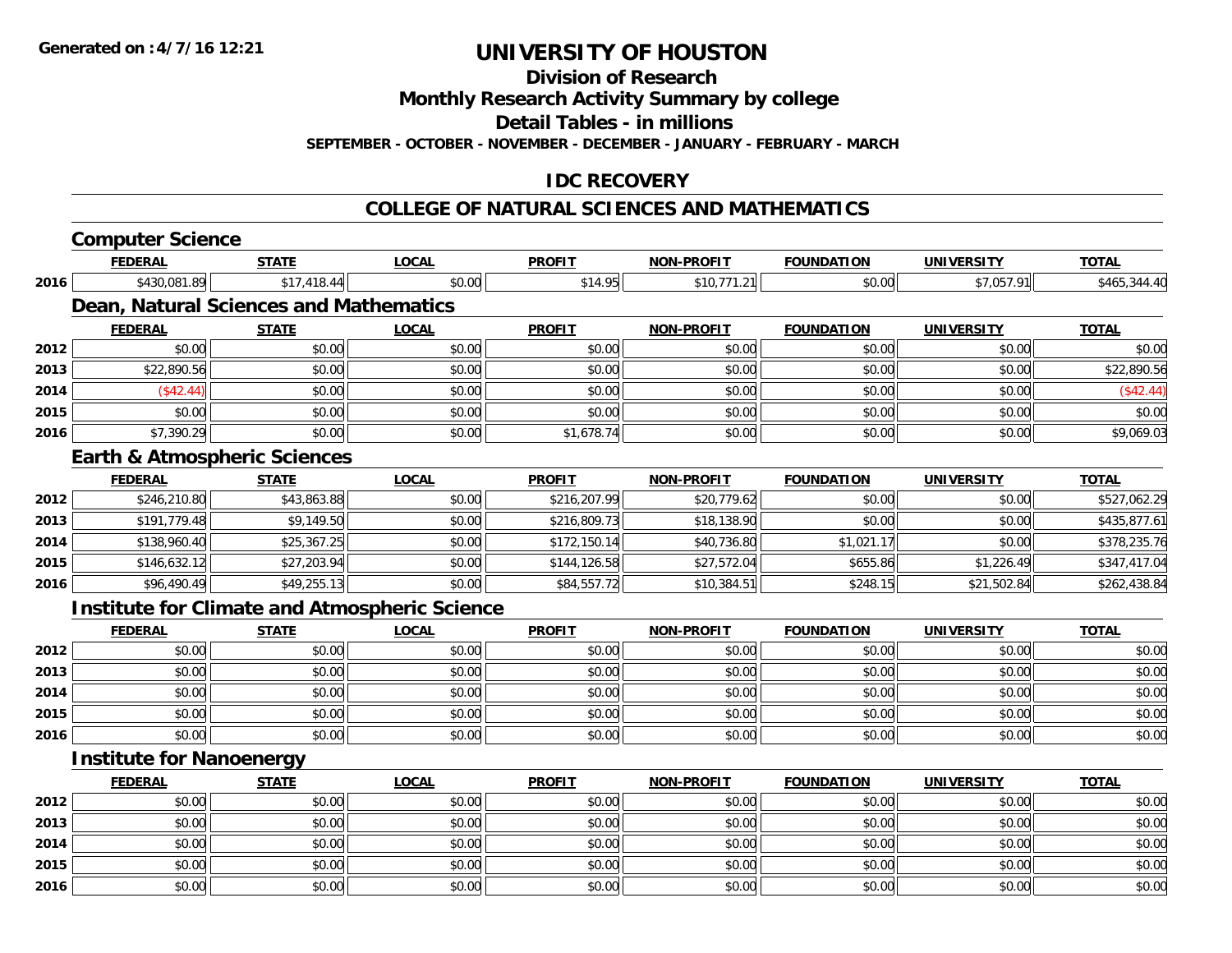## **Division of ResearchMonthly Research Activity Summary by college Detail Tables - in millions SEPTEMBER - OCTOBER - NOVEMBER - DECEMBER - JANUARY - FEBRUARY - MARCH**

## **IDC RECOVERY**

### **COLLEGE OF NATURAL SCIENCES AND MATHEMATICS**

|       | <b>Mathematics</b> |                  |              |                |                   |                   |                   |                 |
|-------|--------------------|------------------|--------------|----------------|-------------------|-------------------|-------------------|-----------------|
|       | <b>FEDERAL</b>     | <b>STATE</b>     | <b>LOCAL</b> | <b>PROFIT</b>  | <b>NON-PROFIT</b> | <b>FOUNDATION</b> | <b>UNIVERSITY</b> | <b>TOTAL</b>    |
| 2012  | \$117,458.98       | \$13,862.30      | \$0.00       | \$32,518.37    | \$9,667.41        | (\$252.50)        | \$0.00            | \$173,254.55    |
| 2013  | \$162,593.52       | \$0.00           | \$0.00       | \$22,332.11    | \$0.00            | \$812.12          | \$0.00            | \$185,737.75    |
| 2014  | \$242,418.65       | \$0.00           | \$0.00       | \$14,735.23    | \$0.00            | \$1,363.16        | \$0.00            | \$258,517.04    |
| 2015  | \$195,080.91       | \$0.00           | \$0.00       | \$7,527.81     | \$0.00            | \$1,111.47        | \$0.00            | \$203,720.19    |
| 2016  | \$202,686.90       | \$0.00           | \$0.00       | \$20,067.05    | \$0.00            | \$8,189.26        | \$0.00            | \$230,943.21    |
|       | <b>Physics</b>     |                  |              |                |                   |                   |                   |                 |
|       | <b>FEDERAL</b>     | <b>STATE</b>     | <b>LOCAL</b> | <b>PROFIT</b>  | <b>NON-PROFIT</b> | <b>FOUNDATION</b> | <b>UNIVERSITY</b> | <b>TOTAL</b>    |
| 2012  | \$474,178.76       | $($ \$61.33) $ $ | \$0.00       | \$33,883.50    | \$394.22          | \$0.00            | \$0.00            | \$508,395.15    |
| 2013  | \$416,364.01       | \$0.00           | \$0.00       | \$139,515.08   | \$0.00            | \$0.00            | \$0.00            | \$555,879.09    |
| 2014  | \$736,823.01       | \$0.00           | \$0.00       | \$169,728.15   | \$0.00            | \$0.00            | \$0.00            | \$906,551.16    |
| 2015  | \$599,419.69       | \$0.00           | \$0.00       | \$175,927.54   | \$6,046.63        | \$0.00            | \$0.00            | \$781,393.86    |
| 2016  | \$529,417.46       | \$0.00           | \$0.00       | \$166,399.84   | \$0.00            | \$0.00            | \$0.00            | \$695,817.30    |
| Total | \$11,129,799.77    | \$408,900.30     | \$0.00       | \$1,889,165.65 | \$357,035.54      | \$53,149.04       | \$31,346.74       | \$13,869,397.04 |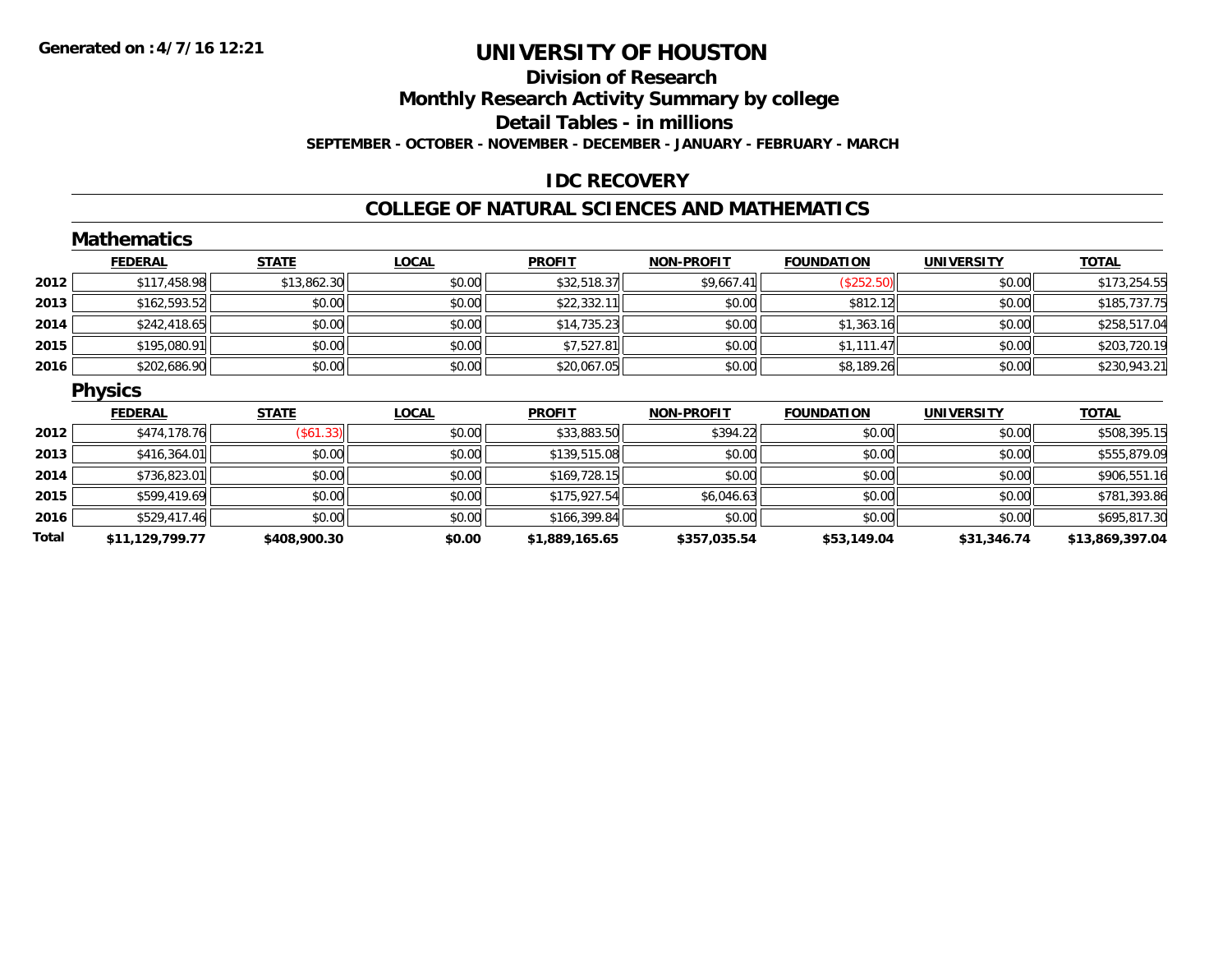## **Division of Research**

**Monthly Research Activity Summary by college**

**Detail Tables - in millions**

**SEPTEMBER - OCTOBER - NOVEMBER - DECEMBER - JANUARY - FEBRUARY - MARCH**

### **IDC RECOVERY**

#### **COLLEGE OF OPTOMETRY**

## **Optometry Vision Sciences**

|       | <b>FEDERAL</b> | <b>STATE</b> | <b>LOCAL</b> | <b>PROFIT</b> | <b>NON-PROFIT</b> | <b>FOUNDATION</b> | <b>UNIVERSITY</b> | <b>TOTAL</b>   |
|-------|----------------|--------------|--------------|---------------|-------------------|-------------------|-------------------|----------------|
| 2012  | \$624,845.08   | \$0.00       | \$0.00       | \$46,495.60   | \$0.00            | \$0.00            | \$32,077.87       | \$703,418.55   |
| 2013  | \$671,415.29   | \$0.00       | \$0.00       | \$126,349.12  | \$0.00            | \$0.00            | \$20,068.74       | \$817,833.15   |
| 2014  | \$760,950.21   | \$0.00       | \$0.00       | \$124,277.67  | \$0.00            | \$0.00            | \$27,394.84       | \$912,622.72   |
| 2015  | \$697,445.60   | \$0.00       | \$0.00       | \$60,619.23   | \$0.00            | \$0.00            | \$46,408.42       | \$804,473.25   |
| 2016  | \$849,500.34   | \$0.00       | \$0.00       | \$30,598.11   | \$0.00            | \$0.00            | \$31,751.78       | \$911,850.23   |
| Total | \$3,604,156.52 | \$0.00       | \$0.00       | \$388,339.73  | \$0.00            | \$0.00            | \$157,701.65      | \$4,150,197.90 |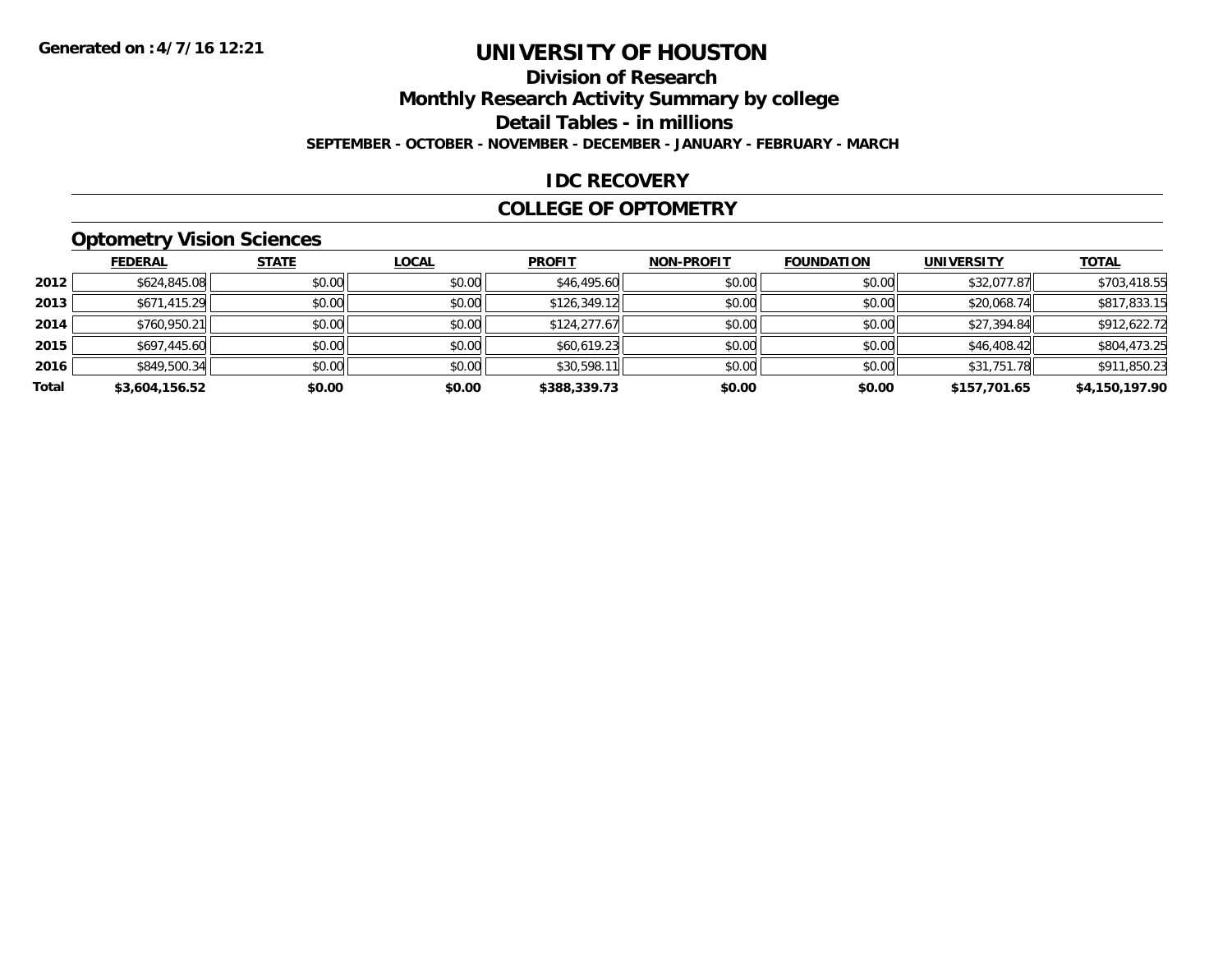## **Division of Research**

**Monthly Research Activity Summary by college**

**Detail Tables - in millions**

**SEPTEMBER - OCTOBER - NOVEMBER - DECEMBER - JANUARY - FEBRUARY - MARCH**

## **IDC RECOVERY**

### **COLLEGE OF PHARMACY**

## **Center for Experimental Therapeutics and Pharmacoi**

|      | <b>FEDERAL</b> | <b>STATE</b> | <b>LOCAL</b> | <b>PROFIT</b> | <b>NON-PROFIT</b> | <b>FOUNDATION</b> | <b>UNIVERSITY</b> | <b>TOTAL</b> |
|------|----------------|--------------|--------------|---------------|-------------------|-------------------|-------------------|--------------|
| 2012 | \$0.00         | \$0.00       | \$0.00       | \$0.00        | \$0.00            | \$0.00            | \$0.00            | \$0.00       |
| 2013 | \$0.00         | \$0.00       | \$0.00       | \$0.00        | \$0.00            | \$0.00            | \$0.00            | \$0.00       |
| 2014 | \$0.00         | \$0.00       | \$0.00       | \$0.00        | \$0.00            | \$0.00            | \$0.00            | \$0.00       |
| 2015 | \$0.00         | \$0.00       | \$0.00       | \$0.00        | \$0.00            | \$0.00            | \$0.00            | \$0.00       |
| 2016 | \$0.00         | \$0.00       | \$0.00       | \$0.00        | \$0.00            | \$0.00            | \$0.00            | \$0.00       |

## **Clinical Pharmacy & Administration**

|      | <b>FEDERAL</b> | <b>STATE</b> | <b>LOCAL</b> | <b>PROFIT</b> | <b>NON-PROFIT</b> | <b>FOUNDATION</b> | <b>UNIVERSITY</b> | <b>TOTAL</b> |
|------|----------------|--------------|--------------|---------------|-------------------|-------------------|-------------------|--------------|
| 2012 | \$18,692.15    | \$0.00       | \$0.00       | \$39,588.41   |                   | \$0.00            | \$0.00            | \$58,269.29  |
| 2013 | \$49,670.56    | \$0.00       | \$0.00       | \$47,689.72   | \$0.00            | \$0.00            | \$0.00            | \$97,360.28  |
| 2014 | \$3,284.87     | \$0.00       | \$0.00       | \$57,085.67   | \$3,911.60        | \$0.00            | \$0.00            | \$64,282.13  |
| 2015 | \$43,349.27    | \$51,249.38  | \$0.00       | \$25,908.54   | \$1,625.33        | \$0.00            | \$0.00            | \$122,132.52 |
| 2016 | \$62,286.07    | \$29,018.44  | \$0.00       | \$27,948.36   | \$9,521.71        | \$0.00            | \$0.00            | \$128,774.59 |

## **Dean, Pharmacy**

|      | <b>FEDERAL</b> | <u>STATE</u> | <u>LOCAL</u> | <b>PROFIT</b> | <b>NON-PROFIT</b> | <b>FOUNDATION</b> | <b>UNIVERSITY</b> | <b>TOTAL</b> |
|------|----------------|--------------|--------------|---------------|-------------------|-------------------|-------------------|--------------|
| 2012 | \$0.00         | \$0.00       | \$0.00       | \$0.00        | \$0.00            | \$0.00            | \$0.00            | \$0.00       |
| 2013 | \$0.00         | \$0.00       | \$0.00       | \$0.00        | \$0.00            | \$0.00            | \$0.00            | \$0.00       |
| 2014 | \$0.00         | \$0.00       | \$0.00       | \$0.00        | \$0.00            | \$0.00            | \$0.00            | \$0.00       |
| 2015 | \$0.00         | \$0.00       | \$0.00       | \$0.00        | \$0.00            | \$0.00            | \$0.00            | \$0.00       |
| 2016 | \$0.00         | \$0.00       | \$0.00       | \$0.00        | \$0.00            | \$0.00            | \$0.00            | \$0.00       |

#### **Pharm Health Outcomes & Policy**

|      | <b>FEDERAL</b> | <b>STATE</b> | <u>LOCAL</u> | <b>PROFIT</b> | <b>NON-PROFIT</b> | <b>FOUNDATION</b> | <b>UNIVERSITY</b> | <b>TOTAL</b> |
|------|----------------|--------------|--------------|---------------|-------------------|-------------------|-------------------|--------------|
| 2012 | \$7,666.90     | \$0.00       | \$0.00       | \$0.00        | \$0.00            | \$0.00            | \$0.00            | \$7,666.90   |
| 2013 | \$7,124.87     | \$0.00       | \$0.00       | \$0.00        | \$0.00            | \$0.00            | \$0.00            | \$7,124.87   |
| 2014 | \$23,203.30    | \$0.00       | \$0.00       | \$0.00        | \$0.00            | \$0.00            | \$0.00            | \$23,203.30  |
| 2015 | \$23,186.83    | \$1,495.97   | \$0.00       | \$1,597.75    | \$0.00            | \$0.00            | \$0.00            | \$26,280.55  |
| 2016 | \$11,165.1     | \$215.83     | \$0.00       | \$4,801.00    | \$0.00            | \$0.00            | \$0.00            | \$15,750.27  |

## **Pharmacological and Pharmaceutical Sciences**

|      | <b>FEDERAL</b>                               | <b>CTATE</b><br>- 31 A L | <b>OCAL</b>               | <b>PROFIT</b> | <b>LPROFIT</b><br><b>NIONI</b>         | <b>FOUNDATION</b> | UNIVERSITY           | <b>TOTAL</b>                       |
|------|----------------------------------------------|--------------------------|---------------------------|---------------|----------------------------------------|-------------------|----------------------|------------------------------------|
| 2012 | \$201,966<br>. റെ                            | 00001<br>JU.U            | $\sim$<br>$\sim$<br>40.00 | 0.00<br>DU.UG | $- - - - -$<br>$\sim$<br>.011<br>ມປາບປ | \$29171<br>9271.  | 0.00<br><b>DU.UG</b> | $\overline{a}$<br>70<br>10.<br>. U |
| 2013 | $\sim$ $\sim$ $\sim$<br>.<br>. ⊍سادل بن دے ب | \$0.00                   | ሖ ∩<br>PU.UU              | 0000<br>DU.UG | ┱…<br>.                                | $\cdot$ .         | 0.00<br><b>DU.UU</b> |                                    |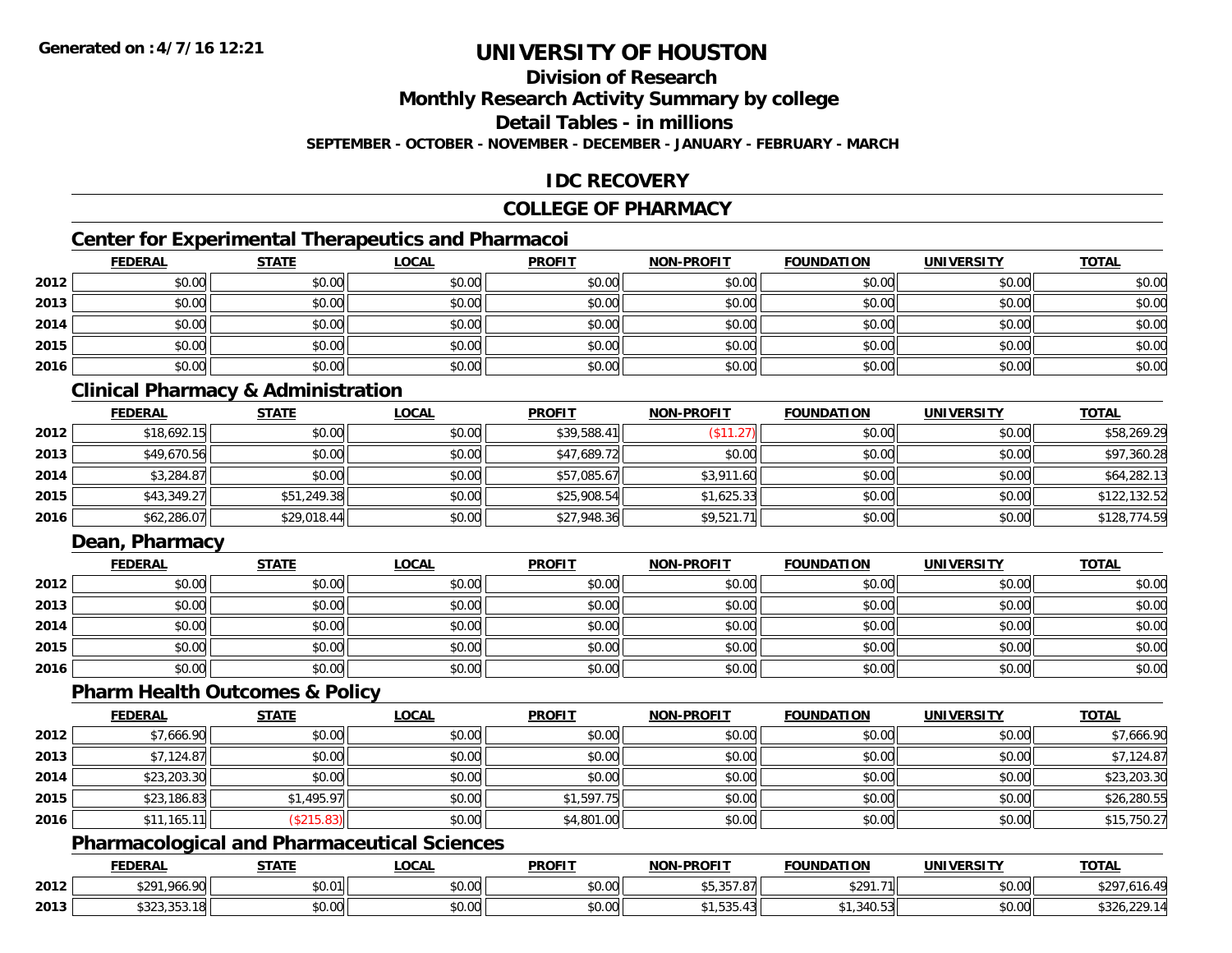## **Division of Research**

**Monthly Research Activity Summary by college**

**Detail Tables - in millions**

**SEPTEMBER - OCTOBER - NOVEMBER - DECEMBER - JANUARY - FEBRUARY - MARCH**

## **IDC RECOVERY**

#### **COLLEGE OF PHARMACY**

## **Pharmacological and Pharmaceutical Sciences**

|       | <b>FEDERAL</b> | <u>STATE</u> | <u>LOCAL</u> | <b>PROFIT</b> | <b>NON-PROFIT</b> | <b>FOUNDATION</b> | UNIVERSITY | <b>TOTAL</b>   |
|-------|----------------|--------------|--------------|---------------|-------------------|-------------------|------------|----------------|
| 2014  | \$344,509.10   | \$0.00       | \$0.00       | \$2,289.14    | \$0.00            | \$1,912.04        | \$0.00     | \$348,710.28   |
| 2015  | \$362,289.09   | \$1,449.83   | \$0.00       | \$2,746.03    | \$805.60          | \$0.00            | \$0.00     | \$367,290.55   |
| 2016  | \$574,232.60   | \$7,973.35   | \$0.00       | \$0.00        | \$4,837.59        | \$0.00            | \$0.00     | \$587.043.54   |
| Total | \$2,145,980.80 | \$90,971.14  | \$0.00       | \$209,654.62  | \$27,583.86       | \$3,544.28        | \$0.00     | \$2,477,734.70 |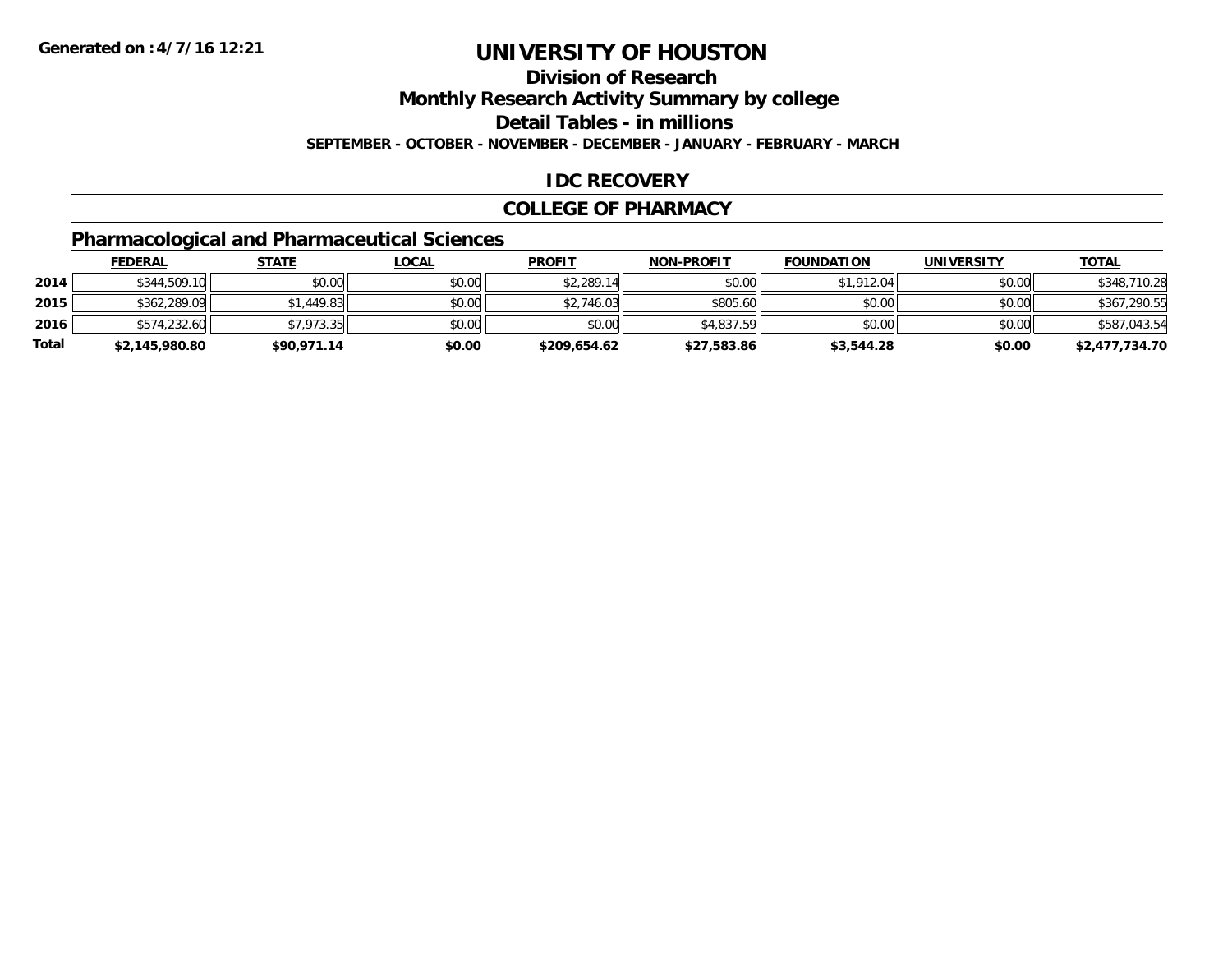## **Division of Research**

**Monthly Research Activity Summary by college**

**Detail Tables - in millions**

**SEPTEMBER - OCTOBER - NOVEMBER - DECEMBER - JANUARY - FEBRUARY - MARCH**

## **IDC RECOVERY**

## **COLLEGE OF TECHNOLOGY**

<u> 1980 - Johann Barbara, martxa amerikan bashkar (</u>

# **Center for Technology Literacy**

|      | <b>FEDERAL</b>          | <b>STATE</b> | <b>LOCAL</b> | <b>PROFIT</b> | <b>NON-PROFIT</b> | <b>FOUNDATION</b> | <b>UNIVERSITY</b> | <b>TOTAL</b> |
|------|-------------------------|--------------|--------------|---------------|-------------------|-------------------|-------------------|--------------|
| 2012 | \$79,282.76             | \$0.00       | \$0.00       | \$0.00        | \$0.00            | \$0.00            | \$0.00            | \$79,282.76  |
| 2013 | \$52,285.09             | \$0.00       | \$0.00       | \$0.00        | \$0.00            | \$0.00            | \$0.00            | \$52,285.09  |
| 2014 | \$60,927.42             | \$0.00       | \$0.00       | \$0.00        | \$0.00            | \$0.00            | \$0.00            | \$60,927.42  |
| 2015 | \$66,879.53             | \$0.00       | \$0.00       | \$0.00        | \$0.00            | \$0.00            | \$0.00            | \$66,879.53  |
| 2016 | \$9,040.73              | \$0.00       | \$0.00       | \$0.00        | \$0.00            | \$0.00            | \$0.00            | \$9,040.73   |
|      | Conctruction Monogomont |              |              |               |                   |                   |                   |              |

#### **Construction Management**

|      | <b>FEDERAL</b> | <b>STATE</b> | <u>LOCAL</u> | <b>PROFIT</b> | <b>NON-PROFIT</b> | <b>FOUNDATION</b> | <b>UNIVERSITY</b> | <b>TOTAL</b> |
|------|----------------|--------------|--------------|---------------|-------------------|-------------------|-------------------|--------------|
| 2013 | \$0.00         | ال1,127.22   | \$0.00       | \$0.00        | \$0.00            | \$1,095.19        | \$0.00            | \$2,222.41   |
| 2014 | \$0.00         | \$2,763.67   | \$0.00       | \$0.00        | \$0.00            | \$813.26          | \$0.00            | \$3,576.93   |
| 2015 | \$0.00         | \$76.78      | \$0.00       | \$0.00        | \$0.00            | \$0.00            | \$0.00            | \$76.78      |
| 2016 | \$0.00         | \$3,129.82   | \$0.00       | \$0.00        | \$0.00            | \$0.00            | \$0.00            | \$3,129.82   |

#### **Dean, Technology**

|      | <b>FEDERAL</b> | <b>STATE</b> | <u>LOCAL</u> | <b>PROFIT</b> | <b>NON-PROFIT</b> | <b>FOUNDATION</b> | <b>UNIVERSITY</b> | <b>TOTAL</b> |
|------|----------------|--------------|--------------|---------------|-------------------|-------------------|-------------------|--------------|
| 2012 | \$32,927.26    | \$0.00       | \$0.00       | \$0.00        | \$0.00            | \$0.00            | \$0.00            | \$32,927.26  |
| 2013 | \$25,774.16    | \$0.00       | \$0.00       | \$0.00        | \$0.00            | \$0.00            | \$0.00            | \$25,774.16  |
| 2014 | \$0.00         | \$0.00       | \$0.00       | \$0.00        | \$0.00            | \$0.00            | \$0.00            | \$0.00       |
| 2015 | \$0.00         | \$0.00       | \$0.00       | \$0.00        | \$0.00            | \$0.00            | \$0.00            | \$0.00       |
| 2016 | \$0.00         | \$0.00       | \$0.00       | \$0.00        | \$0.00            | \$0.00            | \$0.00            | \$0.00       |

### **Engineering Technology**

|      | <u>FEDERAL</u> | <b>STATE</b> | <b>LOCAL</b> | <b>PROFIT</b> | <b>NON-PROFIT</b> | <b>FOUNDATION</b> | <b>UNIVERSITY</b> | <b>TOTAL</b> |
|------|----------------|--------------|--------------|---------------|-------------------|-------------------|-------------------|--------------|
| 2012 | \$56,048.30    | \$0.00       | \$0.00       | \$4,427.29    | \$0.00            | \$0.00            | \$0.00            | \$60,475.59  |
| 2013 | \$87,635.04    | \$0.00       | \$0.00       | \$10,527.14   | \$0.00            | \$1,567.70        | \$0.00            | \$99,729.88  |
| 2014 | \$45,001.00    | \$0.00       | \$0.00       | \$16,687.35   | \$0.00            | \$0.00            | \$0.00            | \$61,688.35  |
| 2015 | \$142,086.53   | \$0.00       | \$0.00       | \$10,419.76   | \$0.00            | \$0.00            | \$0.00            | \$152,506.29 |
| 2016 | \$153,580.67   | \$0.00       | \$0.00       | \$0.00        | \$0.00            | \$0.00            | \$0.00            | \$153,580.67 |

## **Human Development and Consumer Science**

|      | <b>FEDERAL</b>            | <b>STATE</b> | <u>LOCAL</u> | <b>PROFIT</b> | <b>NON-PROFIT</b> | <b>FOUNDATION</b> | <b>UNIVERSITY</b> | <b>TOTAL</b> |
|------|---------------------------|--------------|--------------|---------------|-------------------|-------------------|-------------------|--------------|
| 2012 | \$127.81                  | \$0.00       | \$0.00       | \$0.00        | \$0.00            | \$0.00            | \$0.00            | \$127.81     |
| 2013 | \$15351<br><b>JIJJ.JU</b> | \$0.00       | \$0.00       | \$0.00        | \$0.00            | \$0.00            | \$0.00            | \$153.56     |
| 2014 | \$2.572.87                | \$0.00       | \$0.00       | \$0.00        | \$0.00            | \$8,453.52        | \$0.00            | \$11,026.39  |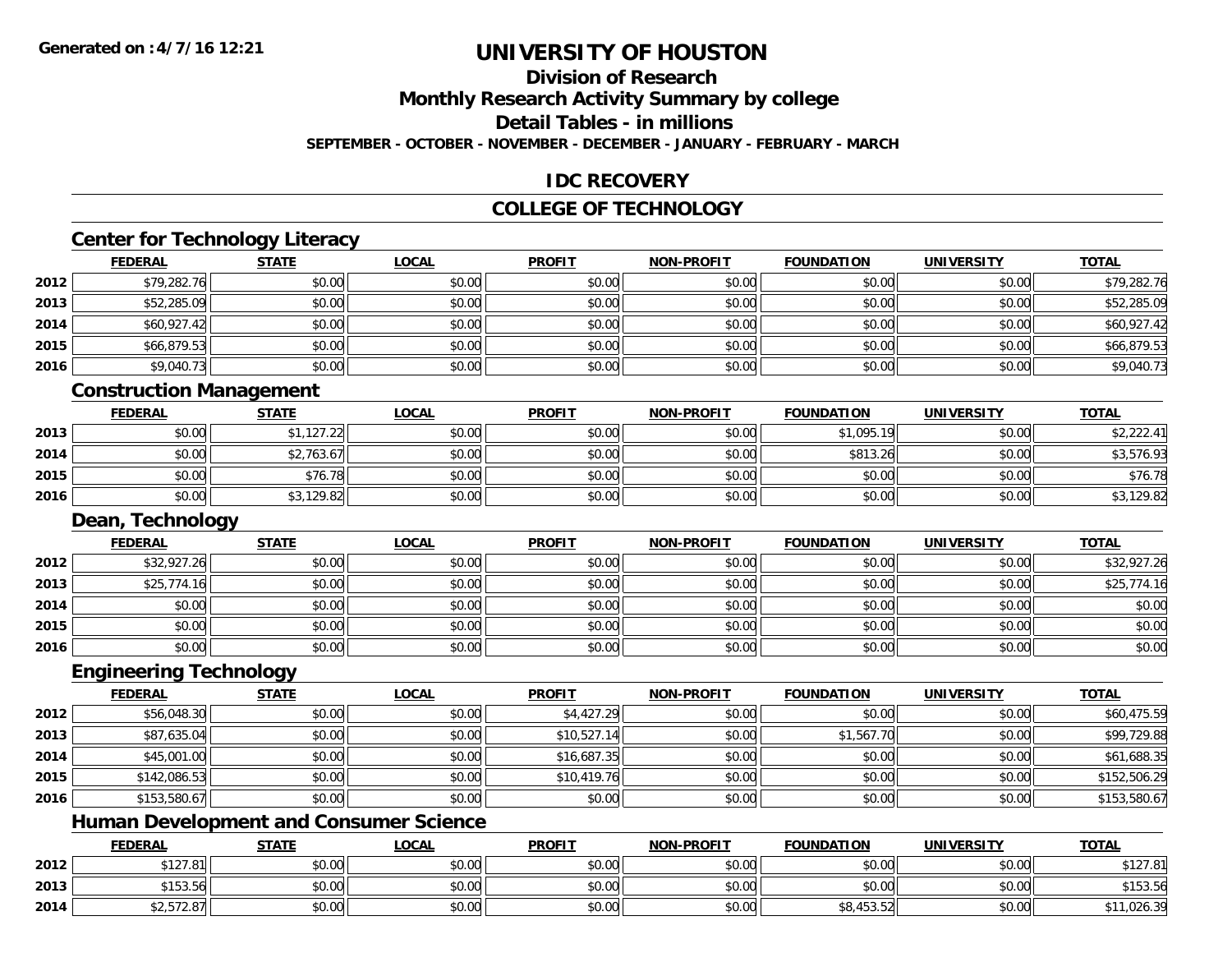## **Division of Research**

**Monthly Research Activity Summary by college**

**Detail Tables - in millions**

**SEPTEMBER - OCTOBER - NOVEMBER - DECEMBER - JANUARY - FEBRUARY - MARCH**

## **IDC RECOVERY**

### **COLLEGE OF TECHNOLOGY**

### **Human Development and Consumer Science**

|      | <b>FEDERAL</b>              | <b>STATE</b>                                 | _OCAL          | <b>PROFIT</b> | <b>M-PROFIT</b><br><b>MAN</b> | <b>FOUNDATION</b>                                       | UNIVERSITY     | <u>тота.</u>    |
|------|-----------------------------|----------------------------------------------|----------------|---------------|-------------------------------|---------------------------------------------------------|----------------|-----------------|
| 2015 | 0.10, 0.02, 0.7<br>1.203.21 | ÷0.<br>JU.UU                                 | 0000<br>vv.vv  | \$0.00        | \$0.00                        | 0.05<br>$\Lambda$ Q<br>טע                               | nn na<br>pu.uu | \$20,<br>137.76 |
| 2016 | 707<br>ሶሳ                   | $\triangle$ $\triangle$ $\triangle$<br>JU.UU | ሶስ ሰሰ<br>JU.UU | \$0.00        | \$0.00                        | $\sim$ $\sim$<br>$\cdots$<br>- - -<br><b>JZ, JJJ, J</b> | nn na<br>JU.UU | 130.40          |

<u> 1989 - Johann Stoff, deutscher Stoffen und der Stoffen und der Stoffen und der Stoffen und der Stoffen und de</u>

## **Information & Logistics Technology**

|      | <u>FEDERAL</u> | <b>STATE</b> | <b>LOCAL</b> | <b>PROFIT</b> | <b>NON-PROFIT</b> | <b>FOUNDATION</b> | <b>UNIVERSITY</b> | <b>TOTAL</b> |
|------|----------------|--------------|--------------|---------------|-------------------|-------------------|-------------------|--------------|
| 2012 | \$8,863.65     | \$0.00       | \$0.00       | \$0.00        | \$0.00            | \$0.00            | \$0.00            | \$8,863.65   |
| 2013 | \$0.00         | \$0.00       | \$0.00       | \$0.00        | \$0.00            | \$0.00            | \$0.00            | \$0.00       |
| 2014 | (\$92.50)      | \$0.00       | \$0.00       | \$0.00        | \$0.00            | \$0.00            | \$0.00            | (\$92.50)    |
| 2015 | \$284.21       | \$0.00       | \$0.00       | \$0.00        | \$0.00            | \$0.00            | \$0.00            | \$284.21     |
| 2016 | \$49,426.02    | \$0.00       | \$0.00       | \$0.00        | \$0.00            | \$0.00            | \$0.00            | \$49,426.02  |

### **Texas Manufacturing Assistance Center**

|       | <b>FEDERAL</b> | <u>STATE</u> | <b>LOCAL</b> | <b>PROFIT</b> | <b>NON-PROFIT</b> | <b>FOUNDATION</b> | <b>UNIVERSITY</b> | <b>TOTAL</b> |
|-------|----------------|--------------|--------------|---------------|-------------------|-------------------|-------------------|--------------|
| 2012  | \$0.00         | \$0.00       | \$0.00       | \$0.00        | \$0.00            | \$0.00            | \$0.00            | \$0.00       |
| 2013  | \$0.00         | \$0.00       | \$0.00       | \$0.00        | \$0.00            | \$0.00            | \$0.00            | \$0.00       |
| 2014  | \$0.00         | \$0.00       | \$0.00       | \$0.00        | \$0.00            | \$0.00            | \$0.00            | \$0.00       |
| 2015  | \$0.00         | \$0.00       | \$0.00       | \$0.00        | \$0.00            | \$0.00            | \$0.00            | \$0.00       |
| Total | \$913,884.48   | \$7,097.49   | \$0.00       | \$42,061.54   | \$0.00            | \$15,117.50       | \$0.00            | \$978,161.01 |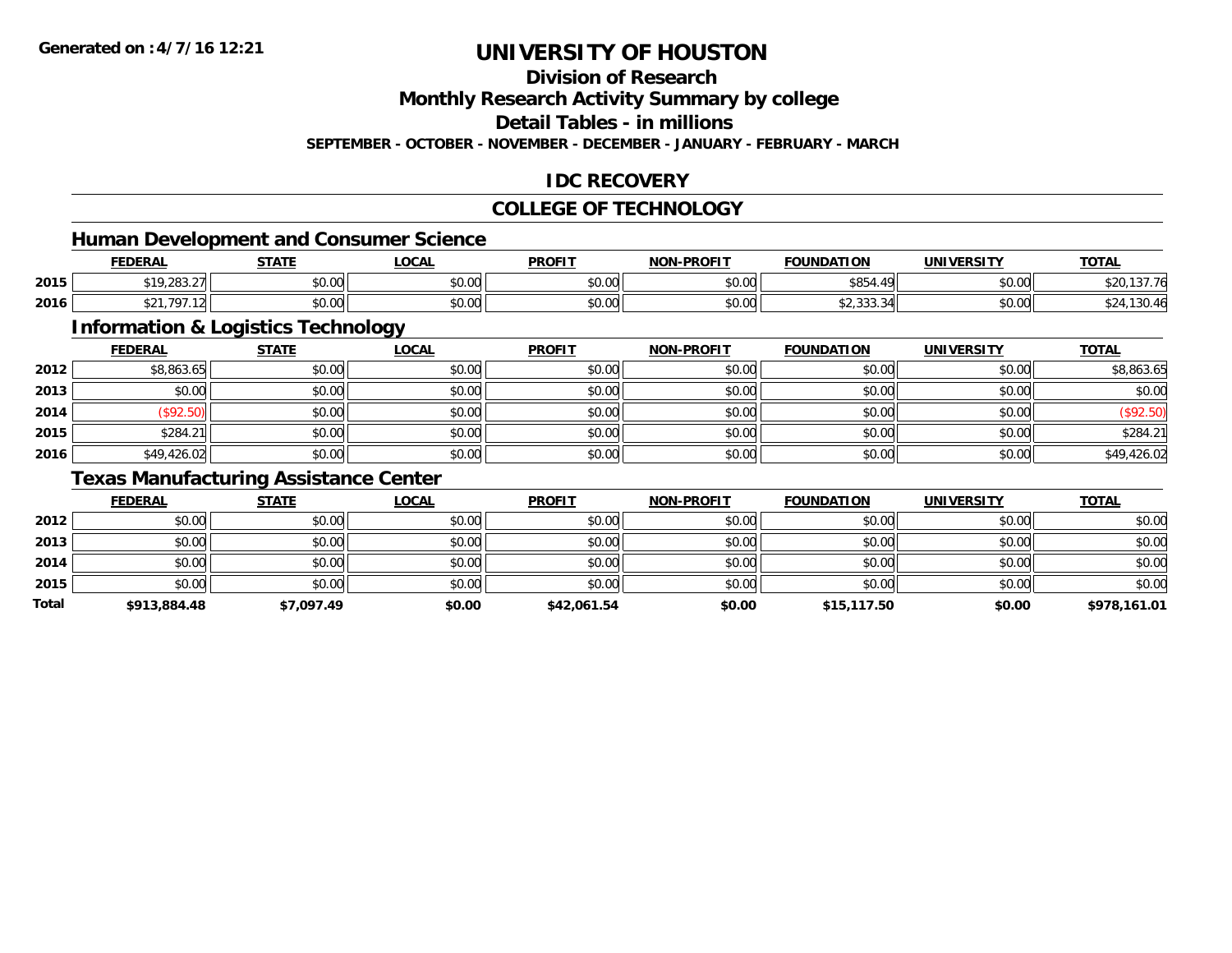## **Division of Research**

**Monthly Research Activity Summary by college**

**Detail Tables - in millions**

**SEPTEMBER - OCTOBER - NOVEMBER - DECEMBER - JANUARY - FEBRUARY - MARCH**

## **IDC RECOVERY**

## **CULLEN COLLEGE OF ENGINEERING**

## **Biomedical Engineering**

|      | <b>FEDERAL</b> | <b>STATE</b> | <b>LOCAL</b> | <b>PROFIT</b> | <b>NON-PROFIT</b> | <b>FOUNDATION</b> | <b>UNIVERSITY</b> | <b>TOTAL</b> |
|------|----------------|--------------|--------------|---------------|-------------------|-------------------|-------------------|--------------|
| 2012 | \$57,186.86    | \$0.00       | \$0.00       | \$0.00        | \$0.00            | \$0.00            | \$0.00            | \$57,186.86  |
| 2013 | \$153,605.80   | \$0.00       | \$0.00       | \$0.00        | \$0.00            | \$0.00            | \$0.00            | \$153,605.80 |
| 2014 | \$331,952.19   | \$0.00       | \$0.00       | \$0.00        | \$0.00            | \$0.00            | \$0.00            | \$331,952.19 |
| 2015 | \$436,271.10   | \$0.00       | \$0.00       | \$0.00        | \$9,428.36        | \$0.00            | \$0.00            | \$445,699.46 |
| 2016 | \$240,121.63   | \$0.00       | \$0.00       | \$665.23      | \$2,299.10        | \$0.00            | \$0.00            | \$243,085.96 |

## **Center for Innovative Grouting Materials and Tech**

|      | <u>FEDERAL</u> | <u>STATE</u> | <u>LOCAL</u> | <b>PROFIT</b> | <b>NON-PROFIT</b> | <b>FOUNDATION</b> | <b>UNIVERSITY</b> | <b>TOTAL</b> |
|------|----------------|--------------|--------------|---------------|-------------------|-------------------|-------------------|--------------|
| 2012 | \$0.00         | \$0.00       | \$0.00       | \$0.00        | \$0.00            | \$0.00            | \$0.00            | \$0.00       |
| 2013 | \$0.00         | \$0.00       | \$0.00       | \$0.00        | \$0.00            | \$0.00            | \$0.00            | \$0.00       |
| 2014 | \$0.00         | \$0.00       | \$0.00       | \$0.00        | \$0.00            | \$0.00            | \$0.00            | \$0.00       |
| 2015 | \$0.00         | \$0.00       | \$0.00       | \$0.00        | \$0.00            | \$0.00            | \$0.00            | \$0.00       |
| 2016 | \$0.00         | \$0.00       | \$0.00       | \$0.00        | \$0.00            | \$0.00            | \$0.00            | \$0.00       |

## **Chemical Engineering**

|      | <b>FEDERAL</b> | <u>STATE</u> | <b>LOCAL</b> | <b>PROFIT</b> | <b>NON-PROFIT</b> | <b>FOUNDATION</b> | <b>UNIVERSITY</b> | <b>TOTAL</b> |
|------|----------------|--------------|--------------|---------------|-------------------|-------------------|-------------------|--------------|
| 2012 | \$455,620.24   | \$4,677.68   | \$224.16     | \$171,398.93  | \$0.00            | \$105.41          | \$0.02            | \$632,026.44 |
| 2013 | \$483,732.00   | \$6,300.59   | \$0.00       | \$101,218.71  | \$0.00            | (\$15.16)         | (\$1,555.67)      | \$589,680.47 |
| 2014 | \$488,685.66   | \$2,145.53   | \$0.00       | \$193,425.71  | \$0.00            | \$908.54          | \$5,772.08        | \$690,937.52 |
| 2015 | \$437,439.81   | \$8,250.69   | \$0.00       | \$183,009.71  | \$0.00            | \$2,546.48        | \$3,624.94        | \$634,871.62 |
| 2016 | \$516,480.73   | \$22,233.02  | \$0.00       | \$307,169.11  | \$2,988.51        | \$2,991.92        | (\$89.06)         | \$851,774.22 |

#### **Civil Engineering**

|      | <b>FEDERAL</b> | <b>STATE</b> | <b>LOCAL</b> | <b>PROFIT</b> | <b>NON-PROFIT</b> | <b>FOUNDATION</b> | <b>UNIVERSITY</b> | <b>TOTAL</b> |
|------|----------------|--------------|--------------|---------------|-------------------|-------------------|-------------------|--------------|
| 2012 | \$105,523.30   | \$12,253.17  | \$23,911.21  | \$16,971.29   | \$9,824.65        | \$0.00            | \$0.00            | \$168,483.62 |
| 2013 | \$291,138.19   | \$13,255.54  | \$3,214.74   | \$43,105.92   | \$13,027.30       | \$0.00            | \$2,252.93        | \$365,994.62 |
| 2014 | \$419,048.69   | \$6,042.82   | (\$1,308.66) | \$20,248.08   | \$14,292.12       | \$3,997.32        | \$0.00            | \$462,320.38 |
| 2015 | \$502,932.18   | \$15,756.00  | \$0.00       | \$32,748.81   | \$4,620.59        | \$12,040.85       | \$0.00            | \$568,098.43 |
| 2016 | \$353,163.23   | \$19,643.11  | \$0.00       | \$27,287.64   | \$9,742.92        | \$2,845.13        | \$2,857.18        | \$415,539.20 |

## **Composites Engineering and Applications Center**

|      | <b>DERAL</b>                     | <b>CTATI</b>          | $\bigcap$<br>.OCAI     | <b>PROFIT</b>                               | <b>DDAEIT</b><br><b>NION</b> | .<br>ב נוחו<br>LION | - R.J.         | <b>TOTAL</b>   |
|------|----------------------------------|-----------------------|------------------------|---------------------------------------------|------------------------------|---------------------|----------------|----------------|
| 2012 | $\sim$<br>$. \cup . \cup \cup$   | $\overline{ }$<br>ט.ט | $\sim$ 00<br>pu.uu     | $\sim$ 00<br>ູ∞ບ.ບບ                         | 0.00<br>PO.OO                | vv.vv               | 0.001<br>vv.vv | 0000<br>\$U.UU |
| 2013 | $\sim$ $\sim$<br>$\sim$<br>,u.uu | しいい                   | $\sim$ $\sim$<br>vu.uu | $\sim$ 00<br>$\vee$ . Use the set of $\vee$ | 0.00<br>PO.OO                | JU.UU               | 0.00<br>PO.OO  | ስ ለሰ<br>JU.UU  |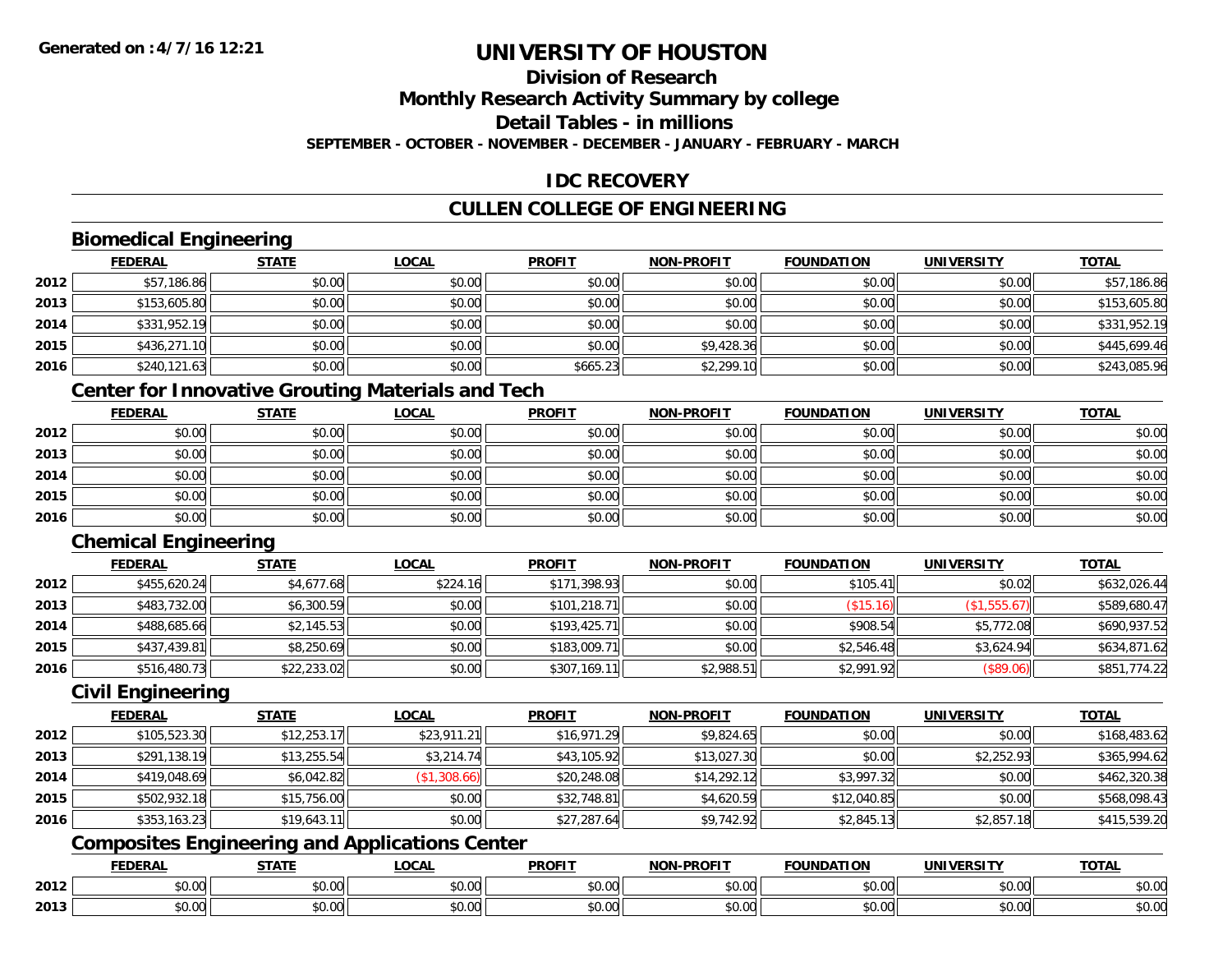## **Division of Research**

**Monthly Research Activity Summary by college**

**Detail Tables - in millions**

**SEPTEMBER - OCTOBER - NOVEMBER - DECEMBER - JANUARY - FEBRUARY - MARCH**

## **IDC RECOVERY**

## **CULLEN COLLEGE OF ENGINEERING**

## **Composites Engineering and Applications Center**

|      | ------      | <b>CTATE</b>  | .OCAL | <b>PROFIT</b>  | <b>DDAFIT</b><br><b>MON</b> | <b>10 TIAN</b><br>מרוח<br>1 O F | INII<br>. | TOT <sub>A</sub> |
|------|-------------|---------------|-------|----------------|-----------------------------|---------------------------------|-----------|------------------|
| 2014 | $\sim$      | ሶስ ሰሰ         | 0.00  | 0000           | $\sim$ $\sim$               | $\sim$ 00                       | ሰሰ ሰሰ     | $\sim$           |
|      | טט.טע       | JU.UU         | JU.UU | JU.UV          | PU.UU                       | JU.UU                           | JU.UU     | DU.UU            |
| 2015 | $\triangle$ | $\sim$ $\sim$ | 0.00  | 0 <sup>0</sup> | $\sim$ $\sim$               | $\cdots$                        | $\sim$ 00 | $\sim$ $\sim$    |
|      | טט.         | vv.vv         | DU.UU | \$U.U          | pv.uu                       | JU.U                            | vv.vv     | ง∪.∪บ            |

#### **Dean, Engineering**

|      |                | Dean, Engineering |              |               |                   |                   |                   |              |  |  |  |  |  |
|------|----------------|-------------------|--------------|---------------|-------------------|-------------------|-------------------|--------------|--|--|--|--|--|
|      | <b>FEDERAL</b> | <b>STATE</b>      | <b>LOCAL</b> | <b>PROFIT</b> | <b>NON-PROFIT</b> | <b>FOUNDATION</b> | <b>UNIVERSITY</b> | <b>TOTAL</b> |  |  |  |  |  |
| 2012 | \$2,569.79     | \$0.00            | \$0.00       | \$0.00        | \$0.00            | \$0.00            | \$0.00            | \$2,569.79   |  |  |  |  |  |
| 2013 | \$2,856.65     | \$0.00            | \$0.00       | \$0.00        | \$0.00            | \$0.00            | \$0.00            | \$2,856.65   |  |  |  |  |  |
| 2014 | \$2,698.07     | \$0.00            | \$0.00       | \$0.00        | \$0.00            | \$0.00            | \$0.00            | \$2,698.07   |  |  |  |  |  |
| 2015 | \$1,858.53     | \$0.00            | \$0.00       | \$0.00        | \$0.00            | \$0.00            | \$0.00            | \$1,858.53   |  |  |  |  |  |
| 2016 | \$24,262.55    | \$0.00            | \$0.00       | \$0.00        | \$0.00            | \$0.00            | \$0.00            | \$24,262.55  |  |  |  |  |  |

## **Electrical & Computer Engineering**

|      | <b>FEDERAL</b> | <b>STATE</b> | <b>LOCAL</b> | <b>PROFIT</b> | <b>NON-PROFIT</b> | <b>FOUNDATION</b> | UNIVERSITY | <b>TOTAL</b> |
|------|----------------|--------------|--------------|---------------|-------------------|-------------------|------------|--------------|
| 2012 | \$399,851.89   | \$864.78     | \$0.00       | \$67,121.15   | (\$3,369.47)      | (\$16, 163.66)    | \$0.21     | \$448,304.89 |
| 2013 | \$400,198.71   | \$303.20     | \$0.00       | \$36,848.14   | \$4,944.25        | \$0.00            | \$0.00     | \$442,294.29 |
| 2014 | \$361,022.60   | \$339.85     | \$0.00       | \$88,383.07   | \$22,387.49       | \$5,160.73        | \$0.00     | \$477,293.74 |
| 2015 | \$556,611.74   | \$837.13     | \$0.00       | \$71,058.86   | \$5,250.25        | \$10,999.88       | \$0.00     | \$644,757.86 |
| 2016 | \$490,115.82   | \$38,266.34  | \$0.00       | \$32,719.45   | \$50,901.88       | \$0.00            | \$0.00     | \$612,003.49 |

### **Industrial Engineering**

|      | <b>FEDERAL</b> | <b>STATE</b> | <u>LOCAL</u> | <b>PROFIT</b> | <b>NON-PROFIT</b> | <b>FOUNDATION</b> | <b>UNIVERSITY</b> | <b>TOTAL</b> |
|------|----------------|--------------|--------------|---------------|-------------------|-------------------|-------------------|--------------|
| 2012 | \$18,145.62    | (\$100.00)   | \$12,730.07  | \$0.00        | \$0.00            | \$0.00            | \$0.00            | \$30,775.69  |
| 2013 | \$12,625.51    | \$5,185.19   | \$2,303.40   | \$0.00        | \$0.00            | \$1,964.73        | \$0.00            | \$22,078.83  |
| 2014 | \$33,236.28    | \$4,524.58   | \$8,563.60   | \$0.00        | \$0.00            | \$4,961.62        | \$0.00            | \$51,286.08  |
| 2015 | \$26,532.23    | \$4,387.36   | \$7,779.69   | \$2,213.43    | \$0.00            | \$8,462.98        | \$0.00            | \$49,375.69  |
| 2016 | \$14,922.07    | \$4,574.93   | \$32.00      | \$476.08      | \$0.00            | \$6,482.37        | \$0.00            | \$26,487.45  |

## **Mechanical Engineering**

|      | <b>FEDERAL</b> | <u>STATE</u>  | <b>LOCAL</b> | <b>PROFIT</b> | <b>NON-PROFIT</b> | <b>FOUNDATION</b> | <b>UNIVERSITY</b> | <b>TOTAL</b> |
|------|----------------|---------------|--------------|---------------|-------------------|-------------------|-------------------|--------------|
| 2012 | \$356,154.64   | \$10,611.07   | \$0.00       | \$47,736.61   | \$15,735.92       | \$5,956.56        | \$0.00            | \$436,194.80 |
| 2013 | \$484,516.55   | \$1,801.06    | \$0.00       | \$59,945.81   | \$0.00            | \$14,198.91       | \$0.00            | \$560,462.33 |
| 2014 | \$522,460.29   | \$10,169.56   | \$0.00       | \$167,513.75  | \$0.00            | \$22,407.32       | \$0.00            | \$722,550.92 |
| 2015 | \$467.875.75   | (\$4,235.99)  | \$0.00       | \$213,944.42  | \$0.00            | \$109.42          | \$0.00            | \$677,693.59 |
| 2016 | \$291,031.91   | (\$10,310.03) | \$0.00       | \$123,208.42  | \$0.00            | \$23,057.78       | \$0.00            | \$426,988.08 |

<u> 1980 - Andrea Station Barbara, actor a component de la componentación de la componentación de la componentaci</u>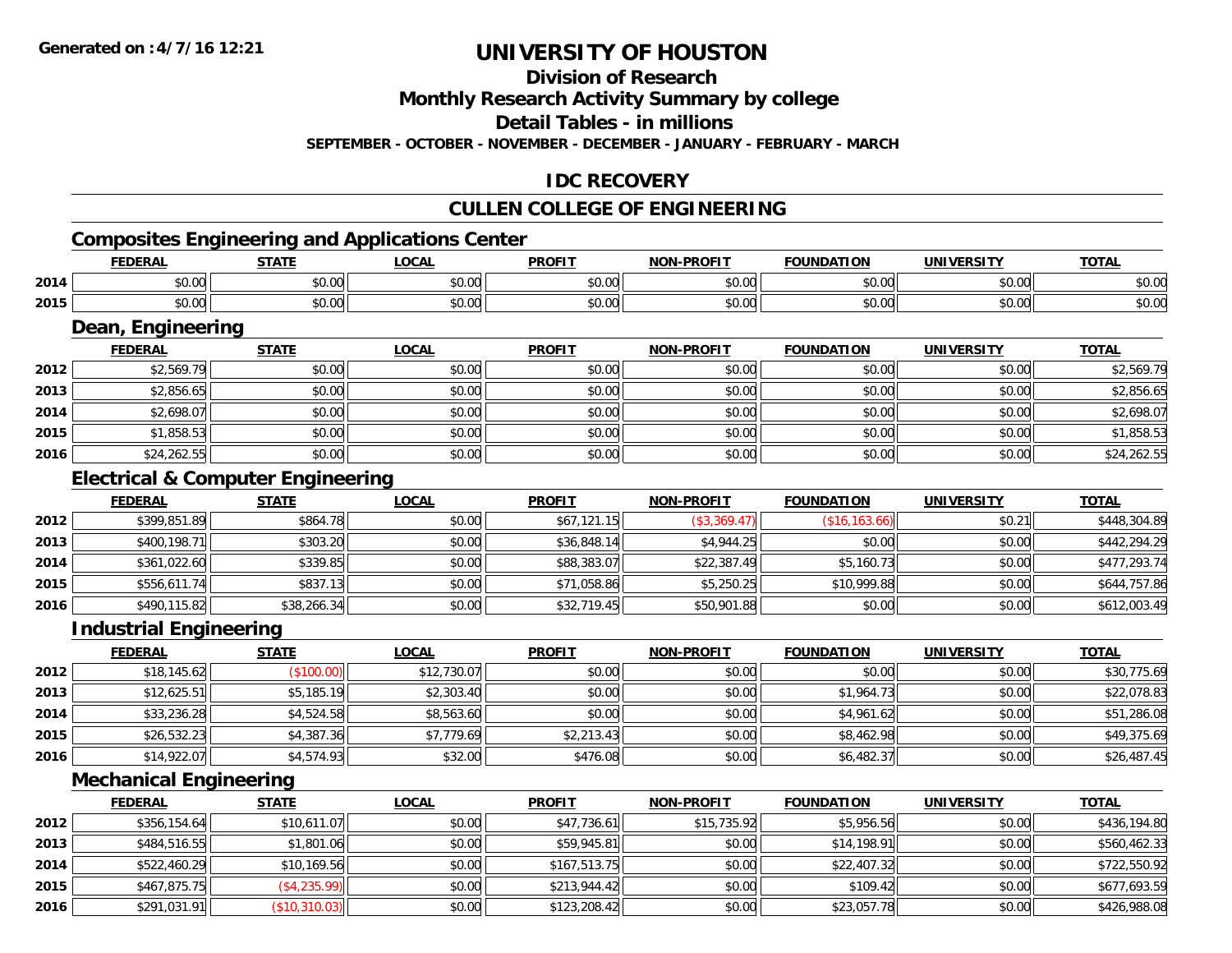## **Division of Research**

**Monthly Research Activity Summary by college**

**Detail Tables - in millions**

**SEPTEMBER - OCTOBER - NOVEMBER - DECEMBER - JANUARY - FEBRUARY - MARCH**

## **IDC RECOVERY**

## **CULLEN COLLEGE OF ENGINEERING**

## **National Center for Airborne Laser Mapping**

|      | <b>FEDERAL</b> | <b>STATE</b> | <b>LOCAL</b> | <b>PROFIT</b> | <b>NON-PROFIT</b> | <b>FOUNDATION</b> | <b>UNIVERSITY</b> | <b>TOTAL</b> |
|------|----------------|--------------|--------------|---------------|-------------------|-------------------|-------------------|--------------|
| 2012 | \$30,060.37    | \$0.00       | \$0.00       | \$0.00        | \$0.00            | \$0.00            | \$0.00            | \$30,060.37  |
| 2013 | \$31,271.38    | \$0.00       | \$0.00       | \$0.00        | \$0.00            | \$0.00            | \$0.00            | \$31,271.38  |
| 2014 | \$64,784.42    | \$0.00       | \$0.00       | \$0.00        | \$0.00            | \$5,995.99        | \$0.00            | \$70,780.40  |
| 2015 | \$174,744.54   | \$0.00       | \$0.00       | \$0.00        | \$0.00            | \$0.00            | \$0.00            | \$174,744.54 |
| 2016 | \$141,299.84   | \$0.00       | \$0.00       | \$0.00        | \$92,354.60       | \$0.00            | \$0.00            | \$233,654.44 |

## **Petroleum Engineering**

|      | <b>FEDERAL</b> | <b>STATE</b> | <u>LOCAL</u> | <b>PROFIT</b> | <b>NON-PROFIT</b> | <b>FOUNDATION</b> | UNIVERSITY | <b>TOTAL</b> |
|------|----------------|--------------|--------------|---------------|-------------------|-------------------|------------|--------------|
| 2014 | \$9,787.59     | \$0.00       | \$0.00       | \$30,251.26   | \$0.00            | \$0.00            | \$0.00     | \$40,038.85  |
| 2015 |                | \$0.00       | \$0.00       | \$136,005.23  | \$0.00            | \$0.00            | \$0.00     | \$130,520.44 |
| 2016 |                | \$0.00       | \$0.00       | \$42,707.45   | \$0.00            | \$0.00            | \$0.00     | \$28,246.32  |

#### **Wind Energy Center**

|       | <b>FEDERAL</b>  | <b>STATE</b> | <b>LOCAL</b> | <b>PROFIT</b>  | <b>NON-PROFIT</b> | <b>FOUNDATION</b> | <b>UNIVERSITY</b> | <b>TOTAL</b>    |
|-------|-----------------|--------------|--------------|----------------|-------------------|-------------------|-------------------|-----------------|
| 2012  | \$0.00          | \$0.00       | \$0.00       | \$0.00         | \$0.00            | \$0.00            | \$0.00            | \$0.00          |
| 2013  | \$0.00          | \$0.00       | \$0.00       | \$0.00         | \$0.00            | \$0.00            | \$0.00            | \$0.00          |
| 2014  | \$0.00          | \$0.00       | \$0.00       | \$0.00         | \$0.00            | \$0.00            | \$0.00            | \$0.00          |
| 2015  | \$0.00          | \$0.00       | \$0.00       | \$0.00         | \$0.00            | \$0.00            | \$0.00            | \$0.00          |
| 2016  | \$0.00          | \$0.00       | \$0.00       | \$0.00         | \$0.00            | \$0.00            | \$0.00            | \$0.00          |
| Total | \$10,174,451.02 | \$177,777.15 | \$57,450.21  | \$2,217,382.25 | \$254,428.47      | \$119,015.12      | \$12,862.63       | \$13,013,366.85 |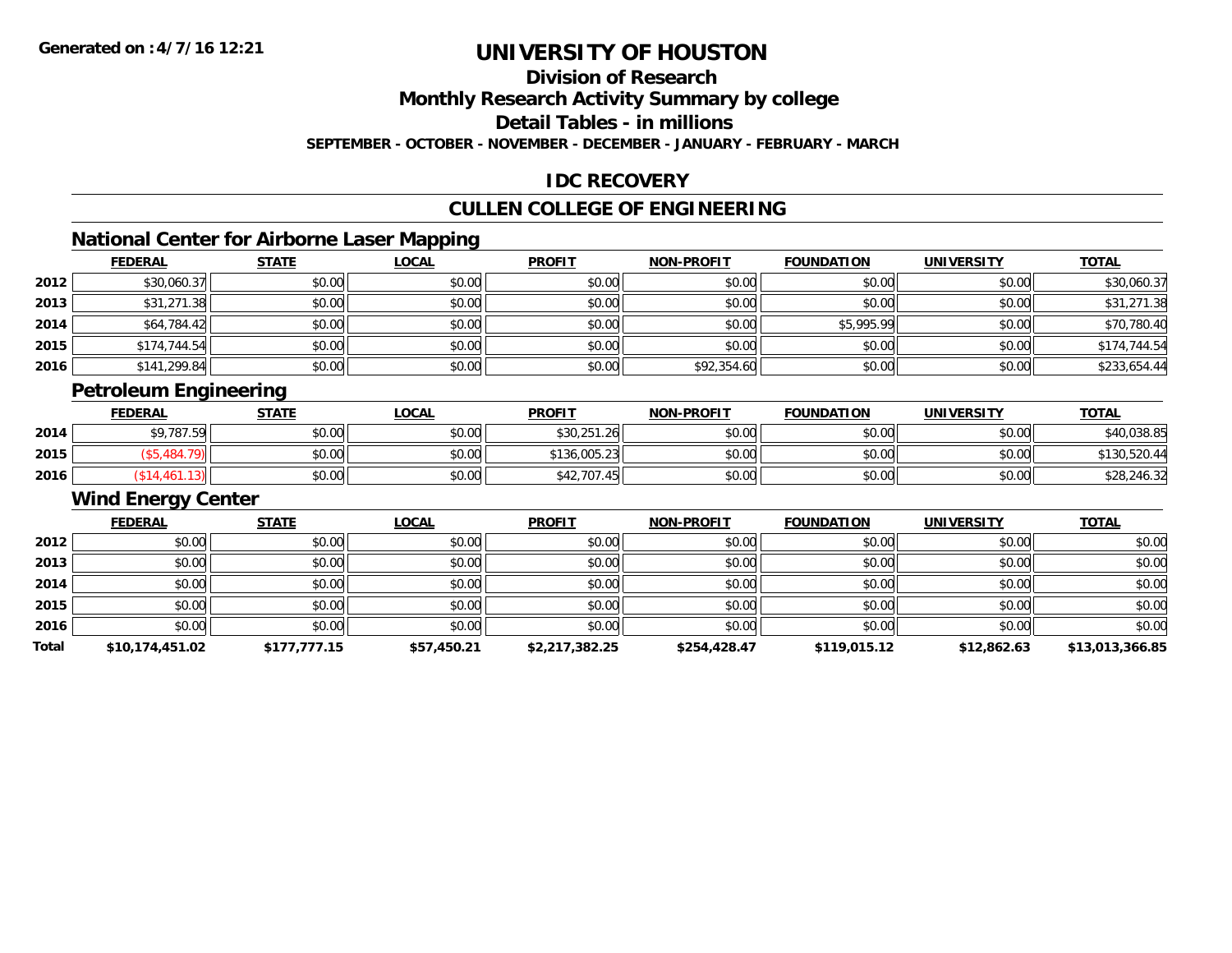**2016**

## **UNIVERSITY OF HOUSTON**

## **Division of Research**

**Monthly Research Activity Summary by college**

**Detail Tables - in millions**

**SEPTEMBER - OCTOBER - NOVEMBER - DECEMBER - JANUARY - FEBRUARY - MARCH**

## **IDC RECOVERY**

## **DIVISION OF RESEARCH**

|      | <b>FEDERAL</b>                                            | <b>STATE</b> | <b>LOCAL</b> | <b>PROFIT</b> | <b>NON-PROFIT</b> | <b>FOUNDATION</b> | <b>UNIVERSITY</b> | <b>TOTAL</b> |
|------|-----------------------------------------------------------|--------------|--------------|---------------|-------------------|-------------------|-------------------|--------------|
| 2012 | \$0.00                                                    | \$0.00       | \$0.00       | \$4,715.80    | \$0.00            | \$0.00            | \$0.00            | \$4,715.80   |
| 2013 | \$0.00                                                    | \$0.00       | \$0.00       | \$2,678.00    | \$0.00            | \$0.00            | \$0.00            | \$2,678.00   |
|      | <b>Center for Advanced Computing and Data Systems</b>     |              |              |               |                   |                   |                   |              |
|      | <b>FEDERAL</b>                                            | <b>STATE</b> | <b>LOCAL</b> | <b>PROFIT</b> | <b>NON-PROFIT</b> | <b>FOUNDATION</b> | <b>UNIVERSITY</b> | <b>TOTAL</b> |
| 2012 | \$73,486.61                                               | \$0.00       | \$0.00       | \$22,337.22   | \$0.00            | \$0.00            | \$0.00            | \$95,823.83  |
| 2013 | \$36,205.65                                               | \$0.00       | \$0.00       | \$9,819.72    | \$0.00            | \$0.00            | \$0.00            | \$46,025.37  |
| 2014 | (\$3,458.04)                                              | \$0.00       | \$0.00       | \$0.00        | \$0.00            | \$0.00            | \$0.00            | (\$3,458.04) |
| 2015 | \$1,191.01                                                | \$0.00       | \$0.00       | \$0.00        | \$0.00            | \$0.00            | \$0.00            | \$1,191.01   |
| 2016 | \$592.78                                                  | \$0.00       | \$0.00       | \$0.00        | \$0.00            | \$0.00            | \$0.00            | \$592.78     |
|      | <b>Center for Advanced Materials</b>                      |              |              |               |                   |                   |                   |              |
|      | <b>FEDERAL</b>                                            | <b>STATE</b> | <b>LOCAL</b> | <b>PROFIT</b> | <b>NON-PROFIT</b> | <b>FOUNDATION</b> | <b>UNIVERSITY</b> | <b>TOTAL</b> |
| 2012 | (\$160.97)                                                | \$0.00       | \$0.00       | \$0.00        | \$0.00            | \$0.00            | \$0.00            | (\$160.97)   |
| 2013 | \$0.00                                                    | \$0.00       | \$0.00       | \$0.00        | \$0.00            | \$0.00            | \$0.00            | \$0.00       |
| 2014 | \$0.00                                                    | \$0.00       | \$0.00       | \$0.00        | \$0.00            | \$0.00            | \$0.00            | \$0.00       |
| 2015 | \$0.00                                                    | \$0.00       | \$0.00       | \$12,652.51   | \$0.00            | \$0.00            | \$0.00            | \$12,652.51  |
| 2016 | \$0.00                                                    | \$0.00       | \$0.00       | \$0.00        | \$0.00            | \$0.00            | \$0.00            | \$0.00       |
|      | <b>Center for Biomedical &amp; Environmental Genomics</b> |              |              |               |                   |                   |                   |              |
|      | <b>FEDERAL</b>                                            | <b>STATE</b> | <b>LOCAL</b> | <b>PROFIT</b> | <b>NON-PROFIT</b> | <b>FOUNDATION</b> | <b>UNIVERSITY</b> | <b>TOTAL</b> |
| 2012 | \$0.00                                                    | \$0.00       | \$0.00       | \$0.00        | \$0.00            | \$0.00            | \$0.00            | \$0.00       |
| 2013 | \$0.00                                                    | \$0.00       | \$0.00       | \$0.00        | \$0.00            | \$0.00            | \$0.00            | \$0.00       |
| 2014 | \$0.00                                                    | \$0.00       | \$0.00       | \$0.00        | \$0.00            | \$0.00            | \$0.00            | \$0.00       |
| 2015 | \$0.00                                                    | \$0.00       | \$0.00       | \$0.00        | \$0.00            | \$0.00            | \$0.00            | \$0.00       |
| 2016 | \$0.00                                                    | \$0.00       | \$0.00       | \$0.00        | \$0.00            | \$0.00            | \$0.00            | \$0.00       |
|      | <b>Center for Industrial Partnerships</b>                 |              |              |               |                   |                   |                   |              |
|      | <b>FEDERAL</b>                                            | <b>STATE</b> | <b>LOCAL</b> | <b>PROFIT</b> | <b>NON-PROFIT</b> | <b>FOUNDATION</b> | <b>UNIVERSITY</b> | <b>TOTAL</b> |
| 2012 | \$15,383.02                                               | \$0.00       | \$0.00       | \$5,576.19    | \$0.00            | \$0.00            | \$0.00            | \$20,959.22  |
| 2013 | \$1,541.11                                                | \$0.00       | \$0.00       | \$4,872.48    | \$0.00            | \$0.00            | \$0.00            | \$6,413.58   |
| 2014 | \$1,641.04                                                | \$0.00       | \$0.00       | \$5,873.72    | \$0.00            | \$0.00            | \$0.00            | \$7,514.75   |
| 2015 | \$1,119.27                                                | \$0.00       | \$0.00       | \$3,409.54    | \$0.00            | \$0.00            | \$0.00            | \$4,528.82   |

\$3,720.02 \$0.00 \$0.00 \$0.00 \$0.00 \$0.00 \$0.00 \$3,720.02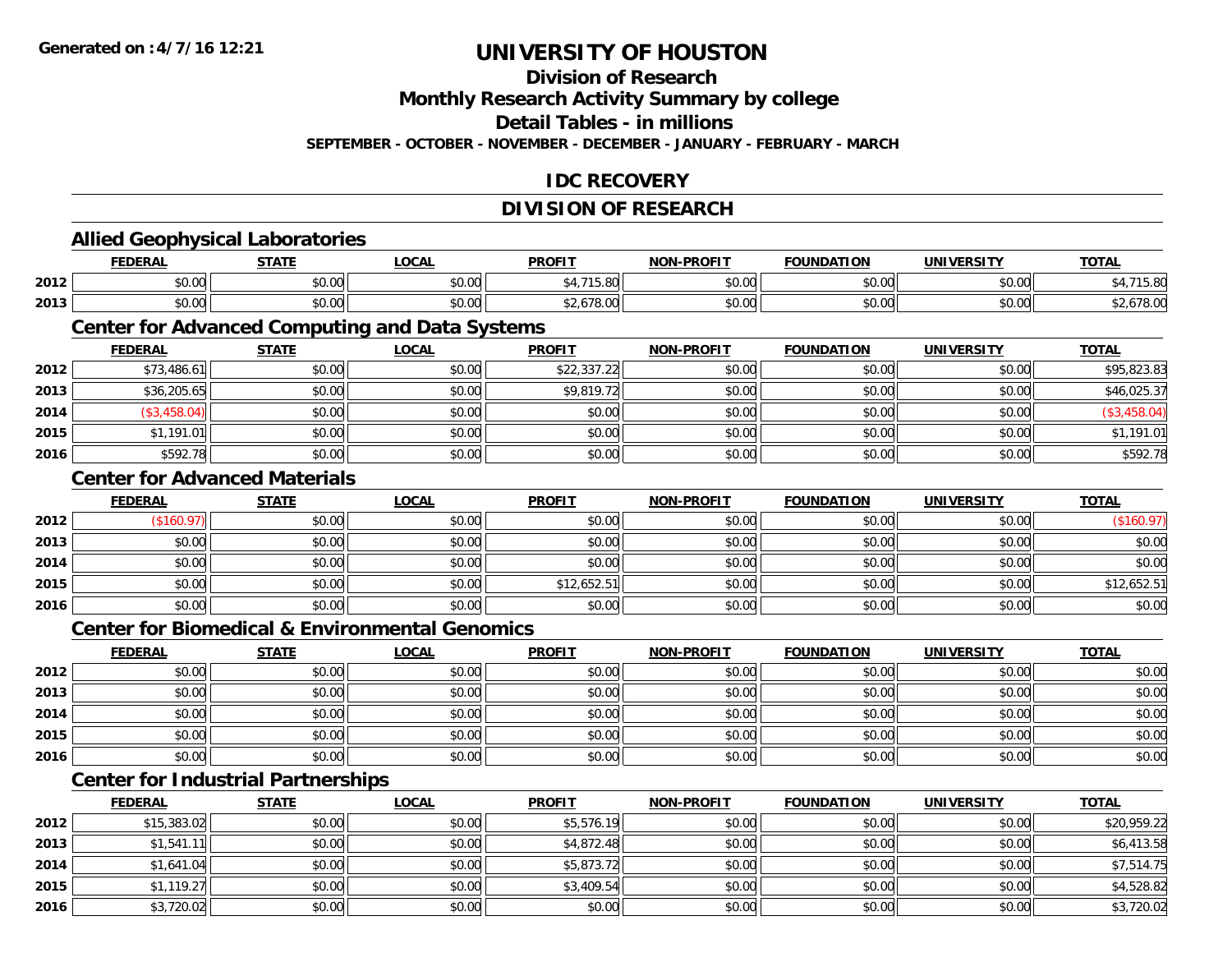## **Division of ResearchMonthly Research Activity Summary by college Detail Tables - in millions SEPTEMBER - OCTOBER - NOVEMBER - DECEMBER - JANUARY - FEBRUARY - MARCH**

### **IDC RECOVERY**

## **DIVISION OF RESEARCH**

|      | <b>Division of Research</b> |                                       |              |               |                   |                   |                   |              |
|------|-----------------------------|---------------------------------------|--------------|---------------|-------------------|-------------------|-------------------|--------------|
|      | <b>FEDERAL</b>              | <b>STATE</b>                          | <b>LOCAL</b> | <b>PROFIT</b> | <b>NON-PROFIT</b> | <b>FOUNDATION</b> | <b>UNIVERSITY</b> | <b>TOTAL</b> |
| 2012 | (\$0.00)                    | \$0.00                                | \$0.00       | \$0.00        | \$0.00            | \$0.00            | \$0.00            | (\$0.00)     |
| 2013 | \$0.00                      | \$0.00                                | \$0.00       | \$0.00        | \$0.00            | \$0.00            | \$0.00            | \$0.00       |
| 2014 | \$0.00                      | \$0.00                                | \$0.00       | \$0.00        | \$0.00            | \$0.00            | \$0.00            | \$0.00       |
| 2015 | \$0.00                      | \$0.00                                | \$0.00       | \$0.00        | \$0.00            | \$0.00            | \$0.00            | \$0.00       |
| 2016 | \$0.00                      | \$0.00                                | \$0.00       | \$0.00        | \$0.00            | \$0.00            | \$0.00            | \$0.00       |
|      |                             | <b>Office of Contracts and Grants</b> |              |               |                   |                   |                   |              |
|      | <b>FEDERAL</b>              | <b>STATE</b>                          | <b>LOCAL</b> | <b>PROFIT</b> | <b>NON-PROFIT</b> | <b>FOUNDATION</b> | <b>UNIVERSITY</b> | <b>TOTAL</b> |
| 2012 | \$0.00                      | \$0.00                                | \$0.00       | \$0.00        | \$0.00            | \$0.00            | \$0.00            | \$0.00       |
| 2013 | \$0.00                      | \$0.00                                | \$0.00       | \$0.00        | \$0.00            | \$0.00            | \$0.00            | \$0.00       |
| 2014 | \$0.00                      | \$0.00                                | \$0.00       | \$0.00        | \$0.00            | \$0.00            | \$0.00            | \$0.00       |
|      | <b>TcSUH</b>                |                                       |              |               |                   |                   |                   |              |
|      | <b>FEDERAL</b>              | <b>STATE</b>                          | <b>LOCAL</b> | <b>PROFIT</b> | <b>NON-PROFIT</b> | <b>FOUNDATION</b> | <b>UNIVERSITY</b> | <b>TOTAL</b> |
| 2012 | \$10,431.43                 | \$1,297.18                            | \$0.00       | \$24,648.64   | \$0.00            | \$0.00            | \$0.00            | \$36,377.25  |
| 2013 | \$13,731.08                 | \$454.79                              | \$0.00       | \$13,824.46   | \$0.00            | \$0.00            | \$0.00            | \$28,010.33  |
| 2014 | \$45,658.73                 | \$454.91                              | \$0.00       | \$10,887.99   | \$0.00            | \$0.00            | \$0.00            | \$57,001.63  |
| 2015 | \$13,945.66                 | \$0.00                                | \$0.00       | \$5,702.94    | \$0.00            | \$0.00            | \$0.00            | \$19,648.60  |
| 2016 | \$42,638.26                 | \$0.00                                | \$0.00       | \$16,107.08   | \$0.00            | \$0.00            | \$0.00            | \$58,745.34  |
|      |                             | <b>Texas Obesity Research Center</b>  |              |               |                   |                   |                   |              |
|      | <b>FEDERAL</b>              | <b>STATE</b>                          | <b>LOCAL</b> | <b>PROFIT</b> | <b>NON-PROFIT</b> | <b>FOUNDATION</b> | <b>UNIVERSITY</b> | <b>TOTAL</b> |
| 2012 | \$0.00                      | \$0.00                                | \$0.00       | \$0.00        | \$0.00            | \$0.00            | \$0.00            | \$0.00       |
| 2013 | \$0.00                      | \$0.00                                | \$0.00       | \$0.00        | \$0.00            | \$0.00            | \$0.00            | \$0.00       |
| 2014 | \$0.00                      | \$0.00                                | \$0.00       | \$0.00        | \$0.00            | \$0.00            | \$0.00            | \$0.00       |
| 2015 | \$0.00                      | \$0.00                                | \$0.00       | \$0.00        | \$0.00            | \$0.00            | \$0.00            | \$0.00       |
| 2016 | \$0.00                      | \$0.00                                | \$0.00       | \$0.00        | \$14,989.30       | \$0.00            | \$0.00            | \$14,989.30  |
|      | <b>TIMES</b>                |                                       |              |               |                   |                   |                   |              |
|      | <b>FEDERAL</b>              | <b>STATE</b>                          | <b>LOCAL</b> | <b>PROFIT</b> | <b>NON-PROFIT</b> | <b>FOUNDATION</b> | <b>UNIVERSITY</b> | <b>TOTAL</b> |
| 2012 | \$277,538.81                | \$0.01                                | \$0.00       | \$0.00        | \$0.00            | \$0.00            | \$0.00            | \$277,538.82 |
| 2013 | \$353,916.92                | (\$99.10)                             | \$0.00       | \$0.00        | \$0.00            | \$0.00            | \$0.00            | \$353,817.82 |
| 2014 | \$253,535.13                | \$1,806.40                            | \$0.00       | \$0.00        | \$0.00            | \$0.00            | \$0.00            | \$255,341.53 |
| 2015 | \$204,657.28                | \$1,278.40                            | \$0.00       | \$0.00        | \$1,115.65        | \$0.00            | \$0.00            | \$207,051.33 |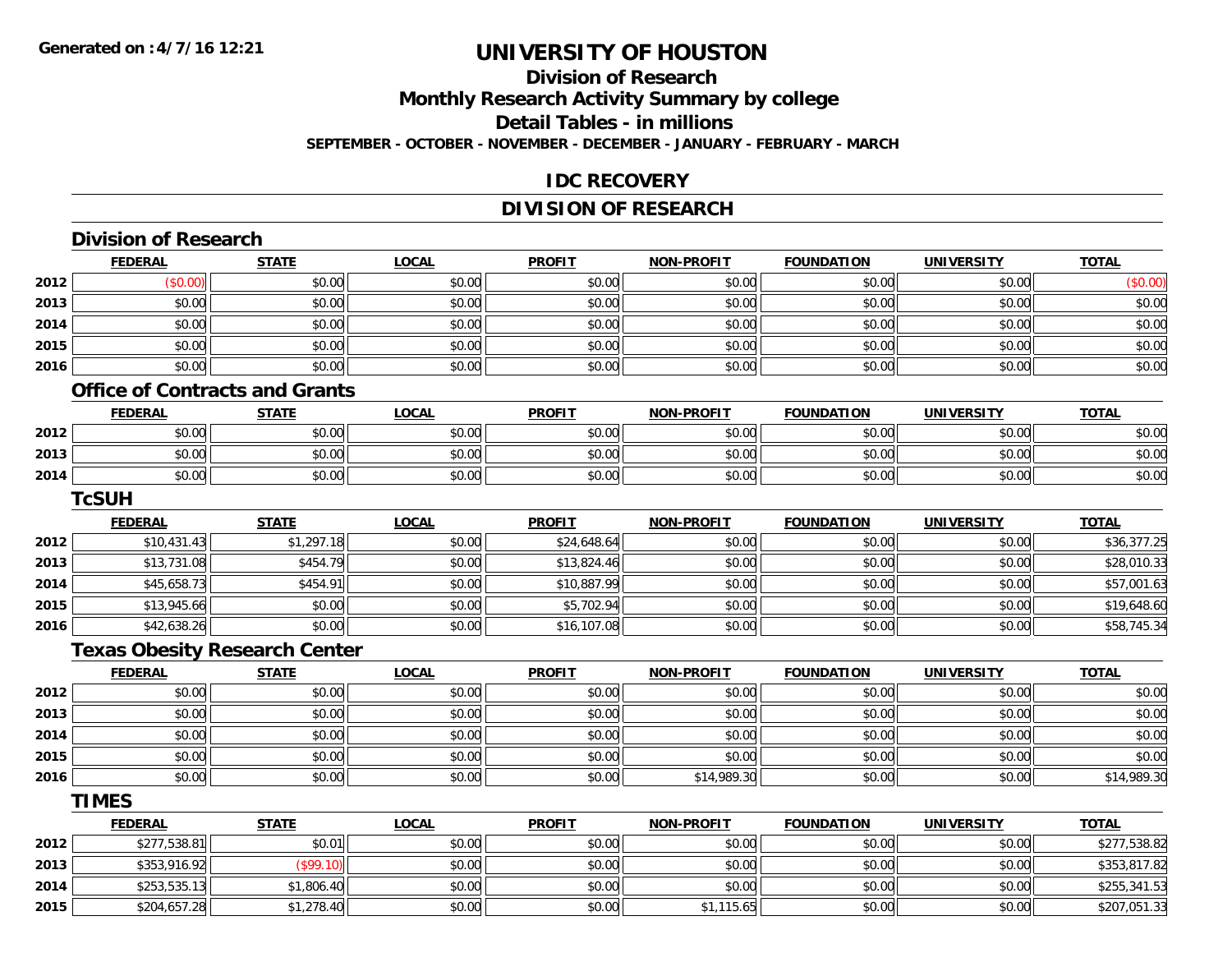**Division of Research**

**Monthly Research Activity Summary by college**

**Detail Tables - in millions**

**SEPTEMBER - OCTOBER - NOVEMBER - DECEMBER - JANUARY - FEBRUARY - MARCH**

## **IDC RECOVERY**

## **DIVISION OF RESEARCH**

|              | <b>TIMES</b>   |              |              |               |                   |                   |                   |                |  |  |  |
|--------------|----------------|--------------|--------------|---------------|-------------------|-------------------|-------------------|----------------|--|--|--|
|              | <b>FEDERAL</b> | <b>STATE</b> | <u>LOCAL</u> | <b>PROFIT</b> | <b>NON-PROFIT</b> | <b>FOUNDATION</b> | <b>UNIVERSITY</b> | <b>TOTAL</b>   |  |  |  |
| 2016         | \$186,906.14   |              | \$0.00       | \$0.00        | \$403.57          | \$0.00            | \$0.00            | \$187,230.68   |  |  |  |
| <b>Total</b> | \$1,534,220.92 | \$5,113.57   | \$0.00       | \$143,106.29  | \$16,508.52       | \$0.00            | \$0.00            | \$1,698,949.29 |  |  |  |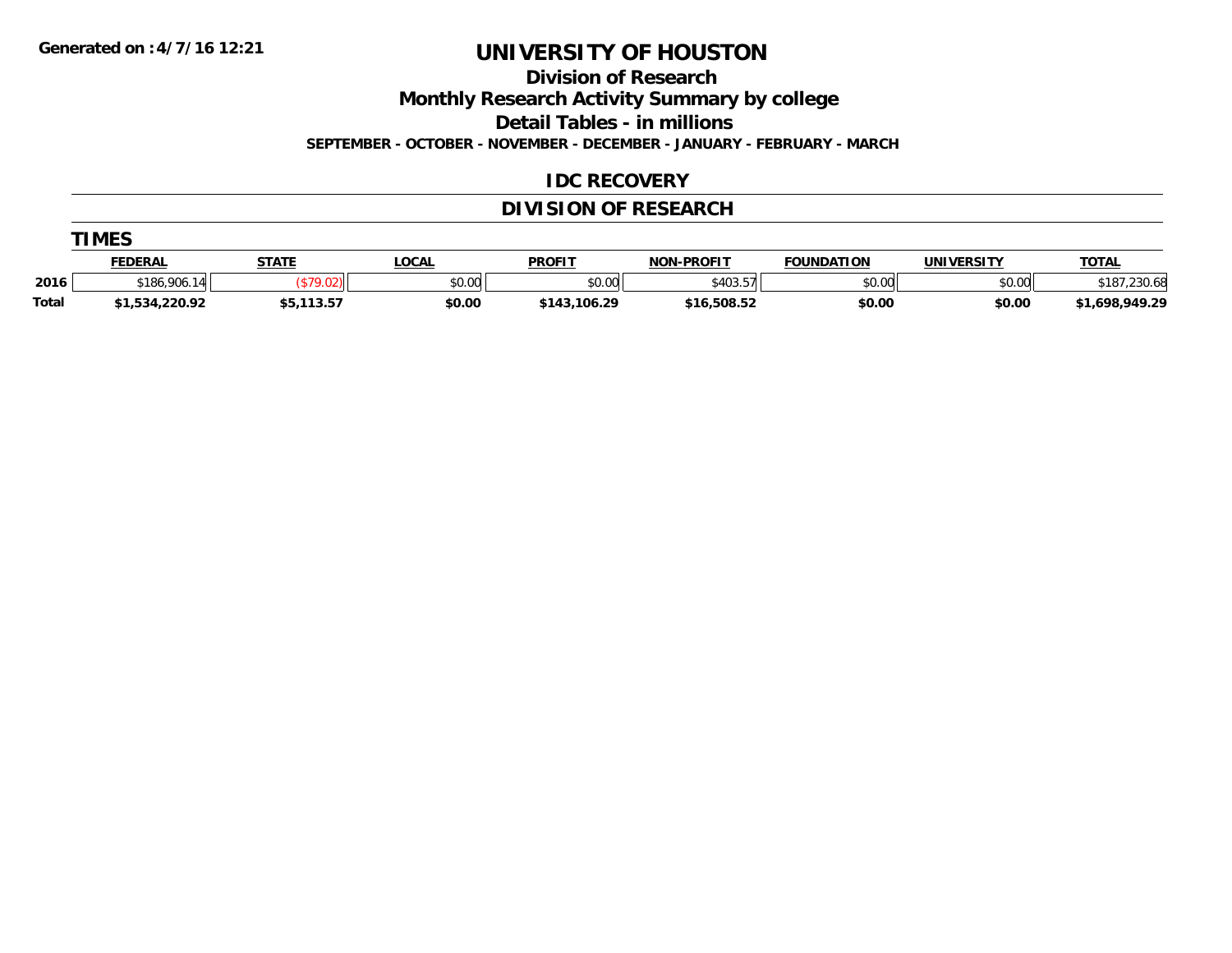## **Division of Research**

**Monthly Research Activity Summary by college**

**Detail Tables - in millions**

**SEPTEMBER - OCTOBER - NOVEMBER - DECEMBER - JANUARY - FEBRUARY - MARCH**

## **IDC RECOVERY**

## **GRADUATE COLLEGE OF SOCIAL WORK**

## **Center for Drug and Social Policy Research**

|      | <b>FEDERAL</b> | <b>STATE</b> | <u>LOCAL</u> | <b>PROFIT</b> | <b>NON-PROFIT</b> | <b>FOUNDATION</b> | <b>UNIVERSITY</b> | <b>TOTAL</b> |
|------|----------------|--------------|--------------|---------------|-------------------|-------------------|-------------------|--------------|
| 2012 | \$4,046.81     | \$0.00       | \$0.00       | \$0.00        | \$0.00            | \$0.00            | \$0.00            | \$4,046.81   |
| 2013 | \$1,641.93     | \$0.00       | \$0.00       | \$0.00        | \$0.00            | \$0.00            | \$0.00            | \$1,641.93   |
| 2014 | \$1,492.14     | \$0.00       | \$0.00       | \$0.00        | \$0.00            | \$0.00            | \$0.00            | \$1,492.14   |
| 2015 | \$39,211.00    | \$0.00       | \$0.00       | \$0.00        | \$0.00            | \$0.00            | \$0.00            | \$39,211.00  |
| 2016 | \$73,024.02    | \$0.00       | \$0.00       | \$0.00        | \$0.00            | \$0.00            | \$0.00            | \$73,024.02  |

### **Center for Health Equities & Evaluation Research**

|      | <u>FEDERAL</u> | <b>STATE</b> | <b>LOCAL</b> | <b>PROFIT</b> | <b>NON-PROFIT</b> | <b>FOUNDATION</b> | <b>UNIVERSITY</b> | <b>TOTAL</b> |
|------|----------------|--------------|--------------|---------------|-------------------|-------------------|-------------------|--------------|
| 2012 | \$9,952.25     | \$0.00       | \$0.00       | \$0.00        | \$0.00            | \$0.00            | \$0.00            | \$9,952.25   |
| 2013 | \$6,554.16     | \$0.00       | \$0.00       | \$0.00        | \$0.00            | \$0.00            | \$0.00            | \$6,554.16   |
| 2014 | \$6,701.80     | \$0.00       | \$0.00       | \$0.00        | \$0.00            | \$0.00            | \$0.00            | \$6,701.80   |
| 2015 | \$5,313.33     | \$0.00       | \$0.00       | \$0.00        | \$0.00            | \$0.00            | \$0.00            | \$5,313.33   |
| 2016 | \$4,500.72     | \$0.00       | \$0.00       | \$0.00        | \$0.00            | \$0.00            | \$0.00            | \$4,500.72   |

## **Child & Family for Innovative Research**

|      | <b>FEDERAL</b> | <b>STATE</b> | <b>LOCAL</b> | <b>PROFIT</b> | <b>NON-PROFIT</b> | <b>FOUNDATION</b> | <b>UNIVERSITY</b> | <b>TOTAL</b> |
|------|----------------|--------------|--------------|---------------|-------------------|-------------------|-------------------|--------------|
| 2012 | \$135,279.24   | \$0.00       | \$0.00       | \$5,829.88    | \$0.00            | \$0.00            | \$0.00            | \$141,109.12 |
| 2013 | \$99,106.58    | \$571.19     | \$3,018.00   | (\$367.56)    | \$0.83            | \$0.00            | \$0.00            | \$102,329.04 |
| 2014 | \$32,137.33    | \$793.41     | \$573.16     | \$0.00        | \$133.65          | \$900.37          | \$0.00            | \$34,537.92  |
| 2015 | \$60,496.20    | \$445.20     | \$0.00       | \$0.00        | \$0.00            | \$7,687.15        | \$0.00            | \$68,628.55  |
| 2016 | \$8,114.79     | \$0.00       | \$0.00       | \$0.00        | \$0.00            | \$5,035.28        | \$0.00            | \$13,150.07  |

#### **Community Projects - Social Work**

|      | <b>CENEDA</b><br>CUCRAL | 27.77          | <b>OCAL</b>   | <b>PROFIT</b>                                                             | -PROFIT<br>NON- | <b>FOUNDATION</b>       | UNIVERSITY           | <b>TOTAL</b>                                     |
|------|-------------------------|----------------|---------------|---------------------------------------------------------------------------|-----------------|-------------------------|----------------------|--------------------------------------------------|
| 2012 | 0.0270<br>JJJ. <i>I</i> | ሶስ ሰሰ<br>DU.UU | 0.00<br>JU.UU | JU.UU                                                                     | 0000<br>vv.vv   | 0000<br>⊸◡.∪∪⊩          | 0000<br><b>JU.UU</b> | $\sim$ $\sim$<br>$\overline{\phantom{a}}$<br>ັບປ |
| 2013 |                         | ሶስ ሰሰ<br>JU.UU | 0.00<br>JU.UU | $\uparrow$ $\uparrow$ $\uparrow$ $\uparrow$ $\uparrow$ $\uparrow$<br>vv.v | 0000<br>JU.UU   | $n \cap \neg$<br>⊸J.UUI | \$0.00               |                                                  |

#### **Dean, Social Work**

|      | <b>FEDERAL</b> | <b>STATE</b> | <b>LOCAL</b> | <b>PROFIT</b> | <b>NON-PROFIT</b> | <b>FOUNDATION</b> | <b>UNIVERSITY</b> | <b>TOTAL</b> |
|------|----------------|--------------|--------------|---------------|-------------------|-------------------|-------------------|--------------|
| 2012 | \$1,009.26     | \$0.00       | \$0.00       | \$0.00        | \$0.00            | \$0.00            | \$0.00            | (\$1,009.26) |
| 2013 | \$5,849.75     | \$0.00       | \$0.00       | \$0.00        | \$0.00            | \$0.00            | \$0.00            | \$5,849.75   |
| 2014 | \$0.00         | \$0.00       | \$0.00       | \$0.00        | \$0.00            | \$0.00            | \$0.00            | \$0.00       |
| 2015 | \$1,477.12     | \$0.00       | \$0.00       | \$0.00        | \$0.00            | \$0.00            | \$0.00            | \$1,477.12   |
| 2016 | \$13,016.01    | \$0.00       | \$0.00       | \$3,121.50    | \$2,109.63        | \$0.00            | \$0.00            | \$18,247.14  |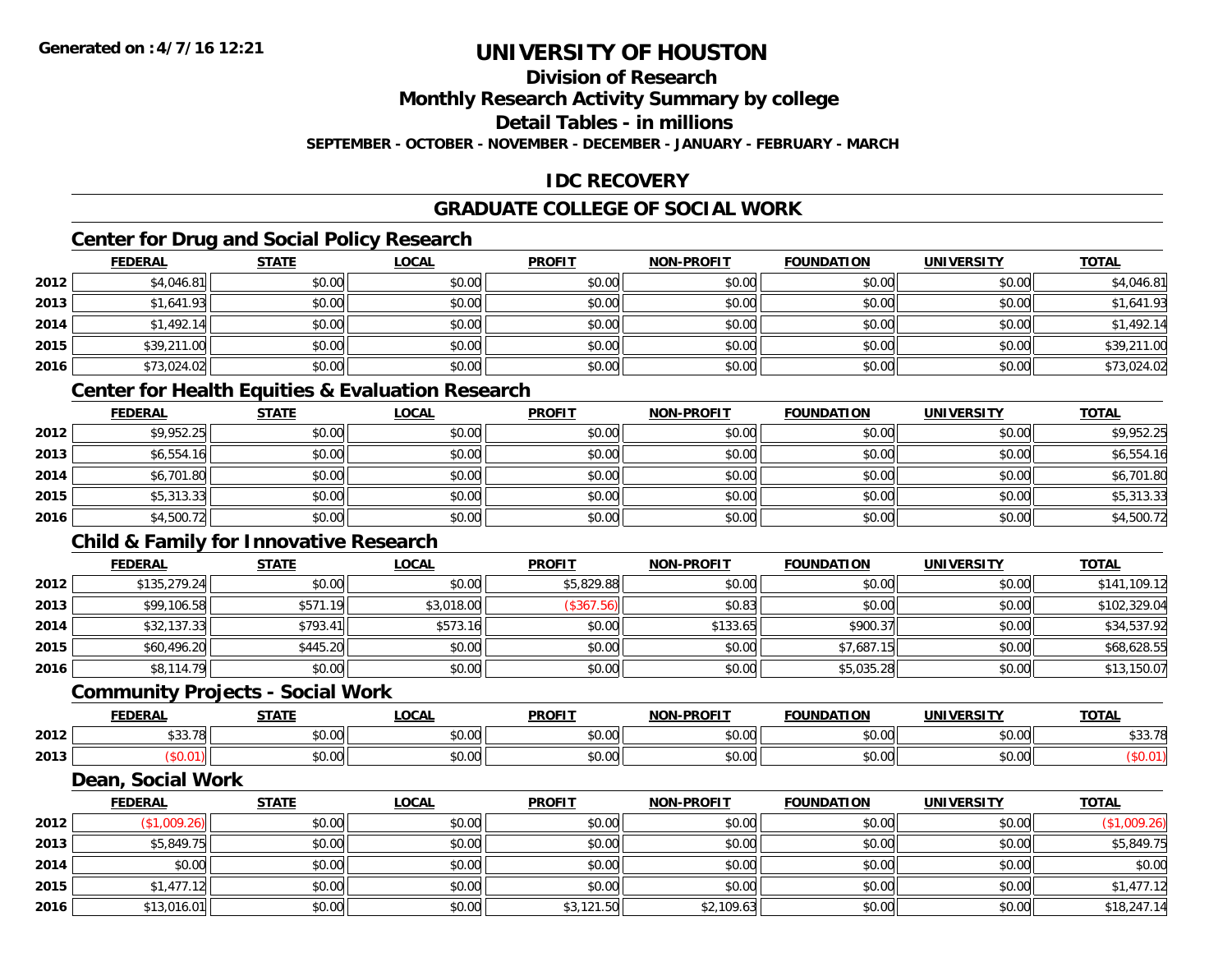**Division of Research**

**Monthly Research Activity Summary by college**

**Detail Tables - in millions**

**SEPTEMBER - OCTOBER - NOVEMBER - DECEMBER - JANUARY - FEBRUARY - MARCH**

## **IDC RECOVERY**

### **GRADUATE COLLEGE OF SOCIAL WORK**

## **Office for Drug SPR**

|              | <b>FEDERAL</b> | <b>STATE</b> | <u>LOCAL</u> | <b>PROFIT</b> | <b>NON-PROFIT</b> | <b>FOUNDATION</b> | <b>UNIVERSITY</b> | <b>TOTAL</b> |
|--------------|----------------|--------------|--------------|---------------|-------------------|-------------------|-------------------|--------------|
| 2012         | \$0.00         | \$0.00       | \$0.00       | \$0.00        | \$0.00            | \$0.00            | \$0.00            | \$0.00       |
| 2013         | \$0.00         | \$0.00       | \$0.00       | \$0.00        | \$0.00            | \$0.00            | \$0.00            | \$0.00       |
| 2015         | \$0.00         | \$0.00       | \$0.00       | \$0.00        | \$0.00            | \$0.00            | \$0.00            | \$0.00       |
| <b>Total</b> | \$506,939.70   | \$1,809.80   | \$3,591.16   | \$8,583.82    | \$2,244.11        | \$13,622.80       | \$0.00            | \$536,791.39 |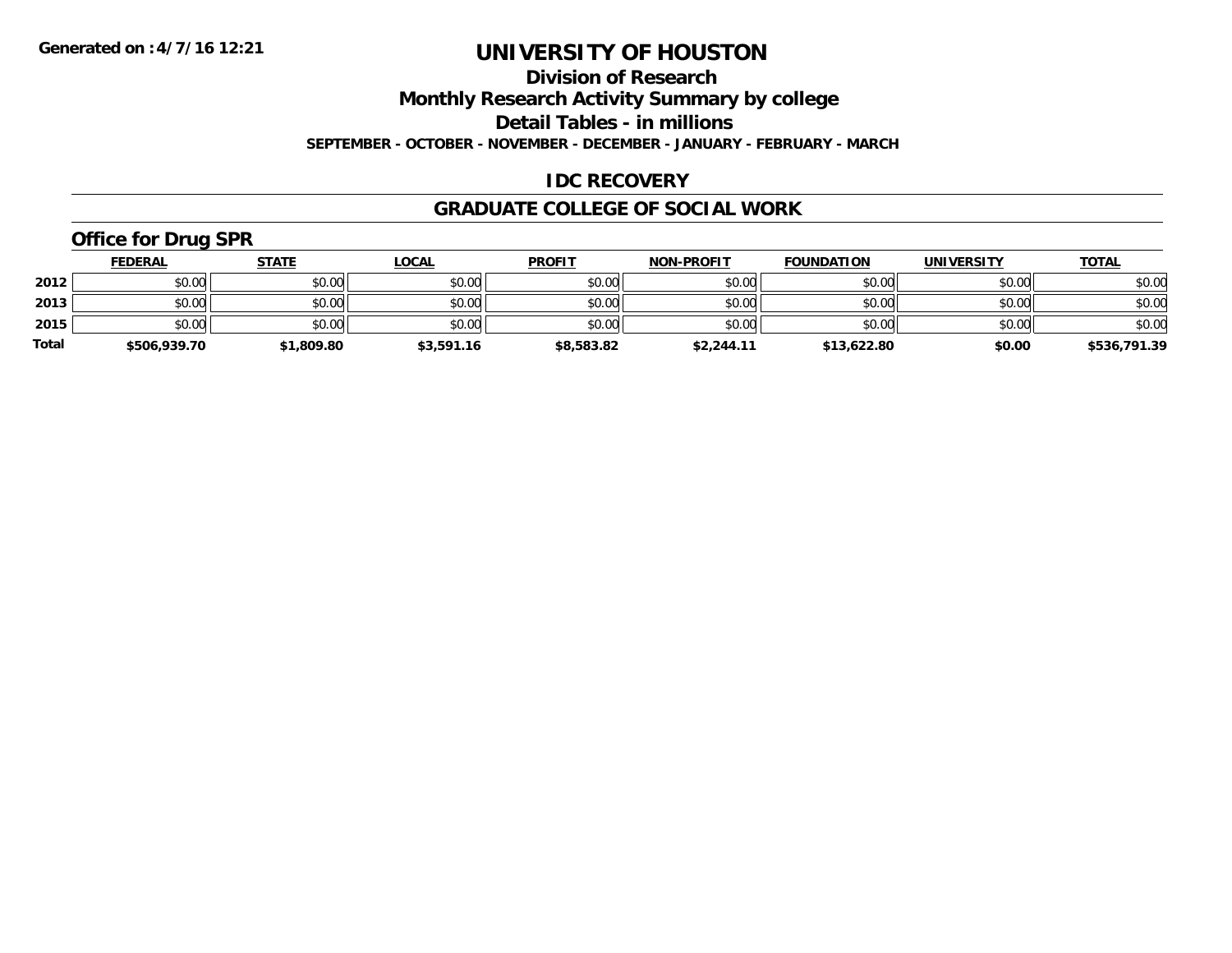## **Division of Research**

**Monthly Research Activity Summary by college**

**Detail Tables - in millions**

**SEPTEMBER - OCTOBER - NOVEMBER - DECEMBER - JANUARY - FEBRUARY - MARCH**

## **IDC RECOVERY**

### **HILTON COLLEGE OF HOTEL AND RESTAURANT MANAGEMENT**

### **Hotel and Restaurant Management**

|       | <b>FEDERAL</b> | <b>STATE</b> | <b>LOCAL</b> | <b>PROFIT</b> | <b>NON-PROFIT</b> | <b>FOUNDATION</b> | <b>UNIVERSITY</b> | <b>TOTAL</b> |
|-------|----------------|--------------|--------------|---------------|-------------------|-------------------|-------------------|--------------|
| 2012  | \$2,584.12     | \$10,573.92  | \$0.00       | \$8.59        | \$2,944.75        | \$0.00            | \$0.00            | \$16,111.38  |
| 2013  | \$3,268.89     | \$804.38     | \$0.00       | \$0.00        | \$0.00            | \$0.00            | \$0.00            | \$4,073.27   |
| 2014  | \$9,467.63     | (\$28.71)    | \$0.00       | \$0.00        | \$0.00            | \$1,936.03        | \$0.00            | \$11,374.95  |
| 2015  | \$23,871.73    | \$0.00       | \$0.00       | \$0.00        | \$0.00            | \$1,717.80        | \$0.00            | \$25,589.53  |
| 2016  | \$19,598.41    | \$0.00       | \$0.00       | \$0.00        | \$0.00            | \$0.00            | \$0.00            | \$19,598.41  |
| Total | \$58,790.78    | \$11,349.59  | \$0.00       | \$8.59        | \$2,944.75        | \$3,653.83        | \$0.00            | \$76,747.54  |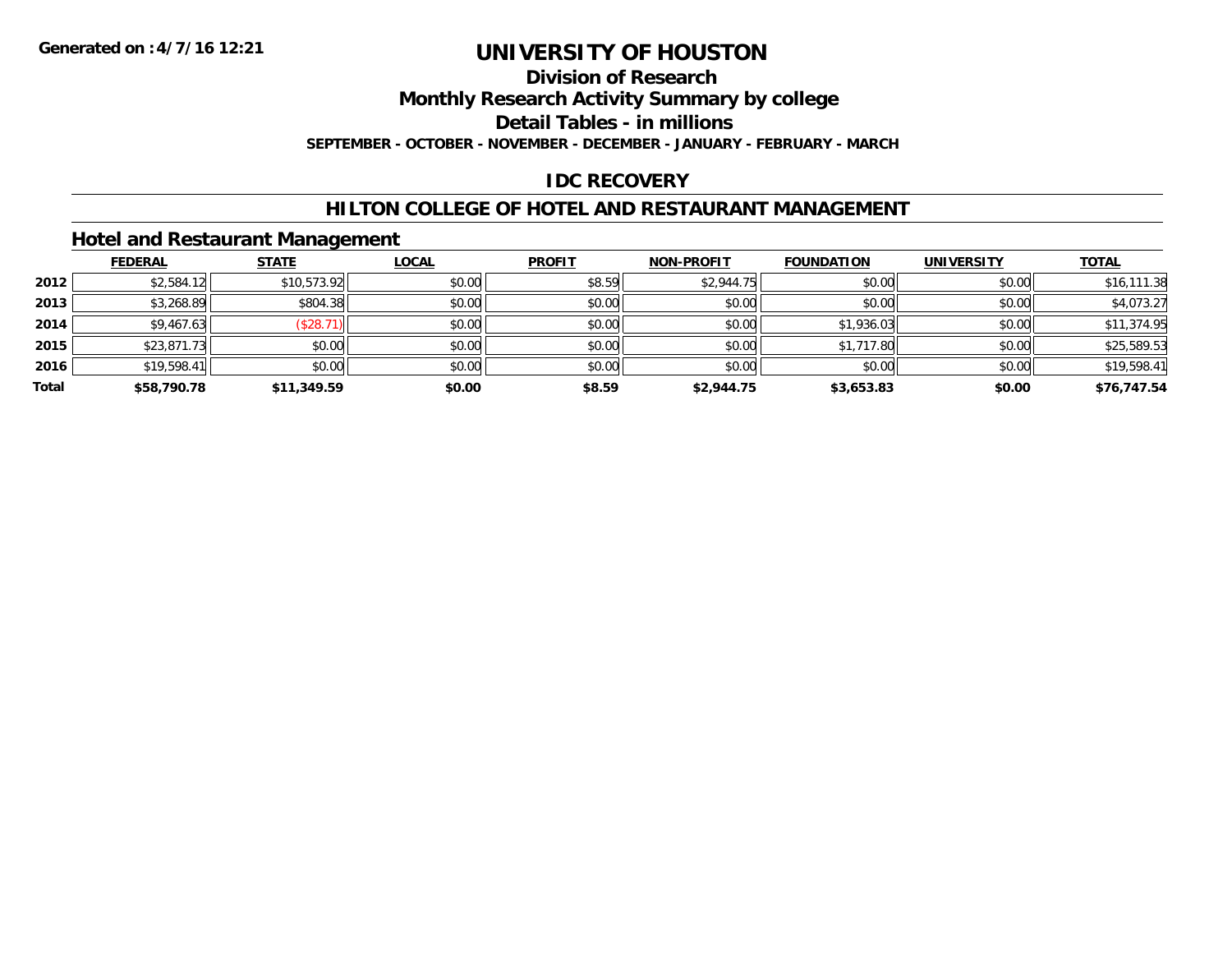### **Division of Research Monthly Research Activity Summary by college Detail Tables - in millions SEPTEMBER - OCTOBER - NOVEMBER - DECEMBER - JANUARY - FEBRUARY - MARCH**

#### **IDC RECOVERY**

#### **HONORS COLLEGE**

## **Dean, Honors College**

|       | <b>FEDERAL</b> | <b>STATE</b> | <b>LOCAL</b> | <b>PROFIT</b> | <b>NON-PROFIT</b> | <b>FOUNDATION</b> | <b>UNIVERSITY</b> | <b>TOTAL</b> |
|-------|----------------|--------------|--------------|---------------|-------------------|-------------------|-------------------|--------------|
| 2012  | \$4,277.63     | \$0.00       | \$0.00       | \$0.00        | \$3,424.78        | \$0.00            | \$0.00            | \$7,702.41   |
| 2013  | \$4,610.35     | \$0.00       | \$0.00       | \$0.00        | \$2,414.82        | \$0.00            | \$0.00            | \$7,025.17   |
| 2014  | \$892.24       | \$0.00       | \$0.00       | \$0.00        | \$2,985.57        | \$42.55           | \$0.00            | \$3,920.36   |
| 2015  | \$0.00         | \$0.00       | \$0.00       | \$0.00        | (\$5.90)          | \$27.33           | \$0.00            | \$21.42      |
| 2016  | \$0.00         | \$0.00       | \$0.00       | \$0.00        | \$0.00            | \$9.78            | \$0.00            | \$9.78       |
| Total | \$9,780.22     | \$0.00       | \$0.00       | \$0.00        | \$8,819.26        | \$79.65           | \$0.00            | \$18,679.13  |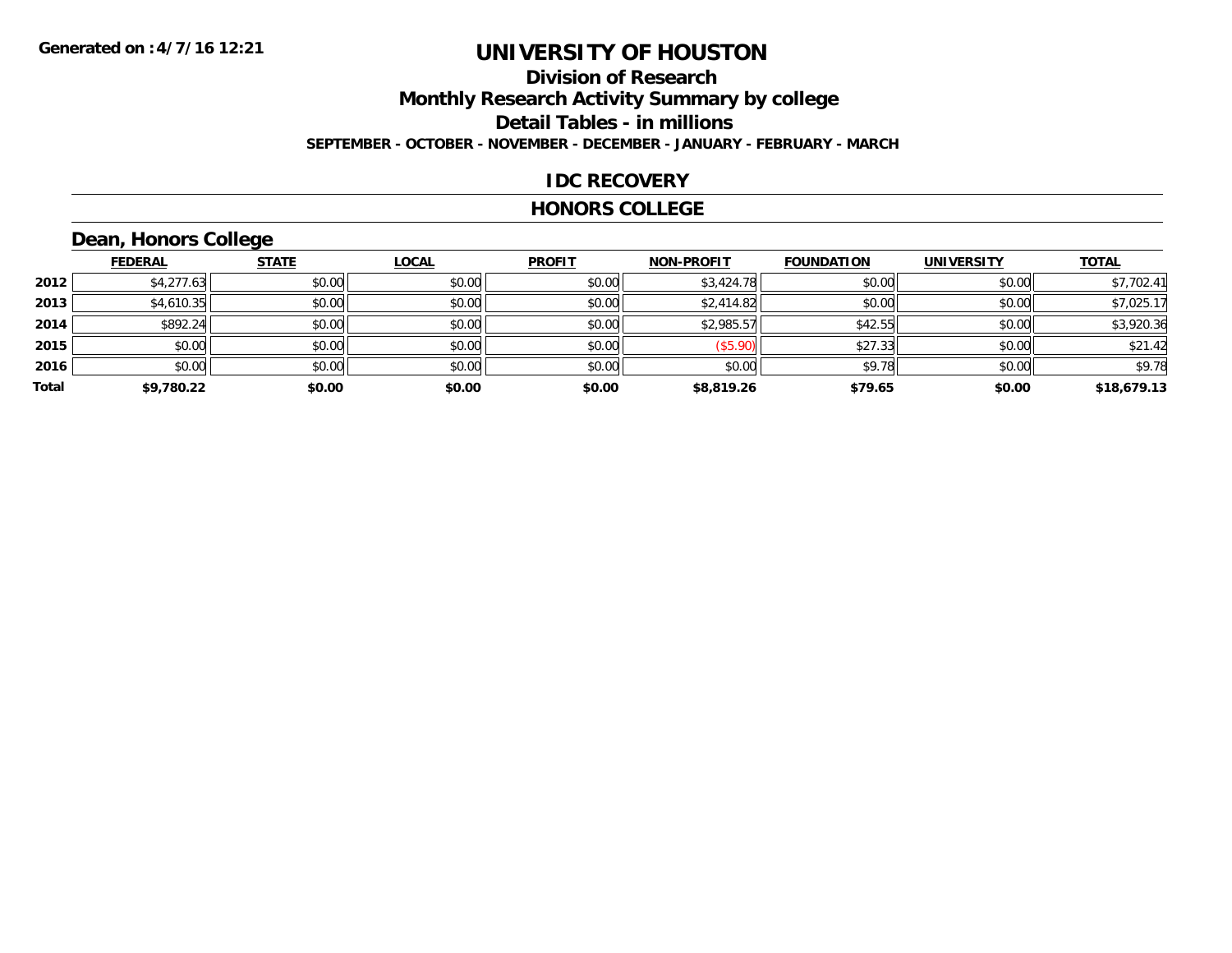## **Division of Research Monthly Research Activity Summary by college Detail Tables - in millions SEPTEMBER - OCTOBER - NOVEMBER - DECEMBER - JANUARY - FEBRUARY - MARCH**

#### **IDC RECOVERY**

#### **LIBRARY**

### **Administration, Library**

|              | <b>FEDERAL</b> | <u>STATE</u> | <u>LOCAL</u> | <b>PROFIT</b> | <b>NON-PROFIT</b> | <b>FOUNDATION</b> | <b>UNIVERSITY</b> | <b>TOTAL</b> |
|--------------|----------------|--------------|--------------|---------------|-------------------|-------------------|-------------------|--------------|
| 2012         | \$0.00         | \$0.00       | \$0.00       | \$0.00        | \$0.00            | \$0.00            | \$0.00            | \$0.00       |
| 2013         | \$0.00         | \$0.00       | \$0.00       | \$0.00        | \$0.00            | \$0.00            | \$0.00            | \$0.00       |
| 2014         | \$0.00         | \$0.00       | \$0.00       | \$0.00        | \$0.00            | \$0.00            | \$0.00            | \$0.00       |
| <b>Total</b> | \$0.00         | \$0.00       | \$0.00       | \$0.00        | \$0.00            | \$0.00            | \$0.00            | \$0.00       |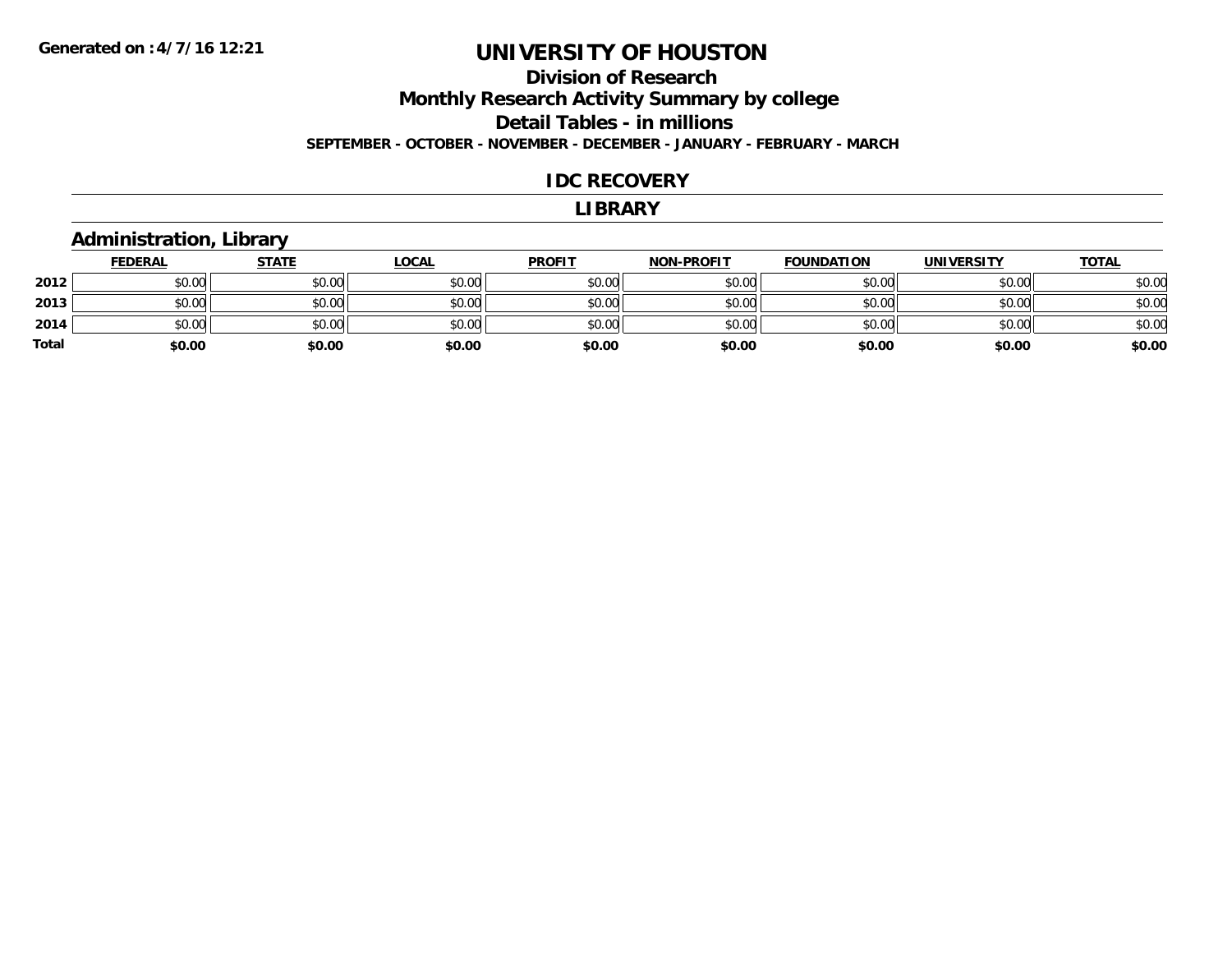## **Division of Research**

**Monthly Research Activity Summary by college**

**Detail Tables - in millions**

**SEPTEMBER - OCTOBER - NOVEMBER - DECEMBER - JANUARY - FEBRUARY - MARCH**

#### **IDC RECOVERY**

#### **PRESIDENT**

#### **Office of the President**

|              | <b>FEDERAL</b> | STATE  | LOCAL  | <b>PROFIT</b> | <b>NON-PROFIT</b> | <b>FOUNDATION</b> | <b>UNIVERSITY</b> | <b>TOTAL</b> |
|--------------|----------------|--------|--------|---------------|-------------------|-------------------|-------------------|--------------|
| 2015         | \$0.00         | \$0.00 | \$0.00 | \$0.00        | \$0.00            | \$0.00            | \$0.00            | \$0.00       |
| 2016         | \$0.00         | \$0.00 | \$0.00 | \$0.00        | \$0.00            | \$0.00            | \$0.00            | \$0.00       |
| <b>Total</b> | \$0.00         | \$0.00 | \$0.00 | \$0.00        | \$0.00            | \$0.00            | \$0.00            | \$0.00       |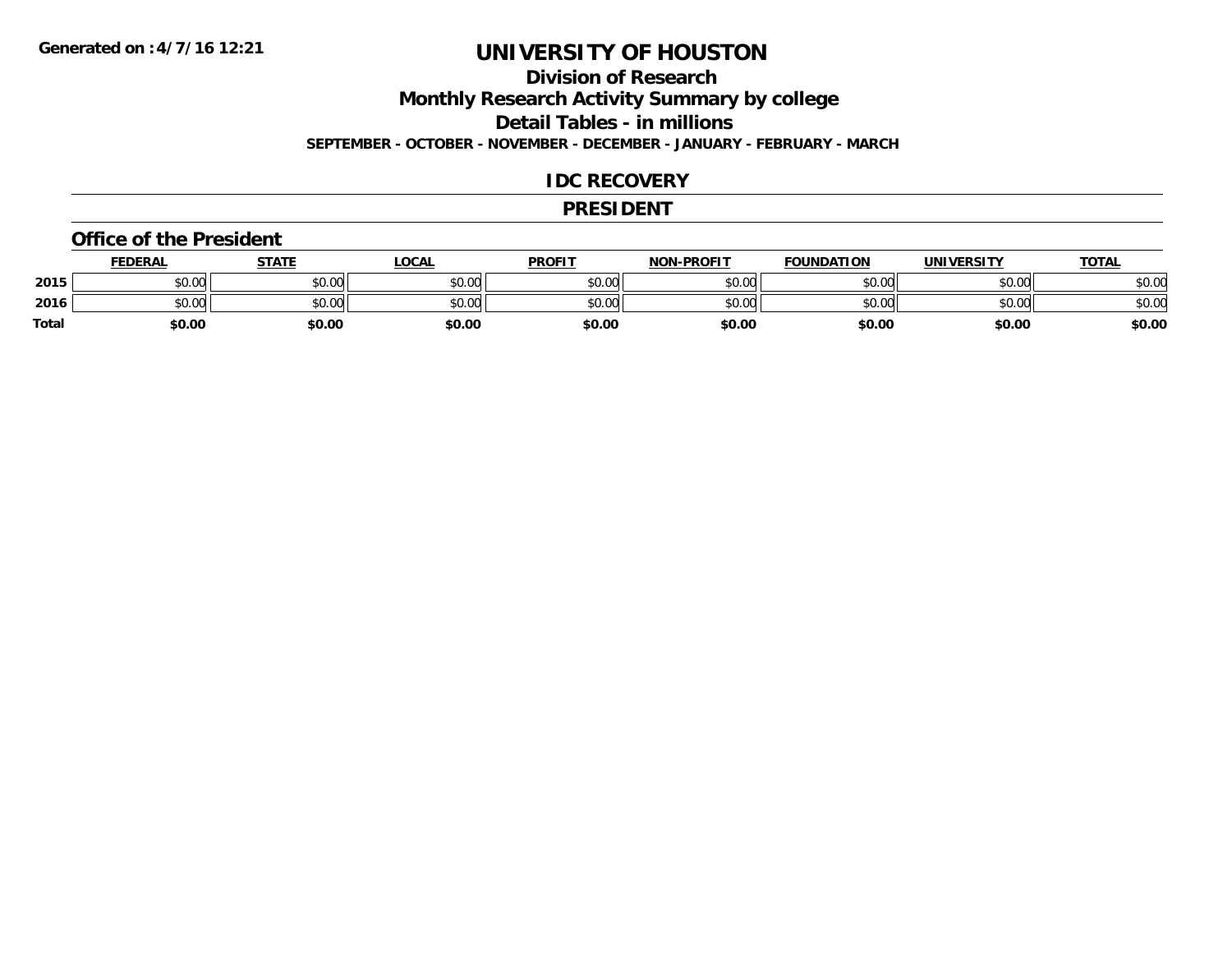## **Division of Research**

**Monthly Research Activity Summary by college**

**Detail Tables - in millions**

**SEPTEMBER - OCTOBER - NOVEMBER - DECEMBER - JANUARY - FEBRUARY - MARCH**

## **IDC RECOVERY**

### **SENIOR V.P. FOR ACADEMIC AFFAIRS AND PROVOST**

|      | <b>Challenger Program</b>                           |              |              |               |                   |                   |                   |              |
|------|-----------------------------------------------------|--------------|--------------|---------------|-------------------|-------------------|-------------------|--------------|
|      | <b>FEDERAL</b>                                      | <b>STATE</b> | <b>LOCAL</b> | <b>PROFIT</b> | <b>NON-PROFIT</b> | <b>FOUNDATION</b> | <b>UNIVERSITY</b> | <b>TOTAL</b> |
| 2012 | \$0.00                                              | \$0.00       | \$0.00       | \$0.00        | \$0.00            | \$0.00            | \$0.00            | \$0.00       |
| 2013 | \$0.00                                              | \$0.00       | \$0.00       | \$0.00        | \$0.00            | \$0.00            | \$0.00            | \$0.00       |
| 2014 | \$0.00                                              | \$0.00       | \$0.00       | \$0.00        | \$0.00            | \$0.00            | \$0.00            | \$0.00       |
| 2015 | \$0.00                                              | \$0.00       | \$0.00       | \$0.00        | \$0.00            | \$0.00            | \$0.00            | \$0.00       |
| 2016 | \$0.00                                              | \$0.00       | \$0.00       | \$0.00        | \$0.00            | \$0.00            | \$0.00            | \$0.00       |
|      | <b>Learning Support Services</b>                    |              |              |               |                   |                   |                   |              |
|      | <b>FEDERAL</b>                                      | <b>STATE</b> | <b>LOCAL</b> | <b>PROFIT</b> | <b>NON-PROFIT</b> | <b>FOUNDATION</b> | <b>UNIVERSITY</b> | <b>TOTAL</b> |
| 2012 | \$0.00                                              | \$0.00       | \$0.00       | \$0.00        | \$0.00            | \$0.00            | \$0.00            | \$0.00       |
| 2013 | \$0.00                                              | \$0.00       | \$0.00       | \$0.00        | \$0.00            | \$0.00            | \$0.00            | \$0.00       |
|      | <b>Senior V.P. for Academic Affairs and Provost</b> |              |              |               |                   |                   |                   |              |
|      | <b>FEDERAL</b>                                      | <b>STATE</b> | <b>LOCAL</b> | <b>PROFIT</b> | <b>NON-PROFIT</b> | <b>FOUNDATION</b> | <b>UNIVERSITY</b> | <b>TOTAL</b> |
| 2015 | \$0.00                                              | \$0.00       | \$0.00       | \$0.00        | \$0.00            | \$0.00            | \$0.00            | \$0.00       |
| 2016 | \$0.00                                              | \$0.00       | \$0.00       | \$0.00        | \$0.00            | \$0.00            | \$0.00            | \$0.00       |
|      | <b>Student Support Services</b>                     |              |              |               |                   |                   |                   |              |
|      | <b>FEDERAL</b>                                      | <b>STATE</b> | <b>LOCAL</b> | <b>PROFIT</b> | <b>NON-PROFIT</b> | <b>FOUNDATION</b> | <b>UNIVERSITY</b> | <b>TOTAL</b> |
| 2014 | \$0.00                                              | \$0.00       | \$0.00       | \$0.00        | \$0.00            | \$0.00            | \$0.00            | \$0.00       |
| 2015 | \$0.00                                              | \$0.00       | \$0.00       | \$0.00        | \$0.00            | \$0.00            | \$0.00            | \$0.00       |
| 2016 | \$0.00                                              | \$0.00       | \$0.00       | \$0.00        | \$0.00            | \$0.00            | \$0.00            | \$0.00       |
|      | <b>UH Energy</b>                                    |              |              |               |                   |                   |                   |              |
|      | <b>FEDERAL</b>                                      | <b>STATE</b> | <b>LOCAL</b> | <b>PROFIT</b> | <b>NON-PROFIT</b> | <b>FOUNDATION</b> | <b>UNIVERSITY</b> | <b>TOTAL</b> |
| 2015 | \$0.00                                              | \$0.00       | \$0.00       | \$0.00        | \$0.00            | \$0.00            | \$0.00            | \$0.00       |
| 2016 | \$0.00                                              | \$0.00       | \$0.00       | \$0.00        | \$0.00            | \$0.00            | \$0.00            | \$0.00       |
|      | <b>Undergraduate Student Success</b>                |              |              |               |                   |                   |                   |              |
|      | <b>FEDERAL</b>                                      | <b>STATE</b> | <b>LOCAL</b> | <b>PROFIT</b> | <b>NON-PROFIT</b> | <b>FOUNDATION</b> | <b>UNIVERSITY</b> | <b>TOTAL</b> |
| 2014 | \$0.00                                              | \$0.00       | \$0.00       | \$0.00        | \$0.00            | \$0.00            | \$0.00            | \$0.00       |
| 2015 | \$12,844.57                                         | \$0.00       | \$0.00       | \$0.00        | \$0.00            | \$0.00            | \$0.00            | \$12,844.57  |
| 2016 | \$1,306.56                                          | \$0.00       | \$0.00       | \$0.00        | \$0.00            | \$0.00            | \$0.00            | \$1,306.56   |
|      | <b>Undergraduate Student Success Center</b>         |              |              |               |                   |                   |                   |              |
|      | <b>FEDERAL</b>                                      | <b>STATE</b> | <b>LOCAL</b> | <b>PROFIT</b> | <b>NON-PROFIT</b> | <b>FOUNDATION</b> | <b>UNIVERSITY</b> | <b>TOTAL</b> |
| 2012 | \$13,609.67                                         | (\$121.33)   | \$0.00       | \$0.00        | \$0.00            | \$0.00            | \$0.00            | \$13,488.34  |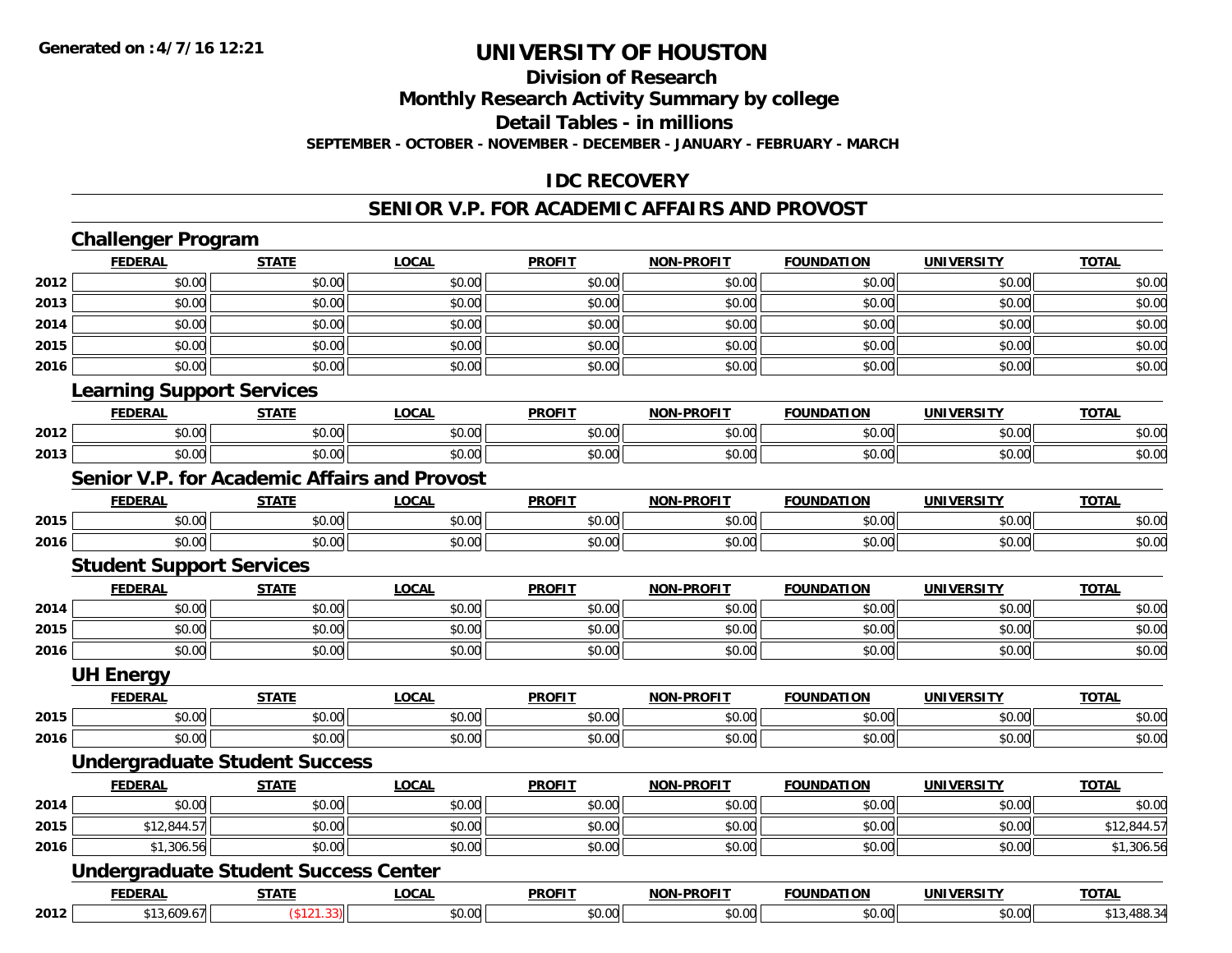## **Division of Research**

**Monthly Research Activity Summary by college**

**Detail Tables - in millions**

**SEPTEMBER - OCTOBER - NOVEMBER - DECEMBER - JANUARY - FEBRUARY - MARCH**

## **IDC RECOVERY**

#### **SENIOR V.P. FOR ACADEMIC AFFAIRS AND PROVOST**

### **Undergraduate Student Success Center**

|       | <b>FEDERAL</b> | <b>STATE</b> | <u>LOCAL</u> | <b>PROFIT</b> | <b>NON-PROFIT</b> | <b>FOUNDATION</b> | <b>UNIVERSITY</b> | <b>TOTAL</b> |
|-------|----------------|--------------|--------------|---------------|-------------------|-------------------|-------------------|--------------|
| 2013  | \$12,956.15    | \$5,593.66   | \$0.00       | \$0.00        | \$0.00            | \$0.00            | \$0.00            | \$18,549.81  |
| 2014  | \$13,735.94    | \$5,036.18   | \$0.00       | \$0.00        | \$0.00            | \$0.00            | \$0.00            | \$18,772.12  |
| 2015  | \$0.00         | \$5,728.71   | \$0.00       | \$0.00        | \$0.00            | \$0.00            | \$0.00            | \$5,728.71   |
| 2016  | \$0.00         | \$4,830.40   | \$0.00       | \$0.00        | \$0.00            | \$0.00            | \$0.00            | \$4,830.40   |
| Total | \$54,452.89    | \$21,067.62  | \$0.00       | \$0.00        | \$0.00            | \$0.00            | \$0.00            | \$75,520.51  |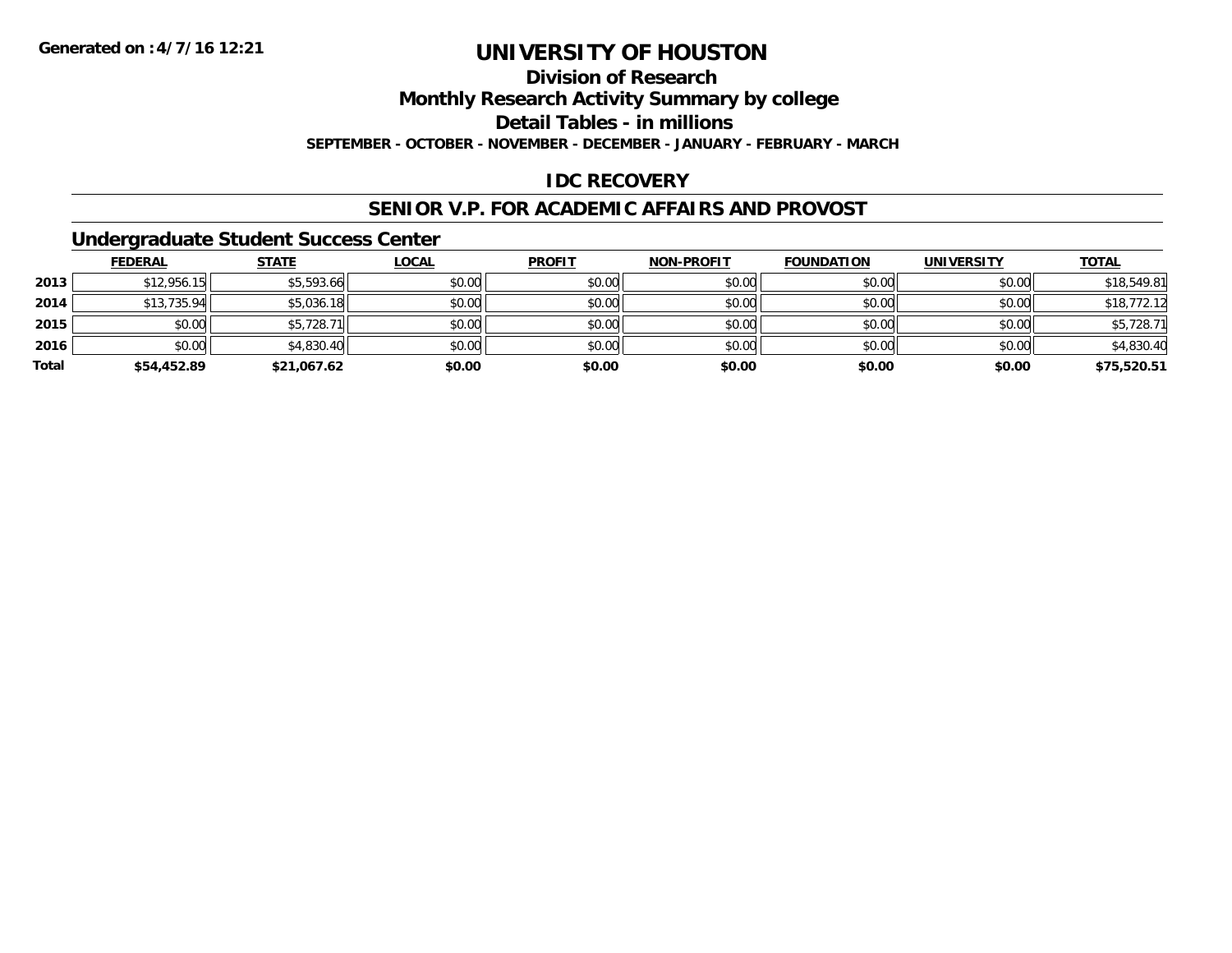## **Division of ResearchMonthly Research Activity Summary by college Detail Tables - in millions SEPTEMBER - OCTOBER - NOVEMBER - DECEMBER - JANUARY - FEBRUARY - MARCH**

### **IDC RECOVERY**

#### **UH LAW CENTER**

|       | Dean, Law      |              |              |               |                   |                   |                   |               |
|-------|----------------|--------------|--------------|---------------|-------------------|-------------------|-------------------|---------------|
|       | <b>FEDERAL</b> | <b>STATE</b> | <b>LOCAL</b> | <b>PROFIT</b> | <b>NON-PROFIT</b> | <b>FOUNDATION</b> | <b>UNIVERSITY</b> | <b>TOTAL</b>  |
| 2012  | (\$70,357.42)  | \$0.00       | \$0.00       | \$0.00        | \$0.00            | \$0.00            | \$0.00            | (\$70,357.42) |
| 2013  | \$0.00         | \$0.00       | \$0.00       | \$0.00        | \$0.00            | \$0.00            | \$0.00            | \$0.00        |
| 2016  | \$0.00         | \$12,578.00  | \$0.00       | \$0.00        | \$0.00            | \$0.00            | \$0.00            | \$12,578.00   |
|       | Law-UH         |              |              |               |                   |                   |                   |               |
|       | <b>FEDERAL</b> | <b>STATE</b> | <b>LOCAL</b> | <b>PROFIT</b> | <b>NON-PROFIT</b> | <b>FOUNDATION</b> | <b>UNIVERSITY</b> | <b>TOTAL</b>  |
| 2012  | \$1,235.07     | \$0.00       | \$0.00       | \$0.00        | \$0.00            | \$1,910.09        | \$0.00            | \$3,145.16    |
| 2013  | \$44,281.44    | \$11,501.79  | \$0.00       | \$0.00        | \$0.00            | \$2,412.70        | \$0.00            | \$58,195.93   |
| 2014  | \$5,629.40     | \$17,995.56  | \$0.00       | \$0.00        | \$0.00            | \$0.00            | \$0.00            | \$23,624.96   |
| 2015  | \$12,927.53    | \$17,226.35  | \$0.00       | \$0.00        | \$0.00            | \$0.00            | \$0.00            | \$30,153.88   |
| 2016  | \$1,719.61     | \$3,030.00   | \$0.00       | \$0.00        | \$0.00            | \$1,318.27        | \$0.00            | \$6,067.88    |
| Total | (\$4,564.37)   | \$62,331.70  | \$0.00       | \$0.00        | \$0.00            | \$5,641.06        | \$0.00            | \$63,408.39   |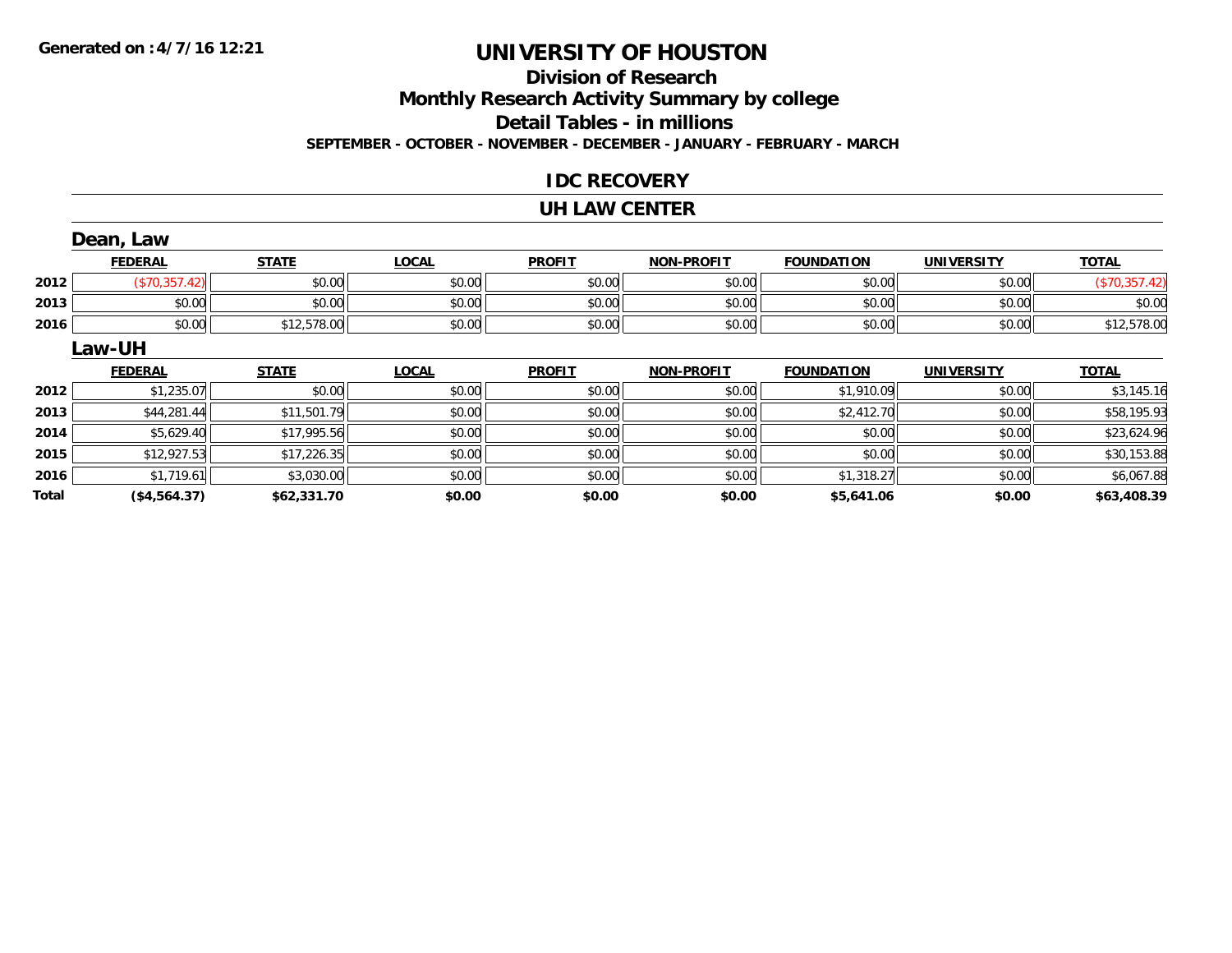## **Division of Research**

**Monthly Research Activity Summary by college**

**Detail Tables - in millions**

**SEPTEMBER - OCTOBER - NOVEMBER - DECEMBER - JANUARY - FEBRUARY - MARCH**

## **IDC RECOVERY**

#### **UKNOWN COLLEGE**

### **Unknown Department**

|      | cr.       | <b>CTATE</b>  | _OCAL                                       | <b>PROFIT</b>  | <b>DRAFIT</b><br><b>NICK</b> | וסו<br>IDA | IINIVE    | $T^{\prime}$<br>101r |
|------|-----------|---------------|---------------------------------------------|----------------|------------------------------|------------|-----------|----------------------|
| 2015 | $\sim$ 00 | $\sim$ $\sim$ | $\sim$ $\sim$                               | 0000           | 0000                         | $\sim$ 00  | 0.000     | $\sim$ $\sim$        |
|      | JU.UU     | וטט.טע        | JU.UU                                       | JU.UU          | טט.טע                        | JU.UU      | JU.UU     | 50.UC                |
| 2016 | $\sim$ 00 | $\sim$ 00     | $\uparrow$ $\uparrow$ $\uparrow$ $\uparrow$ | 0 <sup>n</sup> | $\sim$ $\sim$                | $\sim$ 00  | $\sim$ 00 | $\sim$ $\sim$        |
|      | JU.UU     | JU.UU         | JU.UU                                       | JU.UU          | JU.UU                        | JU.UU      | JU.UU     | งบ.บเ                |

## **Wrong Department - Please Dont Select It**

|              | <b>FEDERAL</b> | <b>STATE</b> | <u>LOCAL</u> | <b>PROFIT</b> | <b>NON-PROFIT</b> | <b>FOUNDATION</b> | <b>UNIVERSITY</b> | <b>TOTAL</b> |
|--------------|----------------|--------------|--------------|---------------|-------------------|-------------------|-------------------|--------------|
| 2012         | \$0.00         | \$0.00       | \$0.00       | \$0.00        | \$0.00            | \$0.00            | \$0.00            | \$0.00       |
| 2014         | \$0.00         | \$0.00       | \$0.00       | \$0.00        | \$0.00            | \$0.00            | \$0.00            | \$0.00       |
| 2016         | \$0.00         | \$0.00       | \$0.00       | \$0.00        | \$0.00            | \$0.00            | \$0.00            | \$0.00       |
| <b>Total</b> | \$0.00         | \$0.00       | \$0.00       | \$0.00        | \$0.00            | \$0.00            | \$0.00            | \$0.00       |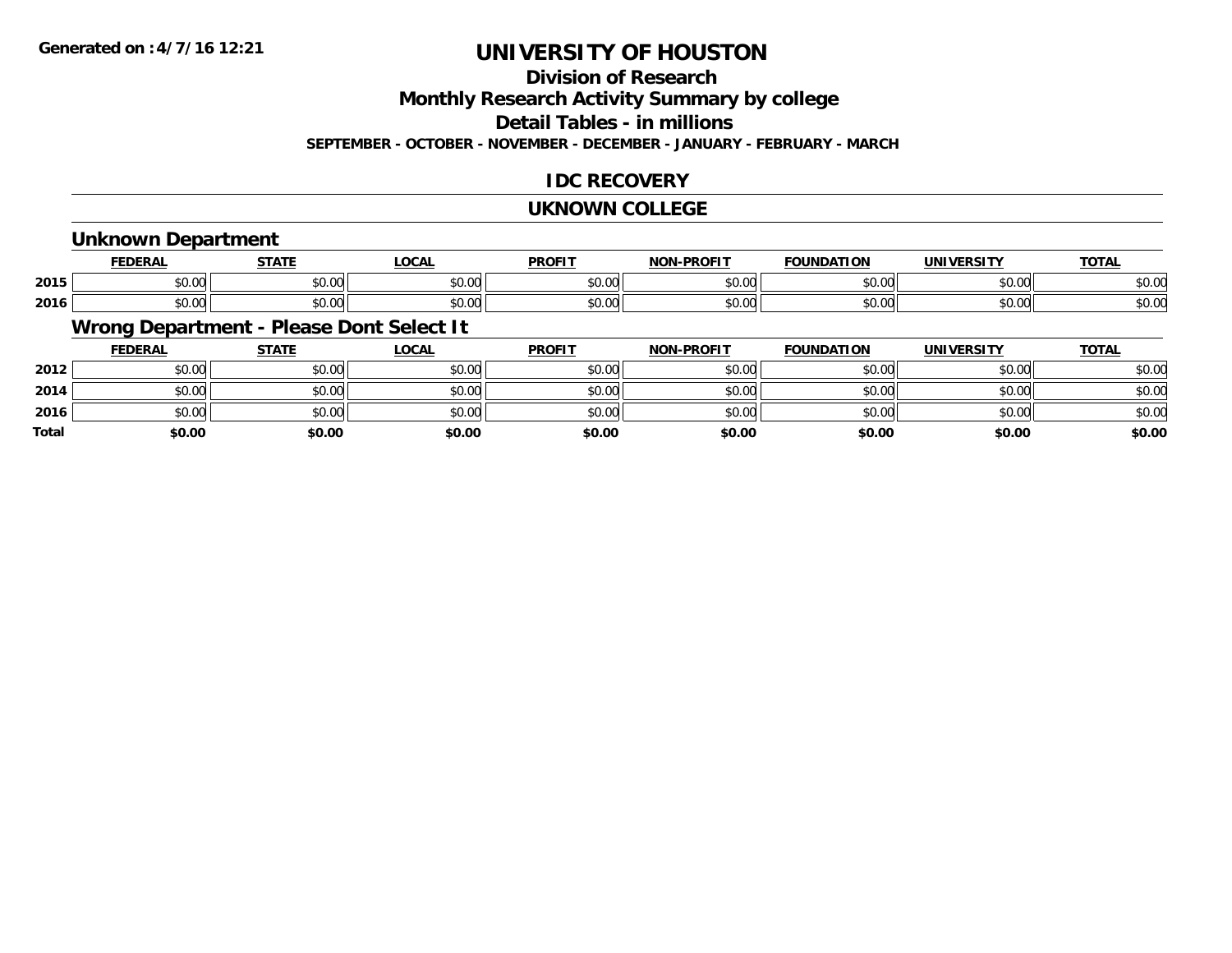#### **Division of Research**

**Monthly Research Activity Summary by college**

**Detail Tables - in millions**

**SEPTEMBER - OCTOBER - NOVEMBER - DECEMBER - JANUARY - FEBRUARY - MARCH**

## **IDC RECOVERY**

## **VICE PRESIDENT FOR ADMINISTRATION**

|       | <b>Physical Plant</b> |              |              |               |                   |                   |            |              |
|-------|-----------------------|--------------|--------------|---------------|-------------------|-------------------|------------|--------------|
|       | <b>FEDERAL</b>        | <b>STATE</b> | <u>LOCAL</u> | <b>PROFIT</b> | <b>NON-PROFIT</b> | <b>FOUNDATION</b> | UNIVERSITY | <b>TOTAL</b> |
| 2013  | \$0.00                | \$0.00       | \$0.00       | \$0.00        | \$0.00            | \$0.00            | \$0.00     | \$0.00       |
| 2014  | \$0.00                | \$0.00       | \$0.00       | \$0.00        | \$0.00            | \$0.00            | \$0.00     | \$0.00       |
| 2015  | \$0.00                | \$0.00       | \$0.00       | \$0.00        | \$0.00            | \$0.00            | \$0.00     | \$0.00       |
| 2016  | \$0.00                | \$0.00       | \$0.00       | \$0.00        | \$0.00            | \$0.00            | \$0.00     | \$0.00       |
| Total | \$0.00                | \$0.00       | \$0.00       | \$0.00        | \$0.00            | \$0.00            | \$0.00     | \$0.00       |
|       |                       |              |              |               |                   |                   |            |              |

## **Physical Plant**